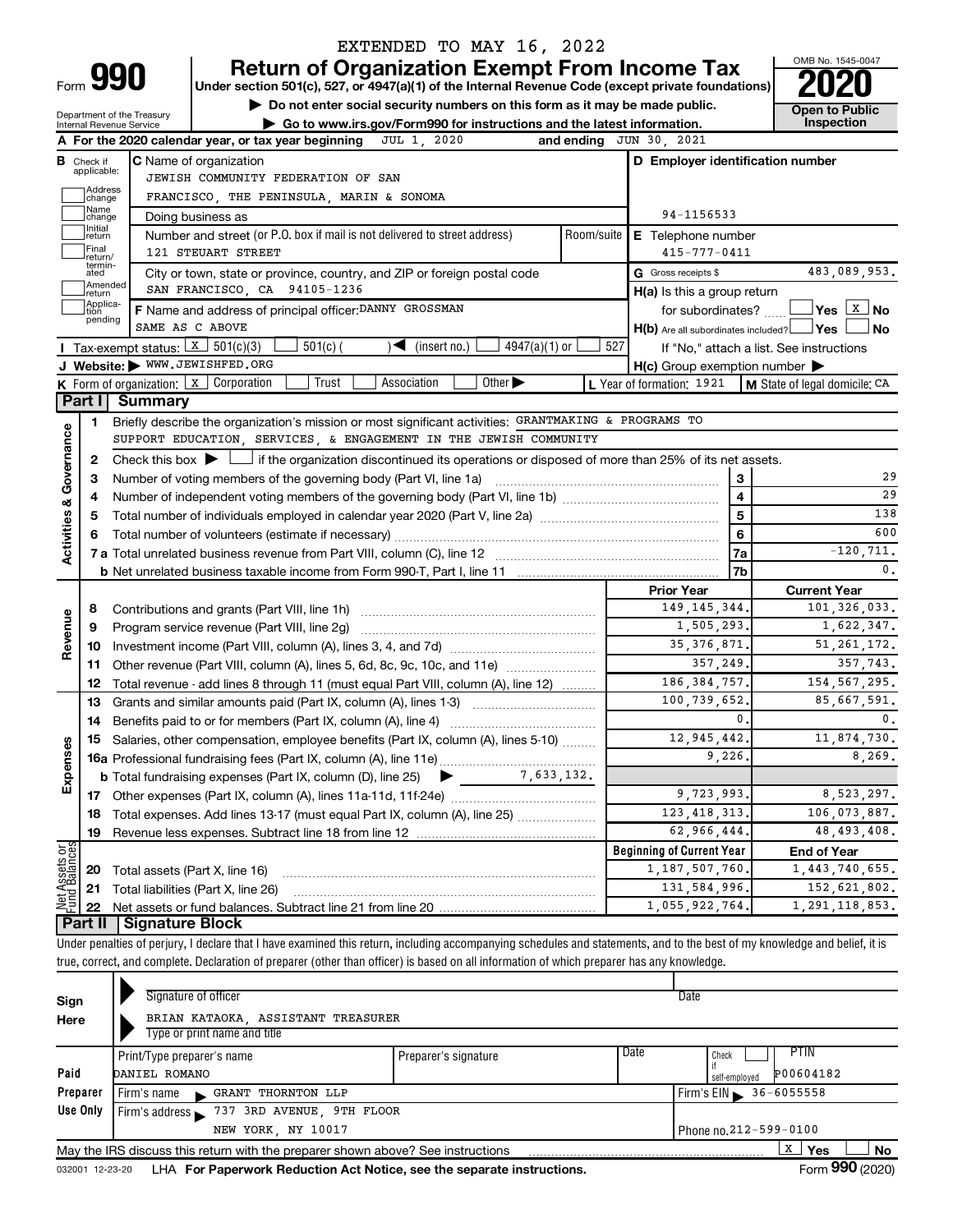|                | JEWISH COMMUNITY FEDERATION OF SAN                                                                                                           |               |                                    |              |
|----------------|----------------------------------------------------------------------------------------------------------------------------------------------|---------------|------------------------------------|--------------|
|                | FRANCISCO, THE PENINSULA, MARIN & SONOMA<br>Form 990 (2020)                                                                                  |               | 94-1156533                         | Page 2       |
|                | Part III   Statement of Program Service Accomplishments                                                                                      |               |                                    |              |
|                |                                                                                                                                              |               |                                    | $\mathbf{x}$ |
| 1              | Briefly describe the organization's mission:                                                                                                 |               |                                    |              |
|                | THE JEWISH COMMUNITY FEDERATION AND ENDOWMENT FUND IS A PHILANTHROPIC                                                                        |               |                                    |              |
|                | CATALYST, CONNECTING PEOPLE TO THE POWER WE HAVE AS A JEWISH COMMUNITY                                                                       |               |                                    |              |
|                | TO IMPROVE THE WORLD. WE PARTNER WITH DONORS, NONPROFITS, &                                                                                  |               |                                    |              |
|                | FOUNDATIONS TO ADDRESS THE PRESSING ISSUES FACING OUR COMMUNITY.                                                                             |               |                                    |              |
| $\overline{2}$ | Did the organization undertake any significant program services during the year which were not listed on the                                 |               |                                    |              |
|                |                                                                                                                                              |               | $\Box$ Yes $\boxed{\text{x}}$ No   |              |
|                | If "Yes," describe these new services on Schedule O.                                                                                         |               |                                    |              |
| 3              | Did the organization cease conducting, or make significant changes in how it conducts, any program services?                                 |               | $\Box$ Yes $\boxed{\texttt{x}}$ No |              |
|                | If "Yes," describe these changes on Schedule O.                                                                                              |               |                                    |              |
| 4              | Describe the organization's program service accomplishments for each of its three largest program services, as measured by expenses.         |               |                                    |              |
|                | Section 501(c)(3) and 501(c)(4) organizations are required to report the amount of grants and allocations to others, the total expenses, and |               |                                    |              |
|                | revenue, if any, for each program service reported.                                                                                          |               |                                    |              |
| 4a             | (Code: ) (Expenses \$89,582,892. including grants of \$85,667,591.) (Revenue \$1,622,347.)                                                   |               |                                    |              |
|                | - PROVIDED STRATEGIC OPERATING AND PROGRAMMATIC SUPPORT TO A NETWORK OF                                                                      |               |                                    |              |
|                | EFFECTIVE ORGANIZATIONS THAT CARE FOR THE VULNERABLE, INSPIRE JEWISH                                                                         |               |                                    |              |
|                | LIFE AND LEARNING BUILD JEWISH IDENTITY AND PROVIDE MEANINGFUL                                                                               |               |                                    |              |
|                | EXPERIENCES.                                                                                                                                 |               |                                    |              |
|                | - PROVIDED HUMANITARIAN RELIEF WORLDWIDE INCLUDING REVITALIZING JEWISH                                                                       |               |                                    |              |
|                | COMMUNITIES AND RESPONDING TO EMERGENCIES.                                                                                                   |               |                                    |              |
|                | -PARTNERED WITH NONPROFITS AND FOUNDATIONS IN ISRAEL TO ADVANCE                                                                              |               |                                    |              |
|                | PLURALISM & EQUAL OPPORTUNITY FOR ALL ISRAELI CITIZENS.                                                                                      |               |                                    |              |
|                | ENGAGED IN COLLECTIVE PROBLEM SOLVING TO IDENTIFY AND ADDRESS OUR                                                                            |               |                                    |              |
|                | COMMUNITY'S PRESSING CHALLENGES AND PRIORITIES.                                                                                              |               |                                    |              |
|                | - INVESTED IN NEW, HIGH-POTENTIAL IDEAS TO STRENGTHEN THE JEWISH                                                                             |               |                                    |              |
|                | FUTURE.                                                                                                                                      |               |                                    |              |
| 4b             | (Code: <u>same and Code:</u> expenses \$                                                                                                     |               |                                    |              |
|                |                                                                                                                                              |               |                                    |              |
|                |                                                                                                                                              |               |                                    |              |
|                |                                                                                                                                              |               |                                    |              |
|                |                                                                                                                                              |               |                                    |              |
|                |                                                                                                                                              |               |                                    |              |
|                |                                                                                                                                              |               |                                    |              |
|                |                                                                                                                                              |               |                                    |              |
|                |                                                                                                                                              |               |                                    |              |
|                |                                                                                                                                              |               |                                    |              |
|                |                                                                                                                                              |               |                                    |              |
|                |                                                                                                                                              |               |                                    |              |
|                |                                                                                                                                              |               |                                    |              |
| 4c             |                                                                                                                                              |               |                                    |              |
|                |                                                                                                                                              |               |                                    |              |
|                |                                                                                                                                              |               |                                    |              |
|                |                                                                                                                                              |               |                                    |              |
|                |                                                                                                                                              |               |                                    |              |
|                |                                                                                                                                              |               |                                    |              |
|                |                                                                                                                                              |               |                                    |              |
|                |                                                                                                                                              |               |                                    |              |
|                |                                                                                                                                              |               |                                    |              |
|                |                                                                                                                                              |               |                                    |              |
|                |                                                                                                                                              |               |                                    |              |
|                |                                                                                                                                              |               |                                    |              |
|                |                                                                                                                                              |               |                                    |              |
|                | 4d Other program services (Describe on Schedule O.)                                                                                          |               |                                    |              |
|                | (Expenses \$<br>including grants of \$<br>89,582,892.                                                                                        | ) (Revenue \$ |                                    |              |
| 4е             | Total program service expenses >                                                                                                             |               | Form 990 (2020)                    |              |
|                |                                                                                                                                              |               |                                    |              |
|                | 032002 12-23-20                                                                                                                              | 3             |                                    |              |
|                |                                                                                                                                              |               |                                    |              |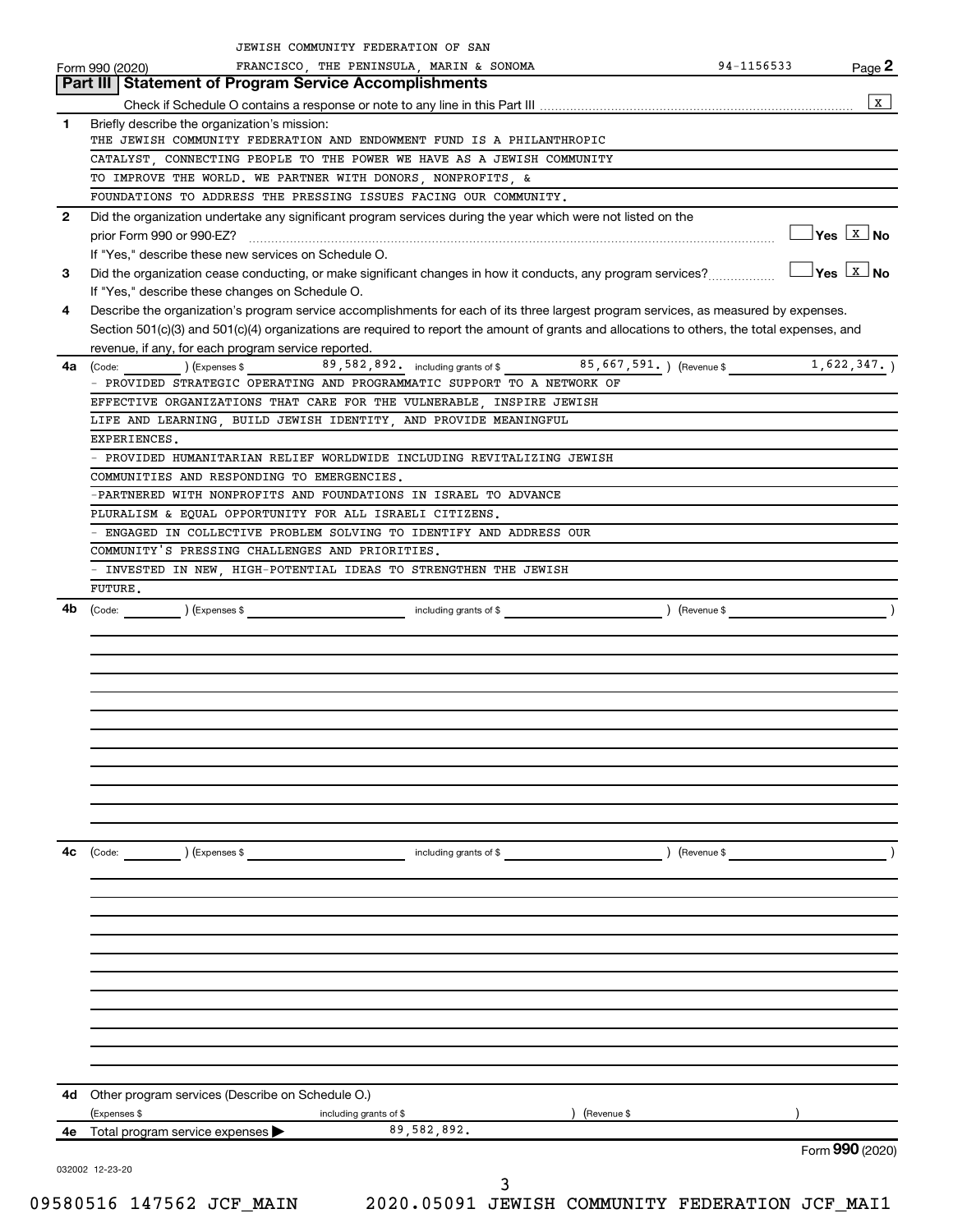|        | FRANCISCO, THE PENINSULA, MARIN & SONOMA<br>94-1156533<br>Form 990 (2020)                                                                                                                                                                                                                                                                                           |                   |        | Page 3          |
|--------|---------------------------------------------------------------------------------------------------------------------------------------------------------------------------------------------------------------------------------------------------------------------------------------------------------------------------------------------------------------------|-------------------|--------|-----------------|
|        | <b>Part IV   Checklist of Required Schedules</b>                                                                                                                                                                                                                                                                                                                    |                   |        |                 |
|        |                                                                                                                                                                                                                                                                                                                                                                     |                   | Yes    | No              |
| 1      | Is the organization described in section 501(c)(3) or 4947(a)(1) (other than a private foundation)?                                                                                                                                                                                                                                                                 |                   |        |                 |
|        |                                                                                                                                                                                                                                                                                                                                                                     | 1<br>$\mathbf{2}$ | х<br>X |                 |
| 2<br>3 |                                                                                                                                                                                                                                                                                                                                                                     |                   |        |                 |
|        | Did the organization engage in direct or indirect political campaign activities on behalf of or in opposition to candidates for                                                                                                                                                                                                                                     | 3                 |        | x               |
| 4      | Section 501(c)(3) organizations. Did the organization engage in lobbying activities, or have a section 501(h) election in effect                                                                                                                                                                                                                                    |                   |        |                 |
|        |                                                                                                                                                                                                                                                                                                                                                                     | 4                 | Х      |                 |
| 5      | Is the organization a section 501(c)(4), 501(c)(5), or 501(c)(6) organization that receives membership dues, assessments, or                                                                                                                                                                                                                                        |                   |        |                 |
|        |                                                                                                                                                                                                                                                                                                                                                                     | 5                 |        | x               |
| 6      | Did the organization maintain any donor advised funds or any similar funds or accounts for which donors have the right to                                                                                                                                                                                                                                           |                   |        |                 |
|        | provide advice on the distribution or investment of amounts in such funds or accounts? If "Yes," complete Schedule D, Part I                                                                                                                                                                                                                                        | 6                 | Х      |                 |
| 7      | Did the organization receive or hold a conservation easement, including easements to preserve open space,                                                                                                                                                                                                                                                           |                   |        |                 |
|        |                                                                                                                                                                                                                                                                                                                                                                     | $\overline{7}$    |        | x               |
| 8      | Did the organization maintain collections of works of art, historical treasures, or other similar assets? If "Yes," complete<br>Schedule D, Part III <b>Marting Community</b> Construction of the Construction of the Construction of the Construction of the Construction of the Construction of the Construction of the Construction of the Construction of the C | 8                 | х      |                 |
| 9      | Did the organization report an amount in Part X, line 21, for escrow or custodial account liability, serve as a custodian for                                                                                                                                                                                                                                       |                   |        |                 |
|        | amounts not listed in Part X; or provide credit counseling, debt management, credit repair, or debt negotiation services?                                                                                                                                                                                                                                           |                   |        |                 |
|        |                                                                                                                                                                                                                                                                                                                                                                     | 9                 | х      |                 |
| 10     | Did the organization, directly or through a related organization, hold assets in donor-restricted endowments                                                                                                                                                                                                                                                        | 10                | х      |                 |
| 11     | If the organization's answer to any of the following questions is "Yes," then complete Schedule D, Parts VI, VII, VIII, IX, or X                                                                                                                                                                                                                                    |                   |        |                 |
|        | as applicable.                                                                                                                                                                                                                                                                                                                                                      |                   |        |                 |
|        | a Did the organization report an amount for land, buildings, and equipment in Part X, line 10? If "Yes," complete Schedule D,<br>Part VI                                                                                                                                                                                                                            | 11a               | х      |                 |
|        | <b>b</b> Did the organization report an amount for investments - other securities in Part X, line 12, that is 5% or more of its total                                                                                                                                                                                                                               |                   |        |                 |
|        |                                                                                                                                                                                                                                                                                                                                                                     | 11b               | х      |                 |
|        | c Did the organization report an amount for investments - program related in Part X, line 13, that is 5% or more of its total                                                                                                                                                                                                                                       |                   |        |                 |
|        |                                                                                                                                                                                                                                                                                                                                                                     | 11c               |        | х               |
|        | d Did the organization report an amount for other assets in Part X, line 15, that is 5% or more of its total assets reported in                                                                                                                                                                                                                                     | 11d               |        | х               |
|        |                                                                                                                                                                                                                                                                                                                                                                     | 11e               | Х      |                 |
| f      | Did the organization's separate or consolidated financial statements for the tax year include a footnote that addresses                                                                                                                                                                                                                                             |                   |        |                 |
|        | the organization's liability for uncertain tax positions under FIN 48 (ASC 740)? If "Yes," complete Schedule D, Part X                                                                                                                                                                                                                                              | 11f               | х      |                 |
|        | 12a Did the organization obtain separate, independent audited financial statements for the tax year? If "Yes," complete                                                                                                                                                                                                                                             | 12a               |        | x               |
|        | <b>b</b> Was the organization included in consolidated, independent audited financial statements for the tax year?                                                                                                                                                                                                                                                  |                   |        |                 |
|        | If "Yes," and if the organization answered "No" to line 12a, then completing Schedule D, Parts XI and XII is optional                                                                                                                                                                                                                                               | 12b               | х      |                 |
| 13     |                                                                                                                                                                                                                                                                                                                                                                     | 13                |        | х               |
| 14a    |                                                                                                                                                                                                                                                                                                                                                                     | 14a               | х      |                 |
|        | <b>b</b> Did the organization have aggregate revenues or expenses of more than \$10,000 from grantmaking, fundraising, business,                                                                                                                                                                                                                                    |                   |        |                 |
|        | investment, and program service activities outside the United States, or aggregate foreign investments valued at \$100,000                                                                                                                                                                                                                                          |                   |        |                 |
|        |                                                                                                                                                                                                                                                                                                                                                                     | 14b               | х      |                 |
| 15     | Did the organization report on Part IX, column (A), line 3, more than \$5,000 of grants or other assistance to or for any                                                                                                                                                                                                                                           | 15                | х      |                 |
| 16     | Did the organization report on Part IX, column (A), line 3, more than \$5,000 of aggregate grants or other assistance to                                                                                                                                                                                                                                            |                   |        |                 |
|        |                                                                                                                                                                                                                                                                                                                                                                     | 16                |        | х               |
| 17     | Did the organization report a total of more than \$15,000 of expenses for professional fundraising services on Part IX,                                                                                                                                                                                                                                             |                   |        |                 |
|        |                                                                                                                                                                                                                                                                                                                                                                     | 17                |        | х               |
| 18     | Did the organization report more than \$15,000 total of fundraising event gross income and contributions on Part VIII, lines                                                                                                                                                                                                                                        | 18                |        | х               |
| 19     | Did the organization report more than \$15,000 of gross income from gaming activities on Part VIII, line 9a? If "Yes,"                                                                                                                                                                                                                                              |                   |        |                 |
|        |                                                                                                                                                                                                                                                                                                                                                                     | 19                |        | x               |
| 20a    |                                                                                                                                                                                                                                                                                                                                                                     | 20a               |        | х               |
| b      |                                                                                                                                                                                                                                                                                                                                                                     | 20 <sub>b</sub>   |        |                 |
| 21     | Did the organization report more than \$5,000 of grants or other assistance to any domestic organization or                                                                                                                                                                                                                                                         |                   |        |                 |
|        |                                                                                                                                                                                                                                                                                                                                                                     | 21                | х      |                 |
|        | 032003 12-23-20                                                                                                                                                                                                                                                                                                                                                     |                   |        | Form 990 (2020) |

09580516 147562 JCF\_MAIN 2020.05091 JEWISH COMMUNITY FEDERATION JCF\_MAI1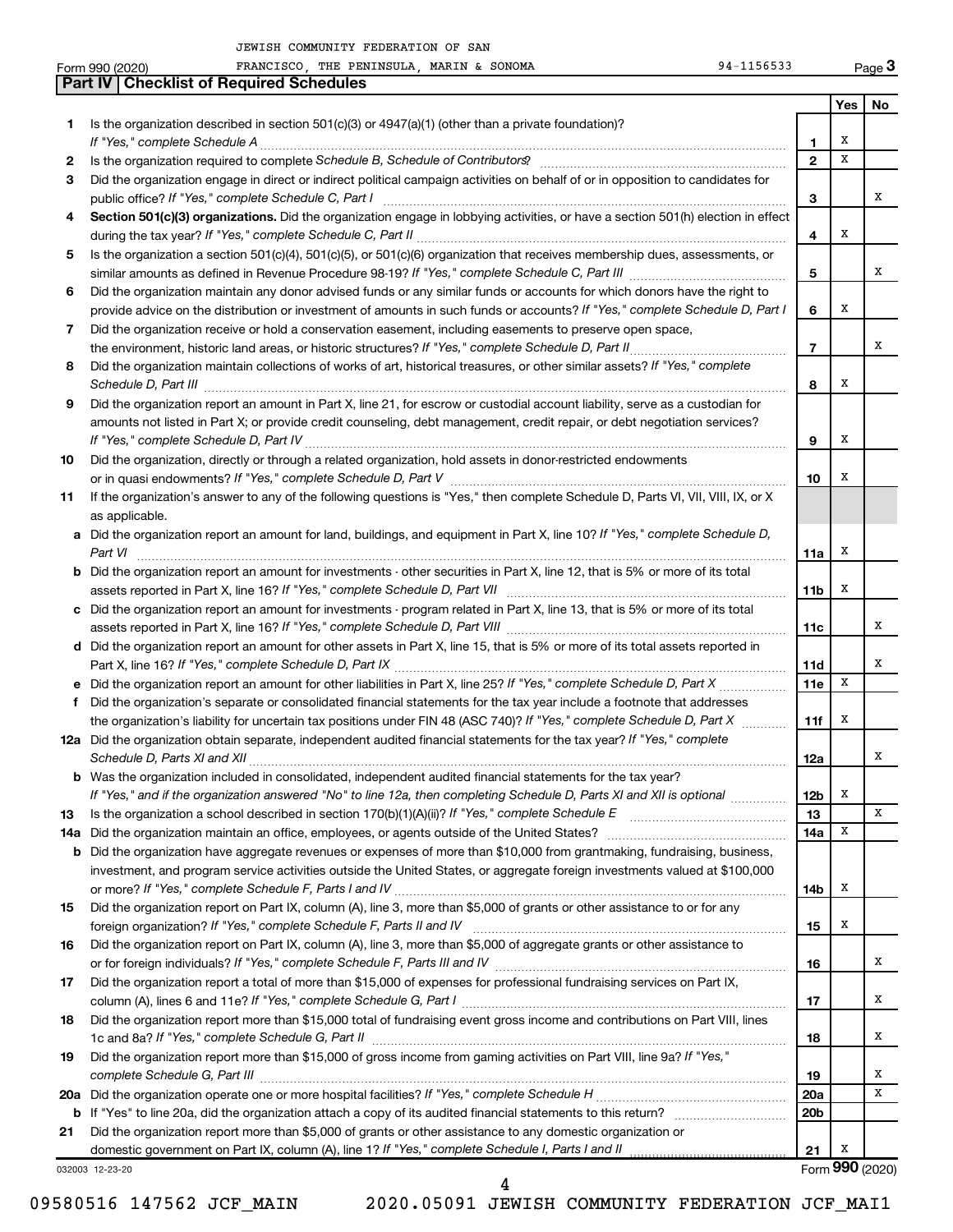Form 990 (2020) FRANCISCO,THE PENINSULA,MARIN & SONOMA 94-1156533 Page

FRANCISCO, THE PENINSULA, MARIN & SONOMA  $94-1156533$ 

**4**

|    | <b>Part IV   Checklist of Required Schedules (continued)</b>                                                                                                                                                          |                 |                 |     |
|----|-----------------------------------------------------------------------------------------------------------------------------------------------------------------------------------------------------------------------|-----------------|-----------------|-----|
|    |                                                                                                                                                                                                                       |                 | Yes             | No. |
| 22 | Did the organization report more than \$5,000 of grants or other assistance to or for domestic individuals on                                                                                                         |                 |                 |     |
|    |                                                                                                                                                                                                                       | 22              |                 | x   |
| 23 | Did the organization answer "Yes" to Part VII, Section A, line 3, 4, or 5 about compensation of the organization's current                                                                                            |                 |                 |     |
|    | and former officers, directors, trustees, key employees, and highest compensated employees? If "Yes," complete                                                                                                        |                 |                 |     |
|    | Schedule J <b>Execute Schedule J Execute Schedule J</b>                                                                                                                                                               | 23              | х               |     |
|    | 24a Did the organization have a tax-exempt bond issue with an outstanding principal amount of more than \$100,000 as of the                                                                                           |                 |                 |     |
|    | last day of the year, that was issued after December 31, 2002? If "Yes," answer lines 24b through 24d and complete                                                                                                    |                 |                 |     |
|    |                                                                                                                                                                                                                       | 24a             |                 | x   |
|    |                                                                                                                                                                                                                       | 24 <sub>b</sub> |                 |     |
|    | c Did the organization maintain an escrow account other than a refunding escrow at any time during the year to defease                                                                                                |                 |                 |     |
|    |                                                                                                                                                                                                                       | 24c             |                 |     |
|    |                                                                                                                                                                                                                       | 24d             |                 |     |
|    | 25a Section 501(c)(3), 501(c)(4), and 501(c)(29) organizations. Did the organization engage in an excess benefit                                                                                                      |                 |                 |     |
|    |                                                                                                                                                                                                                       | 25a             |                 | x   |
|    | <b>b</b> Is the organization aware that it engaged in an excess benefit transaction with a disqualified person in a prior year, and                                                                                   |                 |                 |     |
|    | that the transaction has not been reported on any of the organization's prior Forms 990 or 990-EZ? If "Yes," complete                                                                                                 |                 |                 |     |
|    | Schedule L, Part I                                                                                                                                                                                                    | 25b             |                 | x   |
| 26 | Did the organization report any amount on Part X, line 5 or 22, for receivables from or payables to any current                                                                                                       |                 |                 |     |
|    | or former officer, director, trustee, key employee, creator or founder, substantial contributor, or 35%                                                                                                               |                 |                 |     |
|    |                                                                                                                                                                                                                       | 26              |                 | x   |
| 27 | Did the organization provide a grant or other assistance to any current or former officer, director, trustee, key employee,                                                                                           |                 |                 |     |
|    | creator or founder, substantial contributor or employee thereof, a grant selection committee member, or to a 35% controlled                                                                                           |                 |                 |     |
|    | entity (including an employee thereof) or family member of any of these persons? If "Yes," complete Schedule L, Part III                                                                                              | 27              |                 | x   |
| 28 | Was the organization a party to a business transaction with one of the following parties (see Schedule L, Part IV                                                                                                     |                 |                 |     |
|    | instructions, for applicable filing thresholds, conditions, and exceptions):                                                                                                                                          |                 |                 |     |
|    | a A current or former officer, director, trustee, key employee, creator or founder, or substantial contributor? If                                                                                                    |                 |                 |     |
|    |                                                                                                                                                                                                                       | 28a             |                 | x   |
|    |                                                                                                                                                                                                                       | 28b             |                 | x   |
|    | c A 35% controlled entity of one or more individuals and/or organizations described in lines 28a or 28b?/f                                                                                                            |                 |                 |     |
|    |                                                                                                                                                                                                                       | 28c             |                 | x   |
| 29 |                                                                                                                                                                                                                       | 29              | x               |     |
| 30 | Did the organization receive contributions of art, historical treasures, or other similar assets, or qualified conservation                                                                                           |                 |                 |     |
|    |                                                                                                                                                                                                                       | 30              |                 | x   |
| 31 | Did the organization liquidate, terminate, or dissolve and cease operations? If "Yes," complete Schedule N, Part I                                                                                                    | 31              |                 | x   |
| 32 | Did the organization sell, exchange, dispose of, or transfer more than 25% of its net assets? If "Yes," complete                                                                                                      |                 |                 |     |
|    | Schedule N, Part II                                                                                                                                                                                                   | 32              |                 |     |
| 33 | Did the organization own 100% of an entity disregarded as separate from the organization under Regulations                                                                                                            |                 |                 |     |
|    |                                                                                                                                                                                                                       | 33              | х               |     |
| 34 | Was the organization related to any tax-exempt or taxable entity? If "Yes," complete Schedule R, Part II, III, or IV, and                                                                                             |                 |                 |     |
|    | Part V, line 1                                                                                                                                                                                                        | 34              | х               |     |
|    | 35a Did the organization have a controlled entity within the meaning of section 512(b)(13)?                                                                                                                           | 35a             | х               |     |
|    | b If "Yes" to line 35a, did the organization receive any payment from or engage in any transaction with a controlled entity                                                                                           |                 |                 |     |
|    |                                                                                                                                                                                                                       | 35b             | х               |     |
| 36 | Section 501(c)(3) organizations. Did the organization make any transfers to an exempt non-charitable related organization?                                                                                            |                 |                 |     |
|    |                                                                                                                                                                                                                       | 36              |                 | x   |
| 37 | Did the organization conduct more than 5% of its activities through an entity that is not a related organization                                                                                                      |                 |                 |     |
|    |                                                                                                                                                                                                                       | 37              |                 | x   |
| 38 | Did the organization complete Schedule O and provide explanations in Schedule O for Part VI, lines 11b and 19?                                                                                                        |                 |                 |     |
|    | Note: All Form 990 filers are required to complete Schedule O<br>All Form 990 filers are required to complete Schedule O …………………………………………………………………………………<br>Statements Regarding Other IRS Filings and Tax Compliance | 38              | Х               |     |
|    | <b>Part V</b>                                                                                                                                                                                                         |                 |                 |     |
|    | Check if Schedule O contains a response or note to any line in this Part V [11] [12] Check if Schedule O contains a response or note to any line in this Part V                                                       |                 |                 |     |
|    |                                                                                                                                                                                                                       |                 | Yes             | No  |
|    | 131<br>1a                                                                                                                                                                                                             |                 |                 |     |
|    | 0<br>1b                                                                                                                                                                                                               |                 |                 |     |
|    | c Did the organization comply with backup withholding rules for reportable payments to vendors and reportable gaming                                                                                                  |                 |                 |     |
|    |                                                                                                                                                                                                                       | 1c              | х               |     |
|    | 032004 12-23-20                                                                                                                                                                                                       |                 | Form 990 (2020) |     |
|    | 5                                                                                                                                                                                                                     |                 |                 |     |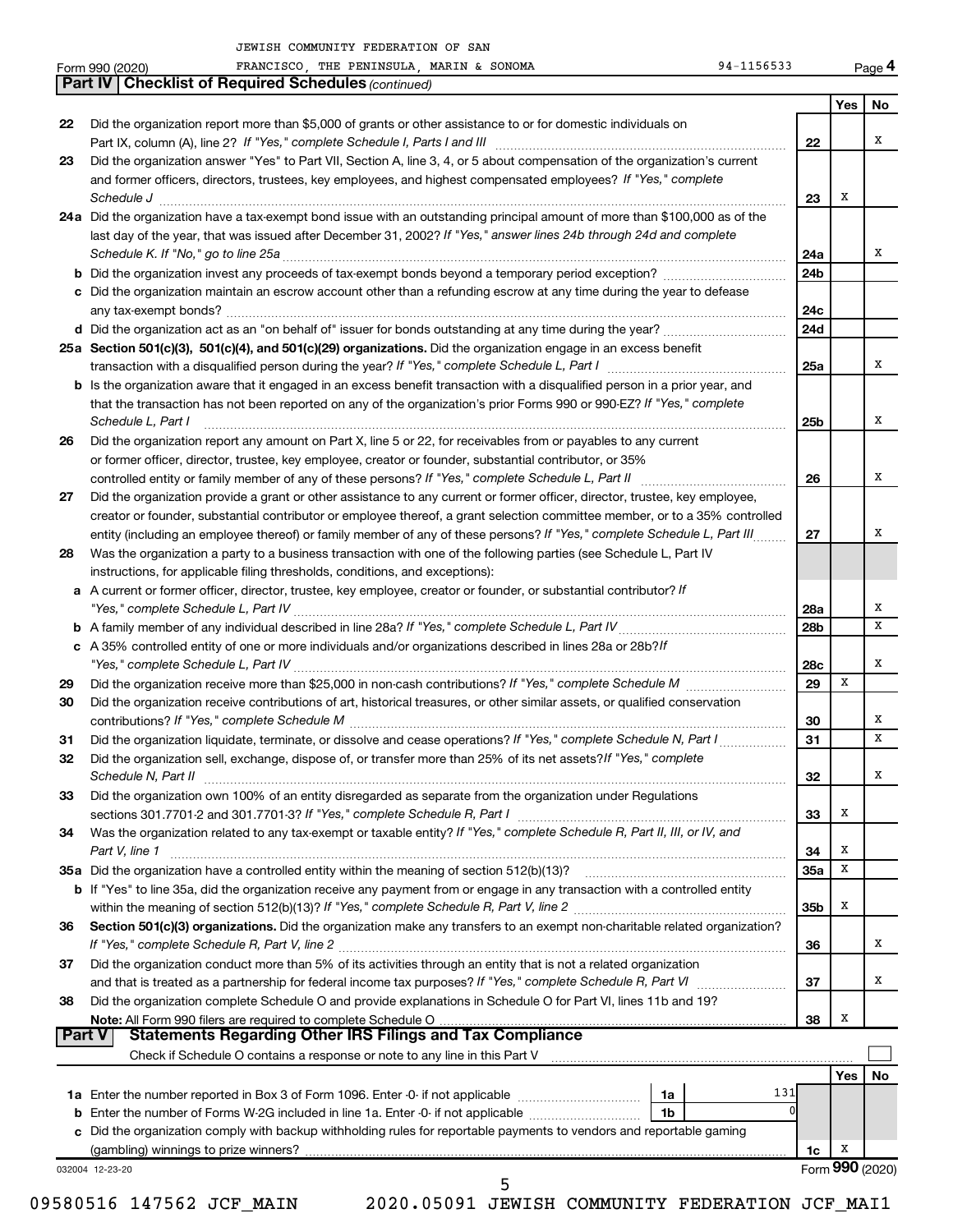|     | FRANCISCO, THE PENINSULA, MARIN & SONOMA<br>94-1156533<br>Form 990 (2020)                                                                       |                |     | Page 5 |  |  |  |  |  |
|-----|-------------------------------------------------------------------------------------------------------------------------------------------------|----------------|-----|--------|--|--|--|--|--|
|     | Statements Regarding Other IRS Filings and Tax Compliance (continued)<br>Part V                                                                 |                |     |        |  |  |  |  |  |
|     |                                                                                                                                                 |                | Yes | No     |  |  |  |  |  |
|     | 2a Enter the number of employees reported on Form W-3, Transmittal of Wage and Tax Statements,                                                  |                |     |        |  |  |  |  |  |
|     | 138<br>filed for the calendar year ending with or within the year covered by this return <i>[[[[[[[[[[[[[[]]]]</i> ]]<br>2a                     |                |     |        |  |  |  |  |  |
|     | <b>b</b> If at least one is reported on line 2a, did the organization file all required federal employment tax returns?<br>2 <sub>b</sub>       |                |     |        |  |  |  |  |  |
|     |                                                                                                                                                 |                |     |        |  |  |  |  |  |
|     | 3a Did the organization have unrelated business gross income of \$1,000 or more during the year?                                                |                |     |        |  |  |  |  |  |
|     |                                                                                                                                                 | 3 <sub>b</sub> | X   |        |  |  |  |  |  |
|     | 4a At any time during the calendar year, did the organization have an interest in, or a signature or other authority over, a                    |                |     |        |  |  |  |  |  |
|     | financial account in a foreign country (such as a bank account, securities account, or other financial account)?                                | 4a             |     | х      |  |  |  |  |  |
|     | <b>b</b> If "Yes," enter the name of the foreign country $\blacktriangleright$                                                                  |                |     |        |  |  |  |  |  |
|     | See instructions for filing requirements for FinCEN Form 114, Report of Foreign Bank and Financial Accounts (FBAR).                             |                |     |        |  |  |  |  |  |
| 5a  |                                                                                                                                                 | 5a             |     | х      |  |  |  |  |  |
| b   |                                                                                                                                                 | 5 <sub>b</sub> |     | X      |  |  |  |  |  |
| с   |                                                                                                                                                 | 5 <sub>c</sub> |     |        |  |  |  |  |  |
|     | 6a Does the organization have annual gross receipts that are normally greater than \$100,000, and did the organization solicit                  |                |     |        |  |  |  |  |  |
|     |                                                                                                                                                 | 6a             |     | х      |  |  |  |  |  |
|     | b If "Yes," did the organization include with every solicitation an express statement that such contributions or gifts                          |                |     |        |  |  |  |  |  |
|     | were not tax deductible?                                                                                                                        | 6b             |     |        |  |  |  |  |  |
| 7   | Organizations that may receive deductible contributions under section 170(c).                                                                   |                |     |        |  |  |  |  |  |
|     | Did the organization receive a payment in excess of \$75 made partly as a contribution and partly for goods and services provided to the payor? | 7a             |     | х      |  |  |  |  |  |
| b   |                                                                                                                                                 | 7b             |     |        |  |  |  |  |  |
|     | c Did the organization sell, exchange, or otherwise dispose of tangible personal property for which it was required                             |                |     |        |  |  |  |  |  |
|     |                                                                                                                                                 | 7c             |     | х      |  |  |  |  |  |
|     | $\mathbf{0}$<br>  7d                                                                                                                            |                |     |        |  |  |  |  |  |
| е   |                                                                                                                                                 | 7е             |     | х      |  |  |  |  |  |
| f.  | Did the organization, during the year, pay premiums, directly or indirectly, on a personal benefit contract?                                    | 7f<br>7g       |     | x      |  |  |  |  |  |
|     | If the organization received a contribution of qualified intellectual property, did the organization file Form 8899 as required?                |                |     |        |  |  |  |  |  |
|     | h If the organization received a contribution of cars, boats, airplanes, or other vehicles, did the organization file a Form 1098-C?            | 7h             |     |        |  |  |  |  |  |
| 8   | Sponsoring organizations maintaining donor advised funds. Did a donor advised fund maintained by the                                            |                |     |        |  |  |  |  |  |
|     |                                                                                                                                                 | 8              |     | х      |  |  |  |  |  |
| 9   | Sponsoring organizations maintaining donor advised funds.                                                                                       |                |     |        |  |  |  |  |  |
| а   | Did the sponsoring organization make any taxable distributions under section 4966?                                                              | 9a             |     | х      |  |  |  |  |  |
| b   |                                                                                                                                                 | 9 <sub>b</sub> |     | х      |  |  |  |  |  |
| 10  | Section 501(c)(7) organizations. Enter:                                                                                                         |                |     |        |  |  |  |  |  |
| a   | 10a<br>Gross receipts, included on Form 990, Part VIII, line 12, for public use of club facilities                                              |                |     |        |  |  |  |  |  |
| b   | 10b                                                                                                                                             |                |     |        |  |  |  |  |  |
| 11  | Section 501(c)(12) organizations. Enter:                                                                                                        |                |     |        |  |  |  |  |  |
| а   | 11a<br>Gross income from other sources (Do not net amounts due or paid to other sources against                                                 |                |     |        |  |  |  |  |  |
| b   | amounts due or received from them.)<br>11b                                                                                                      |                |     |        |  |  |  |  |  |
|     | 12a Section 4947(a)(1) non-exempt charitable trusts. Is the organization filing Form 990 in lieu of Form 1041?                                  | 12a            |     |        |  |  |  |  |  |
| b   | 12 <sub>b</sub><br>If "Yes," enter the amount of tax-exempt interest received or accrued during the year                                        |                |     |        |  |  |  |  |  |
| 13  | Section 501(c)(29) qualified nonprofit health insurance issuers.                                                                                |                |     |        |  |  |  |  |  |
|     |                                                                                                                                                 | 13a            |     |        |  |  |  |  |  |
|     | Note: See the instructions for additional information the organization must report on Schedule O.                                               |                |     |        |  |  |  |  |  |
|     | <b>b</b> Enter the amount of reserves the organization is required to maintain by the states in which the                                       |                |     |        |  |  |  |  |  |
|     | 13 <sub>b</sub>                                                                                                                                 |                |     |        |  |  |  |  |  |
| с   | 13 <sub>c</sub>                                                                                                                                 |                |     |        |  |  |  |  |  |
| 14a | Did the organization receive any payments for indoor tanning services during the tax year?                                                      | 14a            |     | Х      |  |  |  |  |  |
|     | <b>b</b> If "Yes," has it filed a Form 720 to report these payments? If "No," provide an explanation on Schedule O                              | 14b            |     |        |  |  |  |  |  |
| 15  | Is the organization subject to the section 4960 tax on payment(s) of more than \$1,000,000 in remuneration or                                   |                |     |        |  |  |  |  |  |
|     |                                                                                                                                                 | 15             |     | х      |  |  |  |  |  |
|     | If "Yes," see instructions and file Form 4720, Schedule N.                                                                                      |                |     |        |  |  |  |  |  |
| 16  | Is the organization an educational institution subject to the section 4968 excise tax on net investment income?                                 | 16             |     | х      |  |  |  |  |  |
|     | If "Yes," complete Form 4720, Schedule O.                                                                                                       |                |     |        |  |  |  |  |  |

Form (2020) **990**

032005 12-23-20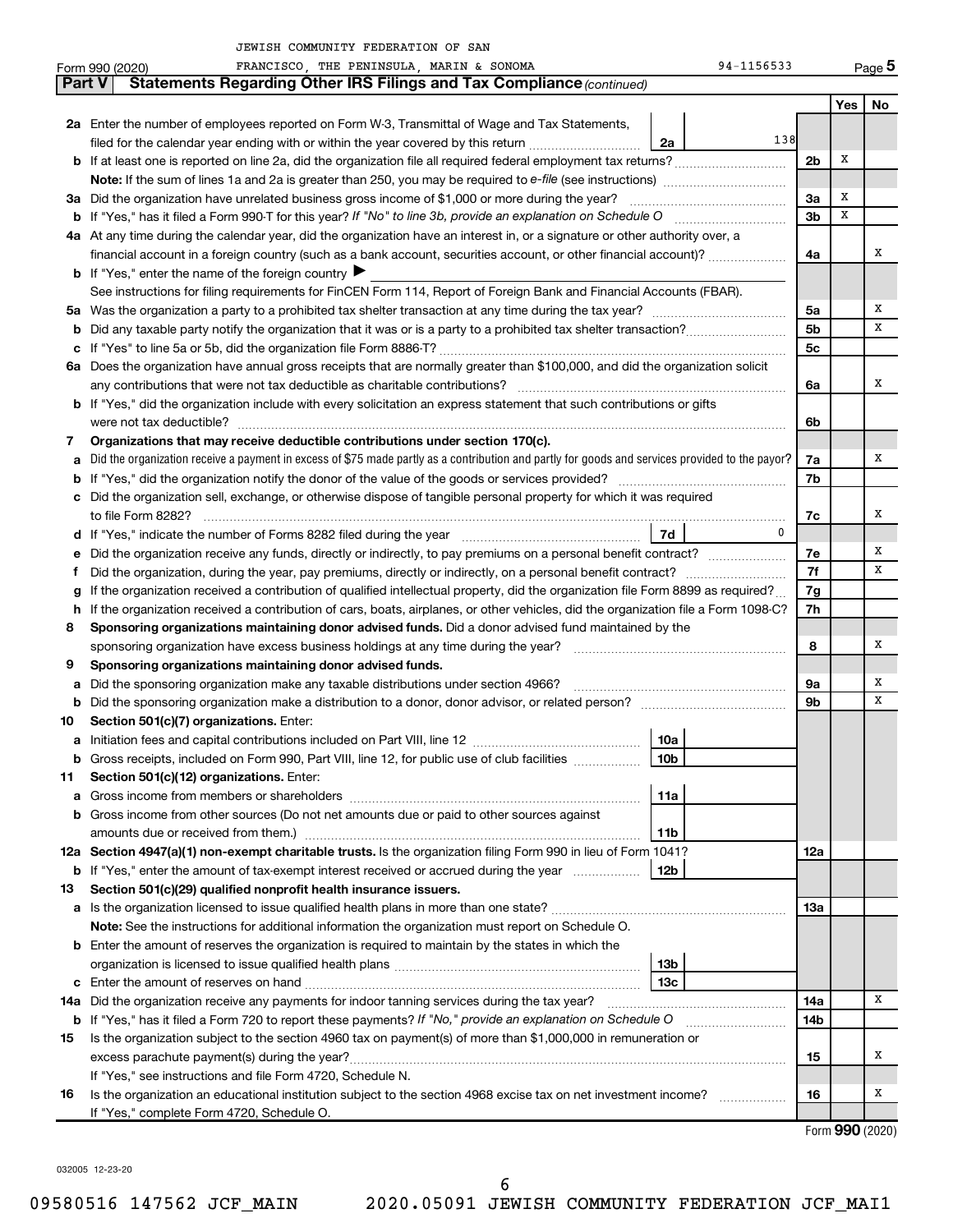|     | to line 8a, 8b, or 10b below, describe the circumstances, processes, or changes on Schedule O. See instructions.                                                                                                              |                         |        |              |
|-----|-------------------------------------------------------------------------------------------------------------------------------------------------------------------------------------------------------------------------------|-------------------------|--------|--------------|
|     |                                                                                                                                                                                                                               |                         |        | $\mathbf{x}$ |
|     | <b>Section A. Governing Body and Management</b>                                                                                                                                                                               |                         |        |              |
|     |                                                                                                                                                                                                                               |                         | Yes    | No           |
|     | 29<br>1a<br><b>1a</b> Enter the number of voting members of the governing body at the end of the tax year <i>manumum</i>                                                                                                      |                         |        |              |
|     | If there are material differences in voting rights among members of the governing body, or if the governing<br>body delegated broad authority to an executive committee or similar committee, explain on Schedule O.          |                         |        |              |
|     | 29<br><b>b</b> Enter the number of voting members included on line 1a, above, who are independent<br>1b                                                                                                                       |                         |        |              |
| 2   | Did any officer, director, trustee, or key employee have a family relationship or a business relationship with any other                                                                                                      |                         |        |              |
|     |                                                                                                                                                                                                                               | $\mathbf{2}$            | x      |              |
| 3   | Did the organization delegate control over management duties customarily performed by or under the direct supervision                                                                                                         |                         |        |              |
|     | of officers, directors, trustees, or key employees to a management company or other person?                                                                                                                                   | 3                       |        |              |
| 4   | Did the organization make any significant changes to its governing documents since the prior Form 990 was filed?                                                                                                              | $\overline{\mathbf{4}}$ |        |              |
| 5   |                                                                                                                                                                                                                               | $\overline{5}$          |        |              |
| 6   |                                                                                                                                                                                                                               | 6                       |        |              |
| 7a  | Did the organization have members, stockholders, or other persons who had the power to elect or appoint one or                                                                                                                |                         |        |              |
|     |                                                                                                                                                                                                                               | 7a                      |        |              |
|     | <b>b</b> Are any governance decisions of the organization reserved to (or subject to approval by) members, stockholders, or                                                                                                   |                         |        |              |
|     | persons other than the governing body?                                                                                                                                                                                        | 7b                      |        |              |
| 8   | Did the organization contemporaneously document the meetings held or written actions undertaken during the year by the following:                                                                                             |                         |        |              |
| а   |                                                                                                                                                                                                                               | 8а                      | х      |              |
|     |                                                                                                                                                                                                                               | 8b                      | x      |              |
| 9   | Is there any officer, director, trustee, or key employee listed in Part VII, Section A, who cannot be reached at the                                                                                                          |                         |        |              |
|     | organization's mailing address? If "Yes," provide the names and addresses on Schedule O                                                                                                                                       | 9                       |        |              |
|     | Section B. Policies (This Section B requests information about policies not required by the Internal Revenue Code.)                                                                                                           |                         |        |              |
|     |                                                                                                                                                                                                                               |                         | Yes    | No           |
|     |                                                                                                                                                                                                                               | 10a                     |        |              |
|     | b If "Yes," did the organization have written policies and procedures governing the activities of such chapters, affiliates,                                                                                                  |                         |        |              |
|     |                                                                                                                                                                                                                               | 10 <sub>b</sub>         |        |              |
|     | 11a Has the organization provided a complete copy of this Form 990 to all members of its governing body before filing the form?                                                                                               | 11a                     | x      |              |
|     | <b>b</b> Describe in Schedule O the process, if any, used by the organization to review this Form 990.                                                                                                                        |                         |        |              |
| 12a |                                                                                                                                                                                                                               | 12a                     | x      |              |
| b   | Were officers, directors, or trustees, and key employees required to disclose annually interests that could give rise to conflicts?                                                                                           | 12 <sub>b</sub>         | x      |              |
|     | c Did the organization regularly and consistently monitor and enforce compliance with the policy? If "Yes," describe                                                                                                          |                         |        |              |
|     | in Schedule O how this was done                                                                                                                                                                                               | 12c                     | x<br>X |              |
| 13  |                                                                                                                                                                                                                               | 13<br>14                | X      |              |
| 14  | Did the process for determining compensation of the following persons include a review and approval by independent                                                                                                            |                         |        |              |
| 15  | persons, comparability data, and contemporaneous substantiation of the deliberation and decision?                                                                                                                             |                         |        |              |
|     | The organization's CEO, Executive Director, or top management official manufactured content content of the organization's CEO, Executive Director, or top management official manufactured content of the original content of | 15a                     | x      |              |
| а   |                                                                                                                                                                                                                               | 15 <sub>b</sub>         | х      |              |
|     | If "Yes" to line 15a or 15b, describe the process in Schedule O (see instructions).                                                                                                                                           |                         |        |              |
|     | 16a Did the organization invest in, contribute assets to, or participate in a joint venture or similar arrangement with a                                                                                                     |                         |        |              |
|     | taxable entity during the year?                                                                                                                                                                                               | 16a                     |        |              |
|     | <b>b</b> If "Yes," did the organization follow a written policy or procedure requiring the organization to evaluate its participation                                                                                         |                         |        |              |
|     | in joint venture arrangements under applicable federal tax law, and take steps to safeguard the organization's                                                                                                                |                         |        |              |
|     |                                                                                                                                                                                                                               | 16b                     |        |              |
|     | <b>Section C. Disclosure</b>                                                                                                                                                                                                  |                         |        |              |
| 17  | List the states with which a copy of this Form 990 is required to be filed CA                                                                                                                                                 |                         |        |              |
| 18  | Section 6104 requires an organization to make its Forms 1023 (1024 or 1024-A, if applicable), 990, and 990-T (Section 501(c)(3)s only) available                                                                              |                         |        |              |
|     | for public inspection. Indicate how you made these available. Check all that apply.                                                                                                                                           |                         |        |              |
|     | $\boxed{\texttt{X}}$ Own website<br>$\lfloor x \rfloor$ Upon request<br>Another's website<br>Other (explain on Schedule O)                                                                                                    |                         |        |              |
| 19  | Describe on Schedule O whether (and if so, how) the organization made its governing documents, conflict of interest policy, and financial                                                                                     |                         |        |              |
|     | statements available to the public during the tax year.                                                                                                                                                                       |                         |        |              |
|     | State the name, address, and telephone number of the person who possesses the organization's books and records                                                                                                                |                         |        |              |
| 20  |                                                                                                                                                                                                                               |                         |        |              |
|     | BRIAN KATAOKA, CONTROLLER - 415-777-0411                                                                                                                                                                                      |                         |        |              |
|     | 121 STEUART STREET, SAN FRANCISCO, CA 94105-1236                                                                                                                                                                              |                         |        |              |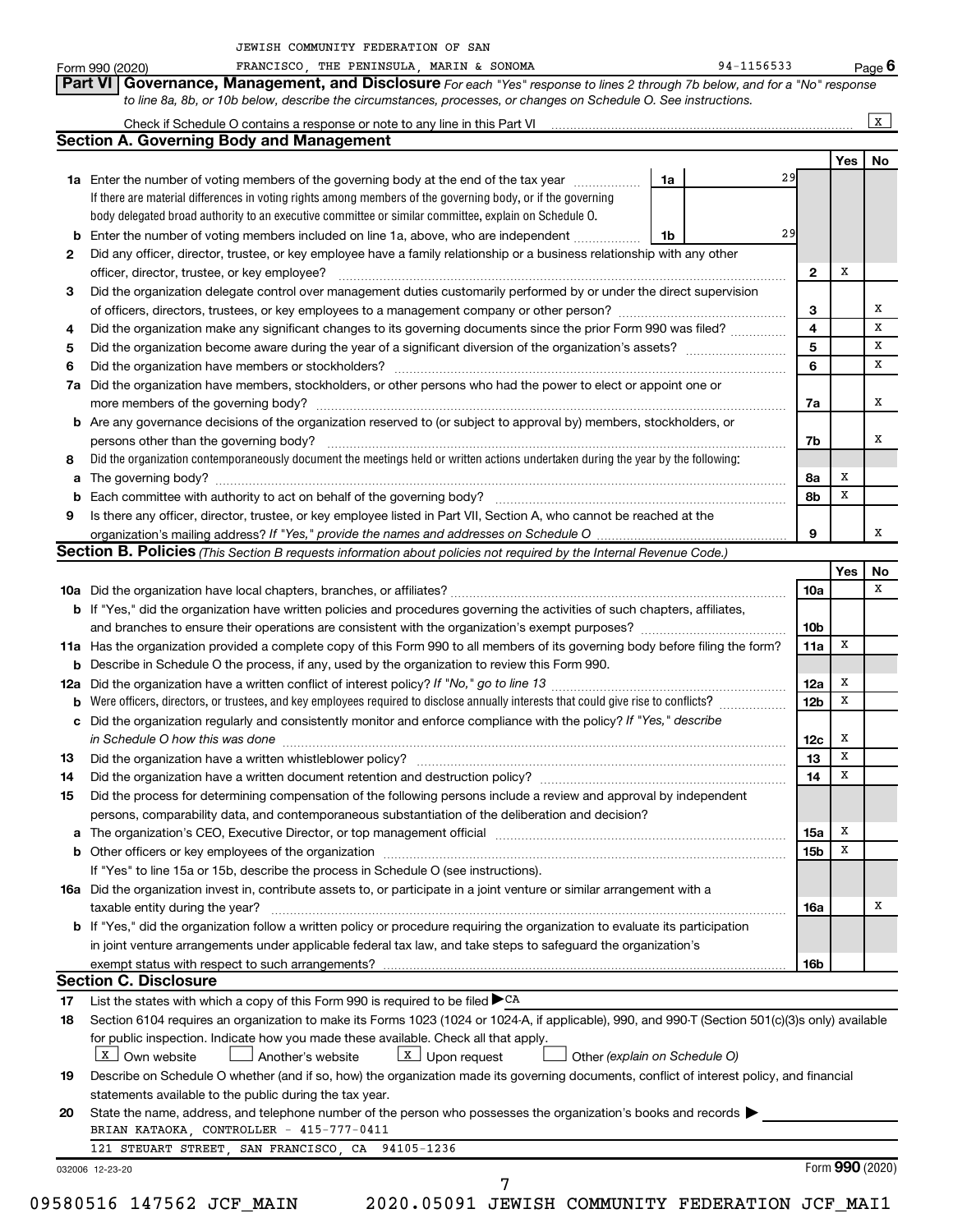| Form 990 (2020)                                                                                                                                            | THE PENINSULA MARIN & SONOMA<br>FRANCISCO | 94-1156533<br>Page 7 |  |  |  |  |  |  |  |  |
|------------------------------------------------------------------------------------------------------------------------------------------------------------|-------------------------------------------|----------------------|--|--|--|--|--|--|--|--|
| Part VII Compensation of Officers, Directors, Trustees, Key Employees, Highest Compensated                                                                 |                                           |                      |  |  |  |  |  |  |  |  |
| <b>Employees, and Independent Contractors</b>                                                                                                              |                                           |                      |  |  |  |  |  |  |  |  |
| Check if Schedule O contains a response or note to any line in this Part VII                                                                               |                                           |                      |  |  |  |  |  |  |  |  |
| Section A. Officers, Directors, Trustees, Key Employees, and Highest Compensated Employees                                                                 |                                           |                      |  |  |  |  |  |  |  |  |
| 1a Complete this table for all persons required to be listed. Report compensation for the calendar year ending with or within the organization's tax year. |                                           |                      |  |  |  |  |  |  |  |  |

 $\bullet$  List all of the organization's current officers, directors, trustees (whether individuals or organizations), regardless of amount of compensation. Enter -0- in columns (D), (E), and (F) if no compensation was paid.

**•** List all of the organization's current key employees, if any. See instructions for definition of "key employee."

JEWISH COMMUNITY FEDERATION OF SAN

• List the organization's five *current* highest compensated employees (other than an officer, director, trustee, or key employee) who received reportable compensation (Box 5 of Form W-2 and/or Box 7 of Form 1099-MISC) of more than \$100,000 from the organization and any related organizations.

 $\bullet$  List all of the organization's former officers, key employees, and highest compensated employees who received more than \$100,000 of reportable compensation from the organization and any related organizations.

**•** List all of the organization's former directors or trustees that received, in the capacity as a former director or trustee of the organization, more than \$10,000 of reportable compensation from the organization and any related organizations.

See instructions for the order in which to list the persons above.

Check this box if neither the organization nor any related organization compensated any current officer, director, or trustee.  $\Box$ 

| (A)                                | (B)                  |                               |                                                                  |             | (C)          |                                 |        | (D)                             | (E)             | (F)                      |
|------------------------------------|----------------------|-------------------------------|------------------------------------------------------------------|-------------|--------------|---------------------------------|--------|---------------------------------|-----------------|--------------------------|
| Name and title                     | Average              |                               | (do not check more than one                                      | Position    |              |                                 |        | Reportable                      | Reportable      | Estimated                |
|                                    | hours per            |                               | box, unless person is both an<br>officer and a director/trustee) |             |              |                                 |        | compensation                    | compensation    | amount of                |
|                                    | week                 |                               |                                                                  |             |              |                                 |        | from                            | from related    | other                    |
|                                    | (list any            |                               |                                                                  |             |              |                                 |        | the                             | organizations   | compensation             |
|                                    | hours for<br>related |                               |                                                                  |             |              |                                 |        | organization<br>(W-2/1099-MISC) | (W-2/1099-MISC) | from the<br>organization |
|                                    | organizations        |                               |                                                                  |             |              |                                 |        |                                 |                 | and related              |
|                                    | below                |                               |                                                                  |             |              |                                 |        |                                 |                 | organizations            |
|                                    | line)                | ndividual trustee or director | Institutional trustee                                            | Officer     | Key employee | Highest compensated<br>employee | Former |                                 |                 |                          |
| (1)<br>DANIEL P. GROSSMAN          | 37.50                |                               |                                                                  |             |              |                                 |        |                                 |                 |                          |
| CEO                                | 1,00                 |                               |                                                                  | X           |              |                                 |        | 628,568.                        | 0               | 38,519.                  |
| <b>HOLDEN LEE</b><br>(2)           | 37.50                |                               |                                                                  |             |              |                                 |        |                                 |                 |                          |
| CFIO/ASSISTANT TREASURER           | 1.00                 |                               |                                                                  | $\mathbf x$ |              |                                 |        | 336,981                         | 0               | 26,126.                  |
| <b>JOY SISISKY</b><br>(3)          | 37.50                |                               |                                                                  |             |              |                                 |        |                                 |                 |                          |
| CPO/ASSISTANT SECRETARY            | 1.00                 |                               |                                                                  | X           |              |                                 |        | 295,861                         | 0               | 38,502.                  |
| SUSAN REINHOLD<br>(4)              | 37.50                |                               |                                                                  |             |              |                                 |        |                                 |                 |                          |
| MANAGING DIR. OF PHIL. (THRU 10/20 | 1,00                 |                               |                                                                  |             | X            |                                 |        | 280,783,                        | 0               | 17,552.                  |
| JENNIFER SMITH<br>(5)              | 37.50                |                               |                                                                  |             |              |                                 |        |                                 |                 |                          |
| EXEC DIRECTOR, DILLER TEEN         | 0.00                 |                               |                                                                  |             |              | X                               |        | 270,605                         | 0               | 25,504.                  |
| <b>AFSHIN AFSHAR</b><br>(6)        | 37.50                |                               |                                                                  |             |              |                                 |        |                                 |                 |                          |
| CHIEF INFORMATION OFFICER          | 0.00                 |                               |                                                                  |             |              | $\mathbf x$                     |        | 211,464                         | 0               | 16,020.                  |
| SINDY CRAIG<br>(7)                 | 37.50                |                               |                                                                  |             |              |                                 |        |                                 |                 |                          |
| SENIOR DIR. PLANNED GIVING         | 1,00                 |                               |                                                                  |             |              | X                               |        | 206,002                         | 0               | 17,715.                  |
| (8)<br>BRIAN KATAOKA               | 37.50                |                               |                                                                  |             |              |                                 |        |                                 |                 |                          |
| SENIOR DIR. FINANCE/CONTROLLER     | 0.00                 |                               |                                                                  |             |              | X                               |        | 184,523,                        | 0               | 22,451.                  |
| (9)<br><b>TANYA SHADOAN</b>        | 37.50                |                               |                                                                  |             |              |                                 |        |                                 |                 |                          |
| MANAGING DIR. PHILANTHROPY OPS.    | 0.00                 |                               |                                                                  |             |              | X                               |        | 185,639                         | 0               | 7,278.                   |
| (10) ARTHUR SLEPIAN                | 1.00                 |                               |                                                                  |             |              |                                 |        |                                 |                 |                          |
| DIRECTOR/BOARD CHAIR               | 0.00                 | х                             |                                                                  | X           |              |                                 |        | $\mathbf 0$                     | 0               | 0.                       |
| (11) LAURA LAUDER                  | 1.00                 |                               |                                                                  |             |              |                                 |        |                                 |                 |                          |
| DIRECTOR (THRU 02/21)              | 0.00                 | Х                             |                                                                  |             |              |                                 |        | 0.                              | 0               | 0.                       |
| (12) MARC DOLLINGER                | 1.00                 |                               |                                                                  |             |              |                                 |        |                                 |                 |                          |
| <b>DIRECTOR</b>                    | 0.00                 | X                             |                                                                  |             |              |                                 |        | $\mathbf 0$                     | 0               | 0.                       |
| (13) ALEXANDER LURIE               | 1.00                 |                               |                                                                  |             |              |                                 |        |                                 |                 |                          |
| <b>DIRECTOR</b>                    | 0.00                 | X                             |                                                                  |             |              |                                 |        | 0.                              | 0               | $\mathbf{0}$ .           |
| (14) ANN P. BECKER                 | 1.00                 |                               |                                                                  |             |              |                                 |        |                                 |                 |                          |
| <b>DIRECTOR</b>                    | 0.00                 | X                             |                                                                  |             |              |                                 |        | 0                               | 0               | $\mathbf{0}$ .           |
| (15) BOB TANDLER                   | 1.00                 |                               |                                                                  |             |              |                                 |        |                                 |                 |                          |
| <b>DIRECTOR</b>                    | 0.00                 | х                             |                                                                  |             |              |                                 |        | 0.                              | 0               | 0.                       |
| (16) CAROL WEITZ                   | 1.00                 |                               |                                                                  |             |              |                                 |        |                                 |                 |                          |
| <b>DIRECTOR</b>                    | 0.00                 | X                             |                                                                  |             |              |                                 |        | 0.                              | 0               | $\mathbf{0}$ .           |
| (17) DAVID SAXE                    | 1.00                 |                               |                                                                  |             |              |                                 |        |                                 |                 |                          |
| <b>DIRECTOR</b>                    | 0.00                 | X                             |                                                                  |             |              |                                 |        | 0.                              | 0               | $\mathbf{0}$ .           |
| 032007 12-23-20                    |                      |                               |                                                                  |             |              |                                 |        |                                 |                 | Form 990 (2020)          |

8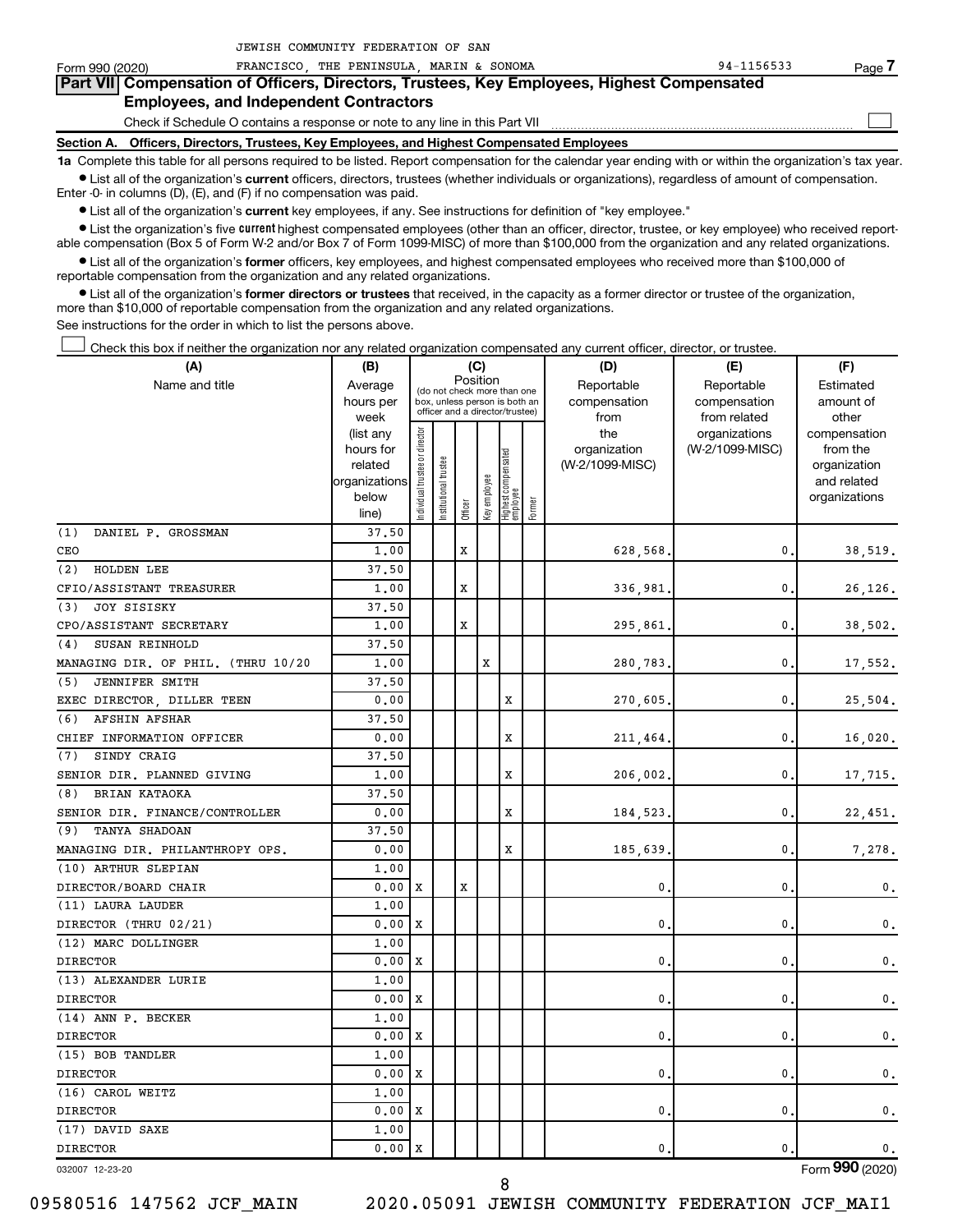|  | JEWISH COMMUNITY FEDERATION OF SAN |  |  |
|--|------------------------------------|--|--|
|  |                                    |  |  |

|                      |                                                                                                                                                                                                                                                        | SH COMMONIII FEDERAIION OF                                            |                                            |                                |         |              |                                         |        |                                                                                                 |                                  |                                           |                                                   |                                                                          |                |                                        |  |
|----------------------|--------------------------------------------------------------------------------------------------------------------------------------------------------------------------------------------------------------------------------------------------------|-----------------------------------------------------------------------|--------------------------------------------|--------------------------------|---------|--------------|-----------------------------------------|--------|-------------------------------------------------------------------------------------------------|----------------------------------|-------------------------------------------|---------------------------------------------------|--------------------------------------------------------------------------|----------------|----------------------------------------|--|
| Form 990 (2020)      | FRANCISCO THE PENINSULA MARIN & SONOMA                                                                                                                                                                                                                 |                                                                       |                                            |                                |         |              |                                         |        |                                                                                                 | 94-1156533                       |                                           |                                                   |                                                                          | Page 8         |                                        |  |
| <b>Part VII</b>      | Section A. Officers, Directors, Trustees, Key Employees, and Highest Compensated Employees (continued)                                                                                                                                                 |                                                                       |                                            |                                |         |              |                                         |        |                                                                                                 |                                  |                                           |                                                   |                                                                          |                |                                        |  |
|                      | Name and title                                                                                                                                                                                                                                         |                                                                       | (A)<br>(B)<br>Average<br>hours per<br>week |                                |         |              | Position                                | (C)    | (do not check more than one<br>box, unless person is both an<br>officer and a director/trustee) |                                  | (D)<br>Reportable<br>compensation<br>from | (E)<br>Reportable<br>compensation<br>from related |                                                                          |                | (F)<br>Estimated<br>amount of<br>other |  |
|                      |                                                                                                                                                                                                                                                        | (list any<br>hours for<br>related<br> organizations<br>below<br>line) | Individual trustee or director             | Institutional trustee          | Officer | Key employee | <br>  Highest compensated<br>  employee | Former | the<br>organization<br>(W-2/1099-MISC)                                                          | organizations<br>(W-2/1099-MISC) |                                           |                                                   | compensation<br>from the<br>organization<br>and related<br>organizations |                |                                        |  |
| (18) HOWARD ZACK     |                                                                                                                                                                                                                                                        | 1,00                                                                  |                                            |                                |         |              |                                         |        |                                                                                                 |                                  |                                           |                                                   |                                                                          |                |                                        |  |
| <b>DIRECTOR</b>      |                                                                                                                                                                                                                                                        | 0.00                                                                  | х                                          |                                |         |              |                                         |        | 0.                                                                                              |                                  | 0                                         |                                                   |                                                                          | 0.             |                                        |  |
| (19) JIM HEEGER      |                                                                                                                                                                                                                                                        | 1.00                                                                  |                                            |                                |         |              |                                         |        |                                                                                                 |                                  |                                           |                                                   |                                                                          |                |                                        |  |
|                      | DIRECTOR/IMMEDIATE PAST CHAIR                                                                                                                                                                                                                          | 0.00                                                                  | х                                          |                                | X       |              |                                         |        | 0.                                                                                              |                                  | 0                                         |                                                   |                                                                          | 0.             |                                        |  |
| (20) DAVID FRIEDKIN  |                                                                                                                                                                                                                                                        | 1.00                                                                  |                                            |                                |         |              |                                         |        |                                                                                                 |                                  |                                           |                                                   |                                                                          |                |                                        |  |
| <b>DIRECTOR</b>      |                                                                                                                                                                                                                                                        | 0.00                                                                  | X                                          |                                |         |              |                                         |        | 0.                                                                                              |                                  | 0                                         |                                                   |                                                                          | 0.             |                                        |  |
| (21) DAN COHN        |                                                                                                                                                                                                                                                        | 1,00                                                                  |                                            |                                |         |              |                                         |        |                                                                                                 |                                  |                                           |                                                   |                                                                          |                |                                        |  |
| <b>DIRECTOR</b>      |                                                                                                                                                                                                                                                        | 0.00                                                                  | X                                          |                                |         |              |                                         |        | 0.                                                                                              |                                  | 0                                         |                                                   |                                                                          | 0.             |                                        |  |
| (22) FRED ISAAC      |                                                                                                                                                                                                                                                        | 1.00                                                                  |                                            |                                |         |              |                                         |        |                                                                                                 |                                  |                                           |                                                   |                                                                          |                |                                        |  |
| <b>DIRECTOR</b>      |                                                                                                                                                                                                                                                        | 0.00                                                                  | X                                          |                                |         |              |                                         |        | 0.                                                                                              |                                  | 0                                         |                                                   |                                                                          | 0.             |                                        |  |
| (23) MOSES LIBITZKY  |                                                                                                                                                                                                                                                        | 1,00                                                                  |                                            |                                |         |              |                                         |        |                                                                                                 |                                  |                                           |                                                   |                                                                          |                |                                        |  |
| <b>DIRECTOR</b>      |                                                                                                                                                                                                                                                        | 0.00                                                                  | X                                          |                                |         |              |                                         |        | 0.                                                                                              |                                  | 0                                         |                                                   |                                                                          | 0.             |                                        |  |
| (24) LYNN SEDWAY     |                                                                                                                                                                                                                                                        | 1,00                                                                  |                                            |                                |         |              |                                         |        |                                                                                                 |                                  |                                           |                                                   |                                                                          |                |                                        |  |
| <b>DIRECTOR</b>      |                                                                                                                                                                                                                                                        | 0.00                                                                  | X                                          |                                |         |              |                                         |        | 0.                                                                                              |                                  | 0                                         |                                                   |                                                                          | 0.             |                                        |  |
| (25) JESSICA MINKOFF |                                                                                                                                                                                                                                                        | 1,00                                                                  |                                            |                                |         |              |                                         |        |                                                                                                 |                                  |                                           |                                                   |                                                                          |                |                                        |  |
| <b>DIRECTOR</b>      |                                                                                                                                                                                                                                                        | 0.00                                                                  | X                                          |                                |         |              |                                         |        | 0.                                                                                              |                                  | 0                                         |                                                   |                                                                          | 0.             |                                        |  |
| (26) DAVID RAK       |                                                                                                                                                                                                                                                        | 1.00                                                                  |                                            |                                |         |              |                                         |        |                                                                                                 |                                  |                                           |                                                   |                                                                          |                |                                        |  |
| <b>DIRECTOR</b>      |                                                                                                                                                                                                                                                        | 0.00                                                                  | $\mathbf{x}$                               |                                |         |              |                                         |        | 0.                                                                                              |                                  | 0                                         |                                                   |                                                                          | 0.             |                                        |  |
| 1b Subtotal          |                                                                                                                                                                                                                                                        |                                                                       |                                            |                                |         |              |                                         |        | 2,600,426.                                                                                      |                                  | $\mathbf{0}$                              |                                                   |                                                                          | 209,667.       |                                        |  |
|                      |                                                                                                                                                                                                                                                        |                                                                       |                                            |                                |         |              |                                         |        | 0.                                                                                              |                                  | $\mathbf{0}$                              |                                                   |                                                                          | $\mathbf{0}$ . |                                        |  |
|                      |                                                                                                                                                                                                                                                        |                                                                       |                                            |                                |         |              |                                         |        | 2,600,426.                                                                                      |                                  | $\mathbf{0}$ .                            |                                                   |                                                                          | 209,667.       |                                        |  |
| $\mathbf{2}$         | Total number of individuals (including but not limited to those listed above) who received more than \$100,000 of reportable                                                                                                                           |                                                                       |                                            |                                |         |              |                                         |        |                                                                                                 |                                  |                                           |                                                   |                                                                          |                |                                        |  |
|                      | compensation from the organization $\triangleright$                                                                                                                                                                                                    |                                                                       |                                            |                                |         |              |                                         |        |                                                                                                 |                                  |                                           |                                                   |                                                                          | 37             |                                        |  |
|                      |                                                                                                                                                                                                                                                        |                                                                       |                                            |                                |         |              |                                         |        |                                                                                                 |                                  |                                           |                                                   | Yes                                                                      | <b>No</b>      |                                        |  |
| 3                    | Did the organization list any former officer, director, trustee, key employee, or highest compensated employee on                                                                                                                                      |                                                                       |                                            |                                |         |              |                                         |        |                                                                                                 |                                  |                                           |                                                   |                                                                          |                |                                        |  |
|                      | line 1a? If "Yes," complete Schedule J for such individual                                                                                                                                                                                             |                                                                       |                                            |                                |         |              |                                         |        |                                                                                                 |                                  |                                           | 3                                                 |                                                                          | х              |                                        |  |
| 4                    | For any individual listed on line 1a, is the sum of reportable compensation and other compensation from the organization                                                                                                                               |                                                                       |                                            |                                |         |              |                                         |        |                                                                                                 |                                  |                                           |                                                   |                                                                          |                |                                        |  |
|                      | and related organizations greater than \$150,000? If "Yes," complete Schedule J for such individual                                                                                                                                                    |                                                                       |                                            |                                |         |              |                                         |        |                                                                                                 |                                  |                                           | 4                                                 | Х                                                                        |                |                                        |  |
| 5                    | Did any person listed on line 1a receive or accrue compensation from any unrelated organization or individual for services                                                                                                                             |                                                                       |                                            |                                |         |              |                                         |        |                                                                                                 |                                  |                                           |                                                   |                                                                          |                |                                        |  |
|                      |                                                                                                                                                                                                                                                        |                                                                       |                                            |                                |         |              |                                         |        |                                                                                                 |                                  |                                           | 5                                                 |                                                                          | х              |                                        |  |
|                      | <b>Section B. Independent Contractors</b>                                                                                                                                                                                                              |                                                                       |                                            |                                |         |              |                                         |        |                                                                                                 |                                  |                                           |                                                   |                                                                          |                |                                        |  |
| 1.                   | Complete this table for your five highest compensated independent contractors that received more than \$100,000 of compensation from<br>the organization. Report compensation for the calendar year ending with or within the organization's tax year. |                                                                       |                                            |                                |         |              |                                         |        |                                                                                                 |                                  |                                           |                                                   |                                                                          |                |                                        |  |
|                      | (A)<br>Name and business address                                                                                                                                                                                                                       |                                                                       |                                            | (B)<br>Description of services |         |              |                                         |        |                                                                                                 |                                  |                                           | (C)                                               | Compensation                                                             |                |                                        |  |
|                      | DELOITTE & TOUCHE LLP                                                                                                                                                                                                                                  |                                                                       |                                            |                                |         |              |                                         |        |                                                                                                 |                                  |                                           |                                                   |                                                                          |                |                                        |  |
|                      | 555 MISSION STREET, SAN FRANCISCO, CA 94105<br>SWIFT RIVER CONSULTING, 4207 SE WODSTOCK                                                                                                                                                                |                                                                       |                                            |                                |         |              |                                         |        | AUDIT SERVICES                                                                                  |                                  |                                           |                                                   |                                                                          | 243,093.       |                                        |  |
|                      | BLVD STE 248 PORTLAND OR 97206                                                                                                                                                                                                                         |                                                                       |                                            |                                |         |              |                                         |        | PHILANTHROPIC CONSULTING                                                                        |                                  |                                           |                                                   |                                                                          | 144 128.       |                                        |  |

| BLVD, STE 248, PORTLAND, OR 97206                                                                                  | PHILANTHROPIC CONSULTING | 144.128. |
|--------------------------------------------------------------------------------------------------------------------|--------------------------|----------|
| MARIE FISHER INTERIOR DESIGN                                                                                       |                          |          |
| 9 MANDERLY ROAD, SAN RAFAEL, CA 94901                                                                              | <b>INTERIOR DESIGN</b>   | 130,550. |
| KEVIN PERKINS & SON BUILDING & DESIGN                                                                              |                          |          |
| 650 BODEGA AVENUE, PETALUMA, CA 94952                                                                              | CONSTRUCTION SERVICES    | 125,098. |
| MACKENZIE MORITZ                                                                                                   |                          |          |
| 2833 29TH PLACE NW, WASHINGTON, DC 20008                                                                           | PHILANTHROPIC CONSULTING | 122,456. |
| 2 Total number of independent contractors (including but not limited to those listed above) who received more than |                          |          |
| \$100,000 of compensation from the organization >                                                                  |                          |          |

9

SEE PART VII, SECTION A CONTINUATION SHEETS

Form (2020) **990**

032008 12-23-20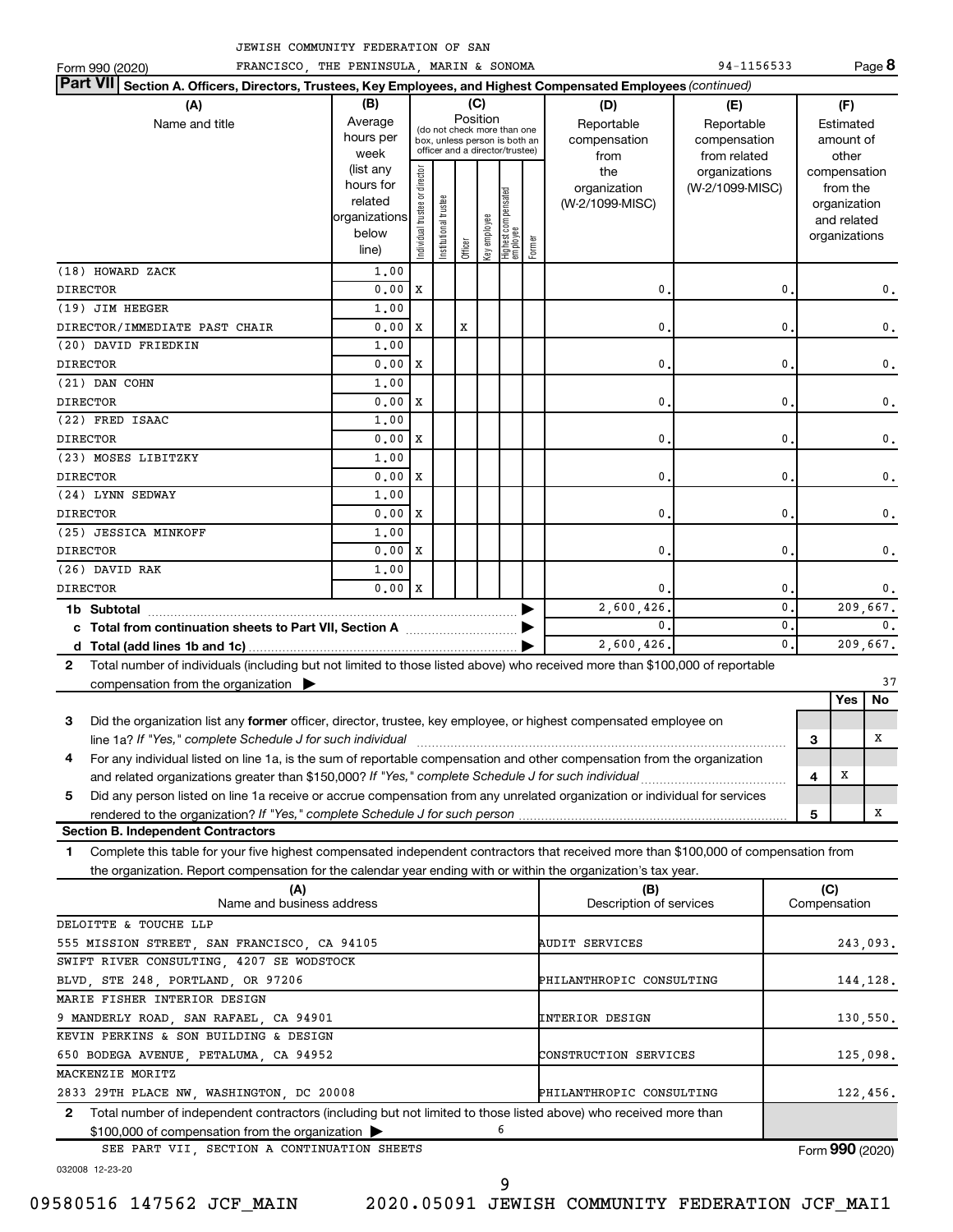| 94-1156533<br>FRANCISCO, THE PENINSULA, MARIN & SONOMA<br>Form 990                                                            |                            |                                |                       |             |              |                              |        |                 |                               |                       |
|-------------------------------------------------------------------------------------------------------------------------------|----------------------------|--------------------------------|-----------------------|-------------|--------------|------------------------------|--------|-----------------|-------------------------------|-----------------------|
| Part VII Section A. Officers, Directors, Trustees, Key Employees, and Highest Compensated Employees (continued)<br>(B)<br>(C) |                            |                                |                       |             |              |                              |        |                 |                               |                       |
| (A)                                                                                                                           | (D)                        | (E)                            | (F)                   |             |              |                              |        |                 |                               |                       |
| Name and title                                                                                                                | Average                    |                                |                       |             | Position     |                              |        | Reportable      | Reportable                    | Estimated             |
|                                                                                                                               | hours                      |                                |                       |             |              | (check all that apply)       |        | compensation    | compensation                  | amount of             |
|                                                                                                                               | per<br>week                |                                |                       |             |              |                              |        | from<br>the     | from related<br>organizations | other<br>compensation |
|                                                                                                                               | (list any                  |                                |                       |             |              | Highest compensated employee |        | organization    | (W-2/1099-MISC)               | from the              |
|                                                                                                                               | hours for                  |                                |                       |             |              |                              |        | (W-2/1099-MISC) |                               | organization          |
|                                                                                                                               | related                    |                                |                       |             |              |                              |        |                 |                               | and related           |
|                                                                                                                               | organizations              |                                |                       |             |              |                              |        |                 |                               | organizations         |
|                                                                                                                               | below                      | Individual trustee or director | Institutional trustee | Officer     | Key employee |                              | Former |                 |                               |                       |
|                                                                                                                               | line)                      |                                |                       |             |              |                              |        |                 |                               |                       |
| (27) JERRY YANOWITZ<br><b>DIRECTOR</b>                                                                                        | 1.00                       | x                              |                       |             |              |                              |        | 0               | $\mathbf{0}$                  |                       |
| (28) VARDA RABIN                                                                                                              | 0.00<br>1.00               |                                |                       |             |              |                              |        |                 |                               | $\mathbf 0$ .         |
| <b>DIRECTOR</b>                                                                                                               | 0.00                       | x                              |                       |             |              |                              |        | 0               | $\mathbf{0}$                  | $\mathbf 0$ .         |
| (29) RICHARD FIEDOTIN                                                                                                         | 1.00                       |                                |                       |             |              |                              |        |                 |                               |                       |
| <b>DIRECTOR</b>                                                                                                               | 0.00                       | $\,$ X                         |                       |             |              |                              |        | 0               | $\mathsf{0}$ .                | $\mathbf 0$ .         |
| (30) SUSAN SAAL                                                                                                               | 1.00                       |                                |                       |             |              |                              |        |                 |                               |                       |
| <b>DIRECTOR</b>                                                                                                               | 0.00                       | x                              |                       |             |              |                              |        | 0               | $\mathbf 0$ .                 | $\mathbf 0$ .         |
| (31) SAM GOLDMAN                                                                                                              | 1.00                       |                                |                       |             |              |                              |        |                 |                               |                       |
| <b>DIRECTOR</b>                                                                                                               | 0.00                       | x                              |                       |             |              |                              |        | 0               | $\mathbf{0}$                  | $\mathbf 0$ .         |
| (32) SARA LESLIE                                                                                                              | 1.00                       |                                |                       |             |              |                              |        |                 |                               |                       |
| DIRECTOR/VICE CHAIR                                                                                                           | 0.00                       | $\,$ X                         |                       | $\mathbf x$ |              |                              |        | 0               | $\mathbf 0$ .                 | $\mathbf 0$ .         |
| (33) MICHELLE TANDOWSKY                                                                                                       | 1.00                       |                                |                       |             |              |                              |        |                 |                               |                       |
| <b>DIRECTOR</b>                                                                                                               | 0.00                       | x                              |                       |             |              |                              |        | 0               | $\mathbf{0}$                  | $\mathbf 0$ .         |
| (34) JAMIE WEINSTEIN                                                                                                          | 1.00                       |                                |                       |             |              |                              |        |                 |                               |                       |
| <b>DIRECTOR</b>                                                                                                               | 0.00                       | x                              |                       |             |              |                              |        | 0               | $\mathbf{0}$                  | $\mathbf 0$ .         |
| (35) STEVEN GANZ                                                                                                              | 1.00                       |                                |                       |             |              |                              |        |                 |                               |                       |
| <b>DIRECTOR</b>                                                                                                               | 0.00                       | $\,$ X                         |                       |             |              |                              |        | 0               | $\mathbf 0$ .                 | $\mathbf 0$ .         |
| (36) SUSIE SORKIN                                                                                                             | 1.00                       |                                |                       |             |              |                              |        |                 |                               |                       |
| <b>DIRECTOR</b>                                                                                                               | 0.00                       | x                              |                       |             |              |                              |        | 0               | $\mathbf 0$ .                 | $\mathbf 0$ .         |
| (37) TALI RONEN                                                                                                               | 1.00                       |                                |                       |             |              |                              |        |                 |                               |                       |
| DIRECTOR/SECRETARY                                                                                                            | 0.00                       | $\,$ X                         |                       | $\mathbf x$ |              |                              |        | 0               | $\mathbf 0$ .                 | $\mathbf 0$ .         |
| (38) TOM KASTEN                                                                                                               | 1.00                       |                                |                       |             |              |                              |        |                 |                               |                       |
| <b>DIRECTOR</b>                                                                                                               | 0.00                       | $\mathbf{X}$                   |                       |             |              |                              |        | 0               | $\mathbf 0$ .                 | $\mathbf 0$ .         |
| (39) VALLI BENESCH                                                                                                            | 1.00<br>$0.00 \, \text{X}$ |                                |                       |             |              |                              |        |                 |                               |                       |
| DIRECTOR/TREASURER                                                                                                            |                            |                                |                       | х           |              |                              |        | 0.              | 0.                            | $\mathbf{0}$ .        |
|                                                                                                                               |                            |                                |                       |             |              |                              |        |                 |                               |                       |
|                                                                                                                               |                            |                                |                       |             |              |                              |        |                 |                               |                       |
|                                                                                                                               |                            |                                |                       |             |              |                              |        |                 |                               |                       |
|                                                                                                                               |                            |                                |                       |             |              |                              |        |                 |                               |                       |
|                                                                                                                               |                            |                                |                       |             |              |                              |        |                 |                               |                       |
|                                                                                                                               |                            |                                |                       |             |              |                              |        |                 |                               |                       |
|                                                                                                                               |                            |                                |                       |             |              |                              |        |                 |                               |                       |
|                                                                                                                               |                            |                                |                       |             |              |                              |        |                 |                               |                       |
|                                                                                                                               |                            |                                |                       |             |              |                              |        |                 |                               |                       |
|                                                                                                                               |                            |                                |                       |             |              |                              |        |                 |                               |                       |
|                                                                                                                               |                            |                                |                       |             |              |                              |        |                 |                               |                       |
|                                                                                                                               |                            |                                |                       |             |              |                              |        |                 |                               |                       |
|                                                                                                                               |                            |                                |                       |             |              |                              |        |                 |                               |                       |
| Total to Part VII, Section A, line 1c                                                                                         |                            |                                |                       |             |              |                              |        |                 |                               |                       |
|                                                                                                                               |                            |                                |                       |             |              |                              |        |                 |                               |                       |

032201 04-01-20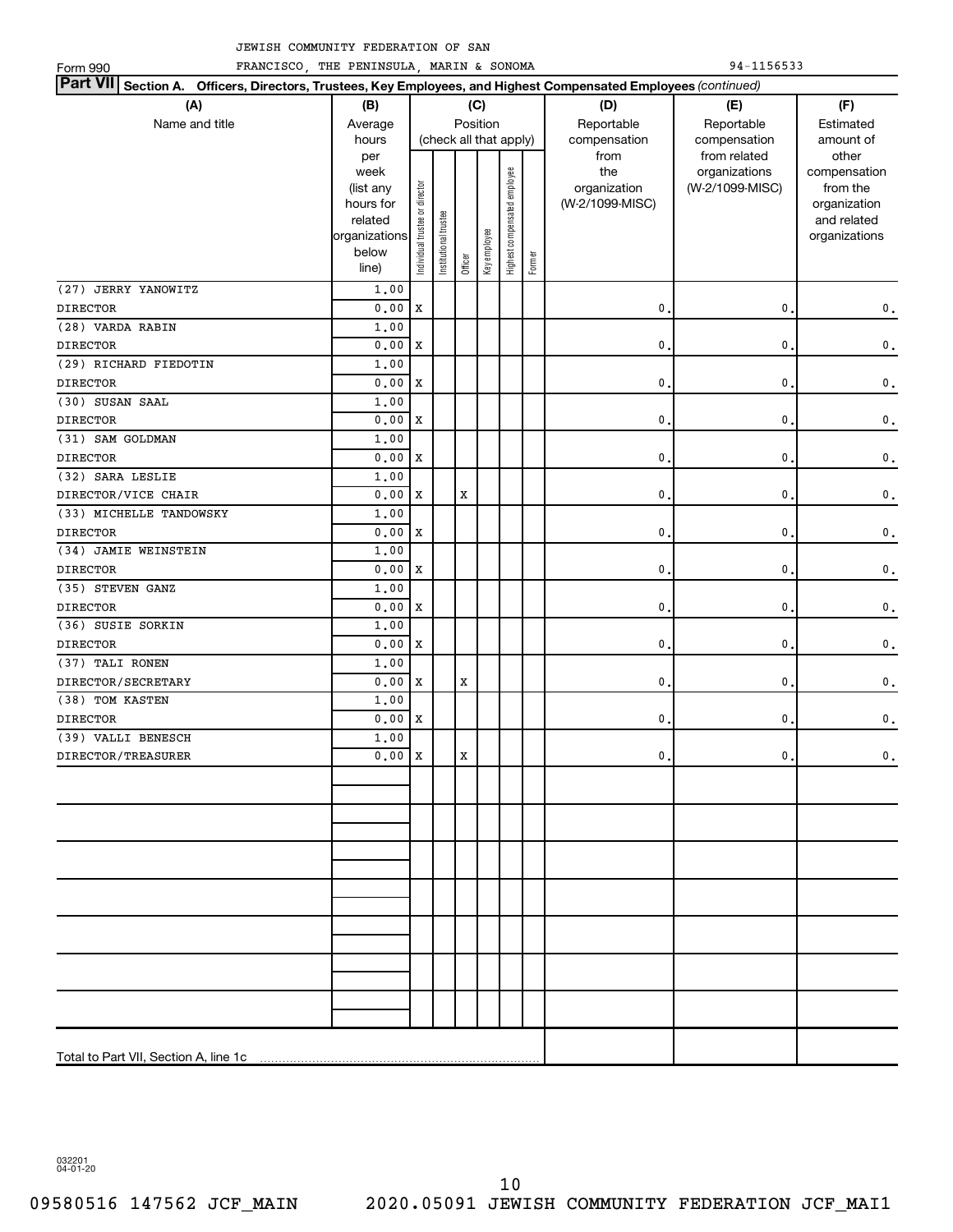Form 990 (2020) FRANCISCO, THE PENINSULA, MARIN & SONOMA Page 94-1156533

**Part VIII Statement of Revenue**  $\Box$ Check if Schedule O contains a response or note to any line in this Part VIII **(A) (B) (C) (D)** Total revenue | Related or exempt Revenue excluded Unrelated from tax under function revenue business revenue sections 512 - 514 Contributions, Gifts, Grants<br>and Other Similar Amounts **Contributions, Gifts, Grants and Other Similar Amounts** 1 **a** Federated campaigns .............. **1 a b** Membership dues .................... **1 b c** Fundraising events .................... **1 c** 2,409,500. **d** Related organizations .............. **1 d e** Government grants (contributions) **1 e f** All other contributions, gifts, grants, and 98,916,533. similar amounts not included above  $\,\ldots\,$ **1 f** 40,740,957. **g** Noncash contributions included in lines 1a-1f | 1g **1** \$ 101,326,033. **h Total.**  Add lines 1a-1f | **Business Code 2 a** ADMINISTRATIVE FEES **1** 561000 1,622,347. 1,622,347. **Program Service**<br>Revenue **Program Service b c d e** 561000 **f** All other program service revenue .............. 1,622,347. **g Total.**  Add lines 2a-2f | Investment income (including dividends, interest, and **3** 14,230,439. other similar amounts) ~~~~~~~~~~~~~~~~~ | **4** Income from investment of tax-exempt bond proceeds  $\blacktriangleright$ **5** Royalties | (i) Real (ii) Personal 144,025. **6a 6 a** Gross rents **with the Strutter** 0. **6b b** Less: rental expenses ... 144,025. **6c c** Rental income or (loss) 144,025. 144,025. **d** Net rental income or (loss) | (i) Securities | (ii) Other **7 a** Gross amount from sales of assets other than inventory **7a** 365,553,391. **b** Less: cost or other basis **Other Revenue 7b** 328,522,658. and sales expenses  $\,\ldots\ldots$ 37,030,733. **7c c** Gain or (loss) ~~~~~ 37,030,733. 54,840. 36,975,893. **d** Net gain or (loss) | **a 8** Gross income from fundraising events (not including \$ \_\_\_\_\_\_\_\_\_\_\_\_\_\_\_\_\_\_\_\_\_\_\_\_\_\_\_\_\_\_\_\_ of contributions reported on line 1c). See Part IV, line 18 ~~~~~~~~~~~~ **8a 8b b** Less: direct expenses ........................... **c** Net income or (loss) from fundraising events | **9 a** Gross income from gaming activities. See Part IV, line 19 ~~~~~~~~~~~~ **9a 9b b** Less: direct expenses ........................ **c** Net income or (loss) from gaming activities  $\blacktriangleright$ **10 a** Gross sales of inventory, less returns **10a** and allowances ~~~~~~~~~~~~ **10b b** Less: cost of goods sold .................... **c** Net income or (loss) from sales of inventory | **Business Code Miscellaneous 11 a** MISC REAL ESTATE REVEN 531190 213,718. **Revenue b c d** All other revenue ~~~~~~~~~~~~~ 213,718. **e Total.**  Add lines 11a-11d | 154,567,295. 1,622,347. -120,711. 51,739,626. **Total revenue.**  See instructions **12** |

032009 12-23-20

11

09580516 147562 JCF\_MAIN 2020.05091 JEWISH COMMUNITY FEDERATION JCF\_MAI1

Form (2020) **990**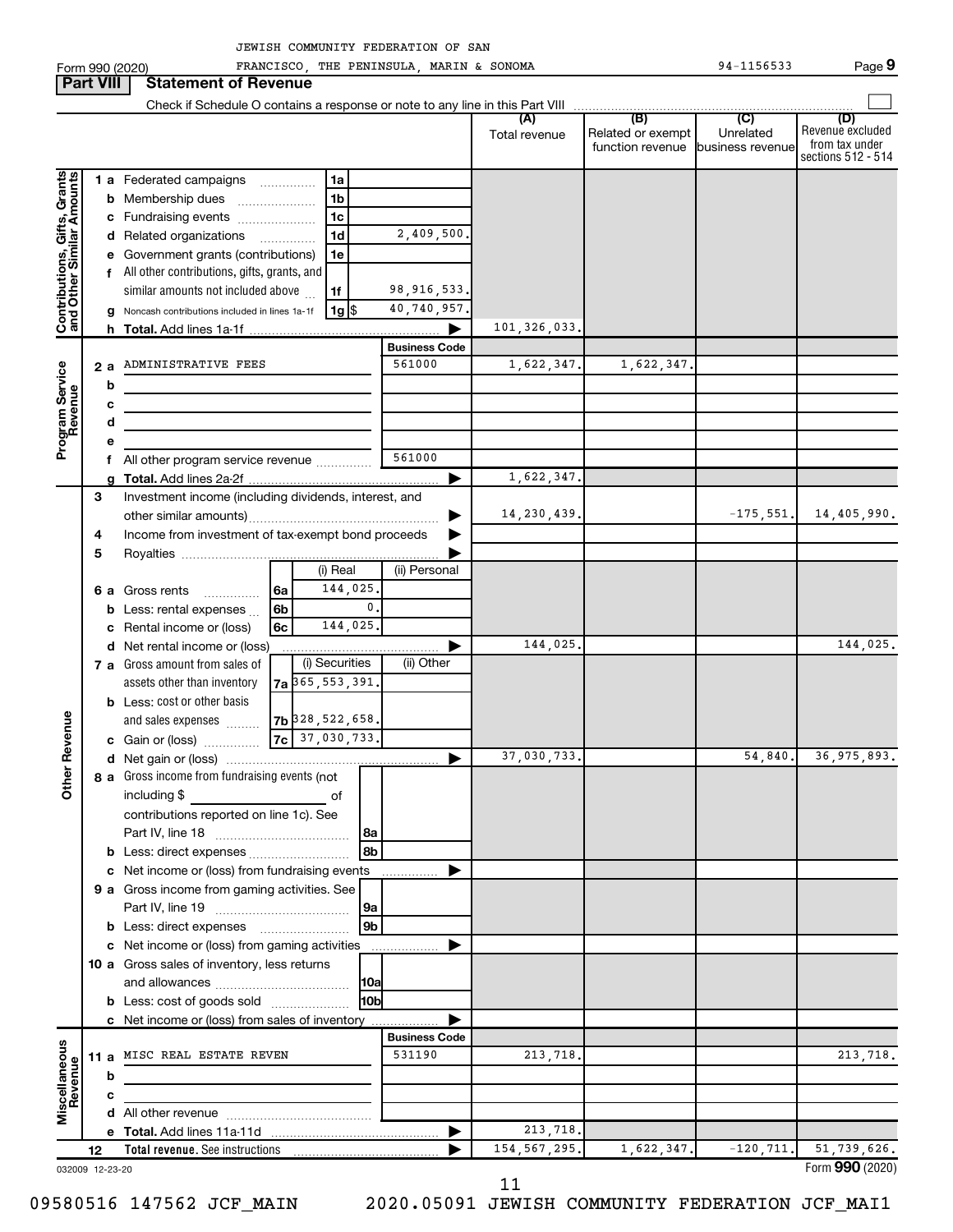**Part IX Statement of Functional Expenses**

Form 990 (2020) FRANCISCO, THE PENINSULA, MARIN & SONOMA 94-1156533 Page

**10**

|              | Section 501(c)(3) and 501(c)(4) organizations must complete all columns. All other organizations must complete column (A).<br>Check if Schedule O contains a response or note to any line in this Part IX  |                |                             |                                    |                         |
|--------------|------------------------------------------------------------------------------------------------------------------------------------------------------------------------------------------------------------|----------------|-----------------------------|------------------------------------|-------------------------|
|              | Do not include amounts reported on lines 6b,                                                                                                                                                               | (A)            | (B)                         |                                    | (D)                     |
|              | 7b, 8b, 9b, and 10b of Part VIII.                                                                                                                                                                          | Total expenses | Program service<br>expenses | Management and<br>general expenses | Fundraising<br>expenses |
| 1.           | Grants and other assistance to domestic organizations                                                                                                                                                      |                |                             |                                    |                         |
|              | and domestic governments. See Part IV, line 21                                                                                                                                                             | 85, 443, 388.  | 85, 443, 388.               |                                    |                         |
| $\mathbf{2}$ | Grants and other assistance to domestic                                                                                                                                                                    |                |                             |                                    |                         |
|              | individuals. See Part IV, line 22                                                                                                                                                                          |                |                             |                                    |                         |
| 3            | Grants and other assistance to foreign                                                                                                                                                                     |                |                             |                                    |                         |
|              | organizations, foreign governments, and foreign                                                                                                                                                            |                |                             |                                    |                         |
|              | individuals. See Part IV, lines 15 and 16                                                                                                                                                                  | 224,203.       | 224, 203.                   |                                    |                         |
| 4            | Benefits paid to or for members                                                                                                                                                                            |                |                             |                                    |                         |
| 5            | Compensation of current officers, directors,                                                                                                                                                               |                |                             |                                    |                         |
|              | trustees, and key employees                                                                                                                                                                                | 1,712,684.     | 741,654.                    | 338,881.                           | 632,149.                |
| 6            | Compensation not included above to disqualified                                                                                                                                                            |                |                             |                                    |                         |
|              | persons (as defined under section 4958(f)(1)) and                                                                                                                                                          |                |                             |                                    |                         |
|              | persons described in section 4958(c)(3)(B)                                                                                                                                                                 |                |                             |                                    |                         |
| 7            |                                                                                                                                                                                                            | 8,435,707.     | 1,296,756.                  | 2,926,428.                         | 4, 212, 523.            |
| 8            | Pension plan accruals and contributions (include                                                                                                                                                           |                |                             |                                    |                         |
|              | section 401(k) and 403(b) employer contributions)                                                                                                                                                          | 230,303.       | 36, 240.                    | 78,609.                            | 115,454.                |
| 9            |                                                                                                                                                                                                            | 954,710.       | 141,356.                    | 329.961.                           | 483, 393.               |
| 10           |                                                                                                                                                                                                            | 541,326.       | 97,410.                     | 164.598.                           | 279, 318.               |
| 11           | Fees for services (nonemployees):                                                                                                                                                                          |                |                             |                                    |                         |
| a            |                                                                                                                                                                                                            |                |                             |                                    |                         |
| b            |                                                                                                                                                                                                            | 209,045.       | 3,156.                      | 116,158.                           | 89,731.                 |
|              |                                                                                                                                                                                                            | 487,832.       |                             | 486,233.                           | 1,599.                  |
| d            |                                                                                                                                                                                                            |                |                             |                                    |                         |
|              | Professional fundraising services. See Part IV, line 17                                                                                                                                                    | 8,269          |                             |                                    | 8,269.                  |
| f            | Investment management fees                                                                                                                                                                                 | 1,330,140.     |                             | 965,110.                           | 365,030.                |
|              | g Other. (If line 11g amount exceeds 10% of line 25,                                                                                                                                                       |                |                             |                                    |                         |
|              | column (A) amount, list line 11g expenses on Sch O.)                                                                                                                                                       | 1,946,506.     | 447,034.                    | 768,453.                           | 731,019.                |
| 12           |                                                                                                                                                                                                            | 84,390.        | 26,408.                     | 16,454.                            | 41,528.                 |
| 13           |                                                                                                                                                                                                            | 632,207.       | 294,953.                    | 240, 335.                          | 96,919.                 |
| 14           |                                                                                                                                                                                                            | 530.251.       | 101,403.                    | 298,813.                           | 130,035.                |
| 15           |                                                                                                                                                                                                            |                |                             |                                    |                         |
| 16           |                                                                                                                                                                                                            | 874,256.       | 10,541.                     | 820,307.                           | 43,408.                 |
| 17           |                                                                                                                                                                                                            | 36,252.        | 12,132.                     | 24,120.                            |                         |
| 18           | Payments of travel or entertainment expenses                                                                                                                                                               |                |                             |                                    |                         |
|              | for any federal, state, or local public officials                                                                                                                                                          |                |                             |                                    |                         |
| 19           | Conferences, conventions, and meetings                                                                                                                                                                     | 66,964.        | 53,092.                     | 5,340.                             | 8,532.                  |
| 20           | Interest                                                                                                                                                                                                   | 574,843        |                             | 574,843.                           |                         |
| 21           |                                                                                                                                                                                                            |                |                             |                                    |                         |
| 22           | Depreciation, depletion, and amortization                                                                                                                                                                  | 182, 317.      | 2,400                       | 161,100.                           | 18,817.                 |
| 23           | Insurance                                                                                                                                                                                                  | 324,932        | 598                         | 318,769.                           | 5,565.                  |
| 24           | Other expenses. Itemize expenses not covered<br>above (List miscellaneous expenses on line 24e. If<br>line 24e amount exceeds 10% of line 25, column (A)<br>amount, list line 24e expenses on Schedule O.) |                |                             |                                    |                         |
| a            | OTHER PROGRAM EXPENSES                                                                                                                                                                                     | 744,604        | 645,717                     | 6,012.                             | 92,875.                 |
| b            | BAD DEBT EXPENSES                                                                                                                                                                                          | 221,819.       |                             |                                    | 221,819.                |
| C            | STAFF DEVELOPMENT                                                                                                                                                                                          | 173,074        | 3,921                       | 161,508,                           | 7,645.                  |
| d            |                                                                                                                                                                                                            |                |                             |                                    |                         |
|              | e All other expenses                                                                                                                                                                                       | 103,865        | 530                         | 55,831                             | 47,504.                 |
| 25           | Total functional expenses. Add lines 1 through 24e                                                                                                                                                         | 106,073,887    | 89,582,892.                 | 8,857,863.                         | 7,633,132.              |
| 26           | <b>Joint costs.</b> Complete this line only if the organization                                                                                                                                            |                |                             |                                    |                         |
|              | reported in column (B) joint costs from a combined                                                                                                                                                         |                |                             |                                    |                         |
|              | educational campaign and fundraising solicitation.                                                                                                                                                         |                |                             |                                    |                         |
|              | Check here $\blacktriangleright$<br>if following SOP 98-2 (ASC 958-720)                                                                                                                                    |                |                             |                                    |                         |

032010 12-23-20

Form (2020) **990**

09580516 147562 JCF\_MAIN 2020.05091 JEWISH COMMUNITY FEDERATION JCF\_MAI1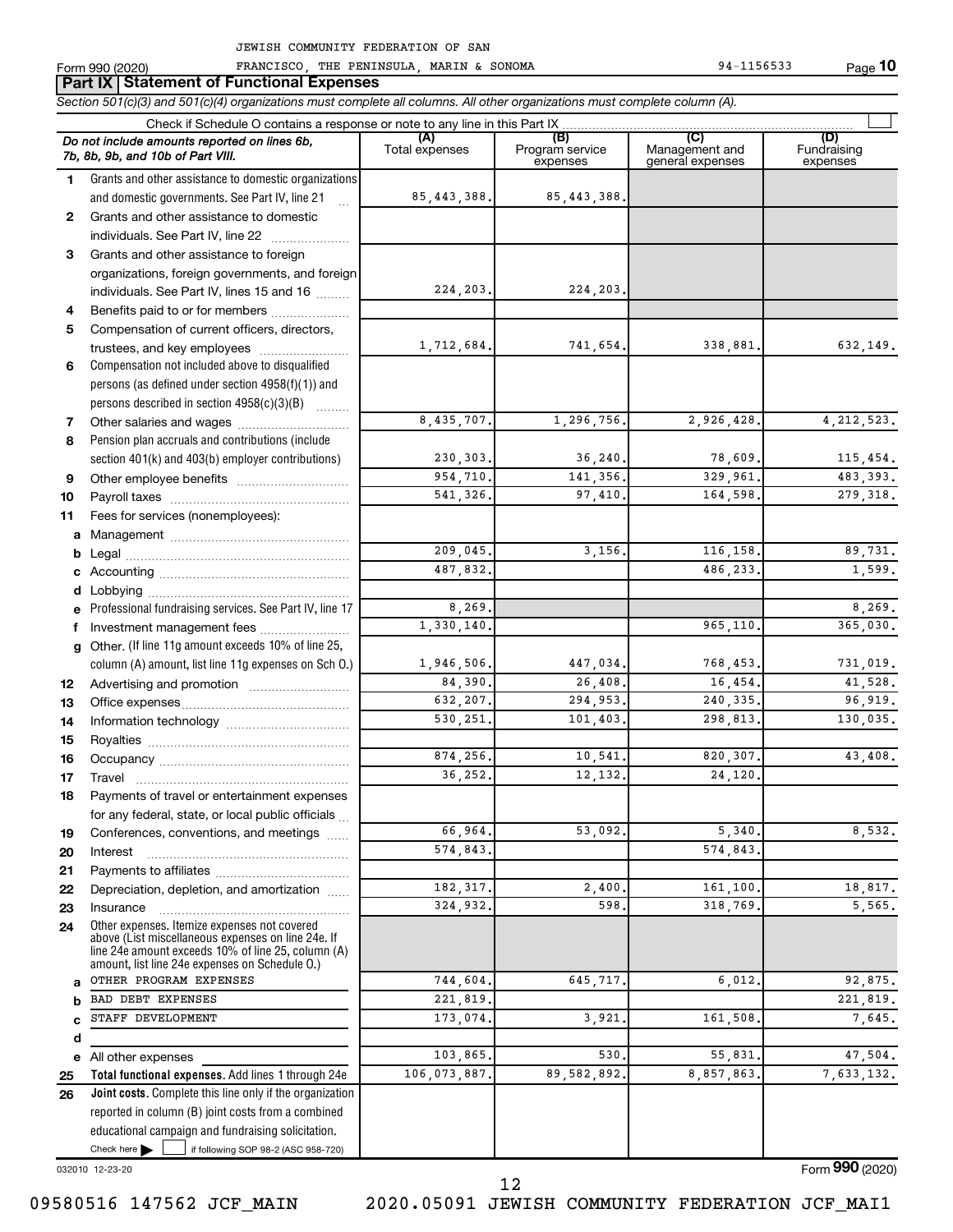**11**

|                             | Form 990 (2020) | FRANCISCO, THE PENINSULA, MARIN & SONOMA                                                                               |                                              |                |                          |                | 94-1156533    | Page 11            |
|-----------------------------|-----------------|------------------------------------------------------------------------------------------------------------------------|----------------------------------------------|----------------|--------------------------|----------------|---------------|--------------------|
|                             | Part X          | <b>Balance Sheet</b>                                                                                                   |                                              |                |                          |                |               |                    |
|                             |                 |                                                                                                                        |                                              |                |                          |                |               | x                  |
|                             |                 |                                                                                                                        |                                              |                | (A)<br>Beginning of year |                |               | (B)<br>End of year |
|                             | 1               |                                                                                                                        |                                              |                |                          | $\mathbf{1}$   |               |                    |
|                             | 2               |                                                                                                                        |                                              | 129, 361, 589. | $\overline{2}$           |                | 148,903,583.  |                    |
|                             | з               |                                                                                                                        |                                              |                | 11,744,750.              | 3              |               | 9,785,192.         |
|                             | 4               |                                                                                                                        |                                              |                |                          | 4              |               |                    |
|                             | 5               | Loans and other receivables from any current or former officer, director,                                              |                                              |                |                          |                |               |                    |
|                             |                 | trustee, key employee, creator or founder, substantial contributor, or 35%                                             |                                              |                |                          |                |               |                    |
|                             |                 | controlled entity or family member of any of these persons                                                             |                                              |                |                          | 5              |               |                    |
|                             | 6               | Loans and other receivables from other disqualified persons (as defined                                                |                                              |                |                          |                |               |                    |
|                             |                 | under section 4958(f)(1)), and persons described in section 4958(c)(3)(B)                                              |                                              |                | 6                        |                |               |                    |
|                             | 7               |                                                                                                                        |                                              |                | 13, 389, 301.            | $\overline{7}$ |               | 12,752,506.        |
| Assets                      | 8               |                                                                                                                        |                                              |                |                          | 8              |               |                    |
|                             | 9               | Prepaid expenses and deferred charges                                                                                  |                                              |                | 331,164.                 | 9              |               | 600,736.           |
|                             |                 | <b>10a</b> Land, buildings, and equipment: cost or other                                                               |                                              |                |                          |                |               |                    |
|                             |                 | basis. Complete Part VI of Schedule D  10a                                                                             |                                              | 17,168,396.    |                          |                |               |                    |
|                             |                 | <b>b</b> Less: accumulated depreciation                                                                                | 10,473,077.<br>4,788,431.<br>10 <sub>b</sub> |                |                          |                |               | 6,695,319.         |
|                             | 11              |                                                                                                                        | 700, 814, 775.                               | 11             |                          | 859,744,334.   |               |                    |
|                             | 12              |                                                                                                                        | 281, 611, 562.                               | 12             |                          | 356,520,466.   |               |                    |
|                             | 13              |                                                                                                                        |                                              | 9,412,500.     | 13                       |                | 15, 491, 579. |                    |
|                             | 14              |                                                                                                                        |                                              |                |                          | 14             |               |                    |
|                             | 15              |                                                                                                                        |                                              |                | 36,053,688.              | 15             |               | 33, 246, 940.      |
|                             | 16              |                                                                                                                        |                                              |                | 1,187,507,760.           | 16             |               | 1,443,740,655.     |
|                             | 17              |                                                                                                                        |                                              |                | 4,725,942.               | 17             |               | 4,753,006.         |
|                             | 18              |                                                                                                                        |                                              |                | 8,823,842.               | 18             |               | 6,358,816.         |
|                             | 19              |                                                                                                                        |                                              |                |                          | 19             |               |                    |
|                             | 20              |                                                                                                                        |                                              |                |                          | 20             |               |                    |
|                             | 21              | Escrow or custodial account liability. Complete Part IV of Schedule D                                                  |                                              |                |                          | 21             |               |                    |
|                             | 22              | Loans and other payables to any current or former officer, director,                                                   |                                              |                |                          |                |               |                    |
|                             |                 | trustee, key employee, creator or founder, substantial contributor, or 35%                                             |                                              |                |                          |                |               |                    |
| Liabilities                 |                 |                                                                                                                        |                                              |                |                          | 22             |               |                    |
|                             | 23              | Secured mortgages and notes payable to unrelated third parties                                                         |                                              |                | 13, 396, 279.            | 23             |               | 12,586,980.        |
|                             | 24              | Unsecured notes and loans payable to unrelated third parties                                                           |                                              |                |                          | 24             |               |                    |
|                             | 25              | Other liabilities (including federal income tax, payables to related third                                             |                                              |                |                          |                |               |                    |
|                             |                 | parties, and other liabilities not included on lines 17-24). Complete Part X                                           |                                              |                |                          |                |               |                    |
|                             |                 | of Schedule D                                                                                                          |                                              |                | 104,638,933.             | 25             |               | 128,923,000.       |
|                             | 26              |                                                                                                                        |                                              |                | 131, 584, 996.           | 26             |               | 152,621,802.       |
|                             |                 | Organizations that follow FASB ASC 958, check here $\blacktriangleright \begin{array}{c} \perp \mathbf{X} \end{array}$ |                                              |                |                          |                |               |                    |
|                             |                 | and complete lines 27, 28, 32, and 33.                                                                                 |                                              |                |                          |                |               |                    |
|                             | 27              |                                                                                                                        |                                              |                | 840, 230, 762.           | 27             |               | 1,044,790,675.     |
|                             | 28              |                                                                                                                        |                                              |                | 215,692,002.             | 28             |               | 246, 328, 178.     |
|                             |                 | Organizations that do not follow FASB ASC 958, check here $\blacktriangleright$                                        |                                              |                |                          |                |               |                    |
| Net Assets or Fund Balances |                 | and complete lines 29 through 33.                                                                                      |                                              |                |                          |                |               |                    |
|                             | 29              |                                                                                                                        |                                              |                |                          | 29             |               |                    |
|                             | 30              | Paid-in or capital surplus, or land, building, or equipment fund                                                       |                                              |                |                          | 30             |               |                    |
|                             | 31              | Retained earnings, endowment, accumulated income, or other funds                                                       |                                              |                |                          | 31             |               |                    |
|                             | 32              |                                                                                                                        |                                              |                | 1,055,922,764.           | 32             |               | 1, 291, 118, 853.  |
|                             | 33              |                                                                                                                        |                                              |                | 1, 187, 507, 760.        | 33             |               | 1,443,740,655.     |

Form (2020) **990**

032011 12-23-20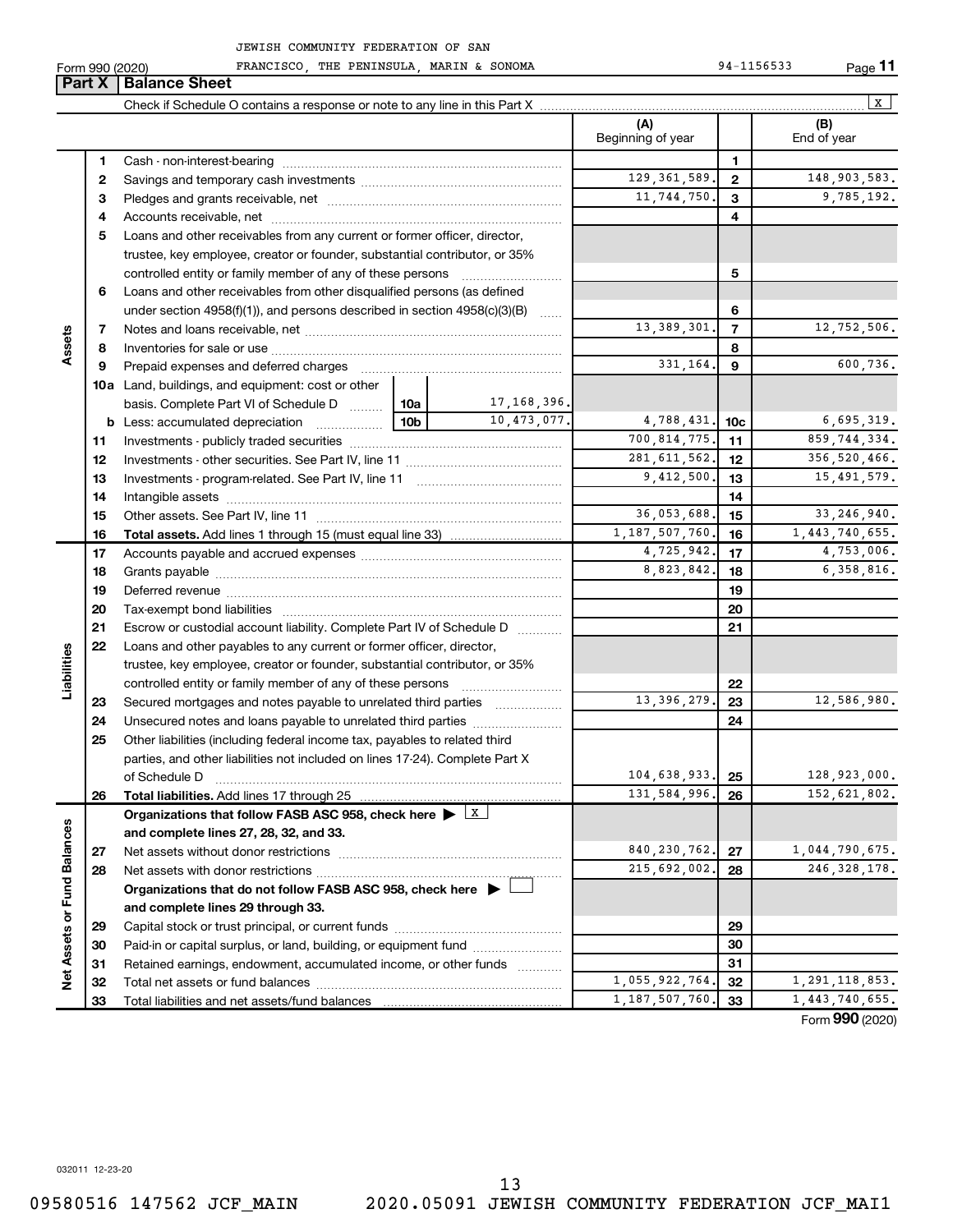|    | JEWISH COMMUNITY FEDERATION OF SAN                                                                                                                                                                                             |                         |                   |                   |                |
|----|--------------------------------------------------------------------------------------------------------------------------------------------------------------------------------------------------------------------------------|-------------------------|-------------------|-------------------|----------------|
|    | FRANCISCO, THE PENINSULA, MARIN & SONOMA<br>Form 990 (2020)                                                                                                                                                                    | 94-1156533              |                   |                   | Page 12        |
|    | Part XI Reconciliation of Net Assets                                                                                                                                                                                           |                         |                   |                   |                |
|    |                                                                                                                                                                                                                                |                         |                   |                   | x              |
|    |                                                                                                                                                                                                                                |                         |                   |                   |                |
| 1  |                                                                                                                                                                                                                                | $\mathbf 1$             |                   |                   | 154,567,295.   |
| 2  |                                                                                                                                                                                                                                | $\mathbf{2}$            |                   |                   | 106,073,887.   |
| З  |                                                                                                                                                                                                                                | 3                       |                   |                   | 48, 493, 408.  |
| 4  | Net assets or fund balances at beginning of year (must equal Part X, line 32, column (A))                                                                                                                                      | $\overline{\mathbf{4}}$ | 1,055,922,764.    |                   |                |
| 5  | Net unrealized gains (losses) on investments [11] matter continuum matter is a set of the set of the set of the                                                                                                                | 5                       |                   |                   | 186, 356, 562. |
| 6  |                                                                                                                                                                                                                                | 6                       |                   |                   |                |
| 7  | Investment expenses www.communication.com/www.communication.com/www.communication.com/www.com                                                                                                                                  | $\overline{7}$          |                   |                   |                |
| 8  | Prior period adjustments [111] matter contract and adjustments and account and account and adjustments and account and account and account and account and account and account and account and account and account account and | 8                       |                   |                   |                |
| 9  |                                                                                                                                                                                                                                | 9                       |                   |                   | 346,119.       |
| 10 | Net assets or fund balances at end of year. Combine lines 3 through 9 (must equal Part X, line 32,                                                                                                                             |                         |                   |                   |                |
|    |                                                                                                                                                                                                                                | 10                      | 1, 291, 118, 853. |                   |                |
|    | <b>Part XII</b> Financial Statements and Reporting                                                                                                                                                                             |                         |                   |                   |                |
|    |                                                                                                                                                                                                                                |                         |                   |                   | l x            |
|    |                                                                                                                                                                                                                                |                         |                   | <b>Yes</b>        | <b>No</b>      |
| 1. | X   Accrual   Other<br>Accounting method used to prepare the Form 990: [130] Cash                                                                                                                                              |                         |                   |                   |                |
|    | If the organization changed its method of accounting from a prior year or checked "Other," explain in Schedule O.                                                                                                              |                         |                   |                   |                |
|    |                                                                                                                                                                                                                                |                         | 2a                |                   | x              |
|    | If "Yes," check a box below to indicate whether the financial statements for the year were compiled or reviewed on a                                                                                                           |                         |                   |                   |                |
|    | separate basis, consolidated basis, or both:                                                                                                                                                                                   |                         |                   |                   |                |
|    | Consolidated basis<br>Separate basis<br>Both consolidated and separate basis                                                                                                                                                   |                         |                   |                   |                |
|    |                                                                                                                                                                                                                                |                         | 2b                | х                 |                |
|    | If "Yes," check a box below to indicate whether the financial statements for the year were audited on a separate basis,                                                                                                        |                         |                   |                   |                |
|    | consolidated basis, or both:                                                                                                                                                                                                   |                         |                   |                   |                |
|    | $\boxed{\mathbf{x}}$ Consolidated basis<br>Separate basis<br>Both consolidated and separate basis                                                                                                                              |                         |                   |                   |                |
|    | c If "Yes" to line 2a or 2b, does the organization have a committee that assumes responsibility for oversight of the audit,                                                                                                    |                         |                   |                   |                |
|    |                                                                                                                                                                                                                                |                         | 2c                | х                 |                |
|    | If the organization changed either its oversight process or selection process during the tax year, explain on Schedule O.                                                                                                      |                         |                   |                   |                |
|    | 3a As a result of a federal award, was the organization required to undergo an audit or audits as set forth in the Single Audit                                                                                                |                         |                   |                   |                |
|    |                                                                                                                                                                                                                                |                         | За                |                   | x              |
|    | b If "Yes," did the organization undergo the required audit or audits? If the organization did not undergo the required audit                                                                                                  |                         |                   |                   |                |
|    |                                                                                                                                                                                                                                |                         | 3b                | $000 \text{ mas}$ |                |

Form (2020) **990**

032012 12-23-20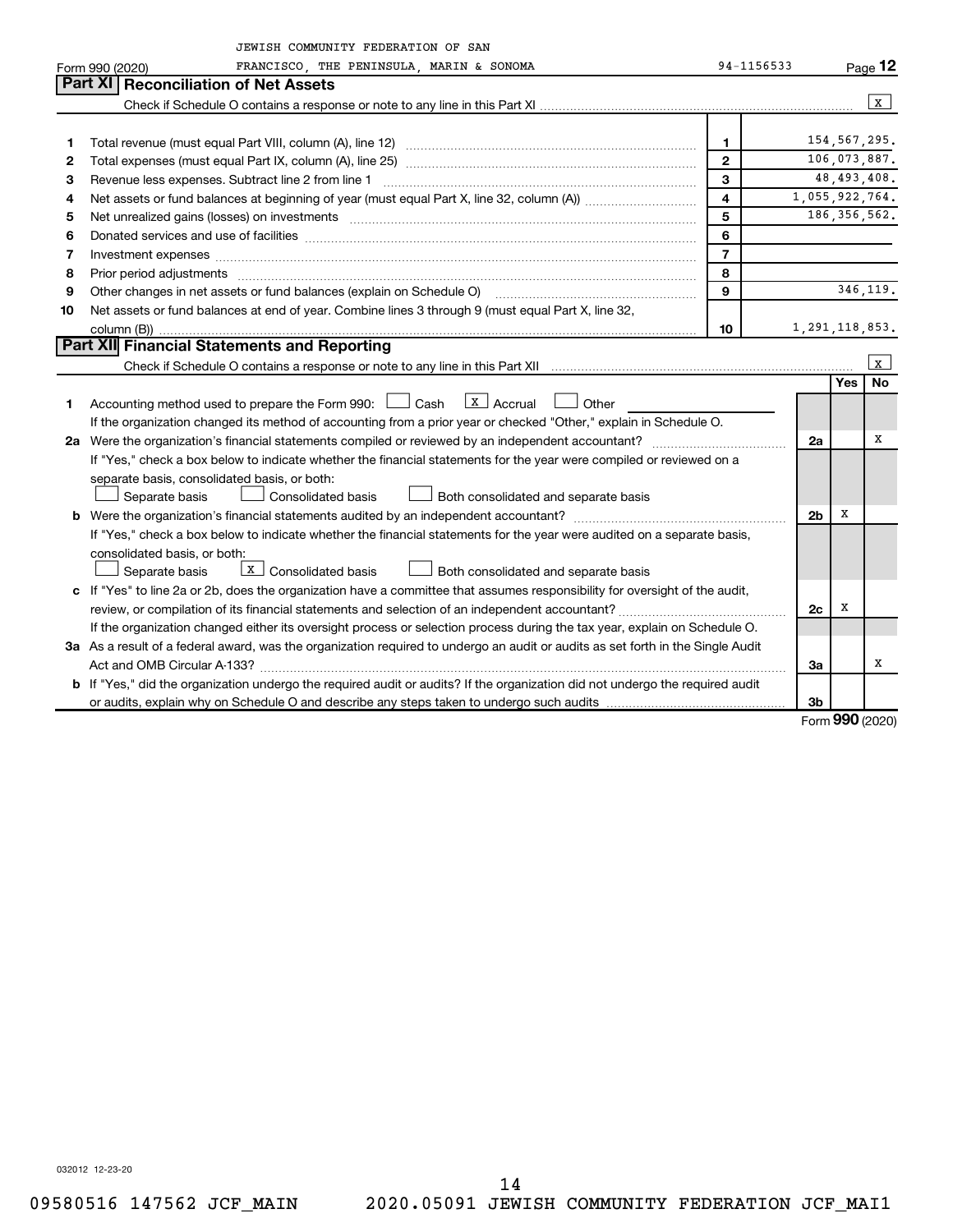| <b>SCHEDULE A</b><br>(Form 990 or 990-EZ) | <b>Public Charity Status and Public Support</b><br>Complete if the organization is a section $501(c)(3)$ organization or a section<br>4947(a)(1) nonexempt charitable trust. | OMB No. 1545-004<br>2020 |
|-------------------------------------------|------------------------------------------------------------------------------------------------------------------------------------------------------------------------------|--------------------------|
| Department of the Treasury                | Attach to Form 990 or Form 990-EZ.                                                                                                                                           | Open to Publi            |
| Internal Revenue Service                  | $\blacktriangleright$ Go to www.irs.gov/Form990 for instructions and the latest information.                                                                                 | <b>Inspection</b>        |

| OMB No. 1545-0047             |
|-------------------------------|
| U                             |
| <b>Open to Public</b><br>nooi |

|    |                     | Department of the Treasury<br>Internal Revenue Service                                                                                     |  |                                                                        | Write the Louisia and Colling and Louisian Andrews A<br>Go to www.irs.gov/Form990 for instructions and the latest information.               |                                 |                             |                            |  | <b>OPULLY LAN</b><br>Inspection       |  |
|----|---------------------|--------------------------------------------------------------------------------------------------------------------------------------------|--|------------------------------------------------------------------------|----------------------------------------------------------------------------------------------------------------------------------------------|---------------------------------|-----------------------------|----------------------------|--|---------------------------------------|--|
|    |                     | Name of the organization                                                                                                                   |  | JEWISH COMMUNITY FEDERATION OF SAN                                     |                                                                                                                                              |                                 |                             |                            |  | <b>Employer identification number</b> |  |
|    |                     |                                                                                                                                            |  |                                                                        | FRANCISCO, THE PENINSULA, MARIN & SONOMA                                                                                                     |                                 |                             |                            |  | 94-1156533                            |  |
|    | Part I              |                                                                                                                                            |  |                                                                        | <b>Reason for Public Charity Status.</b> (All organizations must complete this part.) See instructions.                                      |                                 |                             |                            |  |                                       |  |
|    |                     |                                                                                                                                            |  |                                                                        |                                                                                                                                              |                                 |                             |                            |  |                                       |  |
|    |                     |                                                                                                                                            |  |                                                                        | The organization is not a private foundation because it is: (For lines 1 through 12, check only one box.)                                    |                                 |                             |                            |  |                                       |  |
| 1. |                     |                                                                                                                                            |  |                                                                        | A church, convention of churches, or association of churches described in <b>section 170(b)(1)(A)(i).</b>                                    |                                 |                             |                            |  |                                       |  |
| 2  |                     |                                                                                                                                            |  |                                                                        | A school described in section 170(b)(1)(A)(ii). (Attach Schedule E (Form 990 or 990-EZ).)                                                    |                                 |                             |                            |  |                                       |  |
| з  |                     | A hospital or a cooperative hospital service organization described in section 170(b)(1)(A)(iii).                                          |  |                                                                        |                                                                                                                                              |                                 |                             |                            |  |                                       |  |
| 4  |                     | A medical research organization operated in conjunction with a hospital described in section 170(b)(1)(A)(iii). Enter the hospital's name, |  |                                                                        |                                                                                                                                              |                                 |                             |                            |  |                                       |  |
|    |                     | city, and state:                                                                                                                           |  |                                                                        |                                                                                                                                              |                                 |                             |                            |  |                                       |  |
| 5  |                     |                                                                                                                                            |  |                                                                        | An organization operated for the benefit of a college or university owned or operated by a governmental unit described in                    |                                 |                             |                            |  |                                       |  |
|    |                     |                                                                                                                                            |  | section 170(b)(1)(A)(iv). (Complete Part II.)                          |                                                                                                                                              |                                 |                             |                            |  |                                       |  |
| 6  |                     |                                                                                                                                            |  |                                                                        | A federal, state, or local government or governmental unit described in section 170(b)(1)(A)(v).                                             |                                 |                             |                            |  |                                       |  |
| 7  | $\lfloor x \rfloor$ |                                                                                                                                            |  |                                                                        | An organization that normally receives a substantial part of its support from a governmental unit or from the general public described in    |                                 |                             |                            |  |                                       |  |
|    |                     |                                                                                                                                            |  | section 170(b)(1)(A)(vi). (Complete Part II.)                          |                                                                                                                                              |                                 |                             |                            |  |                                       |  |
| 8  |                     |                                                                                                                                            |  |                                                                        | A community trust described in section 170(b)(1)(A)(vi). (Complete Part II.)                                                                 |                                 |                             |                            |  |                                       |  |
| 9  |                     |                                                                                                                                            |  |                                                                        | An agricultural research organization described in section 170(b)(1)(A)(ix) operated in conjunction with a land-grant college                |                                 |                             |                            |  |                                       |  |
|    |                     |                                                                                                                                            |  |                                                                        | or university or a non-land-grant college of agriculture (see instructions). Enter the name, city, and state of the college or               |                                 |                             |                            |  |                                       |  |
|    |                     | university:                                                                                                                                |  |                                                                        |                                                                                                                                              |                                 |                             |                            |  |                                       |  |
| 10 |                     |                                                                                                                                            |  |                                                                        | An organization that normally receives (1) more than 33 1/3% of its support from contributions, membership fees, and gross receipts from     |                                 |                             |                            |  |                                       |  |
|    |                     |                                                                                                                                            |  |                                                                        | activities related to its exempt functions, subject to certain exceptions; and (2) no more than 33 1/3% of its support from gross investment |                                 |                             |                            |  |                                       |  |
|    |                     |                                                                                                                                            |  |                                                                        | income and unrelated business taxable income (less section 511 tax) from businesses acquired by the organization after June 30, 1975.        |                                 |                             |                            |  |                                       |  |
|    |                     |                                                                                                                                            |  | See section 509(a)(2). (Complete Part III.)                            |                                                                                                                                              |                                 |                             |                            |  |                                       |  |
| 11 |                     |                                                                                                                                            |  |                                                                        | An organization organized and operated exclusively to test for public safety. See section 509(a)(4).                                         |                                 |                             |                            |  |                                       |  |
| 12 |                     |                                                                                                                                            |  |                                                                        | An organization organized and operated exclusively for the benefit of, to perform the functions of, or to carry out the purposes of one or   |                                 |                             |                            |  |                                       |  |
|    |                     |                                                                                                                                            |  |                                                                        | more publicly supported organizations described in section 509(a)(1) or section 509(a)(2). See section 509(a)(3). Check the box in           |                                 |                             |                            |  |                                       |  |
|    |                     |                                                                                                                                            |  |                                                                        | lines 12a through 12d that describes the type of supporting organization and complete lines 12e, 12f, and 12g.                               |                                 |                             |                            |  |                                       |  |
| а  |                     |                                                                                                                                            |  |                                                                        | Type I. A supporting organization operated, supervised, or controlled by its supported organization(s), typically by giving                  |                                 |                             |                            |  |                                       |  |
|    |                     |                                                                                                                                            |  |                                                                        | the supported organization(s) the power to regularly appoint or elect a majority of the directors or trustees of the supporting              |                                 |                             |                            |  |                                       |  |
|    |                     |                                                                                                                                            |  | organization. You must complete Part IV, Sections A and B.             |                                                                                                                                              |                                 |                             |                            |  |                                       |  |
| b  |                     |                                                                                                                                            |  |                                                                        | Type II. A supporting organization supervised or controlled in connection with its supported organization(s), by having                      |                                 |                             |                            |  |                                       |  |
|    |                     |                                                                                                                                            |  |                                                                        | control or management of the supporting organization vested in the same persons that control or manage the supported                         |                                 |                             |                            |  |                                       |  |
|    |                     |                                                                                                                                            |  | organization(s). You must complete Part IV, Sections A and C.          |                                                                                                                                              |                                 |                             |                            |  |                                       |  |
| с  |                     |                                                                                                                                            |  |                                                                        | Type III functionally integrated. A supporting organization operated in connection with, and functionally integrated with,                   |                                 |                             |                            |  |                                       |  |
|    |                     |                                                                                                                                            |  |                                                                        | its supported organization(s) (see instructions). You must complete Part IV, Sections A, D, and E.                                           |                                 |                             |                            |  |                                       |  |
| d  |                     |                                                                                                                                            |  |                                                                        | Type III non-functionally integrated. A supporting organization operated in connection with its supported organization(s)                    |                                 |                             |                            |  |                                       |  |
|    |                     |                                                                                                                                            |  |                                                                        | that is not functionally integrated. The organization generally must satisfy a distribution requirement and an attentiveness                 |                                 |                             |                            |  |                                       |  |
|    |                     |                                                                                                                                            |  |                                                                        | requirement (see instructions). You must complete Part IV, Sections A and D, and Part V.                                                     |                                 |                             |                            |  |                                       |  |
| е  |                     |                                                                                                                                            |  |                                                                        | Check this box if the organization received a written determination from the IRS that it is a Type I, Type II, Type III                      |                                 |                             |                            |  |                                       |  |
|    |                     |                                                                                                                                            |  |                                                                        | functionally integrated, or Type III non-functionally integrated supporting organization.                                                    |                                 |                             |                            |  |                                       |  |
| f  |                     | Enter the number of supported organizations                                                                                                |  |                                                                        |                                                                                                                                              |                                 |                             |                            |  |                                       |  |
| g  |                     |                                                                                                                                            |  | Provide the following information about the supported organization(s). |                                                                                                                                              |                                 |                             |                            |  |                                       |  |
|    |                     | (i) Name of supported                                                                                                                      |  | (ii) EIN                                                               | (iii) Type of organization                                                                                                                   | (iv) Is the organization listed | in your governing document? | (v) Amount of monetary     |  | (vi) Amount of other                  |  |
|    |                     | organization                                                                                                                               |  |                                                                        | (described on lines 1-10<br>above (see instructions))                                                                                        | Yes                             | No                          | support (see instructions) |  | support (see instructions)            |  |
|    |                     |                                                                                                                                            |  |                                                                        |                                                                                                                                              |                                 |                             |                            |  |                                       |  |
|    |                     |                                                                                                                                            |  |                                                                        |                                                                                                                                              |                                 |                             |                            |  |                                       |  |
|    |                     |                                                                                                                                            |  |                                                                        |                                                                                                                                              |                                 |                             |                            |  |                                       |  |
|    |                     |                                                                                                                                            |  |                                                                        |                                                                                                                                              |                                 |                             |                            |  |                                       |  |
|    |                     |                                                                                                                                            |  |                                                                        |                                                                                                                                              |                                 |                             |                            |  |                                       |  |
|    |                     |                                                                                                                                            |  |                                                                        |                                                                                                                                              |                                 |                             |                            |  |                                       |  |
|    |                     |                                                                                                                                            |  |                                                                        |                                                                                                                                              |                                 |                             |                            |  |                                       |  |
|    |                     |                                                                                                                                            |  |                                                                        |                                                                                                                                              |                                 |                             |                            |  |                                       |  |
|    |                     |                                                                                                                                            |  |                                                                        |                                                                                                                                              |                                 |                             |                            |  |                                       |  |
|    |                     |                                                                                                                                            |  |                                                                        |                                                                                                                                              |                                 |                             |                            |  |                                       |  |

**Total**

LHA For Paperwork Reduction Act Notice, see the Instructions for Form 990 or 990-EZ. 032021 01-25-21 Schedule A (Form 990 or 990-EZ) 2020 15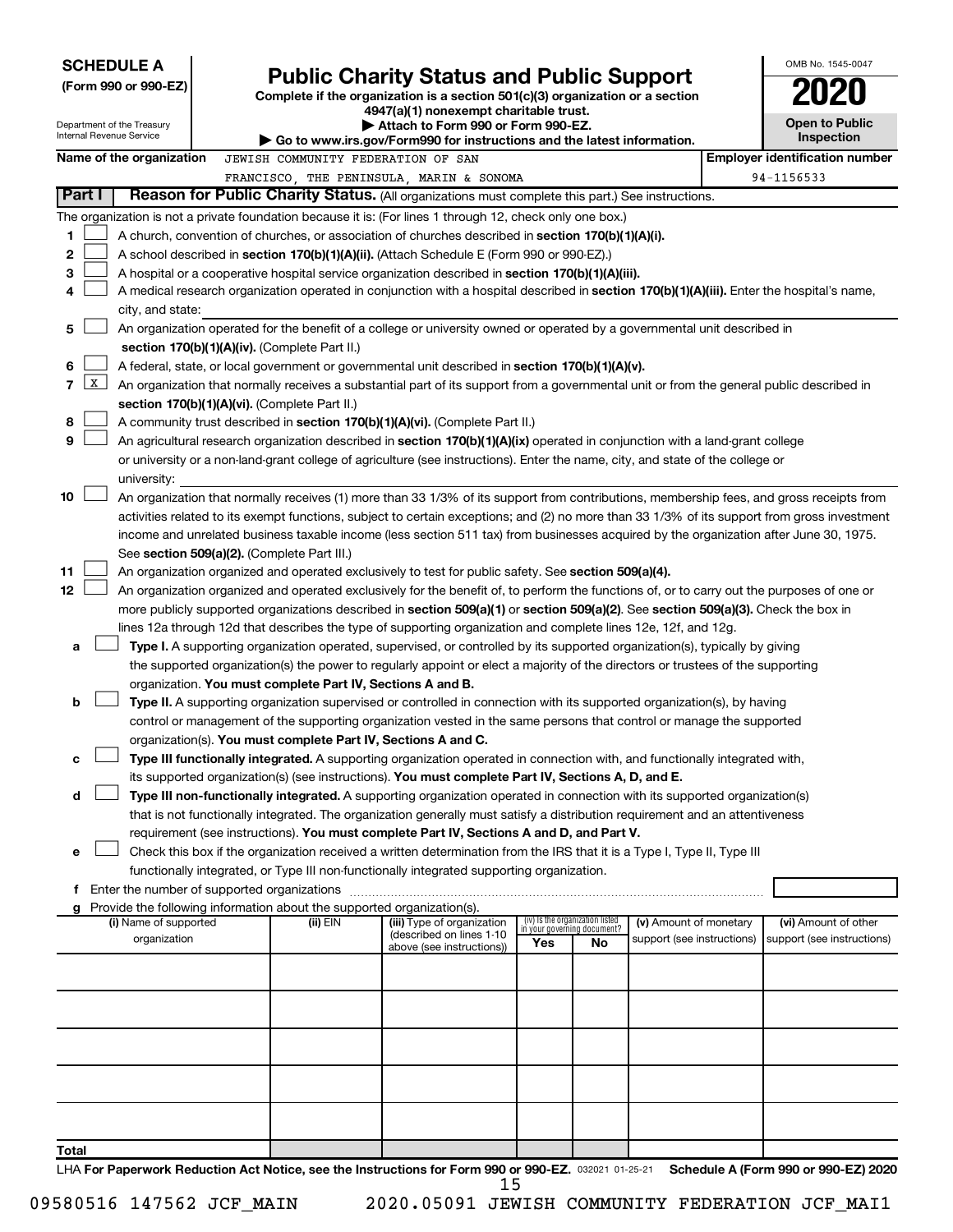|  | JEWISH COMMUNITY FEDERATION OF SAN |  |  |
|--|------------------------------------|--|--|
|  |                                    |  |  |

#### Schedule A (Form 990 or 990-EZ) 2020 FRANCISCO, THE PENINSULA, MARIN & SONOMA 94-1156533 Page

(Complete only if you checked the box on line 5, 7, or 8 of Part I or if the organization failed to qualify under Part III. If the organization fails to qualify under the tests listed below, please complete Part III.) **Part II Support Schedule for Organizations Described in Sections 170(b)(1)(A)(iv) and 170(b)(1)(A)(vi)**

| <b>Section A. Public Support</b>                                                                                                                                                                                                    |                |              |               |                |                                      |                                    |
|-------------------------------------------------------------------------------------------------------------------------------------------------------------------------------------------------------------------------------------|----------------|--------------|---------------|----------------|--------------------------------------|------------------------------------|
| Calendar year (or fiscal year beginning in)                                                                                                                                                                                         | (a) 2016       | (b) 2017     | $(c)$ 2018    | $(d)$ 2019     | (e) 2020                             | (f) Total                          |
| 1 Gifts, grants, contributions, and                                                                                                                                                                                                 |                |              |               |                |                                      |                                    |
| membership fees received. (Do not                                                                                                                                                                                                   |                |              |               |                |                                      |                                    |
| include any "unusual grants.")                                                                                                                                                                                                      | 104, 299, 256. | 105,764,008. | 94, 535, 375. | 149, 145, 344. | 101,326,033.                         | 555,070,016.                       |
| 2 Tax revenues levied for the organ-                                                                                                                                                                                                |                |              |               |                |                                      |                                    |
| ization's benefit and either paid to                                                                                                                                                                                                |                |              |               |                |                                      |                                    |
| or expended on its behalf                                                                                                                                                                                                           |                |              |               |                |                                      |                                    |
| 3 The value of services or facilities                                                                                                                                                                                               |                |              |               |                |                                      |                                    |
| furnished by a governmental unit to                                                                                                                                                                                                 |                |              |               |                |                                      |                                    |
| the organization without charge                                                                                                                                                                                                     |                |              |               |                |                                      |                                    |
| 4 Total. Add lines 1 through 3                                                                                                                                                                                                      | 104, 299, 256. | 105,764,008. | 94, 535, 375. | 149, 145, 344. | 101,326,033.                         | 555,070,016.                       |
| 5 The portion of total contributions                                                                                                                                                                                                |                |              |               |                |                                      |                                    |
| by each person (other than a                                                                                                                                                                                                        |                |              |               |                |                                      |                                    |
| governmental unit or publicly                                                                                                                                                                                                       |                |              |               |                |                                      |                                    |
| supported organization) included                                                                                                                                                                                                    |                |              |               |                |                                      |                                    |
| on line 1 that exceeds 2% of the                                                                                                                                                                                                    |                |              |               |                |                                      |                                    |
| amount shown on line 11,                                                                                                                                                                                                            |                |              |               |                |                                      |                                    |
| column (f)                                                                                                                                                                                                                          |                |              |               |                |                                      | 90,508,454.                        |
| 6 Public support. Subtract line 5 from line 4.                                                                                                                                                                                      |                |              |               |                |                                      | 464, 561, 562.                     |
| <b>Section B. Total Support</b>                                                                                                                                                                                                     |                |              |               |                |                                      |                                    |
| Calendar year (or fiscal year beginning in)                                                                                                                                                                                         | (a) 2016       | (b) 2017     | $(c)$ 2018    | $(d)$ 2019     | (e) 2020                             | (f) Total                          |
| <b>7</b> Amounts from line 4                                                                                                                                                                                                        | 104, 299, 256. | 105,764,008  | 94, 535, 375  | 149, 145, 344  | 101, 326, 033                        | 555,070,016.                       |
| 8 Gross income from interest,                                                                                                                                                                                                       |                |              |               |                |                                      |                                    |
| dividends, payments received on                                                                                                                                                                                                     |                |              |               |                |                                      |                                    |
| securities loans, rents, royalties,                                                                                                                                                                                                 |                |              |               |                |                                      |                                    |
| and income from similar sources                                                                                                                                                                                                     | 13, 424, 743.  | 16,955,098.  | 24, 557, 674. | 20, 127, 047.  | 14, 374, 464.                        | 89,439,026.                        |
| 9 Net income from unrelated business                                                                                                                                                                                                |                |              |               |                |                                      |                                    |
| activities, whether or not the                                                                                                                                                                                                      |                |              |               |                |                                      |                                    |
| business is regularly carried on                                                                                                                                                                                                    | 98,186.        | 124,408.     | 17,341.       | 123,627.       | $\mathbf 0$                          | 363,562.                           |
| 10 Other income. Do not include gain                                                                                                                                                                                                |                |              |               |                |                                      |                                    |
| or loss from the sale of capital                                                                                                                                                                                                    |                |              |               |                |                                      |                                    |
| assets (Explain in Part VI.)                                                                                                                                                                                                        | 198,000.       | 103,096.     | 99,106.       | 212,374.       | 213,718.                             | 826,294.                           |
| 11 Total support. Add lines 7 through 10                                                                                                                                                                                            |                |              |               |                |                                      | 645,698,898.                       |
| <b>12</b> Gross receipts from related activities, etc. (see instructions)                                                                                                                                                           |                |              |               |                | 12                                   | 6, 129, 507.                       |
| 13 First 5 years. If the Form 990 is for the organization's first, second, third, fourth, or fifth tax year as a section 501(c)(3)                                                                                                  |                |              |               |                |                                      |                                    |
| organization, check this box and stop here <b>construction and construction</b> construction of the state of the state of the state of the state of the state of the state of the state of the state of the state of the state of t |                |              |               |                |                                      |                                    |
| <b>Section C. Computation of Public Support Percentage</b>                                                                                                                                                                          |                |              |               |                |                                      |                                    |
|                                                                                                                                                                                                                                     |                |              |               |                | 14                                   | 71.95<br>%                         |
|                                                                                                                                                                                                                                     |                |              |               |                | 15                                   | 67.34<br>%                         |
| 16a 33 1/3% support test - 2020. If the organization did not check the box on line 13, and line 14 is 33 1/3% or more, check this box and                                                                                           |                |              |               |                |                                      |                                    |
| stop here. The organization qualifies as a publicly supported organization [11] manuscription contraction and the organization control of the organization control of the organization control of the state of the state of th      |                |              |               |                |                                      | $\blacktriangleright$ $\mathbf{X}$ |
| b 33 1/3% support test - 2019. If the organization did not check a box on line 13 or 16a, and line 15 is 33 1/3% or more, check this box                                                                                            |                |              |               |                |                                      |                                    |
|                                                                                                                                                                                                                                     |                |              |               |                |                                      |                                    |
| 17a 10% -facts-and-circumstances test - 2020. If the organization did not check a box on line 13, 16a, or 16b, and line 14 is 10% or more,                                                                                          |                |              |               |                |                                      |                                    |
| and if the organization meets the facts-and-circumstances test, check this box and stop here. Explain in Part VI how the organization                                                                                               |                |              |               |                |                                      |                                    |
| meets the facts-and-circumstances test. The organization qualifies as a publicly supported organization                                                                                                                             |                |              |               |                |                                      |                                    |
| <b>b 10% -facts-and-circumstances test - 2019.</b> If the organization did not check a box on line 13, 16a, 16b, or 17a, and line 15 is 10% or                                                                                      |                |              |               |                |                                      |                                    |
| more, and if the organization meets the facts-and-circumstances test, check this box and stop here. Explain in Part VI how the                                                                                                      |                |              |               |                |                                      |                                    |
| organization meets the facts-and-circumstances test. The organization qualifies as a publicly supported organization                                                                                                                |                |              |               |                |                                      |                                    |
| 18 Private foundation. If the organization did not check a box on line 13, 16a, 16b, 17a, or 17b, check this box and see instructions                                                                                               |                |              |               |                |                                      |                                    |
|                                                                                                                                                                                                                                     |                |              |               |                | Schodule A (Form 990 or 990-F7) 2020 |                                    |

**Schedule A (Form 990 or 990-EZ) 2020**

032022 01-25-21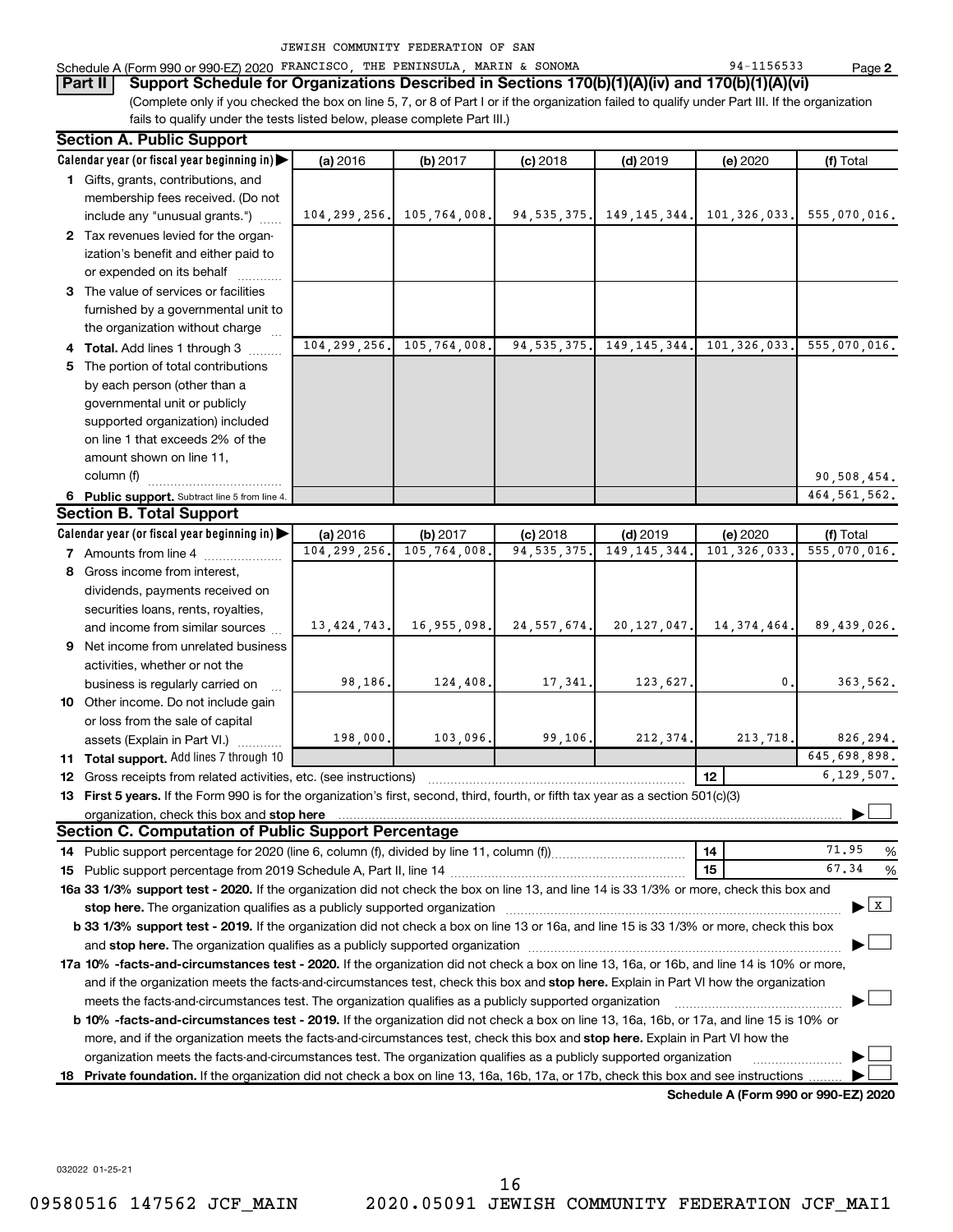# Schedule A (Form 990 or 990-EZ) 2020 FRANCISCO, THE PENINSULA, MARIN & SONOMA 94-1156533 Page

#### **Part III Support Schedule for Organizations Described in Section 509(a)(2)**

(Complete only if you checked the box on line 10 of Part I or if the organization failed to qualify under Part II. If the organization fails to qualify under the tests listed below, please complete Part II.)

| <b>Section A. Public Support</b>                                                                                                                                                                                                     |          |          |            |            |          |                                      |
|--------------------------------------------------------------------------------------------------------------------------------------------------------------------------------------------------------------------------------------|----------|----------|------------|------------|----------|--------------------------------------|
| Calendar year (or fiscal year beginning in)                                                                                                                                                                                          | (a) 2016 | (b) 2017 | $(c)$ 2018 | $(d)$ 2019 | (e) 2020 | (f) Total                            |
| 1 Gifts, grants, contributions, and                                                                                                                                                                                                  |          |          |            |            |          |                                      |
| membership fees received. (Do not                                                                                                                                                                                                    |          |          |            |            |          |                                      |
| include any "unusual grants.")                                                                                                                                                                                                       |          |          |            |            |          |                                      |
| 2 Gross receipts from admissions,<br>merchandise sold or services per-<br>formed, or facilities furnished in<br>any activity that is related to the<br>organization's tax-exempt purpose                                             |          |          |            |            |          |                                      |
| 3 Gross receipts from activities that                                                                                                                                                                                                |          |          |            |            |          |                                      |
| are not an unrelated trade or bus-                                                                                                                                                                                                   |          |          |            |            |          |                                      |
| iness under section 513                                                                                                                                                                                                              |          |          |            |            |          |                                      |
| 4 Tax revenues levied for the organ-                                                                                                                                                                                                 |          |          |            |            |          |                                      |
| ization's benefit and either paid to<br>or expended on its behalf                                                                                                                                                                    |          |          |            |            |          |                                      |
| 5 The value of services or facilities                                                                                                                                                                                                |          |          |            |            |          |                                      |
| furnished by a governmental unit to                                                                                                                                                                                                  |          |          |            |            |          |                                      |
| the organization without charge                                                                                                                                                                                                      |          |          |            |            |          |                                      |
| 6 Total. Add lines 1 through 5                                                                                                                                                                                                       |          |          |            |            |          |                                      |
| 7a Amounts included on lines 1, 2, and                                                                                                                                                                                               |          |          |            |            |          |                                      |
| 3 received from disqualified persons                                                                                                                                                                                                 |          |          |            |            |          |                                      |
| <b>b</b> Amounts included on lines 2 and 3 received<br>from other than disqualified persons that<br>exceed the greater of \$5,000 or 1% of the<br>amount on line 13 for the year                                                     |          |          |            |            |          |                                      |
| c Add lines 7a and 7b                                                                                                                                                                                                                |          |          |            |            |          |                                      |
| 8 Public support. (Subtract line 7c from line 6.)                                                                                                                                                                                    |          |          |            |            |          |                                      |
| <b>Section B. Total Support</b>                                                                                                                                                                                                      |          |          |            |            |          |                                      |
| Calendar year (or fiscal year beginning in)                                                                                                                                                                                          | (a) 2016 | (b) 2017 | $(c)$ 2018 | $(d)$ 2019 | (e) 2020 | (f) Total                            |
| 9 Amounts from line 6                                                                                                                                                                                                                |          |          |            |            |          |                                      |
| <b>10a</b> Gross income from interest,<br>dividends, payments received on<br>securities loans, rents, royalties,<br>and income from similar sources                                                                                  |          |          |            |            |          |                                      |
| <b>b</b> Unrelated business taxable income                                                                                                                                                                                           |          |          |            |            |          |                                      |
| (less section 511 taxes) from businesses<br>acquired after June 30, 1975<br>$\frac{1}{2}$                                                                                                                                            |          |          |            |            |          |                                      |
| c Add lines 10a and 10b                                                                                                                                                                                                              |          |          |            |            |          |                                      |
| <b>11</b> Net income from unrelated business<br>activities not included in line 10b.<br>whether or not the business is<br>regularly carried on                                                                                       |          |          |            |            |          |                                      |
| 12 Other income. Do not include gain<br>or loss from the sale of capital<br>assets (Explain in Part VI.)                                                                                                                             |          |          |            |            |          |                                      |
| <b>13</b> Total support. (Add lines 9, 10c, 11, and 12.)                                                                                                                                                                             |          |          |            |            |          |                                      |
| 14 First 5 years. If the Form 990 is for the organization's first, second, third, fourth, or fifth tax year as a section 501(c)(3) organization,                                                                                     |          |          |            |            |          |                                      |
| check this box and stop here <b>contained and according to the set of the set of the set of the set of the set of the set of the set of the set of the set of the set of the set of the set of the set of the set of the set of </b> |          |          |            |            |          |                                      |
| <b>Section C. Computation of Public Support Percentage</b>                                                                                                                                                                           |          |          |            |            |          |                                      |
| 15 Public support percentage for 2020 (line 8, column (f), divided by line 13, column (f) <i></i>                                                                                                                                    |          |          |            |            | 15       | ℅                                    |
| 16 Public support percentage from 2019 Schedule A, Part III, line 15                                                                                                                                                                 |          |          |            |            | 16       | %                                    |
| Section D. Computation of Investment Income Percentage                                                                                                                                                                               |          |          |            |            |          |                                      |
|                                                                                                                                                                                                                                      |          |          |            |            | 17       | %                                    |
| 18 Investment income percentage from 2019 Schedule A, Part III, line 17                                                                                                                                                              |          |          |            |            | 18       | %                                    |
| 19a 33 1/3% support tests - 2020. If the organization did not check the box on line 14, and line 15 is more than 33 1/3%, and line 17 is not                                                                                         |          |          |            |            |          |                                      |
| more than 33 1/3%, check this box and stop here. The organization qualifies as a publicly supported organization                                                                                                                     |          |          |            |            |          |                                      |
| b 33 1/3% support tests - 2019. If the organization did not check a box on line 14 or line 19a, and line 16 is more than 33 1/3%, and                                                                                                |          |          |            |            |          |                                      |
| line 18 is not more than 33 1/3%, check this box and stop here. The organization qualifies as a publicly supported organization                                                                                                      |          |          |            |            |          |                                      |
|                                                                                                                                                                                                                                      |          |          |            |            |          |                                      |
| 032023 01-25-21                                                                                                                                                                                                                      |          |          | 17         |            |          | Schedule A (Form 990 or 990-EZ) 2020 |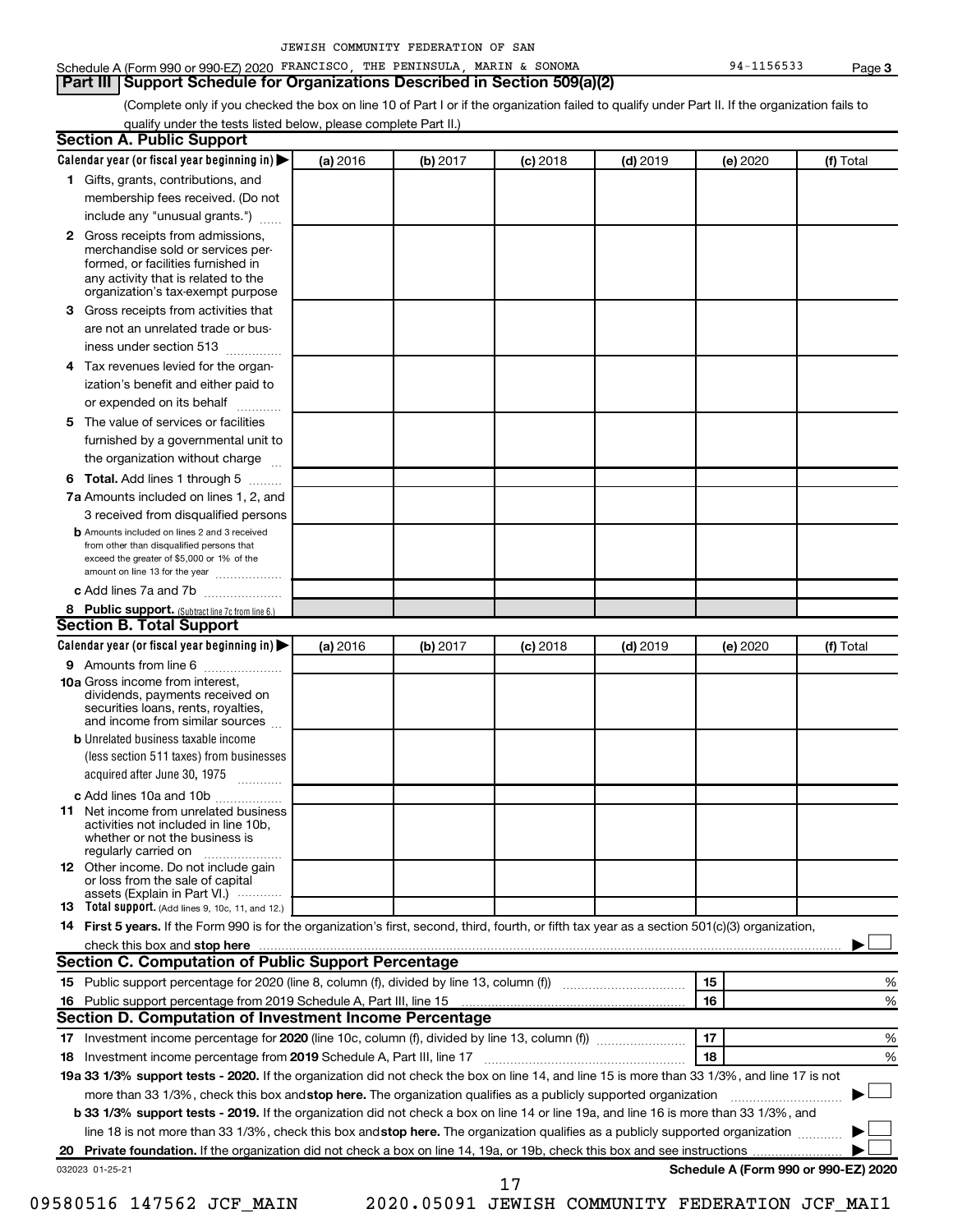# **Part IV Supporting Organizations**

(Complete only if you checked a box in line 12 on Part I. If you checked box 12a, Part I, complete Sections A and B. If you checked box 12b, Part I, complete Sections A and C. If you checked box 12c, Part I, complete Sections A, D, and E. If you checked box 12d, Part I, complete Sections A and D, and complete Part V.)

# **Section A. All Supporting Organizations**

- **1** Are all of the organization's supported organizations listed by name in the organization's governing documents? If "No," describe in Part VI how the supported organizations are designated. If designated by *class or purpose, describe the designation. If historic and continuing relationship, explain.*
- **2** Did the organization have any supported organization that does not have an IRS determination of status under section 509(a)(1) or (2)? If "Yes," explain in Part **VI** how the organization determined that the supported *organization was described in section 509(a)(1) or (2).*
- **3a** Did the organization have a supported organization described in section 501(c)(4), (5), or (6)? If "Yes," answer *lines 3b and 3c below.*
- **b** Did the organization confirm that each supported organization qualified under section 501(c)(4), (5), or (6) and satisfied the public support tests under section 509(a)(2)? If "Yes," describe in Part VI when and how the *organization made the determination.*
- **c** Did the organization ensure that all support to such organizations was used exclusively for section 170(c)(2)(B) purposes? If "Yes," explain in Part VI what controls the organization put in place to ensure such use.
- **4 a** *If* Was any supported organization not organized in the United States ("foreign supported organization")? *"Yes," and if you checked box 12a or 12b in Part I, answer lines 4b and 4c below.*
- **b** Did the organization have ultimate control and discretion in deciding whether to make grants to the foreign supported organization? If "Yes," describe in Part VI how the organization had such control and discretion *despite being controlled or supervised by or in connection with its supported organizations.*
- **c** Did the organization support any foreign supported organization that does not have an IRS determination under sections 501(c)(3) and 509(a)(1) or (2)? If "Yes," explain in Part VI what controls the organization used *to ensure that all support to the foreign supported organization was used exclusively for section 170(c)(2)(B) purposes.*
- **5a** Did the organization add, substitute, or remove any supported organizations during the tax year? If "Yes," answer lines 5b and 5c below (if applicable). Also, provide detail in **Part VI,** including (i) the names and EIN *numbers of the supported organizations added, substituted, or removed; (ii) the reasons for each such action; (iii) the authority under the organization's organizing document authorizing such action; and (iv) how the action was accomplished (such as by amendment to the organizing document).*
- **b** Type I or Type II only. Was any added or substituted supported organization part of a class already designated in the organization's organizing document?
- **c Substitutions only.**  Was the substitution the result of an event beyond the organization's control?
- **6** Did the organization provide support (whether in the form of grants or the provision of services or facilities) to **Part VI.** support or benefit one or more of the filing organization's supported organizations? If "Yes," provide detail in anyone other than (i) its supported organizations, (ii) individuals that are part of the charitable class benefited by one or more of its supported organizations, or (iii) other supporting organizations that also
- **7** Did the organization provide a grant, loan, compensation, or other similar payment to a substantial contributor regard to a substantial contributor? If "Yes," complete Part I of Schedule L (Form 990 or 990-EZ). (as defined in section 4958(c)(3)(C)), a family member of a substantial contributor, or a 35% controlled entity with
- **8** Did the organization make a loan to a disqualified person (as defined in section 4958) not described in line 7? *If "Yes," complete Part I of Schedule L (Form 990 or 990-EZ).*
- **9 a** Was the organization controlled directly or indirectly at any time during the tax year by one or more in section 509(a)(1) or (2))? If "Yes," provide detail in **Part VI.** disqualified persons, as defined in section 4946 (other than foundation managers and organizations described
- **b** Did one or more disqualified persons (as defined in line 9a) hold a controlling interest in any entity in which the supporting organization had an interest? If "Yes," provide detail in Part VI.
- **c** Did a disqualified person (as defined in line 9a) have an ownership interest in, or derive any personal benefit from, assets in which the supporting organization also had an interest? If "Yes," provide detail in Part VI.
- **10 a** Was the organization subject to the excess business holdings rules of section 4943 because of section supporting organizations)? If "Yes," answer line 10b below. 4943(f) (regarding certain Type II supporting organizations, and all Type III non-functionally integrated
	- **b** Did the organization have any excess business holdings in the tax year? (Use Schedule C, Form 4720, to *determine whether the organization had excess business holdings.)*

032024 01-25-21

**10b Schedule A (Form 990 or 990-EZ) 2020**

**1**

**2**

**3a**

**3b**

**3c**

**4a**

**4b**

**4c**

**5a**

**5b 5c**

**6**

**7**

**8**

**9a**

**9b**

**9c**

**10a**

**4**

**Yes No**

09580516 147562 JCF\_MAIN 2020.05091 JEWISH COMMUNITY FEDERATION JCF\_MAI1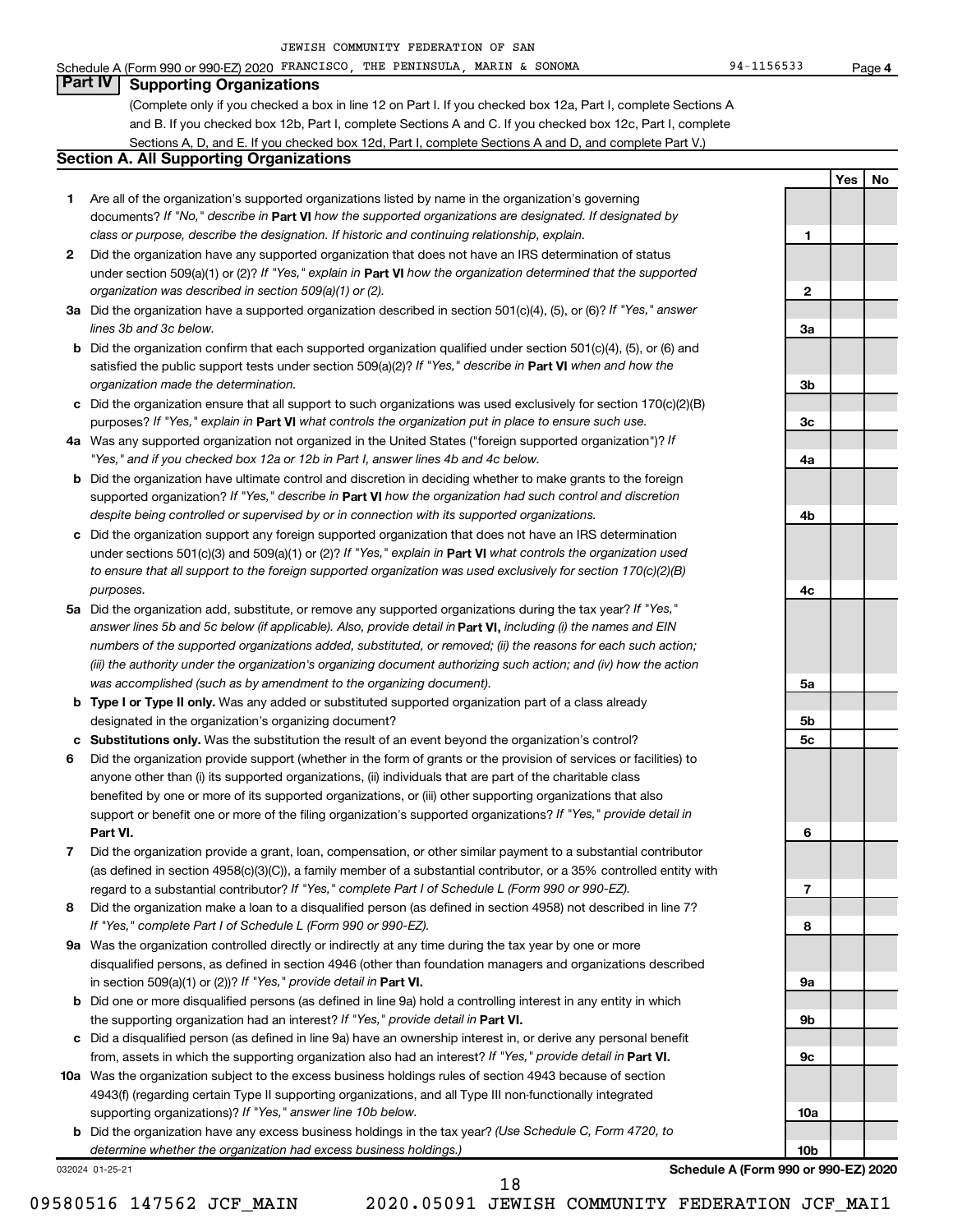**5**

Schedule A (Form 990 or 990-EZ) 2020 FRANCISCO, THE PENINSULA, MARIN & SONOMA 94-1156533 Page

|    | <b>Supporting Organizations (continued)</b><br>Part IV                                                                                                                                                                                                    |                 |     |    |
|----|-----------------------------------------------------------------------------------------------------------------------------------------------------------------------------------------------------------------------------------------------------------|-----------------|-----|----|
|    |                                                                                                                                                                                                                                                           |                 | Yes | No |
| 11 | Has the organization accepted a gift or contribution from any of the following persons?                                                                                                                                                                   |                 |     |    |
|    | a A person who directly or indirectly controls, either alone or together with persons described in lines 11b and                                                                                                                                          |                 |     |    |
|    | 11c below, the governing body of a supported organization?                                                                                                                                                                                                | 11a             |     |    |
|    | <b>b</b> A family member of a person described in line 11a above?                                                                                                                                                                                         | 11 <sub>b</sub> |     |    |
|    | c A 35% controlled entity of a person described in line 11a or 11b above?If "Yes" to line 11a, 11b, or 11c, provide                                                                                                                                       |                 |     |    |
|    | detail in Part VI.                                                                                                                                                                                                                                        | 11c             |     |    |
|    | <b>Section B. Type I Supporting Organizations</b>                                                                                                                                                                                                         |                 |     |    |
|    |                                                                                                                                                                                                                                                           |                 | Yes | No |
| 1  | Did the governing body, members of the governing body, officers acting in their official capacity, or membership of one or                                                                                                                                |                 |     |    |
|    | more supported organizations have the power to regularly appoint or elect at least a majority of the organization's officers,                                                                                                                             |                 |     |    |
|    | directors, or trustees at all times during the tax year? If "No," describe in Part VI how the supported organization(s)<br>effectively operated, supervised, or controlled the organization's activities. If the organization had more than one supported |                 |     |    |
|    | organization, describe how the powers to appoint and/or remove officers, directors, or trustees were allocated among the                                                                                                                                  |                 |     |    |
|    | supported organizations and what conditions or restrictions, if any, applied to such powers during the tax year.                                                                                                                                          | 1               |     |    |
| 2  | Did the organization operate for the benefit of any supported organization other than the supported                                                                                                                                                       |                 |     |    |
|    | organization(s) that operated, supervised, or controlled the supporting organization? If "Yes," explain in                                                                                                                                                |                 |     |    |
|    | Part VI how providing such benefit carried out the purposes of the supported organization(s) that operated,                                                                                                                                               |                 |     |    |
|    | supervised, or controlled the supporting organization.                                                                                                                                                                                                    | $\mathbf{2}$    |     |    |
|    | <b>Section C. Type II Supporting Organizations</b>                                                                                                                                                                                                        |                 |     |    |
|    |                                                                                                                                                                                                                                                           |                 | Yes | No |
| 1  | Were a majority of the organization's directors or trustees during the tax year also a majority of the directors                                                                                                                                          |                 |     |    |
|    | or trustees of each of the organization's supported organization(s)? If "No," describe in Part VI how control                                                                                                                                             |                 |     |    |
|    | or management of the supporting organization was vested in the same persons that controlled or managed                                                                                                                                                    |                 |     |    |
|    | the supported organization(s).                                                                                                                                                                                                                            | 1               |     |    |
|    | <b>Section D. All Type III Supporting Organizations</b>                                                                                                                                                                                                   |                 |     |    |
|    |                                                                                                                                                                                                                                                           |                 | Yes | No |
| 1  | Did the organization provide to each of its supported organizations, by the last day of the fifth month of the                                                                                                                                            |                 |     |    |
|    | organization's tax year, (i) a written notice describing the type and amount of support provided during the prior tax                                                                                                                                     |                 |     |    |
|    | year, (ii) a copy of the Form 990 that was most recently filed as of the date of notification, and (iii) copies of the                                                                                                                                    |                 |     |    |
|    | organization's governing documents in effect on the date of notification, to the extent not previously provided?                                                                                                                                          | 1               |     |    |
| 2  | Were any of the organization's officers, directors, or trustees either (i) appointed or elected by the supported                                                                                                                                          |                 |     |    |
|    | organization(s) or (ii) serving on the governing body of a supported organization? If "No," explain in Part VI how                                                                                                                                        |                 |     |    |
|    | the organization maintained a close and continuous working relationship with the supported organization(s).                                                                                                                                               | $\mathbf{2}$    |     |    |
| 3  | By reason of the relationship described in line 2, above, did the organization's supported organizations have a                                                                                                                                           |                 |     |    |
|    | significant voice in the organization's investment policies and in directing the use of the organization's                                                                                                                                                |                 |     |    |
|    | income or assets at all times during the tax year? If "Yes," describe in Part VI the role the organization's                                                                                                                                              |                 |     |    |
|    | supported organizations played in this regard.                                                                                                                                                                                                            | 3               |     |    |
|    | Section E. Type III Functionally Integrated Supporting Organizations                                                                                                                                                                                      |                 |     |    |
| 1  | Check the box next to the method that the organization used to satisfy the Integral Part Test during the yealsee instructions).                                                                                                                           |                 |     |    |
| a  | The organization satisfied the Activities Test. Complete line 2 below.                                                                                                                                                                                    |                 |     |    |
| b  | The organization is the parent of each of its supported organizations. Complete line 3 below.                                                                                                                                                             |                 |     |    |
| c  | The organization supported a governmental entity. Describe in Part VI how you supported a governmental entity (see instructions).                                                                                                                         |                 |     |    |
| 2  | Activities Test. Answer lines 2a and 2b below.                                                                                                                                                                                                            |                 | Yes | No |
| а  | Did substantially all of the organization's activities during the tax year directly further the exempt purposes of                                                                                                                                        |                 |     |    |
|    | the supported organization(s) to which the organization was responsive? If "Yes," then in Part VI identify                                                                                                                                                |                 |     |    |
|    | those supported organizations and explain how these activities directly furthered their exempt purposes,                                                                                                                                                  |                 |     |    |
|    | how the organization was responsive to those supported organizations, and how the organization determined                                                                                                                                                 |                 |     |    |
|    | that these activities constituted substantially all of its activities.                                                                                                                                                                                    | 2a              |     |    |
| b  | Did the activities described in line 2a, above, constitute activities that, but for the organization's involvement,                                                                                                                                       |                 |     |    |
|    | one or more of the organization's supported organization(s) would have been engaged in? If "Yes," explain in                                                                                                                                              |                 |     |    |
|    | Part VI the reasons for the organization's position that its supported organization(s) would have engaged in                                                                                                                                              |                 |     |    |
|    | these activities but for the organization's involvement.                                                                                                                                                                                                  | 2b              |     |    |
| з  | Parent of Supported Organizations. Answer lines 3a and 3b below.                                                                                                                                                                                          |                 |     |    |
| а  | Did the organization have the power to regularly appoint or elect a majority of the officers, directors, or                                                                                                                                               |                 |     |    |
|    | trustees of each of the supported organizations? If "Yes" or "No" provide details in Part VI.                                                                                                                                                             | За              |     |    |
|    | <b>b</b> Did the organization exercise a substantial degree of direction over the policies, programs, and activities of each                                                                                                                              |                 |     |    |
|    | of its supported organizations? If "Yes," describe in Part VI the role played by the organization in this regard.                                                                                                                                         | Зb              |     |    |
|    | Schedule A (Form 990 or 990-EZ) 2020<br>032025 01-25-21                                                                                                                                                                                                   |                 |     |    |
|    | 19                                                                                                                                                                                                                                                        |                 |     |    |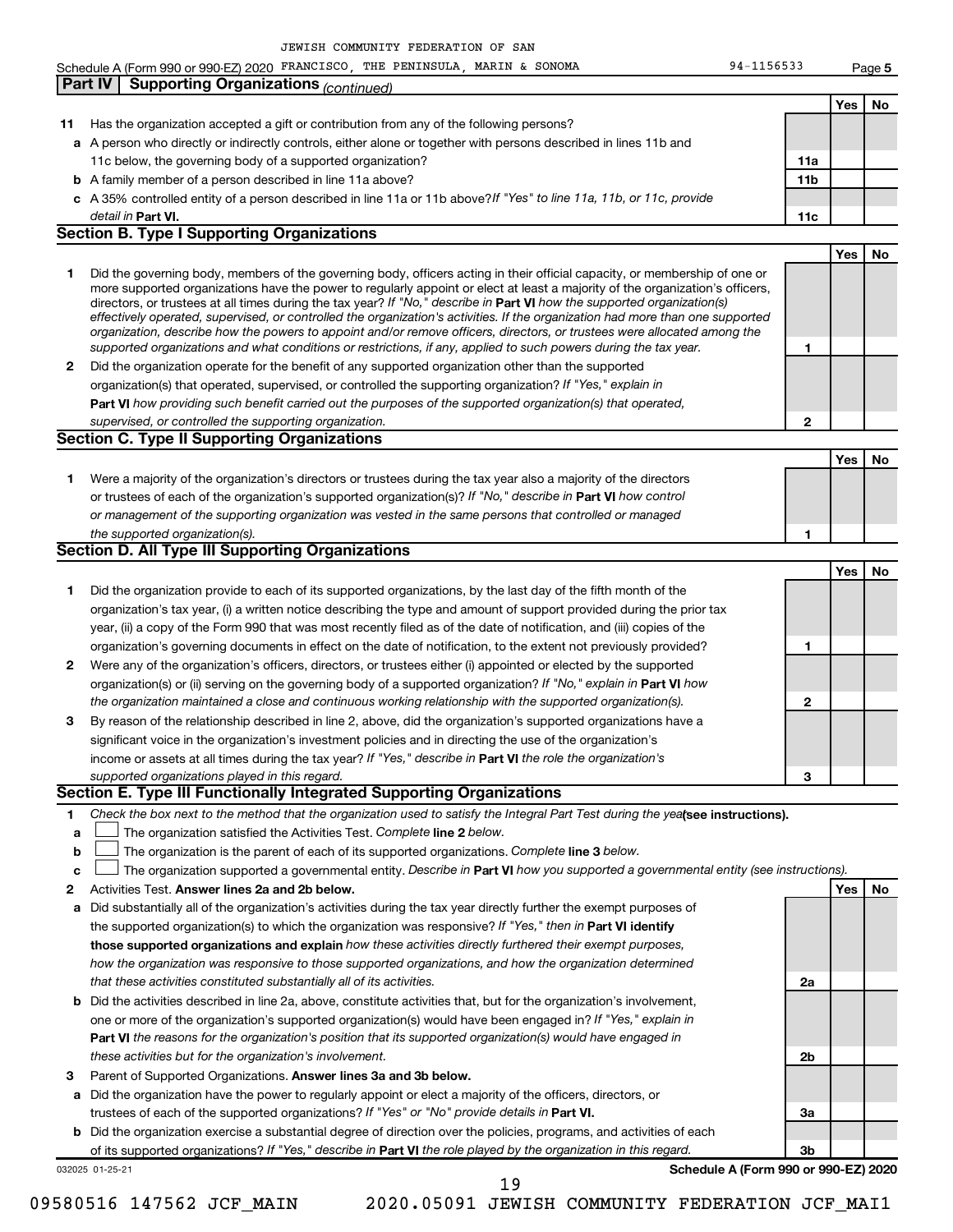|  | JEWISH COMMUNITY FEDERATION OF SAN |  |  |
|--|------------------------------------|--|--|
|  |                                    |  |  |

Schedule A (Form 990 or 990-EZ) 2020 FRANCISCO, THE PENINSULA, MARIN & SONOMA 94-1156533 Page

**6**

**Part V Type III Non-Functionally Integrated 509(a)(3) Supporting Organizations** 

1 **Letter See instructions.** Check here if the organization satisfied the Integral Part Test as a qualifying trust on Nov. 20, 1970 (*explain in* Part **VI**). See instructions. All other Type III non-functionally integrated supporting organizations must complete Sections A through E.

|              | Section A - Adjusted Net Income                                             |                | (A) Prior Year | (B) Current Year<br>(optional) |
|--------------|-----------------------------------------------------------------------------|----------------|----------------|--------------------------------|
| 1            | Net short-term capital gain                                                 | 1              |                |                                |
| $\mathbf{2}$ | Recoveries of prior-year distributions                                      | $\mathbf{2}$   |                |                                |
| 3            | Other gross income (see instructions)                                       | 3              |                |                                |
| 4            | Add lines 1 through 3.                                                      | 4              |                |                                |
| 5            | Depreciation and depletion                                                  | 5              |                |                                |
| 6            | Portion of operating expenses paid or incurred for production or            |                |                |                                |
|              | collection of gross income or for management, conservation, or              |                |                |                                |
|              | maintenance of property held for production of income (see instructions)    | 6              |                |                                |
| 7            | Other expenses (see instructions)                                           | $\overline{7}$ |                |                                |
| 8            | Adjusted Net Income (subtract lines 5, 6, and 7 from line 4)                | 8              |                |                                |
|              | <b>Section B - Minimum Asset Amount</b>                                     |                | (A) Prior Year | (B) Current Year<br>(optional) |
| 1            | Aggregate fair market value of all non-exempt-use assets (see               |                |                |                                |
|              | instructions for short tax year or assets held for part of year):           |                |                |                                |
|              | a Average monthly value of securities                                       | 1a             |                |                                |
|              | <b>b</b> Average monthly cash balances                                      | 1b             |                |                                |
|              | c Fair market value of other non-exempt-use assets                          | 1c             |                |                                |
|              | d Total (add lines 1a, 1b, and 1c)                                          | 1d             |                |                                |
|              | e Discount claimed for blockage or other factors                            |                |                |                                |
|              | (explain in detail in Part VI):                                             |                |                |                                |
| 2            | Acquisition indebtedness applicable to non-exempt-use assets                | $\mathbf{2}$   |                |                                |
| З            | Subtract line 2 from line 1d.                                               | 3              |                |                                |
| 4            | Cash deemed held for exempt use. Enter 0.015 of line 3 (for greater amount, |                |                |                                |
|              | see instructions)                                                           | 4              |                |                                |
| 5            | Net value of non-exempt-use assets (subtract line 4 from line 3)            | 5              |                |                                |
| 6            | Multiply line 5 by 0.035.                                                   | 6              |                |                                |
| 7            | Recoveries of prior-year distributions                                      | 7              |                |                                |
| 8            | Minimum Asset Amount (add line 7 to line 6)                                 | 8              |                |                                |
|              | <b>Section C - Distributable Amount</b>                                     |                |                | <b>Current Year</b>            |
| $\mathbf 1$  | Adjusted net income for prior year (from Section A, line 8, column A)       | 1              |                |                                |
| $\mathbf{2}$ | Enter 0.85 of line 1.                                                       | $\overline{2}$ |                |                                |
| з            | Minimum asset amount for prior year (from Section B, line 8, column A)      | 3              |                |                                |
| 4            | Enter greater of line 2 or line 3.                                          | 4              |                |                                |
| 5            | Income tax imposed in prior year                                            | 5              |                |                                |
| 6            | Distributable Amount. Subtract line 5 from line 4, unless subject to        |                |                |                                |
|              | emergency temporary reduction (see instructions).                           | 6              |                |                                |

**7** Check here if the current year is the organization's first as a non-functionally integrated Type III supporting organization (see † instructions).

**Schedule A (Form 990 or 990-EZ) 2020**

032026 01-25-21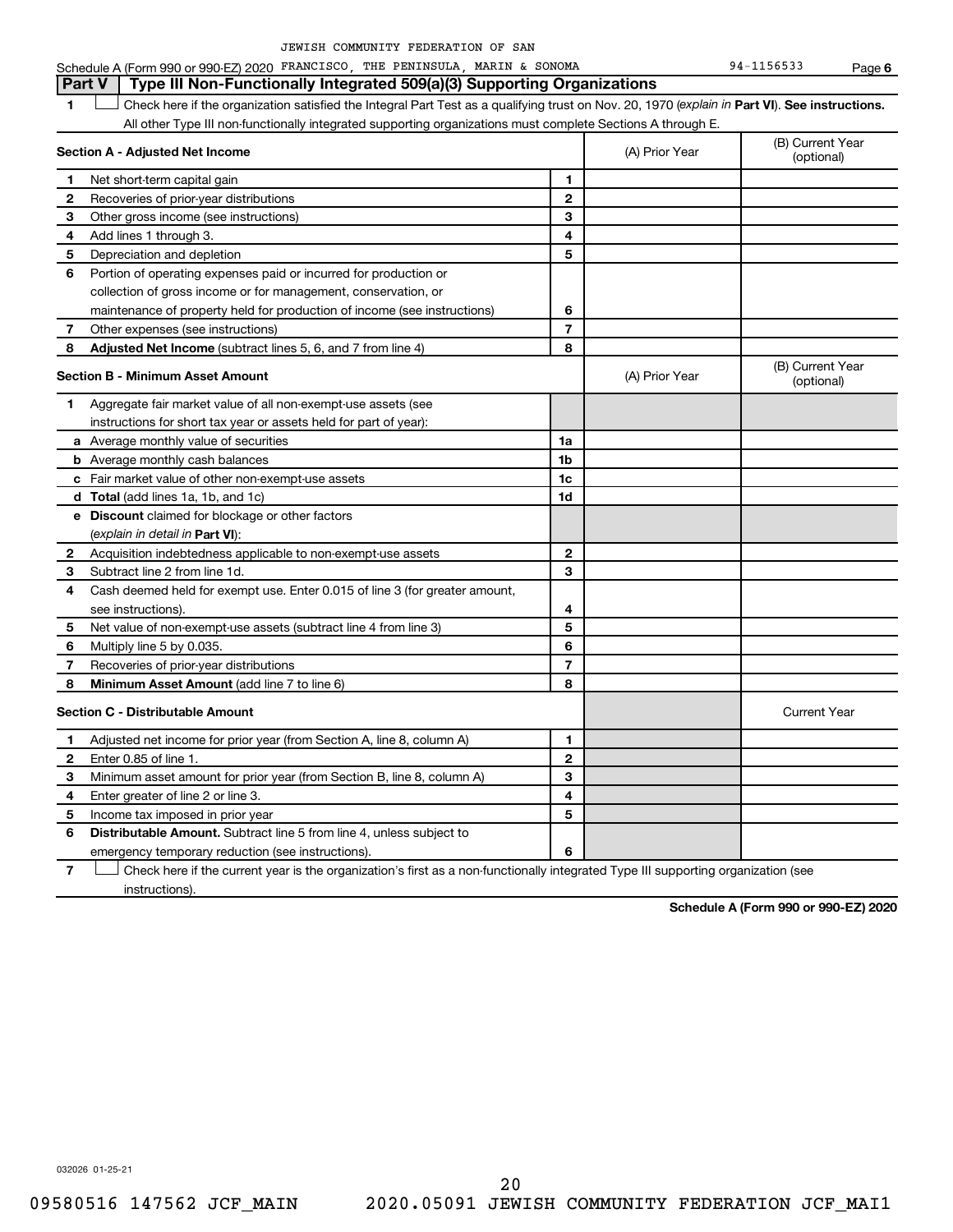Schedule A (Form 990 or 990-EZ) 2020 FRANCISCO, THE PENINSULA, MARIN & SONOMA 94-1156533 Page

|    | Schedule A (Form 990 or 990-EZ) 2020 FRANCISCO, THE PENINSULA, MARIN & SONOMA                 |                                    |                                               |                | 94-1156533                                       | Page 7 |
|----|-----------------------------------------------------------------------------------------------|------------------------------------|-----------------------------------------------|----------------|--------------------------------------------------|--------|
|    | Type III Non-Functionally Integrated 509(a)(3) Supporting Organizations (continued)<br>Part V |                                    |                                               |                |                                                  |        |
|    | Section D - Distributions                                                                     |                                    |                                               |                | <b>Current Year</b>                              |        |
| 1  | Amounts paid to supported organizations to accomplish exempt purposes                         |                                    |                                               | 1              |                                                  |        |
| 2  | Amounts paid to perform activity that directly furthers exempt purposes of supported          |                                    |                                               |                |                                                  |        |
|    | organizations, in excess of income from activity                                              |                                    |                                               | 2              |                                                  |        |
| 3  | Administrative expenses paid to accomplish exempt purposes of supported organizations         |                                    |                                               | 3              |                                                  |        |
| 4  | Amounts paid to acquire exempt-use assets                                                     |                                    |                                               | 4              |                                                  |        |
| 5  | Qualified set-aside amounts (prior IRS approval required - provide details in Part VI)        |                                    |                                               | 5              |                                                  |        |
| 6  | Other distributions ( <i>describe in Part VI</i> ). See instructions.                         |                                    |                                               | 6              |                                                  |        |
| 7  | <b>Total annual distributions.</b> Add lines 1 through 6.                                     |                                    |                                               | $\overline{7}$ |                                                  |        |
| 8  | Distributions to attentive supported organizations to which the organization is responsive    |                                    |                                               |                |                                                  |        |
|    | (provide details in Part VI). See instructions.                                               |                                    |                                               | 8              |                                                  |        |
| 9  | Distributable amount for 2020 from Section C, line 6                                          |                                    |                                               | 9              |                                                  |        |
| 10 | Line 8 amount divided by line 9 amount                                                        |                                    |                                               | 10             |                                                  |        |
|    | <b>Section E - Distribution Allocations (see instructions)</b>                                | (i)<br><b>Excess Distributions</b> | (ii)<br><b>Underdistributions</b><br>Pre-2020 |                | (iii)<br><b>Distributable</b><br>Amount for 2020 |        |
| 1  | Distributable amount for 2020 from Section C, line 6                                          |                                    |                                               |                |                                                  |        |
| 2  | Underdistributions, if any, for years prior to 2020 (reason-                                  |                                    |                                               |                |                                                  |        |
|    | able cause required - explain in Part VI). See instructions.                                  |                                    |                                               |                |                                                  |        |
| 3  | Excess distributions carryover, if any, to 2020                                               |                                    |                                               |                |                                                  |        |
|    | <b>a</b> From 2015                                                                            |                                    |                                               |                |                                                  |        |
|    | <b>b</b> From 2016                                                                            |                                    |                                               |                |                                                  |        |
|    | c From $2017$                                                                                 |                                    |                                               |                |                                                  |        |
|    | <b>d</b> From 2018                                                                            |                                    |                                               |                |                                                  |        |
|    | e From 2019                                                                                   |                                    |                                               |                |                                                  |        |
|    | f Total of lines 3a through 3e                                                                |                                    |                                               |                |                                                  |        |
|    | g Applied to underdistributions of prior years                                                |                                    |                                               |                |                                                  |        |
|    | <b>h</b> Applied to 2020 distributable amount                                                 |                                    |                                               |                |                                                  |        |
| i. | Carryover from 2015 not applied (see instructions)                                            |                                    |                                               |                |                                                  |        |
|    | Remainder. Subtract lines 3g, 3h, and 3i from line 3f.                                        |                                    |                                               |                |                                                  |        |
| 4  | Distributions for 2020 from Section D,                                                        |                                    |                                               |                |                                                  |        |
|    | \$<br>line $7:$                                                                               |                                    |                                               |                |                                                  |        |
|    | a Applied to underdistributions of prior years                                                |                                    |                                               |                |                                                  |        |
|    | <b>b</b> Applied to 2020 distributable amount                                                 |                                    |                                               |                |                                                  |        |
|    | c Remainder. Subtract lines 4a and 4b from line 4.                                            |                                    |                                               |                |                                                  |        |
|    | Remaining underdistributions for years prior to 2020, if                                      |                                    |                                               |                |                                                  |        |
|    | any. Subtract lines 3q and 4a from line 2. For result greater                                 |                                    |                                               |                |                                                  |        |
|    | than zero, explain in Part VI. See instructions.                                              |                                    |                                               |                |                                                  |        |
| 6  | Remaining underdistributions for 2020. Subtract lines 3h                                      |                                    |                                               |                |                                                  |        |
|    | and 4b from line 1. For result greater than zero, explain in                                  |                                    |                                               |                |                                                  |        |
|    | <b>Part VI.</b> See instructions.                                                             |                                    |                                               |                |                                                  |        |
| 7  | Excess distributions carryover to 2021. Add lines 3j                                          |                                    |                                               |                |                                                  |        |
|    | and 4c.                                                                                       |                                    |                                               |                |                                                  |        |
| 8  | Breakdown of line 7:                                                                          |                                    |                                               |                |                                                  |        |
|    | a Excess from 2016                                                                            |                                    |                                               |                |                                                  |        |
|    | <b>b</b> Excess from 2017                                                                     |                                    |                                               |                |                                                  |        |
|    | c Excess from 2018                                                                            |                                    |                                               |                |                                                  |        |
|    | d Excess from 2019                                                                            |                                    |                                               |                |                                                  |        |
|    | e Excess from 2020                                                                            |                                    |                                               |                |                                                  |        |
|    |                                                                                               |                                    |                                               |                |                                                  |        |

**Schedule A (Form 990 or 990-EZ) 2020**

032027 01-25-21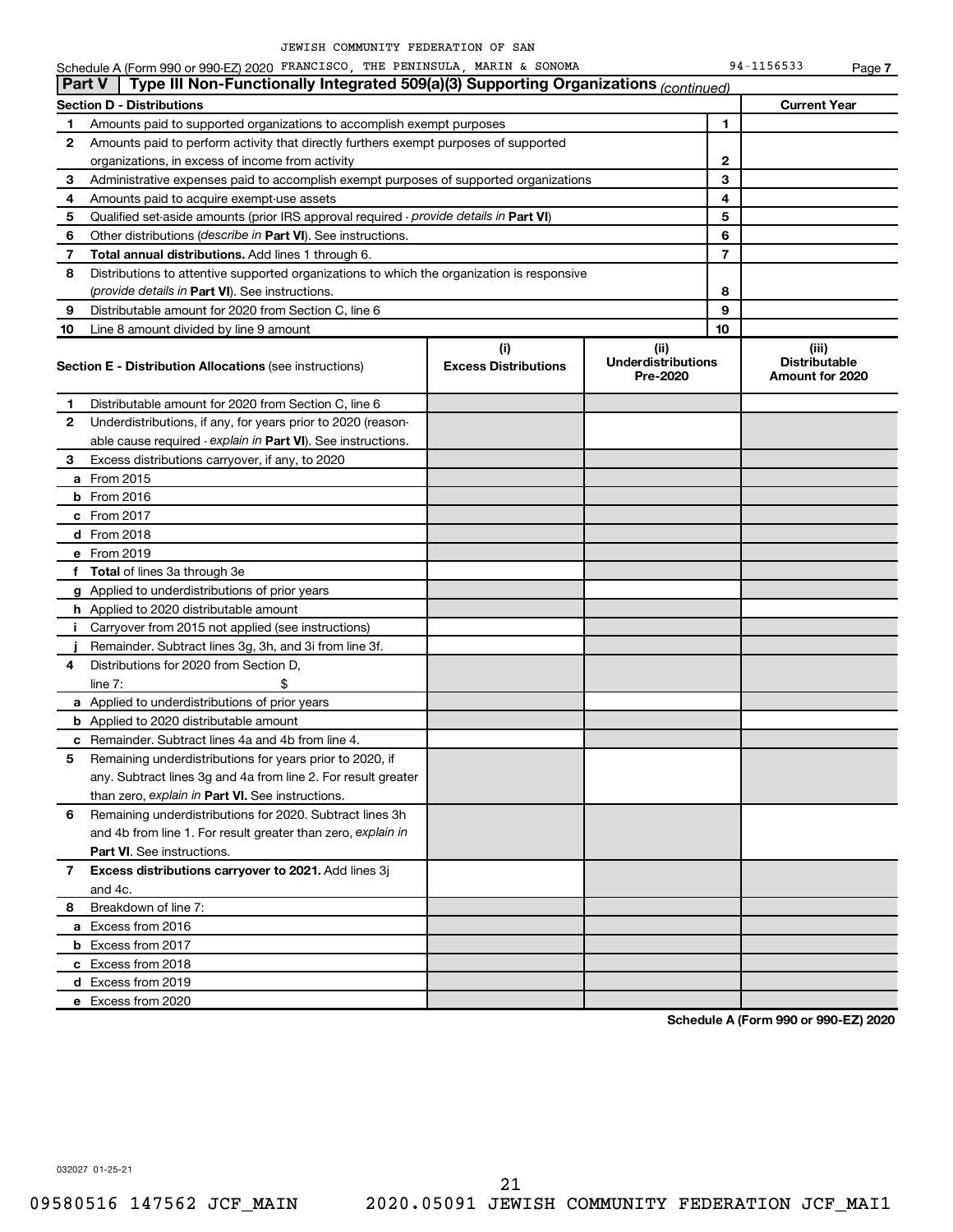|  | JEWISH COMMUNITY FEDERATION OF SAN |  |  |
|--|------------------------------------|--|--|
|  |                                    |  |  |

Schedule A (Form 990 or 990-EZ) 2020 FRANCISCO, THE PENINSULA, MARIN & SONOMA 94-1156533 Page

**8** Provide the explanations required by Part II, line 10; Part II, line 17a or 17b; Part III, line 12; Part IV, Section A, lines 1, 2, 3b, 3c, 4b, 4c, 5a, 6, 9a, 9b, 9c, 11a, 11b, and 11c; Part IV, Section B, lines 1 and 2; Part IV, Section C, line 1; Part IV, Section D, lines 2 and 3; Part IV, Section E, lines 1c, 2a, 2b, 3a, and 3b; Part V, line 1; Part V, Section B, line 1e; Part V, Section D, lines 5, 6, and 8; and Part V, Section E, lines 2, 5, and 6. Also complete this part for any additional information. (See instructions.) **Part VI Supplemental Information.** 

SCHEDULE A, PART II, LINE 10, EXPLANATION FOR OTHER INCOME:

| OTHER MISC. REVENUE |                          |    |                                                 |  |
|---------------------|--------------------------|----|-------------------------------------------------|--|
| 2016 AMOUNT: \$     | 198,000.                 |    |                                                 |  |
| 2017 AMOUNT: \$     | 103,096.                 |    |                                                 |  |
| 2018 AMOUNT: \$     | 99,106.                  |    |                                                 |  |
| 2019 AMOUNT: \$     | 212,374.                 |    |                                                 |  |
| 2020 AMOUNT: \$     | 213,718.                 |    |                                                 |  |
|                     |                          |    |                                                 |  |
|                     |                          |    |                                                 |  |
|                     |                          |    |                                                 |  |
|                     |                          |    |                                                 |  |
|                     |                          |    |                                                 |  |
|                     |                          |    |                                                 |  |
|                     |                          |    |                                                 |  |
|                     |                          |    |                                                 |  |
|                     |                          |    |                                                 |  |
|                     |                          |    |                                                 |  |
|                     |                          |    |                                                 |  |
|                     |                          |    |                                                 |  |
|                     |                          |    |                                                 |  |
|                     |                          |    |                                                 |  |
|                     |                          |    |                                                 |  |
|                     |                          |    |                                                 |  |
|                     |                          |    |                                                 |  |
|                     |                          |    |                                                 |  |
|                     |                          |    |                                                 |  |
|                     |                          |    |                                                 |  |
|                     |                          |    |                                                 |  |
| 032028 01-25-21     |                          | 22 | Schedule A (Form 990 or 990-EZ) 2020            |  |
|                     | 09580516 147562 JCF_MAIN |    | 2020.05091 JEWISH COMMUNITY FEDERATION JCF_MAI1 |  |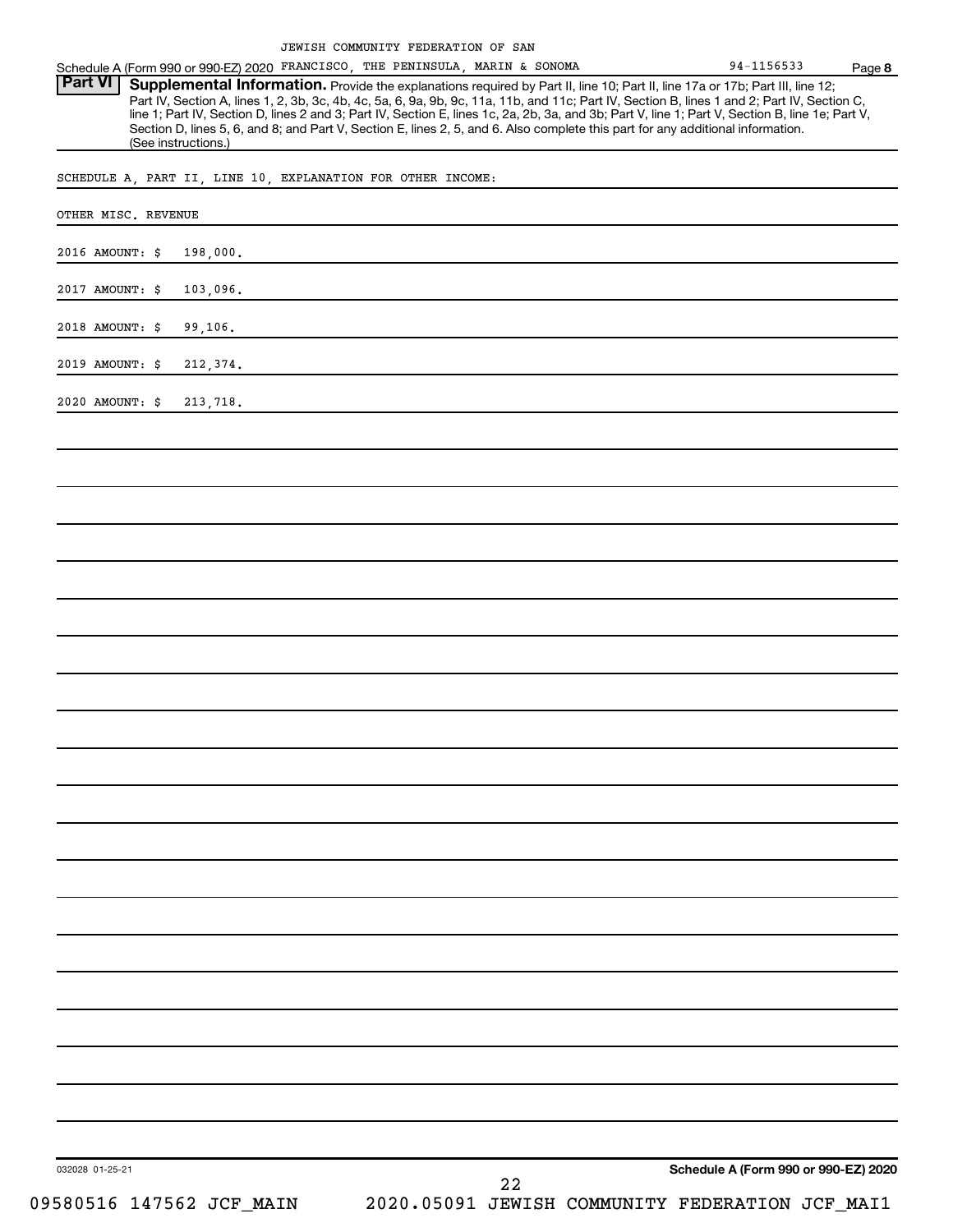# **(Form 990, 990-EZ,**

Department of the Treasury

# **Schedule B Schedule of Contributors**

**or 990-PF) | Attach to Form 990, Form 990-EZ, or Form 990-PF. | Go to www.irs.gov/Form990 for the latest information.**



**2020**

| Debarment or the Treasury<br>Internal Revenue Service |                                                                                                                                                                                                                                                                                                                                                                                                                                                                                                                                                                                                                                                                                          |                                       |
|-------------------------------------------------------|------------------------------------------------------------------------------------------------------------------------------------------------------------------------------------------------------------------------------------------------------------------------------------------------------------------------------------------------------------------------------------------------------------------------------------------------------------------------------------------------------------------------------------------------------------------------------------------------------------------------------------------------------------------------------------------|---------------------------------------|
| Name of the organization                              |                                                                                                                                                                                                                                                                                                                                                                                                                                                                                                                                                                                                                                                                                          | <b>Employer identification number</b> |
|                                                       | JEWISH COMMUNITY FEDERATION OF SAN                                                                                                                                                                                                                                                                                                                                                                                                                                                                                                                                                                                                                                                       |                                       |
| Organization type (check one):                        | FRANCISCO, THE PENINSULA, MARIN & SONOMA                                                                                                                                                                                                                                                                                                                                                                                                                                                                                                                                                                                                                                                 | 94-1156533                            |
|                                                       |                                                                                                                                                                                                                                                                                                                                                                                                                                                                                                                                                                                                                                                                                          |                                       |
| Filers of:                                            | Section:                                                                                                                                                                                                                                                                                                                                                                                                                                                                                                                                                                                                                                                                                 |                                       |
| Form 990 or 990-EZ                                    | $\sqrt{X}$<br>$501(c)$ ( $3$ ) (enter number) organization                                                                                                                                                                                                                                                                                                                                                                                                                                                                                                                                                                                                                               |                                       |
|                                                       | $4947(a)(1)$ nonexempt charitable trust not treated as a private foundation                                                                                                                                                                                                                                                                                                                                                                                                                                                                                                                                                                                                              |                                       |
|                                                       | 527 political organization                                                                                                                                                                                                                                                                                                                                                                                                                                                                                                                                                                                                                                                               |                                       |
| Form 990-PF                                           | 501(c)(3) exempt private foundation                                                                                                                                                                                                                                                                                                                                                                                                                                                                                                                                                                                                                                                      |                                       |
|                                                       | 4947(a)(1) nonexempt charitable trust treated as a private foundation                                                                                                                                                                                                                                                                                                                                                                                                                                                                                                                                                                                                                    |                                       |
|                                                       | 501(c)(3) taxable private foundation                                                                                                                                                                                                                                                                                                                                                                                                                                                                                                                                                                                                                                                     |                                       |
| <b>General Rule</b>                                   | Note: Only a section 501(c)(7), (8), or (10) organization can check boxes for both the General Rule and a Special Rule. See instructions.<br>For an organization filing Form 990, 990-EZ, or 990-PF that received, during the year, contributions totaling \$5,000 or more (in money or<br>property) from any one contributor. Complete Parts I and II. See instructions for determining a contributor's total contributions.                                                                                                                                                                                                                                                            |                                       |
| <b>Special Rules</b>                                  |                                                                                                                                                                                                                                                                                                                                                                                                                                                                                                                                                                                                                                                                                          |                                       |
| $\mathbf{x}$                                          | For an organization described in section 501(c)(3) filing Form 990 or 990-EZ that met the 33 1/3% support test of the regulations under<br>sections 509(a)(1) and 170(b)(1)(A)(vi), that checked Schedule A (Form 990 or 990-EZ), Part II, line 13, 16a, or 16b, and that received from<br>any one contributor, during the year, total contributions of the greater of (1) \$5,000; or (2) 2% of the amount on (i) Form 990, Part VIII, line 1h;<br>or (ii) Form 990-EZ, line 1. Complete Parts I and II.                                                                                                                                                                                |                                       |
|                                                       | For an organization described in section 501(c)(7), (8), or (10) filing Form 990 or 990-EZ that received from any one<br>contributor, during the year, total contributions of more than \$1,000 exclusively for religious, charitable, scientific,<br>literary, or educational purposes, or for the prevention of cruelty to children or animals. Complete Parts I (entering<br>"N/A" in column (b) instead of the contributor name and address), II, and III.                                                                                                                                                                                                                           |                                       |
|                                                       | For an organization described in section 501(c)(7), (8), or (10) filing Form 990 or 990-EZ that received from any one contributor, during the<br>year, contributions exclusively for religious, charitable, etc., purposes, but no such contributions totaled more than \$1,000. If this box<br>is checked, enter here the total contributions that were received during the year for an exclusively religious, charitable, etc.,<br>purpose. Don't complete any of the parts unless the General Rule applies to this organization because it received nonexclusively<br>religious, charitable, etc., contributions totaling \$5,000 or more during the year manufactured contributions. | $\blacktriangleright$ \$              |

**Caution:**  An organization that isn't covered by the General Rule and/or the Special Rules doesn't file Schedule B (Form 990, 990-EZ, or 990-PF),  **must** but it answer "No" on Part IV, line 2, of its Form 990; or check the box on line H of its Form 990-EZ or on its Form 990-PF, Part I, line 2, to certify that it doesn't meet the filing requirements of Schedule B (Form 990, 990-EZ, or 990-PF).

**For Paperwork Reduction Act Notice, see the instructions for Form 990, 990-EZ, or 990-PF. Schedule B (Form 990, 990-EZ, or 990-PF) (2020)** LHA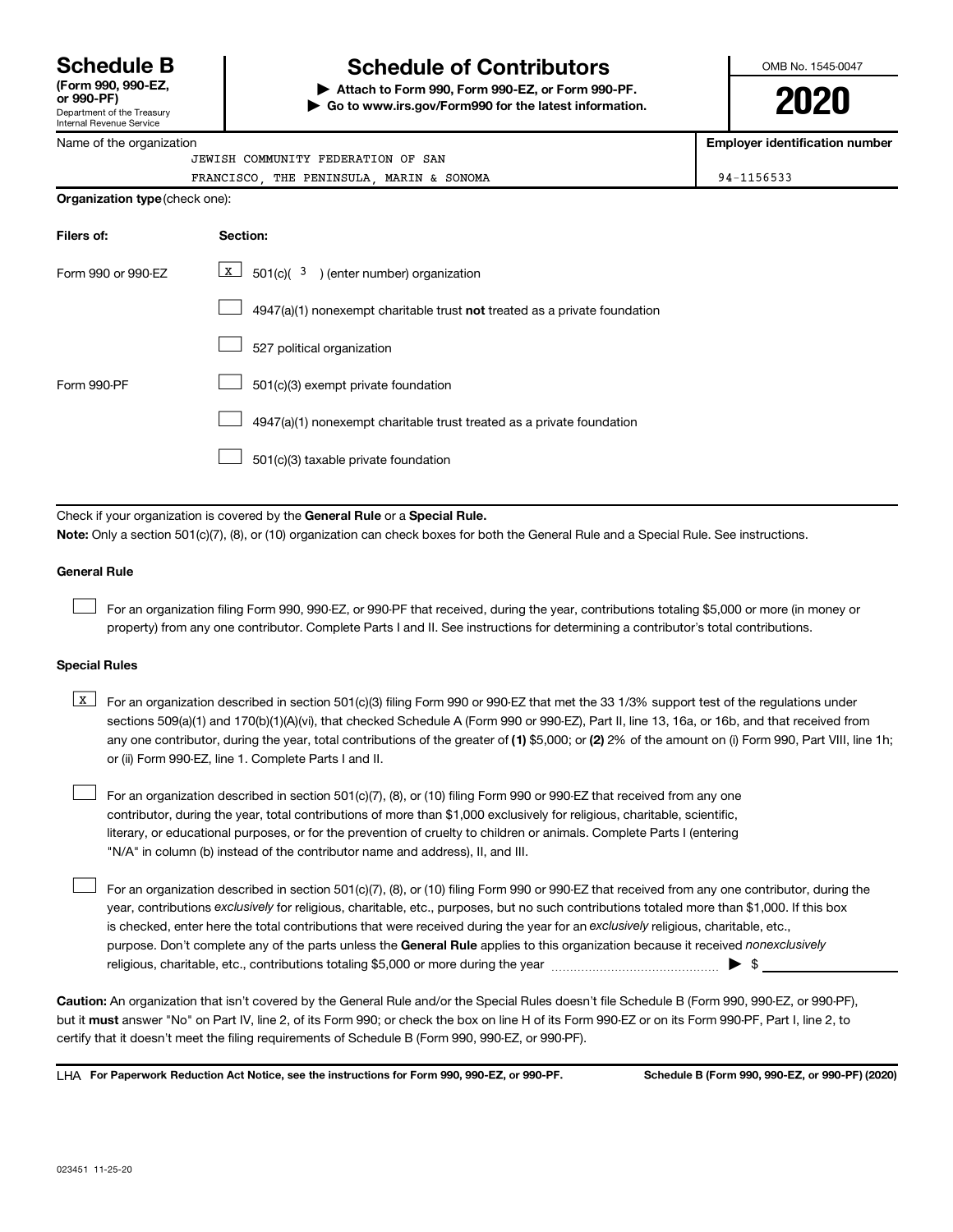|                              | Schedule B (Form 990, 990-EZ, or 990-PF) (2020)                                                     |                                                 |                                                                  | Page 3                                |
|------------------------------|-----------------------------------------------------------------------------------------------------|-------------------------------------------------|------------------------------------------------------------------|---------------------------------------|
|                              | Name of organization<br>JEWISH COMMUNITY FEDERATION OF SAN                                          |                                                 |                                                                  | <b>Employer identification number</b> |
|                              | FRANCISCO, THE PENINSULA, MARIN & SONOMA                                                            |                                                 |                                                                  | 94-1156533                            |
| Part II                      | Noncash Property (see instructions). Use duplicate copies of Part II if additional space is needed. |                                                 |                                                                  |                                       |
| (a)<br>No.<br>from<br>Part I | (b)<br>Description of noncash property given                                                        | (c)                                             | (d)<br>FMV (or estimate)<br>Date received<br>(See instructions.) |                                       |
|                              | PUBLIC EQUITY HOLDINGS                                                                              |                                                 |                                                                  |                                       |
| 1                            |                                                                                                     |                                                 |                                                                  |                                       |
|                              |                                                                                                     | \$                                              | 7,086,015.                                                       | 12/18/20                              |
| (a)<br>No.<br>from<br>Part I | (b)<br>Description of noncash property given                                                        | (c)<br>FMV (or estimate)<br>(See instructions.) |                                                                  | (d)<br>Date received                  |
|                              | PUBLIC EQUITY HOLDINGS                                                                              |                                                 |                                                                  |                                       |
| 1                            |                                                                                                     |                                                 |                                                                  |                                       |
|                              |                                                                                                     | \$                                              | 2,985,459.                                                       | 05/25/21                              |
| (a)<br>No.<br>from<br>Part I | (b)<br>Description of noncash property given                                                        | (c)<br>FMV (or estimate)<br>(See instructions.) |                                                                  | (d)<br>Date received                  |
|                              | PUBLIC EQUITY HOLDINGS                                                                              |                                                 |                                                                  |                                       |
| 1                            |                                                                                                     |                                                 |                                                                  |                                       |
|                              |                                                                                                     | \$                                              | 24,776.                                                          | 06/15/21                              |
| (a)<br>No.<br>from<br>Part I | (b)<br>Description of noncash property given                                                        | (c)<br>FMV (or estimate)<br>(See instructions.) |                                                                  | (d)<br>Date received                  |
|                              | PUBLIC EQUITY HOLDINGS                                                                              |                                                 |                                                                  |                                       |
| 3                            |                                                                                                     |                                                 |                                                                  |                                       |
|                              |                                                                                                     | \$                                              | 1,657,274.                                                       | 07/28/20                              |
| (a)<br>No.<br>from<br>Part I | (b)<br>Description of noncash property given                                                        | (c)<br>FMV (or estimate)<br>(See instructions.) |                                                                  | (d)<br>Date received                  |
|                              | PUBLIC EQUITY HOLDINGS                                                                              |                                                 |                                                                  |                                       |
| 4                            |                                                                                                     |                                                 |                                                                  |                                       |
|                              |                                                                                                     | \$                                              | 1,519,345.                                                       | 07/14/20                              |
| (a)<br>No.<br>from<br>Part I | (b)<br>Description of noncash property given                                                        | (c)<br>FMV (or estimate)<br>(See instructions.) |                                                                  | (d)<br>Date received                  |
|                              | PUBLIC EQUITY HOLDINGS                                                                              |                                                 |                                                                  |                                       |
| 4                            |                                                                                                     |                                                 |                                                                  |                                       |
|                              |                                                                                                     | \$                                              | 508,991.                                                         | 06/21/21                              |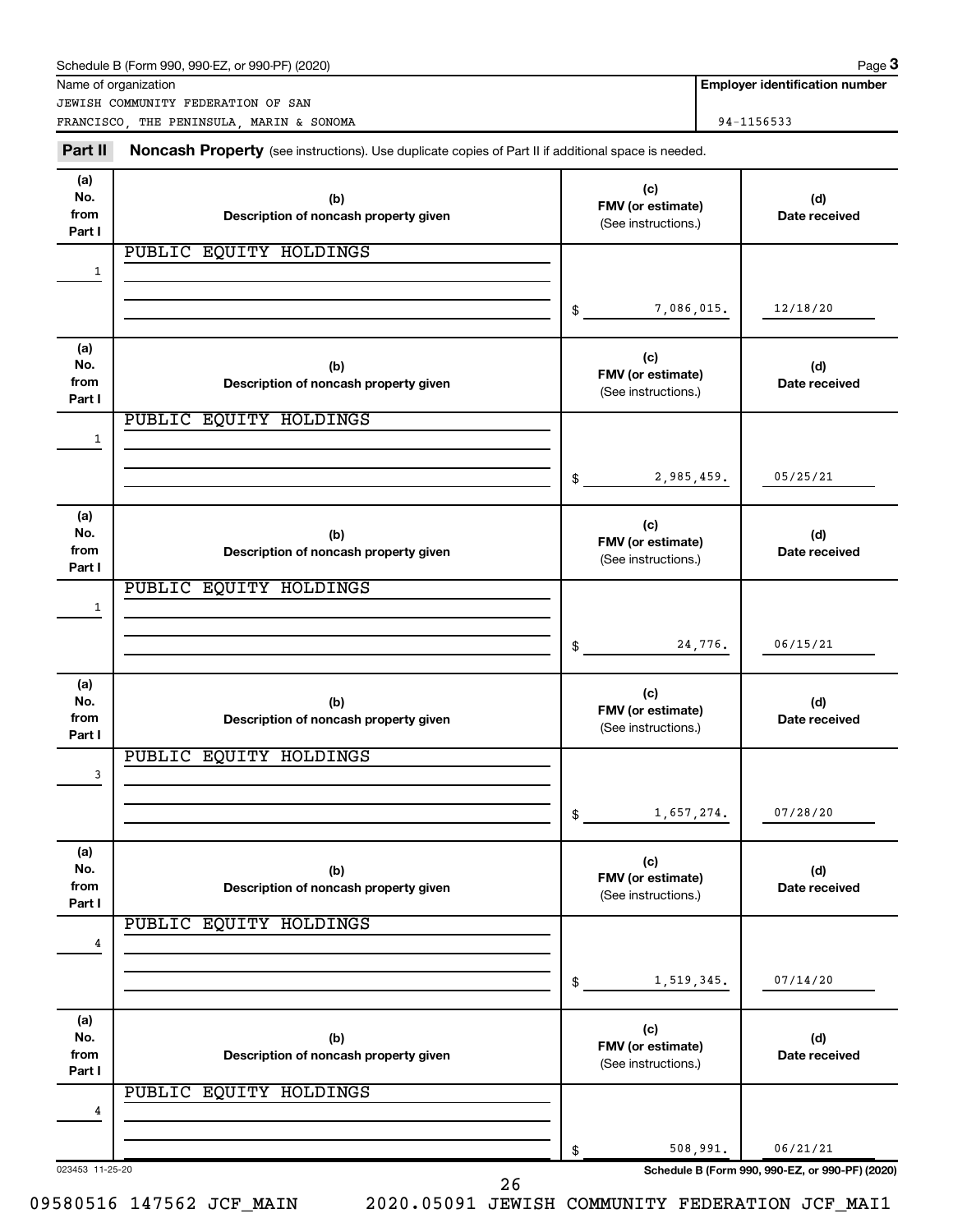|                              | Schedule B (Form 990, 990-EZ, or 990-PF) (2020)<br>Name of organization                             |                                                 |                                                                  | Page 3<br><b>Employer identification number</b> |  |
|------------------------------|-----------------------------------------------------------------------------------------------------|-------------------------------------------------|------------------------------------------------------------------|-------------------------------------------------|--|
|                              | JEWISH COMMUNITY FEDERATION OF SAN                                                                  |                                                 |                                                                  |                                                 |  |
|                              | FRANCISCO, THE PENINSULA, MARIN & SONOMA                                                            |                                                 | 94-1156533                                                       |                                                 |  |
| Part II                      | Noncash Property (see instructions). Use duplicate copies of Part II if additional space is needed. |                                                 |                                                                  |                                                 |  |
| (a)<br>No.<br>from<br>Part I | (b)<br>Description of noncash property given                                                        | (c)                                             | (d)<br>FMV (or estimate)<br>Date received<br>(See instructions.) |                                                 |  |
| 5                            | PUBLIC EQUITY HOLDINGS                                                                              |                                                 |                                                                  |                                                 |  |
|                              |                                                                                                     |                                                 |                                                                  |                                                 |  |
|                              |                                                                                                     | \$                                              | 1,271,808.                                                       | 12/15/20                                        |  |
| (a)<br>No.<br>from<br>Part I | (b)<br>Description of noncash property given                                                        | (c)<br>FMV (or estimate)<br>(See instructions.) |                                                                  | (d)<br>Date received                            |  |
|                              | PUBLIC EQUITY HOLDINGS                                                                              |                                                 |                                                                  |                                                 |  |
| 6                            |                                                                                                     |                                                 |                                                                  |                                                 |  |
|                              |                                                                                                     | \$                                              | 35,866.                                                          | 12/31/20                                        |  |
| (a)<br>No.<br>from<br>Part I | (b)<br>Description of noncash property given                                                        | (c)<br>FMV (or estimate)<br>(See instructions.) |                                                                  | (d)<br>Date received                            |  |
| 6                            | PUBLIC EQUITY HOLDINGS                                                                              |                                                 |                                                                  |                                                 |  |
|                              |                                                                                                     |                                                 |                                                                  |                                                 |  |
|                              |                                                                                                     | \$                                              | 1,819,906.                                                       | 01/21/21                                        |  |
| (a)<br>No.<br>from<br>Part I | (b)<br>Description of noncash property given                                                        | (c)<br>FMV (or estimate)<br>(See instructions.) |                                                                  | (d)<br>Date received                            |  |
|                              | PUBLIC EQUITY HOLDINGS                                                                              |                                                 |                                                                  |                                                 |  |
| 6                            |                                                                                                     | \$                                              | 2, 221, 117.                                                     | 01/28/21                                        |  |
| (a)<br>No.<br>from           | (b)<br>Description of noncash property given                                                        | (c)<br>FMV (or estimate)<br>(See instructions.) |                                                                  | (d)<br>Date received                            |  |
| Part I                       | PUBLIC EQUITY HOLDINGS                                                                              |                                                 |                                                                  |                                                 |  |
| 6                            |                                                                                                     |                                                 |                                                                  |                                                 |  |
|                              |                                                                                                     | \$                                              | 542,034.                                                         | 02/04/21                                        |  |
| (a)<br>No.<br>from<br>Part I | (b)<br>Description of noncash property given                                                        | (c)<br>FMV (or estimate)<br>(See instructions.) |                                                                  | (d)<br>Date received                            |  |
|                              |                                                                                                     |                                                 |                                                                  |                                                 |  |
|                              |                                                                                                     | \$                                              |                                                                  |                                                 |  |
| 023453 11-25-20              | 27                                                                                                  |                                                 |                                                                  | Schedule B (Form 990, 990-EZ, or 990-PF) (2020) |  |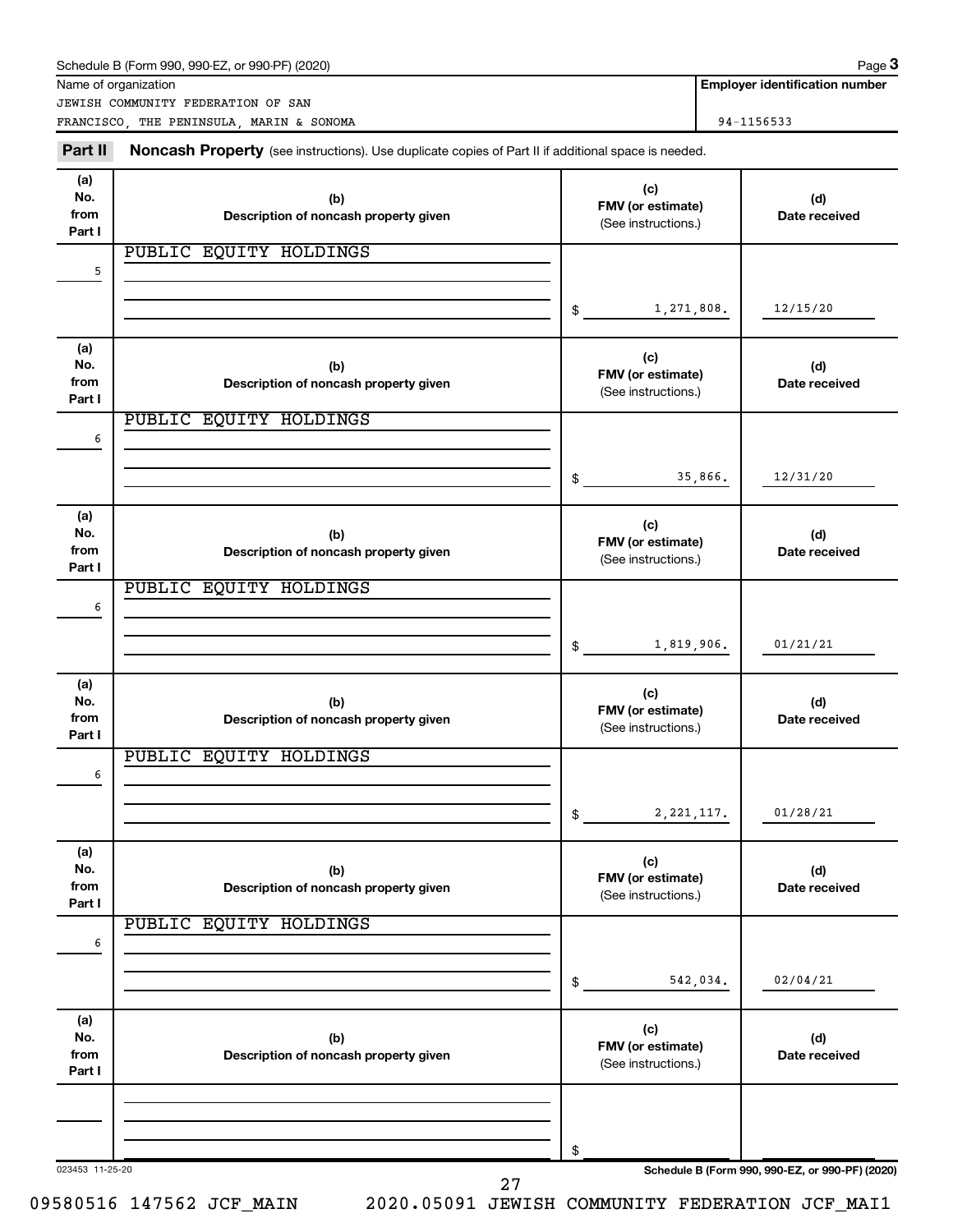|                           | Schedule B (Form 990, 990-EZ, or 990-PF) (2020)                                                                                                                                                                                                                                                                                                                                       |                      | Page 4                                                                                                                                                                       |
|---------------------------|---------------------------------------------------------------------------------------------------------------------------------------------------------------------------------------------------------------------------------------------------------------------------------------------------------------------------------------------------------------------------------------|----------------------|------------------------------------------------------------------------------------------------------------------------------------------------------------------------------|
|                           | Name of organization                                                                                                                                                                                                                                                                                                                                                                  |                      | <b>Employer identification number</b>                                                                                                                                        |
|                           | JEWISH COMMUNITY FEDERATION OF SAN                                                                                                                                                                                                                                                                                                                                                    |                      |                                                                                                                                                                              |
| Part III                  | FRANCISCO, THE PENINSULA, MARIN & SONOMA<br>from any one contributor. Complete columns (a) through (e) and the following line entry. For organizations<br>completing Part III, enter the total of exclusively religious, charitable, etc., contributions of \$1,000 or less for the year. (Enter this info. once.)<br>Use duplicate copies of Part III if additional space is needed. |                      | 94-1156533<br>Exclusively religious, charitable, etc., contributions to organizations described in section 501(c)(7), (8), or (10) that total more than \$1,000 for the year |
| (a) No.<br>from           |                                                                                                                                                                                                                                                                                                                                                                                       |                      |                                                                                                                                                                              |
| Part I                    | (b) Purpose of gift                                                                                                                                                                                                                                                                                                                                                                   | (c) Use of gift      | (d) Description of how gift is held                                                                                                                                          |
|                           |                                                                                                                                                                                                                                                                                                                                                                                       | (e) Transfer of gift |                                                                                                                                                                              |
|                           | Transferee's name, address, and ZIP + 4                                                                                                                                                                                                                                                                                                                                               |                      | Relationship of transferor to transferee                                                                                                                                     |
| (a) No.<br>from<br>Part I | (b) Purpose of gift                                                                                                                                                                                                                                                                                                                                                                   | (c) Use of gift      | (d) Description of how gift is held                                                                                                                                          |
|                           |                                                                                                                                                                                                                                                                                                                                                                                       | (e) Transfer of gift |                                                                                                                                                                              |
|                           | Transferee's name, address, and ZIP + 4                                                                                                                                                                                                                                                                                                                                               |                      | Relationship of transferor to transferee                                                                                                                                     |
| (a) No.<br>from           |                                                                                                                                                                                                                                                                                                                                                                                       |                      |                                                                                                                                                                              |
| Part I                    | (b) Purpose of gift                                                                                                                                                                                                                                                                                                                                                                   | (c) Use of gift      | (d) Description of how gift is held                                                                                                                                          |
|                           |                                                                                                                                                                                                                                                                                                                                                                                       | (e) Transfer of gift |                                                                                                                                                                              |
|                           | Transferee's name, address, and ZIP + 4                                                                                                                                                                                                                                                                                                                                               |                      | Relationship of transferor to transferee                                                                                                                                     |
| (a) No.<br>from<br>Part I | (b) Purpose of gift                                                                                                                                                                                                                                                                                                                                                                   | (c) Use of gift      | (d) Description of how gift is held                                                                                                                                          |
|                           |                                                                                                                                                                                                                                                                                                                                                                                       |                      |                                                                                                                                                                              |
|                           | Transferee's name, address, and ZIP + 4                                                                                                                                                                                                                                                                                                                                               | (e) Transfer of gift | Relationship of transferor to transferee                                                                                                                                     |
|                           |                                                                                                                                                                                                                                                                                                                                                                                       |                      |                                                                                                                                                                              |
| 023454 11-25-20           |                                                                                                                                                                                                                                                                                                                                                                                       | 28                   | Schedule B (Form 990, 990-EZ, or 990-PF) (2020)                                                                                                                              |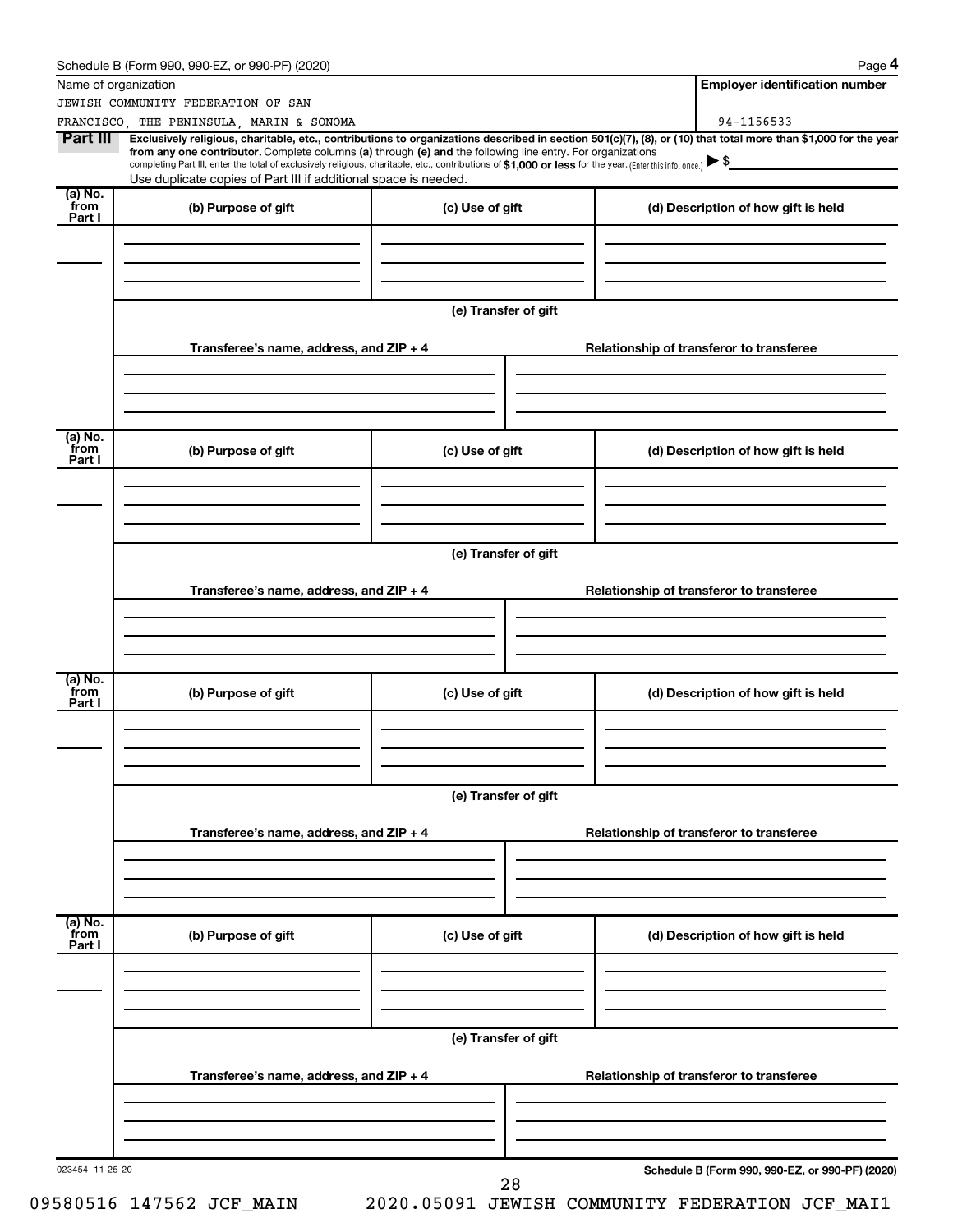| <b>SCHEDULE C</b>                                      | <b>Political Campaign and Lobbying Activities</b>                                                                                                                                                                                                                                              |         |                            |                          | OMB No. 1545-0047                                |
|--------------------------------------------------------|------------------------------------------------------------------------------------------------------------------------------------------------------------------------------------------------------------------------------------------------------------------------------------------------|---------|----------------------------|--------------------------|--------------------------------------------------|
| (Form 990 or 990-EZ)                                   | For Organizations Exempt From Income Tax Under section 501(c) and section 527                                                                                                                                                                                                                  |         |                            |                          | 2020                                             |
|                                                        | Complete if the organization is described below.<br>Attach to Form 990 or Form 990-EZ.                                                                                                                                                                                                         |         |                            |                          |                                                  |
| Department of the Treasury<br>Internal Revenue Service | Go to www.irs.gov/Form990 for instructions and the latest information.                                                                                                                                                                                                                         |         |                            |                          | <b>Open to Public</b><br>Inspection              |
|                                                        | If the organization answered "Yes," on Form 990, Part IV, line 3, or Form 990-EZ, Part V, line 46 (Political Campaign Activities), then                                                                                                                                                        |         |                            |                          |                                                  |
|                                                        | • Section 501(c)(3) organizations: Complete Parts I-A and B. Do not complete Part I-C.                                                                                                                                                                                                         |         |                            |                          |                                                  |
|                                                        | • Section 501(c) (other than section 501(c)(3)) organizations: Complete Parts I-A and C below. Do not complete Part I-B.                                                                                                                                                                       |         |                            |                          |                                                  |
| • Section 527 organizations: Complete Part I-A only.   |                                                                                                                                                                                                                                                                                                |         |                            |                          |                                                  |
|                                                        | If the organization answered "Yes," on Form 990, Part IV, line 4, or Form 990-EZ, Part VI, line 47 (Lobbying Activities), then                                                                                                                                                                 |         |                            |                          |                                                  |
|                                                        | • Section 501(c)(3) organizations that have filed Form 5768 (election under section 501(h)): Complete Part II-A. Do not complete Part II-B.                                                                                                                                                    |         |                            |                          |                                                  |
|                                                        | • Section 501(c)(3) organizations that have NOT filed Form 5768 (election under section 501(h)): Complete Part II-B. Do not complete Part II-A.                                                                                                                                                |         |                            |                          |                                                  |
|                                                        | If the organization answered "Yes," on Form 990, Part IV, line 5 (Proxy Tax) (See separate instructions) or Form 990-EZ, Part V, line 35c (Proxy                                                                                                                                               |         |                            |                          |                                                  |
| Tax) (See separate instructions), then                 | • Section 501(c)(4), (5), or (6) organizations: Complete Part III.                                                                                                                                                                                                                             |         |                            |                          |                                                  |
| Name of organization                                   | JEWISH COMMUNITY FEDERATION OF SAN                                                                                                                                                                                                                                                             |         |                            |                          | <b>Employer identification number</b>            |
|                                                        | FRANCISCO, THE PENINSULA, MARIN & SONOMA                                                                                                                                                                                                                                                       |         |                            |                          | 94-1156533                                       |
| Part I-A                                               | Complete if the organization is exempt under section 501(c) or is a section 527 organization.                                                                                                                                                                                                  |         |                            |                          |                                                  |
|                                                        |                                                                                                                                                                                                                                                                                                |         |                            |                          |                                                  |
|                                                        | 1 Provide a description of the organization's direct and indirect political campaign activities in Part IV.                                                                                                                                                                                    |         |                            |                          |                                                  |
| 2                                                      |                                                                                                                                                                                                                                                                                                |         |                            | $\triangleright$ \$      |                                                  |
| З                                                      |                                                                                                                                                                                                                                                                                                |         |                            |                          |                                                  |
|                                                        |                                                                                                                                                                                                                                                                                                |         |                            |                          |                                                  |
| Part I-B                                               | Complete if the organization is exempt under section 501(c)(3).                                                                                                                                                                                                                                |         |                            |                          |                                                  |
|                                                        |                                                                                                                                                                                                                                                                                                |         |                            | $\blacktriangleright$ \$ |                                                  |
| 2                                                      |                                                                                                                                                                                                                                                                                                |         |                            | >                        | Yes                                              |
| з                                                      |                                                                                                                                                                                                                                                                                                |         |                            |                          | No<br>Yes<br>No                                  |
| <b>b</b> If "Yes," describe in Part IV.                |                                                                                                                                                                                                                                                                                                |         |                            |                          |                                                  |
| Part I-C                                               | Complete if the organization is exempt under section 501(c), except section 501(c)(3).                                                                                                                                                                                                         |         |                            |                          |                                                  |
|                                                        | 1 Enter the amount directly expended by the filing organization for section 527 exempt function activities                                                                                                                                                                                     |         |                            | $\triangleright$ \$      |                                                  |
| 2                                                      | Enter the amount of the filing organization's funds contributed to other organizations for section 527                                                                                                                                                                                         |         |                            |                          |                                                  |
|                                                        | exempt function activities entertainment and activities and activities are activities and activities and activities                                                                                                                                                                            |         |                            | $\triangleright$ \$      |                                                  |
| З.                                                     | Total exempt function expenditures. Add lines 1 and 2. Enter here and on Form 1120-POL,                                                                                                                                                                                                        |         |                            |                          |                                                  |
|                                                        |                                                                                                                                                                                                                                                                                                |         |                            | $\blacktriangleright$ \$ |                                                  |
|                                                        |                                                                                                                                                                                                                                                                                                |         |                            |                          | <b>No</b><br>Yes                                 |
|                                                        | Enter the names, addresses and employer identification number (EIN) of all section 527 political organizations to which the filing organization<br>made payments. For each organization listed, enter the amount paid from the filing organization's funds. Also enter the amount of political |         |                            |                          |                                                  |
|                                                        | contributions received that were promptly and directly delivered to a separate political organization, such as a separate segregated fund or a                                                                                                                                                 |         |                            |                          |                                                  |
|                                                        | political action committee (PAC). If additional space is needed, provide information in Part IV.                                                                                                                                                                                               |         |                            |                          |                                                  |
| (a) Name                                               | (b) Address                                                                                                                                                                                                                                                                                    | (c) EIN | (d) Amount paid from       |                          | (e) Amount of political                          |
|                                                        |                                                                                                                                                                                                                                                                                                |         | filing organization's      |                          | contributions received and                       |
|                                                        |                                                                                                                                                                                                                                                                                                |         | funds. If none, enter -0-. |                          | promptly and directly<br>delivered to a separate |
|                                                        |                                                                                                                                                                                                                                                                                                |         |                            |                          | political organization.                          |
|                                                        |                                                                                                                                                                                                                                                                                                |         |                            |                          | If none, enter -0-.                              |
|                                                        |                                                                                                                                                                                                                                                                                                |         |                            |                          |                                                  |
|                                                        |                                                                                                                                                                                                                                                                                                |         |                            |                          |                                                  |
|                                                        |                                                                                                                                                                                                                                                                                                |         |                            |                          |                                                  |
|                                                        |                                                                                                                                                                                                                                                                                                |         |                            |                          |                                                  |
|                                                        |                                                                                                                                                                                                                                                                                                |         |                            |                          |                                                  |
|                                                        |                                                                                                                                                                                                                                                                                                |         |                            |                          |                                                  |
|                                                        |                                                                                                                                                                                                                                                                                                |         |                            |                          |                                                  |
|                                                        |                                                                                                                                                                                                                                                                                                |         |                            |                          |                                                  |
|                                                        |                                                                                                                                                                                                                                                                                                |         |                            |                          |                                                  |
|                                                        |                                                                                                                                                                                                                                                                                                |         |                            |                          |                                                  |
|                                                        |                                                                                                                                                                                                                                                                                                |         |                            |                          |                                                  |
|                                                        | For Paperwork Reduction Act Notice, see the Instructions for Form 990 or 990-EZ.                                                                                                                                                                                                               |         |                            |                          | Schedule C (Form 990 or 990-EZ) 2020             |

LHA

032041 12-02-20

29

**SCHEDULE C** |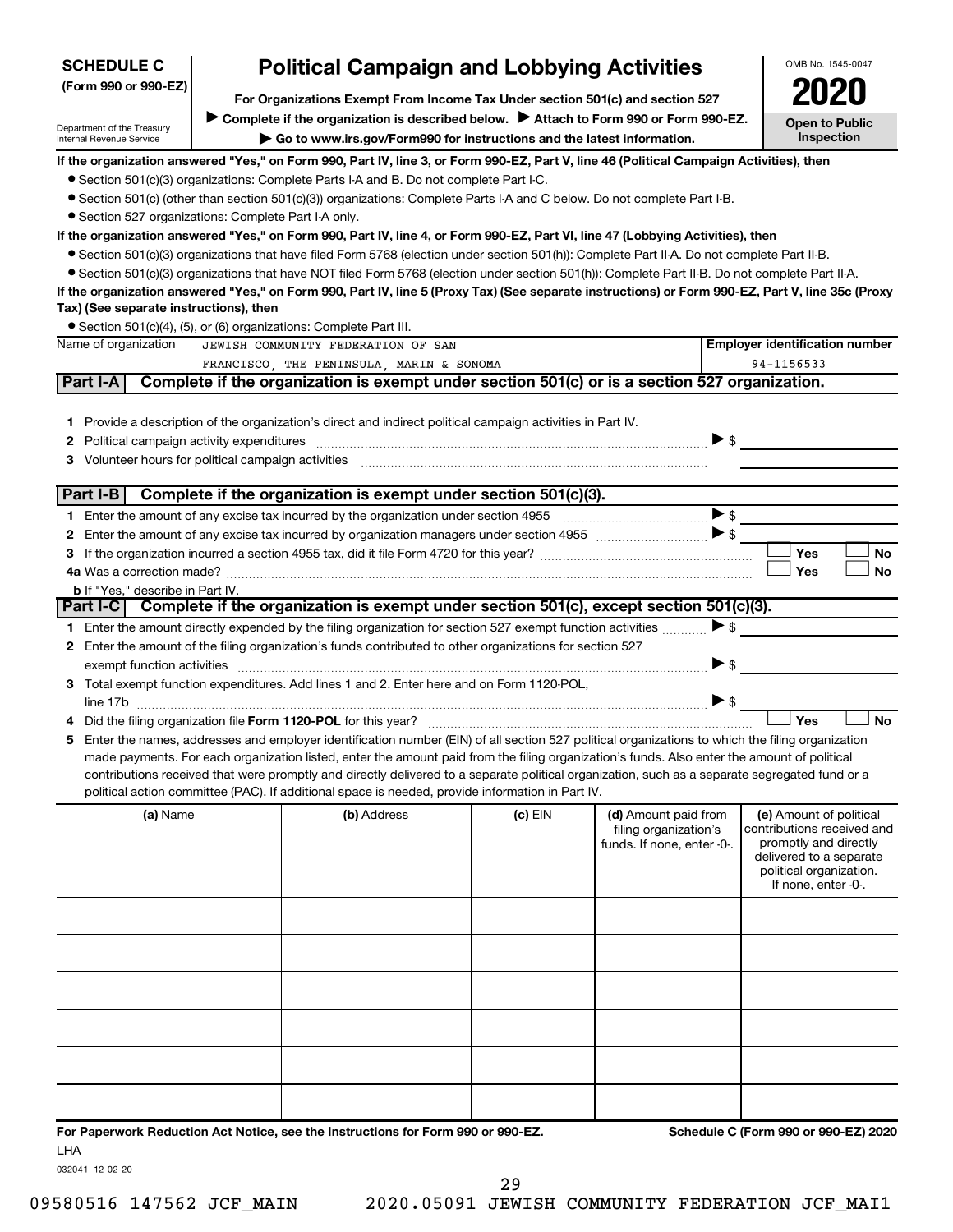|  | JEWISH COMMUNITY FEDERATION OF SAN |  |  |
|--|------------------------------------|--|--|
|  |                                    |  |  |

| Schedule C (Form 990 or 990-EZ) 2020 FRANCISCO, THE PENINSULA, MARIN & SONOMA<br>94-1156533<br>Complete if the organization is exempt under section 501(c)(3) and filed Form 5768 (election under<br><b>Part II-A</b><br>section 501(h)).<br>A Check $\blacktriangleright$<br>if the filing organization belongs to an affiliated group (and list in Part IV each affiliated group member's name, address, EIN,<br>expenses, and share of excess lobbying expenditures).<br><b>B</b> Check $\blacktriangleright$<br>if the filing organization checked box A and "limited control" provisions apply.<br>(a) Filing<br>(b) Affiliated group<br><b>Limits on Lobbying Expenditures</b><br>organization's<br>totals<br>(The term "expenditures" means amounts paid or incurred.)<br>totals<br>1a Total lobbying expenditures to influence public opinion (grassroots lobbying) [11] [12] Total lobbying expenditures to influence public opinion (grassroots lobbying)<br><b>d</b> Other exempt purpose expenditures<br>f Lobbying nontaxable amount. Enter the amount from the following table in both columns.<br>If the amount on line 1e, column $(a)$ or $(b)$ is:<br>The lobbying nontaxable amount is:<br>Not over \$500,000<br>20% of the amount on line 1e.<br>Over \$500,000 but not over \$1,000,000<br>\$100,000 plus 15% of the excess over \$500,000.<br>Over \$1,000,000 but not over \$1,500,000<br>\$175,000 plus 10% of the excess over \$1,000,000<br>Over \$1,500,000 but not over \$17,000,000<br>\$225,000 plus 5% of the excess over \$1,500,000.<br>Over \$17,000,000<br>\$1,000,000.<br>h Subtract line 1g from line 1a. If zero or less, enter -0-<br>If there is an amount other than zero on either line 1h or line 1i, did the organization file Form 4720<br>Yes<br>reporting section 4911 tax for this year?<br>4-Year Averaging Period Under Section 501(h) |  |
|------------------------------------------------------------------------------------------------------------------------------------------------------------------------------------------------------------------------------------------------------------------------------------------------------------------------------------------------------------------------------------------------------------------------------------------------------------------------------------------------------------------------------------------------------------------------------------------------------------------------------------------------------------------------------------------------------------------------------------------------------------------------------------------------------------------------------------------------------------------------------------------------------------------------------------------------------------------------------------------------------------------------------------------------------------------------------------------------------------------------------------------------------------------------------------------------------------------------------------------------------------------------------------------------------------------------------------------------------------------------------------------------------------------------------------------------------------------------------------------------------------------------------------------------------------------------------------------------------------------------------------------------------------------------------------------------------------------------------------------------------------------------------------------------------------------------------------------------------------------------------------------|--|
|                                                                                                                                                                                                                                                                                                                                                                                                                                                                                                                                                                                                                                                                                                                                                                                                                                                                                                                                                                                                                                                                                                                                                                                                                                                                                                                                                                                                                                                                                                                                                                                                                                                                                                                                                                                                                                                                                          |  |
|                                                                                                                                                                                                                                                                                                                                                                                                                                                                                                                                                                                                                                                                                                                                                                                                                                                                                                                                                                                                                                                                                                                                                                                                                                                                                                                                                                                                                                                                                                                                                                                                                                                                                                                                                                                                                                                                                          |  |
|                                                                                                                                                                                                                                                                                                                                                                                                                                                                                                                                                                                                                                                                                                                                                                                                                                                                                                                                                                                                                                                                                                                                                                                                                                                                                                                                                                                                                                                                                                                                                                                                                                                                                                                                                                                                                                                                                          |  |
|                                                                                                                                                                                                                                                                                                                                                                                                                                                                                                                                                                                                                                                                                                                                                                                                                                                                                                                                                                                                                                                                                                                                                                                                                                                                                                                                                                                                                                                                                                                                                                                                                                                                                                                                                                                                                                                                                          |  |
|                                                                                                                                                                                                                                                                                                                                                                                                                                                                                                                                                                                                                                                                                                                                                                                                                                                                                                                                                                                                                                                                                                                                                                                                                                                                                                                                                                                                                                                                                                                                                                                                                                                                                                                                                                                                                                                                                          |  |
|                                                                                                                                                                                                                                                                                                                                                                                                                                                                                                                                                                                                                                                                                                                                                                                                                                                                                                                                                                                                                                                                                                                                                                                                                                                                                                                                                                                                                                                                                                                                                                                                                                                                                                                                                                                                                                                                                          |  |
|                                                                                                                                                                                                                                                                                                                                                                                                                                                                                                                                                                                                                                                                                                                                                                                                                                                                                                                                                                                                                                                                                                                                                                                                                                                                                                                                                                                                                                                                                                                                                                                                                                                                                                                                                                                                                                                                                          |  |
|                                                                                                                                                                                                                                                                                                                                                                                                                                                                                                                                                                                                                                                                                                                                                                                                                                                                                                                                                                                                                                                                                                                                                                                                                                                                                                                                                                                                                                                                                                                                                                                                                                                                                                                                                                                                                                                                                          |  |
|                                                                                                                                                                                                                                                                                                                                                                                                                                                                                                                                                                                                                                                                                                                                                                                                                                                                                                                                                                                                                                                                                                                                                                                                                                                                                                                                                                                                                                                                                                                                                                                                                                                                                                                                                                                                                                                                                          |  |
|                                                                                                                                                                                                                                                                                                                                                                                                                                                                                                                                                                                                                                                                                                                                                                                                                                                                                                                                                                                                                                                                                                                                                                                                                                                                                                                                                                                                                                                                                                                                                                                                                                                                                                                                                                                                                                                                                          |  |
|                                                                                                                                                                                                                                                                                                                                                                                                                                                                                                                                                                                                                                                                                                                                                                                                                                                                                                                                                                                                                                                                                                                                                                                                                                                                                                                                                                                                                                                                                                                                                                                                                                                                                                                                                                                                                                                                                          |  |
|                                                                                                                                                                                                                                                                                                                                                                                                                                                                                                                                                                                                                                                                                                                                                                                                                                                                                                                                                                                                                                                                                                                                                                                                                                                                                                                                                                                                                                                                                                                                                                                                                                                                                                                                                                                                                                                                                          |  |
|                                                                                                                                                                                                                                                                                                                                                                                                                                                                                                                                                                                                                                                                                                                                                                                                                                                                                                                                                                                                                                                                                                                                                                                                                                                                                                                                                                                                                                                                                                                                                                                                                                                                                                                                                                                                                                                                                          |  |
|                                                                                                                                                                                                                                                                                                                                                                                                                                                                                                                                                                                                                                                                                                                                                                                                                                                                                                                                                                                                                                                                                                                                                                                                                                                                                                                                                                                                                                                                                                                                                                                                                                                                                                                                                                                                                                                                                          |  |
|                                                                                                                                                                                                                                                                                                                                                                                                                                                                                                                                                                                                                                                                                                                                                                                                                                                                                                                                                                                                                                                                                                                                                                                                                                                                                                                                                                                                                                                                                                                                                                                                                                                                                                                                                                                                                                                                                          |  |
|                                                                                                                                                                                                                                                                                                                                                                                                                                                                                                                                                                                                                                                                                                                                                                                                                                                                                                                                                                                                                                                                                                                                                                                                                                                                                                                                                                                                                                                                                                                                                                                                                                                                                                                                                                                                                                                                                          |  |
|                                                                                                                                                                                                                                                                                                                                                                                                                                                                                                                                                                                                                                                                                                                                                                                                                                                                                                                                                                                                                                                                                                                                                                                                                                                                                                                                                                                                                                                                                                                                                                                                                                                                                                                                                                                                                                                                                          |  |
|                                                                                                                                                                                                                                                                                                                                                                                                                                                                                                                                                                                                                                                                                                                                                                                                                                                                                                                                                                                                                                                                                                                                                                                                                                                                                                                                                                                                                                                                                                                                                                                                                                                                                                                                                                                                                                                                                          |  |
|                                                                                                                                                                                                                                                                                                                                                                                                                                                                                                                                                                                                                                                                                                                                                                                                                                                                                                                                                                                                                                                                                                                                                                                                                                                                                                                                                                                                                                                                                                                                                                                                                                                                                                                                                                                                                                                                                          |  |
|                                                                                                                                                                                                                                                                                                                                                                                                                                                                                                                                                                                                                                                                                                                                                                                                                                                                                                                                                                                                                                                                                                                                                                                                                                                                                                                                                                                                                                                                                                                                                                                                                                                                                                                                                                                                                                                                                          |  |
|                                                                                                                                                                                                                                                                                                                                                                                                                                                                                                                                                                                                                                                                                                                                                                                                                                                                                                                                                                                                                                                                                                                                                                                                                                                                                                                                                                                                                                                                                                                                                                                                                                                                                                                                                                                                                                                                                          |  |
|                                                                                                                                                                                                                                                                                                                                                                                                                                                                                                                                                                                                                                                                                                                                                                                                                                                                                                                                                                                                                                                                                                                                                                                                                                                                                                                                                                                                                                                                                                                                                                                                                                                                                                                                                                                                                                                                                          |  |
|                                                                                                                                                                                                                                                                                                                                                                                                                                                                                                                                                                                                                                                                                                                                                                                                                                                                                                                                                                                                                                                                                                                                                                                                                                                                                                                                                                                                                                                                                                                                                                                                                                                                                                                                                                                                                                                                                          |  |
|                                                                                                                                                                                                                                                                                                                                                                                                                                                                                                                                                                                                                                                                                                                                                                                                                                                                                                                                                                                                                                                                                                                                                                                                                                                                                                                                                                                                                                                                                                                                                                                                                                                                                                                                                                                                                                                                                          |  |
| (Some organizations that made a section 501(h) election do not have to complete all of the five columns below.<br>See the separate instructions for lines 2a through 2f.)                                                                                                                                                                                                                                                                                                                                                                                                                                                                                                                                                                                                                                                                                                                                                                                                                                                                                                                                                                                                                                                                                                                                                                                                                                                                                                                                                                                                                                                                                                                                                                                                                                                                                                                |  |
| Lobbying Expenditures During 4-Year Averaging Period                                                                                                                                                                                                                                                                                                                                                                                                                                                                                                                                                                                                                                                                                                                                                                                                                                                                                                                                                                                                                                                                                                                                                                                                                                                                                                                                                                                                                                                                                                                                                                                                                                                                                                                                                                                                                                     |  |
| Calendar year<br>(a) 2017<br>(b) 2018<br>$(c)$ 2019<br>$(d)$ 2020<br>(e) Total<br>(or fiscal year beginning in)                                                                                                                                                                                                                                                                                                                                                                                                                                                                                                                                                                                                                                                                                                                                                                                                                                                                                                                                                                                                                                                                                                                                                                                                                                                                                                                                                                                                                                                                                                                                                                                                                                                                                                                                                                          |  |
| 2a Lobbying nontaxable amount                                                                                                                                                                                                                                                                                                                                                                                                                                                                                                                                                                                                                                                                                                                                                                                                                                                                                                                                                                                                                                                                                                                                                                                                                                                                                                                                                                                                                                                                                                                                                                                                                                                                                                                                                                                                                                                            |  |
| <b>b</b> Lobbying ceiling amount                                                                                                                                                                                                                                                                                                                                                                                                                                                                                                                                                                                                                                                                                                                                                                                                                                                                                                                                                                                                                                                                                                                                                                                                                                                                                                                                                                                                                                                                                                                                                                                                                                                                                                                                                                                                                                                         |  |
| (150% of line 2a, column(e))                                                                                                                                                                                                                                                                                                                                                                                                                                                                                                                                                                                                                                                                                                                                                                                                                                                                                                                                                                                                                                                                                                                                                                                                                                                                                                                                                                                                                                                                                                                                                                                                                                                                                                                                                                                                                                                             |  |
| c Total lobbying expenditures                                                                                                                                                                                                                                                                                                                                                                                                                                                                                                                                                                                                                                                                                                                                                                                                                                                                                                                                                                                                                                                                                                                                                                                                                                                                                                                                                                                                                                                                                                                                                                                                                                                                                                                                                                                                                                                            |  |
| d Grassroots nontaxable amount                                                                                                                                                                                                                                                                                                                                                                                                                                                                                                                                                                                                                                                                                                                                                                                                                                                                                                                                                                                                                                                                                                                                                                                                                                                                                                                                                                                                                                                                                                                                                                                                                                                                                                                                                                                                                                                           |  |
| e Grassroots ceiling amount                                                                                                                                                                                                                                                                                                                                                                                                                                                                                                                                                                                                                                                                                                                                                                                                                                                                                                                                                                                                                                                                                                                                                                                                                                                                                                                                                                                                                                                                                                                                                                                                                                                                                                                                                                                                                                                              |  |
| (150% of line 2d, column (e))                                                                                                                                                                                                                                                                                                                                                                                                                                                                                                                                                                                                                                                                                                                                                                                                                                                                                                                                                                                                                                                                                                                                                                                                                                                                                                                                                                                                                                                                                                                                                                                                                                                                                                                                                                                                                                                            |  |

**Schedule C (Form 990 or 990-EZ) 2020**

032042 12-02-20

**f** Grassroots lobbying expenditures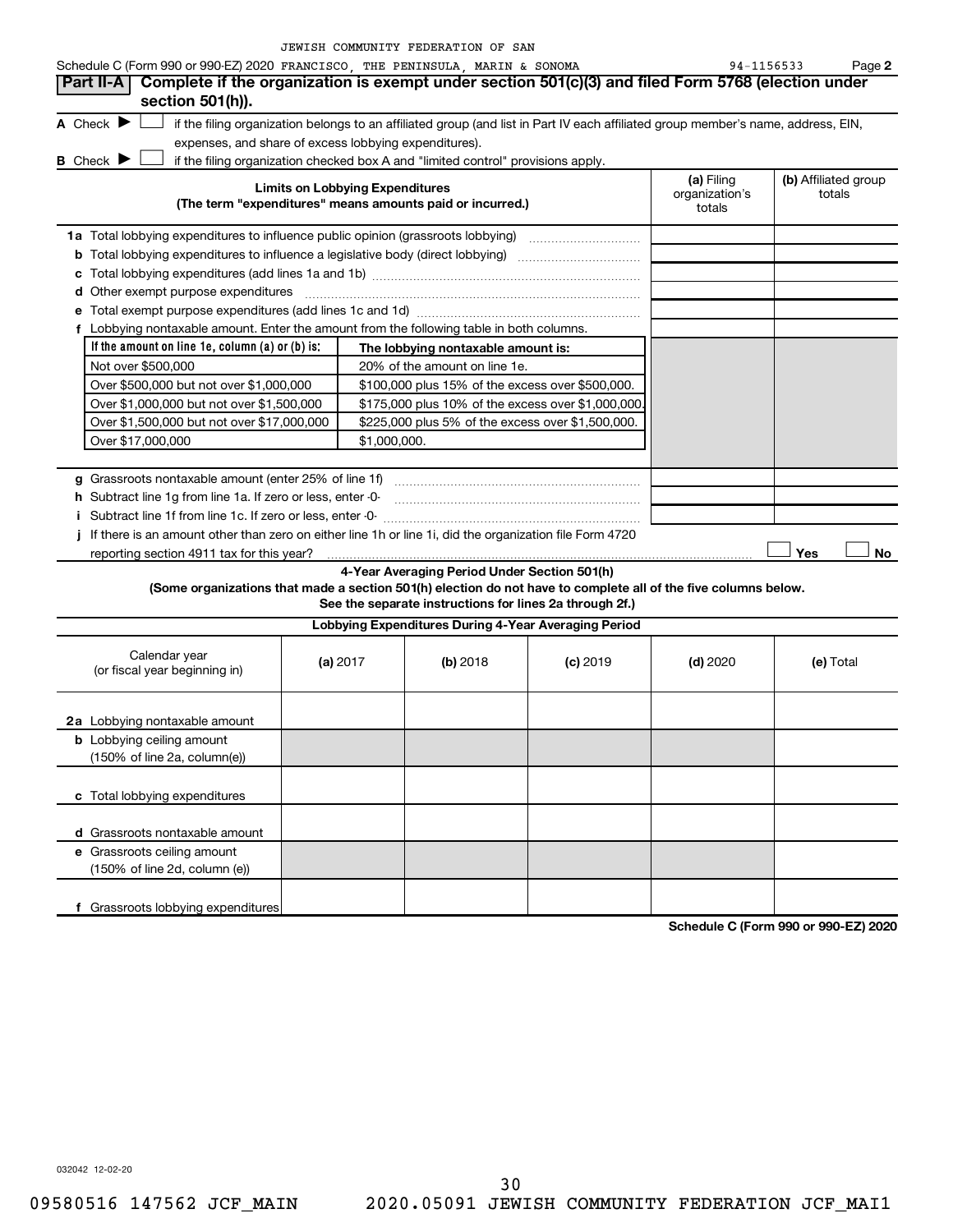### Schedule C (Form 990 or 990-EZ) 2020 FRANCISCO, THE PENINSULA, MARIN & SONOMA  $94-1156533$  Page **Part II-B Complete if the organization is exempt under section 501(c)(3) and has NOT filed Form 5768 (election under section 501(h)).**

|              | For each "Yes" response on lines 1a through 1i below, provide in Part IV a detailed description                                                                                                                               |     | (a)            |        | (b)     |  |
|--------------|-------------------------------------------------------------------------------------------------------------------------------------------------------------------------------------------------------------------------------|-----|----------------|--------|---------|--|
|              | of the lobbying activity.                                                                                                                                                                                                     | Yes | No             | Amount |         |  |
| 1.           | During the year, did the filing organization attempt to influence foreign, national, state, or                                                                                                                                |     |                |        |         |  |
|              | local legislation, including any attempt to influence public opinion on a legislative matter                                                                                                                                  |     |                |        |         |  |
|              | or referendum, through the use of:                                                                                                                                                                                            |     |                |        |         |  |
|              |                                                                                                                                                                                                                               |     | х              |        |         |  |
|              | <b>b</b> Paid staff or management (include compensation in expenses reported on lines 1c through 1i)?                                                                                                                         |     | x              |        |         |  |
|              |                                                                                                                                                                                                                               |     | X              |        |         |  |
|              |                                                                                                                                                                                                                               |     | х              |        |         |  |
|              |                                                                                                                                                                                                                               |     | х              |        |         |  |
|              |                                                                                                                                                                                                                               | x   |                |        | 40,000. |  |
|              | g Direct contact with legislators, their staffs, government officials, or a legislative body?                                                                                                                                 |     | X              |        |         |  |
|              | h Rallies, demonstrations, seminars, conventions, speeches, lectures, or any similar means?                                                                                                                                   |     | X<br>X         |        |         |  |
|              | Other activities?                                                                                                                                                                                                             |     |                |        |         |  |
|              |                                                                                                                                                                                                                               |     | X              |        | 40,000. |  |
|              | 2a Did the activities in line 1 cause the organization to be not described in section 501(c)(3)?                                                                                                                              |     |                |        |         |  |
|              |                                                                                                                                                                                                                               |     |                |        |         |  |
|              | c If "Yes," enter the amount of any tax incurred by organization managers under section 4912                                                                                                                                  |     |                |        |         |  |
|              | d If the filing organization incurred a section 4912 tax, did it file Form 4720 for this year?<br>Complete if the organization is exempt under section 501(c)(4), section 501(c)(5), or section<br><b>Part III-A</b>          |     |                |        |         |  |
|              | $501(c)(6)$ .                                                                                                                                                                                                                 |     |                |        |         |  |
|              |                                                                                                                                                                                                                               |     |                | Yes    | No      |  |
|              |                                                                                                                                                                                                                               |     | 1              |        |         |  |
| 1.<br>2      |                                                                                                                                                                                                                               |     | $\overline{2}$ |        |         |  |
| 3            | Did the organization agree to carry over lobbying and political campaign activity expenditures from the prior year?                                                                                                           |     | З              |        |         |  |
|              | Part III-B Complete if the organization is exempt under section 501(c)(4), section 501(c)(5), or section                                                                                                                      |     |                |        |         |  |
|              | 501(c)(6) and if either (a) BOTH Part III-A, lines 1 and 2, are answered "No" OR (b) Part III-A, line 3, is                                                                                                                   |     |                |        |         |  |
|              | answered "Yes."                                                                                                                                                                                                               |     |                |        |         |  |
| 1.           |                                                                                                                                                                                                                               |     | 1              |        |         |  |
| $\mathbf{2}$ | Section 162(e) nondeductible lobbying and political expenditures (do not include amounts of political                                                                                                                         |     |                |        |         |  |
|              | expenses for which the section 527(f) tax was paid).                                                                                                                                                                          |     |                |        |         |  |
|              |                                                                                                                                                                                                                               |     | 2a             |        |         |  |
|              | b Carryover from last year manufactured and continuum contract to contact the contract of the contract of the contract of the contract of the contract of the contract of the contract of the contract of the contract of the |     | 2b             |        |         |  |
|              |                                                                                                                                                                                                                               |     | 2c             |        |         |  |
| З            | Aggregate amount reported in section 6033(e)(1)(A) notices of nondeductible section 162(e) dues                                                                                                                               |     | 3              |        |         |  |
| 4            | If notices were sent and the amount on line 2c exceeds the amount on line 3, what portion of the excess                                                                                                                       |     |                |        |         |  |
|              | does the organization agree to carryover to the reasonable estimate of nondeductible lobbying and political                                                                                                                   |     |                |        |         |  |
|              | expenditure next year?                                                                                                                                                                                                        |     | 4              |        |         |  |
| 5            | Taxable amount of lobbying and political expenditures (See instructions)                                                                                                                                                      |     | 5              |        |         |  |
|              | <b>Part IV</b><br><b>Supplemental Information</b>                                                                                                                                                                             |     |                |        |         |  |
|              | Provide the descriptions required for Part I-A, line 1; Part I-B, line 4; Part I-C, line 5; Part II-A (affiliated group list); Part II-A, lines 1 and 2 (See                                                                  |     |                |        |         |  |
|              | instructions); and Part II-B, line 1. Also, complete this part for any additional information.                                                                                                                                |     |                |        |         |  |
|              | SCHEDULE C, PART II-B, LINE 1(F)                                                                                                                                                                                              |     |                |        |         |  |
|              |                                                                                                                                                                                                                               |     |                |        |         |  |
|              | THE FEDERATION PROVIDED A GRANT TO THE JEWISH PUBLIC AFFAIRS COMMITTEE.                                                                                                                                                       |     |                |        |         |  |
|              |                                                                                                                                                                                                                               |     |                |        |         |  |
|              | THE JEWISH PUBLIC AFFAIRS COMMITTEE ENGAGES IN ADVOCACY ON BEHALF OF                                                                                                                                                          |     |                |        |         |  |
|              |                                                                                                                                                                                                                               |     |                |        |         |  |
|              | JEWISH AGENCIES REGARDING CRITICAL COMMUNITY RELATIONS MATTERS AND                                                                                                                                                            |     |                |        |         |  |
|              | COMMUNITY SERVICES. THIS SUPPORTS THE FEDERATION'S GOAL OF BUILDING A                                                                                                                                                         |     |                |        |         |  |
|              |                                                                                                                                                                                                                               |     |                |        |         |  |
|              | STRONGER JEWISH COMMUNITY IN THE BAY AREA.                                                                                                                                                                                    |     |                |        |         |  |

032043 12-02-20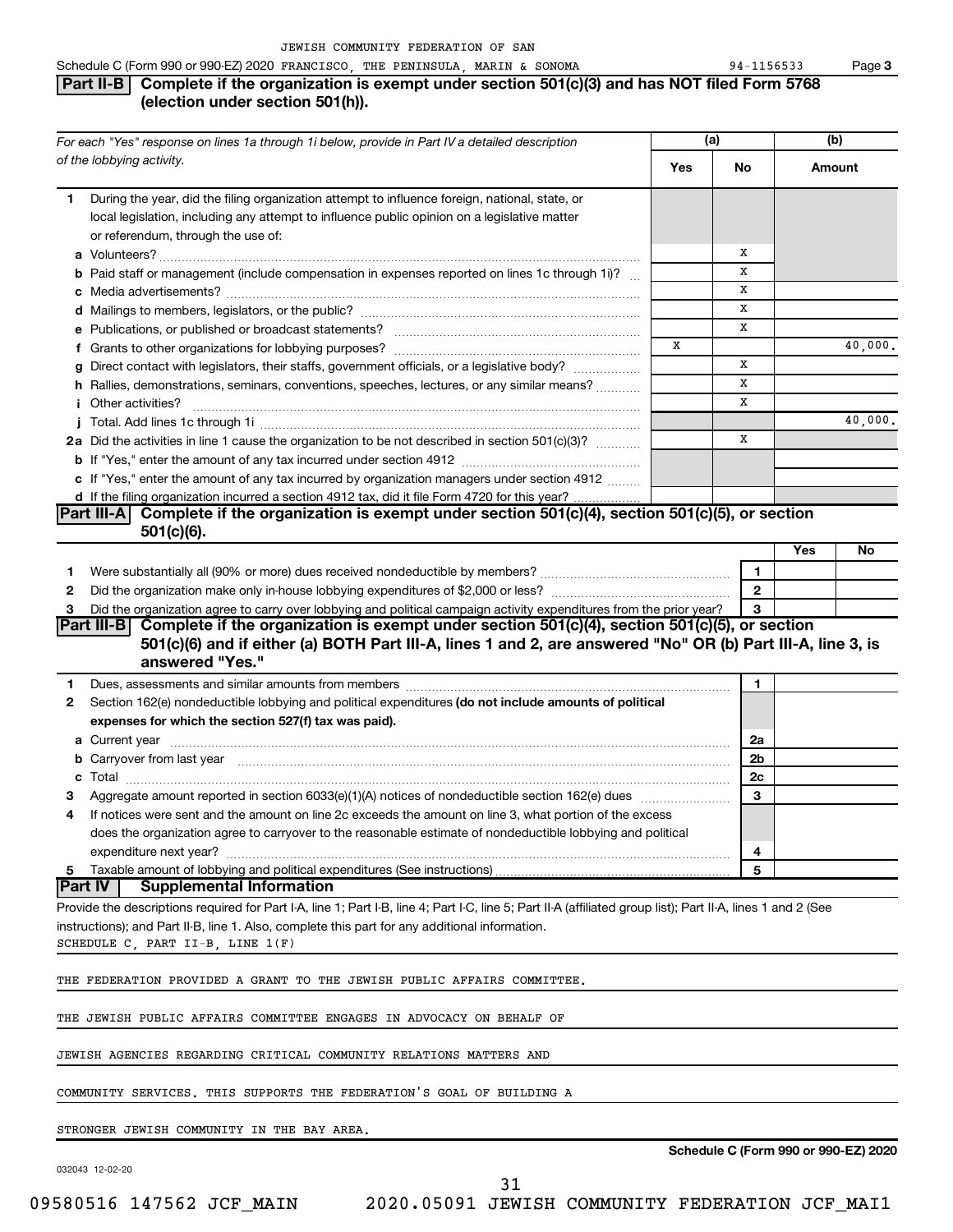|  | JEWISH COMMUNITY FEDERATION OF SAN |  |  |
|--|------------------------------------|--|--|
|  |                                    |  |  |

**Part IV** | Supplemental Information (continued)

THE TOTAL GRANTS FOR THE YEAR ENDED JUNE 30, 2021 = \$40,000.

**Schedule C (Form 990 or 990-EZ) 2020**

032044 12-02-20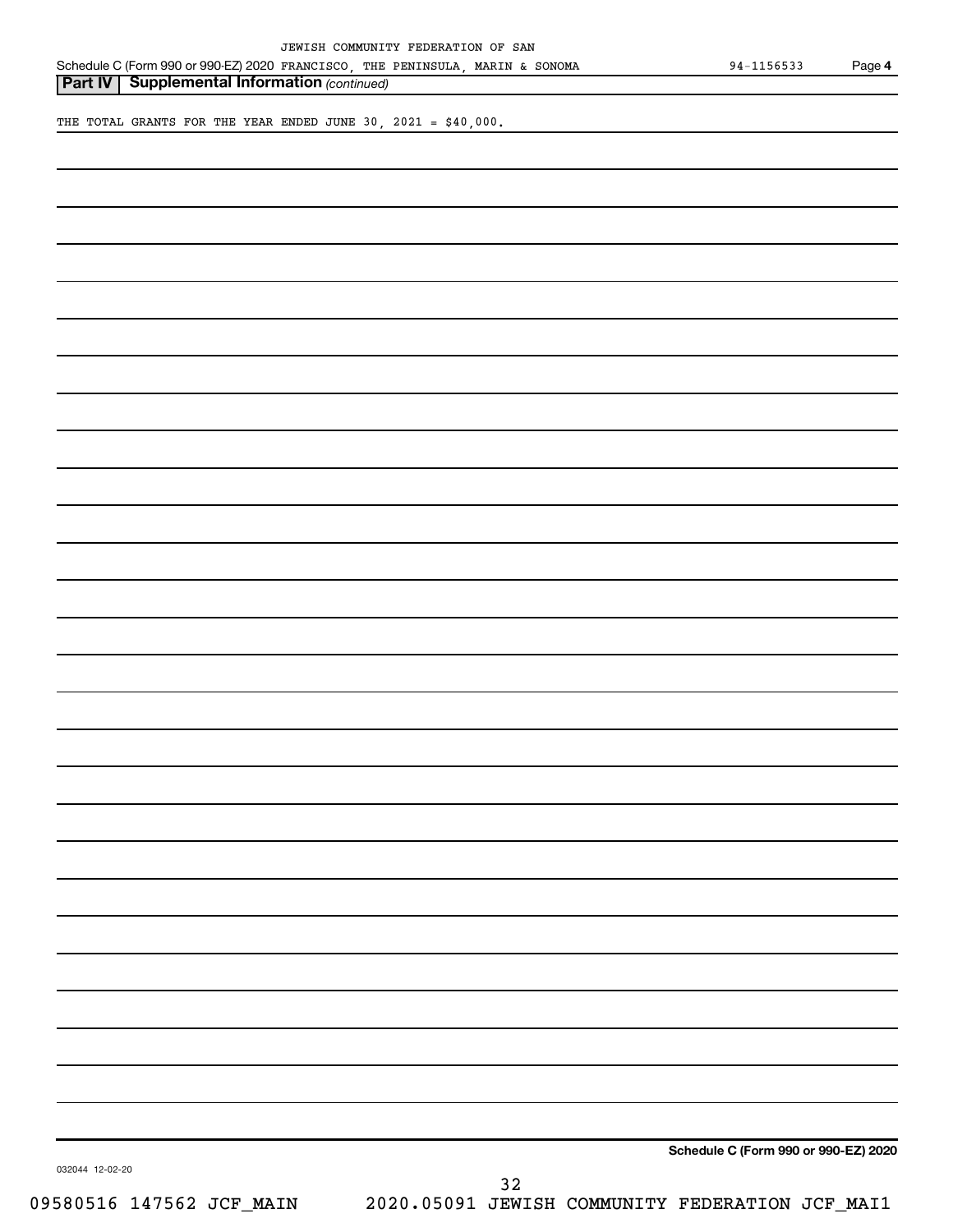|         | <b>SCHEDULE D</b>                                      |  |                                                                     | <b>Supplemental Financial Statements</b>                                                                                                                                                                                      |                                                                                                      |                          | OMB No. 1545-0047                     |                |            |
|---------|--------------------------------------------------------|--|---------------------------------------------------------------------|-------------------------------------------------------------------------------------------------------------------------------------------------------------------------------------------------------------------------------|------------------------------------------------------------------------------------------------------|--------------------------|---------------------------------------|----------------|------------|
|         | (Form 990)                                             |  |                                                                     | Complete if the organization answered "Yes" on Form 990,                                                                                                                                                                      |                                                                                                      |                          |                                       |                |            |
|         |                                                        |  |                                                                     | Part IV, line 6, 7, 8, 9, 10, 11a, 11b, 11c, 11d, 11e, 11f, 12a, or 12b.<br>Attach to Form 990.                                                                                                                               |                                                                                                      |                          |                                       | Open to Public |            |
|         | Department of the Treasury<br>Internal Revenue Service |  |                                                                     | Go to www.irs.gov/Form990 for instructions and the latest information.                                                                                                                                                        |                                                                                                      |                          | <b>Inspection</b>                     |                |            |
|         | Name of the organization                               |  | JEWISH COMMUNITY FEDERATION OF SAN                                  |                                                                                                                                                                                                                               |                                                                                                      |                          | <b>Employer identification number</b> |                |            |
|         |                                                        |  |                                                                     | FRANCISCO, THE PENINSULA, MARIN & SONOMA                                                                                                                                                                                      |                                                                                                      |                          | 94-1156533                            |                |            |
| Part I  |                                                        |  |                                                                     | Organizations Maintaining Donor Advised Funds or Other Similar Funds or Accounts. Complete if the                                                                                                                             |                                                                                                      |                          |                                       |                |            |
|         |                                                        |  | organization answered "Yes" on Form 990, Part IV, line 6.           |                                                                                                                                                                                                                               | (a) Donor advised funds                                                                              |                          | (b) Funds and other accounts          |                |            |
| 1       |                                                        |  |                                                                     |                                                                                                                                                                                                                               | 1070                                                                                                 |                          |                                       |                |            |
| 2       |                                                        |  | Aggregate value of contributions to (during year)                   |                                                                                                                                                                                                                               | 79,805,755.                                                                                          |                          |                                       |                |            |
| З       |                                                        |  |                                                                     |                                                                                                                                                                                                                               | 67,035,711.                                                                                          |                          |                                       |                |            |
| 4       |                                                        |  |                                                                     |                                                                                                                                                                                                                               | 900,950,401.                                                                                         |                          |                                       |                |            |
| 5       |                                                        |  |                                                                     | Did the organization inform all donors and donor advisors in writing that the assets held in donor advised funds                                                                                                              |                                                                                                      |                          |                                       |                |            |
|         |                                                        |  |                                                                     |                                                                                                                                                                                                                               |                                                                                                      |                          | <u>  x ∣</u> γes                      |                | <b>No</b>  |
| 6       |                                                        |  |                                                                     | Did the organization inform all grantees, donors, and donor advisors in writing that grant funds can be used only                                                                                                             |                                                                                                      |                          |                                       |                |            |
|         |                                                        |  |                                                                     | for charitable purposes and not for the benefit of the donor or donor advisor, or for any other purpose conferring                                                                                                            |                                                                                                      |                          |                                       |                |            |
|         | impermissible private benefit?                         |  |                                                                     |                                                                                                                                                                                                                               |                                                                                                      |                          | $\mathbf{x}$<br>Yes                   |                | No         |
| Part II |                                                        |  |                                                                     | Conservation Easements. Complete if the organization answered "Yes" on Form 990, Part IV, line 7.                                                                                                                             |                                                                                                      |                          |                                       |                |            |
| 1       |                                                        |  |                                                                     | Purpose(s) of conservation easements held by the organization (check all that apply).                                                                                                                                         |                                                                                                      |                          |                                       |                |            |
|         | Protection of natural habitat                          |  |                                                                     | Preservation of land for public use (for example, recreation or education)                                                                                                                                                    | Preservation of a historically important land area<br>Preservation of a certified historic structure |                          |                                       |                |            |
|         | Preservation of open space                             |  |                                                                     |                                                                                                                                                                                                                               |                                                                                                      |                          |                                       |                |            |
| 2       |                                                        |  |                                                                     | Complete lines 2a through 2d if the organization held a qualified conservation contribution in the form of a conservation easement on the last                                                                                |                                                                                                      |                          |                                       |                |            |
|         | day of the tax year.                                   |  |                                                                     |                                                                                                                                                                                                                               |                                                                                                      |                          | Held at the End of the Tax Year       |                |            |
|         |                                                        |  |                                                                     |                                                                                                                                                                                                                               |                                                                                                      | 2a                       |                                       |                |            |
| b       |                                                        |  |                                                                     |                                                                                                                                                                                                                               |                                                                                                      | 2 <sub>b</sub>           |                                       |                |            |
| c       |                                                        |  |                                                                     | Number of conservation easements on a certified historic structure included in (a) manufacture included in (a)                                                                                                                |                                                                                                      | 2c                       |                                       |                |            |
|         |                                                        |  |                                                                     | d Number of conservation easements included in (c) acquired after 7/25/06, and not on a historic structure                                                                                                                    |                                                                                                      |                          |                                       |                |            |
|         |                                                        |  |                                                                     | listed in the National Register [111] increases and the National Property of the National Register [11] increases and the National Register [11] increases and the National Register [11] increases and the National Register |                                                                                                      | 2d                       |                                       |                |            |
| 3       |                                                        |  |                                                                     | Number of conservation easements modified, transferred, released, extinguished, or terminated by the organization during the tax                                                                                              |                                                                                                      |                          |                                       |                |            |
|         | $\vee$ ear $\blacktriangleright$                       |  |                                                                     |                                                                                                                                                                                                                               |                                                                                                      |                          |                                       |                |            |
| 4       |                                                        |  |                                                                     | Number of states where property subject to conservation easement is located >                                                                                                                                                 |                                                                                                      |                          |                                       |                |            |
| 5       |                                                        |  |                                                                     | Does the organization have a written policy regarding the periodic monitoring, inspection, handling of                                                                                                                        |                                                                                                      |                          |                                       |                |            |
|         |                                                        |  | violations, and enforcement of the conservation easements it holds? |                                                                                                                                                                                                                               |                                                                                                      |                          | Yes                                   |                | <b>No</b>  |
| 6       |                                                        |  |                                                                     | Staff and volunteer hours devoted to monitoring, inspecting, handling of violations, and enforcing conservation easements during the year                                                                                     |                                                                                                      |                          |                                       |                |            |
|         |                                                        |  |                                                                     |                                                                                                                                                                                                                               |                                                                                                      |                          |                                       |                |            |
| 7       |                                                        |  |                                                                     | Amount of expenses incurred in monitoring, inspecting, handling of violations, and enforcing conservation easements during the year                                                                                           |                                                                                                      |                          |                                       |                |            |
|         | $\blacktriangleright$ \$                               |  |                                                                     | Does each conservation easement reported on line 2(d) above satisfy the requirements of section 170(h)(4)(B)(i)                                                                                                               |                                                                                                      |                          |                                       |                |            |
| 8       |                                                        |  |                                                                     |                                                                                                                                                                                                                               |                                                                                                      |                          | Yes                                   |                | No         |
| 9       |                                                        |  |                                                                     | In Part XIII, describe how the organization reports conservation easements in its revenue and expense statement and                                                                                                           |                                                                                                      |                          |                                       |                |            |
|         |                                                        |  |                                                                     | balance sheet, and include, if applicable, the text of the footnote to the organization's financial statements that describes the                                                                                             |                                                                                                      |                          |                                       |                |            |
|         | organization's accounting for conservation easements.  |  |                                                                     |                                                                                                                                                                                                                               |                                                                                                      |                          |                                       |                |            |
|         | Part III                                               |  |                                                                     | Organizations Maintaining Collections of Art, Historical Treasures, or Other Similar Assets.                                                                                                                                  |                                                                                                      |                          |                                       |                |            |
|         |                                                        |  |                                                                     | Complete if the organization answered "Yes" on Form 990, Part IV, line 8.                                                                                                                                                     |                                                                                                      |                          |                                       |                |            |
|         |                                                        |  |                                                                     | 1a If the organization elected, as permitted under FASB ASC 958, not to report in its revenue statement and balance sheet works                                                                                               |                                                                                                      |                          |                                       |                |            |
|         |                                                        |  |                                                                     | of art, historical treasures, or other similar assets held for public exhibition, education, or research in furtherance of public                                                                                             |                                                                                                      |                          |                                       |                |            |
|         |                                                        |  |                                                                     | service, provide in Part XIII the text of the footnote to its financial statements that describes these items.                                                                                                                |                                                                                                      |                          |                                       |                |            |
|         |                                                        |  |                                                                     | <b>b</b> If the organization elected, as permitted under FASB ASC 958, to report in its revenue statement and balance sheet works of                                                                                          |                                                                                                      |                          |                                       |                |            |
|         |                                                        |  |                                                                     | art, historical treasures, or other similar assets held for public exhibition, education, or research in furtherance of public service,                                                                                       |                                                                                                      |                          |                                       |                |            |
|         | provide the following amounts relating to these items: |  |                                                                     |                                                                                                                                                                                                                               |                                                                                                      |                          |                                       |                |            |
|         |                                                        |  |                                                                     |                                                                                                                                                                                                                               |                                                                                                      | \$                       |                                       |                |            |
|         | (ii) Assets included in Form 990, Part X               |  |                                                                     |                                                                                                                                                                                                                               |                                                                                                      | $\blacktriangleright$ \$ |                                       |                | 1,110,000. |
| 2       |                                                        |  |                                                                     | If the organization received or held works of art, historical treasures, or other similar assets for financial gain, provide                                                                                                  |                                                                                                      |                          |                                       |                |            |
|         |                                                        |  |                                                                     | the following amounts required to be reported under FASB ASC 958 relating to these items:                                                                                                                                     |                                                                                                      |                          |                                       |                |            |
|         |                                                        |  |                                                                     |                                                                                                                                                                                                                               |                                                                                                      | -\$<br>▶                 |                                       |                |            |
|         |                                                        |  |                                                                     | LHA For Paperwork Reduction Act Notice, see the Instructions for Form 990.                                                                                                                                                    |                                                                                                      | -\$                      |                                       |                |            |
|         | 032051 12-01-20                                        |  |                                                                     |                                                                                                                                                                                                                               |                                                                                                      |                          | Schedule D (Form 990) 2020            |                |            |
|         |                                                        |  |                                                                     | 33                                                                                                                                                                                                                            |                                                                                                      |                          |                                       |                |            |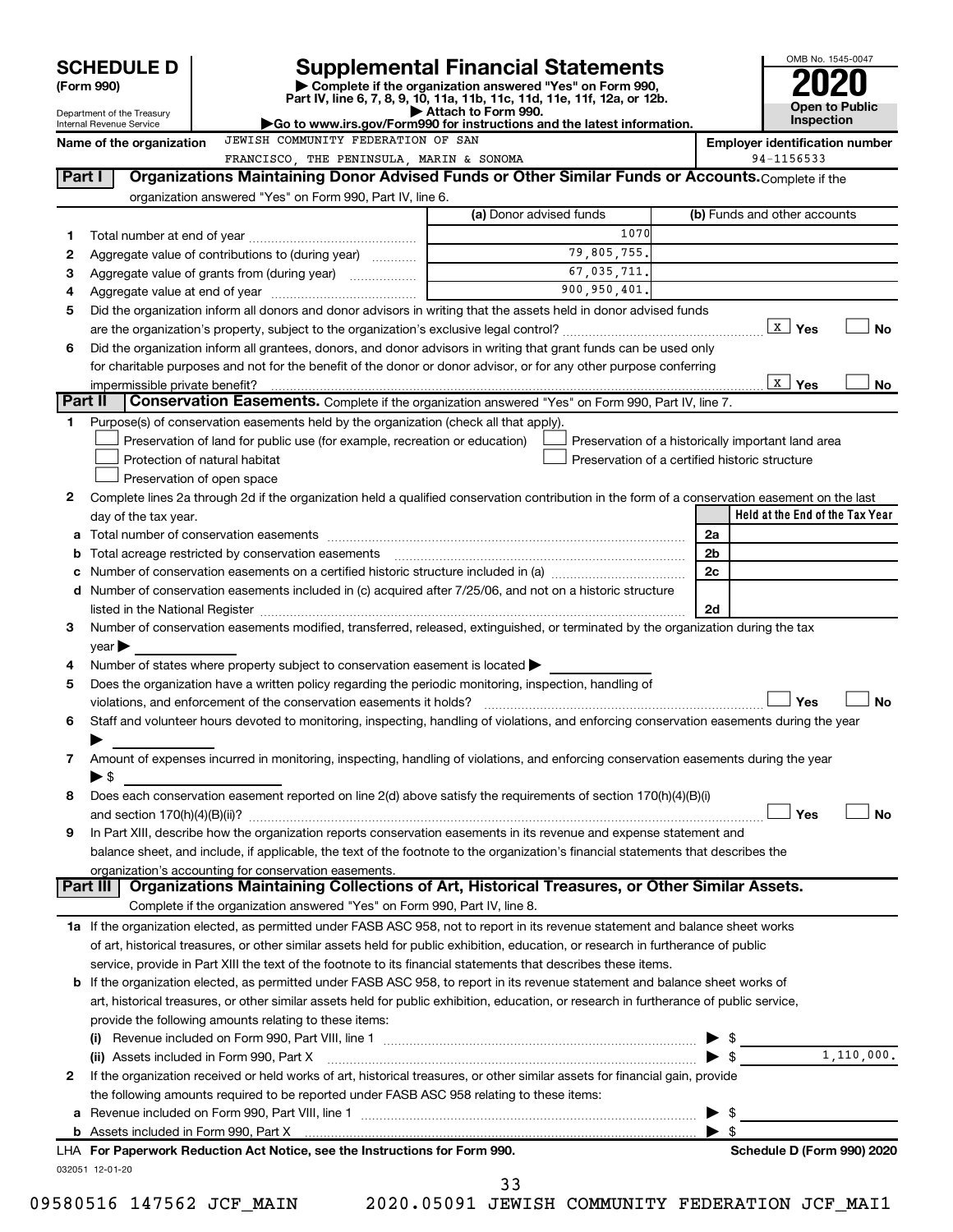|               |                                                                                                                                                                                                                                                                  | <b>JEWISH COMMUNITY FEDERATION OF SAN</b> |                |                                                                                                                                                                                                                                |          |                      |                         |                            |  |  |  |  |
|---------------|------------------------------------------------------------------------------------------------------------------------------------------------------------------------------------------------------------------------------------------------------------------|-------------------------------------------|----------------|--------------------------------------------------------------------------------------------------------------------------------------------------------------------------------------------------------------------------------|----------|----------------------|-------------------------|----------------------------|--|--|--|--|
|               | Schedule D (Form 990) 2020                                                                                                                                                                                                                                       | FRANCISCO, THE PENINSULA, MARIN & SONOMA  |                |                                                                                                                                                                                                                                |          | 94-1156533           |                         | Page 2                     |  |  |  |  |
|               | Part III  <br>Organizations Maintaining Collections of Art, Historical Treasures, or Other Similar Assets (continued)                                                                                                                                            |                                           |                |                                                                                                                                                                                                                                |          |                      |                         |                            |  |  |  |  |
| 3             | Using the organization's acquisition, accession, and other records, check any of the following that make significant use of its                                                                                                                                  |                                           |                |                                                                                                                                                                                                                                |          |                      |                         |                            |  |  |  |  |
|               | collection items (check all that apply):                                                                                                                                                                                                                         |                                           |                |                                                                                                                                                                                                                                |          |                      |                         |                            |  |  |  |  |
| a             | Public exhibition                                                                                                                                                                                                                                                | d                                         |                | Loan or exchange program                                                                                                                                                                                                       |          |                      |                         |                            |  |  |  |  |
| b             | Scholarly research                                                                                                                                                                                                                                               | е                                         |                | Other and the control of the control of the control of the control of the control of the control of the control of the control of the control of the control of the control of the control of the control of the control of th |          |                      |                         |                            |  |  |  |  |
| c             | $X$ Preservation for future generations                                                                                                                                                                                                                          |                                           |                |                                                                                                                                                                                                                                |          |                      |                         |                            |  |  |  |  |
|               |                                                                                                                                                                                                                                                                  |                                           |                |                                                                                                                                                                                                                                |          |                      |                         |                            |  |  |  |  |
| 5             | Provide a description of the organization's collections and explain how they further the organization's exempt purpose in Part XIII.<br>During the year, did the organization solicit or receive donations of art, historical treasures, or other similar assets |                                           |                |                                                                                                                                                                                                                                |          |                      |                         |                            |  |  |  |  |
|               | $\boxed{\texttt{x}}$ No<br>Yes                                                                                                                                                                                                                                   |                                           |                |                                                                                                                                                                                                                                |          |                      |                         |                            |  |  |  |  |
|               | Part IV<br><b>Escrow and Custodial Arrangements.</b> Complete if the organization answered "Yes" on Form 990, Part IV, line 9, or                                                                                                                                |                                           |                |                                                                                                                                                                                                                                |          |                      |                         |                            |  |  |  |  |
|               | reported an amount on Form 990, Part X, line 21.                                                                                                                                                                                                                 |                                           |                |                                                                                                                                                                                                                                |          |                      |                         |                            |  |  |  |  |
|               | 1a Is the organization an agent, trustee, custodian or other intermediary for contributions or other assets not included                                                                                                                                         |                                           |                |                                                                                                                                                                                                                                |          |                      |                         |                            |  |  |  |  |
|               |                                                                                                                                                                                                                                                                  |                                           |                |                                                                                                                                                                                                                                |          |                      | Yes                     | $\overline{x}$ No          |  |  |  |  |
|               | b If "Yes," explain the arrangement in Part XIII and complete the following table:                                                                                                                                                                               |                                           |                |                                                                                                                                                                                                                                |          |                      |                         |                            |  |  |  |  |
|               |                                                                                                                                                                                                                                                                  |                                           |                |                                                                                                                                                                                                                                |          |                      | Amount                  |                            |  |  |  |  |
|               |                                                                                                                                                                                                                                                                  |                                           |                |                                                                                                                                                                                                                                |          | 1c                   |                         |                            |  |  |  |  |
|               |                                                                                                                                                                                                                                                                  |                                           |                |                                                                                                                                                                                                                                |          | 1d                   |                         |                            |  |  |  |  |
|               |                                                                                                                                                                                                                                                                  |                                           |                |                                                                                                                                                                                                                                |          |                      |                         |                            |  |  |  |  |
|               | e Distributions during the year manufactured and continuum and contract the year manufactured and contract the                                                                                                                                                   |                                           |                |                                                                                                                                                                                                                                |          | 1e                   |                         |                            |  |  |  |  |
|               |                                                                                                                                                                                                                                                                  |                                           |                |                                                                                                                                                                                                                                |          | 1f                   | $\lfloor x \rfloor$ Yes |                            |  |  |  |  |
|               |                                                                                                                                                                                                                                                                  |                                           |                |                                                                                                                                                                                                                                |          |                      |                         | No<br>$\mathbf x$          |  |  |  |  |
| <b>Part V</b> | <b>b</b> If "Yes," explain the arrangement in Part XIII. Check here if the explanation has been provided on Part XIII<br><b>Endowment Funds.</b> Complete if the organization answered "Yes" on Form 990, Part IV, line 10.                                      |                                           |                |                                                                                                                                                                                                                                |          |                      |                         |                            |  |  |  |  |
|               |                                                                                                                                                                                                                                                                  |                                           |                |                                                                                                                                                                                                                                |          |                      |                         |                            |  |  |  |  |
|               |                                                                                                                                                                                                                                                                  | (a) Current year                          | (b) Prior year | (c) Two years back                                                                                                                                                                                                             |          | (d) Three years back |                         | (e) Four years back        |  |  |  |  |
|               | <b>1a</b> Beginning of year balance <i>manument</i>                                                                                                                                                                                                              | 302, 413, 718.                            | 289, 273, 155. | 274,748,212.                                                                                                                                                                                                                   |          | 264, 261, 820.       |                         | 235, 419, 845.             |  |  |  |  |
| b             |                                                                                                                                                                                                                                                                  | 9,320,718.                                | 21, 406, 844.  | 16,729,737.                                                                                                                                                                                                                    |          | 9,232,640.           |                         | 14,398,028.                |  |  |  |  |
|               | c Net investment earnings, gains, and losses                                                                                                                                                                                                                     | 67, 262, 782.                             | 6,420,440.     | 14,749,106.                                                                                                                                                                                                                    |          | 15,625,123.          |                         | 27, 497, 928.              |  |  |  |  |
|               |                                                                                                                                                                                                                                                                  | 15, 195, 670.                             | 14,208,396.    | 16,482,381.                                                                                                                                                                                                                    |          | 13,479,802.          |                         | 12, 431, 910.              |  |  |  |  |
|               | e Other expenditures for facilities                                                                                                                                                                                                                              |                                           |                |                                                                                                                                                                                                                                |          |                      |                         |                            |  |  |  |  |
|               | and programs                                                                                                                                                                                                                                                     |                                           |                |                                                                                                                                                                                                                                |          |                      |                         |                            |  |  |  |  |
|               |                                                                                                                                                                                                                                                                  | 376, 395.                                 | 478, 325.      |                                                                                                                                                                                                                                | 471,519. | 891,569.             |                         | 622,071.                   |  |  |  |  |
| g             |                                                                                                                                                                                                                                                                  | 363, 425, 153.                            | 302, 413, 718. | 289, 273, 155.                                                                                                                                                                                                                 |          | 274,748,212.         |                         | 264, 261, 820.             |  |  |  |  |
| 2             | Provide the estimated percentage of the current year end balance (line 1g, column (a)) held as:                                                                                                                                                                  |                                           |                |                                                                                                                                                                                                                                |          |                      |                         |                            |  |  |  |  |
| а             | Board designated or quasi-endowment                                                                                                                                                                                                                              | 35.5800                                   | %              |                                                                                                                                                                                                                                |          |                      |                         |                            |  |  |  |  |
|               | Permanent endowment $\blacktriangleright$<br>24,7400                                                                                                                                                                                                             | %                                         |                |                                                                                                                                                                                                                                |          |                      |                         |                            |  |  |  |  |
|               | 39.6800 %<br>$\mathbf c$ Term endowment $\blacktriangleright$                                                                                                                                                                                                    |                                           |                |                                                                                                                                                                                                                                |          |                      |                         |                            |  |  |  |  |
|               | The percentages on lines 2a, 2b, and 2c should equal 100%.                                                                                                                                                                                                       |                                           |                |                                                                                                                                                                                                                                |          |                      |                         |                            |  |  |  |  |
|               | 3a Are there endowment funds not in the possession of the organization that are held and administered for the organization                                                                                                                                       |                                           |                |                                                                                                                                                                                                                                |          |                      |                         |                            |  |  |  |  |
|               | by:                                                                                                                                                                                                                                                              |                                           |                |                                                                                                                                                                                                                                |          |                      |                         | Yes<br>No                  |  |  |  |  |
|               | (i)                                                                                                                                                                                                                                                              |                                           |                |                                                                                                                                                                                                                                |          |                      | 3a(i)                   | X                          |  |  |  |  |
|               |                                                                                                                                                                                                                                                                  |                                           |                |                                                                                                                                                                                                                                |          |                      | 3a(ii)                  | Χ                          |  |  |  |  |
|               |                                                                                                                                                                                                                                                                  |                                           |                |                                                                                                                                                                                                                                |          |                      | 3b                      |                            |  |  |  |  |
|               | Describe in Part XIII the intended uses of the organization's endowment funds.                                                                                                                                                                                   |                                           |                |                                                                                                                                                                                                                                |          |                      |                         |                            |  |  |  |  |
|               | Land, Buildings, and Equipment.<br><b>Part VI</b>                                                                                                                                                                                                                |                                           |                |                                                                                                                                                                                                                                |          |                      |                         |                            |  |  |  |  |
|               | Complete if the organization answered "Yes" on Form 990, Part IV, line 11a. See Form 990, Part X, line 10.                                                                                                                                                       |                                           |                |                                                                                                                                                                                                                                |          |                      |                         |                            |  |  |  |  |
|               | Description of property                                                                                                                                                                                                                                          | (a) Cost or other                         |                | (b) Cost or other                                                                                                                                                                                                              |          | (c) Accumulated      | (d) Book value          |                            |  |  |  |  |
|               |                                                                                                                                                                                                                                                                  | basis (investment)                        |                | basis (other)                                                                                                                                                                                                                  |          | depreciation         |                         |                            |  |  |  |  |
|               |                                                                                                                                                                                                                                                                  |                                           |                | 475,299                                                                                                                                                                                                                        |          |                      |                         | 475,299.                   |  |  |  |  |
|               |                                                                                                                                                                                                                                                                  |                                           |                | 14, 259, 043.                                                                                                                                                                                                                  |          | 8,227,338,           |                         | 6,031,705.                 |  |  |  |  |
|               |                                                                                                                                                                                                                                                                  |                                           |                |                                                                                                                                                                                                                                |          |                      |                         |                            |  |  |  |  |
|               |                                                                                                                                                                                                                                                                  |                                           |                | 2,434,054.                                                                                                                                                                                                                     |          | 2, 245, 739.         |                         | 188, 315.                  |  |  |  |  |
|               |                                                                                                                                                                                                                                                                  |                                           |                |                                                                                                                                                                                                                                |          |                      |                         |                            |  |  |  |  |
|               | Total. Add lines 1a through 1e. (Column (d) must equal Form 990, Part X, column (B), line 10c.)                                                                                                                                                                  |                                           |                |                                                                                                                                                                                                                                |          |                      |                         | 6,695,319.                 |  |  |  |  |
|               |                                                                                                                                                                                                                                                                  |                                           |                |                                                                                                                                                                                                                                |          |                      |                         |                            |  |  |  |  |
|               |                                                                                                                                                                                                                                                                  |                                           |                |                                                                                                                                                                                                                                |          |                      |                         | Schedule D (Form 990) 2020 |  |  |  |  |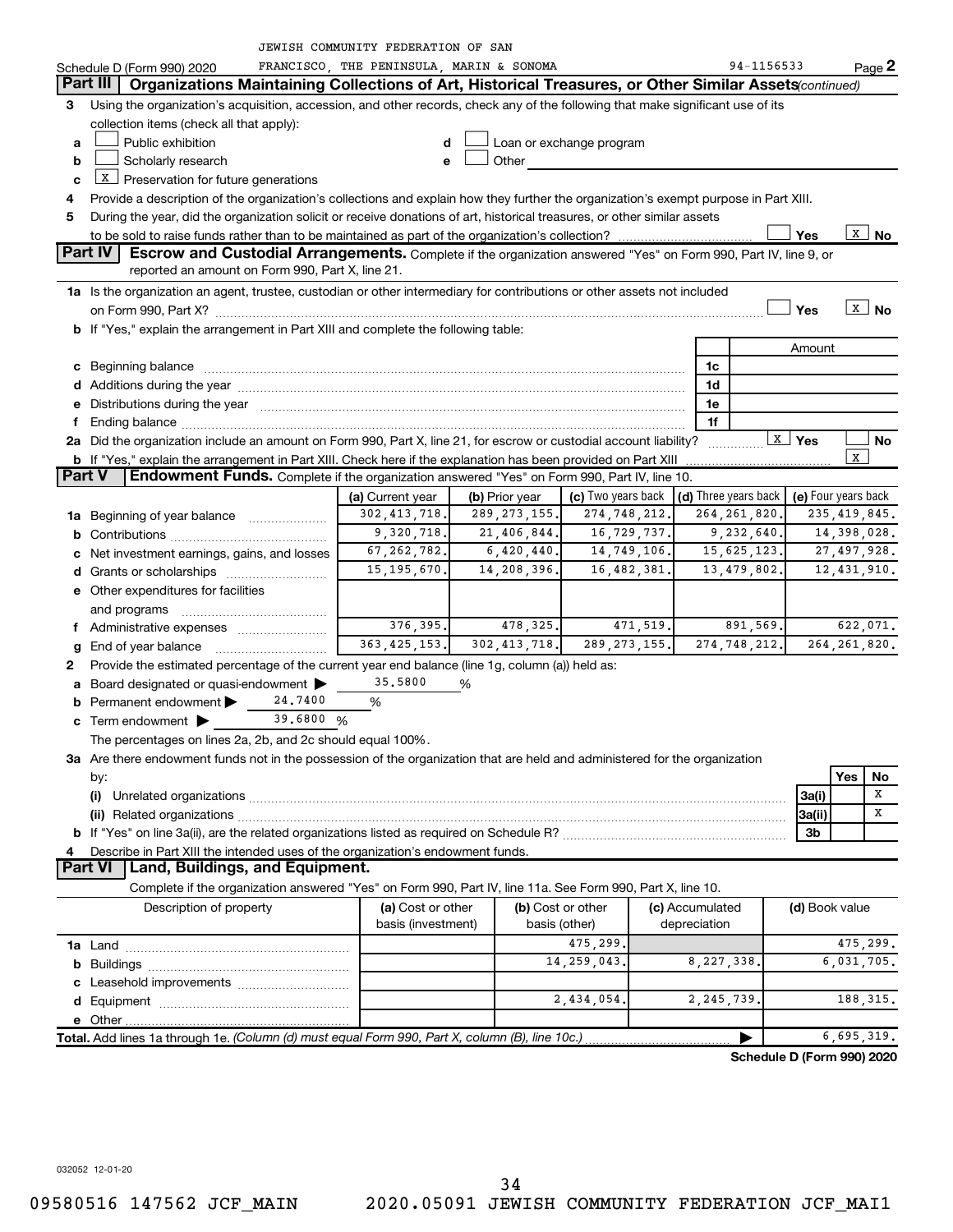(a) Description of security or category (including name of security)  $\vert$  (b) Book value  $\vert$  (c) **Total.** (Col. (b) must equal Form 990, Part X, col. (B) line 12.)  $\blacktriangleright$ **Total.** (Col. (b) must equal Form 990, Part X, col. (B) line  $13$ .) **(1)** Financial derivatives ~~~~~~~~~~~~~~~ **(2)** Closely held equity interests ~~~~~~~~~~~ **(3)** Other (a) Description of investment (b) Book value **(1) (2) (3) (4) (5) (6) (7) (8) (9)** (a) Description **(1) (2) (3) (4) (5) (6) (7) (8) (9) Total.**  *(Column (b) must equal Form 990, Part X, col. (B) line 15.)* **1. (a)** Description of liability **Book value** Book value **(b)** Book value Schedule D (Form 990) 2020 FRANCISCO, THE PENINSULA, MARIN & SONOMA 94-1156533 Page Complete if the organization answered "Yes" on Form 990, Part IV, line 11b. See Form 990, Part X, line 12.  $(b)$  Book value  $\vert$  (c) Method of valuation: Cost or end-of-year market value (A) (B) (C) (D) (E) (F) (G) (H) Complete if the organization answered "Yes" on Form 990, Part IV, line 11c. See Form 990, Part X, line 13. (c) Method of valuation: Cost or end-of-year market value Complete if the organization answered "Yes" on Form 990, Part IV, line 11d. See Form 990, Part X, line 15. (b) Book value | Complete if the organization answered "Yes" on Form 990, Part IV, line 11e or 11f. See Form 990, Part X, line 25. (1) Federal income taxes (2) (3) (4) (5) (6) (7) (8) **3 Part VII Investments - Other Securities. Part VIII Investments - Program Related. Part IX Other Assets. Part X Other Liabilities.** PRIVATE EQUITY AND HEDGE FUNDS 356,520,466. END-OF-YEAR MARKET VALUE 356,520,466. ASSETS HELD AS AGENCY ENDOWMENTS **ASSETS HELD** AS AGENCY ENDOWMENTS OTHER LIABILITIES 132,407. SPLIT INTEREST ANNUITY OBLIGATIONS 1,181,646. POOLED INVESTMENTS HELD FOR RELATED ORGANIZATIONS 83,994,955.

**Total.**  *(Column (b) must equal Form 990, Part X, col. (B) line 25.)* |

**2.** Liability for uncertain tax positions. In Part XIII, provide the text of the footnote to the organization's financial statements that reports the organization's liability for uncertain tax positions under FASB ASC 740. Check here if the text of the footnote has been provided in Part XIII.  $\boxed{\mathbf{x}}$ 

**Schedule D (Form 990) 2020**

128,923,000.

032053 12-01-20

(9)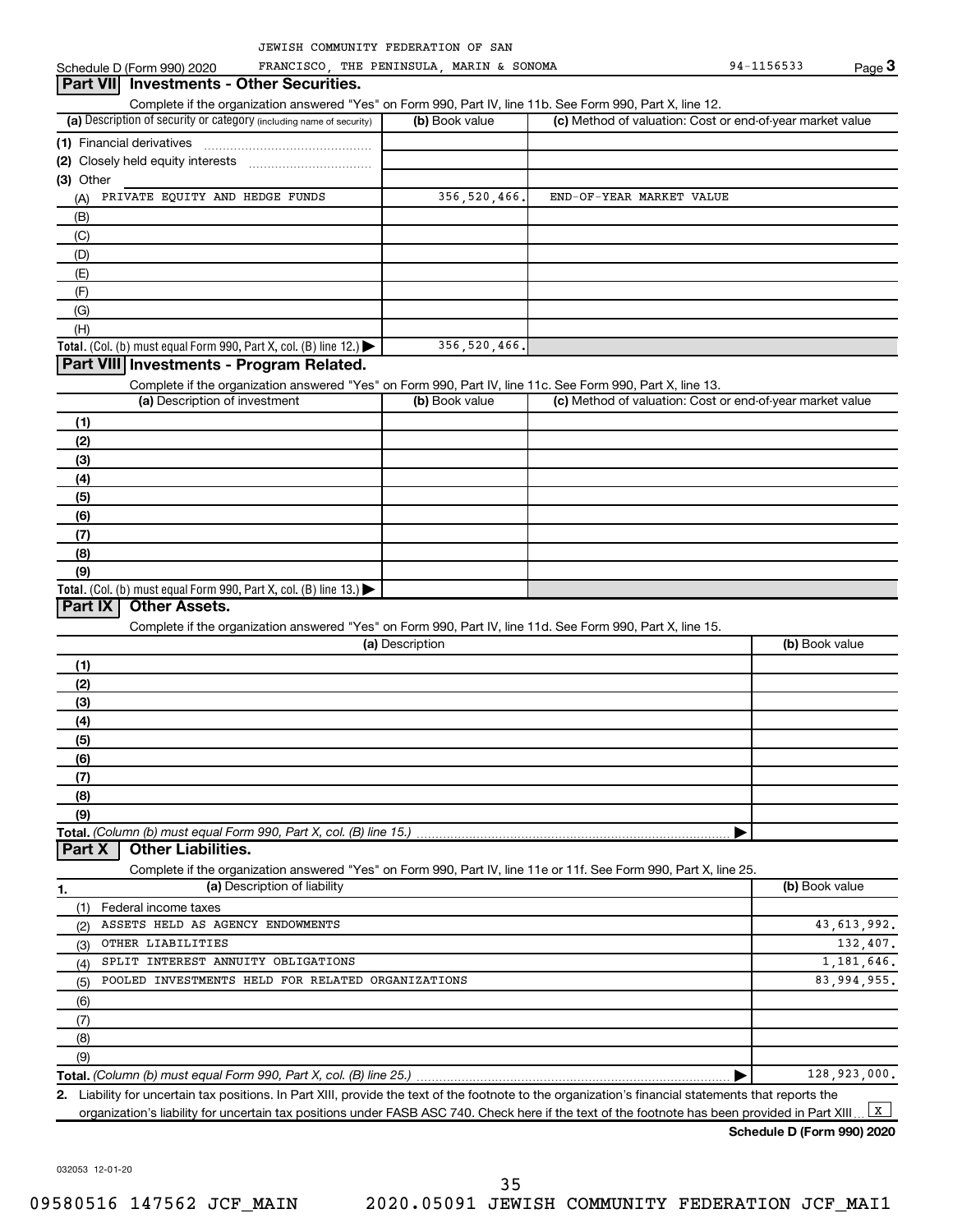|    | JEWISH COMMUNITY FEDERATION OF SAN                                                                                                                                                                                                  |                |              |        |
|----|-------------------------------------------------------------------------------------------------------------------------------------------------------------------------------------------------------------------------------------|----------------|--------------|--------|
|    | FRANCISCO, THE PENINSULA, MARIN & SONOMA<br>Schedule D (Form 990) 2020                                                                                                                                                              |                | 94-1156533   | Page 4 |
|    | Reconciliation of Revenue per Audited Financial Statements With Revenue per Return.<br><b>Part XI</b>                                                                                                                               |                |              |        |
|    | Complete if the organization answered "Yes" on Form 990, Part IV, line 12a.                                                                                                                                                         |                |              |        |
| 1  | Total revenue, gains, and other support per audited financial statements                                                                                                                                                            |                | 1            |        |
| 2  | Amounts included on line 1 but not on Form 990, Part VIII, line 12:                                                                                                                                                                 |                |              |        |
| a  |                                                                                                                                                                                                                                     | 2a             |              |        |
| b  |                                                                                                                                                                                                                                     | 2 <sub>b</sub> |              |        |
| с  |                                                                                                                                                                                                                                     | 2 <sub>c</sub> |              |        |
| d  |                                                                                                                                                                                                                                     | 2d             |              |        |
| е  | Add lines 2a through 2d                                                                                                                                                                                                             |                | <b>2e</b>    |        |
| 3  |                                                                                                                                                                                                                                     |                | 3            |        |
| 4  | Amounts included on Form 990, Part VIII, line 12, but not on line 1:                                                                                                                                                                |                |              |        |
| a  |                                                                                                                                                                                                                                     | 4a             |              |        |
| b  |                                                                                                                                                                                                                                     | 4b             |              |        |
|    | Add lines 4a and 4b                                                                                                                                                                                                                 |                | 4c           |        |
| 5. |                                                                                                                                                                                                                                     |                | 5            |        |
|    | Part XII   Reconciliation of Expenses per Audited Financial Statements With Expenses per Return.                                                                                                                                    |                |              |        |
|    | Complete if the organization answered "Yes" on Form 990, Part IV, line 12a.                                                                                                                                                         |                |              |        |
| 1  |                                                                                                                                                                                                                                     |                | $\mathbf{1}$ |        |
| 2  | Amounts included on line 1 but not on Form 990, Part IX, line 25:                                                                                                                                                                   |                |              |        |
| a  |                                                                                                                                                                                                                                     | 2a             |              |        |
|    |                                                                                                                                                                                                                                     | 2 <sub>b</sub> |              |        |
| c. |                                                                                                                                                                                                                                     | 2 <sub>c</sub> |              |        |
| d  |                                                                                                                                                                                                                                     | 2d             |              |        |
| е  | Add lines 2a through 2d <b>[10]</b> University of the state of the state of the state of the state of the state of the state of the state of the state of the state of the state of the state of the state of the state of the stat |                | <b>2e</b>    |        |
| 3  |                                                                                                                                                                                                                                     |                | 3            |        |
| 4  | Amounts included on Form 990, Part IX, line 25, but not on line 1:                                                                                                                                                                  |                |              |        |
|    | Investment expenses not included on Form 990, Part VIII, line 7b [11, 111, 111, 111]                                                                                                                                                | 4a             |              |        |
| b  |                                                                                                                                                                                                                                     | 4b             |              |        |
|    | Add lines 4a and 4b                                                                                                                                                                                                                 |                | 4c           |        |
| 5  |                                                                                                                                                                                                                                     |                | 5            |        |

## **Part XIII Supplemental Information.**

Provide the descriptions required for Part II, lines 3, 5, and 9; Part III, lines 1a and 4; Part IV, lines 1b and 2b; Part V, line 4; Part X, line 2; Part XI, lines 2d and 4b; and Part XII, lines 2d and 4b. Also complete this part to provide any additional information.

PART III, LINE 4:

THE ORGANIZATION'S COLLECTION CONSISTS OF HISTORICALLY AND CULTURALLY

SIGNIFICANT ARTIFACTS BEING PRESERVED FOR FUTURE GENERATIONS

PART IV, LINE 2B:

THE ORGANIZATION ALLOWS LOCAL JEWISH AGENCIES TO PARTICIPATE IN THE

FEDERATION'S ENDOWMENT INVESTMENT POOL.

PART V, LINE 4:

THE ORGANIZATION'S ENDOWMENT FUNDS SUPPORT THE MISSION BY GROWING

FINANCIAL RESOURCES TO HELP MEET SHORT AND LONG TERM COMMUNITY NEEDS,

INCLUDING EMERGENCIES, MAJOR CAPITAL NEEDS AND ENSURING A HEALTHY JEWISH

032054 12-01-20

**Schedule D (Form 990) 2020**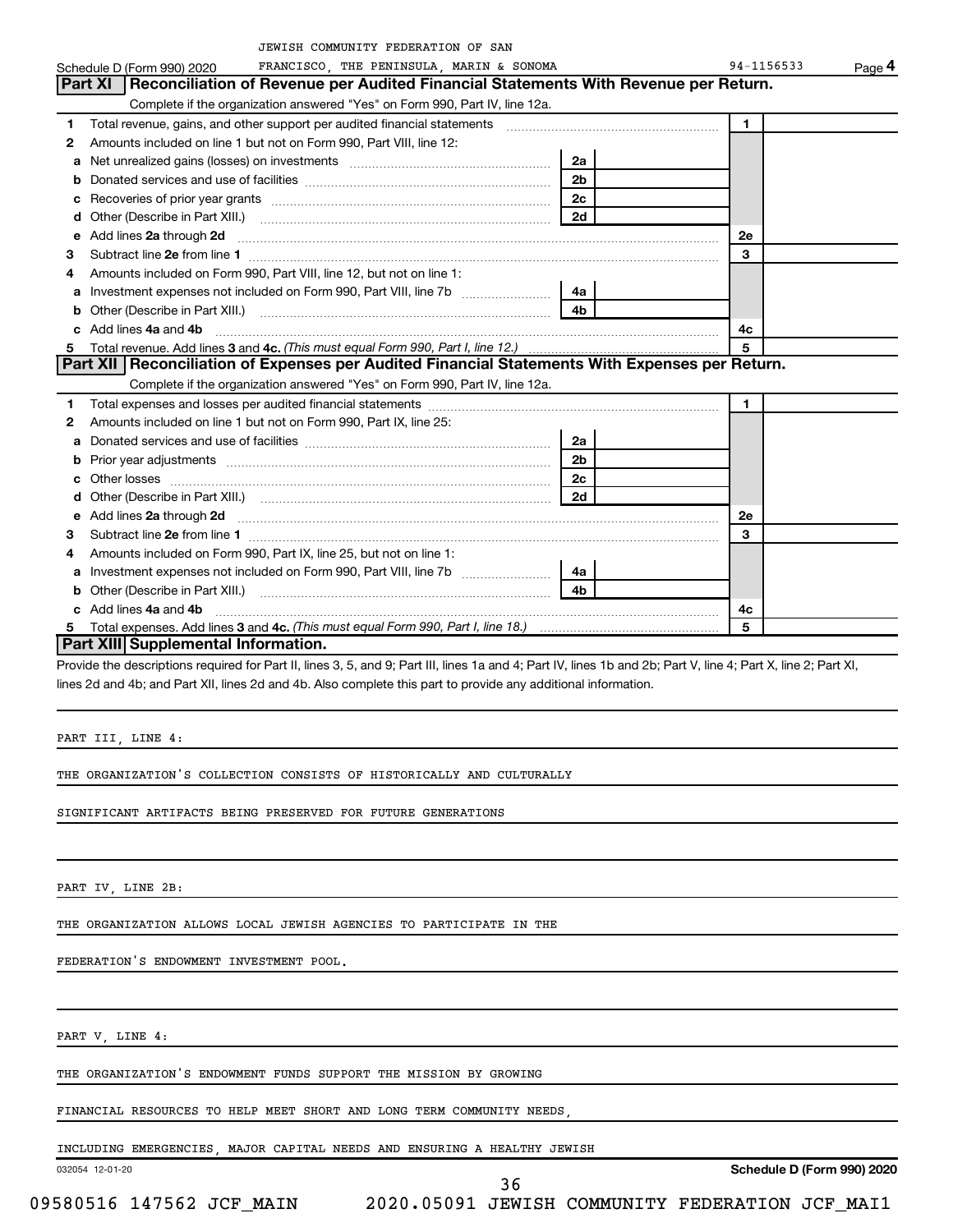*(continued)* **Part XIII Supplemental Information** 

COMMUNITY NOW AND IN THE FUTURE.

PART X, LINE 2:

THE FEDERATION HAS RECEIVED RULINGS FROM THE INTERNAL REVENUE SERVICE AND

THE STATE OF CALIFORNIA FRANCHISE TAX BOARD GRANTING EXEMPTION FROM INCOME

TAXATION. TO THE EXTENT THE FEDERATION CARRIES OUT ACTIVITIES WHICH ARE

SUBJECT TO THE UNRELATED BUSINESS INCOME TAX, IT IS SUBJECT TO INCOME

TAXATION.

**Schedule D (Form 990) 2020**

032055 12-01-20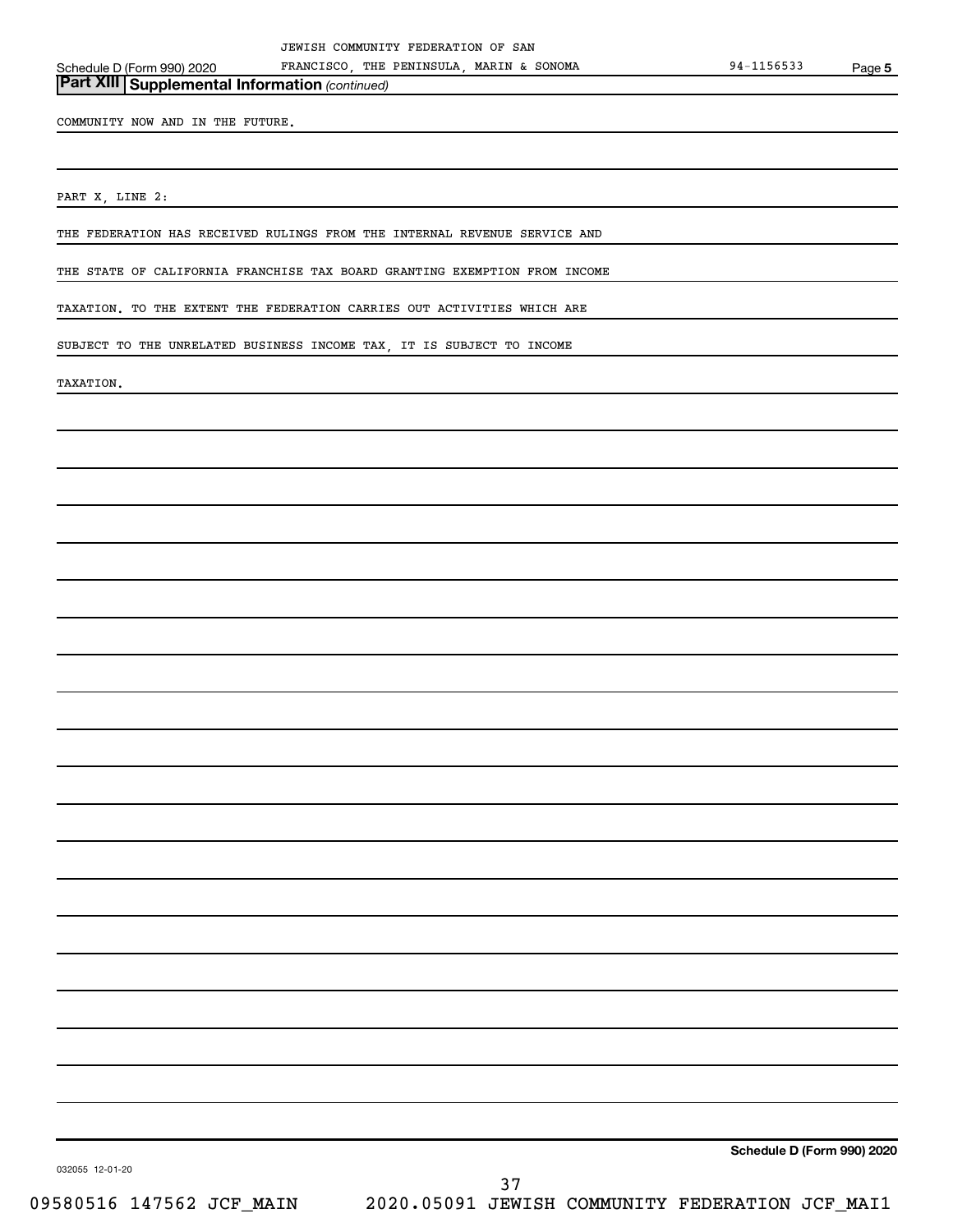| <b>SCHEDULE F</b>                                      |                                                                                                                                                    |                                          |                                                                                                                                                                                                                                                                        |  |                                                 |            | OMB No. 1545-0047                     |
|--------------------------------------------------------|----------------------------------------------------------------------------------------------------------------------------------------------------|------------------------------------------|------------------------------------------------------------------------------------------------------------------------------------------------------------------------------------------------------------------------------------------------------------------------|--|-------------------------------------------------|------------|---------------------------------------|
| (Form 990)                                             | <b>Statement of Activities Outside the United States</b><br>Complete if the organization answered "Yes" on Form 990, Part IV, line 14b, 15, or 16. |                                          |                                                                                                                                                                                                                                                                        |  |                                                 |            |                                       |
|                                                        |                                                                                                                                                    |                                          | Attach to Form 990.                                                                                                                                                                                                                                                    |  |                                                 |            | <b>Open to Public</b>                 |
| Department of the Treasury<br>Internal Revenue Service |                                                                                                                                                    |                                          | Go to www.irs.gov/Form990 for instructions and the latest information.                                                                                                                                                                                                 |  |                                                 | Inspection |                                       |
| Name of the organization                               |                                                                                                                                                    |                                          |                                                                                                                                                                                                                                                                        |  |                                                 |            | <b>Employer identification number</b> |
| JEWISH COMMUNITY FEDERATION OF SAN                     |                                                                                                                                                    |                                          |                                                                                                                                                                                                                                                                        |  |                                                 |            |                                       |
| FRANCISCO, THE PENINSULA, MARIN & SONOMA               |                                                                                                                                                    |                                          |                                                                                                                                                                                                                                                                        |  | 94-1156533                                      |            |                                       |
| Part I                                                 |                                                                                                                                                    |                                          | General Information on Activities Outside the United States. Complete if the organization answered "Yes" on                                                                                                                                                            |  |                                                 |            |                                       |
| Form 990, Part IV, line 14b.                           |                                                                                                                                                    |                                          |                                                                                                                                                                                                                                                                        |  |                                                 |            |                                       |
| 1                                                      |                                                                                                                                                    |                                          | For grantmakers. Does the organization maintain records to substantiate the amount of its grants and other assistance,<br>the grantees' eligibility for the grants or assistance, and the selection criteria used to award the grants or assistance? $\frac{X}{X}$ Yes |  |                                                 |            | <b>No</b>                             |
| 2<br>United States.                                    |                                                                                                                                                    |                                          | For grantmakers. Describe in Part V the organization's procedures for monitoring the use of its grants and other assistance outside the                                                                                                                                |  |                                                 |            |                                       |
| 3                                                      |                                                                                                                                                    |                                          | Activities per Region. (The following Part I, line 3 table can be duplicated if additional space is needed.)                                                                                                                                                           |  |                                                 |            |                                       |
| (a) Region                                             | (b) Number of                                                                                                                                      | (c) Number of                            | (d) Activities conducted in the region                                                                                                                                                                                                                                 |  | (e) If activity listed in (d)                   |            | (f) Total                             |
|                                                        | offices<br>in the region                                                                                                                           | employees,<br>agents, and<br>independent | (by type) (such as, fundraising, pro-<br>gram services, investments, grants to                                                                                                                                                                                         |  | is a program service,<br>describe specific type |            | expenditures<br>for and               |
|                                                        |                                                                                                                                                    | contractors<br>in the region             | recipients located in the region)                                                                                                                                                                                                                                      |  | of service(s) in the region                     |            | investments<br>in the region          |
| CENTRAL AMERICA AND                                    |                                                                                                                                                    |                                          |                                                                                                                                                                                                                                                                        |  |                                                 |            |                                       |
| THE CARIBBEAN -                                        |                                                                                                                                                    |                                          |                                                                                                                                                                                                                                                                        |  |                                                 |            |                                       |
| ANTIGUA & BARBUDA,                                     |                                                                                                                                                    |                                          |                                                                                                                                                                                                                                                                        |  |                                                 |            |                                       |
| ARUBA, BAHAMAS,                                        | 0                                                                                                                                                  | 0                                        | GRANT MAKING                                                                                                                                                                                                                                                           |  |                                                 |            | 10,000.                               |
|                                                        |                                                                                                                                                    |                                          |                                                                                                                                                                                                                                                                        |  |                                                 |            |                                       |
|                                                        |                                                                                                                                                    |                                          |                                                                                                                                                                                                                                                                        |  |                                                 |            |                                       |
| EAST ASIA AND THE                                      |                                                                                                                                                    |                                          |                                                                                                                                                                                                                                                                        |  |                                                 |            |                                       |
| PACIFIC                                                |                                                                                                                                                    | 0                                        | GRANT MAKING                                                                                                                                                                                                                                                           |  |                                                 |            | 10,000.                               |
|                                                        |                                                                                                                                                    |                                          |                                                                                                                                                                                                                                                                        |  |                                                 |            |                                       |
|                                                        |                                                                                                                                                    |                                          |                                                                                                                                                                                                                                                                        |  |                                                 |            |                                       |
|                                                        |                                                                                                                                                    |                                          |                                                                                                                                                                                                                                                                        |  |                                                 |            |                                       |
| <b>EUROPE</b>                                          |                                                                                                                                                    | 0                                        | GRANT MAKING                                                                                                                                                                                                                                                           |  |                                                 |            | 15,000.                               |
| MIDDLE EAST AND                                        |                                                                                                                                                    |                                          |                                                                                                                                                                                                                                                                        |  |                                                 |            |                                       |
| NORTH AFRICA -                                         |                                                                                                                                                    |                                          |                                                                                                                                                                                                                                                                        |  |                                                 |            |                                       |
| ALGERIA, BAHRAIN,                                      |                                                                                                                                                    |                                          |                                                                                                                                                                                                                                                                        |  |                                                 |            |                                       |
| DJIBOUTI, EGYPT,                                       | 0                                                                                                                                                  | 0                                        | GRANT MAKING                                                                                                                                                                                                                                                           |  |                                                 |            | 89,403.                               |
| NORTH AMERICA -                                        |                                                                                                                                                    |                                          |                                                                                                                                                                                                                                                                        |  |                                                 |            |                                       |
| CANADA AND MEXICO,                                     |                                                                                                                                                    |                                          |                                                                                                                                                                                                                                                                        |  |                                                 |            |                                       |
| BUT NOT THE UNITED                                     |                                                                                                                                                    |                                          |                                                                                                                                                                                                                                                                        |  |                                                 |            |                                       |
| <b>STATES</b>                                          | 0                                                                                                                                                  | 0                                        | GRANT MAKING                                                                                                                                                                                                                                                           |  |                                                 |            | 59,800.                               |
|                                                        |                                                                                                                                                    |                                          |                                                                                                                                                                                                                                                                        |  |                                                 |            |                                       |
|                                                        |                                                                                                                                                    |                                          |                                                                                                                                                                                                                                                                        |  |                                                 |            |                                       |
|                                                        |                                                                                                                                                    |                                          |                                                                                                                                                                                                                                                                        |  |                                                 |            |                                       |
| SOUTH AMERICA                                          |                                                                                                                                                    | 0                                        | GRANT MAKING                                                                                                                                                                                                                                                           |  |                                                 |            | 17,500.                               |
|                                                        |                                                                                                                                                    |                                          |                                                                                                                                                                                                                                                                        |  |                                                 |            |                                       |
|                                                        |                                                                                                                                                    |                                          |                                                                                                                                                                                                                                                                        |  |                                                 |            |                                       |
| SOUTH ASIA                                             |                                                                                                                                                    | 0                                        | GRANT MAKING                                                                                                                                                                                                                                                           |  |                                                 |            | 15,000.                               |
|                                                        |                                                                                                                                                    |                                          |                                                                                                                                                                                                                                                                        |  |                                                 |            |                                       |
|                                                        |                                                                                                                                                    |                                          |                                                                                                                                                                                                                                                                        |  |                                                 |            |                                       |
|                                                        |                                                                                                                                                    |                                          |                                                                                                                                                                                                                                                                        |  |                                                 |            |                                       |
| SUB-SAHARAN AFRICA                                     |                                                                                                                                                    | 0                                        | GRANT MAKING                                                                                                                                                                                                                                                           |  |                                                 |            | 7,500.                                |
| 3 a Subtotal                                           |                                                                                                                                                    |                                          |                                                                                                                                                                                                                                                                        |  |                                                 |            | 224,203.                              |
| <b>b</b> Total from continuation                       |                                                                                                                                                    |                                          |                                                                                                                                                                                                                                                                        |  |                                                 |            |                                       |
| sheets to Part I                                       |                                                                                                                                                    |                                          |                                                                                                                                                                                                                                                                        |  |                                                 |            | 235,670,168.                          |
| c Totals (add lines 3a                                 |                                                                                                                                                    |                                          |                                                                                                                                                                                                                                                                        |  |                                                 |            |                                       |
| and 3b)                                                |                                                                                                                                                    |                                          |                                                                                                                                                                                                                                                                        |  |                                                 |            | 235,894,371.                          |

**For Paperwork Reduction Act Notice, see the Instructions for Form 990. Schedule F (Form 990) 2020** LHA

032071 12-03-20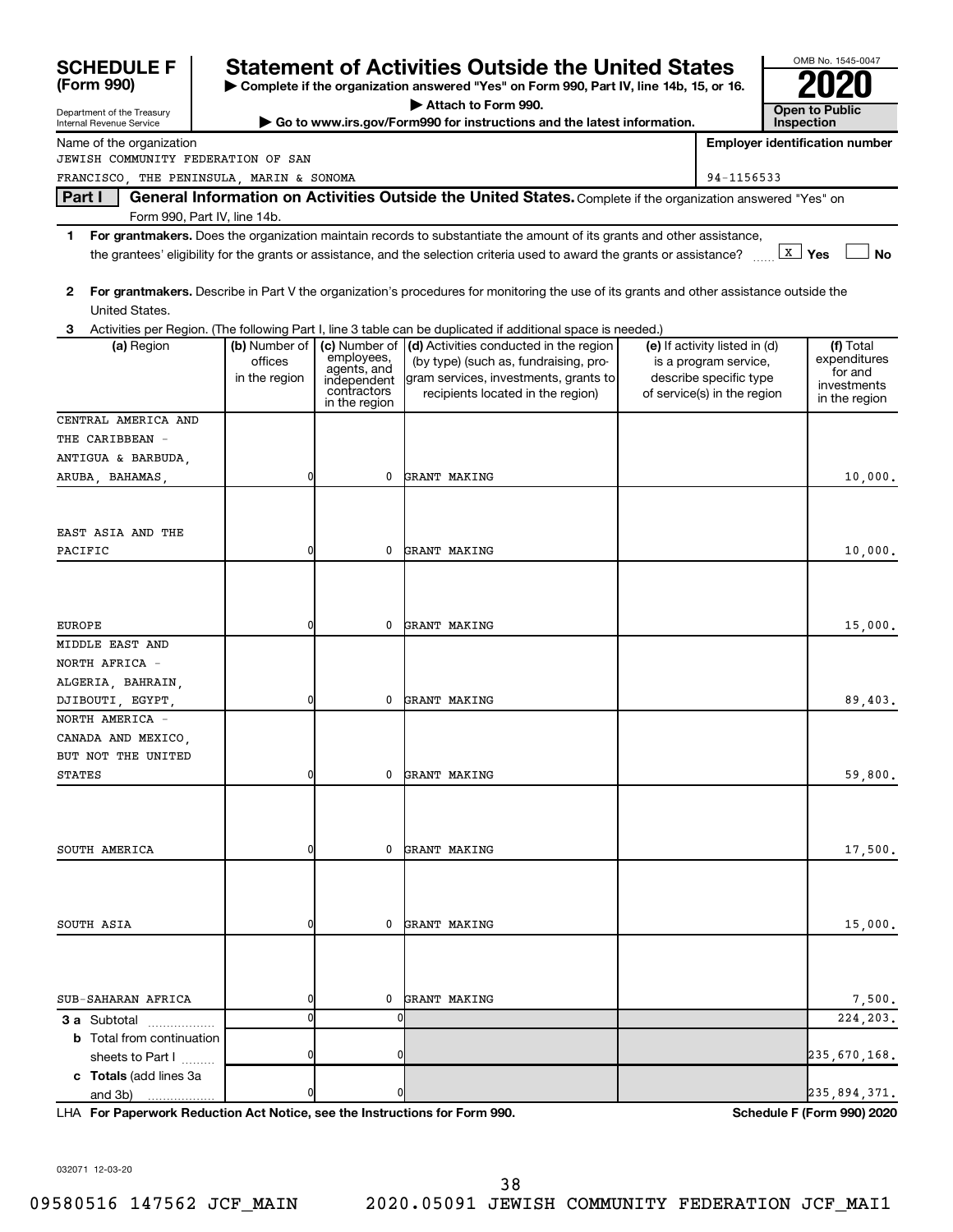|                       |                                           | JEWISH COMMUNITY FEDERATION OF SAN                   |                                                                                                                                         |                                                                                                             |                                         |
|-----------------------|-------------------------------------------|------------------------------------------------------|-----------------------------------------------------------------------------------------------------------------------------------------|-------------------------------------------------------------------------------------------------------------|-----------------------------------------|
| Schedule F (Form 990) |                                           |                                                      | FRANCISCO, THE PENINSULA, MARIN & SONOMA                                                                                                | 94-1156533                                                                                                  | Page 1                                  |
| <b>Part I</b>         |                                           |                                                      | Continuation of Activities per Region. (Schedule F (Form 990), Part I, line 3)                                                          |                                                                                                             |                                         |
| (a) Region            | (b) Number of<br>offices<br>in the region | (c) Number of<br>employees or<br>agents in<br>region | (d) Activities conducted in region<br>(by type) (i.e., fundraising,<br>program services, grants to<br>recipients located in the region) | (e) If activity listed in (d)<br>is a program service,<br>describe specific type<br>of service(s) in region | (f) Total<br>expenditures<br>for region |
| CENTRAL AMERICA AND   |                                           |                                                      |                                                                                                                                         |                                                                                                             |                                         |
| THE CARIBBEAN         | 0                                         | 0                                                    | <b>INVESTMENTS</b>                                                                                                                      |                                                                                                             | 222, 252, 605.                          |
|                       |                                           |                                                      |                                                                                                                                         |                                                                                                             |                                         |
| EUROPE (INCLUDING     |                                           |                                                      |                                                                                                                                         |                                                                                                             |                                         |
| ICELAND & GREENLAND)  | 01                                        | 0                                                    | <b>INVESTMENTS</b>                                                                                                                      |                                                                                                             | 12,246,807.                             |
|                       |                                           |                                                      |                                                                                                                                         |                                                                                                             |                                         |
| NORTH AMERICA         | 0                                         | 0                                                    | INVESTMENTS                                                                                                                             |                                                                                                             | 1,170,756.                              |
|                       |                                           |                                                      |                                                                                                                                         |                                                                                                             |                                         |
|                       |                                           |                                                      |                                                                                                                                         |                                                                                                             |                                         |
|                       |                                           |                                                      |                                                                                                                                         |                                                                                                             |                                         |
|                       |                                           |                                                      |                                                                                                                                         |                                                                                                             |                                         |
|                       |                                           |                                                      |                                                                                                                                         |                                                                                                             |                                         |
|                       |                                           |                                                      |                                                                                                                                         |                                                                                                             |                                         |
|                       |                                           |                                                      |                                                                                                                                         |                                                                                                             |                                         |
|                       |                                           |                                                      |                                                                                                                                         |                                                                                                             |                                         |
|                       |                                           |                                                      |                                                                                                                                         |                                                                                                             |                                         |
|                       |                                           |                                                      |                                                                                                                                         |                                                                                                             |                                         |
|                       |                                           |                                                      |                                                                                                                                         |                                                                                                             |                                         |
|                       |                                           |                                                      |                                                                                                                                         |                                                                                                             |                                         |
|                       |                                           |                                                      |                                                                                                                                         |                                                                                                             |                                         |
|                       |                                           |                                                      |                                                                                                                                         |                                                                                                             |                                         |
|                       |                                           |                                                      |                                                                                                                                         |                                                                                                             |                                         |
|                       |                                           |                                                      |                                                                                                                                         |                                                                                                             |                                         |
|                       |                                           |                                                      |                                                                                                                                         |                                                                                                             |                                         |
| <b>Totals</b>         |                                           |                                                      |                                                                                                                                         |                                                                                                             | 235,670,168.                            |

032181 04-01-20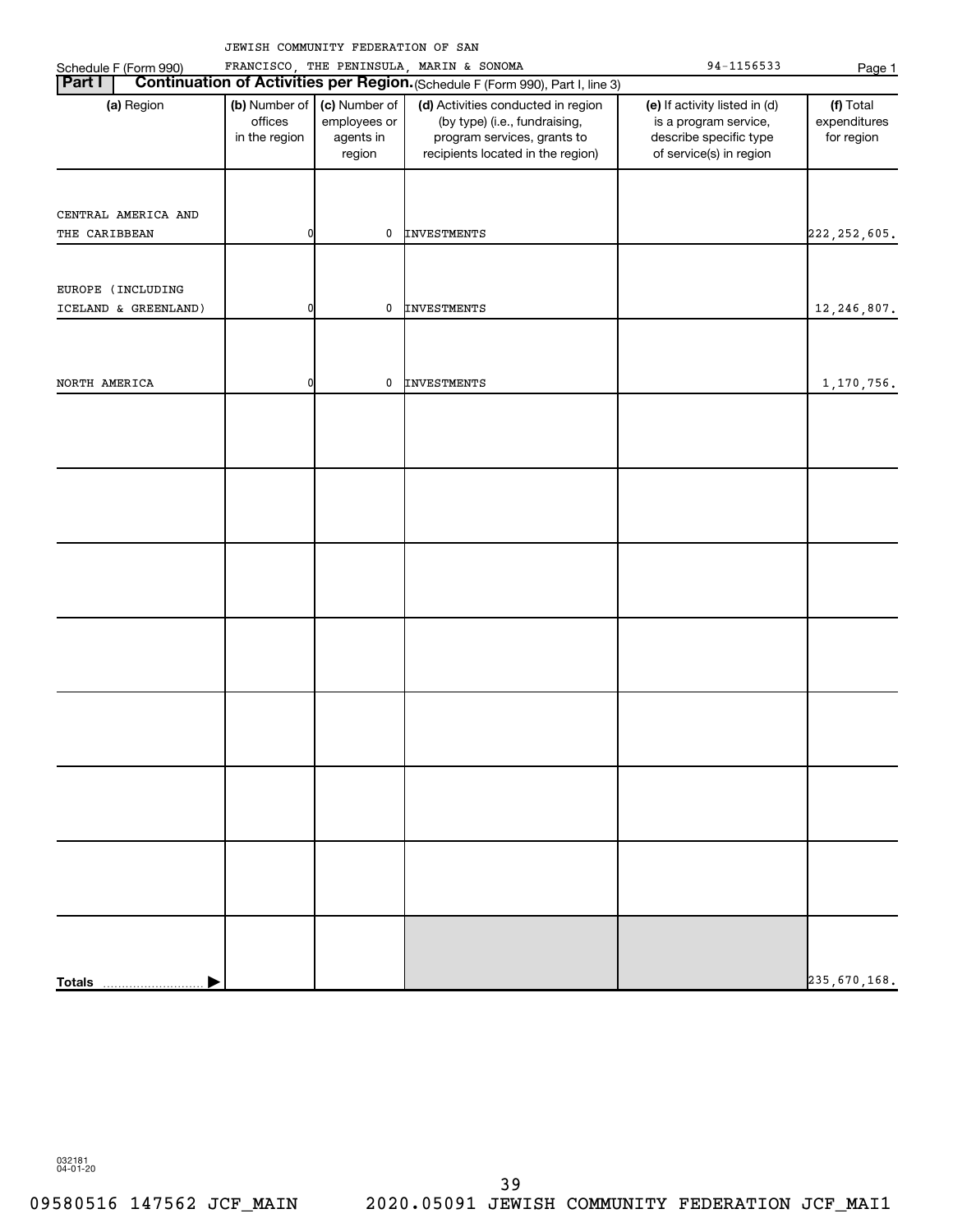Schedule F (Form 990) 2020 FRANCISCO, THE PENINSULA, MARIN & SONOMA 94-1156533 94-1156533

Part II | Grants and Other Assistance to Organizations or Entities Outside the United States. Complete if the organization answered "Yes" on Form 990, Part IV, line 15, for any recipient who received more than \$5,000. Part II can be duplicated if additional space is needed.

| 1<br>(a) Name of organization                              | (b) IRS code section<br>and EIN (if applicable) | (c) Region                           | (d) Purpose of<br>grant                                                                                                                 | (e) Amount | (f) Manner of<br>of cash grant cash disbursement | (g) Amount of<br>noncash<br>assistance | (h) Description<br>of noncash<br>assistance | (i) Method of<br>valuation (book, FMV,<br>appraisal, other) |
|------------------------------------------------------------|-------------------------------------------------|--------------------------------------|-----------------------------------------------------------------------------------------------------------------------------------------|------------|--------------------------------------------------|----------------------------------------|---------------------------------------------|-------------------------------------------------------------|
|                                                            |                                                 |                                      |                                                                                                                                         |            |                                                  |                                        |                                             |                                                             |
|                                                            |                                                 |                                      |                                                                                                                                         |            |                                                  |                                        |                                             |                                                             |
|                                                            |                                                 | CENTRAL AMERICA<br>AND THE CARIBBEAN | PUBLIC/SOCIETY<br><b>BENEFIT</b>                                                                                                        |            | 10,000. WIRE TRANSFER                            | 0.                                     |                                             |                                                             |
|                                                            |                                                 |                                      |                                                                                                                                         |            |                                                  |                                        |                                             |                                                             |
|                                                            |                                                 |                                      |                                                                                                                                         |            |                                                  |                                        |                                             |                                                             |
|                                                            |                                                 | EAST ASIA AND THE PUBLIC/SOCIETY     |                                                                                                                                         |            |                                                  |                                        |                                             |                                                             |
|                                                            |                                                 | PACIFIC                              | <b>BENEFIT</b>                                                                                                                          |            | 10,000. WIRE TRANSFER                            | 0                                      |                                             |                                                             |
|                                                            |                                                 |                                      |                                                                                                                                         |            |                                                  |                                        |                                             |                                                             |
|                                                            |                                                 | EUROPE (INCLUDING                    |                                                                                                                                         |            |                                                  |                                        |                                             |                                                             |
|                                                            |                                                 | <b>ICELAND &amp;</b>                 | PUBLIC/SOCIETY                                                                                                                          |            |                                                  |                                        |                                             |                                                             |
|                                                            |                                                 | GREENLAND)                           | <b>BENEFIT</b>                                                                                                                          |            | 15,000. WIRE TRANSFER                            | 0                                      |                                             |                                                             |
|                                                            |                                                 | MIDDLE EAST AND                      |                                                                                                                                         |            |                                                  |                                        |                                             |                                                             |
|                                                            |                                                 | NORTH AFRICA -                       |                                                                                                                                         |            |                                                  |                                        |                                             |                                                             |
|                                                            |                                                 | ALGERIA, BAHRAIN,                    |                                                                                                                                         |            |                                                  |                                        |                                             |                                                             |
|                                                            |                                                 | DJIBOUTI, EGYPT                      | HUMAN SERVICES                                                                                                                          |            | 88,000. WIRE TRANSFER                            | 0                                      |                                             |                                                             |
|                                                            |                                                 | NORTH AMERICA -                      |                                                                                                                                         |            |                                                  |                                        |                                             |                                                             |
|                                                            |                                                 | CANADA AND                           |                                                                                                                                         |            |                                                  |                                        |                                             |                                                             |
|                                                            |                                                 | MEXICO, BUT NOT                      | PUBLIC/SOCIETY                                                                                                                          |            |                                                  |                                        |                                             |                                                             |
|                                                            |                                                 | THE UNITED STATES                    | <b>BENEFIT</b>                                                                                                                          |            | 10,000. WIRE TRANSFER                            | $\mathbf{0}$                           |                                             |                                                             |
|                                                            |                                                 |                                      |                                                                                                                                         |            |                                                  |                                        |                                             |                                                             |
|                                                            |                                                 |                                      | PUBLIC/SOCIETY                                                                                                                          |            |                                                  |                                        |                                             |                                                             |
|                                                            |                                                 | NORTH AMERICA                        | <b>BENEFIT</b>                                                                                                                          |            | 20,500. WIRE TRANSFER                            | $\mathbf{0}$                           |                                             |                                                             |
|                                                            |                                                 |                                      |                                                                                                                                         |            |                                                  |                                        |                                             |                                                             |
|                                                            |                                                 |                                      |                                                                                                                                         |            |                                                  |                                        |                                             |                                                             |
|                                                            |                                                 |                                      | PUBLIC/SOCIETY                                                                                                                          |            |                                                  |                                        |                                             |                                                             |
|                                                            |                                                 | NORTH AMERICA                        | <b>BENEFIT</b>                                                                                                                          |            | 20,500. WIRE TRANSFER                            | 0                                      |                                             |                                                             |
|                                                            |                                                 |                                      |                                                                                                                                         |            |                                                  |                                        |                                             |                                                             |
|                                                            |                                                 |                                      |                                                                                                                                         |            |                                                  |                                        |                                             |                                                             |
|                                                            |                                                 |                                      | PUBLIC/SOCIETY                                                                                                                          |            |                                                  |                                        |                                             |                                                             |
|                                                            |                                                 | SOUTH AMERICA                        | <b>BENEFIT</b>                                                                                                                          |            | 7,500. WIRE TRANSFER                             | 0                                      |                                             |                                                             |
| 2                                                          |                                                 |                                      | Enter total number of recipient organizations listed above that are recognized as charities by the foreign country, recognized as a tax |            |                                                  |                                        |                                             |                                                             |
|                                                            |                                                 |                                      | exempt 501(c)(3) organization by the IRS, or for which the grantee or counsel has provided a section 501(c)(3) equivalency letter       |            |                                                  |                                        |                                             | 11                                                          |
| Enter total number of other organizations or entities<br>3 |                                                 |                                      |                                                                                                                                         |            |                                                  |                                        |                                             |                                                             |

**2**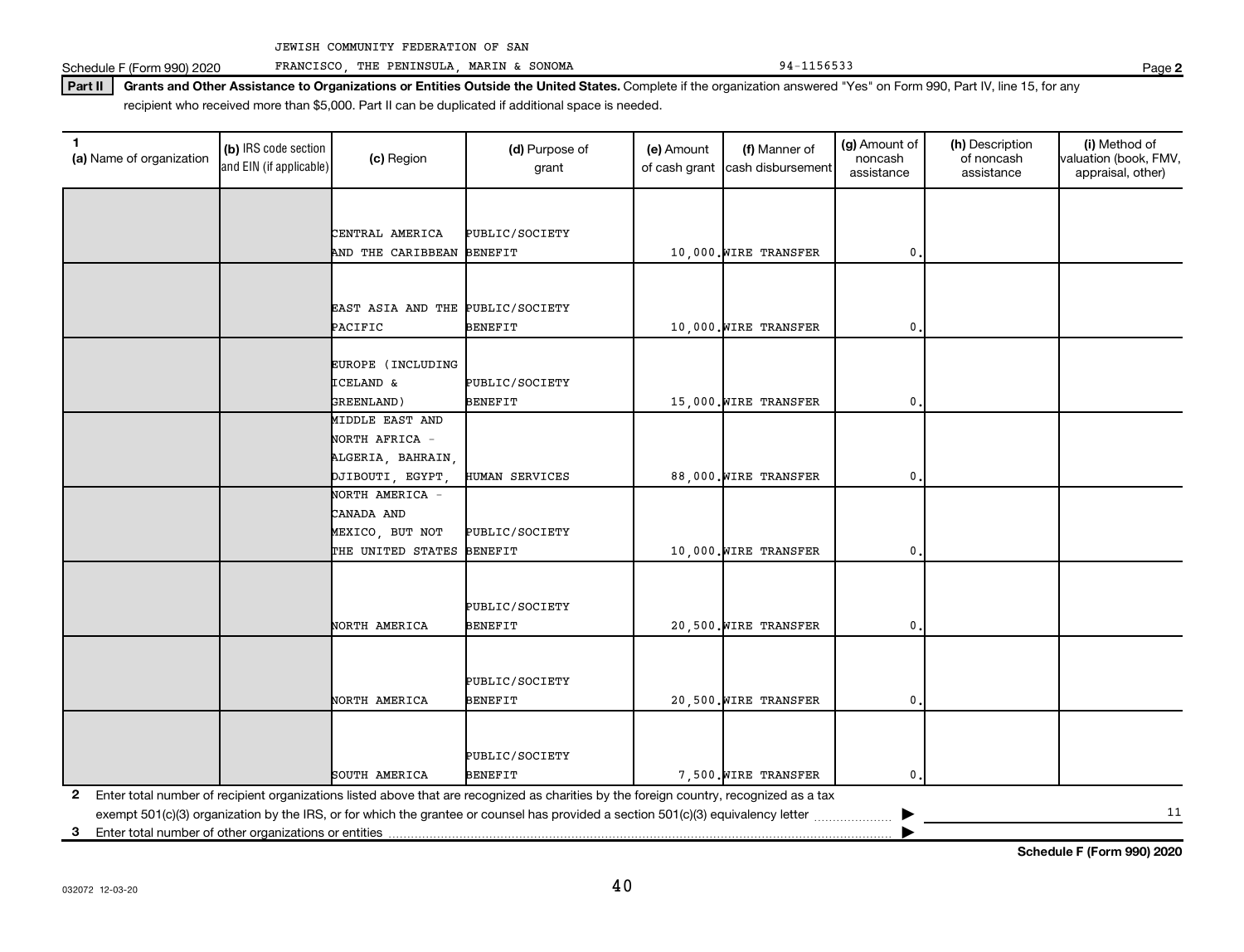| FRANCISCO<br>orm 990) | THE PENINSULA | MARIN & SONOMA |
|-----------------------|---------------|----------------|

| Schedule F (Form 990)                    | FRANCISCO, THE PENINSULA, MARIN & SONOMA        |                              | Page 2                                                                                                                                       |            |                                                  |                                         |                                              |                                                             |
|------------------------------------------|-------------------------------------------------|------------------------------|----------------------------------------------------------------------------------------------------------------------------------------------|------------|--------------------------------------------------|-----------------------------------------|----------------------------------------------|-------------------------------------------------------------|
| Part II                                  |                                                 |                              | Continuation of Grants and Other Assistance to Organizations or Entities Outside the United States. (Schedule F (Form 990), Part II, line 1) |            |                                                  |                                         |                                              |                                                             |
| $\mathbf{1}$<br>(a) Name of organization | (b) IRS code section<br>and EIN (if applicable) | (c) Region                   | (d) Purpose of<br>grant                                                                                                                      | (e) Amount | (f) Manner of<br>of cash grant cash disbursement | (g) Amount of<br>non-cash<br>assistance | (h) Description<br>of non-cash<br>assistance | (i) Method of<br>valuation (book, FMV,<br>appraisal, other) |
|                                          |                                                 | SOUTH AMERICA                | PUBLIC/SOCIETY<br><b>BENEFIT</b>                                                                                                             |            | 10,000. WIRE TRANSFER                            | $\mathbf{0}$                            |                                              |                                                             |
|                                          |                                                 | SOUTH ASIA                   | PUBLIC/SOCIETY<br><b>BENEFIT</b>                                                                                                             |            | 15,000. WIRE TRANSFER                            | $\pmb{0}$                               |                                              |                                                             |
|                                          |                                                 | <b>SUB-SAHARAN</b><br>AFRICA | PUBLIC/SOCIETY<br><b>BENEFIT</b>                                                                                                             |            | 7,500. WIRE TRANSFER                             | 0                                       |                                              |                                                             |
|                                          |                                                 |                              |                                                                                                                                              |            |                                                  |                                         |                                              |                                                             |
|                                          |                                                 |                              |                                                                                                                                              |            |                                                  |                                         |                                              |                                                             |
|                                          |                                                 |                              |                                                                                                                                              |            |                                                  |                                         |                                              |                                                             |
|                                          |                                                 |                              |                                                                                                                                              |            |                                                  |                                         |                                              |                                                             |
|                                          |                                                 |                              |                                                                                                                                              |            |                                                  |                                         |                                              |                                                             |
|                                          |                                                 |                              |                                                                                                                                              |            |                                                  |                                         |                                              |                                                             |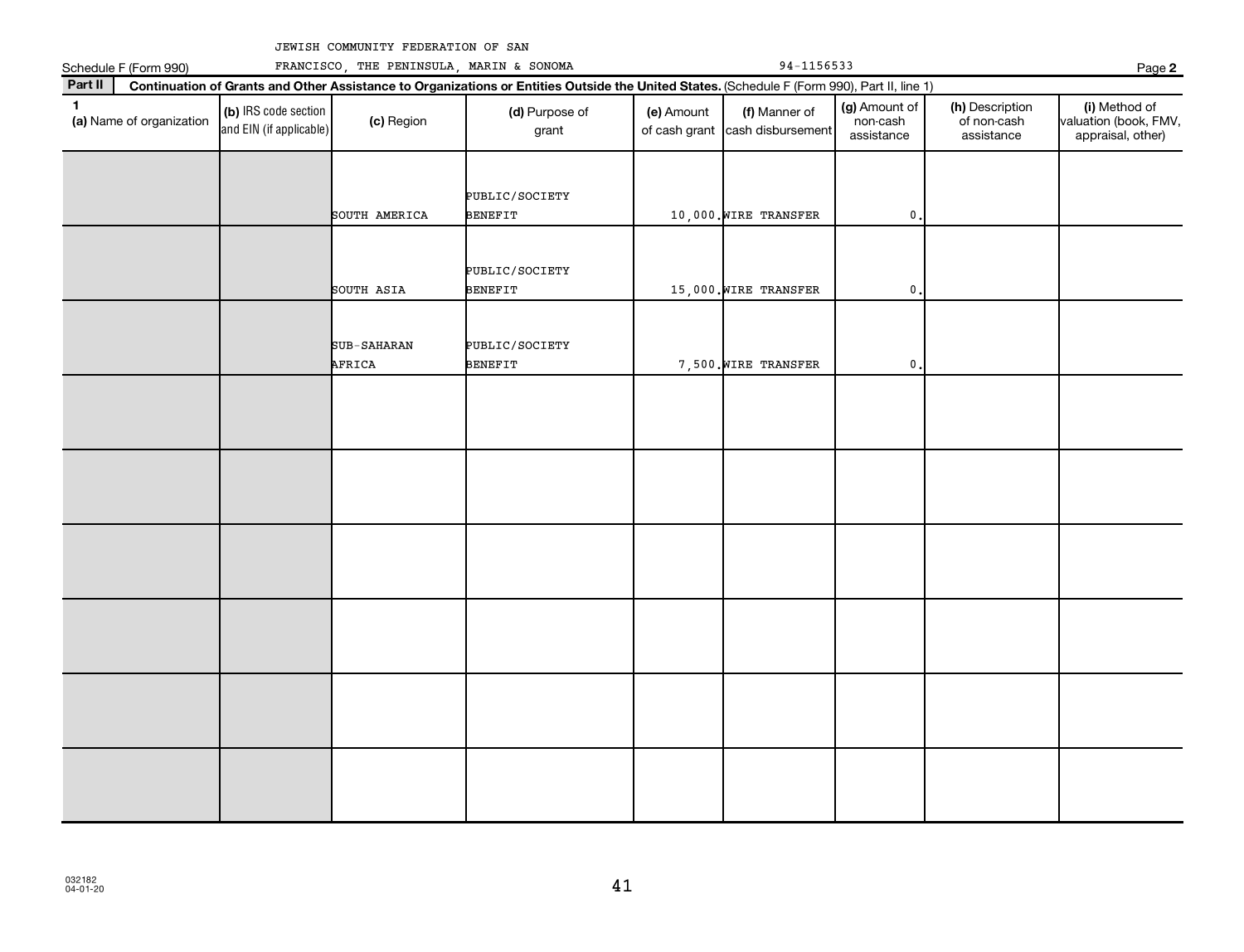**Page 3** 

|                            |                                 | JEWISH COMMUNITY FEDERATION OF SAN                        |                             |                             |                                                                                                                                                           |                                        |                                          |                                                                |
|----------------------------|---------------------------------|-----------------------------------------------------------|-----------------------------|-----------------------------|-----------------------------------------------------------------------------------------------------------------------------------------------------------|----------------------------------------|------------------------------------------|----------------------------------------------------------------|
| Schedule F (Form 990) 2020 |                                 | FRANCISCO, THE PENINSULA, MARIN & SONOMA                  |                             |                             |                                                                                                                                                           | 94-1156533                             |                                          | Page                                                           |
|                            |                                 |                                                           |                             |                             | Part III Grants and Other Assistance to Individuals Outside the United States. Complete if the organization answered "Yes" on Form 990, Part IV, line 16. |                                        |                                          |                                                                |
|                            |                                 | Part III can be duplicated if additional space is needed. |                             |                             |                                                                                                                                                           |                                        |                                          |                                                                |
|                            | (a) Type of grant or assistance | (b) Region                                                | (c) Number of<br>recipients | (d) Amount of<br>cash grant | (e) Manner of<br>cash disbursement                                                                                                                        | (f) Amount of<br>noncash<br>assistance | (g) Description of<br>noncash assistance | (h) Method of<br>valuation<br>(book, FMV,<br>appraisal, other) |
|                            |                                 |                                                           |                             |                             |                                                                                                                                                           |                                        |                                          |                                                                |
|                            |                                 |                                                           |                             |                             |                                                                                                                                                           |                                        |                                          |                                                                |
|                            |                                 |                                                           |                             |                             |                                                                                                                                                           |                                        |                                          |                                                                |
|                            |                                 |                                                           |                             |                             |                                                                                                                                                           |                                        |                                          |                                                                |
|                            |                                 |                                                           |                             |                             |                                                                                                                                                           |                                        |                                          |                                                                |
|                            |                                 |                                                           |                             |                             |                                                                                                                                                           |                                        |                                          |                                                                |
|                            |                                 |                                                           |                             |                             |                                                                                                                                                           |                                        |                                          |                                                                |
|                            |                                 |                                                           |                             |                             |                                                                                                                                                           |                                        |                                          |                                                                |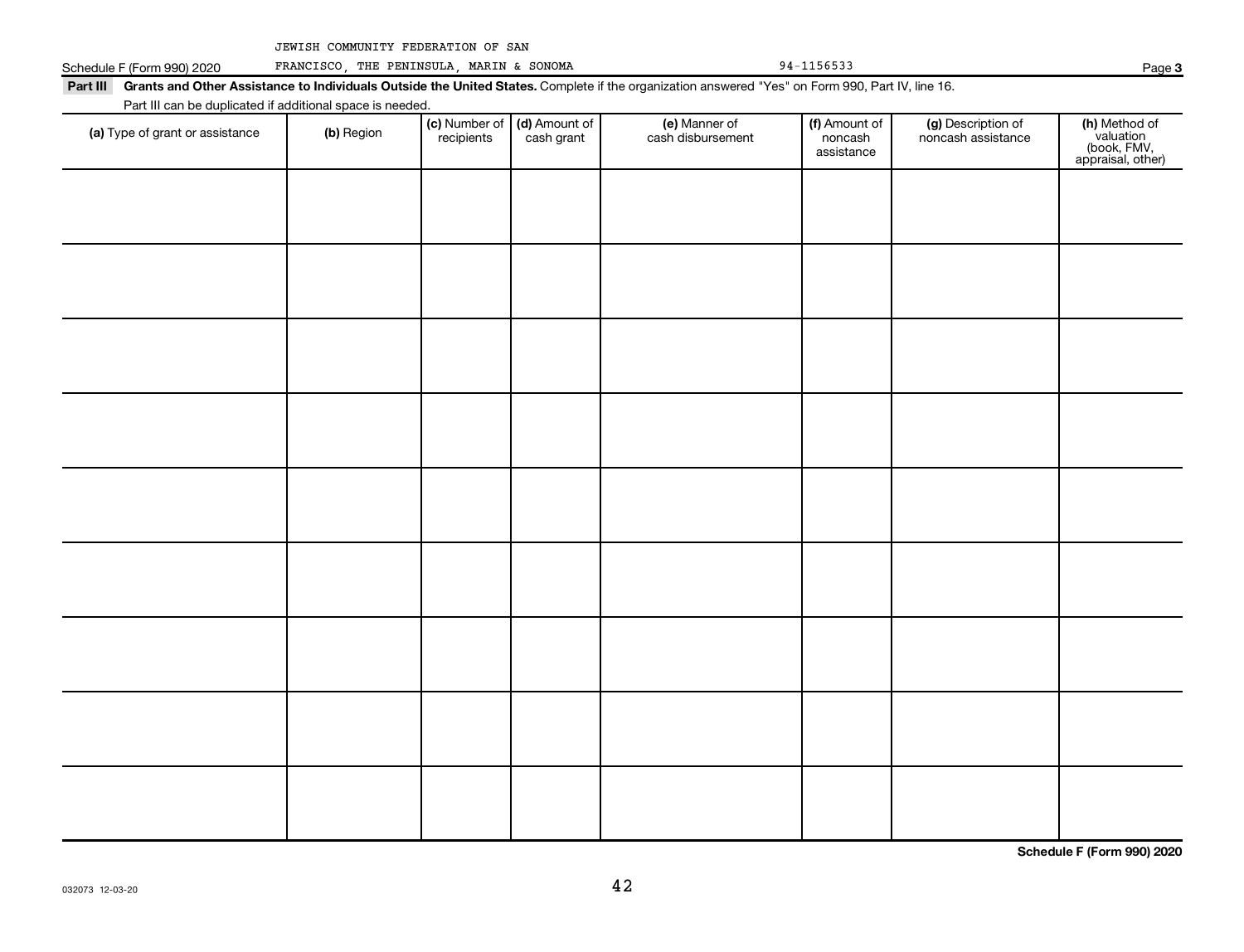|              | JEWISH COMMUNITY FEDERATION OF SAN                                                                                                                                                                                                                                                                                                                                                                                     |                         |                |
|--------------|------------------------------------------------------------------------------------------------------------------------------------------------------------------------------------------------------------------------------------------------------------------------------------------------------------------------------------------------------------------------------------------------------------------------|-------------------------|----------------|
|              | FRANCISCO, THE PENINSULA, MARIN & SONOMA<br>Schedule F (Form 990) 2020                                                                                                                                                                                                                                                                                                                                                 | 94-1156533              | Page 4         |
| Part IV      | <b>Foreign Forms</b>                                                                                                                                                                                                                                                                                                                                                                                                   |                         |                |
| 1            | Was the organization a U.S. transferor of property to a foreign corporation during the tax year? If "Yes,"<br>the organization may be required to file Form 926, Return by a U.S. Transferor of Property to a Foreign                                                                                                                                                                                                  | $\lfloor x \rfloor$ Yes | <b>No</b>      |
| $\mathbf{2}$ | Did the organization have an interest in a foreign trust during the tax year? If "Yes," the organization may<br>be required to separately file Form 3520, Annual Return To Report Transactions With Foreign Trusts and<br>Receipt of Certain Foreign Gifts, and/or Form 3520-A, Annual Information Return of Foreign Trust With a<br>U.S. Owner (see Instructions for Forms 3520 and 3520-A; don't file with Form 990) | Yes                     | $X \mid N_{0}$ |
| 3            | Did the organization have an ownership interest in a foreign corporation during the tax year? If "Yes,"<br>the organization may be required to file Form 5471, Information Return of U.S. Persons With Respect to                                                                                                                                                                                                      | x  <br>Yes              | No             |
| 4            | Was the organization a direct or indirect shareholder of a passive foreign investment company or a<br>qualified electing fund during the tax year? If "Yes," the organization may be required to file Form 8621,<br>Information Return by a Shareholder of a Passive Foreign Investment Company or Qualified Electing                                                                                                  | $\lfloor x \rfloor$ Yes | Nο             |
| 5            | Did the organization have an ownership interest in a foreign partnership during the tax year? If "Yes,"<br>the organization may be required to file Form 8865, Return of U.S. Persons With Respect to Certain<br>Foreign Partnerships (see Instructions for Form 8865) manufactured controller controller controller to the str                                                                                        | x  <br>Yes              | <b>No</b>      |
| 6            | Did the organization have any operations in or related to any boycotting countries during the tax year? If<br>"Yes," the organization may be required to separately file Form 5713, International Boycott Report (see<br>Instructions for Form 5713; don't file with Form 990)                                                                                                                                         | Yes                     | x<br>No        |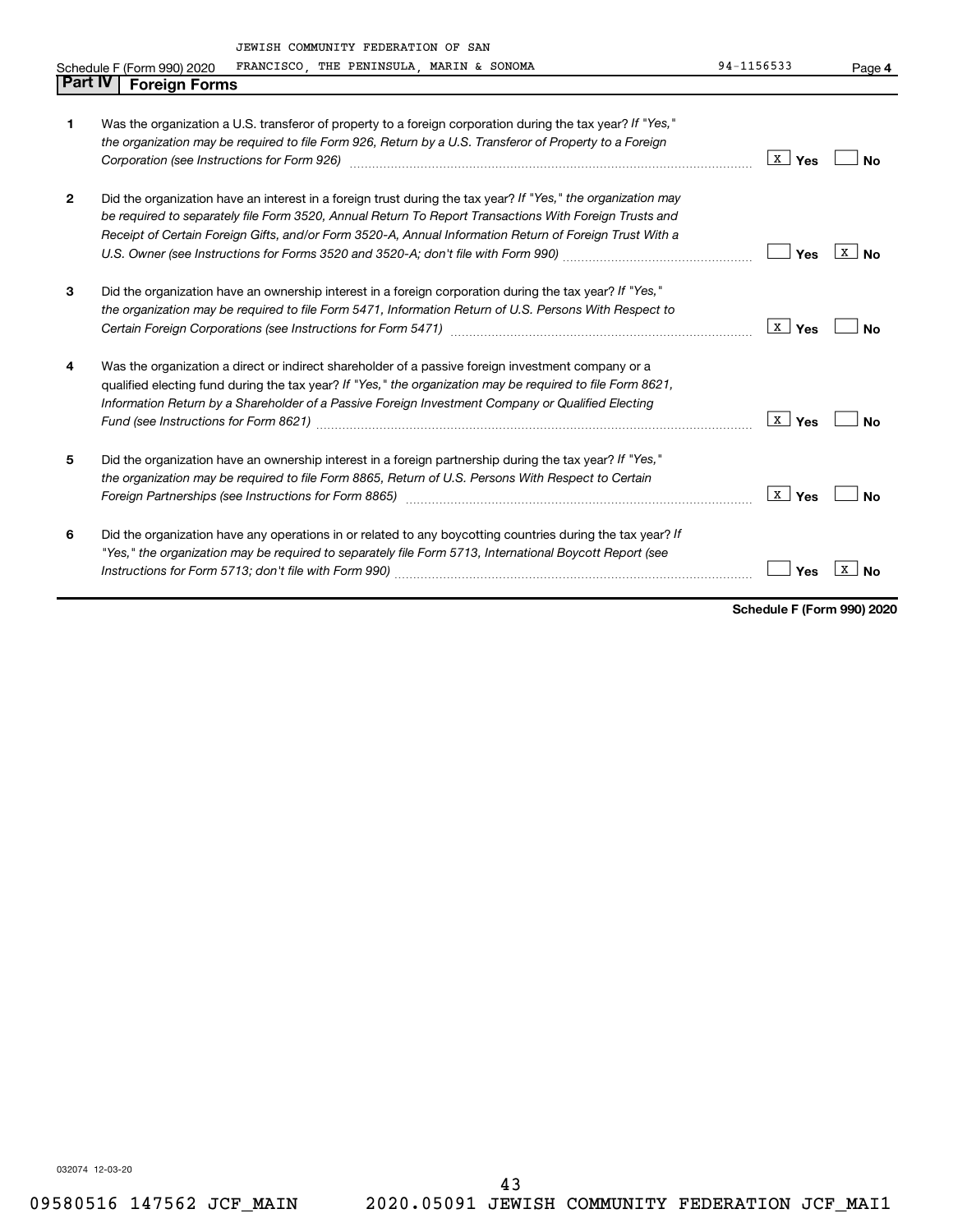Schedule F (Form 990) 2020 FRANCISCO, THE PENINSULA, MARIN & SONOMA 94-1156533 THE PENINSULA, MARIN & SONOMA

**5**

# **Part V Supplemental Information**

Provide the information required by Part I, line 2 (monitoring of funds); Part I, line 3, column (f) (accounting method; amounts of investments vs. expenditures per region); Part II, line 1 (accounting method); Part III (accounting method); and Part III, column (c) (estimated number of recipients), as applicable. Also complete this part to provide any additional information. See instructions.

PART I, LINE 2:

STAFF AND VOLUNTEER COMMITTEES MONITOR COMPLIANCE WITH US LAWS, GRANTEE

PERFORMANCE REQUIREMENTS AND TERMS AND CONDITIONS LISTED IN GRANT AWARD

LETTERS THROUGH MID-TERM AND YEAR-END REPORTING REQUIREMENTS.

PART IV

JCF INVESTS DIRECTLY IN VARIOUS ALTERNATIVE INVESTMENTS THAT MAY BE

ORGANIZED AS EITHER FOREIGN CORPORATIONS OR FOREIGN PARTNERSHIPS; IT

LIKEWISE INVESTS IN DOMESTIC LIMITED PARTNERSHIPS THAT MAY, IN TURN,

INVEST IN FOREIGN CORPORATIONS OR PARTNERSHIPS. NEVERTHELESS, JCF'S

INVESTMENT ACTIVITIES MAY NOT REACH THE THRESHOLDS REQUIRED FOR THE

FILING OF FORMS 926, 5471, 8621, OR 8865. TO THE EXTENT THAT JCF IS

REQUIRED TO COMPLETE ONE (OR MORE) OF THESE FOREIGN FORMS, THEY ARE

FILED WITH THE FORM 990-T FILING.

032075 12-03-20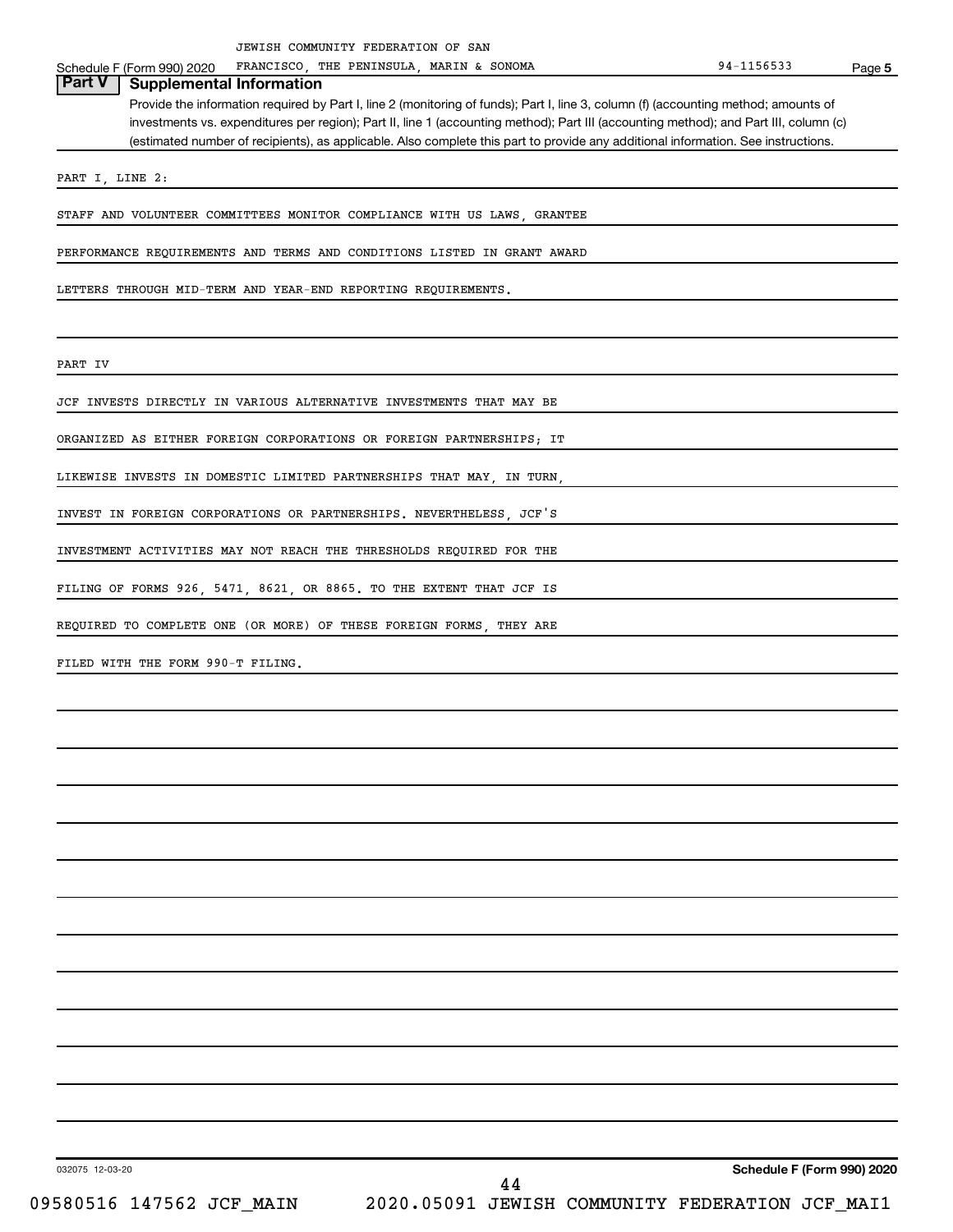| <b>SCHEDULE I</b><br>(Form 990)<br>Department of the Treasury                         |                                                                                                                                                                                                                                                                                           | <b>Grants and Other Assistance to Organizations,</b><br>Governments, and Individuals in the United States<br>Complete if the organization answered "Yes" on Form 990, Part IV, line 21 or 22.<br>Attach to Form 990.<br>Go to www.irs.gov/Form990 for the latest information. |                                        |                             |                                         |                                               |                                          |                                       |  |  |  |  |
|---------------------------------------------------------------------------------------|-------------------------------------------------------------------------------------------------------------------------------------------------------------------------------------------------------------------------------------------------------------------------------------------|-------------------------------------------------------------------------------------------------------------------------------------------------------------------------------------------------------------------------------------------------------------------------------|----------------------------------------|-----------------------------|-----------------------------------------|-----------------------------------------------|------------------------------------------|---------------------------------------|--|--|--|--|
| Internal Revenue Service                                                              |                                                                                                                                                                                                                                                                                           |                                                                                                                                                                                                                                                                               |                                        |                             |                                         |                                               |                                          | Inspection                            |  |  |  |  |
| Name of the organization                                                              | JEWISH COMMUNITY FEDERATION OF SAN                                                                                                                                                                                                                                                        |                                                                                                                                                                                                                                                                               |                                        |                             |                                         |                                               |                                          | <b>Employer identification number</b> |  |  |  |  |
| Part I                                                                                | General Information on Grants and Assistance                                                                                                                                                                                                                                              |                                                                                                                                                                                                                                                                               | FRANCISCO THE PENINSULA MARIN & SONOMA |                             |                                         |                                               |                                          | 94-1156533                            |  |  |  |  |
| $\mathbf{1}$<br>2                                                                     | Does the organization maintain records to substantiate the amount of the grants or assistance, the grantees' eligibility for the grants or assistance, and the selection<br>Describe in Part IV the organization's procedures for monitoring the use of grant funds in the United States. |                                                                                                                                                                                                                                                                               |                                        |                             |                                         |                                               |                                          | $\boxed{\text{X}}$ Yes<br>l No        |  |  |  |  |
| Part II                                                                               | Grants and Other Assistance to Domestic Organizations and Domestic Governments. Complete if the organization answered "Yes" on Form 990, Part IV, line 21, for any                                                                                                                        |                                                                                                                                                                                                                                                                               |                                        |                             |                                         |                                               |                                          |                                       |  |  |  |  |
|                                                                                       | recipient that received more than \$5,000. Part II can be duplicated if additional space is needed.                                                                                                                                                                                       |                                                                                                                                                                                                                                                                               |                                        |                             |                                         | (f) Method of                                 |                                          |                                       |  |  |  |  |
|                                                                                       | 1 (a) Name and address of organization<br>or government                                                                                                                                                                                                                                   | $(b)$ EIN                                                                                                                                                                                                                                                                     | (c) IRC section<br>(if applicable)     | (d) Amount of<br>cash grant | (e) Amount of<br>non-cash<br>assistance | valuation (book,<br>FMV, appraisal,<br>other) | (g) Description of<br>noncash assistance | (h) Purpose of grant<br>or assistance |  |  |  |  |
| 10,000 DEGREES<br>1401 LOS GAMOS DRIVE #205<br>SAN RAFAEL, CA 94913                   |                                                                                                                                                                                                                                                                                           | 95-3667812                                                                                                                                                                                                                                                                    | 501(C)(3)                              | 35,500                      | $\mathbf{0}$                            |                                               |                                          | PUBLIC/SOCIETY BENEFIT                |  |  |  |  |
| 18DOORS<br>190 NORTH MAIN STREET, SUITE 203<br>NATICK, MA 01760                       |                                                                                                                                                                                                                                                                                           | $04 - 3577816$                                                                                                                                                                                                                                                                | 501(C)(3)                              | 11,750                      | $\mathbf{0}$                            |                                               |                                          | PUBLIC/SOCIETY BENEFIT                |  |  |  |  |
| 282 PARENT TEACHER ORGANIZATION.<br>$INC. - 180 - 6TH AVENUE -$<br>BROOKLYN, NY 11217 |                                                                                                                                                                                                                                                                                           | 46-1770254                                                                                                                                                                                                                                                                    | 501(C)(3)                              | 30,000                      | 0                                       |                                               |                                          | <b>EDUCATION</b>                      |  |  |  |  |
| 350.ORG<br>PO BOX 843004<br>BOSTON, MA 02284                                          |                                                                                                                                                                                                                                                                                           | 26-1150699                                                                                                                                                                                                                                                                    | 501(C)(3)                              | 10,000                      | $\mathbf{0}$                            |                                               |                                          | PUBLIC/SOCIETY BENEFIT                |  |  |  |  |
| 70 FACES MEDIA<br>520 EIGHTH AVE., 4TH FLOOR<br>NEW YORK, NY 10018                    |                                                                                                                                                                                                                                                                                           | 13-0887610                                                                                                                                                                                                                                                                    | 501(C)(3)                              | 7.968                       | 0                                       |                                               |                                          | ARTS/CULTURE/HUMANITIES               |  |  |  |  |
| 826 VALENCIA<br>PO BOX 410595<br>SAN FRANCISCO, CA 94141                              |                                                                                                                                                                                                                                                                                           | $04-3694151$ $501(C)(3)$                                                                                                                                                                                                                                                      |                                        | 5,500,                      | $\mathbf{0}$                            |                                               |                                          | <b>EDUCATION</b>                      |  |  |  |  |
|                                                                                       |                                                                                                                                                                                                                                                                                           |                                                                                                                                                                                                                                                                               |                                        |                             |                                         |                                               |                                          | 1,124.<br>1.                          |  |  |  |  |
| 3                                                                                     | Enter total number of other organizations listed in the line 1 table                                                                                                                                                                                                                      |                                                                                                                                                                                                                                                                               |                                        |                             |                                         |                                               |                                          |                                       |  |  |  |  |

**For Paperwork Reduction Act Notice, see the Instructions for Form 990. Schedule I (Form 990) 2020** LHA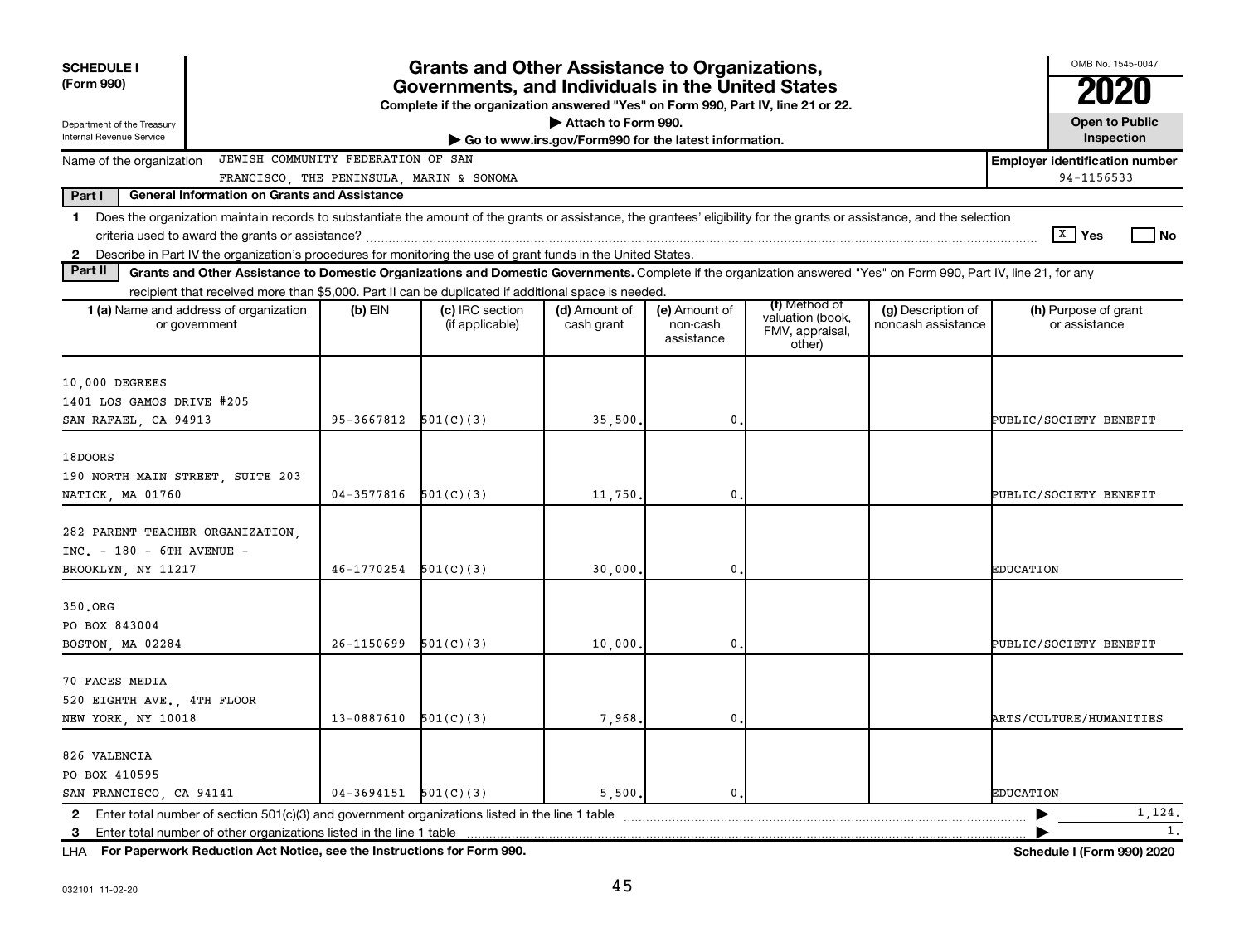Schedule I (Form 990) PRANCISCO, THE PENINSULA, MARIN & SONOMA Page 1 (Form 194-1156533 Page 1

| (a) Name and address of<br>organization or government | $(b)$ EIN  | (c) IRC section<br>if applicable | (d) Amount of<br>cash grant | (e) Amount of<br>non-cash<br>assistance | (f) Method of<br>valuation<br>(book, FMV,<br>appraisal, other) | (g) Description of<br>non-cash assistance | (h) Purpose of grant<br>or assistance |
|-------------------------------------------------------|------------|----------------------------------|-----------------------------|-----------------------------------------|----------------------------------------------------------------|-------------------------------------------|---------------------------------------|
| A HOME WITHIN                                         |            |                                  |                             |                                         |                                                                |                                           |                                       |
| 195 41ST STREET, #1117                                |            |                                  |                             |                                         |                                                                |                                           |                                       |
| OAKLAND, CA 94611                                     | 94-3402610 | 501(C)(3)                        | 125,000.                    | 0                                       |                                                                |                                           | PUBLIC/SOCIETY BENEFIT                |
|                                                       |            |                                  |                             |                                         |                                                                |                                           |                                       |
| A WIDER BRIDGE                                        |            |                                  |                             |                                         |                                                                |                                           |                                       |
| 1441 BROADWAY, SUITE 6149                             |            |                                  |                             |                                         |                                                                |                                           |                                       |
| NEW YORK, NY 10018                                    | 45-2643886 | 501(C)(3)                        | 22,750.                     | 0                                       |                                                                |                                           | PUBLIC/SOCIETY BENEFIT                |
|                                                       |            |                                  |                             |                                         |                                                                |                                           |                                       |
| ABRAHAMIC HOUSE                                       |            |                                  |                             |                                         |                                                                |                                           |                                       |
| 1009 N EDINBURGH AVE APT7                             |            |                                  |                             |                                         |                                                                |                                           |                                       |
| LOS ANGELES, CA 90046                                 | 83-4159723 | 501(C)(3)                        | 5,000,                      | 0                                       |                                                                |                                           | PUBLIC/SOCIETY BENEFIT                |
|                                                       |            |                                  |                             |                                         |                                                                |                                           |                                       |
| ABUNDANT GRACE COASTSIDE WORKER                       |            |                                  |                             |                                         |                                                                |                                           |                                       |
| P.O.BOX 702                                           |            |                                  |                             |                                         |                                                                |                                           |                                       |
| HALF MOON BAY, CA 94019                               | 47-5557537 | 501(C)(3)                        | 25,000.                     | 0                                       |                                                                |                                           | HUMAN SERVICES                        |
| ABUSED WOMEN'S AID IN CRISIS INC.                     |            |                                  |                             |                                         |                                                                |                                           |                                       |
| 100 WEST 13TH AVE                                     |            |                                  |                             |                                         |                                                                |                                           |                                       |
| ANCHORAGE, AK 99501                                   | 92-0061049 | 501(C)(3)                        | 5,250.                      | 0                                       |                                                                |                                           | HUMAN SERVICES                        |
|                                                       |            |                                  |                             |                                         |                                                                |                                           |                                       |
| ACADEMY AT CHARLEMONT                                 |            |                                  |                             |                                         |                                                                |                                           |                                       |
| 1359 ROUTE 2                                          |            |                                  |                             |                                         |                                                                |                                           |                                       |
| CHARLEMONT, MA 01339                                  | 04-2724993 | 501(C)(3)                        | 20,000.                     | 0                                       |                                                                |                                           | <b>EDUCATION</b>                      |
|                                                       |            |                                  |                             |                                         |                                                                |                                           |                                       |
| ACCESS INSTITUTE FOR PSYCHOLOGICAL                    |            |                                  |                             |                                         |                                                                |                                           |                                       |
| SERVICES - 110 GOUGH STREET, SUITE                    |            |                                  |                             |                                         |                                                                |                                           |                                       |
| 301 - SAN FRANCISCO, CA 94102                         | 01-0595862 | 501(C)(3)                        | 100, 100.                   | $\mathbf 0$ .                           |                                                                |                                           | HUMAN SERVICES                        |
|                                                       |            |                                  |                             |                                         |                                                                |                                           |                                       |
| ACCION                                                |            |                                  |                             |                                         |                                                                |                                           |                                       |
| 10 FAWCETT STREET, SUITE 204                          |            |                                  |                             |                                         |                                                                |                                           |                                       |
| CAMBRIDGE, MA 02138                                   | 13-2535763 | 501(C)(3)                        | 10,000.                     | 0                                       |                                                                |                                           | PUBLIC/SOCIETY BENEFIT                |
|                                                       |            |                                  |                             |                                         |                                                                |                                           |                                       |
| <b>ACHIEVE TAHOE</b>                                  |            |                                  |                             |                                         |                                                                |                                           |                                       |
| P.O. BOX 8339<br>TRUCKEE CA 96162                     | 68-0024920 | 501(C)(3)                        | 75.350.                     | 0.                                      |                                                                |                                           | <b>EDUCATION</b>                      |
|                                                       |            |                                  |                             |                                         |                                                                |                                           |                                       |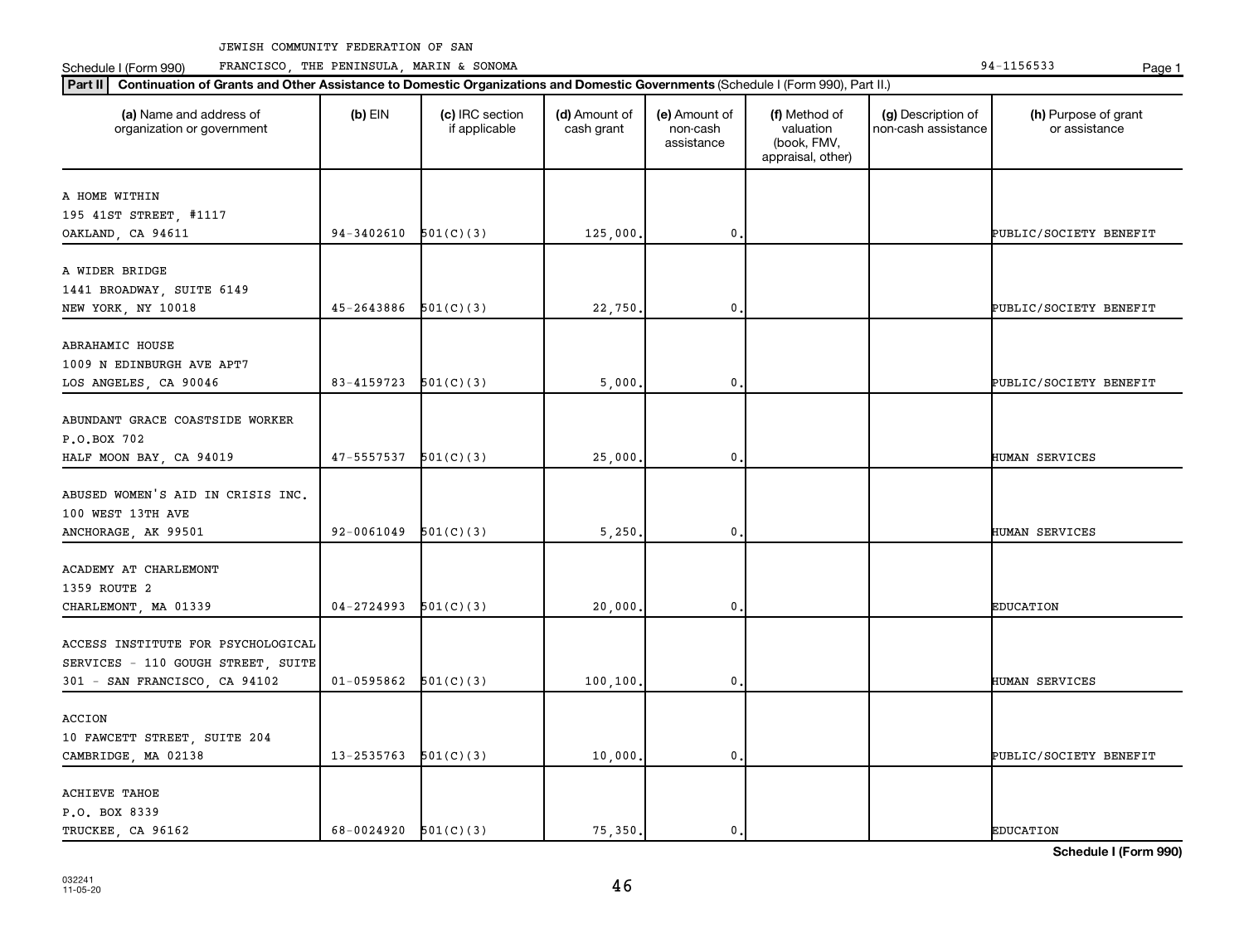Schedule I (Form 990) PRANCISCO, THE PENINSULA, MARIN & SONOMA Page 1 (Form 194-1156533 Page 1

| Part II   Continuation of Grants and Other Assistance to Domestic Organizations and Domestic Governments (Schedule I (Form 990), Part II.) |                            |                                  |                             |                                         |                                                                |                                           |                                       |  |  |  |
|--------------------------------------------------------------------------------------------------------------------------------------------|----------------------------|----------------------------------|-----------------------------|-----------------------------------------|----------------------------------------------------------------|-------------------------------------------|---------------------------------------|--|--|--|
| (a) Name and address of<br>organization or government                                                                                      | $(b)$ EIN                  | (c) IRC section<br>if applicable | (d) Amount of<br>cash grant | (e) Amount of<br>non-cash<br>assistance | (f) Method of<br>valuation<br>(book, FMV,<br>appraisal, other) | (g) Description of<br>non-cash assistance | (h) Purpose of grant<br>or assistance |  |  |  |
| ACHIEVEMENT REWARDS FOR COLLEGE                                                                                                            |                            |                                  |                             |                                         |                                                                |                                           |                                       |  |  |  |
| SCIENTISTS FOUNDATION INC. (ARCS)                                                                                                          |                            |                                  |                             |                                         |                                                                |                                           |                                       |  |  |  |
| - P.O. BOX 29405 - SAN FRANCISCO,                                                                                                          |                            |                                  |                             |                                         |                                                                |                                           |                                       |  |  |  |
| CA 94129                                                                                                                                   | 23-7335361                 | 501(C)(3)                        | 23,950                      | 0                                       |                                                                |                                           | <b>EDUCATION</b>                      |  |  |  |
| ACLU FOUNDATION OF FLORIDA<br>4343 W. FLAGLER ST. SUITE 400<br>MIAMI, FL 33134                                                             | 23-7137529                 | 501(C)(3)                        | 21,000                      | 0                                       |                                                                |                                           | PUBLIC/SOCIETY BENEFIT                |  |  |  |
|                                                                                                                                            |                            |                                  |                             |                                         |                                                                |                                           |                                       |  |  |  |
| ACLU FOUNDATION OF GEORGIA<br>P.O. BOX 77208                                                                                               |                            |                                  |                             |                                         |                                                                |                                           |                                       |  |  |  |
| ATLANTA, GA 30357                                                                                                                          | 23-7115937                 | 501(C)(3)                        | 13,800                      | 0                                       |                                                                |                                           | PUBLIC/SOCIETY BENEFIT                |  |  |  |
| ACLU FOUNDATION OF NORTHERN<br>CALIFORNIA - 39 DRUMM STREET - SAN<br>FRANCISCO, CA 94111                                                   | 94-0279770                 | 501(C)(3)                        | 75,580                      | 0                                       |                                                                |                                           | PUBLIC/SOCIETY BENEFIT                |  |  |  |
| ACLU FOUNDATION, INC.<br>125 BROAD STREET, 18TH FLOOR<br>NEW YORK, NY 10004                                                                | 13-6213516                 | 501(C)(3)                        | 55,668                      | 0                                       |                                                                |                                           | PUBLIC/SOCIETY BENEFIT                |  |  |  |
|                                                                                                                                            |                            |                                  |                             |                                         |                                                                |                                           |                                       |  |  |  |
| ADAS TORAH<br>9040 W. PICO BOULEVARD<br>LOS ANGELES, CA 90035                                                                              | 20-1158157                 | 501(C)(3)                        | 9,700                       | 0                                       |                                                                |                                           | PUBLIC/SOCIETY BENEFIT                |  |  |  |
| ADATH ISRAEL CONGREGATION<br>1851 NORIEGA STREET                                                                                           |                            |                                  |                             |                                         |                                                                |                                           |                                       |  |  |  |
| SAN FRANCISCO, CA 94122                                                                                                                    | 94-1516921                 | 501(C)(3)                        | 6,669                       | 0                                       |                                                                |                                           | PUBLIC/SOCIETY BENEFIT                |  |  |  |
| AFP GOLDEN GATE CHAPTER<br>3871 PIEDMONT AVE. PMB 24                                                                                       |                            |                                  |                             |                                         |                                                                |                                           |                                       |  |  |  |
| OAKLAND, CA 94611                                                                                                                          | 94-3011524                 | 501(C)(3)                        | 15,000                      | 0                                       |                                                                |                                           | PUBLIC/SOCIETY BENEFIT                |  |  |  |
| AFRICAN MIDDLE EASTERN LEADERSHIP                                                                                                          |                            |                                  |                             |                                         |                                                                |                                           |                                       |  |  |  |
| PROJECT (AMEL) - 1875                                                                                                                      |                            |                                  |                             |                                         |                                                                |                                           |                                       |  |  |  |
| CONNECTICUTAVE. NW, 10TH FLOOR -                                                                                                           |                            |                                  |                             |                                         |                                                                |                                           |                                       |  |  |  |
| WASHINGTON, DC 20009                                                                                                                       | $81 - 4648053$ $501(C)(3)$ |                                  | 75,000.                     | 0.                                      |                                                                |                                           | PUBLIC/SOCIETY BENEFIT                |  |  |  |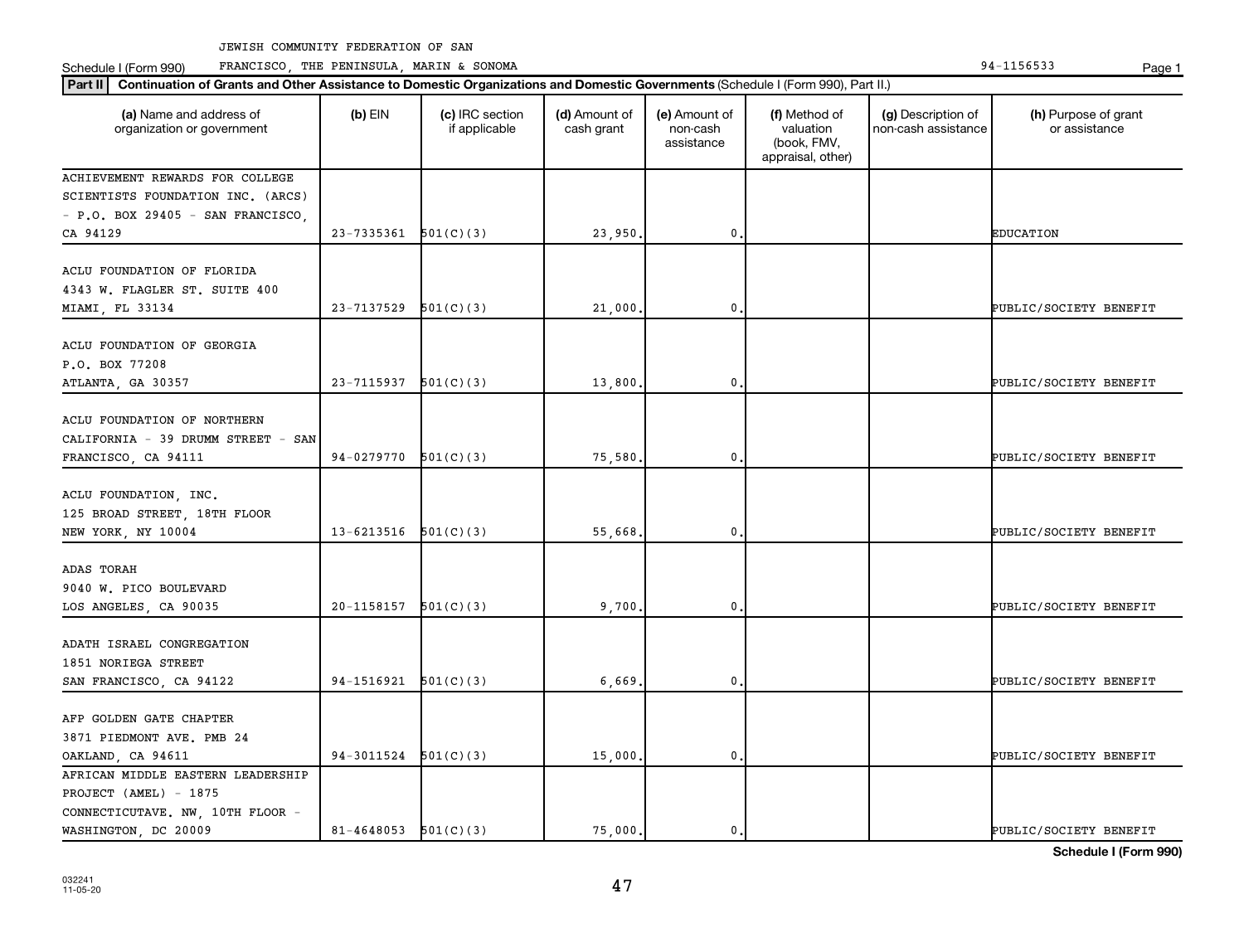Schedule I (Form 990) PRANCISCO, THE PENINSULA, MARIN & SONOMA Page 1 (Form 194-1156533 Page 1

| (a) Name and address of<br>organization or government | $(b)$ EIN  | (c) IRC section<br>if applicable | (d) Amount of<br>cash grant | (e) Amount of<br>non-cash<br>assistance | (f) Method of<br>valuation<br>(book, FMV,<br>appraisal, other) | (g) Description of<br>non-cash assistance | (h) Purpose of grant<br>or assistance |
|-------------------------------------------------------|------------|----------------------------------|-----------------------------|-----------------------------------------|----------------------------------------------------------------|-------------------------------------------|---------------------------------------|
| AFRICANAMERICANPOLICYFORUM                            |            |                                  |                             |                                         |                                                                |                                           |                                       |
| 435 W 116TH ST                                        |            |                                  |                             |                                         |                                                                |                                           |                                       |
| NEW YORK, NY 10027                                    | 06-1597874 | 501(C)(3)                        | 5,250                       | 0                                       |                                                                |                                           | PUBLIC/SOCIETY BENEFIT                |
| AHA FOUNDATION INC.                                   |            |                                  |                             |                                         |                                                                |                                           |                                       |
| 130 7TH AVENUE, SUITE 236                             |            |                                  |                             |                                         |                                                                |                                           |                                       |
| NEW YORK, NY 10011                                    | 33-1185369 | 501(C)(3)                        | 21,200                      | 0                                       |                                                                |                                           | PUBLIC/SOCIETY BENEFIT                |
|                                                       |            |                                  |                             |                                         |                                                                |                                           |                                       |
| AIM HIGH FOR HIGH SCHOOL                              |            |                                  |                             |                                         |                                                                |                                           |                                       |
| P.O. BOX 410715                                       |            |                                  |                             |                                         |                                                                |                                           |                                       |
| SAN FRANCISCO, CA 94141                               | 94-3296338 | 501(C)(3)                        | 7,250                       | 0                                       |                                                                |                                           | <b>EDUCATION</b>                      |
| AL OTRO LADO                                          |            |                                  |                             |                                         |                                                                |                                           |                                       |
| P.O. BOX 907                                          |            |                                  |                             |                                         |                                                                |                                           |                                       |
| MAYWOOD, CA 90270                                     | 47-2910078 | 501(C)(3)                        | 10,000                      | 0                                       |                                                                |                                           | PUBLIC/SOCIETY BENEFIT                |
|                                                       |            |                                  |                             |                                         |                                                                |                                           |                                       |
| ALAMEDA COUNTY COMMUNITY FOOD BANK                    |            |                                  |                             |                                         |                                                                |                                           |                                       |
| $INC. - P. O. BOX 2599 - OAKLAND. CA$                 |            |                                  |                             |                                         |                                                                |                                           |                                       |
| 94614                                                 | 94-2960297 | 501(C)(3)                        | 123,190                     | 0                                       |                                                                |                                           | HUMAN SERVICES                        |
| ALAMEDA COUNTY HEALTH CARE                            |            |                                  |                             |                                         |                                                                |                                           |                                       |
| SERVICES AGENCY - 1000 SAN LEANDRO                    |            |                                  |                             |                                         |                                                                |                                           |                                       |
| BLVD., SUITE 300 - SAN LEANDRO, CA                    |            |                                  |                             |                                         |                                                                |                                           |                                       |
| 94577                                                 | 94-6000501 | 501(C)(3)                        | 10,000                      | 0                                       |                                                                |                                           | <b>HEALTH</b>                         |
|                                                       |            |                                  |                             |                                         |                                                                |                                           |                                       |
| ALDER GRADUATE SCHOOL OF EDUCATION                    |            |                                  |                             |                                         |                                                                |                                           |                                       |
| 2946 BROADWAY ST, SUITE B                             |            |                                  |                             |                                         |                                                                |                                           |                                       |
| REDWOOD CITY, CA 94062                                | 47-4649648 | 501(C)(3)                        | 20,000                      | 0                                       |                                                                |                                           | <b>EDUCATION</b>                      |
| ALEXANDER MUSS HIGH SCHOOL IN                         |            |                                  |                             |                                         |                                                                |                                           |                                       |
| ISRAEL - 78 RANDALL AVENUE -                          |            |                                  |                             |                                         |                                                                |                                           |                                       |
| ROCKVILLE CENTRE, NY 11570                            | 59-0173782 | 501(C)(3)                        | 8,200                       | 0                                       |                                                                |                                           | HUMAN SERVICES                        |
|                                                       |            |                                  |                             |                                         |                                                                |                                           |                                       |
| ALIVE                                                 |            |                                  |                             |                                         |                                                                |                                           |                                       |
| 2490 GROVE WAY                                        |            |                                  |                             |                                         |                                                                |                                           |                                       |
| CASTRO VALLEY, CA 94546                               | 32-0613855 | 501(C)(3)                        | 5.000.                      | 0.                                      |                                                                |                                           | PUBLIC/SOCIETY BENEFIT                |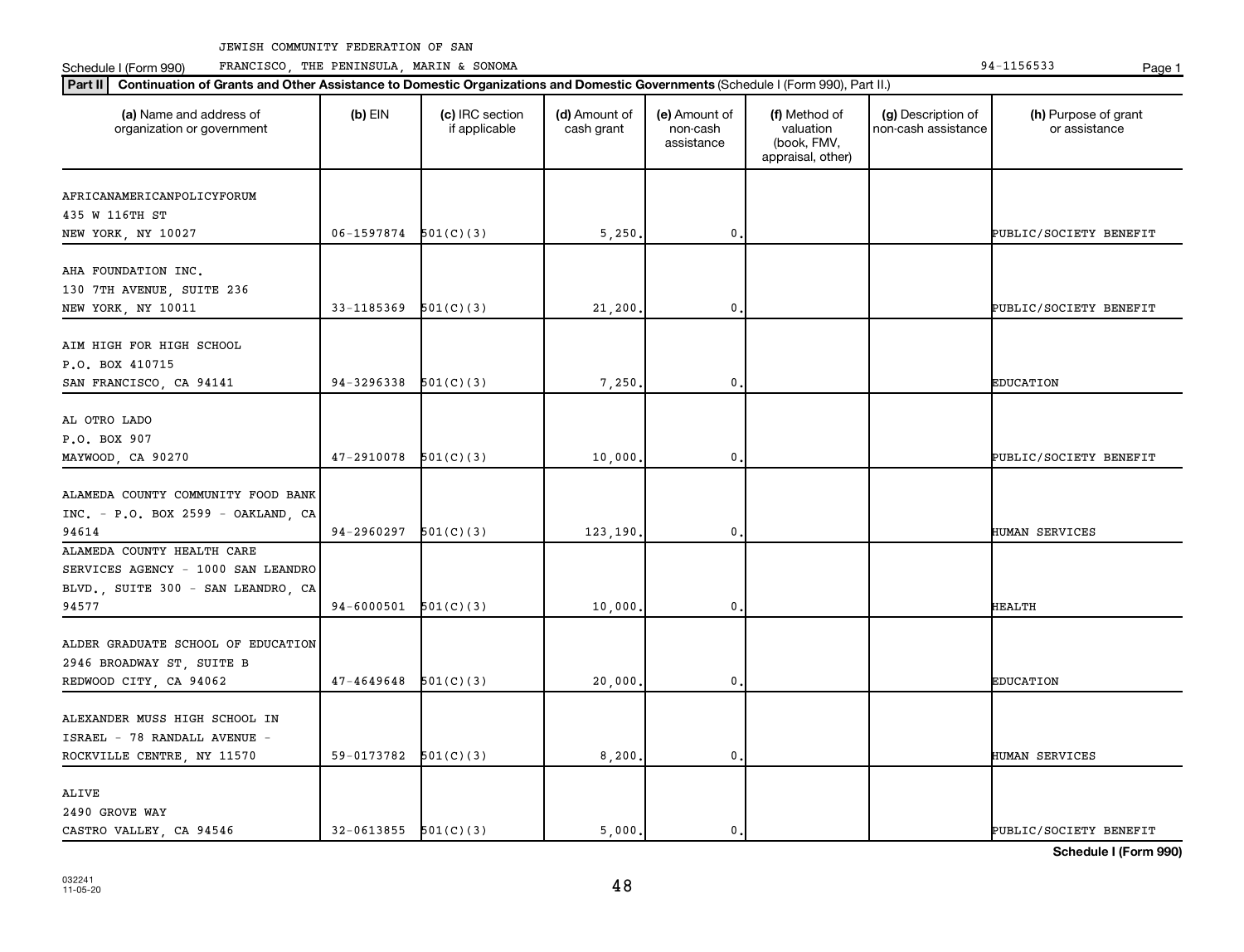Schedule I (Form 990) PRANCISCO, THE PENINSULA, MARIN & SONOMA Page 1 (Form 194-1156533 Page 1

| (a) Name and address of<br>organization or government                                                                                  | $(b)$ EIN                  | (c) IRC section<br>if applicable | (d) Amount of<br>cash grant | (e) Amount of<br>non-cash<br>assistance | (f) Method of<br>valuation<br>(book, FMV,<br>appraisal, other) | (g) Description of<br>non-cash assistance | (h) Purpose of grant<br>or assistance |
|----------------------------------------------------------------------------------------------------------------------------------------|----------------------------|----------------------------------|-----------------------------|-----------------------------------------|----------------------------------------------------------------|-------------------------------------------|---------------------------------------|
| ALL CHICAGO MAKING HOMELESSNESS<br>HISTORY - 651 W. WASHINGTON BLVD.                                                                   |                            |                                  |                             |                                         |                                                                |                                           |                                       |
| SUITE 504 - CHICAGO, IL 60661                                                                                                          | $36-4272272$ $501(C)(3)$   |                                  | 25,000                      | $\mathbf 0$ .                           |                                                                |                                           | PUBLIC/SOCIETY BENEFIT                |
| ALL NATIONS GATHERING CENTER<br>P.O. BOX # 584<br>MARTIN, SD 57551                                                                     | 81-4143350                 | 501(C)(3)                        | 20,000                      | 0                                       |                                                                |                                           | ARTS/CULTURE/HUMANITIES               |
| ALLIANCE FOR ISRAEL'S FUTURE INC.<br>6000 EXECUTIVE BLVD., SUITE 600<br>NORTH BETHESDA, MD 20852                                       | 81-4084227                 | 501(C)(3)                        | 10,000                      | $\mathbf{0}$                            |                                                                |                                           | PUBLIC/SOCIETY BENEFIT                |
| ALLIANCE FOR MIDDLE EAST PEACE<br>(ALLMEP) - 1725 I STREET, N.W.,<br>SUITE 300 - WASHINGTON, DC 20006                                  | 20-5879279                 | 501(C)(3)                        | 15,000.                     | $\mathbf{0}$                            |                                                                |                                           | PUBLIC/SOCIETY BENEFIT                |
| ALLIANCE FOR SCHOOL CHOICE INC.<br>DBA AMERICAN FEDERATION FOR<br>CHILDREN GROWTH - 1020 19TH STREET<br>NW, SUITE 675 - WASHINGTON, DC | 52-2111508                 | 501(C)(3)                        | 10,000                      | $\mathbf{0}$                            |                                                                |                                           | PUBLIC/SOCIETY BENEFIT                |
| ALLIANCE FOR SMILES INTERNATIONAL<br>INC. - 2565 THIRD STREET, SUITE<br>237 - SAN FRANCISCO, CA 94107                                  | $80-0119414$ $501(C)(3)$   |                                  | 5,000                       | 0                                       |                                                                |                                           | HEALTH                                |
| ALS ASSOCIATION GOLDEN WEST<br>CHAPTER - P.O. BOX 565 - AGOURA<br>HILLS, CA 91376                                                      | $95 - 4163338$ $501(C)(3)$ |                                  | 24,300                      | 0.                                      |                                                                |                                           | HEALTH                                |
| ALTA VISTA SCHOOL INC.<br>450 SOMERSET STREET<br>SAN FRANCISCO, CA 94134                                                               | $27-2889011$ $501(C)(3)$   |                                  | 70,000.                     | $\mathbf{0}$                            |                                                                |                                           | <b>EDUCATION</b>                      |
| ALTERNATE ROOTS INC.<br>1270 CAROLINE STREET, STE. D120-35<br>ATLANTA, GA 30307                                                        | $58-1318198$ $501(C)(3)$   |                                  | 10,000.                     | $\mathbf{0}$ .                          |                                                                |                                           | ARTS/CULTURE/HUMANITIES               |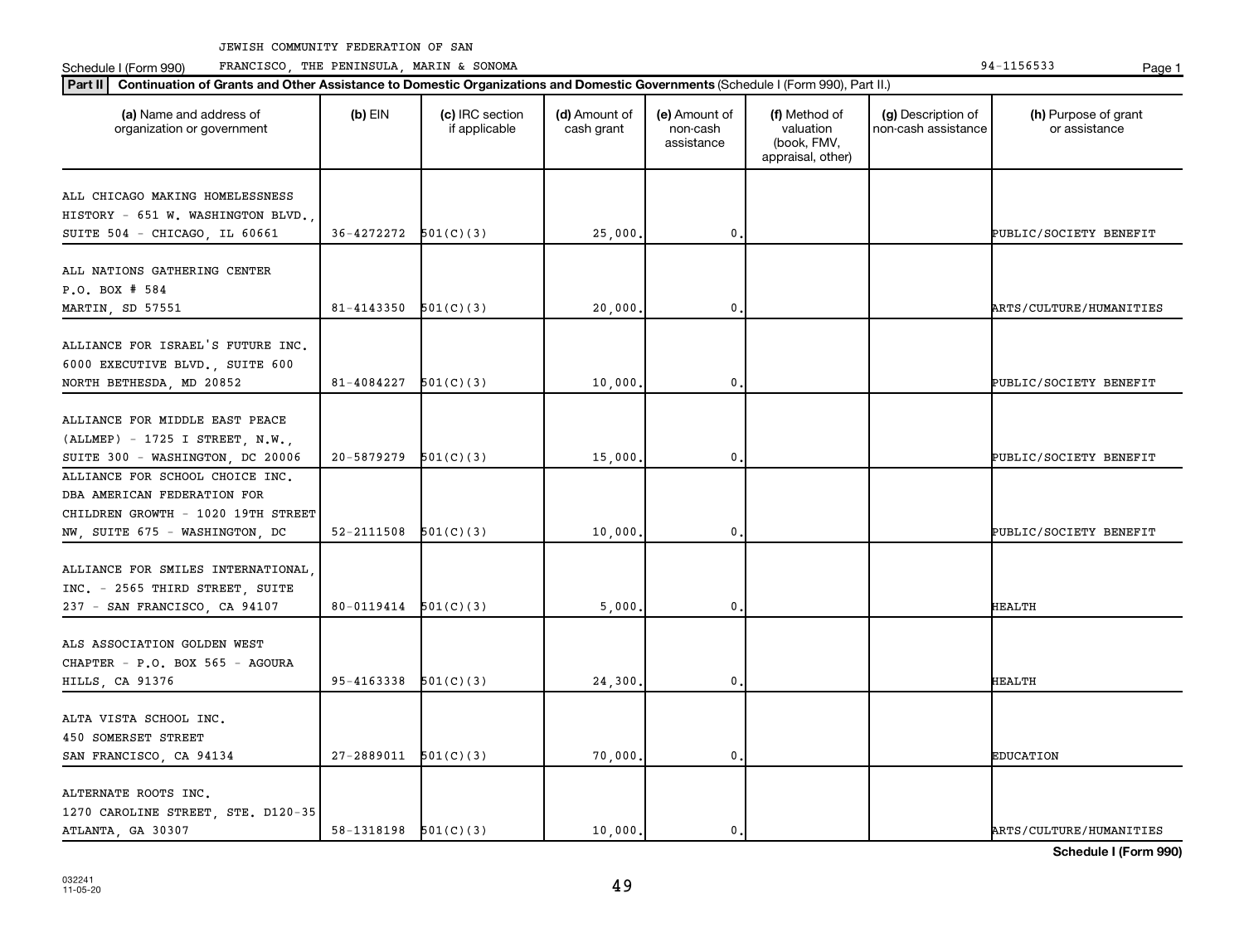Schedule I (Form 990) PRANCISCO, THE PENINSULA, MARIN & SONOMA Page 1 (Form 194-1156533 Page 1

|                                                         | Part II   Continuation of Grants and Other Assistance to Domestic Organizations and Domestic Governments (Schedule I (Form 990), Part II.) |                                  |                             |                                         |                                                                |                                           |                                       |  |  |  |
|---------------------------------------------------------|--------------------------------------------------------------------------------------------------------------------------------------------|----------------------------------|-----------------------------|-----------------------------------------|----------------------------------------------------------------|-------------------------------------------|---------------------------------------|--|--|--|
| (a) Name and address of<br>organization or government   | $(b)$ EIN                                                                                                                                  | (c) IRC section<br>if applicable | (d) Amount of<br>cash grant | (e) Amount of<br>non-cash<br>assistance | (f) Method of<br>valuation<br>(book, FMV,<br>appraisal, other) | (g) Description of<br>non-cash assistance | (h) Purpose of grant<br>or assistance |  |  |  |
|                                                         |                                                                                                                                            |                                  |                             |                                         |                                                                |                                           |                                       |  |  |  |
| ALUM ROCK COUNSELING CENTER                             |                                                                                                                                            |                                  |                             |                                         |                                                                |                                           |                                       |  |  |  |
| 777 NORTH FIRST STREET, SUITE 444<br>SAN JOSE, CA 95112 | 23-7367637                                                                                                                                 | 501(C)(3)                        | 100,000                     | $\mathbf 0$                             |                                                                |                                           | HEALTH                                |  |  |  |
| ALZHEIMER'S DISEASE AND RELATED                         |                                                                                                                                            |                                  |                             |                                         |                                                                |                                           |                                       |  |  |  |
| DISORDERS ASSOCIATION, INC. - 225                       |                                                                                                                                            |                                  |                             |                                         |                                                                |                                           |                                       |  |  |  |
| N. MICHIGAN AVENUE - CHICAGO, IL                        |                                                                                                                                            |                                  |                             |                                         |                                                                |                                           |                                       |  |  |  |
| 60601                                                   | 13-3039601                                                                                                                                 | 501(C)(3)                        | 25,100                      | $\mathbf{0}$                            |                                                                |                                           | <b>HEALTH</b>                         |  |  |  |
| ALZHEIMER'S DISEASE RESEARCH                            |                                                                                                                                            |                                  |                             |                                         |                                                                |                                           |                                       |  |  |  |
| FOUNDATION DBA CURE ALZHEIMER'S                         |                                                                                                                                            |                                  |                             |                                         |                                                                |                                           |                                       |  |  |  |
| FUND - 34 WASHINGTON STREET, SUITE                      |                                                                                                                                            |                                  |                             |                                         |                                                                |                                           |                                       |  |  |  |
| 310 - WELLESLEY HILLS, MA 02481                         | 52-2396428                                                                                                                                 | 501(C)(3)                        | 5,000                       | $\mathbf 0$ .                           |                                                                |                                           | PUBLIC/SOCIETY BENEFIT                |  |  |  |
|                                                         |                                                                                                                                            |                                  |                             |                                         |                                                                |                                           |                                       |  |  |  |
| ALZHEIMER'S DRUG DISCOVERY                              |                                                                                                                                            |                                  |                             |                                         |                                                                |                                           |                                       |  |  |  |
| FOUNDATION - 57 W. 57TH STREET,                         |                                                                                                                                            |                                  |                             |                                         |                                                                |                                           |                                       |  |  |  |
| SUITE 904 - NEW YORK, NY 10019                          | 20-1082179                                                                                                                                 | 501(C)(3)                        | 166,800                     | $\mathbf 0$                             |                                                                |                                           | HEALTH                                |  |  |  |
|                                                         |                                                                                                                                            |                                  |                             |                                         |                                                                |                                           |                                       |  |  |  |
| AMCHA INITIATIVE                                        |                                                                                                                                            |                                  |                             |                                         |                                                                |                                           |                                       |  |  |  |
| P.O. BOX 408                                            |                                                                                                                                            |                                  |                             |                                         |                                                                |                                           |                                       |  |  |  |
| SANTA CRUZ, CA 95061                                    | 46-0774311                                                                                                                                 | 501(C)(3)                        | 12,240                      | 0.                                      |                                                                |                                           | PUBLIC/SOCIETY BENEFIT                |  |  |  |
|                                                         |                                                                                                                                            |                                  |                             |                                         |                                                                |                                           |                                       |  |  |  |
| AMEINU OUR PEOPLE INC.                                  |                                                                                                                                            |                                  |                             |                                         |                                                                |                                           |                                       |  |  |  |
| 17 STATE ST. SUITE 4000                                 |                                                                                                                                            |                                  |                             |                                         |                                                                |                                           |                                       |  |  |  |
| NEW YORK, NY 10004                                      | 30-0630338                                                                                                                                 | 501(C)(3)                        | 30,100                      | 0.                                      |                                                                |                                           | PUBLIC/SOCIETY BENEFIT                |  |  |  |
|                                                         |                                                                                                                                            |                                  |                             |                                         |                                                                |                                           |                                       |  |  |  |
| AMERICA GIVES, INC. AKA AMERICAN                        |                                                                                                                                            |                                  |                             |                                         |                                                                |                                           |                                       |  |  |  |
| SUPPORT FOR ISRAEL - P.O. BOX 3263                      |                                                                                                                                            |                                  |                             |                                         |                                                                |                                           |                                       |  |  |  |
| - WASHINGTON, DC 20010                                  | 26-3383926                                                                                                                                 | 501(C)(3)                        | 20,500                      | $\mathbf 0$ .                           |                                                                |                                           | PUBLIC/SOCIETY BENEFIT                |  |  |  |
|                                                         |                                                                                                                                            |                                  |                             |                                         |                                                                |                                           |                                       |  |  |  |
| AMERICA-ISRAEL CULTURAL                                 |                                                                                                                                            |                                  |                             |                                         |                                                                |                                           |                                       |  |  |  |
| FOUNDATION, INC. - 322 8TH AVENUE,                      |                                                                                                                                            |                                  |                             |                                         |                                                                |                                           |                                       |  |  |  |
| SUITE 1702 - NEW YORK, NY 10001                         | 13-1664048                                                                                                                                 | 501(C)(3)                        | 30,000                      | 0,                                      |                                                                |                                           | ARTS/CULTURE/HUMANITIES               |  |  |  |
| AMERICAN ACADEMY OF DERMATOLOGY                         |                                                                                                                                            |                                  |                             |                                         |                                                                |                                           |                                       |  |  |  |
| $INC. - P.0. BOX 1968 - DES$                            |                                                                                                                                            |                                  |                             |                                         |                                                                |                                           |                                       |  |  |  |
| PLAINES, IL 60017                                       | $41-0793046$ $501(C)(3)$                                                                                                                   |                                  | 5,000.                      | $\mathbf{0}$ .                          |                                                                |                                           | <b>HEALTH</b>                         |  |  |  |
|                                                         |                                                                                                                                            |                                  |                             |                                         |                                                                |                                           |                                       |  |  |  |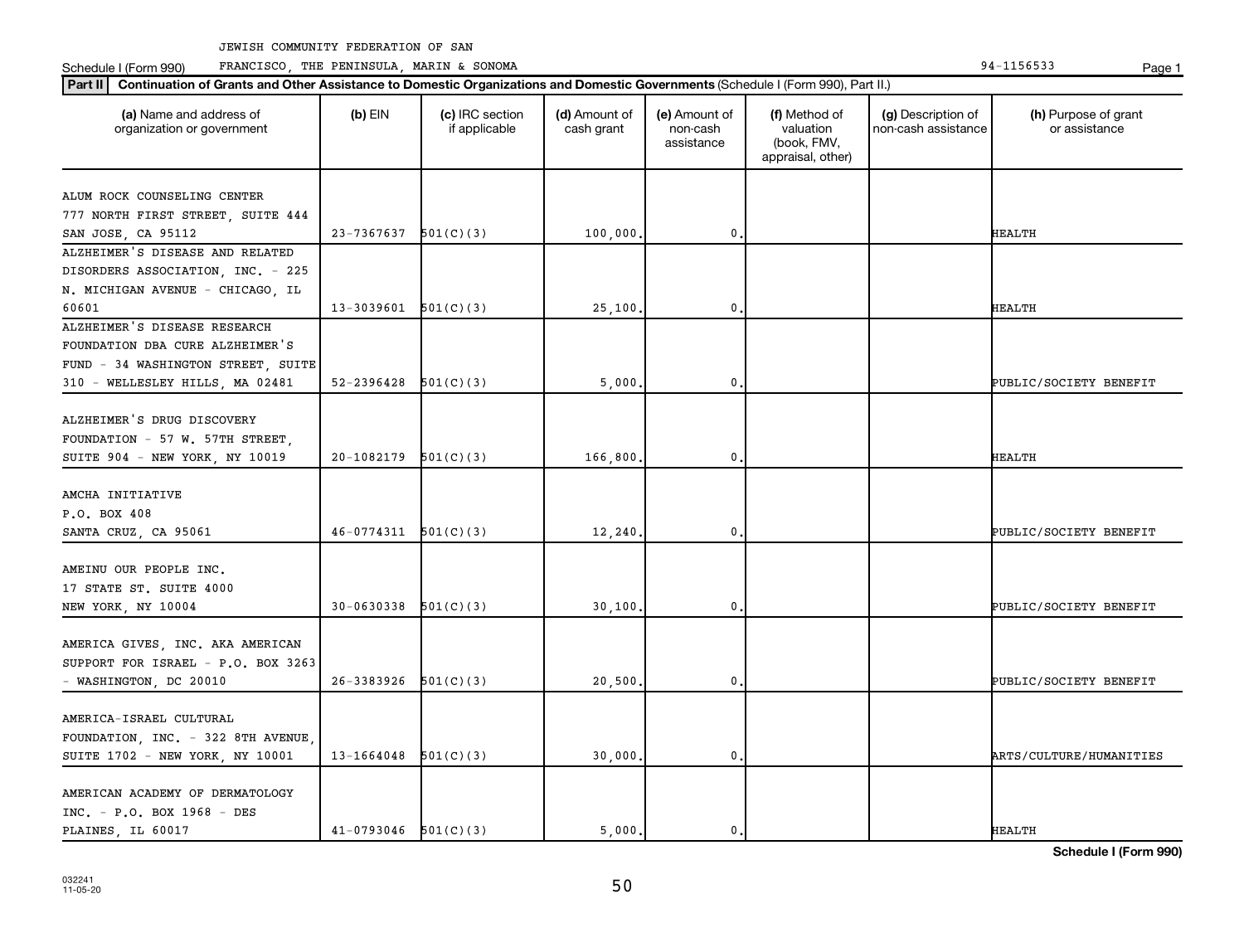Schedule I (Form 990) Page 1 FRANCISCO, THE PENINSULA, MARIN & SONOMA 94-1156533

| Part II   Continuation of Grants and Other Assistance to Domestic Organizations and Domestic Governments (Schedule I (Form 990), Part II.)<br>(a) Name and address of | $(b)$ EIN      | (c) IRC section | (d) Amount of | (e) Amount of          | (f) Method of                                 | (g) Description of  | (h) Purpose of grant    |
|-----------------------------------------------------------------------------------------------------------------------------------------------------------------------|----------------|-----------------|---------------|------------------------|-----------------------------------------------|---------------------|-------------------------|
| organization or government                                                                                                                                            |                | if applicable   | cash grant    | non-cash<br>assistance | valuation<br>(book, FMV,<br>appraisal, other) | non-cash assistance | or assistance           |
| AMERICAN ASSOCIATES BEN-GURION                                                                                                                                        |                |                 |               |                        |                                               |                     |                         |
| UNIVERSITY OF THE NEGEV INC.                                                                                                                                          |                |                 |               |                        |                                               |                     |                         |
| (AABGU) - 1001 AVENUE OF THE                                                                                                                                          |                |                 |               |                        |                                               |                     |                         |
| AMERICAS, 19TH FLOOR - NEW YORK                                                                                                                                       | 23-7270753     | 501(C)(3)       | 289,450       | 0                      |                                               |                     | <b>EDUCATION</b>        |
| AMERICAN ASSOCIATION FOR CANCER                                                                                                                                       |                |                 |               |                        |                                               |                     |                         |
| RESEARCH - 615 CHESTNUT STREET,                                                                                                                                       |                |                 |               |                        |                                               |                     |                         |
| 17TH FLOOR - PHILADELPHIA, PA                                                                                                                                         |                |                 |               |                        |                                               |                     |                         |
| 19106                                                                                                                                                                 | $23 - 6251648$ | 501(C)(3)       | 10,000        | 0                      |                                               |                     | PUBLIC/SOCIETY BENEFIT  |
| AMERICAN ASSOCIATION FOR THE                                                                                                                                          |                |                 |               |                        |                                               |                     |                         |
| ADVANCEMENT OF SCIENCE (AAAS) -                                                                                                                                       |                |                 |               |                        |                                               |                     |                         |
| 1200 NEW YORK AVENUE NW -                                                                                                                                             |                |                 |               |                        |                                               |                     |                         |
| WASHINGTON, DC 20005                                                                                                                                                  | 53-0196568     | 501(C)(3)       | 5,000         | 0                      |                                               |                     | <b>EDUCATION</b>        |
|                                                                                                                                                                       |                |                 |               |                        |                                               |                     |                         |
| AMERICAN CIVIL LIBERTIES UNION                                                                                                                                        |                |                 |               |                        |                                               |                     |                         |
| FUND OF MICHIGAN - 2966 WOODWARD                                                                                                                                      |                |                 |               |                        |                                               |                     |                         |
| AVENUE - DETROIT, MI 48201                                                                                                                                            | 23-7243421     | 501(C)(3)       | 12,500        | 0                      |                                               |                     | PUBLIC/SOCIETY BENEFIT  |
| AMERICAN COMMITTEE FOR THE                                                                                                                                            |                |                 |               |                        |                                               |                     |                         |
| WEIZMANN INSTITUTE OF SCIENCE INC.                                                                                                                                    |                |                 |               |                        |                                               |                     |                         |
| $-$ 633 THIRD AVE., 20TH FLOOR $-$ NEW                                                                                                                                |                |                 |               |                        |                                               |                     |                         |
| YORK, NY 10017                                                                                                                                                        | 13-1623886     | 501(C)(3)       | 9,720         | 0                      |                                               |                     | PUBLIC/SOCIETY BENEFIT  |
|                                                                                                                                                                       |                |                 |               |                        |                                               |                     |                         |
| AMERICAN CONSERVATORY THEATRE                                                                                                                                         |                |                 |               |                        |                                               |                     |                         |
| FOUNDATION - 415 GEARY STREET -                                                                                                                                       |                |                 |               |                        |                                               |                     |                         |
| SAN FRANCISCO, CA 94102                                                                                                                                               | 94-6135772     | 501(C)(3)       | 99,500        | 0                      |                                               |                     | ARTS/CULTURE/HUMANITIES |
|                                                                                                                                                                       |                |                 |               |                        |                                               |                     |                         |
| AMERICAN FRIENDS OF ALYN HOSPITAL                                                                                                                                     |                |                 |               |                        |                                               |                     |                         |
| INC. - 122 EAST 42ND ST., SUITE                                                                                                                                       |                |                 |               |                        |                                               |                     |                         |
|                                                                                                                                                                       | 13-6100833     | 501(C)(3)       | 51,200        | 0                      |                                               |                     | <b>HEALTH</b>           |
| 1519 - NEW YORK, NY 10168                                                                                                                                             |                |                 |               |                        |                                               |                     |                         |
| AMERICAN FRIENDS OF ASSAF HAROFEH                                                                                                                                     |                |                 |               |                        |                                               |                     |                         |
|                                                                                                                                                                       |                |                 |               |                        |                                               |                     |                         |
| MEDICAL CENTER - 61A 9TH STREET,                                                                                                                                      |                |                 |               |                        |                                               |                     |                         |
| SUITE 14 - BROOKLYN, NY 11215                                                                                                                                         | 13-2861992     | 501(C)(3)       | 8,500         | 0                      |                                               |                     | <b>HEALTH</b>           |
|                                                                                                                                                                       |                |                 |               |                        |                                               |                     |                         |
| AMERICAN FRIENDS OF COMBATANTS FOR                                                                                                                                    |                |                 |               |                        |                                               |                     |                         |
| PEACE, INC. - P.O. BOX 27671 - SAN                                                                                                                                    |                |                 |               |                        |                                               |                     |                         |
| FRANCISCO, CA 94127                                                                                                                                                   | 36-4778519     | 501(C)(3)       | 6.236.        | 0.                     |                                               |                     | PUBLIC/SOCIETY BENEFIT  |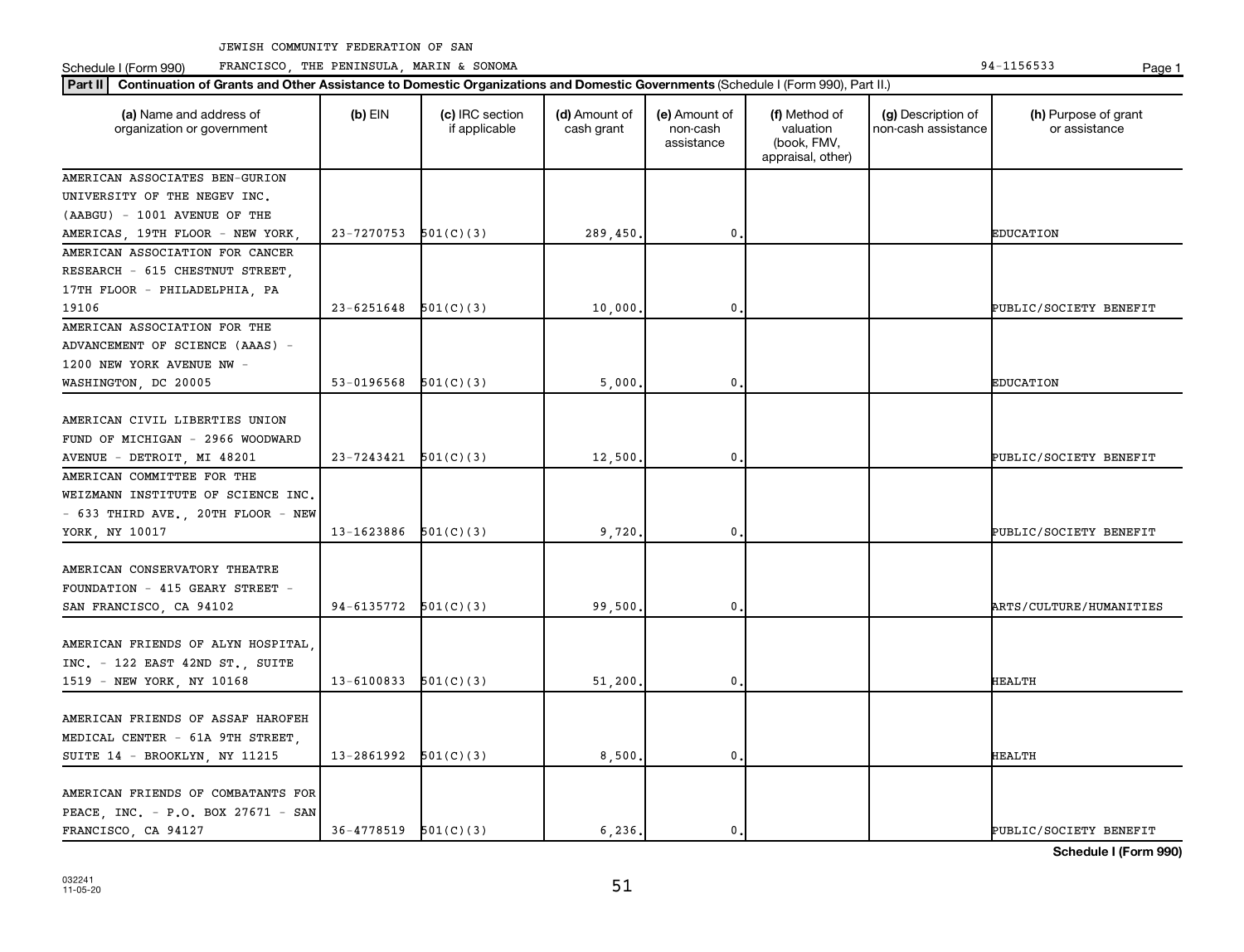Schedule I (Form 990) PRANCISCO, THE PENINSULA, MARIN & SONOMA Page 1 (Form 194-1156533 Page 1

| (a) Name and address of<br>organization or government                   | $(b)$ EIN                | (c) IRC section<br>if applicable | (d) Amount of<br>cash grant | (e) Amount of<br>non-cash<br>assistance | (f) Method of<br>valuation<br>(book, FMV,<br>appraisal, other) | (g) Description of<br>non-cash assistance | (h) Purpose of grant<br>or assistance |
|-------------------------------------------------------------------------|--------------------------|----------------------------------|-----------------------------|-----------------------------------------|----------------------------------------------------------------|-------------------------------------------|---------------------------------------|
| AMERICAN FRIENDS OF CONCORDIA                                           |                          |                                  |                             |                                         |                                                                |                                           |                                       |
| UNIVERSITY - 1725 1ST STREET NW,                                        |                          |                                  |                             |                                         |                                                                |                                           |                                       |
| SUITE 300 - WASHINGTON, DC 20006                                        | 72-1601411               | 501(C)(3)                        | 6,000                       | $\mathbf 0$                             |                                                                |                                           | <b>EDUCATION</b>                      |
|                                                                         |                          |                                  |                             |                                         |                                                                |                                           |                                       |
| AMERICAN FRIENDS OF LEKET ISRAEL,<br>INC. - P.O. BOX 2090 - TEANECK, NJ |                          |                                  |                             |                                         |                                                                |                                           |                                       |
| 07666                                                                   | 20-8202424               | 501(C)(3)                        | 6,280                       | 0                                       |                                                                |                                           | PUBLIC/SOCIETY BENEFIT                |
|                                                                         |                          |                                  |                             |                                         |                                                                |                                           |                                       |
| AMERICAN FRIENDS OF LIBI, INC.                                          |                          |                                  |                             |                                         |                                                                |                                           |                                       |
| 45 BARTLETT CRESCENT ROAD                                               |                          |                                  |                             |                                         |                                                                |                                           |                                       |
| BROOKLINE, MA 02446                                                     | 32-0081620               | 501(C)(3)                        | 20,000                      | 0                                       |                                                                |                                           | PUBLIC/SOCIETY BENEFIT                |
| AMERICAN FRIENDS OF MAGEN DAVID                                         |                          |                                  |                             |                                         |                                                                |                                           |                                       |
| ADOM (AFMDA) (ARMDI) - 20 W. 36TH                                       |                          |                                  |                             |                                         |                                                                |                                           |                                       |
| STREET, SUITE 1100 - NEW YORK, NY                                       |                          |                                  |                             |                                         |                                                                |                                           |                                       |
| 10018                                                                   | 13-1790719               | 501(C)(3)                        | 15,091                      | $\mathbf 0$                             |                                                                |                                           | <b>EDUCATION</b>                      |
|                                                                         |                          |                                  |                             |                                         |                                                                |                                           |                                       |
| AMERICAN FRIENDS OF MAOZ-SEAL INC.                                      |                          |                                  |                             |                                         |                                                                |                                           |                                       |
| 7 HAWTHORNE CIR.                                                        |                          |                                  |                             |                                         |                                                                |                                           |                                       |
| SOMERSWORTH, NH 03878                                                   | 45-3412935               | 501(C)(3)                        | 350,000                     | 0                                       |                                                                |                                           | HUMAN SERVICES                        |
| AMERICAN FRIENDS OF SHAVEI YISRAEL                                      |                          |                                  |                             |                                         |                                                                |                                           |                                       |
| INC. - 1 ROCKEFELLER PLAZA, SUITE                                       |                          |                                  |                             |                                         |                                                                |                                           |                                       |
|                                                                         | 20-1919394               | 501(C)(3)                        | 10,000                      | 0                                       |                                                                |                                           | PUBLIC/SOCIETY BENEFIT                |
| 1430 - NEW YORK, NY 10020<br>AMERICAN FRIENDS OF THE HEBREW             |                          |                                  |                             |                                         |                                                                |                                           |                                       |
| UNIVERSITY INC. - 199 WATER                                             |                          |                                  |                             |                                         |                                                                |                                           |                                       |
| STREET, 11TH FLOOR - NEW YORK, NY                                       |                          |                                  |                             |                                         |                                                                |                                           |                                       |
| 10038                                                                   | 13-1568923               |                                  |                             | $\mathbf 0$                             |                                                                |                                           |                                       |
|                                                                         |                          | 501(C)(3)                        | 1, 113, 147,                |                                         |                                                                |                                           | <b>EDUCATION</b>                      |
| AMERICAN FRIENDS OF THE HESCHEL                                         |                          |                                  |                             |                                         |                                                                |                                           |                                       |
| CENTER - 1814 SHADY AVENUE -                                            |                          |                                  |                             |                                         |                                                                |                                           |                                       |
|                                                                         | 20-2375178               | 501(C)(3)                        | 10,000                      | 0                                       |                                                                |                                           | PUBLIC/SOCIETY BENEFIT                |
| PITTSBURGH, PA 15217                                                    |                          |                                  |                             |                                         |                                                                |                                           |                                       |
| AMERICAN FRIENDS OF THE ISRAEL                                          |                          |                                  |                             |                                         |                                                                |                                           |                                       |
| DEMOCRACY INSTITUTE INC. - 1266                                         |                          |                                  |                             |                                         |                                                                |                                           |                                       |
| WEST PACES FERRY ROAD, #615 -                                           |                          |                                  |                             |                                         |                                                                |                                           |                                       |
| ATLANTA, GA 30327                                                       | $13-3348313$ $501(C)(3)$ |                                  | 250,000.                    | $\mathbf{0}$                            |                                                                |                                           | PUBLIC/SOCIETY BENEFIT                |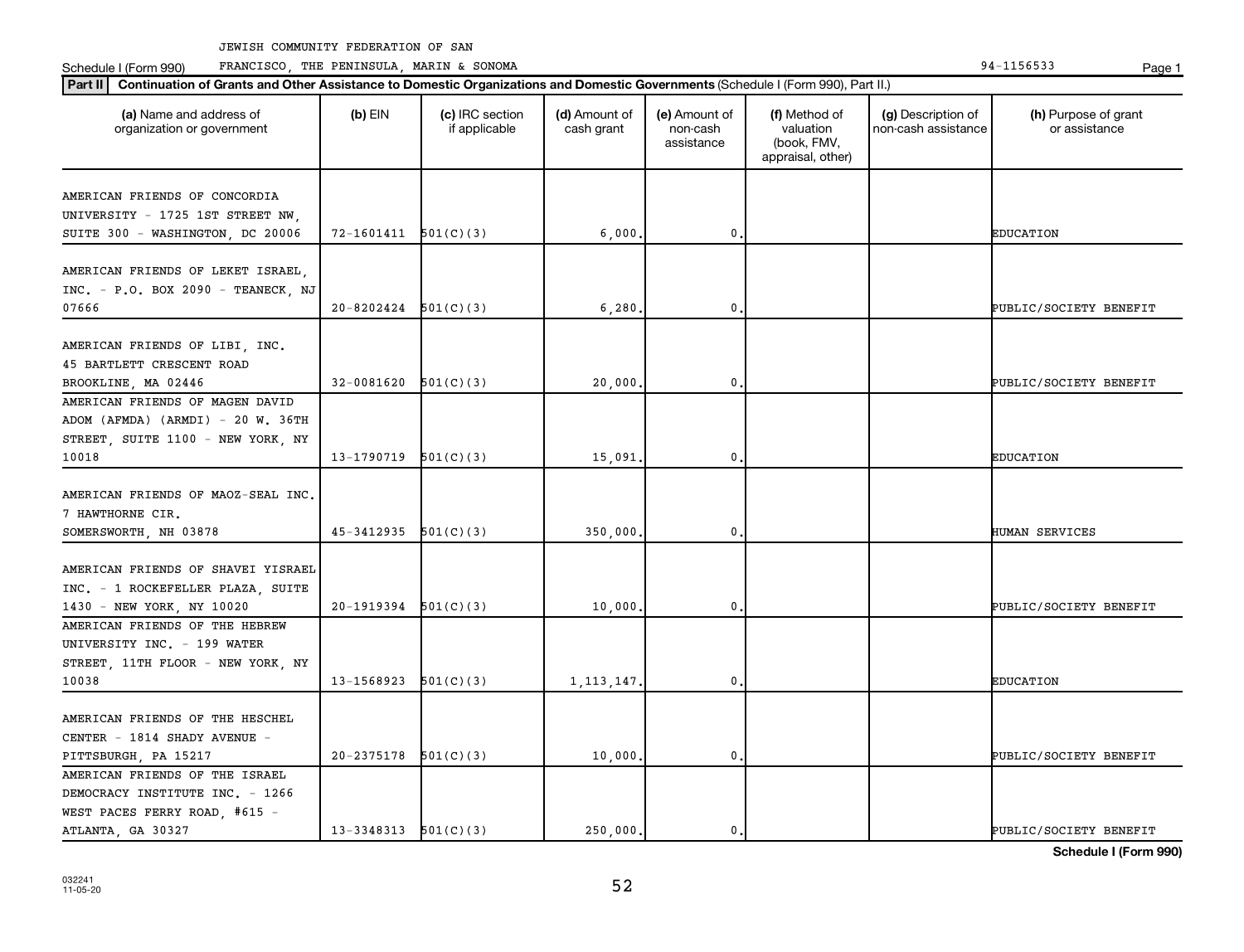Schedule I (Form 990) PRANCISCO, THE PENINSULA, MARIN & SONOMA Page 1 (Form 194-1156533 Page 1

| Part II   Continuation of Grants and Other Assistance to Domestic Organizations and Domestic Governments (Schedule I (Form 990), Part II.) |                            |                                  |                             |                                         |                                                                |                                           |                                       |
|--------------------------------------------------------------------------------------------------------------------------------------------|----------------------------|----------------------------------|-----------------------------|-----------------------------------------|----------------------------------------------------------------|-------------------------------------------|---------------------------------------|
| (a) Name and address of<br>organization or government                                                                                      | $(b)$ EIN                  | (c) IRC section<br>if applicable | (d) Amount of<br>cash grant | (e) Amount of<br>non-cash<br>assistance | (f) Method of<br>valuation<br>(book, FMV,<br>appraisal, other) | (g) Description of<br>non-cash assistance | (h) Purpose of grant<br>or assistance |
| AMERICAN FRIENDS OF THE ISRAEL                                                                                                             |                            |                                  |                             |                                         |                                                                |                                           |                                       |
| MUSEUM - 545 FIFTH AVENUE, SUITE                                                                                                           |                            |                                  |                             |                                         |                                                                |                                           |                                       |
| 920 - NEW YORK, NY 10017                                                                                                                   | $23 - 7182582$ $501(C)(3)$ |                                  | 188,800.                    | $\mathbf 0$                             |                                                                |                                           | ARTS/CULTURE/HUMANITIES               |
| AMERICAN FRIENDS OF THE ISRAEL                                                                                                             |                            |                                  |                             |                                         |                                                                |                                           |                                       |
| PHILHARMONIC ORCHESTRA, INC. - 122                                                                                                         |                            |                                  |                             |                                         |                                                                |                                           |                                       |
| EAST 42ND STREET, SUITE 4507 - NEW                                                                                                         |                            |                                  |                             |                                         |                                                                |                                           |                                       |
| YORK, NY 10168                                                                                                                             | 23-7183563                 | 501(C)(3)                        | 50,000                      | $\mathbf 0$                             |                                                                |                                           | ARTS/CULTURE/HUMANITIES               |
| AMERICAN FRIENDS OF THE PARENTS                                                                                                            |                            |                                  |                             |                                         |                                                                |                                           |                                       |
| CIRCLE - FAMILIES FORUM - 4 E 95TH                                                                                                         |                            |                                  |                             |                                         |                                                                |                                           |                                       |
| ST 5C - NEW YORK, NY 10128                                                                                                                 | $95-4869142$ $501(C)(3)$   |                                  | 6, 236,                     | $\mathbf 0$                             |                                                                |                                           | PUBLIC/SOCIETY BENEFIT                |
| AMERICAN FRIENDS OF THE RAMBAM                                                                                                             |                            |                                  |                             |                                         |                                                                |                                           |                                       |
| HEALTH CARE CAMPUS - 420 LEXINGTON                                                                                                         |                            |                                  |                             |                                         |                                                                |                                           |                                       |
|                                                                                                                                            |                            |                                  |                             |                                         |                                                                |                                           |                                       |
| AVENUE, SUITE 1701 - NEW YORK, NY<br>10170                                                                                                 | $23-7049727$ 501(C)(3)     |                                  |                             | $\mathbf 0$                             |                                                                |                                           | <b>HEALTH</b>                         |
|                                                                                                                                            |                            |                                  | 105,400.                    |                                         |                                                                |                                           |                                       |
| AMERICAN FRIENDS OF THE TEL AVIV                                                                                                           |                            |                                  |                             |                                         |                                                                |                                           |                                       |
|                                                                                                                                            |                            |                                  |                             |                                         |                                                                |                                           |                                       |
| UNIVERSITY INC. - 39 BROADWAY,                                                                                                             |                            |                                  |                             |                                         |                                                                |                                           |                                       |
| SUITE 1510 - NEW YORK, NY 10006                                                                                                            | $13-1996126$ $501(C)(3)$   |                                  | 643,560,                    | $\mathbf 0$                             |                                                                |                                           | <b>EDUCATION</b>                      |
| AMERICAN FRIENDS OF VIBE ISRAEL                                                                                                            |                            |                                  |                             |                                         |                                                                |                                           |                                       |
| DBA VIBE ISRAEL USA - 101 HUDSON                                                                                                           |                            |                                  |                             |                                         |                                                                |                                           |                                       |
| ST., STE. 2100 - JERSEY CITY, NJ                                                                                                           |                            |                                  |                             |                                         |                                                                |                                           |                                       |
| 07302                                                                                                                                      | 81-1674034                 | 501(C)(3)                        | 10,000.                     | $\mathbf 0$                             |                                                                |                                           | PUBLIC/SOCIETY BENEFIT                |
|                                                                                                                                            |                            |                                  |                             |                                         |                                                                |                                           |                                       |
| AMERICAN FRIENDS OF YESHIVAT                                                                                                               |                            |                                  |                             |                                         |                                                                |                                           |                                       |
| MIGDAL HATORAH - 740 CRESTWOOD                                                                                                             |                            |                                  |                             |                                         |                                                                |                                           |                                       |
| PLACE - WEST HEMPSTEAD, NY 11552                                                                                                           | $45-3445150$ $501(C)(3)$   |                                  | 50,000,                     | 0.                                      |                                                                |                                           | PUBLIC/SOCIETY BENEFIT                |
|                                                                                                                                            |                            |                                  |                             |                                         |                                                                |                                           |                                       |
| AMERICAN HIMALAYAN FOUNDATION                                                                                                              |                            |                                  |                             |                                         |                                                                |                                           |                                       |
| 909 MONTGOMERY STREET, SUITE 400                                                                                                           |                            |                                  |                             |                                         |                                                                |                                           |                                       |
| SAN FRANCISCO, CA 94133                                                                                                                    | $94-2951480$ $501(C)(3)$   |                                  | 45,460.                     | 0.                                      |                                                                |                                           | PUBLIC/SOCIETY BENEFIT                |
| AMERICAN INDIAN COLLEGE FUND                                                                                                               |                            |                                  |                             |                                         |                                                                |                                           |                                       |
| P.O. BOX 172449                                                                                                                            |                            |                                  |                             |                                         |                                                                |                                           |                                       |
| DENVER CO 80217                                                                                                                            | $52 - 1573446$ $501(C)(3)$ |                                  | 11, 230.                    | $\mathbf{0}$ .                          |                                                                |                                           | <b>EDUCATION</b>                      |
|                                                                                                                                            |                            |                                  |                             |                                         |                                                                |                                           |                                       |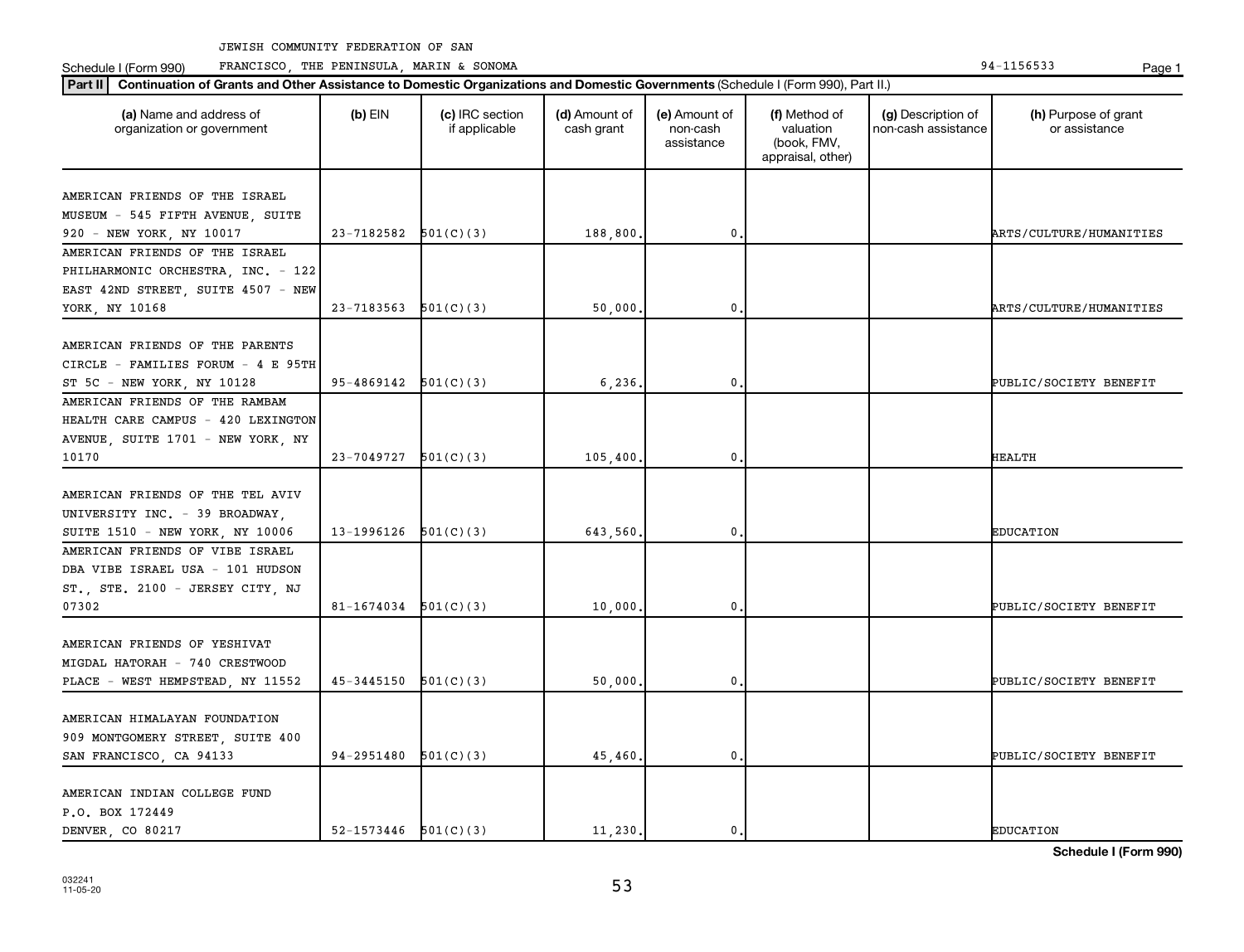Schedule I (Form 990) PRANCISCO, THE PENINSULA, MARIN & SONOMA Page 1 (Form 194-1156533 Page 1

| (a) Name and address of<br>organization or government                                                   | $(b)$ EIN  | (c) IRC section<br>if applicable | (d) Amount of<br>cash grant | (e) Amount of<br>non-cash<br>assistance | (f) Method of<br>valuation<br>(book, FMV,<br>appraisal, other) | (g) Description of<br>non-cash assistance | (h) Purpose of grant<br>or assistance |
|---------------------------------------------------------------------------------------------------------|------------|----------------------------------|-----------------------------|-----------------------------------------|----------------------------------------------------------------|-------------------------------------------|---------------------------------------|
| AMERICAN ISRAEL EDUCATION<br>FOUNDATION, INC. - 251 H STREET NW                                         |            |                                  |                             |                                         |                                                                |                                           |                                       |
| - WASHINGTON, DC 20001                                                                                  | 52-1623781 | 501(C)(3)                        | 1,011,875                   | 0                                       |                                                                |                                           | <b>EDUCATION</b>                      |
| AMERICAN JEWISH COMMITTEE, NY<br>165 EAST 56TH STREET<br>NEW YORK, NY 10022                             | 13-5563393 | 501(C)(3)                        | 119,830                     | 0                                       |                                                                |                                           | PUBLIC/SOCIETY BENEFIT                |
|                                                                                                         |            |                                  |                             |                                         |                                                                |                                           |                                       |
| AMERICAN JEWISH JOINT DISTRIBUTION<br>COMMITTEE INC. (JDC) - 220 E. 42ND<br>STREET - NEW YORK, NY 10017 | 13-1656634 | 501(C)(3)                        | 482,230,                    | $\mathbf 0$                             |                                                                |                                           | PUBLIC/SOCIETY BENEFIT                |
| AMERICAN JEWISH WORLD SERVICE,<br>INC. $(AJWS) - PO BOX 568 - ETNA,$<br>NH 03750                        | 22-2584370 | 501(C)(3)                        | 270,725                     | 0                                       |                                                                |                                           | PUBLIC/SOCIETY BENEFIT                |
| AMERICAN LEADERSHIP FORUM<br>1400 PARKMOOR AVENUE, SUITE 280<br>SAN JOSE, CA 95126                      | 94-3092396 | 501(C)(3)                        | 6,000                       | $\mathbf 0$                             |                                                                |                                           | PUBLIC/SOCIETY BENEFIT                |
| AMERICAN MATHEMATICAL SOCIETY<br>201 CHARLES STREET<br>PROVIDENCE, RI 02904                             | 05-0264797 | 501(C)(3)                        | 5,000                       | 0                                       |                                                                |                                           | PUBLIC/SOCIETY BENEFIT                |
| AMERICAN NUMISMATIC SOCIETY<br>75 VARICK STREET, 11TH FLOOR<br>NEW YORK, NY 10013                       | 13-5562383 | 501(C)(3)                        | 10,000                      | $\mathbf 0$                             |                                                                |                                           | ARTS/CULTURE/HUMANITIES               |
| AMERICAN PRAIRIE RESERVE<br>P.O. BOX 908<br>BOZEMAN, MT 59771                                           | 81-0541893 | 501(C)(3)                        | 10,000,                     | $\mathbf 0$                             |                                                                |                                           | ENVIRONMENT/ANIMALS                   |
| AMERICAN RED CROSS, SILICON VALLEY<br>CHAPTER - 2731 NORTH 1ST STREET -<br>SAN JOSE, CA 95134           | 53-0196605 | 501(C)(3)                        | 49,400.                     | 0.                                      |                                                                |                                           | PUBLIC/SOCIETY BENEFIT                |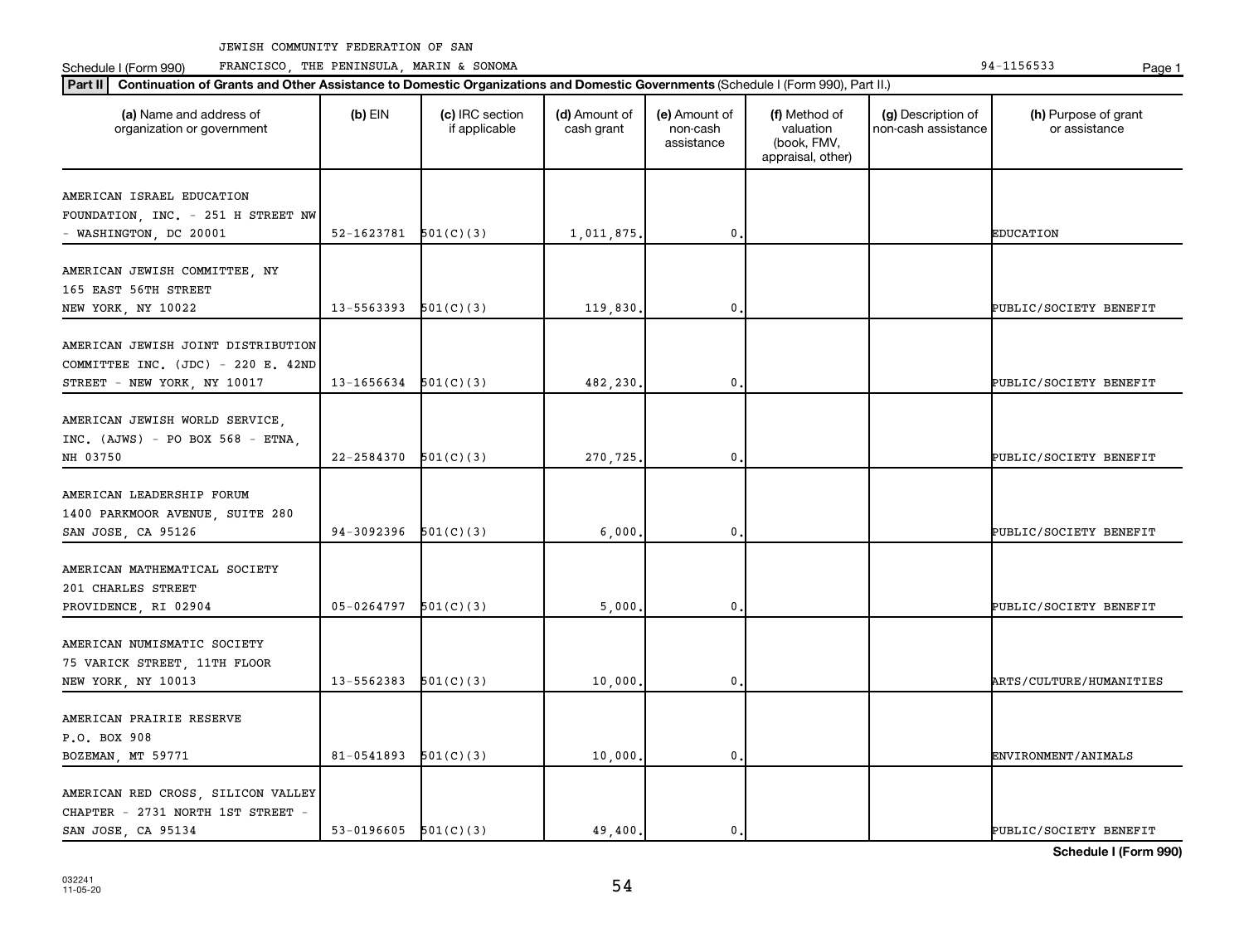Schedule I (Form 990) PRANCISCO, THE PENINSULA, MARIN & SONOMA Page 1 (Form 194-1156533 Page 1

| (a) Name and address of<br>organization or government | $(b)$ EIN  | (c) IRC section<br>if applicable | (d) Amount of<br>cash grant | (e) Amount of<br>non-cash<br>assistance | (f) Method of<br>valuation<br>(book, FMV,<br>appraisal, other) | (g) Description of<br>non-cash assistance | (h) Purpose of grant<br>or assistance |
|-------------------------------------------------------|------------|----------------------------------|-----------------------------|-----------------------------------------|----------------------------------------------------------------|-------------------------------------------|---------------------------------------|
| AMERICAN SEPHARDI FEDERATION                          |            |                                  |                             |                                         |                                                                |                                           |                                       |
| 15 WEST 16TH STREET                                   |            |                                  |                             |                                         |                                                                |                                           |                                       |
| NEW YORK, NY 10011                                    | 23-7338689 | 501(C)(3)                        | 5,000                       | 0                                       |                                                                |                                           | ARTS/CULTURE/HUMANITIES               |
| AMERICAN SOCIETY FOR                                  |            |                                  |                             |                                         |                                                                |                                           |                                       |
| TECHNION-ISRAEL INSTITUTE OF                          |            |                                  |                             |                                         |                                                                |                                           |                                       |
| TECHNOLOGY INC. - 55 E. 59TH                          |            |                                  |                             |                                         |                                                                |                                           |                                       |
| STREET, 14TH FLOOR - NEW YORK, NY                     | 13-0434195 | 501(C)(3)                        | 63,907                      | 0                                       |                                                                |                                           | <b>EDUCATION</b>                      |
| AMERICAN SOCIETY FOR THE                              |            |                                  |                             |                                         |                                                                |                                           |                                       |
| PROTECTION OF NATURE IN ISRAEL,                       |            |                                  |                             |                                         |                                                                |                                           |                                       |
| INC. DBA NATURE IS - 28 ARRANDALE                     |            |                                  |                             |                                         |                                                                |                                           |                                       |
| AVENUE - GREAT NECK, NY 11024                         | 52-1467954 | 501(C)(3)                        | 21,830                      | $\mathbf{0}$                            |                                                                |                                           | PUBLIC/SOCIETY BENEFIT                |
|                                                       |            |                                  |                             |                                         |                                                                |                                           |                                       |
| AMERICAN SOCIETY FOR YAD VASHEM                       |            |                                  |                             |                                         |                                                                |                                           |                                       |
| INC. - 500 FIFTH AVENUE, 42ND                         |            |                                  |                             |                                         |                                                                |                                           |                                       |
| FLOOR - NEW YORK, NY 10110                            | 13-3106768 | 501(C)(3)                        | 16,227.                     | 0                                       |                                                                |                                           | <b>EDUCATION</b>                      |
|                                                       |            |                                  |                             |                                         |                                                                |                                           |                                       |
| AMERICAN SOCIETY OF THE UNIVERSITY                    |            |                                  |                             |                                         |                                                                |                                           |                                       |
| OF HAIFA - 80 BROAD STREET, SUITE                     |            |                                  |                             |                                         |                                                                |                                           |                                       |
| 1004 - NEW YORK, NY 10004                             | 13-6220819 | 501(C)(3)                        | 20,000                      | 0                                       |                                                                |                                           | <b>EDUCATION</b>                      |
| AMERICANS UNITED FOR SEPARATION OF                    |            |                                  |                             |                                         |                                                                |                                           |                                       |
| CHURCH AND STATE - 1310 L STREET                      |            |                                  |                             |                                         |                                                                |                                           |                                       |
| NW, SUITE 200 - WASHINGTON, DC                        |            |                                  |                             |                                         |                                                                |                                           |                                       |
| 20005                                                 | 53-0184647 | 501(C)(3)                        | 40,450                      | 0                                       |                                                                |                                           | PUBLIC/SOCIETY BENEFIT                |
|                                                       |            |                                  |                             |                                         |                                                                |                                           |                                       |
| AMHERST COLLEGE TRUSTEES                              |            |                                  |                             |                                         |                                                                |                                           |                                       |
| P.O. BOX 5000                                         |            |                                  |                             |                                         |                                                                |                                           |                                       |
| AMHERST, MA 01002                                     | 04-2103542 | 501(C)(3)                        | 6,050                       | $\mathbf{0}$                            |                                                                |                                           | <b>EDUCATION</b>                      |
|                                                       |            |                                  |                             |                                         |                                                                |                                           |                                       |
| AMNESTY INTERNATIONAL USA, INC.                       |            |                                  |                             |                                         |                                                                |                                           |                                       |
| 311 W 43RD STREET, 7TH FLOOR                          |            |                                  |                             |                                         |                                                                |                                           |                                       |
| NEW YORK, NY 10036                                    | 52-0851555 | 501(C)(3)                        | 5,635                       | 0                                       |                                                                |                                           | PUBLIC/SOCIETY BENEFIT                |
|                                                       |            |                                  |                             |                                         |                                                                |                                           |                                       |
| ANDREW GOODMAN FOUNDATION, INC.                       |            |                                  |                             |                                         |                                                                |                                           |                                       |
| P.O. BOX 394                                          |            |                                  |                             |                                         |                                                                |                                           |                                       |
| MAHWAH NJ 07430                                       | 13-6207568 | 501(C)(3)                        | 10,500.                     | $\mathbf{0}$ .                          |                                                                |                                           | PUBLIC/SOCIETY BENEFIT                |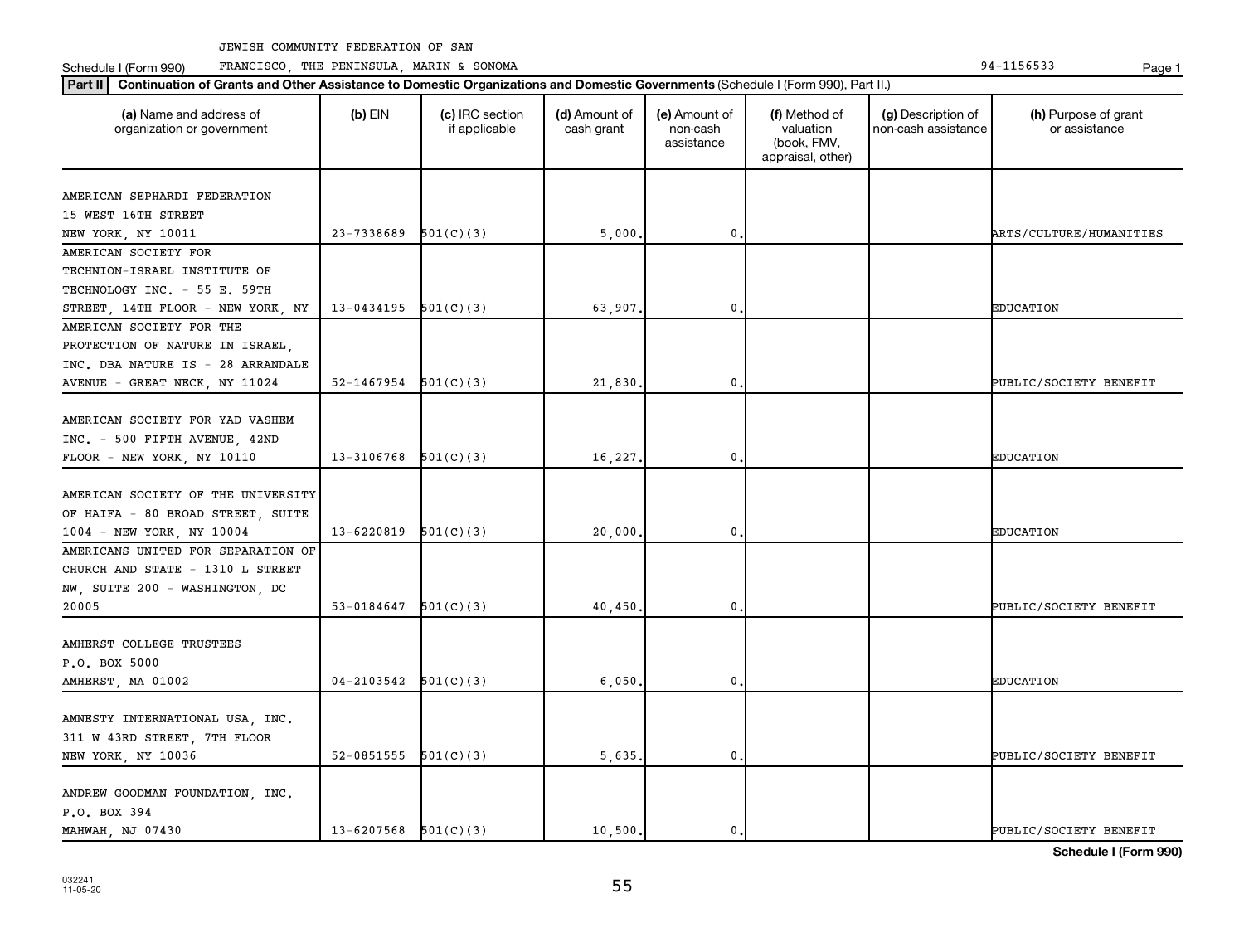Schedule I (Form 990) PRANCISCO, THE PENINSULA, MARIN & SONOMA Page 1 (Form 194-1156533 Page 1

| (a) Name and address of<br>organization or government                              | $(b)$ EIN                | (c) IRC section<br>if applicable | (d) Amount of<br>cash grant | (e) Amount of<br>non-cash<br>assistance | (f) Method of<br>valuation<br>(book, FMV,<br>appraisal, other) | (g) Description of<br>non-cash assistance | (h) Purpose of grant<br>or assistance |
|------------------------------------------------------------------------------------|--------------------------|----------------------------------|-----------------------------|-----------------------------------------|----------------------------------------------------------------|-------------------------------------------|---------------------------------------|
| ANIMAL ADOPTION CENTER INC.                                                        |                          |                                  |                             |                                         |                                                                |                                           |                                       |
| P.O. BOX 8532                                                                      |                          |                                  |                             |                                         |                                                                |                                           |                                       |
| JACKSON, WY 83002                                                                  | $20 - 0629074$           | 501(C)(3)                        | 5,000.                      | $\mathbf 0$ .                           |                                                                |                                           | PUBLIC/SOCIETY BENEFIT                |
| ANTI-DEFAMATION LEAGUE<br>605 THIRD AVENUE                                         |                          |                                  |                             |                                         |                                                                |                                           |                                       |
| NEW YORK, NY 10158                                                                 | 13-1818723               | 501(C)(3)                        | 222,606.                    | $\mathbf 0$                             |                                                                |                                           | PUBLIC/SOCIETY BENEFIT                |
| ARCHBISHOP RIORDAN HIGH SCHOOL<br>175 FRIDA KAHLO WAY                              |                          |                                  |                             |                                         |                                                                |                                           |                                       |
| SAN FRANCISCO, CA 94112                                                            | 94-1156677               | 501(C)(3)                        | 46,000.                     | 0.                                      |                                                                |                                           | <b>EDUCATION</b>                      |
| AREIVIM PHILANTHROPIC GROUP INC<br>727 7TH AVENUE, 9TH FLOOR<br>NEW YORK, NY 10019 | 20-8024537               | 501(C)(3)                        | 10,000.                     | $\mathbf 0$                             |                                                                |                                           | PUBLIC/SOCIETY BENEFIT                |
| ARTHRITIS FOUNDATION INC.<br>1355 PEACHTREE ST. NE STE 600<br>ATLANTA, GA 30309    | 58-1341679               | 501(C)(3)                        | 11,100.                     | 0.                                      |                                                                |                                           | <b>HEALTH</b>                         |
| ASIAN ART MUSEUM FOUNDATION OF SAN<br>FRANCISCO - 200 LARKIN STREET -              | 94-1704765               | 501(C)(3)                        | 38,000.                     | $\mathbf 0$                             |                                                                |                                           | ARTS/CULTURE/HUMANITIES               |
| SAN FRANCISCO, CA 94102                                                            |                          |                                  |                             |                                         |                                                                |                                           |                                       |
| ASPEN ART MUSEUM<br>637 EAST HYMAN AVENUE<br>ASPEN, CO 81611                       | $84-0746671$ $501(C)(3)$ |                                  | 202,500.                    | 0.                                      |                                                                |                                           | ARTS/CULTURE/HUMANITIES               |
| ASPEN COMMUNITY FOUNDATION<br>455 GOLD RIVERS COURT, SUITE 515                     |                          |                                  |                             |                                         |                                                                |                                           |                                       |
| BASALT, CO 81621                                                                   | 84-0829226               | 501(C)(3)                        | 165,000.                    | $\mathbf 0$                             |                                                                |                                           | PUBLIC/SOCIETY BENEFIT                |
| ASPEN INSTITUTE INC.<br>2300 N STREET, NW, SUITE 700<br>WASHINGTON, DC 20037       | 84-0399006 $501(C)(3)$   |                                  | 226,000.                    | $\mathbf{0}$ .                          |                                                                |                                           | PUBLIC/SOCIETY BENEFIT                |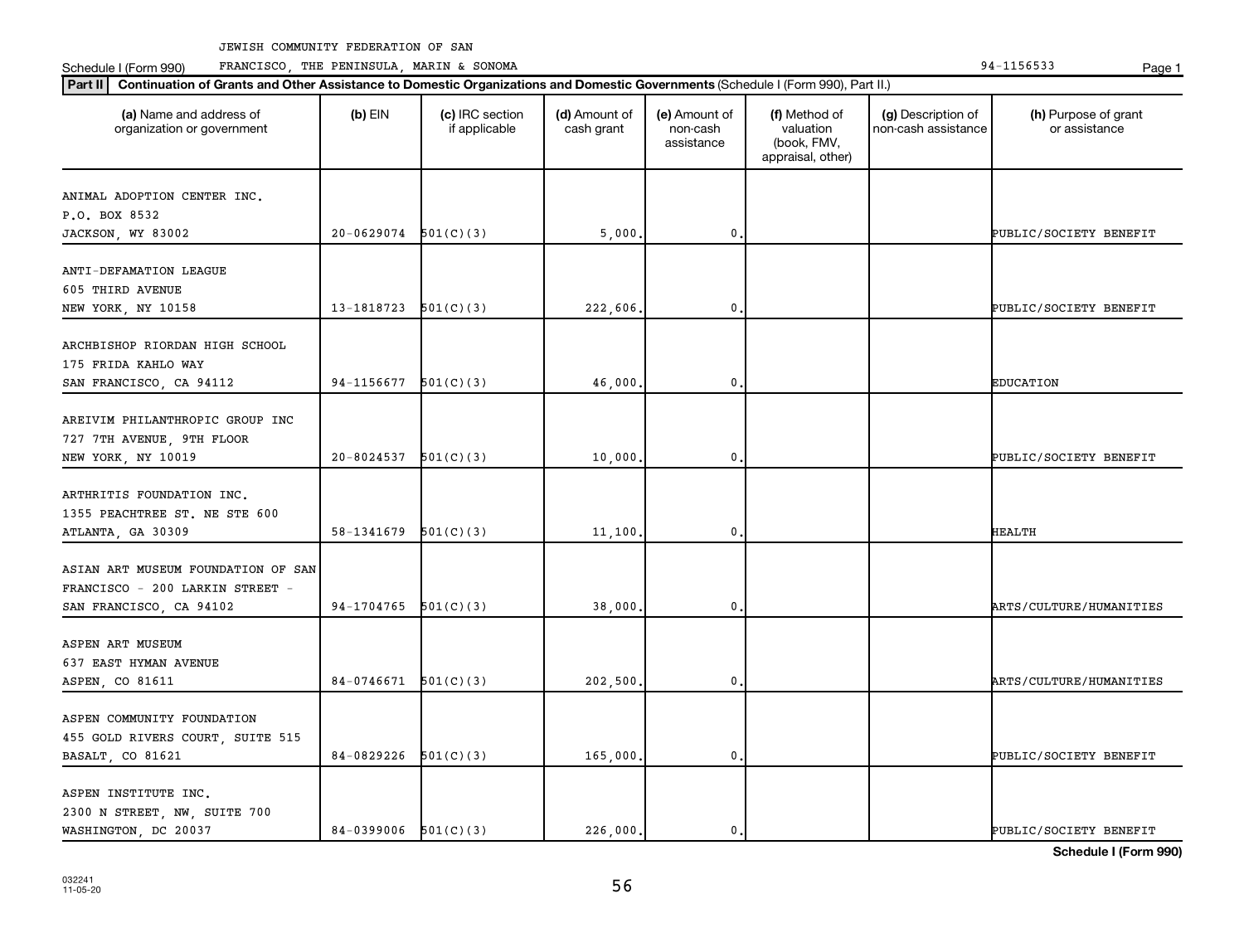Schedule I (Form 990) PRANCISCO, THE PENINSULA, MARIN & SONOMA Page 1 (Form 194-1156533 Page 1

| (a) Name and address of<br>organization or government                            | $(b)$ EIN                | (c) IRC section<br>if applicable | (d) Amount of<br>cash grant | (e) Amount of<br>non-cash<br>assistance | (f) Method of<br>valuation<br>(book, FMV,<br>appraisal, other) | (g) Description of<br>non-cash assistance | (h) Purpose of grant<br>or assistance |
|----------------------------------------------------------------------------------|--------------------------|----------------------------------|-----------------------------|-----------------------------------------|----------------------------------------------------------------|-------------------------------------------|---------------------------------------|
| ASSISTED LIVING PROJECT<br>8 SUZANNE LANE                                        |                          |                                  |                             |                                         |                                                                |                                           |                                       |
| SCOTTS VALLEY, CA 95066                                                          | 77-0488834               | 501(C)(3)                        | 15,000                      | 0                                       |                                                                |                                           | HEALTH                                |
| ASTEME LEARNING CENTER INC.<br>9854 NATIONAL BLVD #1008<br>LOS ANGELES, CA 90034 | 38-3953027               | 501(C)(3)                        | 7,500                       | 0                                       |                                                                |                                           | <b>EDUCATION</b>                      |
|                                                                                  |                          |                                  |                             |                                         |                                                                |                                           |                                       |
| <b>ASYLUM ARTS</b><br>495A HENRY STREET #142<br>BROOKLYN, NY 11231               | 81-1339909               | 501(C)(3)                        | 130,980,                    | 0                                       |                                                                |                                           | ARTS/CULTURE/HUMANITIES               |
| AT THE WELL PROJECT<br>3417 ORDWAY ST NW<br>WASHINGTON, DC 20016                 | 83-2697895               | 501(C)(3)                        | 23,850.                     | 0                                       |                                                                |                                           | HUMAN SERVICES                        |
| AUDUBON CANYON RANCH, INC.<br>PO BOX 577                                         |                          |                                  |                             |                                         |                                                                |                                           |                                       |
| STINSON BEACH, CA 94970                                                          | 94-6069140               | 501(C)(3)                        | 5,300                       | 0                                       |                                                                |                                           | PUBLIC/SOCIETY BENEFIT                |
| AVALOCH FARM MUSIC RETREAT, INC.<br>16 HARDY LANE                                |                          |                                  |                             |                                         |                                                                |                                           |                                       |
| BOSCAWEN, NH 03303                                                               | 45-2767963               | 501(C)(3)                        | 100,000                     | 0                                       |                                                                |                                           | ARTS/CULTURE/HUMANITIES               |
| AVENIDAS<br>450 BRYANT STREET<br>PALO ALTO, CA 94301                             | 94-1480548               | 501(C)(3)                        | 11,100,                     | 0                                       |                                                                |                                           | HUMAN SERVICES                        |
| B'NAI ISRAEL JEWISH CENTER                                                       |                          |                                  |                             |                                         |                                                                |                                           |                                       |
| 740 WESTERN AVENUE<br>PETALUMA, CA 94952                                         | 94-6096583               | 501(C)(3)                        | 8,704.                      | $\mathbf{0}$                            |                                                                |                                           | <b>EDUCATION</b>                      |
| BAIS MENACHEM YESHIVA DAY SCHOOL<br>834 28TH AVENUE                              |                          |                                  |                             |                                         |                                                                |                                           |                                       |
| SAN FRANCISCO, CA 94121                                                          | $47-3770745$ $501(C)(3)$ |                                  | 71,561.                     | 0.                                      |                                                                |                                           | <b>EDUCATION</b>                      |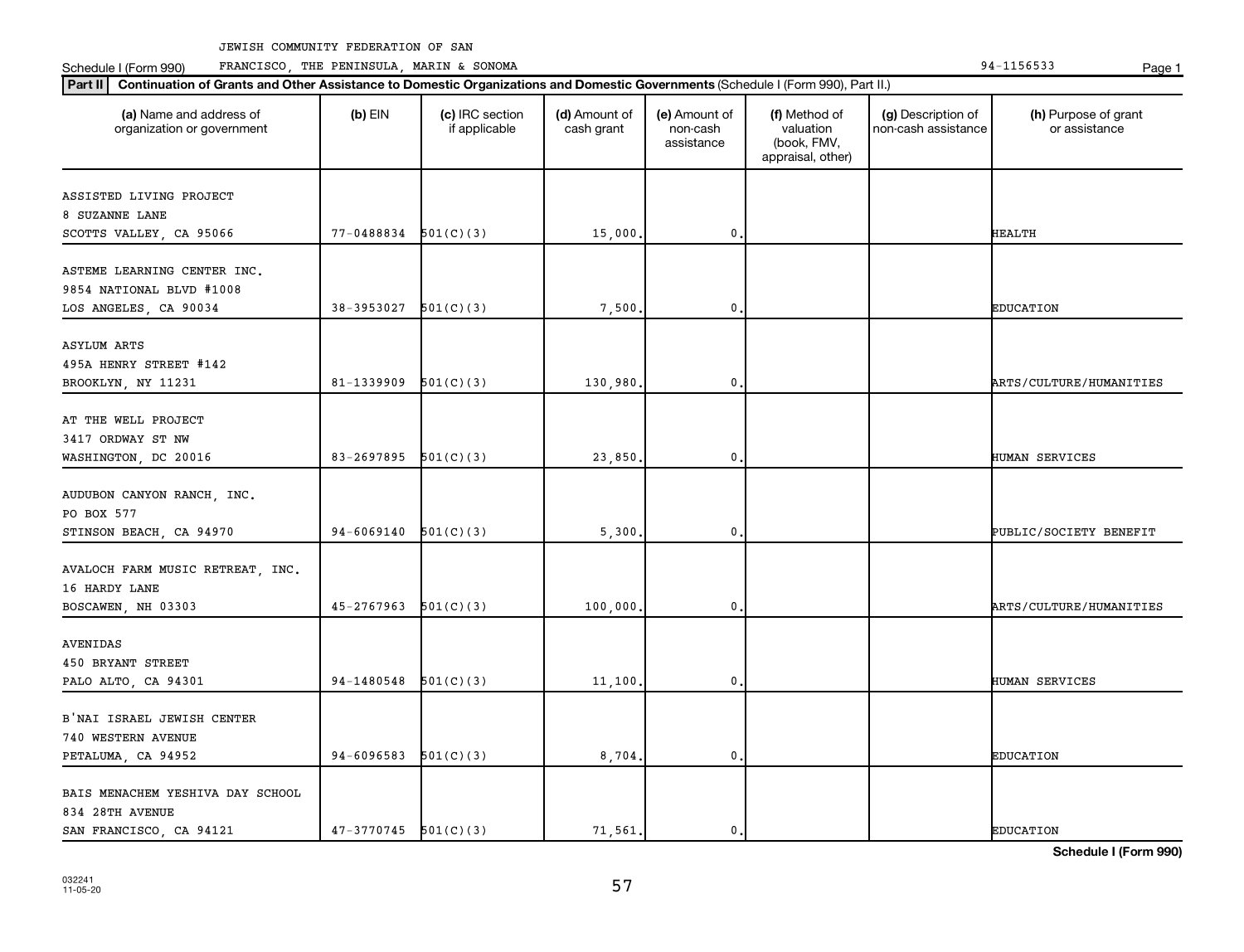Schedule I (Form 990) PRANCISCO, THE PENINSULA, MARIN & SONOMA Page 1 (Form 194-1156533 Page 1

| Part II   Continuation of Grants and Other Assistance to Domestic Organizations and Domestic Governments (Schedule I (Form 990), Part II.) |                |                                  |                             |                                         |                                                                |                                           |                                       |
|--------------------------------------------------------------------------------------------------------------------------------------------|----------------|----------------------------------|-----------------------------|-----------------------------------------|----------------------------------------------------------------|-------------------------------------------|---------------------------------------|
| (a) Name and address of<br>organization or government                                                                                      | $(b)$ EIN      | (c) IRC section<br>if applicable | (d) Amount of<br>cash grant | (e) Amount of<br>non-cash<br>assistance | (f) Method of<br>valuation<br>(book, FMV,<br>appraisal, other) | (g) Description of<br>non-cash assistance | (h) Purpose of grant<br>or assistance |
| BAPTIST HEALTH SOUTH FLORIDA<br>FOUNDATION INC. - 6855 RED ROAD -                                                                          |                |                                  |                             |                                         |                                                                |                                           |                                       |
| CORAL GABLES, FL 33143                                                                                                                     | 59-1923401     | 501(C)(3)                        | 99,000                      | $\mathbf 0$                             |                                                                |                                           | <b>HEALTH</b>                         |
| BAR-ILAN UNIVERSITY OF ISRAEL<br>160 EAST 56TH STREET, 5TH FLOOR<br>NEW YORK, NY 10022                                                     | 13-6192275     | 501(C)(3)                        | 7,700                       | $\mathbf{0}$                            |                                                                |                                           | <b>EDUCATION</b>                      |
| <b>BARNARD COLLEGE</b><br>3009 BROADWAY<br>NEW YORK, NY 10027                                                                              | 13-1628149     | 501(C)(3)                        | 10,000.                     | $\mathbf 0$                             |                                                                |                                           | <b>EDUCATION</b>                      |
| BATTERY FOUNDATION<br>717 BATTERY ST.<br>SAN FRANCISCO, CA 94111                                                                           | 46-5476017     | 501(C)(3)                        | 24,000                      | $\mathbf 0$                             |                                                                |                                           | PUBLIC/SOCIETY BENEFIT                |
| BAY AREA CANCER CONNECTIONS<br>2335 EL CAMINO REAL<br>PALO ALTO, CA 94306                                                                  | $77 - 0417605$ | 501(C)(3)                        | 28,450                      | $\mathbf 0$                             |                                                                |                                           | <b>HEALTH</b>                         |
| BAY AREA CHILDREN'S THEATRE<br>6114 LA SALLE AVENUE, SUITE 431<br>OAKLAND, CA 94611                                                        | 55-0871317     | 501(C)(3)                        | 10,000                      | $\mathbf{0}$                            |                                                                |                                           | ARTS/CULTURE/HUMANITIES               |
| BAY AREA COMMUNITY RESOURCES<br>171 CARLOS DRIVE<br>SAN RAFAEL, CA 94903                                                                   | 94-2346815     | 501(C)(3)                        | 6,000                       | $\mathbf 0$                             |                                                                |                                           | HUMAN SERVICES                        |
| BAY AREA COMMUNITY SERVICES<br>1814 FRANKLIN STREET, 4TH FLOOR<br>OAKLAND, CA 94612                                                        | 94-1708069     | 501(C)(3)                        | 10,000.                     | $\mathbf 0$                             |                                                                |                                           | HUMAN SERVICES                        |
| BAY AREA DISCOVERY MUSEUM<br>FORT BAKER, 557 MCREYNOLDS ROAD<br>SAUSALITO, CA 94965                                                        | 68-0033227     | 501(C)(3)                        | 6.000.                      | 0.                                      |                                                                |                                           | ARTS/CULTURE/HUMANITIES               |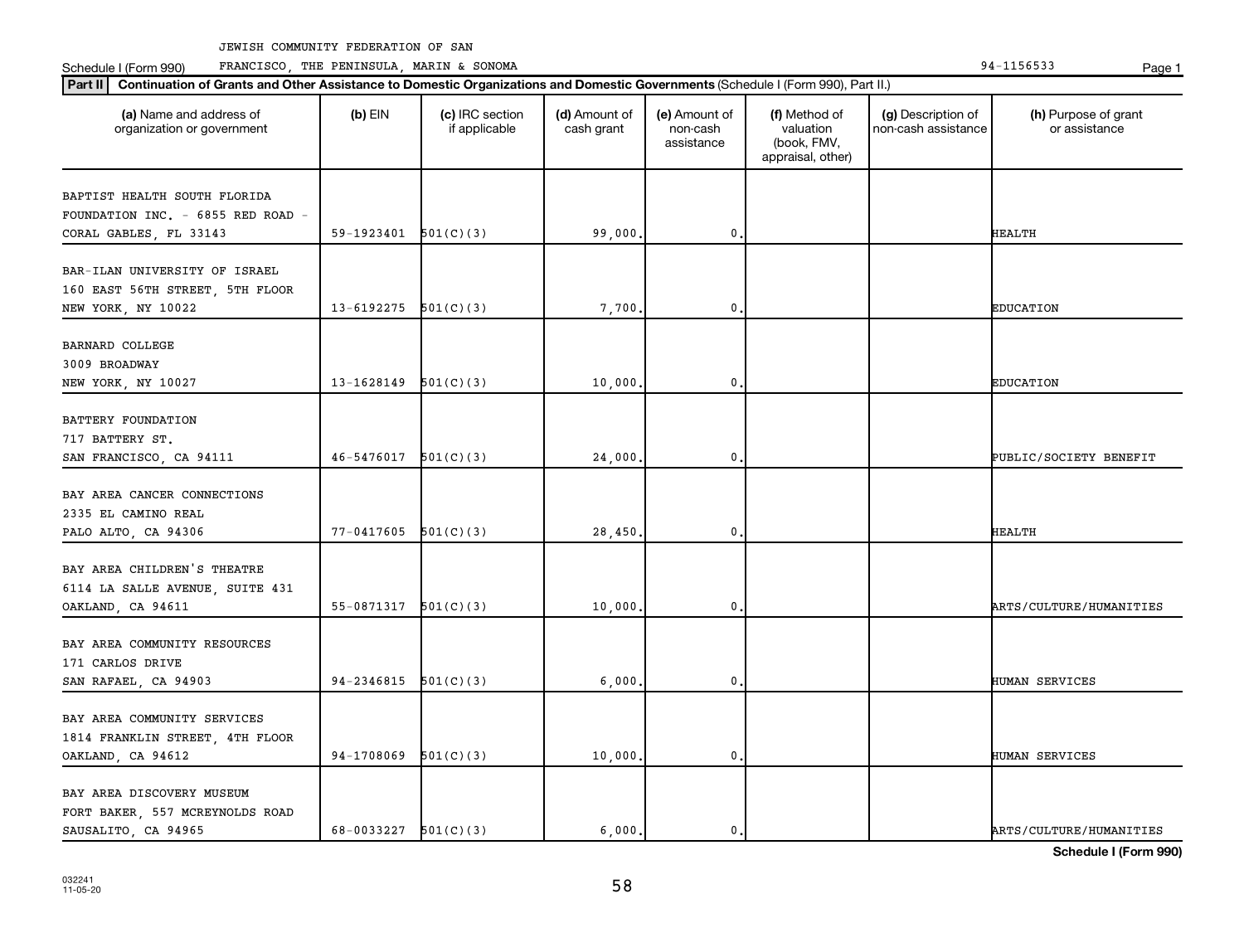Schedule I (Form 990) Page 1 FRANCISCO, THE PENINSULA, MARIN & SONOMA 94-1156533

| (a) Name and address of<br>organization or government                                       | $(b)$ EIN                | (c) IRC section<br>if applicable | (d) Amount of<br>cash grant | (e) Amount of<br>non-cash<br>assistance | (f) Method of<br>valuation<br>(book, FMV,<br>appraisal, other) | (g) Description of<br>non-cash assistance | (h) Purpose of grant<br>or assistance |
|---------------------------------------------------------------------------------------------|--------------------------|----------------------------------|-----------------------------|-----------------------------------------|----------------------------------------------------------------|-------------------------------------------|---------------------------------------|
| BAY AREA FRIENDSHIP CIRCLE                                                                  |                          |                                  |                             |                                         |                                                                |                                           |                                       |
| 3921 FABIAN WAY, SUITE A023                                                                 |                          |                                  |                             |                                         |                                                                |                                           |                                       |
| PALO ALTO, CA 94303                                                                         | 20-4889813               | 501(C)(3)                        | 109,710.                    | 0                                       |                                                                |                                           | HUMAN SERVICES                        |
| BAY AREA JEWISH HEALING CENTER<br>2530 TARAVAL STREET, SUITE 202<br>SAN FRANCISCO, CA 94116 | 45-1504826               | 501(C)(3)                        | 365,603.                    | 0                                       |                                                                |                                           | HUMAN SERVICES                        |
| BAY AREA LEGAL AID                                                                          |                          |                                  |                             |                                         |                                                                |                                           |                                       |
| 1735 TELEGRAPH AVE.                                                                         |                          |                                  |                             |                                         |                                                                |                                           |                                       |
| OAKLAND, CA 94612                                                                           | 94-1631316               | 501(C)(3)                        | 10,250                      | 0                                       |                                                                |                                           | PUBLIC/SOCIETY BENEFIT                |
| BAY AREA SPORTS ORGANIZING                                                                  |                          |                                  |                             |                                         |                                                                |                                           |                                       |
| COMMITTEE - 2450 AGNES WAY - PALO                                                           |                          |                                  |                             |                                         |                                                                |                                           |                                       |
| ALTO, CA 94303                                                                              | 94-3052945               | 501(C)(3)                        | 10,000                      | 0                                       |                                                                |                                           | <b>ARTS/CULTURE/HUMANITIES</b>        |
| BAY AREA WOMEN LEADER NETWORK DBA<br>HOW WOMEN LEAD - 1 ADRIAN TERRACE                      |                          |                                  |                             |                                         |                                                                |                                           |                                       |
| - SAN RAFAEL, CA 94903                                                                      | 47-1938087               | 501(C)(3)                        | 5,000                       | 0                                       |                                                                |                                           | PUBLIC/SOCIETY BENEFIT                |
| BAY AREA WOMEN'S AND CHILDREN'S<br>CENTER - 318 LEAVENWORTH STREET -                        | 94-2722718               | 501(C)(3)                        | 5,000                       | 0                                       |                                                                |                                           | HUMAN SERVICES                        |
| SAN FRANCISCO, CA 94102                                                                     |                          |                                  |                             |                                         |                                                                |                                           |                                       |
| BAY SCHOOL OF SAN FRANCISCO<br>35 KEYES AVENUE                                              |                          |                                  |                             |                                         |                                                                |                                           |                                       |
| SAN FRANCISCO, CA 94129                                                                     | 94-3266229               | 501(C)(3)                        | 18,000                      | 0                                       |                                                                |                                           | <b>EDUCATION</b>                      |
| BAYVIEW HUNTERS POINT CENTER FOR                                                            |                          |                                  |                             |                                         |                                                                |                                           |                                       |
| ARTS & TECHNOLOGY AKA BAYCAT -                                                              |                          |                                  |                             |                                         |                                                                |                                           |                                       |
| 2415 3RD STREET, SUITE 230 - SAN                                                            |                          |                                  |                             |                                         |                                                                |                                           |                                       |
| FRANCISCO, CA 94107                                                                         | 94-3329786               | 501(C)(3)                        | 100,000                     | 0                                       |                                                                |                                           | ARTS/CULTURE/HUMANITIES               |
| BBYO                                                                                        |                          |                                  |                             |                                         |                                                                |                                           |                                       |
| 800 EIGHTH STREET NW                                                                        |                          |                                  |                             |                                         |                                                                |                                           |                                       |
| WASHINGTON, DC 20001                                                                        | $31-1794932$ $501(C)(3)$ |                                  | 150, 135.                   | 0.                                      |                                                                |                                           | PUBLIC/SOCIETY BENEFIT                |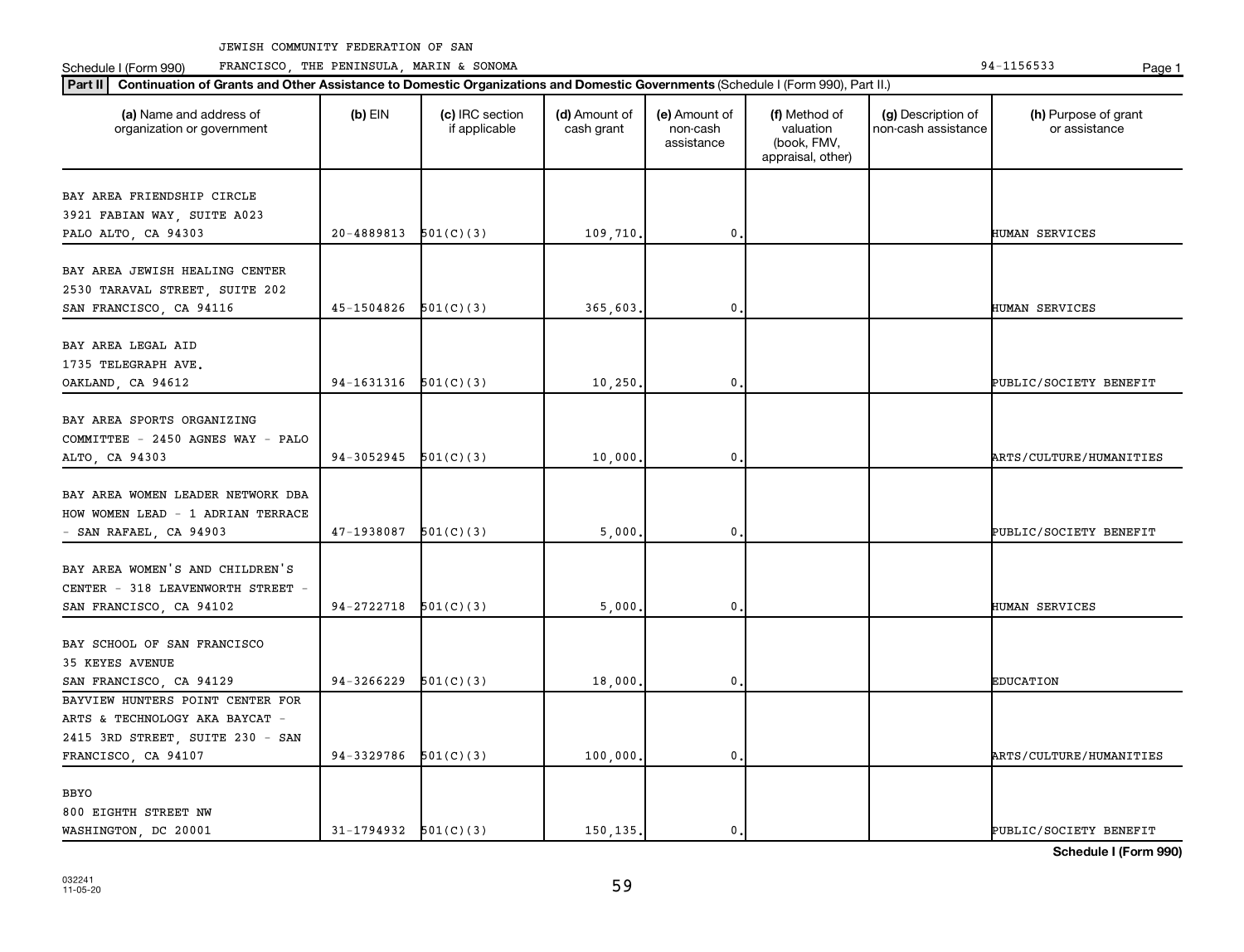**Part II Continuation of Grants and Other Assistance to Domestic Organizations and Domestic Governments**  (Schedule I (Form 990), Part II.)

Schedule I (Form 990) PRANCISCO, THE PENINSULA, MARIN & SONOMA Page 1 (Form 194-1156533 Page 1

P.O. BOX 2066

032241 11-05-20

| (a) Name and address of<br>organization or government                                         | $(b)$ EIN      | (c) IRC section<br>if applicable | (d) Amount of<br>cash grant | (e) Amount of<br>non-cash<br>assistance | (f) Method of<br>valuation<br>(book, FMV,<br>appraisal, other) | (g) Description of<br>non-cash assistance | (h) Purpose of grant<br>or assistance |
|-----------------------------------------------------------------------------------------------|----------------|----------------------------------|-----------------------------|-----------------------------------------|----------------------------------------------------------------|-------------------------------------------|---------------------------------------|
| BEACH CITIES CHABAD AKA JEWISH<br>COMMUNITY CENTER - 2108 VAIL AVE<br>REDONDO BEACH, CA 90278 | 95-4602186     | 501(C)(3)                        | 8,600.                      | $\mathbf{0}$                            |                                                                |                                           | PUBLIC/SOCIETY BENEFIT                |
| BEADS OF COURAGE INC.<br>3230 N. DODGE BLVD., SUITE J<br>TUCSON, AZ 85716                     | $20 - 2721500$ | 501(C)(3)                        | 5,000                       | $\mathbf{0}$                            |                                                                |                                           | <b>HEALTH</b>                         |
| BEANS CAFE, INC.<br>1020 E. 4TH AVENUE<br>ANCHORAGE, AK 99501                                 | 92-0072522     | 501(C)(3)                        | 10, 250.                    | $\mathbf{0}$                            |                                                                |                                           | HUMAN SERVICES                        |
| BEAUMONT HEALTH FOUNDATION<br>26901 BEAUMONT BLVD.<br>SOUTHFIELD, MI 48033                    | 36-4852171     | 501(C)(3)                        | 8,000                       | $\mathbf{0}$                            |                                                                |                                           | PUBLIC/SOCIETY BENEFIT                |
| BELVEDERE TIBURON LIBRARY<br>FOUNDATION - P.O. BOX 483 -<br>TIBURON, CA 94920                 | 68-0280522     | 501(C)(3)                        | 7,500.                      | $\mathbf 0$                             |                                                                |                                           | PUBLIC/SOCIETY BENEFIT                |
| BEND THE ARC: A JEWISH PARTNERSHIP<br>FOR JUSTICE - 102 PRESTWICK DR -<br>ANDERSON, SC 29621  | 52-1332694     | 501(C)(3)                        | 94,080.                     | 0                                       |                                                                |                                           | HUMAN SERVICES                        |
| BERKELEY HIGH SCHOOL DEVELOPMENT<br>GROUP - P.O. BOX 519 - BERKELEY,<br>CA 94701              | 94-3173406     | 501(C)(3)                        | 5,000.                      | $\mathbf{0}$                            |                                                                |                                           | <b>EDUCATION</b>                      |
| BERKELEY MUSIC GROUP<br>2030 UNIVERSITY AVE.<br>BERKELEY, CA 94704                            | 46-1517597     | 501(C)(3)                        | 40,000                      | $\mathbf{0}$                            |                                                                |                                           | ARTS/CULTURE/HUMANITIES               |
| BERKELEY PUBLIC SCHOOLS FUND                                                                  |                |                                  |                             |                                         |                                                                |                                           |                                       |

**Schedule I (Form 990)**

BERKELEY, CA 94702 94-2918219 501(C)(3) 12,000. 0. 0.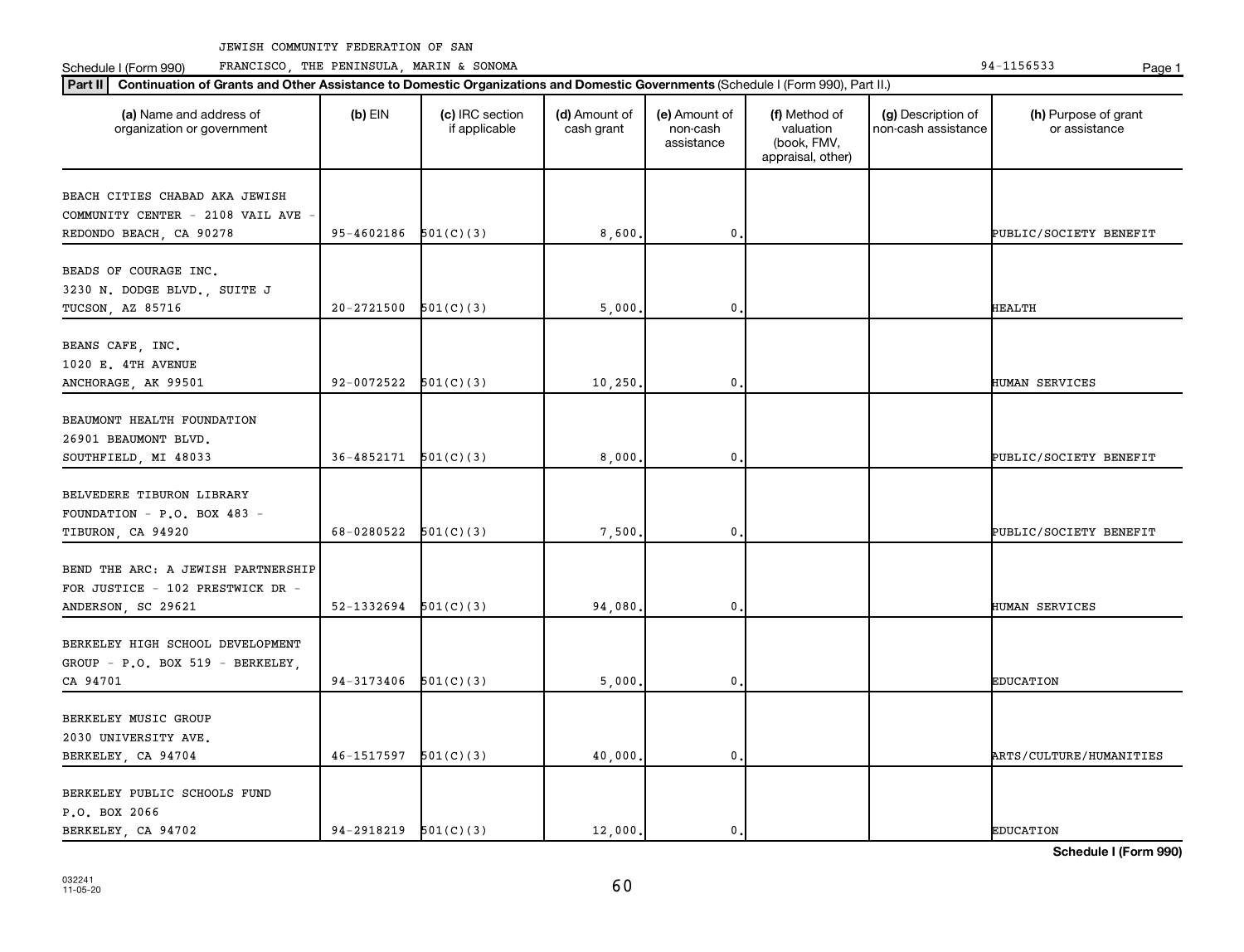Schedule I (Form 990) PRANCISCO, THE PENINSULA, MARIN & SONOMA Page 1 (Form 194-1156533 Page 1

| Part II   Continuation of Grants and Other Assistance to Domestic Organizations and Domestic Governments (Schedule I (Form 990), Part II.) |                            |                                  |                             |                                         |                                                                |                                           |                                                   |
|--------------------------------------------------------------------------------------------------------------------------------------------|----------------------------|----------------------------------|-----------------------------|-----------------------------------------|----------------------------------------------------------------|-------------------------------------------|---------------------------------------------------|
| (a) Name and address of<br>organization or government                                                                                      | $(b)$ EIN                  | (c) IRC section<br>if applicable | (d) Amount of<br>cash grant | (e) Amount of<br>non-cash<br>assistance | (f) Method of<br>valuation<br>(book, FMV,<br>appraisal, other) | (g) Description of<br>non-cash assistance | (h) Purpose of grant<br>or assistance             |
| BERKELEY REPERTORY THEATRE<br>999 HARRISON ST<br>BERKELEY, CA 94710                                                                        | 94-1679756 $501(C)(3)$     |                                  | 151,975.                    | $\mathbf{0}$                            |                                                                |                                           | ARTS/CULTURE/HUMANITIES                           |
| BERKELEY SOCIETY FOR THE<br>PRESERVATION OF TRADITIONAL MUSIC<br>DBA FREIGHT AND - 2020 ADDISON                                            |                            |                                  |                             |                                         |                                                                |                                           |                                                   |
| STREET - BERKELEY, CA 94704<br>BERNARD OSHER MARIN JEWISH<br>COMMUNITY CENTER - 200 NORTH SAN<br>PEDRO ROAD - SAN RAFAEL, CA 94903         | 94-2887073<br>68-0360243   | 501(C)(3)<br>501(C)(3)           | 15,500<br>408,450.          | $\mathbf{0}$<br>$\mathbf 0$             |                                                                |                                           | ARTS/CULTURE/HUMANITIES<br>PUBLIC/SOCIETY BENEFIT |
| BERWIN LEE LONDON NEW YORK<br>PLAYWRIGHTS - 322 EAST 57TH STREET<br>APT. 12A - NEW YORK, NY 10022                                          | $46-0910635$ $501(C)(3)$   |                                  | 20,000.                     | $\mathbf 0$ .                           |                                                                |                                           | ARTS/CULTURE/HUMANITIES                           |
| BETH AM ISRAEL<br>1301 HAGYS FORD ROAD<br>PENN VALLEY, PA 19072                                                                            | 23-1389399                 | 501(C)(3)                        | 5,000                       | $\mathbf 0$                             |                                                                |                                           | PUBLIC/SOCIETY BENEFIT                            |
| BETH JACOB CONGREGATION OF OAKLAND<br>3778 PARK BOULEVARD<br>OAKLAND, CA 94610                                                             | 94-1156833                 | 501(C)(3)                        | 143,653.                    | 0                                       |                                                                |                                           | <b>EDUCATION</b>                                  |
| BETTER ANGELS SOCIETY<br>2000 MASSACHUSETTS AVENUE, NW<br>WASHINGTON, DC 20036                                                             | $45 - 4587107$ $501(C)(3)$ |                                  | 500,000.                    | $\mathbf{0}$                            |                                                                |                                           | ARTS/CULTURE/HUMANITIES                           |
| BEYOND BARRIERS ATHLETIC<br>FOUNDATION - 50 WOODSIDE PLAZA,<br>SUITE 426 - REDWOOD CITY, CA 94061                                          | $45-1276113$ $501(C)(3)$   |                                  | 20,000.                     | $\mathbf 0$ .                           |                                                                |                                           | ARTS/CULTURE/HUMANITIES                           |
| BEYOND DIFFERENCES<br>711 GRAND AVE., SUITE 200<br>SAN RAFAEL, CA 94901                                                                    | $27-1772372$ $501(C)(3)$   |                                  | 29,060.                     | 0.                                      |                                                                |                                           | <b>EDUCATION</b>                                  |

61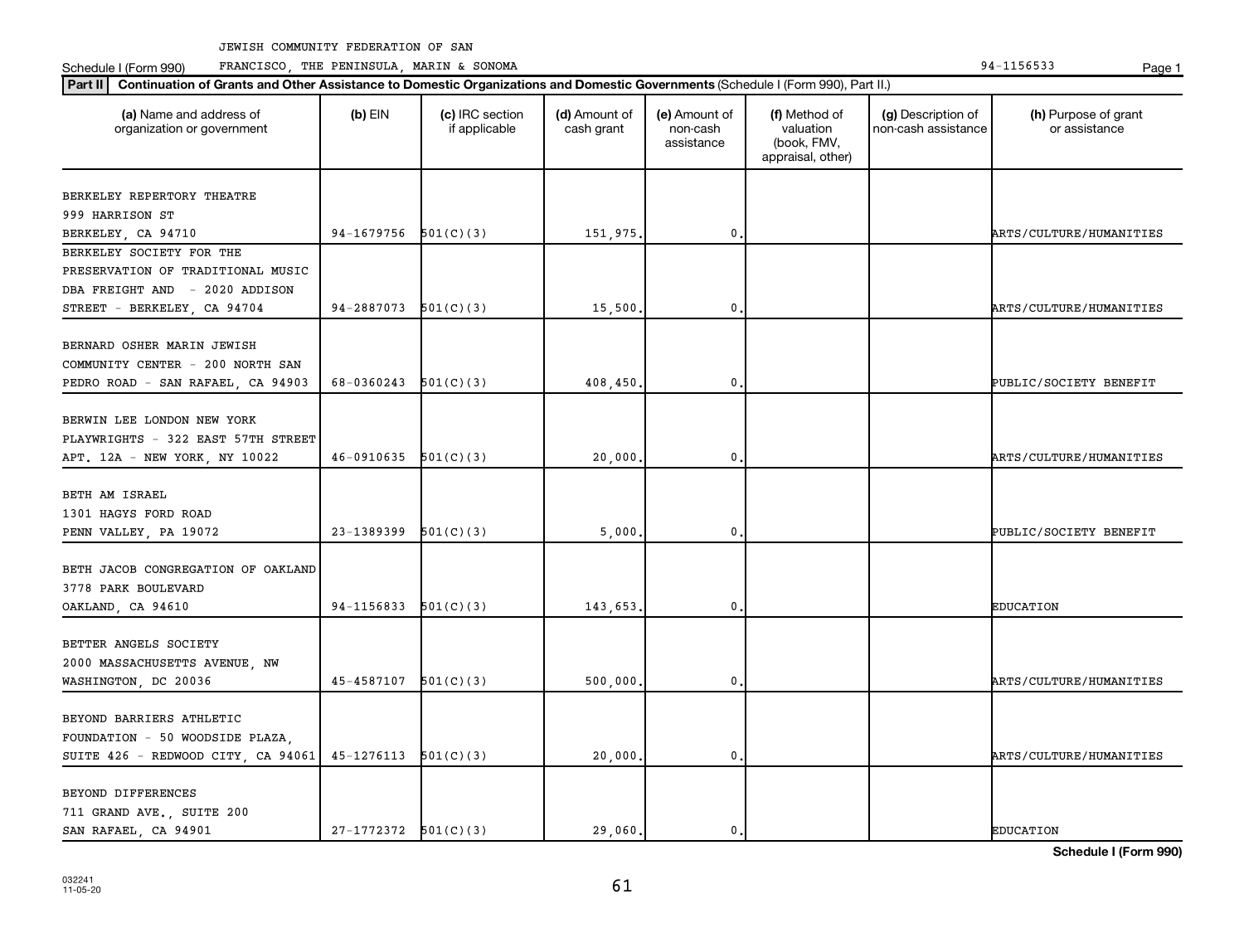Schedule I (Form 990) PRANCISCO, THE PENINSULA, MARIN & SONOMA Page 1 (Form 194-1156533 Page 1

| (a) Name and address of<br>organization or government | $(b)$ EIN                | (c) IRC section<br>if applicable | (d) Amount of<br>cash grant | (e) Amount of<br>non-cash<br>assistance | (f) Method of<br>valuation<br>(book, FMV,<br>appraisal, other) | (g) Description of<br>non-cash assistance | (h) Purpose of grant<br>or assistance |
|-------------------------------------------------------|--------------------------|----------------------------------|-----------------------------|-----------------------------------------|----------------------------------------------------------------|-------------------------------------------|---------------------------------------|
| BIG BROTHERS BIG SISTERS OF THE                       |                          |                                  |                             |                                         |                                                                |                                           |                                       |
| BAY AREA - 65 BATTERY ST. FL 2 -                      |                          |                                  |                             |                                         |                                                                |                                           |                                       |
| SAN FRANCISCO, CA 94111                               | 23-7108045               | 501(C)(3)                        | 10,918.                     | $\mathbf{0}$                            |                                                                |                                           | PUBLIC/SOCIETY BENEFIT                |
|                                                       |                          |                                  |                             |                                         |                                                                |                                           |                                       |
| BIRD RESCUE CENTER                                    |                          |                                  |                             |                                         |                                                                |                                           |                                       |
| PO BOX 475                                            |                          |                                  |                             |                                         |                                                                |                                           |                                       |
| SANTA ROSA, CA 95402                                  | 94-2378213               | 501(C)(3)                        | 5,000.                      | 0                                       |                                                                |                                           | PUBLIC/SOCIETY BENEFIT                |
|                                                       |                          |                                  |                             |                                         |                                                                |                                           |                                       |
| BIRTHRIGHT ISRAEL FOUNDATION                          |                          |                                  |                             |                                         |                                                                |                                           |                                       |
| P.O. BOX 21615                                        |                          |                                  |                             |                                         |                                                                |                                           |                                       |
| NEW YORK, NY 10087                                    | 13-4092050               | 501(C)(3)                        | 239,436.                    | $\mathbf{0}$                            |                                                                |                                           | <b>EDUCATION</b>                      |
|                                                       |                          |                                  |                             |                                         |                                                                |                                           |                                       |
| BKS IYENGAR YOGA ASSOCIATION OF                       |                          |                                  |                             |                                         |                                                                |                                           |                                       |
| NORTHERN CALIFORNIA - 2201 SUTTER                     |                          |                                  |                             |                                         |                                                                |                                           |                                       |
| ST. - SAN FRANCISCO, CA 94115                         | $94-2337054$ $501(C)(3)$ |                                  | 5,000.                      | $\mathbf{0}$                            |                                                                |                                           | <b>HEALTH</b>                         |
|                                                       |                          |                                  |                             |                                         |                                                                |                                           |                                       |
| BLACK GIRLS CODE, INC.                                |                          |                                  |                             |                                         |                                                                |                                           |                                       |
| P.O. BOX 640926                                       |                          |                                  |                             |                                         |                                                                |                                           |                                       |
| SAN FRANCISCO, CA 94164                               | 45-4930539               | 501(C)(3)                        | 9,500                       | $\mathbf{0}$                            |                                                                |                                           | <b>EDUCATION</b>                      |
| BLACK HILLS STATE UNIVERSITY                          |                          |                                  |                             |                                         |                                                                |                                           |                                       |
| FOUNDATION - 1200 UNIVERSITY                          |                          |                                  |                             |                                         |                                                                |                                           |                                       |
| STREET UNIT #9506 - SPEARFISH, SD                     |                          |                                  |                             |                                         |                                                                |                                           |                                       |
| 57799                                                 | 23-7428348               | 501(C)(3)                        | 5,500.                      | 0                                       |                                                                |                                           | <b>EDUCATION</b>                      |
|                                                       |                          |                                  |                             |                                         |                                                                |                                           |                                       |
| BLACK ORGANIZING PROJECT                              |                          |                                  |                             |                                         |                                                                |                                           |                                       |
| 1035 W. GRAND AVE.                                    |                          |                                  |                             |                                         |                                                                |                                           |                                       |
| OAKLAND, CA 94607                                     | 46-4578588               | 501(C)(3)                        | 108,750                     | $\mathbf{0}$                            |                                                                |                                           | PUBLIC/SOCIETY BENEFIT                |
| BLACK PINE CIRCLE INC.                                |                          |                                  |                             |                                         |                                                                |                                           |                                       |
| 2027 - 7TH STREET                                     |                          |                                  |                             |                                         |                                                                |                                           |                                       |
|                                                       | 94-1700228               | 501(C)(3)                        |                             | $\mathbf{0}$                            |                                                                |                                           | <b>EDUCATION</b>                      |
| BERKELEY, CA 94710                                    |                          |                                  | 10,000.                     |                                         |                                                                |                                           |                                       |
| BLADDER CANCER ADVOCACY NETWORK,                      |                          |                                  |                             |                                         |                                                                |                                           |                                       |
| INC. - 4520 EAST WEST HIGHWAY,                        |                          |                                  |                             |                                         |                                                                |                                           |                                       |
| SUITE 610 - BETHESDA, MD 20814                        | $20-2897110$ $501(C)(3)$ |                                  | 50,000.                     | $\mathbf{0}$ .                          |                                                                |                                           | <b>HEALTH</b>                         |
|                                                       |                          |                                  |                             |                                         |                                                                |                                           |                                       |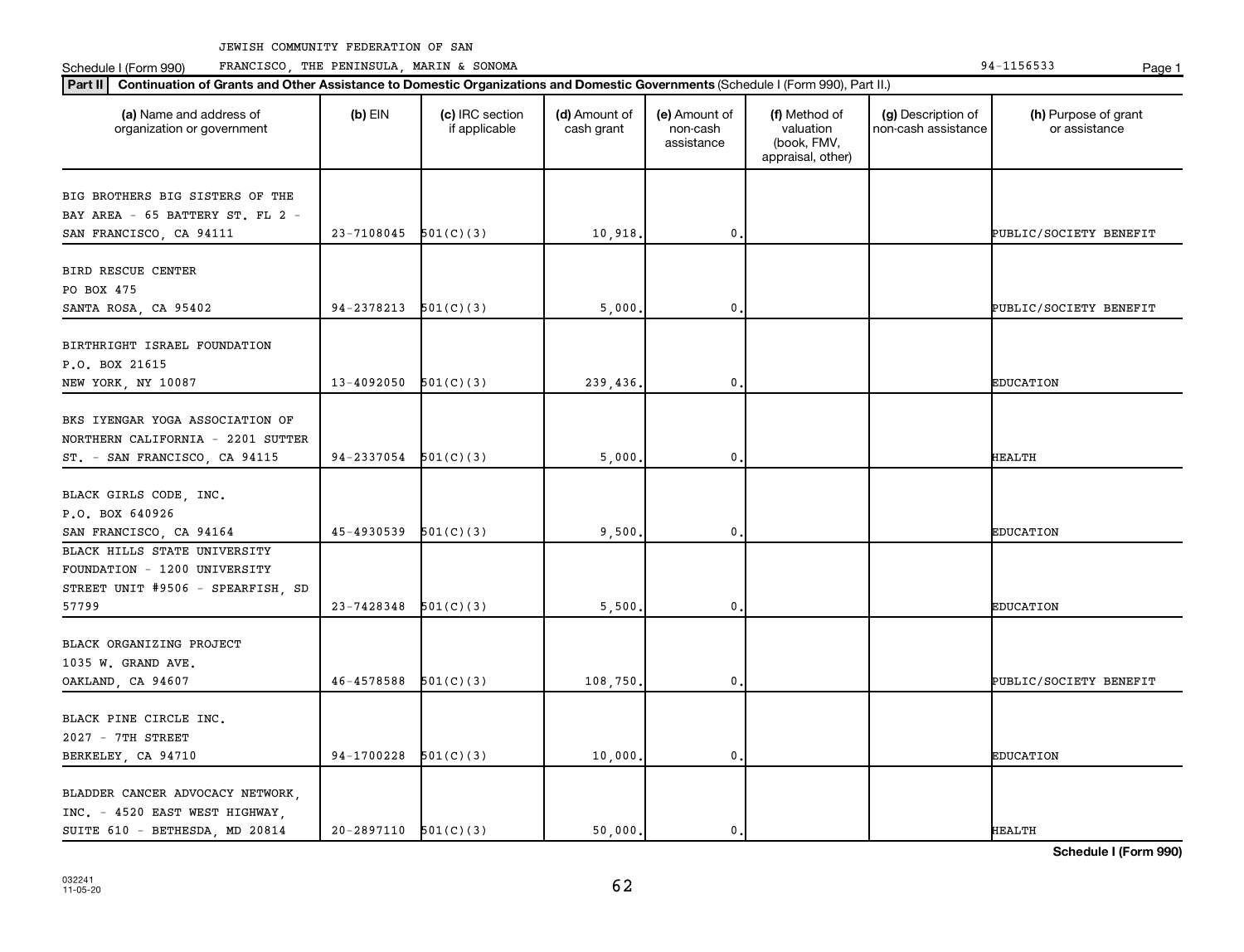Schedule I (Form 990) PRANCISCO, THE PENINSULA, MARIN & SONOMA Page 1 (Form 194-1156533 Page 1

| (a) Name and address of<br>organization or government                                                    | $(b)$ EIN      | (c) IRC section<br>if applicable | (d) Amount of<br>cash grant | (e) Amount of<br>non-cash<br>assistance | (f) Method of<br>valuation<br>(book, FMV,<br>appraisal, other) | (g) Description of<br>non-cash assistance | (h) Purpose of grant<br>or assistance |
|----------------------------------------------------------------------------------------------------------|----------------|----------------------------------|-----------------------------|-----------------------------------------|----------------------------------------------------------------|-------------------------------------------|---------------------------------------|
| BLUEPRINT NORTH CAROLINA                                                                                 |                |                                  |                             |                                         |                                                                |                                           |                                       |
| 3125 POPLARWOOD COURT, SUITE 300                                                                         |                |                                  |                             |                                         |                                                                |                                           |                                       |
| RALEIGH, NC 27604                                                                                        | 27-2459538     | 501(C)(3)                        | 50,000                      | $\mathbf{0}$                            |                                                                |                                           | PUBLIC/SOCIETY BENEFIT                |
| BNAI BRITH HILLEL FOUNDATION AT<br>UCB AKA BERKELEY HILLEL - 2736                                        |                |                                  |                             |                                         |                                                                |                                           |                                       |
| BANCROFT WAY - BERKELEY, CA 94704                                                                        | 52-1758790     | 501(C)(3)                        | 422,528                     | 0                                       |                                                                |                                           | HUMAN SERVICES                        |
| BOARD OF TRUSTEES OF THE GLIDE<br>FOUNDATION AKA GLIDE FOUNDATION -<br>330 ELLIS STREET - SAN FRANCISCO, |                |                                  |                             |                                         |                                                                |                                           |                                       |
| CA 94102                                                                                                 | 94-1156481     | 501(C)(3)                        | 53,402.                     | 0                                       |                                                                |                                           | PUBLIC/SOCIETY BENEFIT                |
| BOLINAS COMMUNITY LAND TRUST<br>P.O. BOX 805<br>BOLINAS, CA 94924                                        | 68-0007197     | 501(C)(3)                        | 10,000                      | $\mathbf 0$                             |                                                                |                                           | PUBLIC/SOCIETY BENEFIT                |
| BOOKER T. WASHINGTON COMMUNITY<br>SERVICE CENTER - 800 PRESIDIO AVE.<br>- SAN FRANCISCO, CA 94115        | 94-1160952     | 501(C)(3)                        | 5,000                       | 0                                       |                                                                |                                           | PUBLIC/SOCIETY BENEFIT                |
| BOWDOIN COLLEGE<br>4100 COLLEGE STATION<br>BRUNSWICK, ME 04011                                           | $01 - 0215213$ | 501(C)(3)                        | 26,000                      | 0                                       |                                                                |                                           | <b>EDUCATION</b>                      |
| BOYS & GIRLS CLUB OF THE PENINSULA<br>401 PIERCE ROAD                                                    | 94-1552134     |                                  |                             | $\mathbf 0$                             |                                                                |                                           |                                       |
| MENLO PARK, CA 94025                                                                                     |                | 501(C)(3)                        | 16,500                      |                                         |                                                                |                                           | PUBLIC/SOCIETY BENEFIT                |
| BRADY CENTER TO PREVENT GUN<br>VIOLENCE - 840 FIRST STREET, NE,<br>SUITE 400 - WASHINGTON, DC 20002      | 52-1285097     | 501(C)(3)                        | 5,300.                      | 0                                       |                                                                |                                           | PUBLIC/SOCIETY BENEFIT                |
| BRAIN AND BEHAVIOR RESEARCH<br>FOUNDATION - 747 THIRD AVE, 33RD<br>FLOOR - NEW YORK, NY 10017            | 31-1020010     | 501(C)(3)                        | 6,380.                      | 0.                                      |                                                                |                                           | PUBLIC/SOCIETY BENEFIT                |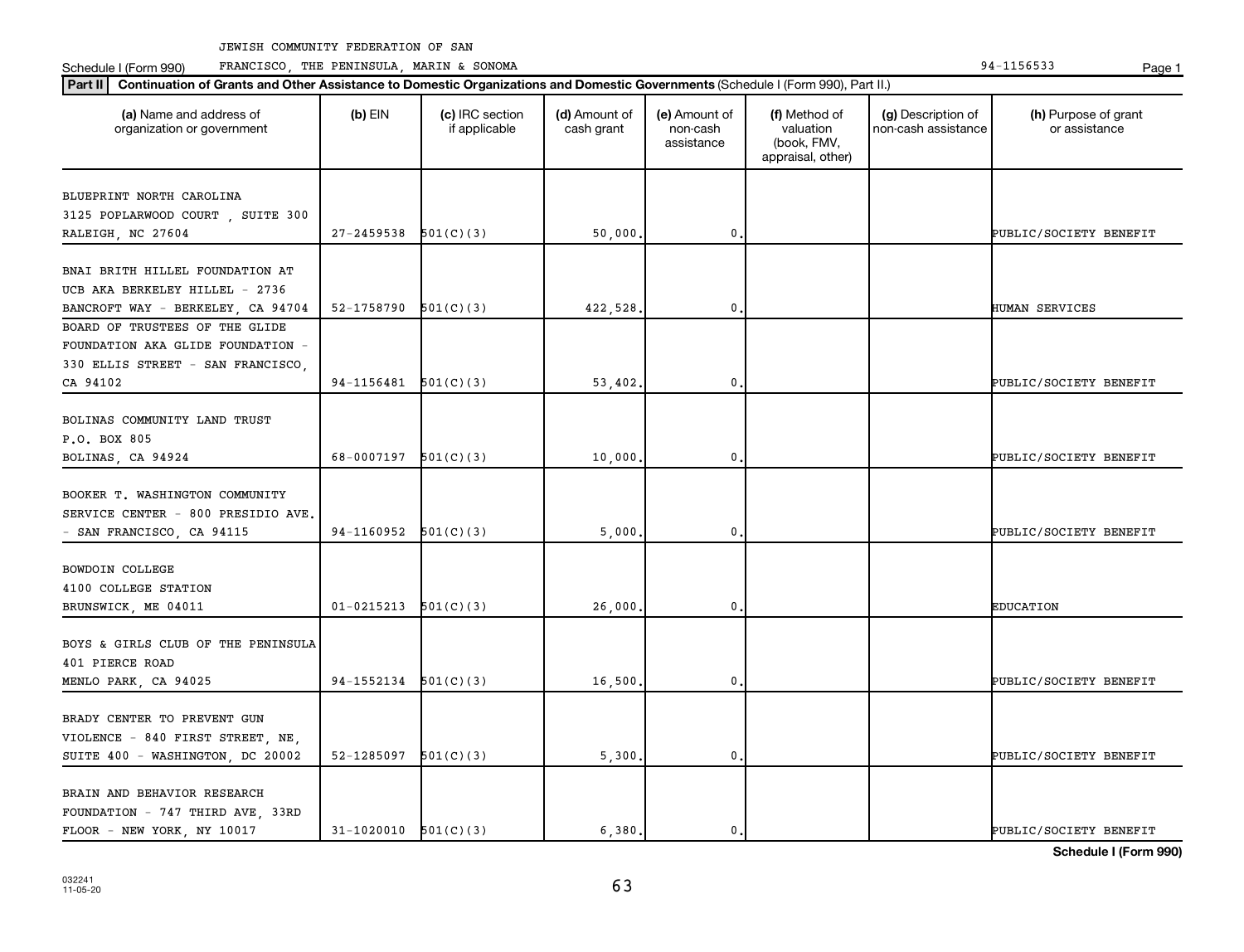Schedule I (Form 990) PRANCISCO, THE PENINSULA, MARIN & SONOMA Page 1 (Form 194-1156533 Page 1

| (a) Name and address of<br>organization or government                                                    | $(b)$ EIN                | (c) IRC section<br>if applicable | (d) Amount of<br>cash grant | (e) Amount of<br>non-cash<br>assistance | (f) Method of<br>valuation<br>(book, FMV,<br>appraisal, other) | (g) Description of<br>non-cash assistance | (h) Purpose of grant<br>or assistance |
|----------------------------------------------------------------------------------------------------------|--------------------------|----------------------------------|-----------------------------|-----------------------------------------|----------------------------------------------------------------|-------------------------------------------|---------------------------------------|
| BRAIN SUPPORT NETWORK                                                                                    |                          |                                  |                             |                                         |                                                                |                                           |                                       |
| P.O. BOX 7264                                                                                            |                          |                                  |                             |                                         |                                                                |                                           |                                       |
| MENLO PARK, CA 94026                                                                                     | $46-0771864$ $501(C)(3)$ |                                  | 5,000                       | $\mathbf 0$                             |                                                                |                                           | PUBLIC/SOCIETY BENEFIT                |
| BRANDEIS HILLEL DAY SCHOOL-MARIN<br>DBA BRANDEIS MARIN - 180 N. SAN<br>PEDRO ROAD - SAN RAFAEL, CA 94903 | 47-1253063               | 501(C)(3)                        | 273,916.                    | 0.                                      |                                                                |                                           | <b>EDUCATION</b>                      |
|                                                                                                          |                          |                                  |                             |                                         |                                                                |                                           |                                       |
| BRANDEIS SCHOOL OF SAN FRANCISCO<br>655 BROTHERHOOD WAY                                                  |                          |                                  |                             |                                         |                                                                |                                           |                                       |
| SAN FRANCISCO, CA 94132                                                                                  | 94-1558659               | 501(C)(3)                        | 379,679.                    | $\mathbf 0$                             |                                                                |                                           | <b>EDUCATION</b>                      |
| <b>BRANSON SCHOOL</b>                                                                                    |                          |                                  |                             |                                         |                                                                |                                           |                                       |
| P.O. BOX 887                                                                                             |                          |                                  |                             |                                         |                                                                |                                           |                                       |
| ROSS, CA 94957                                                                                           | 94-0338330               | 501(C)(3)                        | 12,400                      | 0.                                      |                                                                |                                           | <b>EDUCATION</b>                      |
|                                                                                                          |                          |                                  |                             |                                         |                                                                |                                           |                                       |
| BREAKTHROUGH INSTITUTE                                                                                   |                          |                                  |                             |                                         |                                                                |                                           |                                       |
| P.O. BOX 729<br>ORINDA, CA 94563                                                                         | 81-4526660               | 501(C)(3)                        | 275,000                     | 0                                       |                                                                |                                           | PUBLIC/SOCIETY BENEFIT                |
|                                                                                                          |                          |                                  |                             |                                         |                                                                |                                           |                                       |
| BREAST CANCER ACTION                                                                                     |                          |                                  |                             |                                         |                                                                |                                           |                                       |
| 275 5TH STREET, SUITE 307                                                                                |                          |                                  |                             |                                         |                                                                |                                           |                                       |
| SAN FRANCISCO, CA 94103                                                                                  | 94-3138992               | 501(C)(3)                        | 9,075                       | 0.                                      |                                                                |                                           | <b>HEALTH</b>                         |
| BREAST CANCER PREVENTION PARTNERS                                                                        |                          |                                  |                             |                                         |                                                                |                                           |                                       |
| AKA BCPP - 1388 SUTTER STREET,                                                                           |                          |                                  |                             |                                         |                                                                |                                           |                                       |
| SUITE 400 - SAN FRANCISCO, CA                                                                            |                          |                                  |                             |                                         |                                                                |                                           |                                       |
| 94109                                                                                                    | $94-3155886$ $501(C)(3)$ |                                  | 18,450                      | 0.                                      |                                                                |                                           | <b>HEALTH</b>                         |
|                                                                                                          |                          |                                  |                             |                                         |                                                                |                                           |                                       |
| BREAST CANCER RESEARCH FOUNDATION                                                                        |                          |                                  |                             |                                         |                                                                |                                           |                                       |
| 28 WEST 44TH STREET, SUITE 609                                                                           | 13-3727250               |                                  |                             | 0.                                      |                                                                |                                           | <b>HEALTH</b>                         |
| NEW YORK, NY 10036                                                                                       |                          | 501(C)(3)                        | 25,540                      |                                         |                                                                |                                           |                                       |
| BRIDGE THE GAP COLLEGE PREP                                                                              |                          |                                  |                             |                                         |                                                                |                                           |                                       |
| P.O. BOX 1390                                                                                            |                          |                                  |                             |                                         |                                                                |                                           |                                       |
| SAUSALITO, CA 94965                                                                                      | $91-1930327$ $501(C)(3)$ |                                  | 15,270.                     | 0.                                      |                                                                |                                           | <b>EDUCATION</b>                      |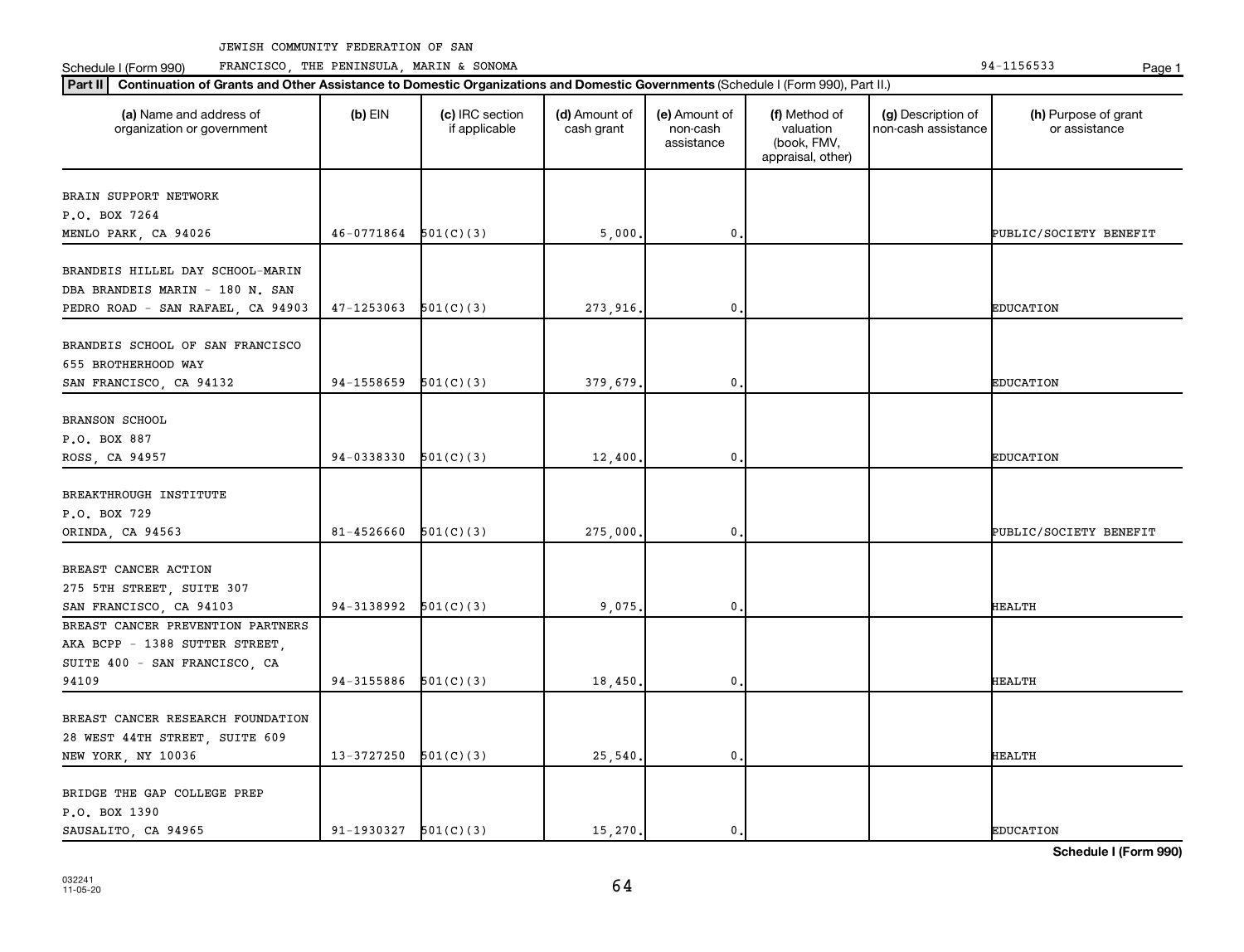Schedule I (Form 990) PRANCISCO, THE PENINSULA, MARIN & SONOMA Page 1 (Form 194-1156533 Page 1

| (a) Name and address of<br>organization or government | $(b)$ EIN                  | (c) IRC section<br>if applicable | (d) Amount of<br>cash grant | (e) Amount of<br>non-cash<br>assistance | (f) Method of<br>valuation<br>(book, FMV,<br>appraisal, other) | (g) Description of<br>non-cash assistance | (h) Purpose of grant<br>or assistance |
|-------------------------------------------------------|----------------------------|----------------------------------|-----------------------------|-----------------------------------------|----------------------------------------------------------------|-------------------------------------------|---------------------------------------|
| BRIGID ALLIANCE INC.                                  |                            |                                  |                             |                                         |                                                                |                                           |                                       |
| P.O. BOX 58                                           |                            |                                  |                             |                                         |                                                                |                                           |                                       |
| NEW YORK, NY 10024                                    | 82-3843989                 | 501(C)(3)                        | 5,000                       | $\mathbf{0}$                            |                                                                |                                           | HUMAN SERVICES                        |
| BRITISH SCHOOLS AND UNIVERSITIES                      |                            |                                  |                             |                                         |                                                                |                                           |                                       |
| FOUNDATION INC. - 575 MADISON                         |                            |                                  |                             |                                         |                                                                |                                           |                                       |
| AVENUE, SUITE 1006 - NEW YORK, NY                     |                            |                                  |                             |                                         |                                                                |                                           |                                       |
| 10022                                                 | 13-6161189                 | 501(C)(3)                        | 6,630                       | 0                                       |                                                                |                                           | <b>EDUCATION</b>                      |
|                                                       |                            |                                  |                             |                                         |                                                                |                                           |                                       |
| BROADWAY BARKS INC.                                   |                            |                                  |                             |                                         |                                                                |                                           |                                       |
| 11100 SANTA MONICA BLVD., SUITE 40                    |                            |                                  |                             |                                         |                                                                |                                           |                                       |
| LOS ANGELES, CA 90025                                 | 47-4080996                 | 501(C)(3)                        | 10,000                      | 0                                       |                                                                |                                           | PUBLIC/SOCIETY BENEFIT                |
| BROOKLYN BUREAU OF COMMUNITY                          |                            |                                  |                             |                                         |                                                                |                                           |                                       |
|                                                       |                            |                                  |                             |                                         |                                                                |                                           |                                       |
| SERVICE - P.O. BOX 24630 -                            | 11-1630780                 | 501(C)(3)                        |                             | $\mathbf 0$                             |                                                                |                                           | HUMAN SERVICES                        |
| BROOKLYN, NY 11202                                    |                            |                                  | 5,000                       |                                         |                                                                |                                           |                                       |
| BROWN UNIVERSITY                                      |                            |                                  |                             |                                         |                                                                |                                           |                                       |
| P.O. BOX 1877                                         |                            |                                  |                             |                                         |                                                                |                                           |                                       |
| PROVIDENCE, RI 02912                                  | 05-0258809                 | 501(C)(3)                        | 22,400                      | 0                                       |                                                                |                                           | <b>EDUCATION</b>                      |
|                                                       |                            |                                  |                             |                                         |                                                                |                                           |                                       |
| BUEN DIA CORPORATION                                  |                            |                                  |                             |                                         |                                                                |                                           |                                       |
| 589 GUERRERO STREET                                   |                            |                                  |                             |                                         |                                                                |                                           |                                       |
| SAN FRANCISCO, CA 94110                               | 94-2590868                 | 501(C)(3)                        | 5,000                       | 0                                       |                                                                |                                           | <b>EDUCATION</b>                      |
|                                                       |                            |                                  |                             |                                         |                                                                |                                           |                                       |
| BURNING MAN PROJECT                                   |                            |                                  |                             |                                         |                                                                |                                           |                                       |
| 660 ALABAMA ST.                                       |                            |                                  |                             |                                         |                                                                |                                           |                                       |
| SAN FRANCISCO, CA 94110                               | 45-2638273                 | 501(C)(3)                        | 5,610                       | $\mathbf 0$                             |                                                                |                                           | ARTS/CULTURE/HUMANITIES               |
|                                                       |                            |                                  |                             |                                         |                                                                |                                           |                                       |
| BVMCAPACITYBUILDINGINSTITUTEINC                       |                            |                                  |                             |                                         |                                                                |                                           |                                       |
| 3645 MARKETPLACE BLVD STE 130-209                     |                            |                                  |                             |                                         |                                                                |                                           |                                       |
| EAST POINT, GA 30344                                  | 82-3835203                 | 501(C)(3)                        | 20,000                      | 0                                       |                                                                |                                           | PUBLIC/SOCIETY BENEFIT                |
|                                                       |                            |                                  |                             |                                         |                                                                |                                           |                                       |
| CALFIRE BENEVOLENT FOUNDATION                         |                            |                                  |                             |                                         |                                                                |                                           |                                       |
| 1731 J STREET, STE. 100                               |                            |                                  |                             |                                         |                                                                |                                           |                                       |
| SACRAMENTO, CA 95811                                  | $20 - 5686356$ $501(C)(3)$ |                                  | 23,106.                     | 0.                                      |                                                                |                                           | HUMAN SERVICES                        |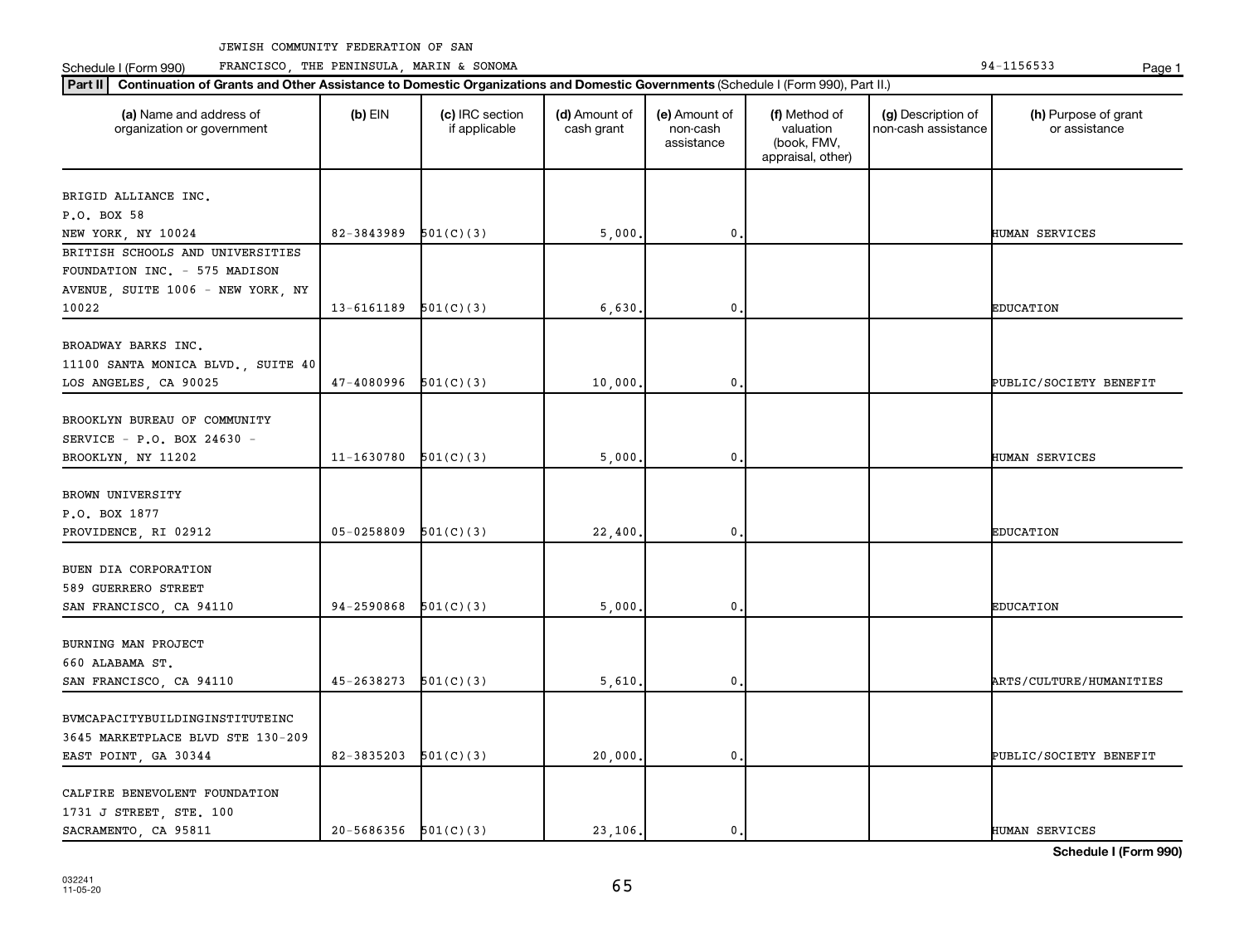Schedule I (Form 990) PRANCISCO, THE PENINSULA, MARIN & SONOMA Page 1 (Form 194-1156533 Page 1

| Part II   Continuation of Grants and Other Assistance to Domestic Organizations and Domestic Governments (Schedule I (Form 990), Part II.) |                          |                                  |                             |                                         |                                                                |                                           |                                       |
|--------------------------------------------------------------------------------------------------------------------------------------------|--------------------------|----------------------------------|-----------------------------|-----------------------------------------|----------------------------------------------------------------|-------------------------------------------|---------------------------------------|
| (a) Name and address of<br>organization or government                                                                                      | $(b)$ EIN                | (c) IRC section<br>if applicable | (d) Amount of<br>cash grant | (e) Amount of<br>non-cash<br>assistance | (f) Method of<br>valuation<br>(book, FMV,<br>appraisal, other) | (g) Description of<br>non-cash assistance | (h) Purpose of grant<br>or assistance |
| CALIFORNIA ACADEMY OF SCIENCES                                                                                                             |                          |                                  |                             |                                         |                                                                |                                           |                                       |
| 55 MUSIC CONCOURSE DR.                                                                                                                     |                          |                                  |                             |                                         |                                                                |                                           |                                       |
| SAN FRANCISCO, CA 94118                                                                                                                    | 94-1156258               | 501(C)(3)                        | 48,142                      | $\mathbf{0}$                            |                                                                |                                           | <b>EDUCATION</b>                      |
|                                                                                                                                            |                          |                                  |                             |                                         |                                                                |                                           |                                       |
| CALIFORNIA CHANGELAWYERS<br>180 HOWARD STREET, SUITE 1220<br>SAN FRANCISCO, CA 94105                                                       | 94-3104546               | 501(C)(3)                        | 100,000                     | 0                                       |                                                                |                                           | <b>HUMAN SERVICES</b>                 |
|                                                                                                                                            |                          |                                  |                             |                                         |                                                                |                                           |                                       |
| CALIFORNIA COLLEGE OF THE ARTS<br>1111 EIGHTH STREET<br>SAN FRANCISCO, CA 94107                                                            | 94-1156485               | 501(C)(3)                        | 172,750                     | $\mathbf 0$                             |                                                                |                                           | ARTS/CULTURE/HUMANITIES               |
|                                                                                                                                            |                          |                                  |                             |                                         |                                                                |                                           |                                       |
| CALIFORNIA FILM INSTITUTE<br>1001 LOOTENS PLACE, SUITE 220<br>SAN RAFAEL, CA 94901                                                         | 94-2498062               | 501(C)(3)                        | 7,500                       | 0                                       |                                                                |                                           | ARTS/CULTURE/HUMANITIES               |
| CALIFORNIA HISTORICAL SOCIETY<br>678 MISSION STREET                                                                                        |                          |                                  |                             |                                         |                                                                |                                           |                                       |
| SAN FRANCISCO, CA 94105                                                                                                                    | 94-0385620               | 501(C)(3)                        | 20,350                      | $\mathbf 0$                             |                                                                |                                           | ARTS/CULTURE/HUMANITIES               |
| CALIFORNIA JAZZ CONSERVATORY, INC.<br>2087 ADDISON STREET<br>BERKELEY, CA 94704                                                            | 43-1983168               | 501(C)(3)                        | 26,000                      | $\mathbf 0$                             |                                                                |                                           | ARTS/CULTURE/HUMANITIES               |
|                                                                                                                                            |                          |                                  |                             |                                         |                                                                |                                           |                                       |
| CALIFORNIA PACIFIC MEDICAL CENTER<br>FOUNDATION (CPMC) - P.O. BOX 7999<br>- SAN FRANCISCO, CA 94120                                        | 94-2728423               | 501(C)(3)                        | 63,400                      | $\mathbf{0}$                            |                                                                |                                           | <b>HEALTH</b>                         |
| CALIFORNIA POLYTECHNIC STATE                                                                                                               |                          |                                  |                             |                                         |                                                                |                                           |                                       |
|                                                                                                                                            |                          |                                  |                             |                                         |                                                                |                                           |                                       |
| UNIVERSITY, SAN LUIS OBISPO - 1                                                                                                            |                          |                                  |                             |                                         |                                                                |                                           |                                       |
| GRAND AVENUE - SAN LUIS OBISPO, CA<br>93407                                                                                                | $77-0209717$ $501(C)(3)$ |                                  |                             | $\mathbf 0$                             |                                                                |                                           | <b>EDUCATION</b>                      |
|                                                                                                                                            |                          |                                  | 25,850,                     |                                         |                                                                |                                           |                                       |
| CALIFORNIA RESTAURANT ASSOCIATION                                                                                                          |                          |                                  |                             |                                         |                                                                |                                           |                                       |
| FOUNDATION INC. - 621 CAPITOL                                                                                                              |                          |                                  |                             |                                         |                                                                |                                           |                                       |
| MALL, STE 2000 - SACRAMENTO, CA<br>95815                                                                                                   | $95-3676330$ $501(C)(3)$ |                                  | 10,000.                     | $\mathbf{0}$ .                          |                                                                |                                           |                                       |
|                                                                                                                                            |                          |                                  |                             |                                         |                                                                |                                           | HUMAN SERVICES                        |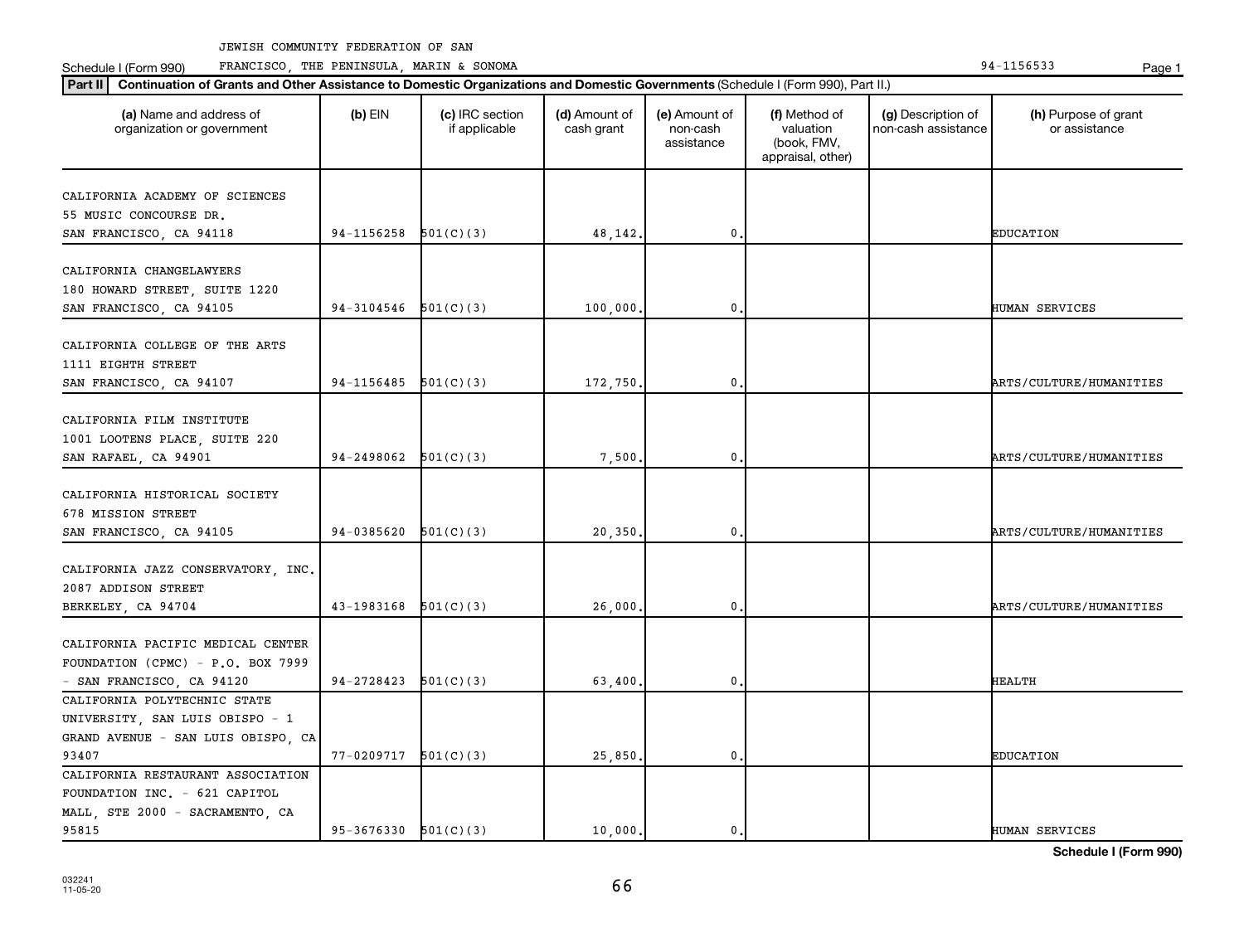**Part II Continuation of Grants and Other Assistance to Domestic Organizations and Domestic Governments**  (Schedule I (Form 990), Part II.)

 $(b)$  EIN  $(c)$  IRC section

**(a) (b) (c) (d) (e) (f) (g) (h)** Name and address of

(d) Amount of

(e) Amount of

(f) Method of

(g) Description of

(h) Purpose of grant

Schedule I (Form 990) PRANCISCO, THE PENINSULA, MARIN & SONOMA Page 1 (Form 194-1156533 Page 1

organization or government if applicable cash grant non-cash assistance valuation (book, FMV, appraisal, other) non-cash assistance or assistance CALIFORNIA STATE UNIVERSITY, BAKERSFIELD FOUNDATION - 19AW 9001 STOCKDALE HIGHWAY - BAKERSFIELD, CA 93311 95-2643086 501(C)(3) 25,000. 0. EDUCATION CALIFORNIA TROUT 360 PINE STREET, 4TH FLOOR SAN FRANCISCO, CA 94104 23-7097680 501(C)(3) 6,500. 0. 0. PUBLIC/SOCIETY BENEFIT CALMATTERS 1017 L STREET #261 SACRAMENTO, CA 95814  $\begin{vmatrix} 47-2474086 & 501(C)(3) \end{vmatrix}$  13,500. 0. 0. CAMELBACK VENTURES INC. 612 ANDREW HIGGINS BLVD., 3RD FLOO NEW ORLEANS, LA 70130  $46-3169470 \quad 501(C)(3)$  350,000. 0. 0. PUBLIC/SOCIETY BENEFIT CAMFED USA FOUNDATION 466 GEARY ST. STE. 400 SAN FRANCISCO, CA 94102  $54-2033897$   $501(C)(3)$  19,000. 0. 0. CAMINAR 2600 S. EL CAMINO REAL, SUITE 200 SAN MATEO, CA 94403 | 94-1639389 501(C)(3) | 5,000. 0. | | HEALTH CAMP RAMAH IN CALIFORNIA, INC. 385 FAIRVIEW ROAD OJAI, CA 93023 95-1843131 501(C)(3) 11,843. 0. HUMAN SERVICES CAMP RAMAH IN NORTHERN CALIFORNIA 969-G EDGEWATER BLVD., SUITE 804 FOSTER CITY CA 94404 91-2020313 501(C)(3) 179 969. 0. 0. THUMAN SERVICES CAMPANILE FOUNDATION

5500 CAMPANILE DRIVE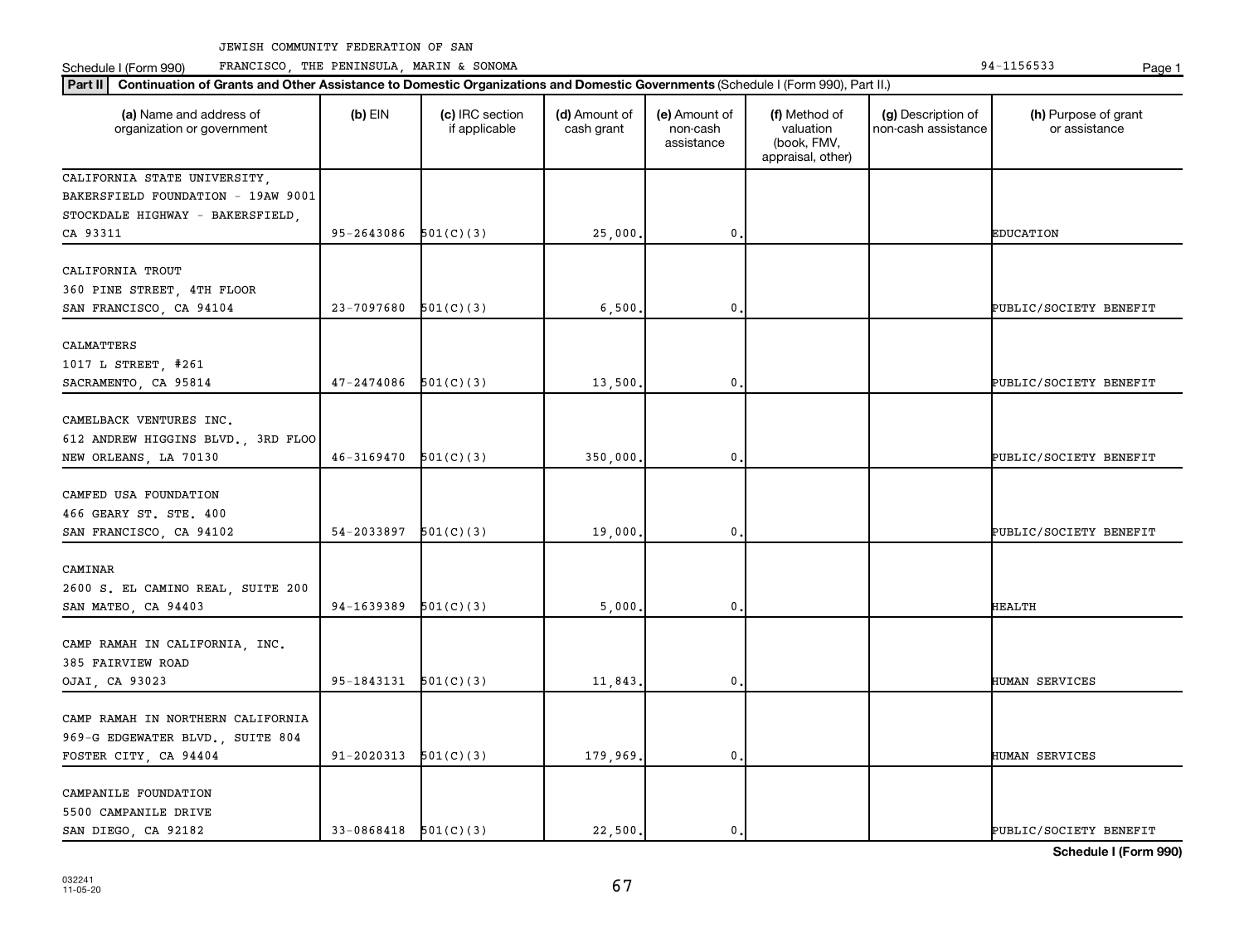Schedule I (Form 990) PRANCISCO, THE PENINSULA, MARIN & SONOMA Page 1 (Form 194-1156533 Page 1

| (a) Name and address of<br>organization or government | $(b)$ EIN                | (c) IRC section<br>if applicable | (d) Amount of<br>cash grant | (e) Amount of<br>non-cash<br>assistance | (f) Method of<br>valuation<br>(book, FMV,<br>appraisal, other) | (g) Description of<br>non-cash assistance | (h) Purpose of grant<br>or assistance |
|-------------------------------------------------------|--------------------------|----------------------------------|-----------------------------|-----------------------------------------|----------------------------------------------------------------|-------------------------------------------|---------------------------------------|
| CAMPUS ELECTION ENGAGEMENT PROJECT                    |                          |                                  |                             |                                         |                                                                |                                           |                                       |
| 615 PEARL STREET                                      |                          |                                  |                             |                                         |                                                                |                                           |                                       |
| GRANVILLE, OH 43023                                   | $85-0634102$ $501(C)(3)$ |                                  | 5,000.                      | $\mathbf 0$                             |                                                                |                                           | PUBLIC/SOCIETY BENEFIT                |
|                                                       |                          |                                  |                             |                                         |                                                                |                                           |                                       |
| CANAL ALLIANCE                                        |                          |                                  |                             |                                         |                                                                |                                           |                                       |
| 91 LARKSPUR STREET                                    |                          |                                  |                             |                                         |                                                                |                                           |                                       |
| SAN RAFAEL, CA 94901                                  | 94-2832648               | 501(C)(3)                        | 9,700                       | $\mathbf 0$                             |                                                                |                                           | HUMAN SERVICES                        |
| CANCER COMMONS                                        |                          |                                  |                             |                                         |                                                                |                                           |                                       |
| 650 CASTRO STREET, SUITE 120-522                      |                          |                                  |                             |                                         |                                                                |                                           |                                       |
| MOUNTAIN VIEW, CA 94041                               | 45-3266802               | 501(C)(3)                        | 15,430.                     | $\mathbf 0$                             |                                                                |                                           | PUBLIC/SOCIETY BENEFIT                |
|                                                       |                          |                                  |                             |                                         |                                                                |                                           |                                       |
| CANOPY                                                |                          |                                  |                             |                                         |                                                                |                                           |                                       |
| 3921 EAST BAYSHORE ROAD                               |                          |                                  |                             |                                         |                                                                |                                           |                                       |
| PALO ALTO, CA 94303                                   | $01 - 0565752$           | 501(C)(3)                        | 5,850.                      | $\mathbf 0$                             |                                                                |                                           | PUBLIC/SOCIETY BENEFIT                |
|                                                       |                          |                                  |                             |                                         |                                                                |                                           |                                       |
| CARBON180                                             |                          |                                  |                             |                                         |                                                                |                                           |                                       |
| 1111 BROADWAY, 3RD FLOOR                              |                          |                                  |                             |                                         |                                                                |                                           |                                       |
| OAKLAND, CA 94607                                     | 81-2560407               | 501(C)(3)                        | 51,000.                     | $\mathbf 0$                             |                                                                |                                           | PUBLIC/SOCIETY BENEFIT                |
| CARE, INC. AKA COOPERATIVE FOR                        |                          |                                  |                             |                                         |                                                                |                                           |                                       |
| ASSISTANCE AND RELIEF EVERYWHERE,                     |                          |                                  |                             |                                         |                                                                |                                           |                                       |
| INC. - P.O. BOX 1870 - MERRIFIELD                     |                          |                                  |                             |                                         |                                                                |                                           |                                       |
| VA 22116                                              | 13-1685039               | 501(C)(3)                        | 16,100.                     | $\mathbf 0$                             |                                                                |                                           | PUBLIC/SOCIETY BENEFIT                |
|                                                       |                          |                                  |                             |                                         |                                                                |                                           |                                       |
| CARLETON COLLEGE                                      |                          |                                  |                             |                                         |                                                                |                                           |                                       |
| 1 NORTH COLLEGE STREET                                |                          |                                  |                             |                                         |                                                                |                                           |                                       |
| NORTHFIELD, MN 55057                                  | $41-0694747$ $501(C)(3)$ |                                  | 5,500.                      | 0.                                      |                                                                |                                           | <b>EDUCATION</b>                      |
| CASTILLEJA SCHOOL FOUNDATION                          |                          |                                  |                             |                                         |                                                                |                                           |                                       |
| 1310 BRYANT ST                                        |                          |                                  |                             |                                         |                                                                |                                           |                                       |
| PALO ALTO, CA 94301                                   | $94-0373222$ $501(C)(3)$ |                                  | 11, 250.                    | 0.                                      |                                                                |                                           | <b>EDUCATION</b>                      |
|                                                       |                          |                                  |                             |                                         |                                                                |                                           |                                       |
| CATHOLIC CHARITIES OF THE DIOCESE                     |                          |                                  |                             |                                         |                                                                |                                           |                                       |
| OF SANTA ROSA - P.O. BOX 4900 -                       |                          |                                  |                             |                                         |                                                                |                                           |                                       |
| SANTA ROSA, CA 95402                                  | $94-2479393$ $501(C)(3)$ |                                  | 5.000.                      | 0.                                      |                                                                |                                           | HUMAN SERVICES                        |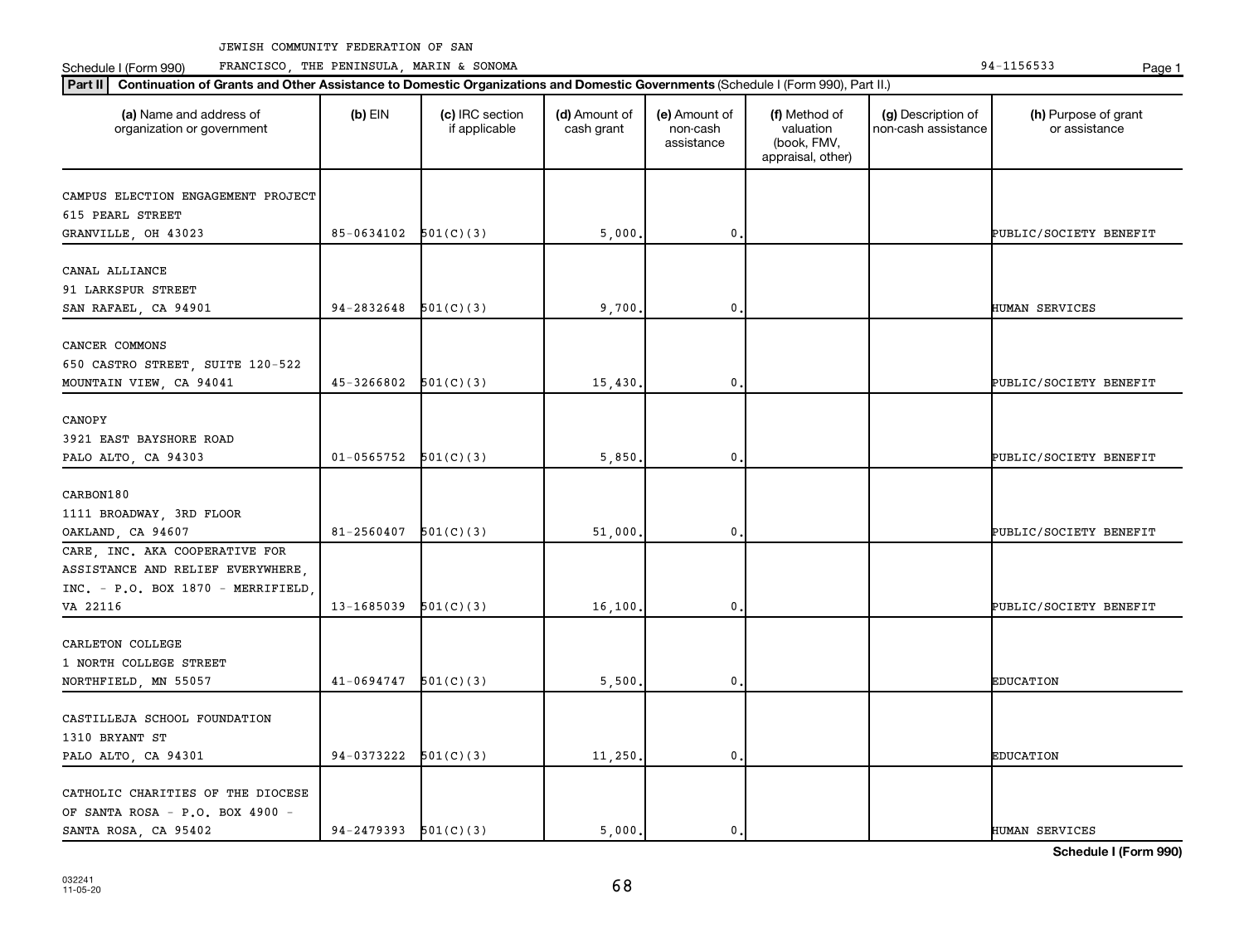Schedule I (Form 990) PRANCISCO, THE PENINSULA, MARIN & SONOMA Page 1 (Form 194-1156533 Page 1

| (a) Name and address of<br>organization or government                                            | $(b)$ EIN                  | (c) IRC section<br>if applicable | (d) Amount of<br>cash grant | (e) Amount of<br>non-cash<br>assistance | (f) Method of<br>valuation<br>(book, FMV,<br>appraisal, other) | (g) Description of<br>non-cash assistance | (h) Purpose of grant<br>or assistance |
|--------------------------------------------------------------------------------------------------|----------------------------|----------------------------------|-----------------------------|-----------------------------------------|----------------------------------------------------------------|-------------------------------------------|---------------------------------------|
| CATHOLIC COMMUNITY FOUNDATION OF<br>THE DIOCESE OF SANTA ROSA - P.O.                             |                            |                                  |                             |                                         |                                                                |                                           |                                       |
| BOX 1297 - SANTA ROSA, CA 95402                                                                  | 68-0378485 $501(C)(3)$     |                                  | 10,000                      | 0.                                      |                                                                |                                           | PUBLIC/SOCIETY BENEFIT                |
| CENTER FOR CIVILIANS IN CONFLICT<br>P.O. BOX 33252                                               |                            |                                  |                             |                                         |                                                                |                                           |                                       |
| WASHINGTON, DC 20036                                                                             | 75-3130860                 | 501(C)(3)                        | 5,000                       | 0                                       |                                                                |                                           | PUBLIC/SOCIETY BENEFIT                |
| CENTER FOR HUMANE TECHNOLOGY<br>77 VAN NESS AVE. STE. 101-1601<br>SAN FRANCISCO, CA 94102        | $82 - 3492182$ $501(C)(3)$ |                                  | 25,000                      | 0.                                      |                                                                |                                           | PUBLIC/SOCIETY BENEFIT                |
|                                                                                                  |                            |                                  |                             |                                         |                                                                |                                           |                                       |
| CENTER FOR INVESTIGATIVE<br>REPORTING, INC. - 1400 65TH ST.,<br>SUITE 200 - EMERYVILLE, CA 94608 | $94-2434026$ $501(C)(3)$   |                                  | 5,750                       | $\mathbf 0$                             |                                                                |                                           | PUBLIC/SOCIETY BENEFIT                |
| CENTER FOR JEWISH CAMPUS LIFE INC,<br>AKA HILLEL AT STANFORD - 565                               |                            |                                  |                             |                                         |                                                                |                                           |                                       |
| MAYFIELD AVE. - STANFORD, CA 94305                                                               | 77-0492512                 | 501(C)(3)                        | 288,796.                    | $\mathbf 0$ .                           |                                                                |                                           | HUMAN SERVICES                        |
| CENTER FOR PEACE COMMUNICATIONS<br>$INC - 630$ EAST 24TH STREET -                                | 83-3207892 $501(C)(3)$     |                                  | 75,000                      | $\mathbf 0$                             |                                                                |                                           | PUBLIC/SOCIETY BENEFIT                |
| BROOKLYN, NY 11210<br>CENTER FOR POLICING EQUITY<br>1925 CENTURY PARK E #1700                    |                            |                                  |                             |                                         |                                                                |                                           |                                       |
| LOS ANGELES, CA 90067                                                                            | 81-4945849                 | 501(C)(3)                        | 5,000                       | 0.                                      |                                                                |                                           | PUBLIC/SOCIETY BENEFIT                |
| CENTER FOR REPRODUCTIVE RIGHTS                                                                   |                            |                                  |                             |                                         |                                                                |                                           |                                       |
| 199 WATER STREET, 22ND FLOOR<br>NEW YORK, NY 10038                                               | $13-3669731$ $501(C)(3)$   |                                  | 35,900                      | $\mathbf 0$                             |                                                                |                                           | PUBLIC/SOCIETY BENEFIT                |
| CENTER FOR YOUNG WOMEN'S                                                                         |                            |                                  |                             |                                         |                                                                |                                           |                                       |
| DEVELOPMENT DBA YOUNG WOMEN'S                                                                    |                            |                                  |                             |                                         |                                                                |                                           |                                       |
| FREEDOM CENTER - 832 FOLSOM STREET<br>SUITE 700 - SAN FRANCISCO, CA                              | $94-3227681$ $501(C)(3)$   |                                  | 8,750.                      | $\mathbf{0}$ .                          |                                                                |                                           | PUBLIC/SOCIETY BENEFIT                |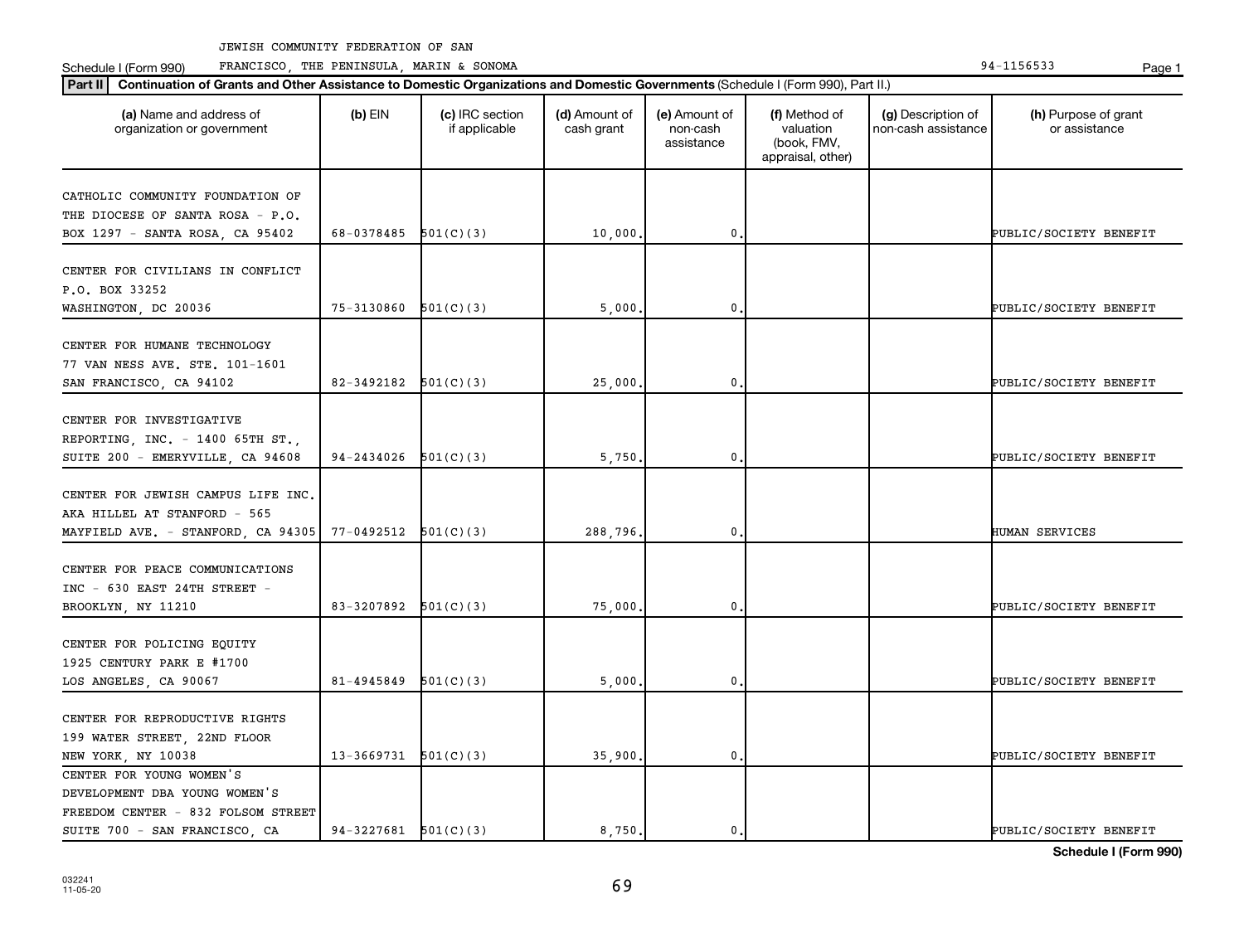Schedule I (Form 990) PRANCISCO, THE PENINSULA, MARIN & SONOMA Page 1 (Form 194-1156533 Page 1

| (a) Name and address of<br>organization or government                                                 | $(b)$ EIN                | (c) IRC section<br>if applicable | (d) Amount of<br>cash grant | (e) Amount of<br>non-cash<br>assistance | (f) Method of<br>valuation<br>(book, FMV,<br>appraisal, other) | (g) Description of<br>non-cash assistance | (h) Purpose of grant<br>or assistance |
|-------------------------------------------------------------------------------------------------------|--------------------------|----------------------------------|-----------------------------|-----------------------------------------|----------------------------------------------------------------|-------------------------------------------|---------------------------------------|
| CENTRAL CITY OPERA HOUSE                                                                              |                          |                                  |                             |                                         |                                                                |                                           |                                       |
| ASSOCIATION - P.O. BOX 1212 -                                                                         |                          |                                  |                             |                                         |                                                                |                                           |                                       |
| WHEAT RIDGE, CO 80034                                                                                 | 84-6002285               | 501(C)(3)                        | 11,000                      | 0                                       |                                                                |                                           | ARTS/CULTURE/HUMANITIES               |
| CENTRAL SYNAGOGUE CONGREGATION<br>AHAVATH CHESED SHAAR HASHOMAYIN -                                   |                          |                                  |                             |                                         |                                                                |                                           |                                       |
| 123 EAST 55TH STREET - NEW YORK,                                                                      |                          |                                  |                             |                                         |                                                                |                                           |                                       |
| NY 10022                                                                                              | 13-1628161               | 501(C)(3)                        | 18,100                      | 0                                       |                                                                |                                           | PUBLIC/SOCIETY BENEFIT                |
| CHABAD CENTER AT UNIVERSITY OF<br>COLORADO, INC. - 909 14TH STREET                                    |                          |                                  |                             |                                         |                                                                |                                           |                                       |
| BOULDER, CO 80302                                                                                     | 20-2853143               | 501(C)(3)                        | 6,650                       | 0                                       |                                                                |                                           | PUBLIC/SOCIETY BENEFIT                |
| CHABAD HOUSE BOWERY INC.<br>353 BOWERY<br>NEW YORK, NY 10003                                          | 26-2047932               | 501(C)(3)                        | 20,000                      | 0                                       |                                                                |                                           | PUBLIC/SOCIETY BENEFIT                |
| CHABAD JEWISH CENTER OF OAKLAND<br>3014 LAKESHORE AVENUE<br>OAKLAND, CA 94610                         | 20-5631408               | 501(C)(3)                        | 119,264.                    | 0                                       |                                                                |                                           | PUBLIC/SOCIETY BENEFIT                |
| CHABAD JEWISH CENTER OF PETALUMA<br>205 KELLER ST. #101<br>PETALUMA, CA 94952                         | 47-4591138               | 501(C)(3)                        | 32,074                      | 0                                       |                                                                |                                           | <b>HUMAN SERVICES</b>                 |
| CHABAD JEWISH CENTER OF THE BIG<br>ISLAND, INC. - 75-353 NANI KAILUA<br>DRIVE - KAILUA-KONA, HI 96740 | 81-4844297               | 501(C)(3)                        | 5,004                       | 0                                       |                                                                |                                           | PUBLIC/SOCIETY BENEFIT                |
| CHABAD JEWISH STUDENT CENTER AT<br>BERKELEY INC. - 2516 WARRING<br>STREET - BERKELEY, CA 94704        | 26-0800573               | 501(C)(3)                        | 18,500                      | 0                                       |                                                                |                                           | PUBLIC/SOCIETY BENEFIT                |
| CHABAD LUBAVITCH OF WYOMING INC<br>P.O. BOX 9818<br>JACKSON, WY 83002                                 | $26-1435465$ $501(C)(3)$ |                                  | 6.500.                      | 0.                                      |                                                                |                                           | PUBLIC/SOCIETY BENEFIT                |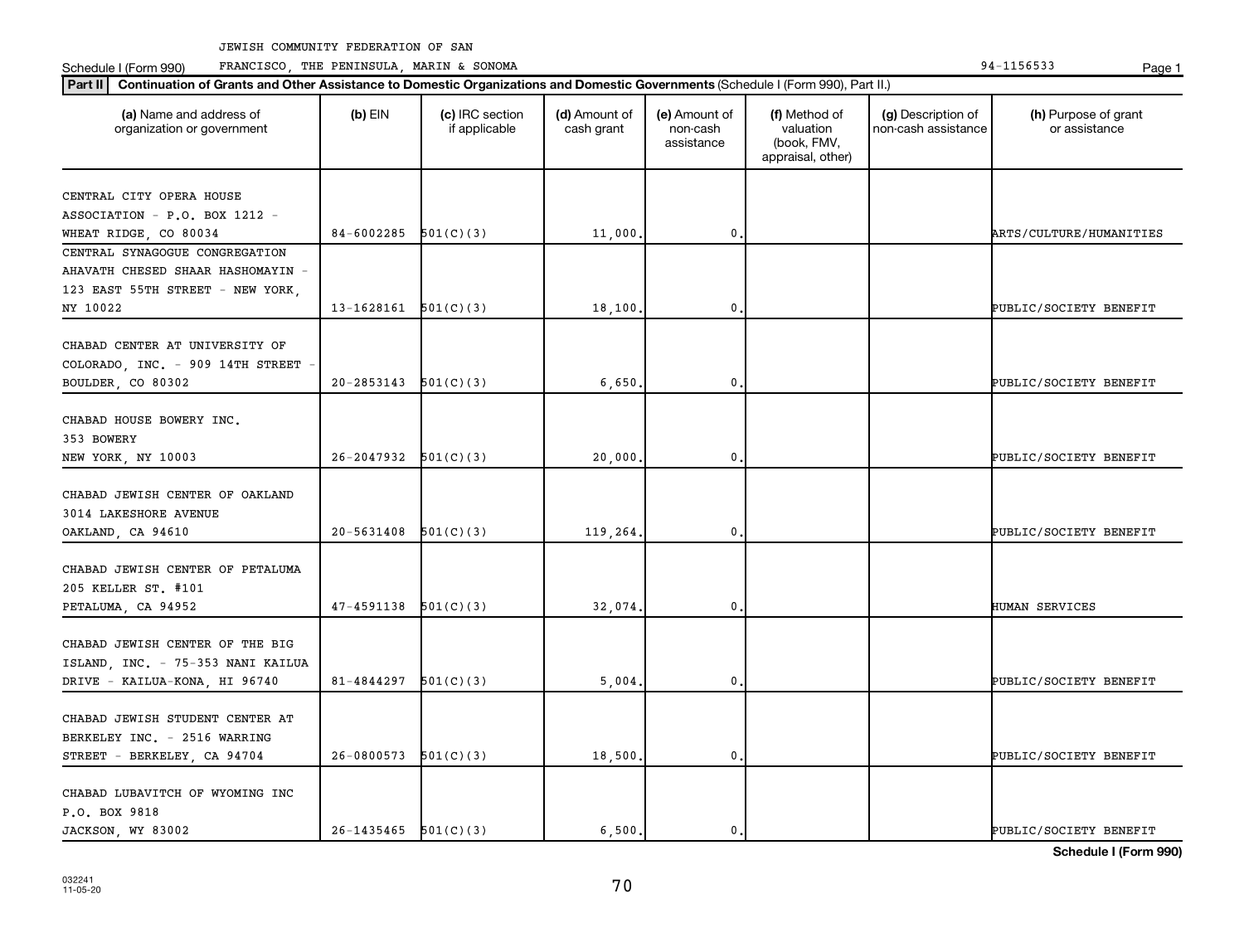Schedule I (Form 990) PRANCISCO, THE PENINSULA, MARIN & SONOMA Page 1 (Form 194-1156533 Page 1

| (a) Name and address of<br>organization or government | $(b)$ EIN                  | (c) IRC section<br>if applicable | (d) Amount of<br>cash grant | (e) Amount of<br>non-cash<br>assistance | (f) Method of<br>valuation<br>(book, FMV,<br>appraisal, other) | (g) Description of<br>non-cash assistance | (h) Purpose of grant<br>or assistance |
|-------------------------------------------------------|----------------------------|----------------------------------|-----------------------------|-----------------------------------------|----------------------------------------------------------------|-------------------------------------------|---------------------------------------|
| CHABAD OF ALAMEDA                                     |                            |                                  |                             |                                         |                                                                |                                           |                                       |
| 1516 OAK ST. #316                                     |                            |                                  |                             |                                         |                                                                |                                           |                                       |
| ALAMEDA, CA 94501                                     | 82-1291631                 | 501(C)(3)                        | 10, 145.                    | $\mathfrak o$ .                         |                                                                |                                           | <b>EDUCATION</b>                      |
| CHABAD OF CONTRA COSTA                                |                            |                                  |                             |                                         |                                                                |                                           |                                       |
| 1671 NEWELL AVENUE                                    |                            |                                  |                             |                                         |                                                                |                                           |                                       |
| WALNUT CREEK, CA 94595                                | 68-0422655                 | 501(C)(3)                        | 60,600                      | 0                                       |                                                                |                                           | <b>EDUCATION</b>                      |
| CHABAD OF EL CERRITO                                  |                            |                                  |                             |                                         |                                                                |                                           |                                       |
| 704 MIDCREST WAY                                      |                            |                                  |                             |                                         |                                                                |                                           |                                       |
| EL CERRITO, CA 94530                                  | $81-3670626$ $501(C)(3)$   |                                  | 10,800                      | $\mathbf 0$ .                           |                                                                |                                           | <b>EDUCATION</b>                      |
| CHABAD OF GREATER SOUTH BAY                           |                            |                                  |                             |                                         |                                                                |                                           |                                       |
| 3070 LOUIS ROAD                                       |                            |                                  |                             |                                         |                                                                |                                           |                                       |
| PALO ALTO, CA 94303                                   | 77-0104029                 | 501(C)(3)                        | 36,076.                     | 0.                                      |                                                                |                                           | PUBLIC/SOCIETY BENEFIT                |
|                                                       |                            |                                  |                             |                                         |                                                                |                                           |                                       |
| CHABAD OF MILL VALLEY                                 |                            |                                  |                             |                                         |                                                                |                                           |                                       |
| 29 MILLER AVE.                                        |                            |                                  |                             |                                         |                                                                |                                           |                                       |
| MILL VALLEY, CA 94941                                 | 56-2464538                 | 501(C)(3)                        | 5,040.                      | $\mathbf 0$ .                           |                                                                |                                           | PUBLIC/SOCIETY BENEFIT                |
| CHABAD OF NOE VALLEY                                  |                            |                                  |                             |                                         |                                                                |                                           |                                       |
| 3781 CESAR CHAVEZ ST.                                 |                            |                                  |                             |                                         |                                                                |                                           |                                       |
| SAN FRANCISCO, CA 94110                               | 94-3379680                 | 501(C)(3)                        | 89,800                      | 0.                                      |                                                                |                                           | <b>EDUCATION</b>                      |
|                                                       |                            |                                  |                             |                                         |                                                                |                                           |                                       |
| CHABAD OF NOVATO                                      |                            |                                  |                             |                                         |                                                                |                                           |                                       |
| 7430 REDWOOD BOULEVARD SUITE. D                       |                            |                                  |                             |                                         |                                                                |                                           |                                       |
| NOVATO, CA 94945                                      | 45-3127955                 | 501(C)(3)                        | 14,944.                     | 0.                                      |                                                                |                                           | PUBLIC/SOCIETY BENEFIT                |
| CHABAD OF SAN FRANCISCO INC.                          |                            |                                  |                             |                                         |                                                                |                                           |                                       |
| 496 NATOMA ST.                                        |                            |                                  |                             |                                         |                                                                |                                           |                                       |
| SAN FRANCISCO, CA 94103                               | 94-3003612                 | 501(C)(3)                        | 64,255,                     | $\mathbf{0}$ .                          |                                                                |                                           | PUBLIC/SOCIETY BENEFIT                |
|                                                       |                            |                                  |                             |                                         |                                                                |                                           |                                       |
| CHABAD OF SONOMA COUNTY                               |                            |                                  |                             |                                         |                                                                |                                           |                                       |
| 2461 SUMMERFIELD ROAD<br>SANTA ROSA, CA 95405         | $02 - 0673727$ $501(C)(3)$ |                                  | 8,500.                      | $\mathbf{0}$ .                          |                                                                |                                           | PUBLIC/SOCIETY BENEFIT                |
|                                                       |                            |                                  |                             |                                         |                                                                |                                           |                                       |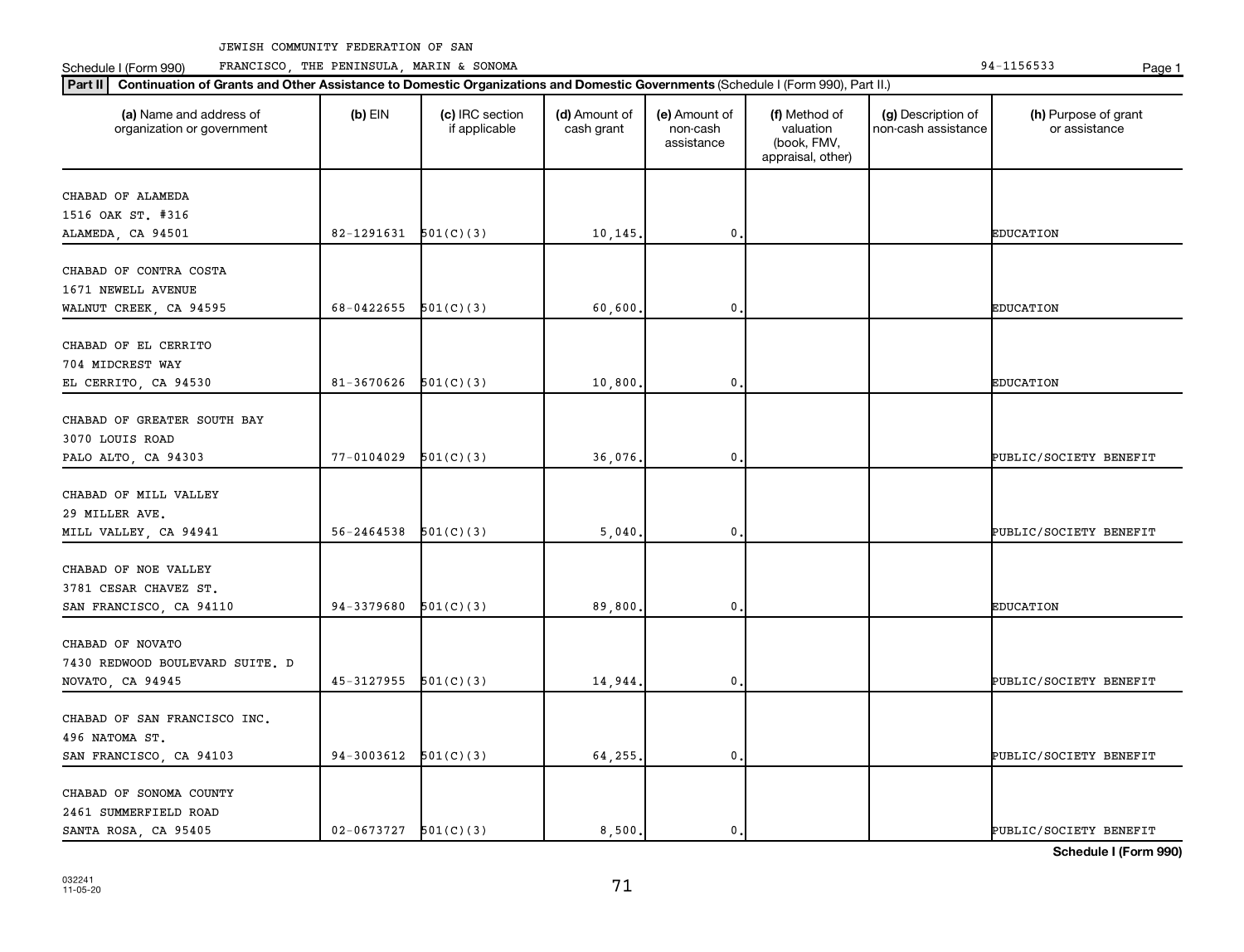Schedule I (Form 990) PRANCISCO, THE PENINSULA, MARIN & SONOMA Page 1 (Form 194-1156533 Page 1

| (a) Name and address of<br>organization or government | $(b)$ EIN                | (c) IRC section<br>if applicable | (d) Amount of<br>cash grant | (e) Amount of<br>non-cash<br>assistance | (f) Method of<br>valuation<br>(book, FMV,<br>appraisal, other) | (g) Description of<br>non-cash assistance | (h) Purpose of grant<br>or assistance |
|-------------------------------------------------------|--------------------------|----------------------------------|-----------------------------|-----------------------------------------|----------------------------------------------------------------|-------------------------------------------|---------------------------------------|
| CHABAD OF THE EAST BAY                                |                          |                                  |                             |                                         |                                                                |                                           |                                       |
| P.O. BOX 5292                                         |                          |                                  |                             |                                         |                                                                |                                           |                                       |
| BERKELEY, CA 94705                                    | 94-3101524               | 501(C)(3)                        | 9,100                       | 0                                       |                                                                |                                           | PUBLIC/SOCIETY BENEFIT                |
|                                                       |                          |                                  |                             |                                         |                                                                |                                           |                                       |
| CHAI PRESCHOOL INC.                                   |                          |                                  |                             |                                         |                                                                |                                           |                                       |
| 137 NORTH SAN MATEO DRIVE                             |                          |                                  |                             |                                         |                                                                |                                           |                                       |
| SAN MATEO, CA 94401                                   | 20-4801654               | 501(C)(3)                        | 125,536.                    | 0                                       |                                                                |                                           | <b>EDUCATION</b>                      |
| CHALLAH FOR HUNGER                                    |                          |                                  |                             |                                         |                                                                |                                           |                                       |
| 1900 MARKET STREET                                    |                          |                                  |                             |                                         |                                                                |                                           |                                       |
| PHILADELPHIA, PA 19103                                | 26-1540827               | 501(C)(3)                        | 10,000                      | 0                                       |                                                                |                                           | HUMAN SERVICES                        |
|                                                       |                          |                                  |                             |                                         |                                                                |                                           |                                       |
| CHALLAH FOR HUNGER                                    |                          |                                  |                             |                                         |                                                                |                                           |                                       |
| 1900 MARKET STREET 8TH FLOOR                          |                          |                                  |                             |                                         |                                                                |                                           |                                       |
| PHILADELPHIA, PA 19103                                | 52-1121079               | 501(C)(3)                        | 25,000                      | 0                                       |                                                                |                                           | <b>HUMAN SERVICES</b>                 |
|                                                       |                          |                                  |                             |                                         |                                                                |                                           |                                       |
| CHILD MIND INSTITUTE INC.                             |                          |                                  |                             |                                         |                                                                |                                           |                                       |
| 445 PARK AVENUE, 3RD FLOOR                            |                          |                                  |                             |                                         |                                                                |                                           |                                       |
| NEW YORK, NY 10022                                    | 80-0478843               | 501(C)(3)                        | 5,000                       | 0                                       |                                                                |                                           | PUBLIC/SOCIETY BENEFIT                |
|                                                       |                          |                                  |                             |                                         |                                                                |                                           |                                       |
| CHILDREN NOW                                          |                          |                                  |                             |                                         |                                                                |                                           |                                       |
| 1404 FRANKLIN STREET, SUITE 700                       |                          |                                  |                             |                                         |                                                                |                                           |                                       |
| OAKLAND, CA 94612                                     | 94-3059243               | 501(C)(3)                        | 5,000                       | 0                                       |                                                                |                                           | PUBLIC/SOCIETY BENEFIT                |
|                                                       |                          |                                  |                             |                                         |                                                                |                                           |                                       |
| CHILDREN'S BOOK PROJECT                               |                          |                                  |                             |                                         |                                                                |                                           |                                       |
| 3433 21ST STREET                                      |                          |                                  |                             |                                         |                                                                |                                           |                                       |
| SAN FRANCISCO, CA 94110                               | 94-3229734               | 501(C)(3)                        | 12,000                      | $\mathbf 0$                             |                                                                |                                           | <b>EDUCATION</b>                      |
| CHILDREN'S COUNCIL OF SAN                             |                          |                                  |                             |                                         |                                                                |                                           |                                       |
| FRANCISCO - 445 CHURCH STREET -                       |                          |                                  |                             |                                         |                                                                |                                           |                                       |
|                                                       | 94-2221305               | 501(C)(3)                        | 25,600.                     | 0                                       |                                                                |                                           | HUMAN SERVICES                        |
| SAN FRANCISCO, CA 94114                               |                          |                                  |                             |                                         |                                                                |                                           |                                       |
| CHILDREN'S HEALTH COUNCIL INC.                        |                          |                                  |                             |                                         |                                                                |                                           |                                       |
| 650 CLARK WAY                                         |                          |                                  |                             |                                         |                                                                |                                           |                                       |
| PALO ALTO, CA 94304                                   | $94-1312311$ $501(C)(3)$ |                                  | 28,800.                     | 0.                                      |                                                                |                                           | <b>HEALTH</b>                         |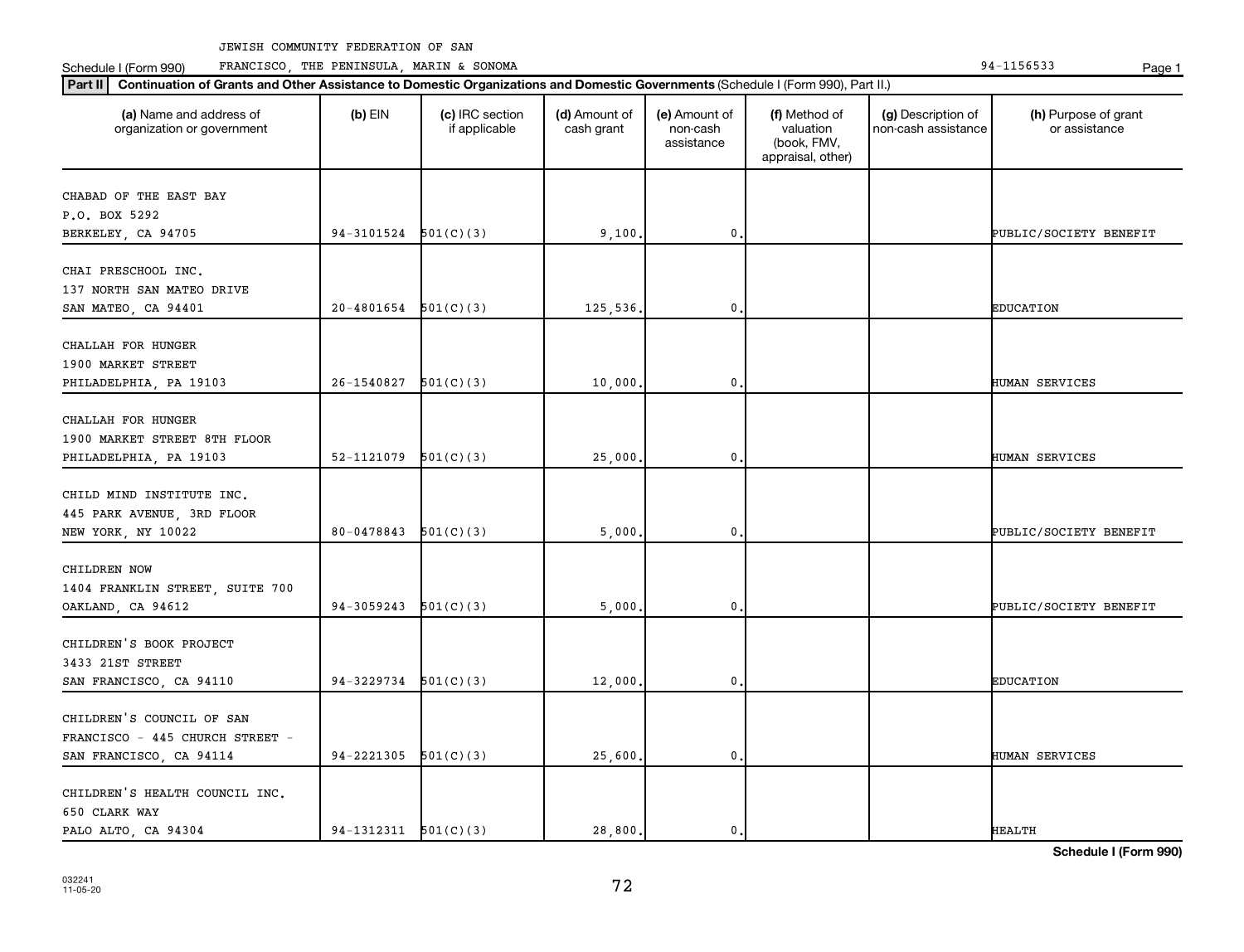Schedule I (Form 990) PRANCISCO, THE PENINSULA, MARIN & SONOMA Page 1 (Form 194-1156533 Page 1

| (a) Name and address of<br>organization or government                                     | $(b)$ EIN  | (c) IRC section<br>if applicable | (d) Amount of<br>cash grant | (e) Amount of<br>non-cash<br>assistance | (f) Method of<br>valuation<br>(book, FMV,<br>appraisal, other) | (g) Description of<br>non-cash assistance | (h) Purpose of grant<br>or assistance |
|-------------------------------------------------------------------------------------------|------------|----------------------------------|-----------------------------|-----------------------------------------|----------------------------------------------------------------|-------------------------------------------|---------------------------------------|
| CHILDREN'S HOSPITAL OF PITTSBURGH<br>FOUNDATION - PO BOX 535240 -                         |            |                                  |                             |                                         |                                                                |                                           |                                       |
| PITTSBURGH, PA 15253                                                                      | 25-1865744 | 501(C)(3)                        | 10,000                      | $\mathbf{0}$                            |                                                                |                                           | <b>HEALTH</b>                         |
| CHILIS ON WHEELS<br>302A W. 12TH STREET, #279<br>NEW YORK, NY 10014                       | 47-3083906 | 501(C)(3)                        | 7,500                       | 0                                       |                                                                |                                           | PUBLIC/SOCIETY BENEFIT                |
| CHINESE FOR AFFIRMATIVE ACTION<br>17 WALTER U LUM PLACE<br>SAN FRANCISCO, CA 94108        | 94-2161304 | 501(C)(3)                        | 7,500                       | $\mathbf 0$                             |                                                                |                                           | PUBLIC/SOCIETY BENEFIT                |
| CHINESE PROGRESSIVE ASSOCIATION<br>1042 GRANT AVENUE 5TH FLOOR<br>SAN FRANCISCO, CA 94133 | 23-7404756 | 501(C)(3)                        | 32,500                      | 0                                       |                                                                |                                           | PUBLIC/SOCIETY BENEFIT                |
| CHP 11-99 FOUNDATION<br>2244 NORTH STATE COLLEGE BLVD.<br>FULLERTON, CA 92831             | 95-6530738 | 501(C)(3)                        | 6,300                       | $\mathbf 0$                             |                                                                |                                           | PUBLIC/SOCIETY BENEFIT                |
| CHRONICLE SEASON OF SHARING FUND<br>P.O. BOX 44740<br>SAN FRANCISCO, CA 94144             | 94-3019992 | 501(C)(3)                        | 285,940                     | 0                                       |                                                                |                                           | PUBLIC/SOCIETY BENEFIT                |
| CITY AND COUNTRY SCHOOL INC.<br>146 W. 13TH STREET<br>NEW YORK, NY 10011                  | 13-5562983 | 501(C)(3)                        | 10,000                      | $\mathbf 0$                             |                                                                |                                           | <b>EDUCATION</b>                      |
| CITY ARTS AND LECTURES, INC.<br>257 OAK STREET<br>SAN FRANCISCO, CA 94102                 | 94-2788795 | 501(C)(3)                        | 6,100,                      | $\mathbf 0$                             |                                                                |                                           | ARTS/CULTURE/HUMANITIES               |
| CITY OF DREAMS<br>P.O. BOX 24037<br>SAN FRANCISCO, CA 94124                               | 20-0719899 | 501(C)(3)                        | 13,000.                     | 0.                                      |                                                                |                                           | PUBLIC/SOCIETY BENEFIT                |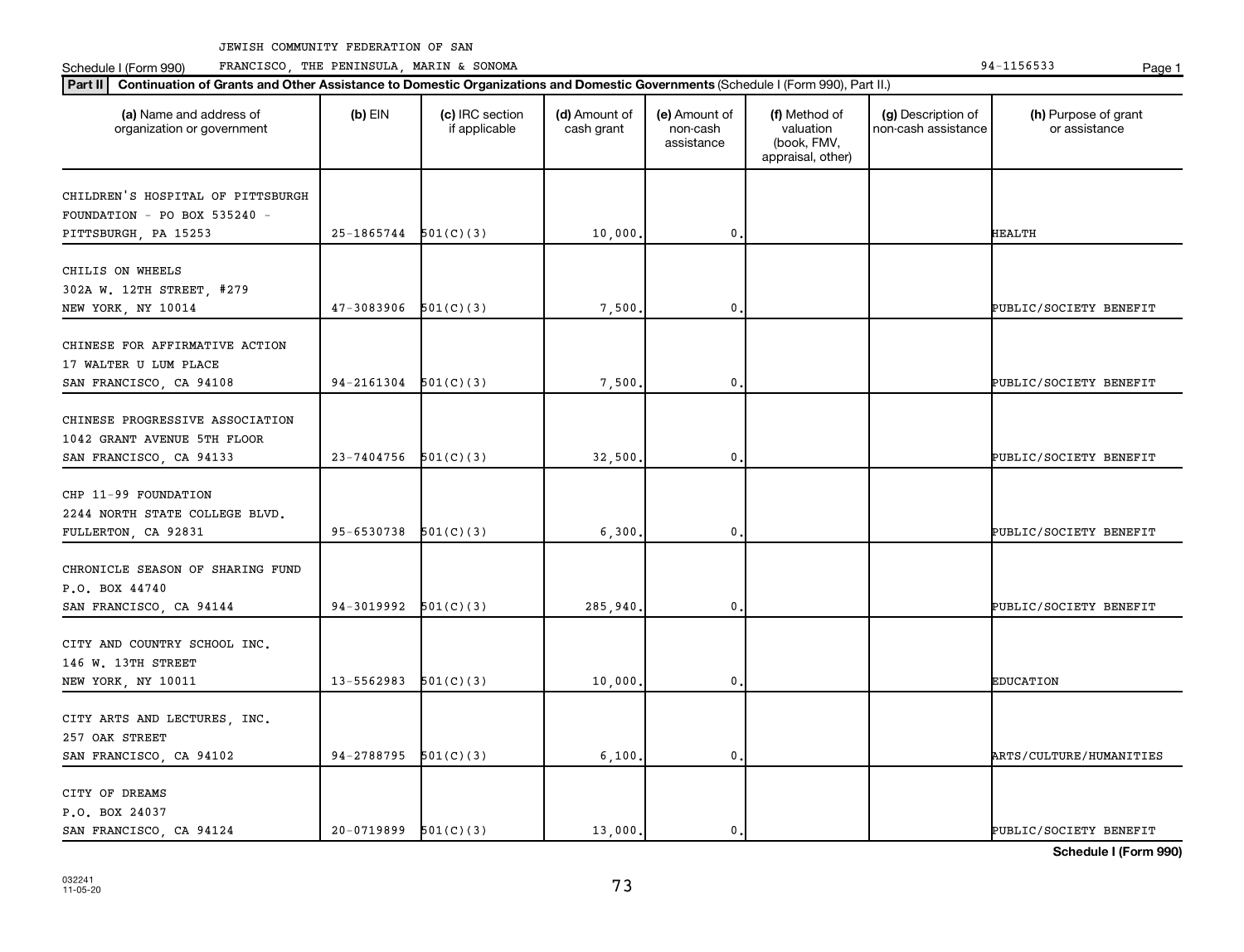Schedule I (Form 990) PRANCISCO, THE PENINSULA, MARIN & SONOMA Page 1 (Form 194-1156533 Page 1

| (a) Name and address of<br>organization or government | $(b)$ EIN                | (c) IRC section<br>if applicable | (d) Amount of<br>cash grant | (e) Amount of<br>non-cash<br>assistance | (f) Method of<br>valuation<br>(book, FMV,<br>appraisal, other) | (g) Description of<br>non-cash assistance | (h) Purpose of grant<br>or assistance |
|-------------------------------------------------------|--------------------------|----------------------------------|-----------------------------|-----------------------------------------|----------------------------------------------------------------|-------------------------------------------|---------------------------------------|
| CLAREMONT MCKENNA COLLEGE                             |                          |                                  |                             |                                         |                                                                |                                           |                                       |
| 400 N. CLAREMONT BOULEVARD.                           |                          |                                  |                             |                                         |                                                                |                                           |                                       |
| CLAREMONT, CA 91711                                   | 95-1664101               | 501(C)(3)                        | 12,500.                     | 0                                       |                                                                |                                           | <b>EDUCATION</b>                      |
|                                                       |                          |                                  |                             |                                         |                                                                |                                           |                                       |
| CLARION PROJECT INC.                                  |                          |                                  |                             |                                         |                                                                |                                           |                                       |
| 2020 PENNSYLVANIA AVENUE NW, P.O.                     |                          |                                  |                             |                                         |                                                                |                                           |                                       |
| WASHINGTON, DC 20006                                  | 20-5845679               | 501(C)(3)                        | 6,000                       | 0                                       |                                                                |                                           | ARTS/CULTURE/HUMANITIES               |
|                                                       |                          |                                  |                             |                                         |                                                                |                                           |                                       |
| CLEAN AIR TASK FORCE INC.                             |                          |                                  |                             |                                         |                                                                |                                           |                                       |
| 114 STATE STREET, 6TH FLOOR                           |                          |                                  |                             |                                         |                                                                |                                           |                                       |
| BOSTON, MA 02109                                      | 04-3512550               | 501(C)(3)                        | 27,770.                     | 0                                       |                                                                |                                           | PUBLIC/SOCIETY BENEFIT                |
|                                                       |                          |                                  |                             |                                         |                                                                |                                           |                                       |
| CLEVELAND KIDS BOOK BANK                              |                          |                                  |                             |                                         |                                                                |                                           |                                       |
| 3635 PERKINS AVENUE, SUITE 1E                         |                          |                                  |                             |                                         |                                                                |                                           |                                       |
| CLEVELAND, OH 44114                                   | 47-5553602               | 501(C)(3)                        | 60,000.                     | 0                                       |                                                                |                                           | ARTS/CULTURE/HUMANITIES               |
| CLEVELAND MUSEUM OF ART                               |                          |                                  |                             |                                         |                                                                |                                           |                                       |
| 11150 EAST BOULEVARD                                  |                          |                                  |                             |                                         |                                                                |                                           |                                       |
|                                                       | 34-0714336               | 501(C)(3)                        | 6,000                       | 0                                       |                                                                |                                           | ARTS/CULTURE/HUMANITIES               |
| CLEVELAND, OH 44106                                   |                          |                                  |                             |                                         |                                                                |                                           |                                       |
| COACHING CORPS                                        |                          |                                  |                             |                                         |                                                                |                                           |                                       |
| 310 8TH STREET, SUITE 300                             |                          |                                  |                             |                                         |                                                                |                                           |                                       |
| OAKLAND, CA 94607                                     | 94-3310845               | 501(C)(3)                        | 9,100.                      | 0                                       |                                                                |                                           | PUBLIC/SOCIETY BENEFIT                |
|                                                       |                          |                                  |                             |                                         |                                                                |                                           |                                       |
| CODE FOR AMERICA LABS INC.                            |                          |                                  |                             |                                         |                                                                |                                           |                                       |
| 972 MISSION ST., 5TH FLOOR                            |                          |                                  |                             |                                         |                                                                |                                           |                                       |
| SAN FRANCISCO, CA 94103                               | $27-1067272$ $501(C)(3)$ |                                  | 5,000.                      | $\mathbf 0$ .                           |                                                                |                                           | PUBLIC/SOCIETY BENEFIT                |
|                                                       |                          |                                  |                             |                                         |                                                                |                                           |                                       |
| COLLEGE OF ADAPTIVE ARTS                              |                          |                                  |                             |                                         |                                                                |                                           |                                       |
| 5867 BURCHELL AVE.                                    |                          |                                  |                             |                                         |                                                                |                                           |                                       |
| SAN JOSE, CA 95120                                    | 27-0342896               | 501(C)(3)                        | 20,000.                     | 0                                       |                                                                |                                           | <b>EDUCATION</b>                      |
|                                                       |                          |                                  |                             |                                         |                                                                |                                           |                                       |
| COLLEGE PREPARATORY SCHOOL                            |                          |                                  |                             |                                         |                                                                |                                           |                                       |
| 6100 BROADWAY                                         |                          |                                  |                             |                                         |                                                                |                                           |                                       |
| OAKLAND, CA 94618                                     | $94-1492272$ $501(C)(3)$ |                                  | 17,500.                     | 0.                                      |                                                                |                                           | <b>EDUCATION</b>                      |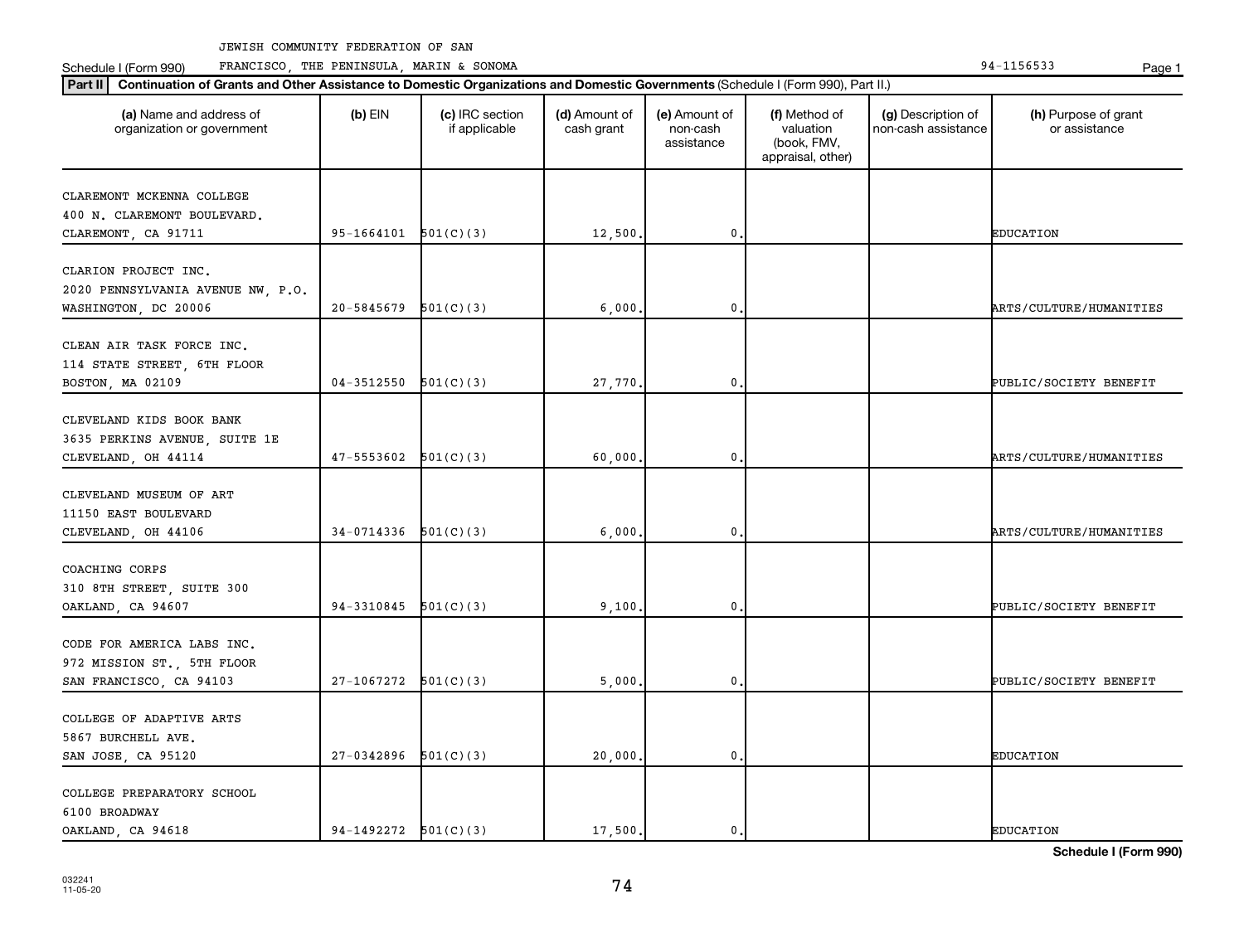Schedule I (Form 990) PRANCISCO, THE PENINSULA, MARIN & SONOMA Page 1 (Form 194-1156533 Page 1

| (a) Name and address of<br>organization or government | $(b)$ EIN                | (c) IRC section<br>if applicable | (d) Amount of<br>cash grant | (e) Amount of<br>non-cash<br>assistance | (f) Method of<br>valuation<br>(book, FMV,<br>appraisal, other) | (g) Description of<br>non-cash assistance | (h) Purpose of grant<br>or assistance |
|-------------------------------------------------------|--------------------------|----------------------------------|-----------------------------|-----------------------------------------|----------------------------------------------------------------|-------------------------------------------|---------------------------------------|
| COLLEGE TRACK                                         |                          |                                  |                             |                                         |                                                                |                                           |                                       |
| 112 LINDEN STREET                                     |                          |                                  |                             |                                         |                                                                |                                           |                                       |
| OAKLAND, CA 94607                                     | 94-3279613               | 501(C)(3)                        | 5,000                       | 0,                                      |                                                                |                                           | <b>EDUCATION</b>                      |
|                                                       |                          |                                  |                             |                                         |                                                                |                                           |                                       |
| COLOR OF CHANGE EDUCATION FUND                        |                          |                                  |                             |                                         |                                                                |                                           |                                       |
| INC. - 1714 FRANKLIN ST, #100-135                     |                          |                                  |                             |                                         |                                                                |                                           |                                       |
| - OAKLAND, CA 94612                                   | 45-5569879               | 501(C)(3)                        | 5,500                       | 0                                       |                                                                |                                           | PUBLIC/SOCIETY BENEFIT                |
| COMBINED JEWISH PHILANTHROPIES OF                     |                          |                                  |                             |                                         |                                                                |                                           |                                       |
| GREATER BOSTON, INC. - 126 HIGH                       |                          |                                  |                             |                                         |                                                                |                                           |                                       |
| STREET - BOSTON, MA 02110                             | 04-2103559               | 501(C)(3)                        | 10,000                      | 0.                                      |                                                                |                                           | PUBLIC/SOCIETY BENEFIT                |
| COMMITTEE FOR ACCURACY IN MIDDLE                      |                          |                                  |                             |                                         |                                                                |                                           |                                       |
| EAST REPORTING IN AMERICA INC. DBA                    |                          |                                  |                             |                                         |                                                                |                                           |                                       |
| CAMERA - P.O. BOX 35040 - BOSTON,                     |                          |                                  |                             |                                         |                                                                |                                           |                                       |
| MA 02135                                              | $52-1332702$ $501(C)(3)$ |                                  | 7,560                       | $\mathbf 0$                             |                                                                |                                           | PUBLIC/SOCIETY BENEFIT                |
|                                                       |                          |                                  |                             |                                         |                                                                |                                           |                                       |
| COMMON SENSE MEDIA                                    |                          |                                  |                             |                                         |                                                                |                                           |                                       |
| 699 8TH ST, SUITE C150                                |                          |                                  |                             |                                         |                                                                |                                           |                                       |
| SAN FRANCISCO, CA 94103                               | 41-2024986               | 501(C)(3)                        | 7,500                       | $\mathbf 0$                             |                                                                |                                           | PUBLIC/SOCIETY BENEFIT                |
|                                                       |                          |                                  |                             |                                         |                                                                |                                           |                                       |
| COMMONWEALTH CLUB OF CALIFORNIA                       |                          |                                  |                             |                                         |                                                                |                                           |                                       |
| P.O. BOX 194210                                       |                          |                                  |                             |                                         |                                                                |                                           |                                       |
| SAN FRANCISCO, CA 94119                               | 94-0399260               | 501(C)(3)                        | 5,500                       | $\mathbf 0$                             |                                                                |                                           | PUBLIC/SOCIETY BENEFIT                |
|                                                       |                          |                                  |                             |                                         |                                                                |                                           |                                       |
| COMMUNITY ENTRY SERVICES, INC.                        |                          |                                  |                             |                                         |                                                                |                                           |                                       |
| 2441 PECK AVE.                                        |                          |                                  |                             |                                         |                                                                |                                           |                                       |
| RIVERTON, WY 82501                                    | 83-0222400               | 501(C)(3)                        | 5,000                       | 0.                                      |                                                                |                                           | HUMAN SERVICES                        |
| COMMUNITY FOUNDATION BOULDER                          |                          |                                  |                             |                                         |                                                                |                                           |                                       |
| COUNTY - 1123 SPRUCE STREET -                         |                          |                                  |                             |                                         |                                                                |                                           |                                       |
| BOULDER, CO 80302                                     | $84-1171836$ $501(C)(3)$ |                                  | 5,000                       | $\mathbf 0$                             |                                                                |                                           | PUBLIC/SOCIETY BENEFIT                |
|                                                       |                          |                                  |                             |                                         |                                                                |                                           |                                       |
| COMMUNITY FOUNDATION FOR NORTHERN                     |                          |                                  |                             |                                         |                                                                |                                           |                                       |
| VIRGINIA - 2940 HUNTER MILL ROAD,                     |                          |                                  |                             |                                         |                                                                |                                           |                                       |
| SUITE 201 - OAKTON, VA 22124                          | $51-0232459$ $501(C)(3)$ |                                  | 5.000.                      | $\mathbf{0}$ .                          |                                                                |                                           | PUBLIC/SOCIETY BENEFIT                |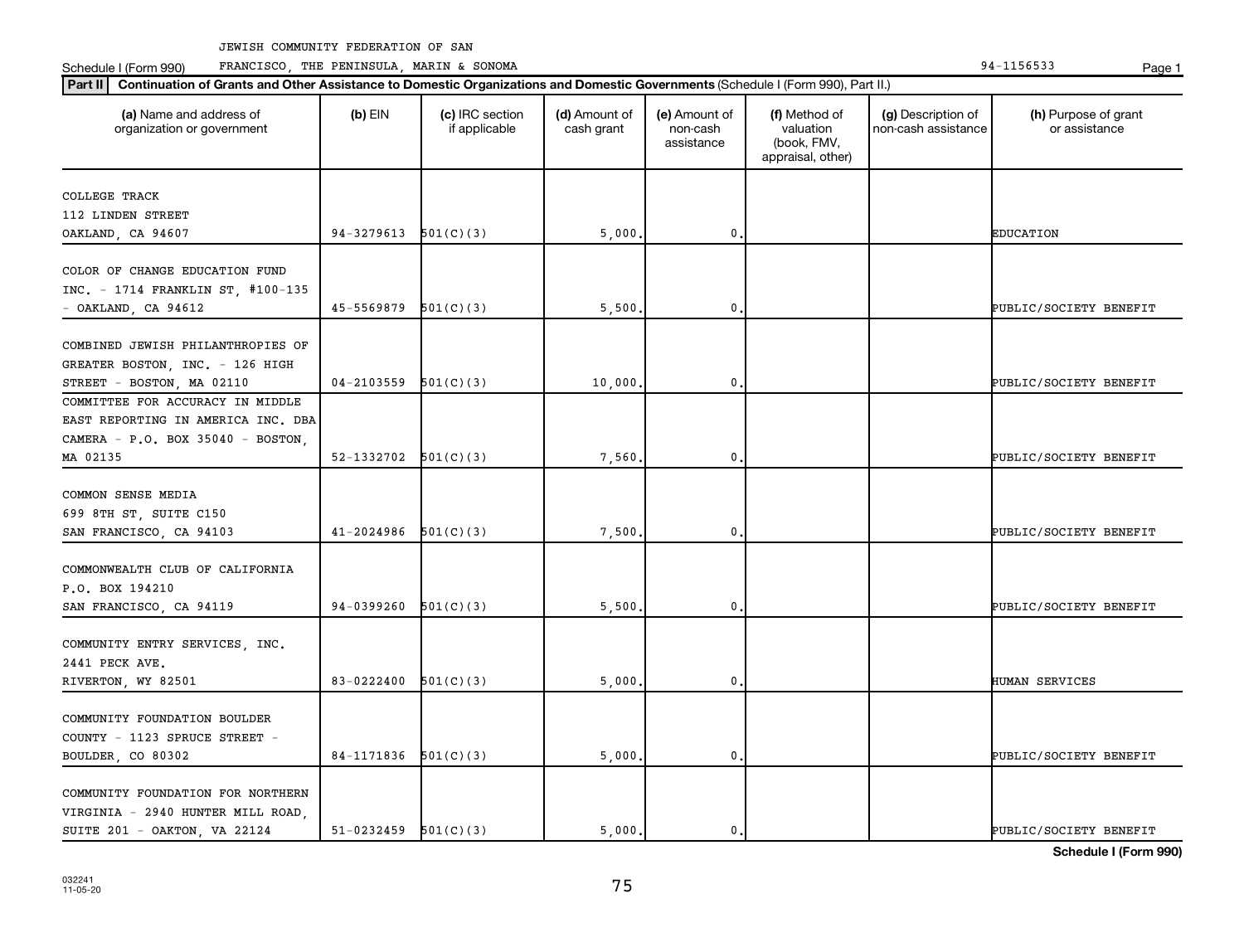Schedule I (Form 990) PRANCISCO, THE PENINSULA, MARIN & SONOMA Page 1 (Form 194-1156533 Page 1

| Part II   Continuation of Grants and Other Assistance to Domestic Organizations and Domestic Governments (Schedule I (Form 990), Part II.) |                            |                                  |                             |                                         |                                                                |                                           |                                       |  |  |
|--------------------------------------------------------------------------------------------------------------------------------------------|----------------------------|----------------------------------|-----------------------------|-----------------------------------------|----------------------------------------------------------------|-------------------------------------------|---------------------------------------|--|--|
| (a) Name and address of<br>organization or government                                                                                      | $(b)$ EIN                  | (c) IRC section<br>if applicable | (d) Amount of<br>cash grant | (e) Amount of<br>non-cash<br>assistance | (f) Method of<br>valuation<br>(book, FMV,<br>appraisal, other) | (g) Description of<br>non-cash assistance | (h) Purpose of grant<br>or assistance |  |  |
| COMMUNITY FOUNDATION OF THE NAPA                                                                                                           |                            |                                  |                             |                                         |                                                                |                                           |                                       |  |  |
| VALLEY DBA NAPA VALLEY COMMUNITY                                                                                                           |                            |                                  |                             |                                         |                                                                |                                           |                                       |  |  |
| FOUNDATIO - 3299 CLAREMONT WAY,                                                                                                            |                            |                                  |                             |                                         |                                                                |                                           |                                       |  |  |
| SUITE 4 - NAPA, CA 94558                                                                                                                   | 68-0349777                 | 501(C)(3)                        | 5,500                       | $\mathbf 0$                             |                                                                |                                           | PUBLIC/SOCIETY BENEFIT                |  |  |
| COMMUNITY GATEPATH AKA ABILITY<br>PATH - 350 TWIN DOLPHIN DRIVE,<br>SUITE 123 - REDWOOD CITY, CA 94065                                     | 94-1156502                 | 501(C)(3)                        | 7,500                       | 0                                       |                                                                |                                           | HUMAN SERVICES                        |  |  |
|                                                                                                                                            |                            |                                  |                             |                                         |                                                                |                                           |                                       |  |  |
| COMMUNITY HELP IN PARK SLOPE INC.<br>200 4TH AVE.                                                                                          |                            |                                  |                             |                                         |                                                                |                                           |                                       |  |  |
| BROOKLYN, NY 11217                                                                                                                         | $11-2449994$ $501(C)(3)$   |                                  | 5,000                       | $\mathbf{0}$                            |                                                                |                                           | HUMAN SERVICES                        |  |  |
| COMMUNITY INITIATIVES<br>1000 BROADWAY, SUITE #480<br>OAKLAND, CA 94607                                                                    | 94-3255070                 | 501(C)(3)                        | 97,026.                     | $\boldsymbol{0}$ .                      |                                                                |                                           | <b>EDUCATION</b>                      |  |  |
| COMMUNITY MATTERS<br>P.O. BOX 14816<br>SANTA ROSA, CA 95402                                                                                | 68-0369720                 | 501(C)(3)                        | 7,500                       | $\mathbf{0}$                            |                                                                |                                           | HUMAN SERVICES                        |  |  |
| COMMUNITY MUSIC CENTER<br>544 CAPP STREET<br>SAN FRANCISCO, CA 94110                                                                       | 94-1156270                 | 501(C)(3)                        | 16,000.                     | 0                                       |                                                                |                                           | ARTS/CULTURE/HUMANITIES               |  |  |
|                                                                                                                                            |                            |                                  |                             |                                         |                                                                |                                           |                                       |  |  |
| COMMUNITY OUTREACH AND PATIENT<br>EMPOWERMENT, INC. (COPE) - 208 W<br>COAL AVE. - GALLUP, NM 87301                                         | $46-5551998$ $501(C)(3)$   |                                  | 25,250                      | $\mathbf{0}$                            |                                                                |                                           | HEALTH                                |  |  |
| COMMUNITY OUTREACH MEDICAL PROGRAM<br>DBA TETON FREE CLINIC - PO BOX<br>10044 - JACKSON, WY 83002                                          | 86-1067218                 | 501(C)(3)                        | 5,000.                      | $\mathbf{0}$                            |                                                                |                                           | <b>HEALTH</b>                         |  |  |
| COMMUNITY PARTNERS<br>P.O. BOX 741265<br>LOS ANGELES, CA 90074                                                                             | $95 - 4302067$ $501(C)(3)$ |                                  | 47.500.                     | $\mathbf{0}$ .                          |                                                                |                                           | HUMAN SERVICES                        |  |  |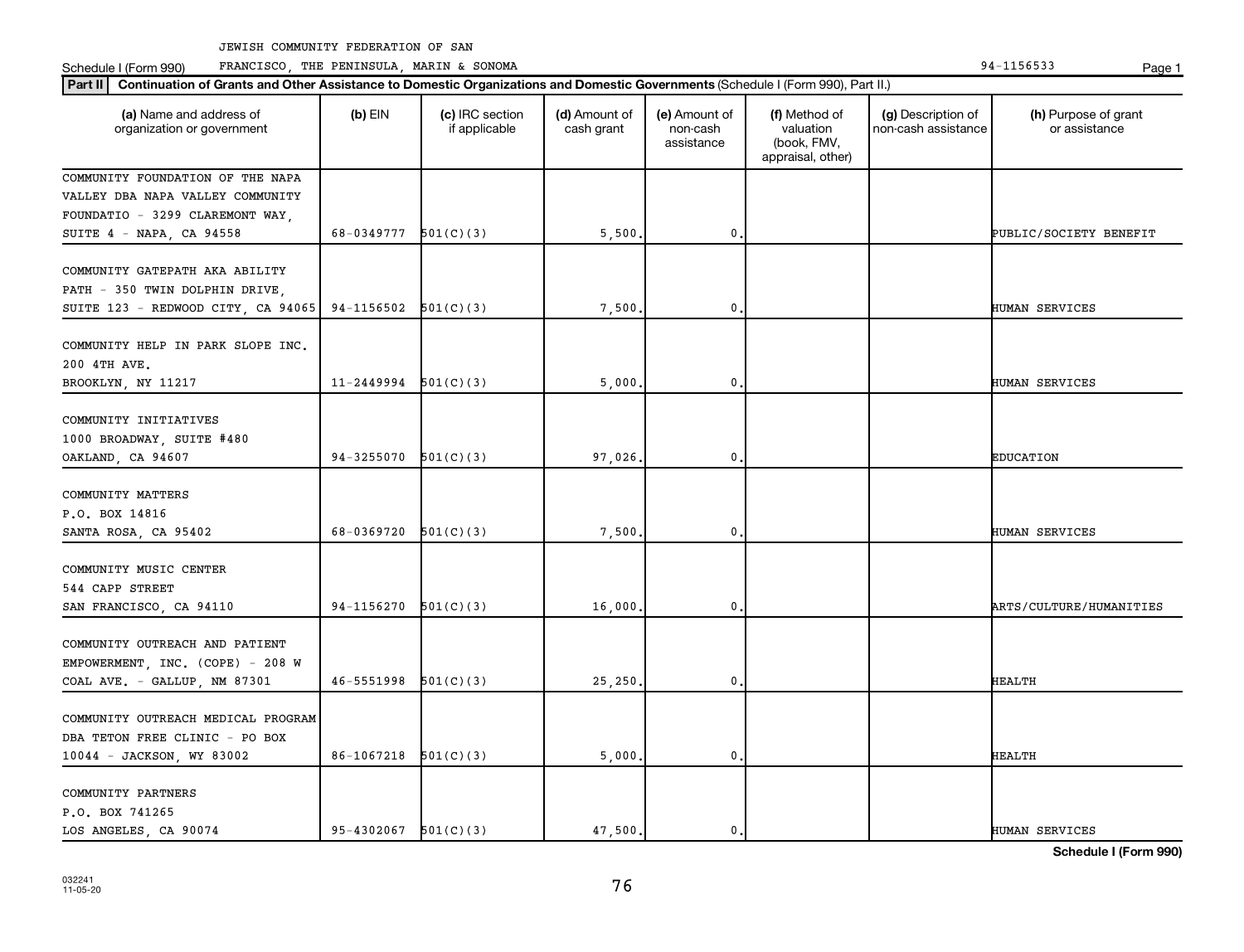Schedule I (Form 990) PRANCISCO, THE PENINSULA, MARIN & SONOMA Page 1 (Form 194-1156533 Page 1

| Part II <br>Continuation of Grants and Other Assistance to Domestic Organizations and Domestic Governments (Schedule I (Form 990), Part II.) |                            |                                  |                             |                                         |                                                                |                                           |                                       |
|----------------------------------------------------------------------------------------------------------------------------------------------|----------------------------|----------------------------------|-----------------------------|-----------------------------------------|----------------------------------------------------------------|-------------------------------------------|---------------------------------------|
| (a) Name and address of<br>organization or government                                                                                        | $(b)$ EIN                  | (c) IRC section<br>if applicable | (d) Amount of<br>cash grant | (e) Amount of<br>non-cash<br>assistance | (f) Method of<br>valuation<br>(book, FMV,<br>appraisal, other) | (g) Description of<br>non-cash assistance | (h) Purpose of grant<br>or assistance |
| COMMUNITY-WORD PROJECT INC.                                                                                                                  |                            |                                  |                             |                                         |                                                                |                                           |                                       |
| 11 BROADWAY, SUITE 508                                                                                                                       |                            |                                  |                             |                                         |                                                                |                                           |                                       |
| NEW YORK, NY 10004                                                                                                                           | $13 - 4114145$ $501(C)(3)$ |                                  | 5,000                       | $\mathbf 0$                             |                                                                |                                           | <b>EDUCATION</b>                      |
| COMMUNITYFOUNDATIONSANTACRUZCOUNTY<br>7807 SOQUEL DRIVE<br>APTOS, CA 95003                                                                   | 94-2808039                 | 501(C)(3)                        | 5,600                       | $\mathbf 0$                             |                                                                |                                           | HUMAN SERVICES                        |
|                                                                                                                                              |                            |                                  |                             |                                         |                                                                |                                           |                                       |
| COMPASS FAMILY SERVICES<br>37 GROVE STREET<br>SAN FRANCISCO, CA 94102                                                                        | 94-1156622                 | 501(C)(3)                        | 18,500                      | $\mathbf 0$                             |                                                                |                                           | HUMAN SERVICES                        |
|                                                                                                                                              |                            |                                  |                             |                                         |                                                                |                                           |                                       |
| COMPASSION AND CHOICES<br>101 SW MADISON STREET #8009                                                                                        |                            |                                  |                             |                                         |                                                                |                                           |                                       |
| PORTLAND, OR 97207                                                                                                                           | 84-1328829                 | 501(C)(3)                        | 38,900.                     | $\mathbf{0}$                            |                                                                |                                           | <b>HEALTH</b>                         |
| COMPUTER HISTORY MUSEUM<br>1401 N. SHORELINE BLVD.<br>MOUNTAIN VIEW, CA 94043                                                                | 77-0507525                 | 501(C)(3)                        | 113,000.                    | $\mathbf 0$                             |                                                                |                                           | ARTS/CULTURE/HUMANITIES               |
|                                                                                                                                              |                            |                                  |                             |                                         |                                                                |                                           |                                       |
| CONGREGATION B'NAI SHALOM OF<br>CONTRA COSTA COUNTY - 74 ECKLEY<br>LANE - WALNUT CREEK, CA 94596                                             | 51-0155227                 | 501(C)(3)                        | 99,666.                     | $\mathbf 0$ .                           |                                                                |                                           | <b>EDUCATION</b>                      |
| CONGREGATION B'NAI TIKVAH<br>25 HILLCROFT WAY                                                                                                |                            |                                  |                             |                                         |                                                                |                                           |                                       |
| WALNUT CREEK, CA 94597                                                                                                                       | 94-2824039                 | 501(C)(3)                        | 25, 175.                    | $\mathbf 0$                             |                                                                |                                           | PUBLIC/SOCIETY BENEFIT                |
| CONGREGATION BETH ABRAHAM OF<br>OAKLAND - 336 EUCLID AVE. -<br>OAKLAND, CA 94610                                                             | 94-1375793                 | 501(C)(3)                        | 149,811                     | $\mathbf 0$                             |                                                                |                                           | <b>EDUCATION</b>                      |
| CONGREGATION BETH AM<br>26790 ARASTRADERO ROAD<br>LOS ALTOS HILLS, CA 94022                                                                  | $94-1450202$ $501(C)(3)$   |                                  | 387,759.                    | 0.                                      |                                                                |                                           | HUMAN SERVICES                        |
|                                                                                                                                              |                            |                                  |                             |                                         |                                                                |                                           |                                       |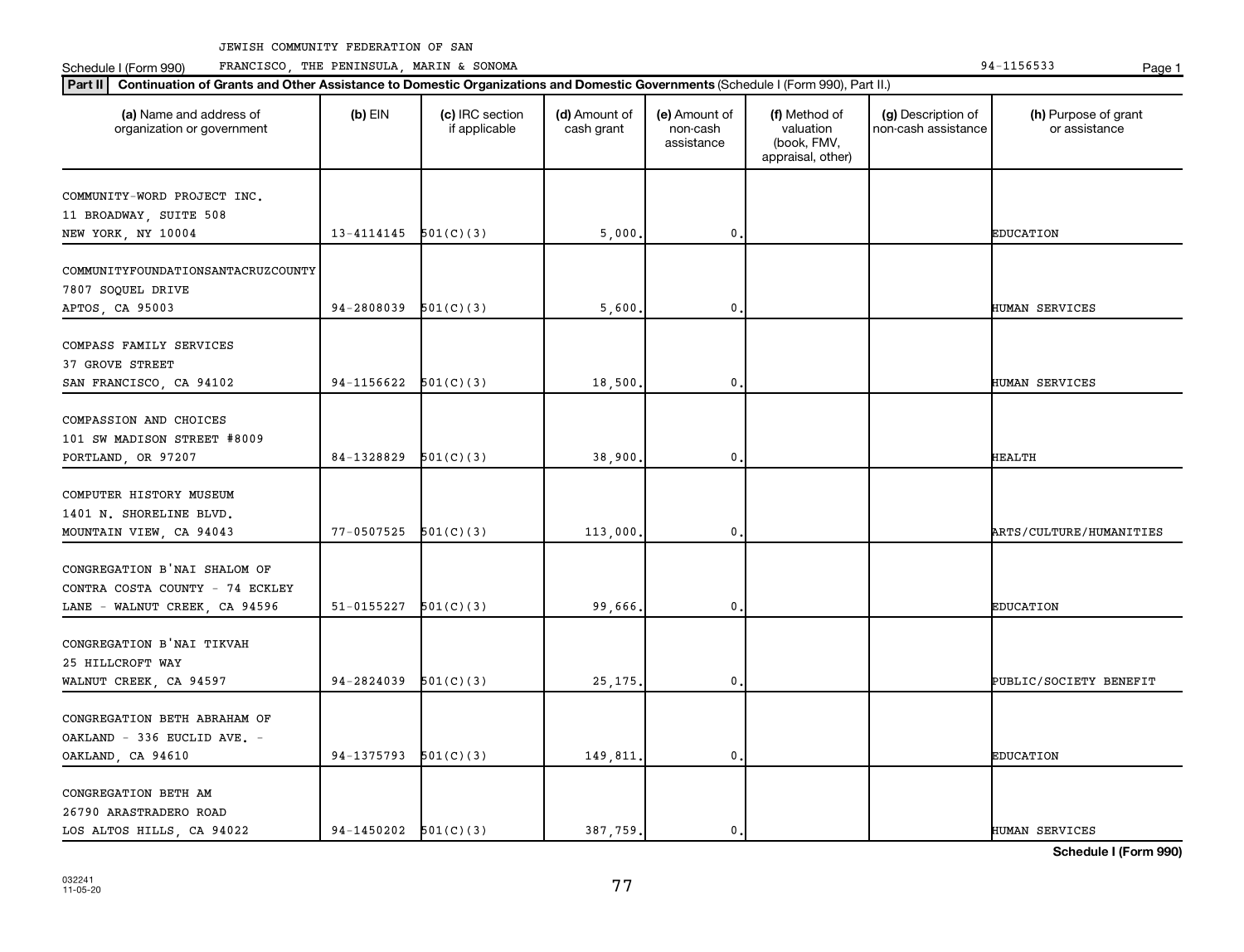Schedule I (Form 990) PRANCISCO, THE PENINSULA, MARIN & SONOMA Page 1 (Form 194-1156533 Page 1

| (a) Name and address of<br>organization or government               | $(b)$ EIN  | (c) IRC section<br>if applicable | (d) Amount of<br>cash grant | (e) Amount of<br>non-cash<br>assistance | (f) Method of<br>valuation<br>(book, FMV,<br>appraisal, other) | (g) Description of<br>non-cash assistance | (h) Purpose of grant<br>or assistance |
|---------------------------------------------------------------------|------------|----------------------------------|-----------------------------|-----------------------------------------|----------------------------------------------------------------|-------------------------------------------|---------------------------------------|
| CONGREGATION BETH AMI                                               |            |                                  |                             |                                         |                                                                |                                           |                                       |
| 4676 MAYETTE AVE.                                                   |            |                                  |                             |                                         |                                                                |                                           |                                       |
| SANTA ROSA, CA 95405                                                | 94-1566549 | 501(C)(3)                        | 100, 959.                   | 0                                       |                                                                |                                           | <b>EDUCATION</b>                      |
| CONGREGATION BETH DAVID                                             |            |                                  |                             |                                         |                                                                |                                           |                                       |
| 19700 PROSPECT ROAD                                                 |            |                                  |                             |                                         |                                                                |                                           |                                       |
| SARATOGA, CA 95070                                                  | 94-1682250 | 501(C)(3)                        | 11,360                      | 0                                       |                                                                |                                           | PUBLIC/SOCIETY BENEFIT                |
|                                                                     |            |                                  |                             |                                         |                                                                |                                           |                                       |
| CONGREGATION BETH EL<br>P.O. BOX 418                                |            |                                  |                             |                                         |                                                                |                                           |                                       |
| MONTVALE, NJ 07645                                                  | 94-6030626 | 501(C)(3)                        | 135,656,                    | $\mathbf{0}$                            |                                                                |                                           | HUMAN SERVICES                        |
|                                                                     |            |                                  |                             |                                         |                                                                |                                           |                                       |
| CONGREGATION BETH EMEK                                              |            |                                  |                             |                                         |                                                                |                                           |                                       |
| 3400 NEVADA COURT                                                   |            |                                  |                             |                                         |                                                                |                                           |                                       |
| PLEASANTON, CA 94566                                                | 94-2772595 | 501(C)(3)                        | 47,725                      | 0                                       |                                                                |                                           | <b>EDUCATION</b>                      |
|                                                                     |            |                                  |                             |                                         |                                                                |                                           |                                       |
| CONGREGATION BETH ISRAEL - JUDEA                                    |            |                                  |                             |                                         |                                                                |                                           |                                       |
| 625 BROTHERWOOD WAY                                                 |            |                                  |                             |                                         |                                                                |                                           |                                       |
| SAN FRANCISCO, CA 94132                                             | 94-1704137 | 501(C)(3)                        | 16,000                      | 0                                       |                                                                |                                           | PUBLIC/SOCIETY BENEFIT                |
|                                                                     |            |                                  |                             |                                         |                                                                |                                           |                                       |
| CONGREGATION BETH ISRAEL, BERKELEY<br>1630 BANCROFT WAY             |            |                                  |                             |                                         |                                                                |                                           |                                       |
| BERKELEY, CA 94703                                                  | 94-1566830 | 501(C)(3)                        | 50,507.                     | $\mathbf{0}$                            |                                                                |                                           | <b>EDUCATION</b>                      |
|                                                                     |            |                                  |                             |                                         |                                                                |                                           |                                       |
| CONGREGATION BETH JACOB                                             |            |                                  |                             |                                         |                                                                |                                           |                                       |
| 1550 ALAMEDA DE LAS PULGAS                                          |            |                                  |                             |                                         |                                                                |                                           |                                       |
| REDWOOD CITY, CA 94061                                              | 94-6019166 | 501(C)(3)                        | 299, 211.                   | 0                                       |                                                                |                                           | PUBLIC/SOCIETY BENEFIT                |
|                                                                     |            |                                  |                             |                                         |                                                                |                                           |                                       |
| CONGREGATION BETH SHALOM OF NAPA                                    |            |                                  |                             |                                         |                                                                |                                           |                                       |
| VALLEY - 1455 ELM STREET - NAPA,                                    |            |                                  |                             |                                         |                                                                |                                           |                                       |
| CA 94559                                                            | 23-7296339 | 501(C)(3)                        | 14,800                      | $\mathbf{0}$                            |                                                                |                                           | PUBLIC/SOCIETY BENEFIT                |
|                                                                     |            |                                  |                             |                                         |                                                                |                                           |                                       |
| CONGREGATION BETH SHOLOM - SAN<br>FRANCISCO - 301 14TH AVENUE - SAN |            |                                  |                             |                                         |                                                                |                                           |                                       |
| FRANCISCO, CA 94118                                                 | 94-1167429 | 501(C)(3)                        | 191,899.                    | $\mathbf{0}$ .                          |                                                                |                                           | <b>EDUCATION</b>                      |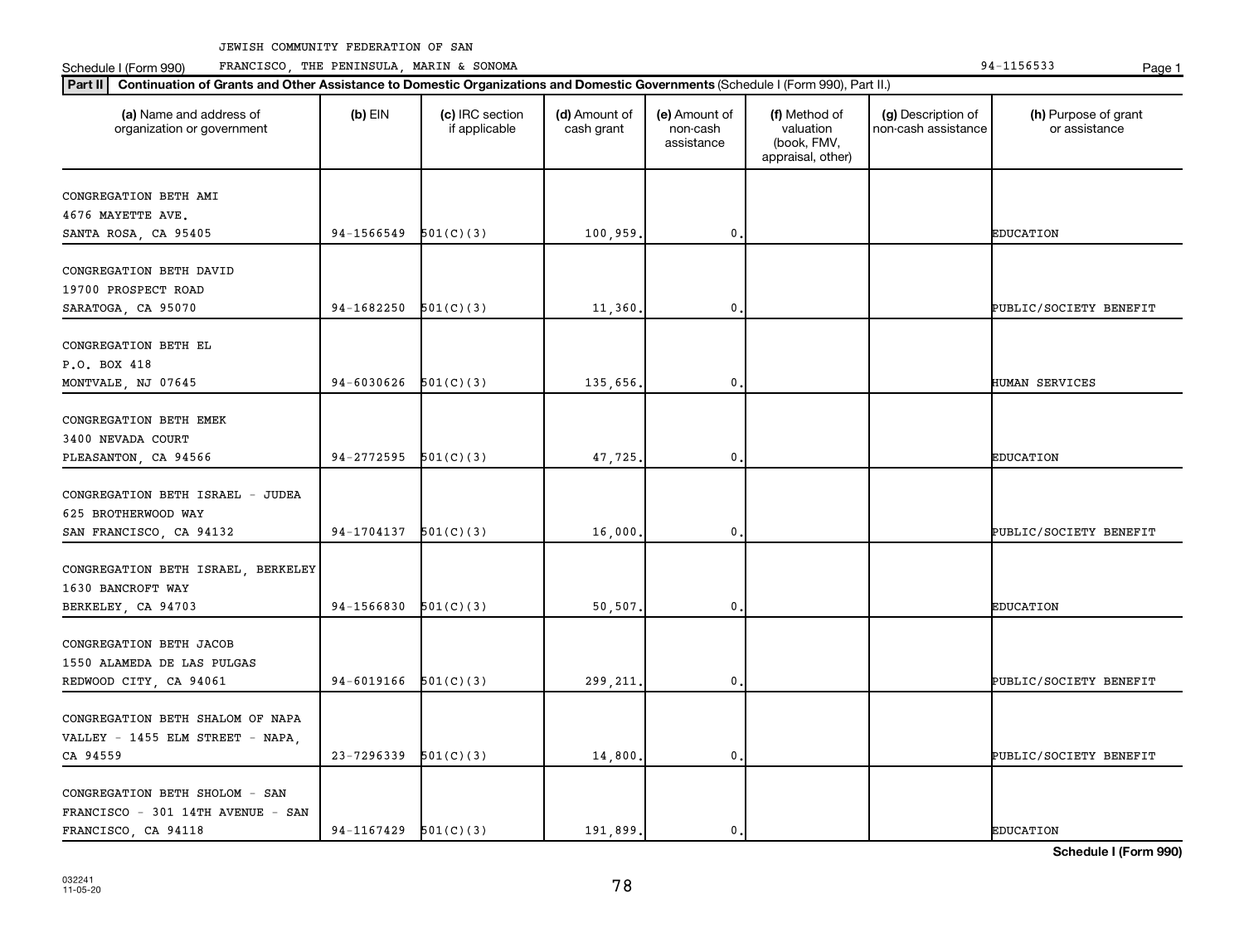Schedule I (Form 990) PRANCISCO, THE PENINSULA, MARIN & SONOMA Page 1 (Form 194-1156533 Page 1

| Part II   Continuation of Grants and Other Assistance to Domestic Organizations and Domestic Governments (Schedule I (Form 990), Part II.) |                |                                  |                             |                                         |                                                                |                                           |                                       |
|--------------------------------------------------------------------------------------------------------------------------------------------|----------------|----------------------------------|-----------------------------|-----------------------------------------|----------------------------------------------------------------|-------------------------------------------|---------------------------------------|
| (a) Name and address of<br>organization or government                                                                                      | $(b)$ EIN      | (c) IRC section<br>if applicable | (d) Amount of<br>cash grant | (e) Amount of<br>non-cash<br>assistance | (f) Method of<br>valuation<br>(book, FMV,<br>appraisal, other) | (g) Description of<br>non-cash assistance | (h) Purpose of grant<br>or assistance |
| CONGREGATION EMANU-EL                                                                                                                      |                |                                  |                             |                                         |                                                                |                                           |                                       |
| 2 LAKE STREET                                                                                                                              |                |                                  |                             |                                         |                                                                |                                           |                                       |
| SAN FRANCISCO, CA 94118                                                                                                                    | 94-1156521     | 501(C)(3)                        | 2,908,177.                  | $\mathbf 0$                             |                                                                |                                           | PUBLIC/SOCIETY BENEFIT                |
|                                                                                                                                            |                |                                  |                             |                                         |                                                                |                                           |                                       |
| CONGREGATION KEHILATH JESHURUN                                                                                                             |                |                                  |                             |                                         |                                                                |                                           |                                       |
| 125 EAST 85TH STREET                                                                                                                       |                |                                  |                             |                                         |                                                                |                                           |                                       |
| NEW YORK, NY 10028                                                                                                                         | 13-1656644     | 501(C)(3)                        | 9,222                       | 0                                       |                                                                |                                           | PUBLIC/SOCIETY BENEFIT                |
|                                                                                                                                            |                |                                  |                             |                                         |                                                                |                                           |                                       |
| CONGREGATION KOL EMETH                                                                                                                     |                |                                  |                             |                                         |                                                                |                                           |                                       |
| 485 JACARANDA WAY                                                                                                                          |                |                                  |                             |                                         |                                                                |                                           |                                       |
| LOS ALTOS, CA 94086                                                                                                                        | 94-1566203     | 501(C)(3)                        | 416,286.                    | 0                                       |                                                                |                                           | PUBLIC/SOCIETY BENEFIT                |
| CONGREGATION KOL SHOFAR                                                                                                                    |                |                                  |                             |                                         |                                                                |                                           |                                       |
| 215 BLACKFIELD DRIVE                                                                                                                       |                |                                  |                             |                                         |                                                                |                                           |                                       |
| TIBURON, CA 94920                                                                                                                          | 94-2539545     | 501(C)(3)                        | 108,225                     | $\mathbf{0}$                            |                                                                |                                           | PUBLIC/SOCIETY BENEFIT                |
|                                                                                                                                            |                |                                  |                             |                                         |                                                                |                                           |                                       |
| CONGREGATION NETIVOT SHALOM                                                                                                                |                |                                  |                             |                                         |                                                                |                                           |                                       |
| P.O.BOX 418                                                                                                                                |                |                                  |                             |                                         |                                                                |                                           |                                       |
| MONTVALE, NJ 07645                                                                                                                         | 94-3089303     | 501(C)(3)                        | 140,593.                    | 0                                       |                                                                |                                           | HUMAN SERVICES                        |
|                                                                                                                                            |                |                                  |                             |                                         |                                                                |                                           |                                       |
| CONGREGATION RODEF SHOLOM OF MARIN                                                                                                         |                |                                  |                             |                                         |                                                                |                                           |                                       |
| 170 N. SAN PEDRO ROAD                                                                                                                      |                |                                  |                             |                                         |                                                                |                                           |                                       |
| SAN RAFAEL, CA 94903                                                                                                                       | $94 - 6030040$ | 501(C)(3)                        | 367,098                     | $\pmb{0}$                               |                                                                |                                           | PUBLIC/SOCIETY BENEFIT                |
|                                                                                                                                            |                |                                  |                             |                                         |                                                                |                                           |                                       |
| CONGREGATION SHAAREY TIKVAH                                                                                                                |                |                                  |                             |                                         |                                                                |                                           |                                       |
| 26811 FAIRMOUNT BLVD.                                                                                                                      |                |                                  |                             |                                         |                                                                |                                           |                                       |
| BEACHWOOD, OH 44122                                                                                                                        | 34-0823457     | 501(C)(3)                        | 38,200                      | $\mathbf 0$                             |                                                                |                                           | PUBLIC/SOCIETY BENEFIT                |
| CONGREGATION SHERITH ISRAEL                                                                                                                |                |                                  |                             |                                         |                                                                |                                           |                                       |
| 2266 CALIFORNIA STREET                                                                                                                     |                |                                  |                             |                                         |                                                                |                                           |                                       |
| SAN FRANCISCO, CA 94115                                                                                                                    | 94-1156522     | 501(C)(3)                        | 42,850                      | $\mathbf{0}$                            |                                                                |                                           | PUBLIC/SOCIETY BENEFIT                |
|                                                                                                                                            |                |                                  |                             |                                         |                                                                |                                           |                                       |
| CONGREGATION SHIR HADASH                                                                                                                   |                |                                  |                             |                                         |                                                                |                                           |                                       |
| 20 CHERRY BLOSSOM LANE                                                                                                                     |                |                                  |                             |                                         |                                                                |                                           |                                       |
| LOS GATOS, CA 95032                                                                                                                        | 94-2662529     | 501(C)(3)                        | 16,250.                     | $\mathbf 0$ .                           |                                                                |                                           | PUBLIC/SOCIETY BENEFIT                |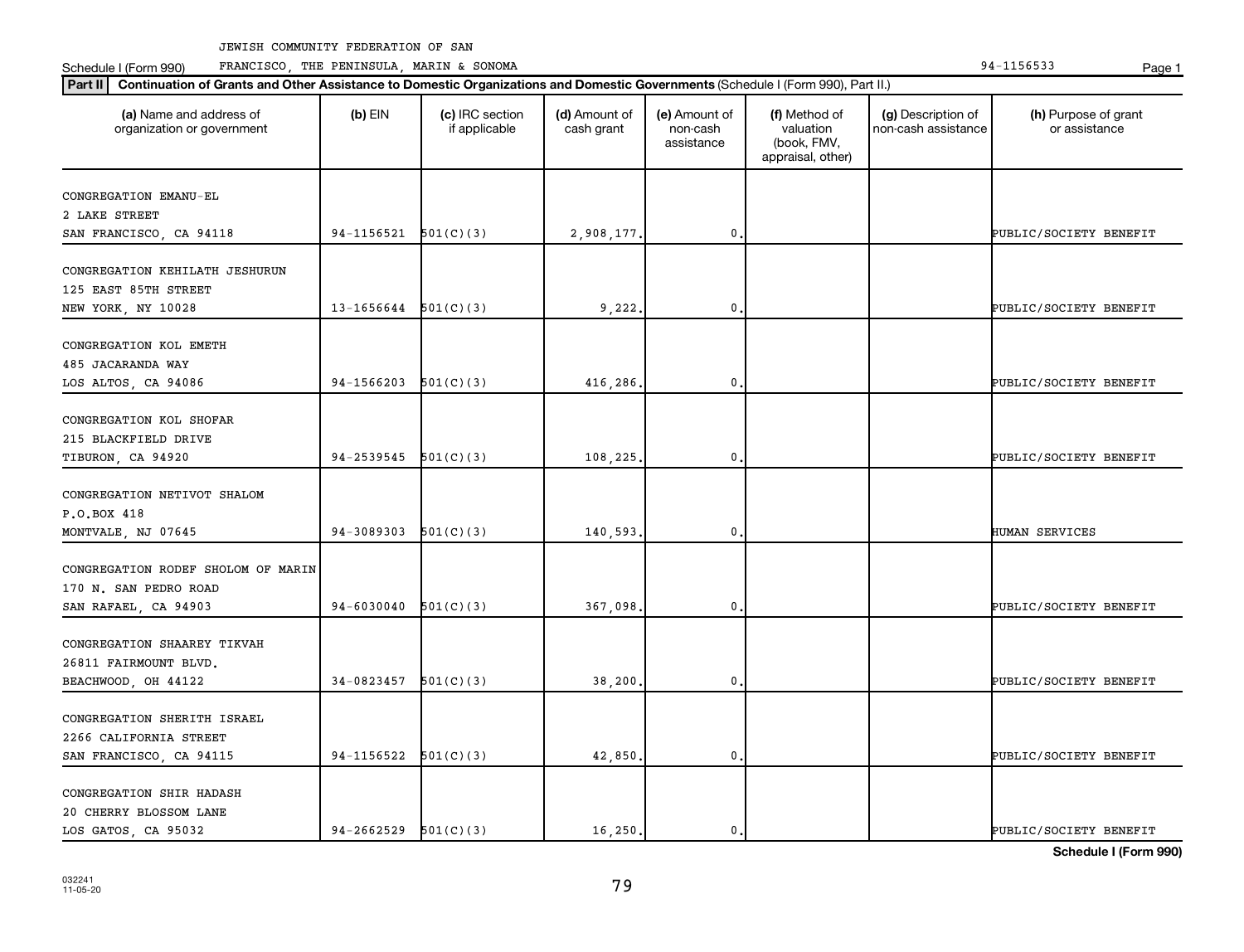Schedule I (Form 990) PRANCISCO, THE PENINSULA, MARIN & SONOMA Page 1 (Form 194-1156533 Page 1

organization or government

CONSERVATION LAW FOUNDATION INC.

CONTEMPORARY JEWISH MUSEUM

62 SUMMER STREET

736 MISSION STREET

CONTRA COSTA JCC 3527 MT. DIABLO BLVD

COOPER UNION FOR THE ADVANCEMENT OF SCIENCE AND ART - P.O. BOX

CORNELIA DE LANGE SYNDROME FOUNDATION, INC. AKA CDLS FOUNDATION - 30 TOWER LANE, STE.

032241  $11-05-20$  **Schedule I (Form 990)**

| LAFAYETTE, CA 94549                | 84-1627847 | 501(C)(3) | 14,812.  | 0. |  | PUBLIC/SOCIETY BENEFIT  |
|------------------------------------|------------|-----------|----------|----|--|-------------------------|
|                                    |            |           |          |    |  |                         |
| CONTRA COSTA JEWISH DAY SCHOOL     |            |           |          |    |  |                         |
| 955 RISA ROAD                      |            |           |          |    |  |                         |
| LAFAYETTE, CA 94549                | 94-3375313 | 501(C)(3) | 243,001. | 0. |  | HUMAN SERVICES          |
|                                    |            |           |          |    |  |                         |
| CONTRA COSTA MIDRASHA              |            |           |          |    |  |                         |
| 25 HILLCROFT WAY                   |            |           |          |    |  |                         |
| WALNUT CREEK, CA 94597             | 68-0171267 | 501(C)(3) | 85,000.  | 0. |  | HUMAN SERVICES          |
| CONVERGENCE CENTER FOR POLICY      |            |           |          |    |  |                         |
| RESOLUTION - 1133 19TH STREET,     |            |           |          |    |  |                         |
| N.W., SUITE 410 - WASHINGTON, DC   |            |           |          |    |  |                         |
| 20036                              | 32-0280279 | 501(C)(3) | 5,500.   | 0. |  | PUBLIC/SOCIETY BENEFIT  |
|                                    |            |           |          |    |  |                         |
| COOLIDGE CORNER THEATRE FOUNDATION |            |           |          |    |  |                         |
| $INC. - 290$ HARVARD STREET -      |            |           |          |    |  |                         |
| BROOKLINE, MA 02446                | 04-3039722 | 501(C)(3) | 5,000.   | 0. |  | ARTS/CULTURE/HUMANITIES |

22422 - NEW YORK, NY 10087 | 13-5562985 501(C)(3) | 25,000. 0. 0. | EDUCATION

400 - AVON, CT 06001 | 06-1057497 501(C)(3) | 16,160. 0. 0. | | | | HEALTH

80

**Part II Continuation of Grants and Other Assistance to Domestic Organizations and Domestic Governments**  (Schedule I (Form 990), Part II.)

if applicable

 $(b)$  EIN  $(c)$  IRC section

**(a) (b) (c) (d) (e) (f) (g) (h)** Name and address of

SAN FRANCISCO, CA 94103 47-0920831 501(C)(3) 409,682. 0. 680.

(d) Amount of cash grant

BOSTON, MA 02110  $04-6149986$   $501(C)(3)$  13,000. 0. 0.

(e) Amount of non-cash assistance

(f) Method of valuation (book, FMV, appraisal, other)

(h) Purpose of grant or assistance

(g) Description of non-cash assistance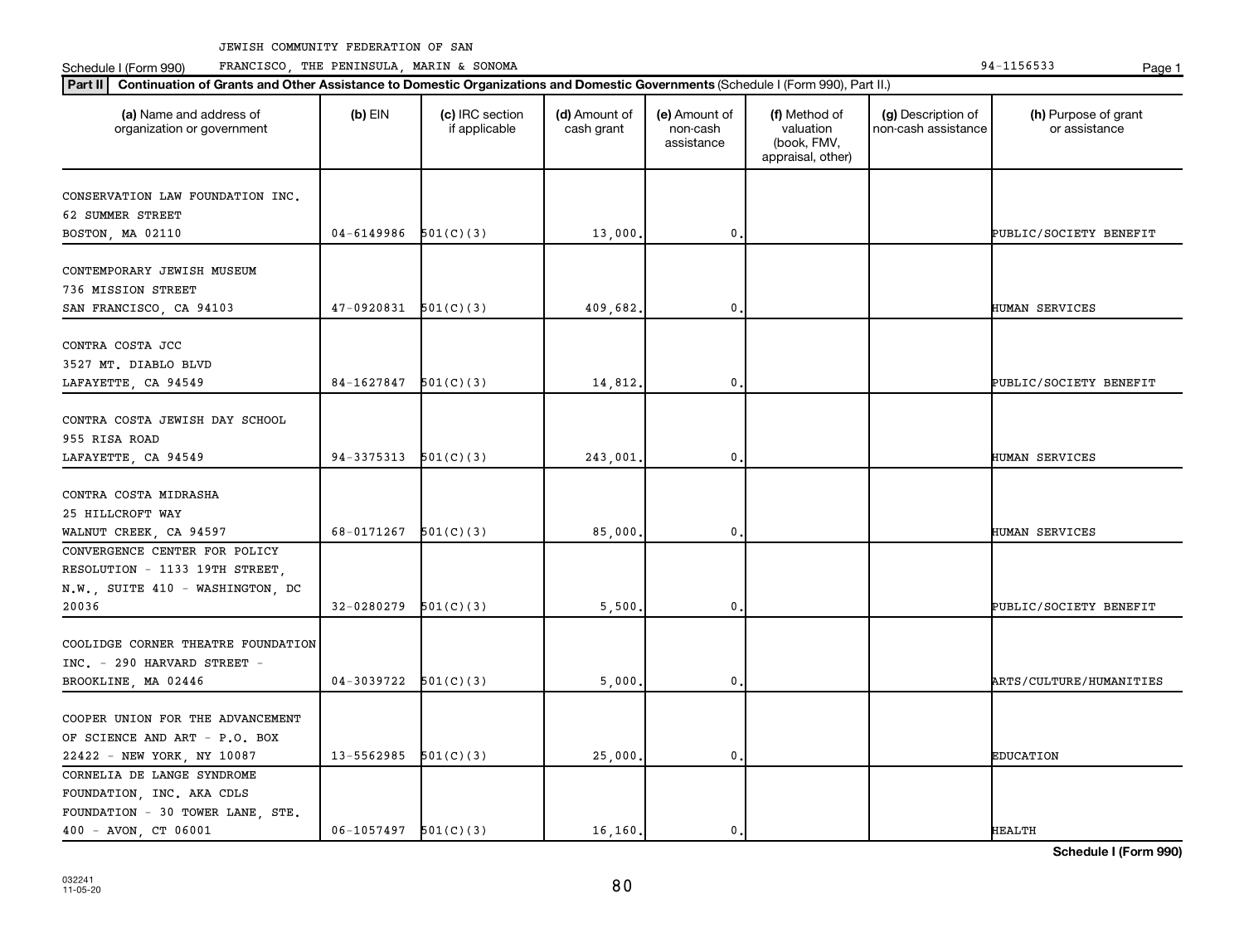Schedule I (Form 990) PRANCISCO, THE PENINSULA, MARIN & SONOMA Page 1 (Form 194-1156533 Page 1

| (a) Name and address of<br>organization or government | $(b)$ EIN                | (c) IRC section<br>if applicable | (d) Amount of<br>cash grant | (e) Amount of<br>non-cash<br>assistance | (f) Method of<br>valuation<br>(book, FMV,<br>appraisal, other) | (g) Description of<br>non-cash assistance | (h) Purpose of grant<br>or assistance |
|-------------------------------------------------------|--------------------------|----------------------------------|-----------------------------|-----------------------------------------|----------------------------------------------------------------|-------------------------------------------|---------------------------------------|
| CORNELL UNIVERSITY                                    |                          |                                  |                             |                                         |                                                                |                                           |                                       |
| BOX 37334                                             |                          |                                  |                             |                                         |                                                                |                                           |                                       |
| BOONE, IA 50037                                       | 15-0532082               | 501(C)(3)                        | 22,150.                     | $\mathbf 0$ .                           |                                                                |                                           | <b>EDUCATION</b>                      |
| CORNING MUSEUM OF GLASS                               |                          |                                  |                             |                                         |                                                                |                                           |                                       |
| ONE MUSEUM WAY                                        |                          |                                  |                             |                                         |                                                                |                                           |                                       |
| CORNING, NY 14830                                     | 16-0764349               | 501(C)(3)                        | 15,000.                     | 0                                       |                                                                |                                           | ARTS/CULTURE/HUMANITIES               |
| CORO NORTHERN CALIFORNIA INC. AKA                     |                          |                                  |                             |                                         |                                                                |                                           |                                       |
| CORO CENTER FOR CIVIC LEADERSHIP                      |                          |                                  |                             |                                         |                                                                |                                           |                                       |
| 233 SANSOME STREET, SUITE 400 -                       |                          |                                  |                             |                                         |                                                                |                                           |                                       |
| SAN FRANCISCO, CA 94104                               | 94-3117758               | 501(C)(3)                        | 25,500                      | 0.                                      |                                                                |                                           | PUBLIC/SOCIETY BENEFIT                |
|                                                       |                          |                                  |                             |                                         |                                                                |                                           |                                       |
| CORPORATION OF FINE ARTS MUSEUMS                      |                          |                                  |                             |                                         |                                                                |                                           |                                       |
| 50 HAGIWARA TEA GARDEN DRIVE                          |                          |                                  |                             |                                         |                                                                |                                           |                                       |
| SAN FRANCISCO, CA 94118                               | 94-3045948               | 501(C)(3)                        | 73,948                      | $\mathbf 0$                             |                                                                |                                           | <b>ARTS/CULTURE/HUMANITIES</b>        |
| CORPORATION OF HAVERFORD COLLEGE                      |                          |                                  |                             |                                         |                                                                |                                           |                                       |
| 370 LANCASTER AVENUE                                  |                          |                                  |                             |                                         |                                                                |                                           |                                       |
| HAVERFORD, PA 19041                                   | 23-6002304               | 501(C)(3)                        | 35,000                      | 0.                                      |                                                                |                                           | <b>EDUCATION</b>                      |
|                                                       |                          |                                  |                             |                                         |                                                                |                                           |                                       |
| COUNCIL ON FOREIGN RELATIONS INC.                     |                          |                                  |                             |                                         |                                                                |                                           |                                       |
| 58 EAST 68TH STREET                                   |                          |                                  |                             |                                         |                                                                |                                           |                                       |
| NEW YORK, NY 10065                                    | 13-1628168               | 501(C)(3)                        | 10,000                      | 0                                       |                                                                |                                           | PUBLIC/SOCIETY BENEFIT                |
|                                                       |                          |                                  |                             |                                         |                                                                |                                           |                                       |
| CRAIG HOSPITAL FOUNDATION                             |                          |                                  |                             |                                         |                                                                |                                           |                                       |
| 3425 S. CLARKSON STREET                               |                          |                                  |                             |                                         |                                                                |                                           |                                       |
| ENGLEWOOD, CO 80113                                   | 23-7352287               | 501(C)(3)                        | 10,000                      | 0.                                      |                                                                |                                           | HEALTH                                |
|                                                       |                          |                                  |                             |                                         |                                                                |                                           |                                       |
| CROWDEN MUSIC CENTER                                  |                          |                                  |                             |                                         |                                                                |                                           |                                       |
| 1475 ROSE STREET                                      |                          |                                  |                             |                                         |                                                                |                                           |                                       |
| BERKELEY, CA 94702                                    | 94-2863366               | 501(C)(3)                        | 25, 200.                    | 0.                                      |                                                                |                                           | ARTS/CULTURE/HUMANITIES               |
| CRYSTAL SPRINGS UPLANDS SCHOOL                        |                          |                                  |                             |                                         |                                                                |                                           |                                       |
| 400 UPLANDS DRIVE                                     |                          |                                  |                             |                                         |                                                                |                                           |                                       |
| HILLSBOROUGH, CA 94010                                | $94-1247265$ $501(C)(3)$ |                                  | 12,860.                     | $\mathbf{0}$ .                          |                                                                |                                           | <b>EDUCATION</b>                      |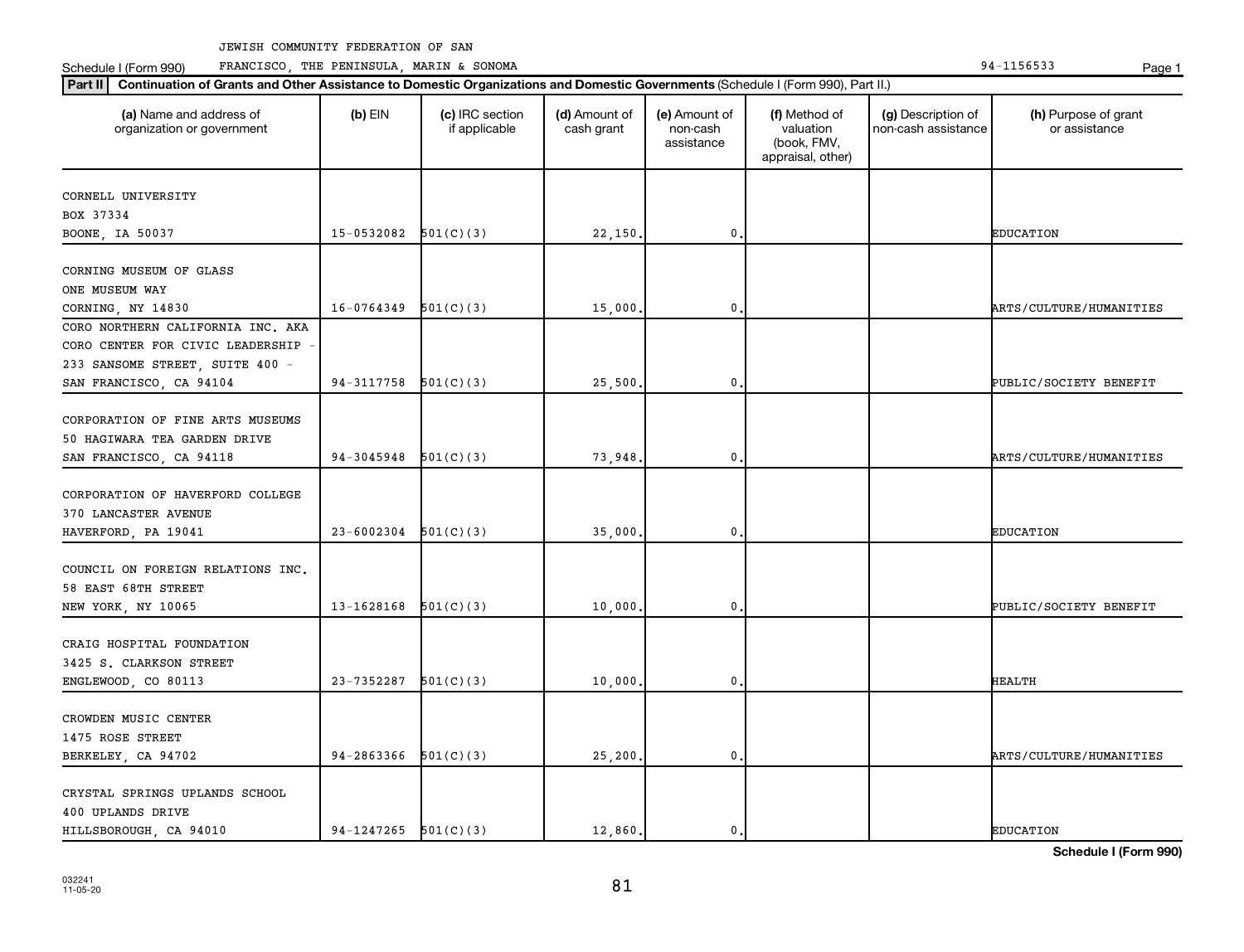Schedule I (Form 990) PRANCISCO, THE PENINSULA, MARIN & SONOMA Page 1 (Form 194-1156533 Page 1

| (a) Name and address of<br>organization or government                                               | $(b)$ EIN      | (c) IRC section<br>if applicable | (d) Amount of<br>cash grant | (e) Amount of<br>non-cash<br>assistance | (f) Method of<br>valuation<br>(book, FMV,<br>appraisal, other) | (g) Description of<br>non-cash assistance | (h) Purpose of grant<br>or assistance |
|-----------------------------------------------------------------------------------------------------|----------------|----------------------------------|-----------------------------|-----------------------------------------|----------------------------------------------------------------|-------------------------------------------|---------------------------------------|
| CURE JM FOUNDATION                                                                                  |                |                                  |                             |                                         |                                                                |                                           |                                       |
| P.O. BOX 45768                                                                                      |                |                                  |                             |                                         |                                                                |                                           |                                       |
| BALTIMORE, MD 21297                                                                                 | 35-2222262     | 501(C)(3)                        | 5,000                       | 0                                       |                                                                |                                           | <b>HEALTH</b>                         |
| CYSTINOSIS RESEARCH FOUNDATION<br>19200 VON KARMAN AVENUE, SUITE 920<br>IRVINE, CA 92612            | 32-0067668     | 501(C)(3)                        | 25,000                      | 0                                       |                                                                |                                           | <b>HEALTH</b>                         |
| DANA-FARBER CANCER INSTITUTE, INC.<br>P.O. BOX 849168<br>BOSTON, MA 02284                           | $04 - 2263040$ | 501(C)(3)                        | 10, 100                     | 0                                       |                                                                |                                           | HEALTH                                |
| DANIEL R. SAYRE MEMORIAL<br>FOUNDATION INC. - P.O. BOX 1285 -<br>KAILUA-KONA, HI 96745              | 26-1097159     | 501(C)(3)                        | 10,000                      | 0                                       |                                                                |                                           | PUBLIC/SOCIETY BENEFIT                |
| DARAJA EDUCATION FUND AKA DARAJA<br>ACADEMY - P.O. BOX 4333 - SAN<br>RAFAEL, CA 94913               | 20-8283551     | 501(C)(3)                        | 10,000                      | 0                                       |                                                                |                                           | <b>EDUCATION</b>                      |
| DAVIS PHINNEY FOUNDATION FOR<br>PARKINSON'S - 357 S MCCASLIN BLVD<br>STE 105 - LOUISVILLE, CO 80027 | 20-0813566     | 501(C)(3)                        | 5,000                       | 0                                       |                                                                |                                           | <b>HEALTH</b>                         |
| DAY WORKER CENTER OF MOUNTAIN VIEW<br>113 ESCUELA AVENUE<br>MOUNTAIN VIEW, CA 94040                 | 20-2874108     | 501(C)(3)                        | 5,000                       | $\mathbf 0$                             |                                                                |                                           | HUMAN SERVICES                        |
| DEATH PENALTY FOCUS<br>1500 RIVER PARK DR. SUITE 109<br>SACRAMENTO, CA 95815                        | 95-4153420     | 501(C)(3)                        | 5,200.                      | 0                                       |                                                                |                                           | PUBLIC/SOCIETY BENEFIT                |
| DEFENDING DEMOCRACY TOGETHER<br>INSTITUTE - 1900 SPRUCE DR. NW -<br>WASHINGTON, DC 20012            | 83-1567380     | 501(C)(3)                        | 50,000.                     | 0.                                      |                                                                |                                           | <b>EDUCATION</b>                      |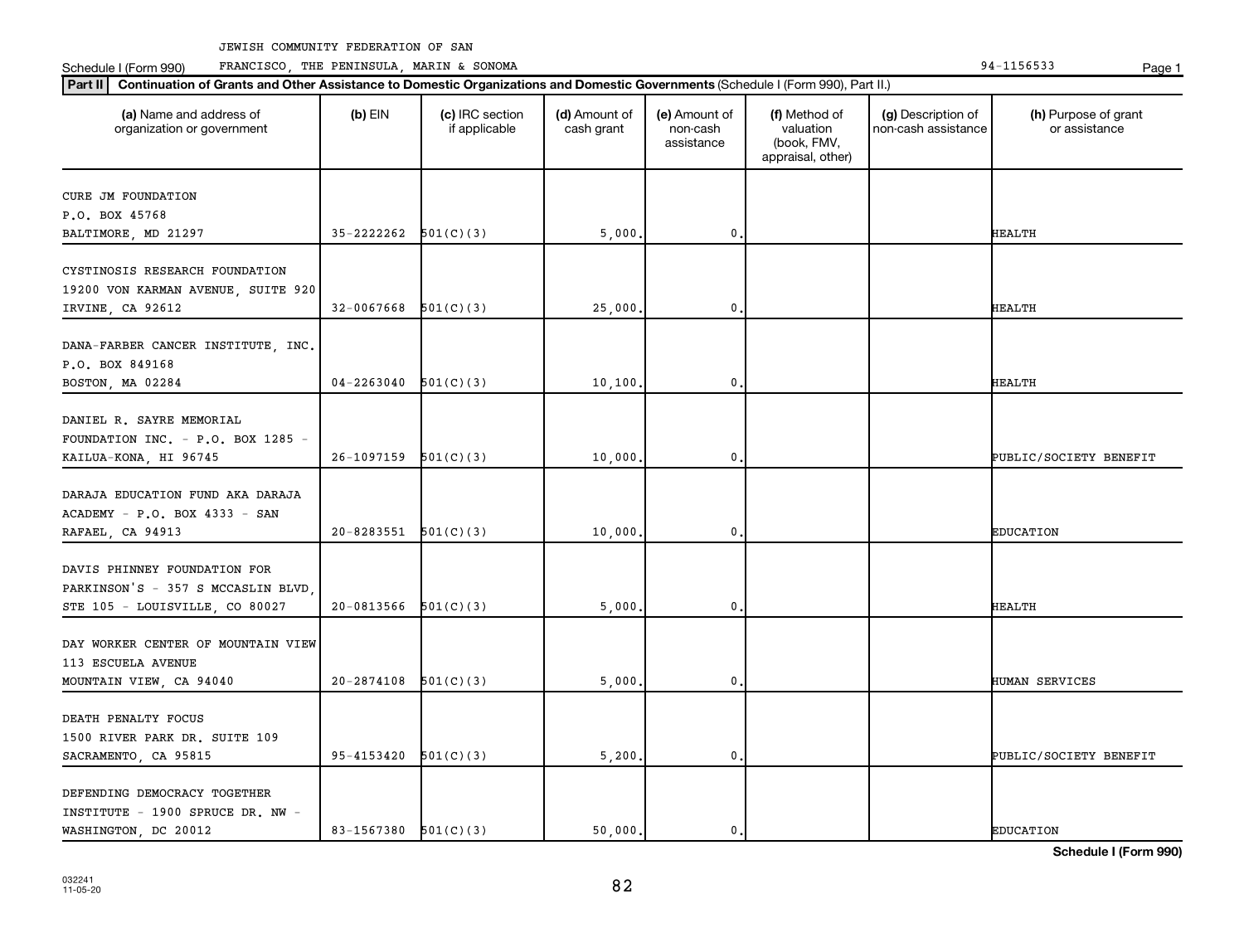Schedule I (Form 990) PRANCISCO, THE PENINSULA, MARIN & SONOMA Page 1 (Form 194-1156533 Page 1

| (a) Name and address of<br>organization or government | $(b)$ EIN                  | (c) IRC section<br>if applicable | (d) Amount of<br>cash grant | (e) Amount of<br>non-cash<br>assistance | (f) Method of<br>valuation<br>(book, FMV,<br>appraisal, other) | (g) Description of<br>non-cash assistance | (h) Purpose of grant<br>or assistance |
|-------------------------------------------------------|----------------------------|----------------------------------|-----------------------------|-----------------------------------------|----------------------------------------------------------------|-------------------------------------------|---------------------------------------|
| DELANCEY STREET FOUNDATION                            |                            |                                  |                             |                                         |                                                                |                                           |                                       |
| 600 EMBARCADERO                                       |                            |                                  |                             |                                         |                                                                |                                           |                                       |
| SAN FRANCISCO, CA 94107                               | 23-7102690                 | 501(C)(3)                        | 12,100.                     | $\mathbf 0$                             |                                                                |                                           | HUMAN SERVICES                        |
|                                                       |                            |                                  |                             |                                         |                                                                |                                           |                                       |
| DELIVERING GOOD, INC.                                 |                            |                                  |                             |                                         |                                                                |                                           |                                       |
| 266 W. 37TH STREET, 22ND FLOOR                        |                            |                                  |                             |                                         |                                                                |                                           |                                       |
| NEW YORK, NY 10018                                    | 13-3300271                 | 501(C)(3)                        | 31,700                      | 0                                       |                                                                |                                           | <b>HUMAN SERVICES</b>                 |
| DEMOCRACY NOW PRODUCTIONS INC                         |                            |                                  |                             |                                         |                                                                |                                           |                                       |
| PO BOX 1838                                           |                            |                                  |                             |                                         |                                                                |                                           |                                       |
| NEW YORK, NY 10113                                    | $01-0708733$ $501(C)(3)$   |                                  | 50, 300.                    | $\mathbf{0}$                            |                                                                |                                           | PUBLIC/SOCIETY BENEFIT                |
|                                                       |                            |                                  |                             |                                         |                                                                |                                           |                                       |
| DIABETIC YOUTH FAMILIES AKA DYF                       |                            |                                  |                             |                                         |                                                                |                                           |                                       |
| 5167 CLAYTON ROAD, SUITE F                            |                            |                                  |                             |                                         |                                                                |                                           |                                       |
| CONCORD, CA 94521                                     | 94-6003673                 | 501(C)(3)                        | 25,325,                     | $\mathbf 0$                             |                                                                |                                           | <b>HEALTH</b>                         |
|                                                       |                            |                                  |                             |                                         |                                                                |                                           |                                       |
| DOCTORS WITHOUT BORDERS USA INC                       |                            |                                  |                             |                                         |                                                                |                                           |                                       |
| 40 RECTOR ST., 16TH FLOOR                             |                            |                                  |                             |                                         |                                                                |                                           |                                       |
| NEW YORK, NY 10006                                    | 13-3433452                 | 501(C)(3)                        | 79,590.                     | $\mathbf{0}$                            |                                                                |                                           | <b>HEALTH</b>                         |
|                                                       |                            |                                  |                             |                                         |                                                                |                                           |                                       |
| DOLPHIN SWIMMING AND BOATING                          |                            |                                  |                             |                                         |                                                                |                                           |                                       |
| FOUNDATION - 502 JEFFERSON STREET                     |                            |                                  |                             |                                         |                                                                |                                           |                                       |
| - SAN FRANCISCO, CA 94109                             | 82-4883113                 | 501(C)(3)                        | 18,000                      | 0                                       |                                                                |                                           | PUBLIC/SOCIETY BENEFIT                |
| DOMINICAN UNIVERSITY OF CALIFORNIA                    |                            |                                  |                             |                                         |                                                                |                                           |                                       |
| 50 ACACIA AVENUE                                      |                            |                                  |                             |                                         |                                                                |                                           |                                       |
| SAN RAFAEL, CA 94901                                  | 94-1156525                 | 501(C)(3)                        | 15,250                      | 0.                                      |                                                                |                                           | <b>EDUCATION</b>                      |
|                                                       |                            |                                  |                             |                                         |                                                                |                                           |                                       |
| DONORSCHOOSE.ORG AKA DONORSCHOOSE                     |                            |                                  |                             |                                         |                                                                |                                           |                                       |
| P.O. BOX 7247                                         |                            |                                  |                             |                                         |                                                                |                                           |                                       |
| PHILADELPHIA, PA 19170                                | $13 - 4129457$ $501(C)(3)$ |                                  | 101,200.                    | 0.                                      |                                                                |                                           | PUBLIC/SOCIETY BENEFIT                |
|                                                       |                            |                                  |                             |                                         |                                                                |                                           |                                       |
| DREAM CORPS                                           |                            |                                  |                             |                                         |                                                                |                                           |                                       |
| 436 14TH STREET, SUITE 920                            |                            |                                  |                             |                                         |                                                                |                                           |                                       |
| OAKLAND, CA 94612                                     | $26-1140201$ $501(C)(3)$   |                                  | 10,000.                     | $\mathbf{0}$ .                          |                                                                |                                           | PUBLIC/SOCIETY BENEFIT                |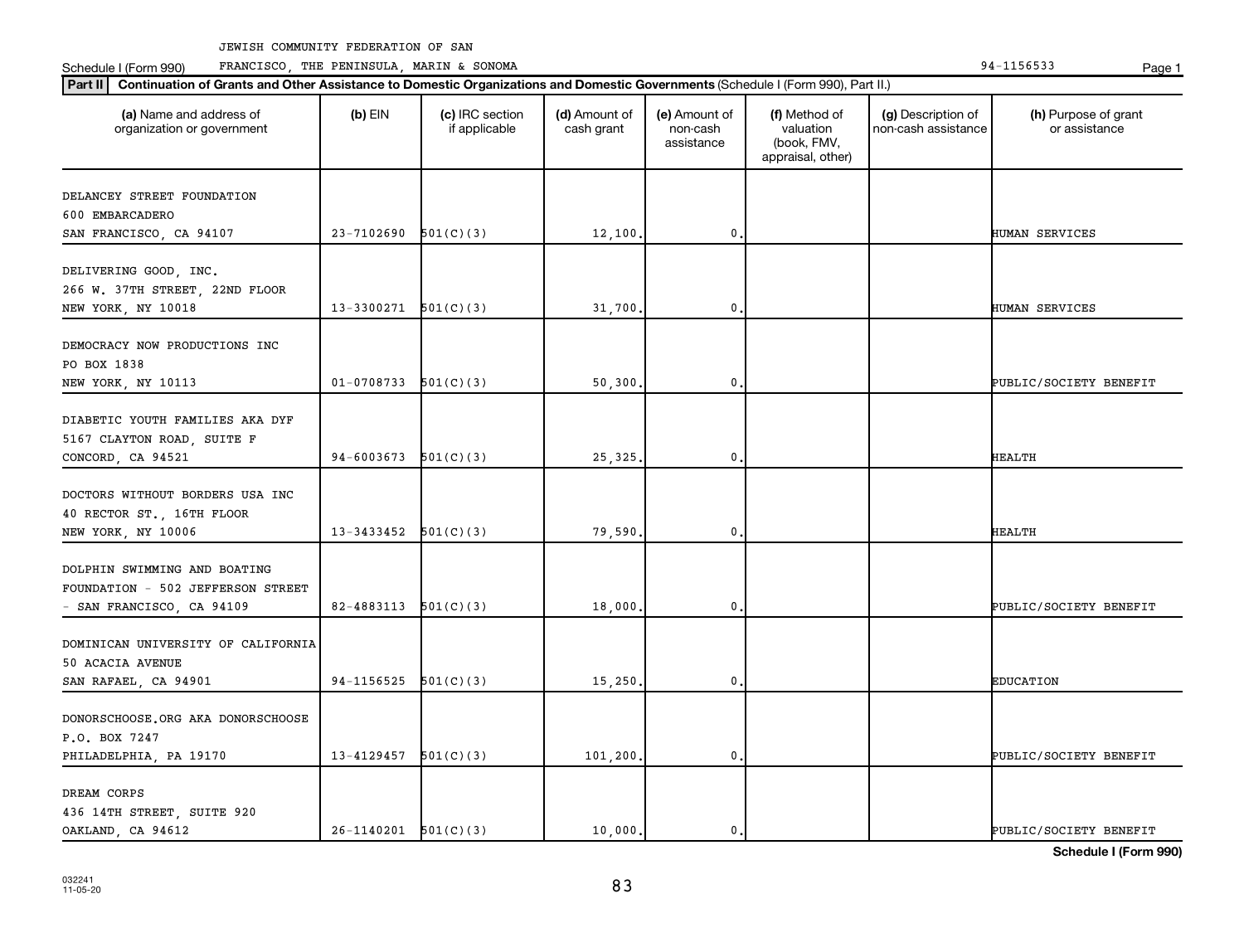Schedule I (Form 990) PRANCISCO, THE PENINSULA, MARIN & SONOMA Page 1 (Form 194-1156533 Page 1

| (a) Name and address of<br>organization or government                                   | $(b)$ EIN                  | (c) IRC section<br>if applicable | (d) Amount of<br>cash grant | (e) Amount of<br>non-cash<br>assistance | (f) Method of<br>valuation<br>(book, FMV,<br>appraisal, other) | (g) Description of<br>non-cash assistance | (h) Purpose of grant<br>or assistance |
|-----------------------------------------------------------------------------------------|----------------------------|----------------------------------|-----------------------------|-----------------------------------------|----------------------------------------------------------------|-------------------------------------------|---------------------------------------|
| DUKE UNIVERSITY                                                                         |                            |                                  |                             |                                         |                                                                |                                           |                                       |
| BOX 90581                                                                               |                            |                                  |                             |                                         |                                                                |                                           |                                       |
| DURHAM, NC 27708                                                                        | 56-0532129                 | 501(C)(3)                        | 126,080.                    | $\mathbf 0$ .                           |                                                                |                                           | <b>EDUCATION</b>                      |
| EAGLE HILL FOUNDATION OF                                                                |                            |                                  |                             |                                         |                                                                |                                           |                                       |
| MASSACHUSETTS INC. - 242 OLD                                                            |                            |                                  |                             |                                         |                                                                |                                           |                                       |
| PETERSHAM ROAD - HARDWICK, MA                                                           |                            |                                  |                             |                                         |                                                                |                                           |                                       |
| 01037                                                                                   | 04-2761985                 | 501(C)(3)                        | 5,000                       | 0                                       |                                                                |                                           | <b>EDUCATION</b>                      |
| EARTH ISLAND INSTITUTE INC.<br>2150 ALLSTON WAY, SUITE 460<br>BERKELEY, CA 94704        | $94-2889684$ $501(C)(3)$   |                                  | 12,000.                     | $\mathbf{0}$                            |                                                                |                                           | PUBLIC/SOCIETY BENEFIT                |
|                                                                                         |                            |                                  |                             |                                         |                                                                |                                           |                                       |
| EARTHJUSTICE                                                                            |                            |                                  |                             |                                         |                                                                |                                           |                                       |
| 50 CALIFORNIA STREET, SUITE 500                                                         |                            |                                  |                             |                                         |                                                                |                                           |                                       |
| SAN FRANCISCO, CA 94111                                                                 | $94-1730465$ $501(C)(3)$   |                                  | 51,250.                     | $\mathbf 0$                             |                                                                |                                           | PUBLIC/SOCIETY BENEFIT                |
| EAST BAY COMMUNITY FOUNDATION<br>200 FRANK H. OGAWA PLAZA<br>OAKLAND, CA 94612          | 94-6070996                 | 501(C)(3)                        | 35,200.                     | $\mathfrak o$ .                         |                                                                |                                           | PUBLIC/SOCIETY BENEFIT                |
|                                                                                         |                            |                                  |                             |                                         |                                                                |                                           |                                       |
| EAST OAKLAND YOUTH DEVELOPMENT<br>CENTER - 8200 INTERNATIONAL BLVD<br>OAKLAND, CA 94621 | 23-7334590                 | 501(C)(3)                        | 10,000.                     | 0                                       |                                                                |                                           | HUMAN SERVICES                        |
|                                                                                         |                            |                                  |                             |                                         |                                                                |                                           |                                       |
| EAST PALO ALTO YOUTH ARTS & MUSIC                                                       |                            |                                  |                             |                                         |                                                                |                                           |                                       |
| CENTER - P.O. BOX 51055 - EAST                                                          |                            |                                  |                             |                                         |                                                                |                                           |                                       |
| PALO ALTO, CA 94303                                                                     | $47 - 2008341$ $501(C)(3)$ |                                  | 25,000.                     | $\mathbf{0}$                            |                                                                |                                           | PUBLIC/SOCIETY BENEFIT                |
|                                                                                         |                            |                                  |                             |                                         |                                                                |                                           |                                       |
| EASTSIDE COLLEGE PREPARATORY                                                            |                            |                                  |                             |                                         |                                                                |                                           |                                       |
| SCHOOL, INC. - 1041 MYRTLE STREET                                                       | 94-3187806                 | 501(C)(3)                        |                             | $\mathbf 0$                             |                                                                |                                           | <b>EDUCATION</b>                      |
| - EAST PALO ALTO, CA 94303                                                              |                            |                                  | 14,040.                     |                                         |                                                                |                                           |                                       |
| ECOAMERICA                                                                              |                            |                                  |                             |                                         |                                                                |                                           |                                       |
| 1730 RHODE ISLAND AVE NW, SUITE 20                                                      |                            |                                  |                             |                                         |                                                                |                                           |                                       |
| WASHINGTON, DC 20036                                                                    | $20-3895611$ $501(C)(3)$   |                                  | 5.000.                      | $\mathbf{0}$ .                          |                                                                |                                           | PUBLIC/SOCIETY BENEFIT                |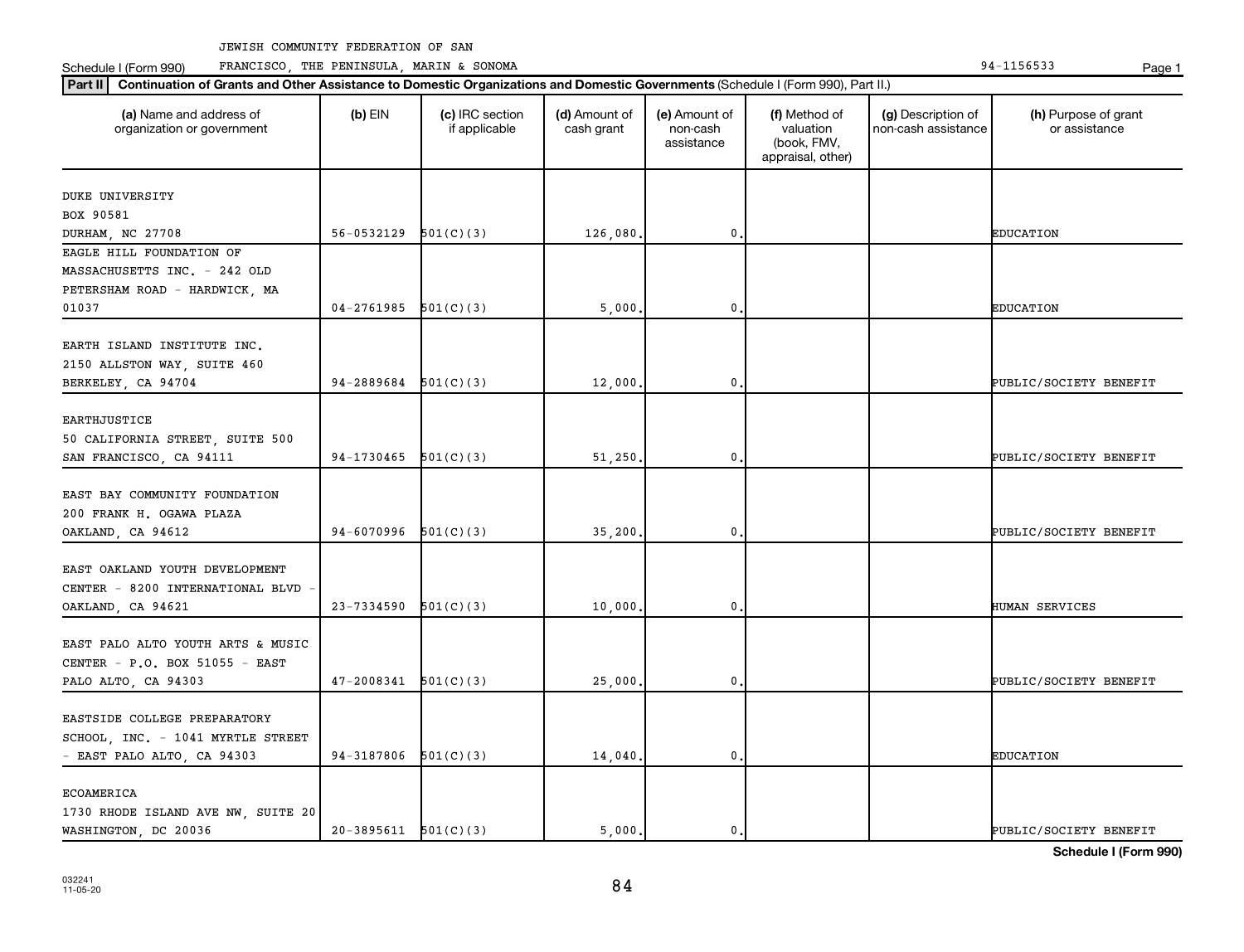Schedule I (Form 990) PRANCISCO, THE PENINSULA, MARIN & SONOMA Page 1 (Form 194-1156533 Page 1

| (a) Name and address of<br>organization or government  | $(b)$ EIN                  | (c) IRC section<br>if applicable | (d) Amount of<br>cash grant | (e) Amount of<br>non-cash<br>assistance | (f) Method of<br>valuation<br>(book, FMV,<br>appraisal, other) | (g) Description of<br>non-cash assistance | (h) Purpose of grant<br>or assistance |
|--------------------------------------------------------|----------------------------|----------------------------------|-----------------------------|-----------------------------------------|----------------------------------------------------------------|-------------------------------------------|---------------------------------------|
| ECOPEACE MIDDLE EAST ENVIRONMENTAL                     |                            |                                  |                             |                                         |                                                                |                                           |                                       |
| NGO FORUM - 6534 SPRING VALLEY                         |                            |                                  |                             |                                         |                                                                |                                           |                                       |
| DRIVE - ALEXANDRIA, VA 22312                           | $98-0157176$ $501(C)(3)$   |                                  | 7,500                       | 0,                                      |                                                                |                                           | PUBLIC/SOCIETY BENEFIT                |
| ECUMENICAL HUNGER PROGRAM                              |                            |                                  |                             |                                         |                                                                |                                           |                                       |
| 2411 PULGAS AVENUE                                     |                            |                                  |                             |                                         |                                                                |                                           |                                       |
| EAST PALO ALTO, CA 94303                               | 94-2476942                 | 501(C)(3)                        | 20,100                      | $\mathbf 0$                             |                                                                |                                           | HUMAN SERVICES                        |
|                                                        |                            |                                  |                             |                                         |                                                                |                                           |                                       |
| EDEN VILLAGE WEST                                      |                            |                                  |                             |                                         |                                                                |                                           |                                       |
| 6176 MCBRYDE AVENUE                                    |                            |                                  |                             | 0.                                      |                                                                |                                           |                                       |
| RICHMOND, CA 94805                                     | $26-4373931$ $501(C)(3)$   |                                  | 129,808                     |                                         |                                                                |                                           | PUBLIC/SOCIETY BENEFIT                |
| EDUCATION PIONEERS, INC.                               |                            |                                  |                             |                                         |                                                                |                                           |                                       |
| 177 HUNTINGTON AVE                                     |                            |                                  |                             |                                         |                                                                |                                           |                                       |
| BOSTON, MA 01703                                       | $77 - 0602311$ $501(C)(3)$ |                                  | 15,000                      | $\mathbf 0$                             |                                                                |                                           | <b>EDUCATION</b>                      |
|                                                        |                            |                                  |                             |                                         |                                                                |                                           |                                       |
| EDUCATION REIMAGINED                                   |                            |                                  |                             |                                         |                                                                |                                           |                                       |
| 1133 19TH STREET NW, SUITE 410<br>WASHINGTON, DC 20036 | 83-1086088                 | 501(C)(3)                        | 5,000                       | $\mathbf 0$                             |                                                                |                                           | <b>EDUCATION</b>                      |
|                                                        |                            |                                  |                             |                                         |                                                                |                                           |                                       |
| EDWARD CHARLES FOUNDATION                              |                            |                                  |                             |                                         |                                                                |                                           |                                       |
| 269 SOUTH BEVERLY DRIVE, SUITE 338                     |                            |                                  |                             |                                         |                                                                |                                           |                                       |
| BEVERLY HILLS, CA 90212                                | 26-4245043                 | 501(C)(3)                        | 16,000                      | $\mathbf 0$                             |                                                                |                                           | PUBLIC/SOCIETY BENEFIT                |
|                                                        |                            |                                  |                             |                                         |                                                                |                                           |                                       |
| ELECTRONIC FRONTIER FOUNDATION                         |                            |                                  |                             |                                         |                                                                |                                           |                                       |
| INC. - 815 EDDY STREET - SAN                           | $04-3091431$ $501(C)(3)$   |                                  | 5,300                       | 0.                                      |                                                                |                                           | PUBLIC/SOCIETY BENEFIT                |
| FRANCISCO, CA 94109                                    |                            |                                  |                             |                                         |                                                                |                                           |                                       |
| ELEM / YOUTH IN DISTRESS IN ISRAEL                     |                            |                                  |                             |                                         |                                                                |                                           |                                       |
| 224 W 35TH STREET, 11TH FLOOR                          |                            |                                  |                             |                                         |                                                                |                                           |                                       |
| NEW YORK, NY 10001                                     | $13-3171815$ $501(C)(3)$   |                                  | 10,500.                     | $\mathbf 0$                             |                                                                |                                           | HUMAN SERVICES                        |
|                                                        |                            |                                  |                             |                                         |                                                                |                                           |                                       |
| EMORY UNIVERSITY                                       |                            |                                  |                             |                                         |                                                                |                                           |                                       |
| 201 DOWMAN DRIVE                                       |                            |                                  |                             |                                         |                                                                |                                           |                                       |
| ATLANTA, GA 30322                                      | $58-0566256$ $501(C)(3)$   |                                  | 15,750.                     | $\mathbf{0}$ .                          |                                                                |                                           | <b>EDUCATION</b>                      |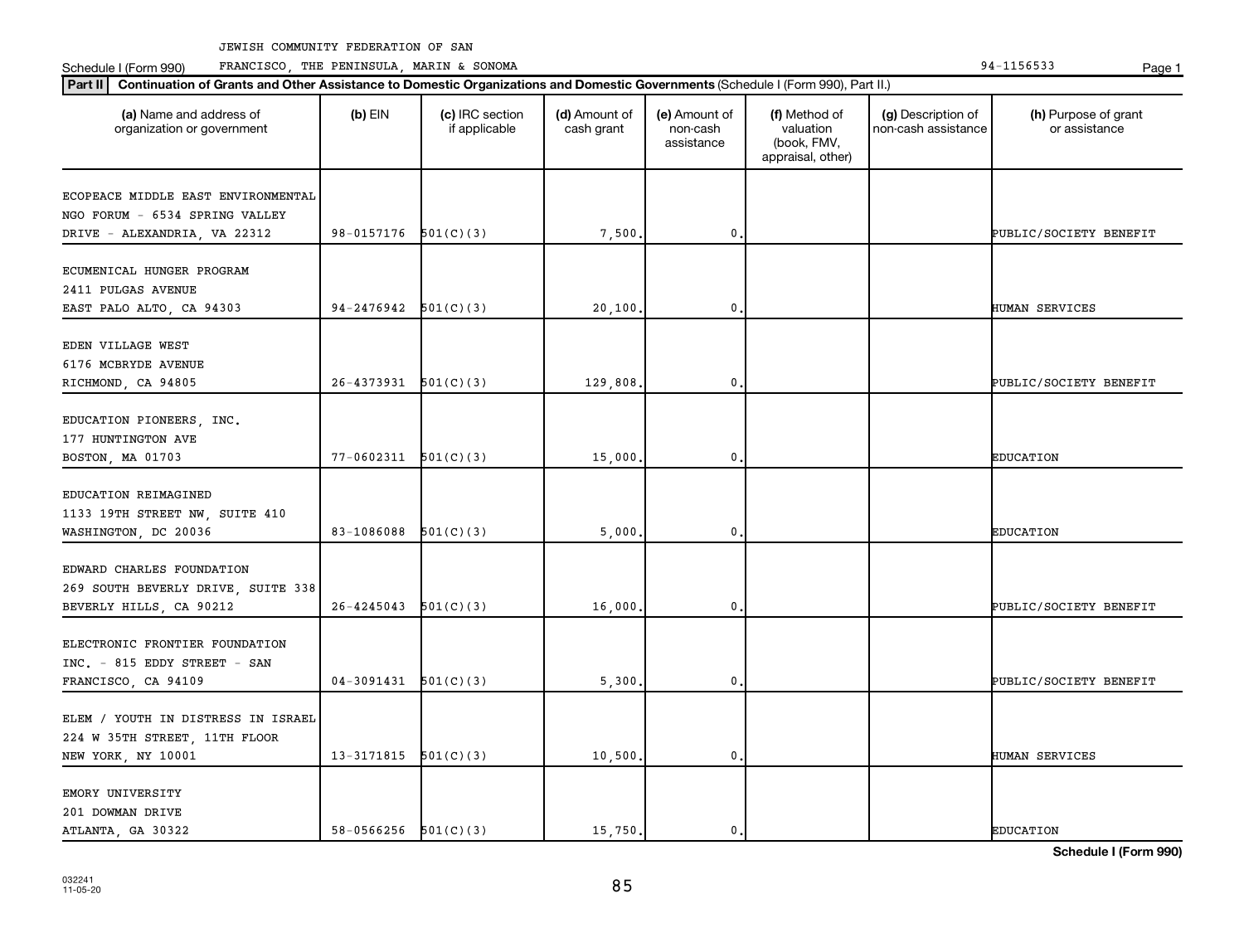Schedule I (Form 990) PRANCISCO, THE PENINSULA, MARIN & SONOMA Page 1 (Form 194-1156533 Page 1

| (a) Name and address of<br>organization or government | $(b)$ EIN                | (c) IRC section<br>if applicable | (d) Amount of<br>cash grant | (e) Amount of<br>non-cash<br>assistance | (f) Method of<br>valuation<br>(book, FMV,<br>appraisal, other) | (g) Description of<br>non-cash assistance | (h) Purpose of grant<br>or assistance |
|-------------------------------------------------------|--------------------------|----------------------------------|-----------------------------|-----------------------------------------|----------------------------------------------------------------|-------------------------------------------|---------------------------------------|
| <b>ENDAOMENT</b>                                      |                          |                                  |                             |                                         |                                                                |                                           |                                       |
| 100 DANVERS STREET, APT 3                             |                          |                                  |                             |                                         |                                                                |                                           |                                       |
| SAN FRANCISCO, CA 94114                               | 84-4661797               | 501(C)(3)                        | 30,000                      | $\mathbf{0}$                            |                                                                |                                           | PUBLIC/SOCIETY BENEFIT                |
|                                                       |                          |                                  |                             |                                         |                                                                |                                           |                                       |
| ENERGY FOR GROWTH HUB                                 |                          |                                  |                             |                                         |                                                                |                                           |                                       |
| 9924 JULLIARD DRIVE                                   |                          |                                  |                             |                                         |                                                                |                                           |                                       |
| BETHESDA, MD 20817                                    | 83-1609680               | 501(C)(3)                        | 125,000.                    | 0                                       |                                                                |                                           | PUBLIC/SOCIETY BENEFIT                |
|                                                       |                          |                                  |                             |                                         |                                                                |                                           |                                       |
| ENVIRONMENTAL DEFENSE FUND                            |                          |                                  |                             |                                         |                                                                |                                           |                                       |
| INCORPORATED - 257 PARK AVENUE                        |                          |                                  |                             |                                         |                                                                |                                           |                                       |
| SOUTH - NEW YORK, NY 10010                            | $11-6107128$ $501(C)(3)$ |                                  | 37,868.                     | $\mathbf{0}$                            |                                                                |                                           | PUBLIC/SOCIETY BENEFIT                |
|                                                       |                          |                                  |                             |                                         |                                                                |                                           |                                       |
| ENVIRONMENTAL VOLUNTEERS                              |                          |                                  |                             |                                         |                                                                |                                           |                                       |
| 2560 EMBARCADERO ROAD                                 |                          |                                  |                             |                                         |                                                                |                                           |                                       |
| PALO ALTO, CA 94303                                   | 94-2550385               | 501(C)(3)                        | 6,200.                      | $\mathbf{0}$                            |                                                                |                                           | PUBLIC/SOCIETY BENEFIT                |
| EQUAL JUSTICE INITIATIVE                              |                          |                                  |                             |                                         |                                                                |                                           |                                       |
| 122 COMMERCE STREET                                   |                          |                                  |                             |                                         |                                                                |                                           |                                       |
| MONTGOMERY, AL 36104                                  | 63-1135091               | 501(C)(3)                        | 211,394.                    | $\mathbf{0}$                            |                                                                |                                           | PUBLIC/SOCIETY BENEFIT                |
|                                                       |                          |                                  |                             |                                         |                                                                |                                           |                                       |
| EXPLORATORIUM                                         |                          |                                  |                             |                                         |                                                                |                                           |                                       |
| PIER 17, SUITE 100                                    |                          |                                  |                             |                                         |                                                                |                                           |                                       |
| SAN FRANCISCO, CA 94111                               | 94-1696494               | 501(C)(3)                        | 13,200.                     | 0                                       |                                                                |                                           | <b>EDUCATION</b>                      |
|                                                       |                          |                                  |                             |                                         |                                                                |                                           |                                       |
| EXTRAFOOD ORG                                         |                          |                                  |                             |                                         |                                                                |                                           |                                       |
| P.O. BOX 150394                                       |                          |                                  |                             |                                         |                                                                |                                           |                                       |
| SAN RAFAEL, CA 94915                                  | $46-4025887$ $501(C)(3)$ |                                  | 5,450                       | $\mathbf{0}$                            |                                                                |                                           | PUBLIC/SOCIETY BENEFIT                |
|                                                       |                          |                                  |                             |                                         |                                                                |                                           |                                       |
| FACING HISTORY AND OURSELVES INC.                     |                          |                                  |                             |                                         |                                                                |                                           |                                       |
| 16 HURD ROAD                                          |                          |                                  |                             |                                         |                                                                |                                           |                                       |
| BROOKLINE, MA 02445                                   | $04-2761636$ $501(C)(3)$ |                                  | 16,278.                     | $\mathbf{0}$                            |                                                                |                                           | <b>EDUCATION</b>                      |
|                                                       |                          |                                  |                             |                                         |                                                                |                                           |                                       |
| FACING HUNGER FOOD BANK                               |                          |                                  |                             |                                         |                                                                |                                           |                                       |
| 1327 7TH AVE                                          |                          |                                  |                             |                                         |                                                                |                                           |                                       |
| HUNTINGTON, WV 25701                                  | $55-0625915$ $501(C)(3)$ |                                  | 13,000.                     | $\mathbf{0}$ .                          |                                                                |                                           | PUBLIC/SOCIETY BENEFIT                |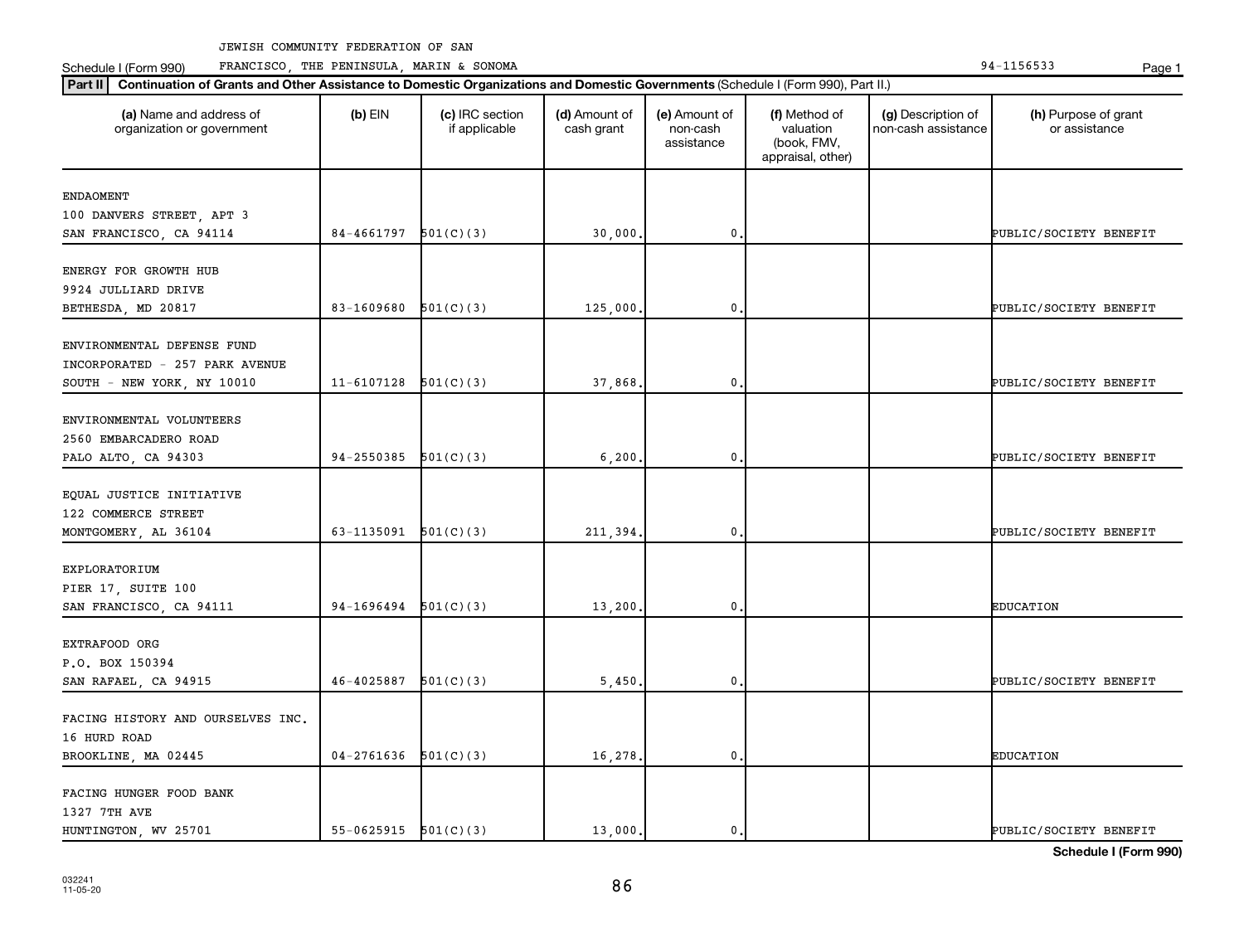Schedule I (Form 990) PRANCISCO, THE PENINSULA, MARIN & SONOMA Page 1 (Form 194-1156533 Page 1

| (a) Name and address of<br>organization or government              | $(b)$ EIN                  | (c) IRC section<br>if applicable | (d) Amount of<br>cash grant | (e) Amount of<br>non-cash<br>assistance | (f) Method of<br>valuation<br>(book, FMV,<br>appraisal, other) | (g) Description of<br>non-cash assistance | (h) Purpose of grant<br>or assistance |
|--------------------------------------------------------------------|----------------------------|----------------------------------|-----------------------------|-----------------------------------------|----------------------------------------------------------------|-------------------------------------------|---------------------------------------|
| FAIR COUNT INC.                                                    |                            |                                  |                             |                                         |                                                                |                                           |                                       |
| PO BOX 170382                                                      |                            |                                  |                             |                                         |                                                                |                                           |                                       |
| ATLANTA, GA 30317                                                  | $58 - 2421574$ $501(C)(3)$ |                                  | 50,000.                     | $\mathbf{0}$                            |                                                                |                                           | PUBLIC/SOCIETY BENEFIT                |
| FAIR TRADE USA                                                     |                            |                                  |                             |                                         |                                                                |                                           |                                       |
| 1901 HARRISON STREET, SUITE 1700                                   |                            |                                  |                             |                                         |                                                                |                                           |                                       |
| OAKLAND, CA 94612                                                  | 41-1848081                 | 501(C)(3)                        | 20,000                      | 0                                       |                                                                |                                           | PUBLIC/SOCIETY BENEFIT                |
| FAMILY HOUSE, INC.                                                 |                            |                                  |                             |                                         |                                                                |                                           |                                       |
| 540 MISSION BAY BLVD., NORTH                                       |                            |                                  |                             |                                         |                                                                |                                           |                                       |
| SAN FRANCISCO, CA 94158                                            | 94-2722663                 | 501(C)(3)                        | 23,250.                     | $\mathbf{0}$                            |                                                                |                                           | PUBLIC/SOCIETY BENEFIT                |
|                                                                    |                            |                                  |                             |                                         |                                                                |                                           |                                       |
| FAMILY PROMISE OF SACRAMENTO                                       |                            |                                  |                             |                                         |                                                                |                                           |                                       |
| P.O. BOX 1378                                                      |                            |                                  |                             |                                         |                                                                |                                           |                                       |
| SACRAMENTO, CA 95812                                               | 68-0404332                 | 501(C)(3)                        | 5,500                       | $\mathbf{0}$                            |                                                                |                                           | <b>HUMAN SERVICES</b>                 |
|                                                                    |                            |                                  |                             |                                         |                                                                |                                           |                                       |
| FARKAS CENTER FOR THE STUDY OF<br>THE HOLOCAUST - 3739 BALBOA ST - |                            |                                  |                             |                                         |                                                                |                                           |                                       |
| SAN FRANCISCO, CA 94121                                            | 83-4233924                 | 501(C)(3)                        | 7,000                       | $\mathbf 0$                             |                                                                |                                           | <b>EDUCATION</b>                      |
|                                                                    |                            |                                  |                             |                                         |                                                                |                                           |                                       |
| FARMWORKER JUSTICE FUND, INC.                                      |                            |                                  |                             |                                         |                                                                |                                           |                                       |
| 1126 16TH ST NW, SUITE LL-101                                      |                            |                                  |                             |                                         |                                                                |                                           |                                       |
| WASHINGTON, DC 20036                                               | $52-1196708$ $501(C)(3)$   |                                  | 10,000                      | $\mathbf{0}$                            |                                                                |                                           | PUBLIC/SOCIETY BENEFIT                |
|                                                                    |                            |                                  |                             |                                         |                                                                |                                           |                                       |
| FEED EL PASO                                                       |                            |                                  |                             |                                         |                                                                |                                           |                                       |
| P.O. BOX 272                                                       |                            |                                  |                             |                                         |                                                                |                                           |                                       |
| EL PASO, TX 79943                                                  | 85-0623096                 | 501(C)(3)                        | 7,000                       | $\mathbf{0}$                            |                                                                |                                           | PUBLIC/SOCIETY BENEFIT                |
| FEEDING AMERICA                                                    |                            |                                  |                             |                                         |                                                                |                                           |                                       |
| P.O. BOX 96749                                                     |                            |                                  |                             |                                         |                                                                |                                           |                                       |
| WASHINGTON, DC 20090                                               | 36-3673599                 | 501(C)(3)                        | 35,200.                     | $\mathfrak o$ .                         |                                                                |                                           | HUMAN SERVICES                        |
|                                                                    |                            |                                  |                             |                                         |                                                                |                                           |                                       |
| FELIDAE CONSERVATION FUND                                          |                            |                                  |                             |                                         |                                                                |                                           |                                       |
| 100 SHORELINE HWY, SUITE 100B                                      |                            |                                  |                             |                                         |                                                                |                                           |                                       |
| MILL VALLEY, CA 94941                                              | $20-5089093$ $501(C)(3)$   |                                  | 20,000.                     | $\mathfrak{o}$ .                        |                                                                |                                           | PUBLIC/SOCIETY BENEFIT                |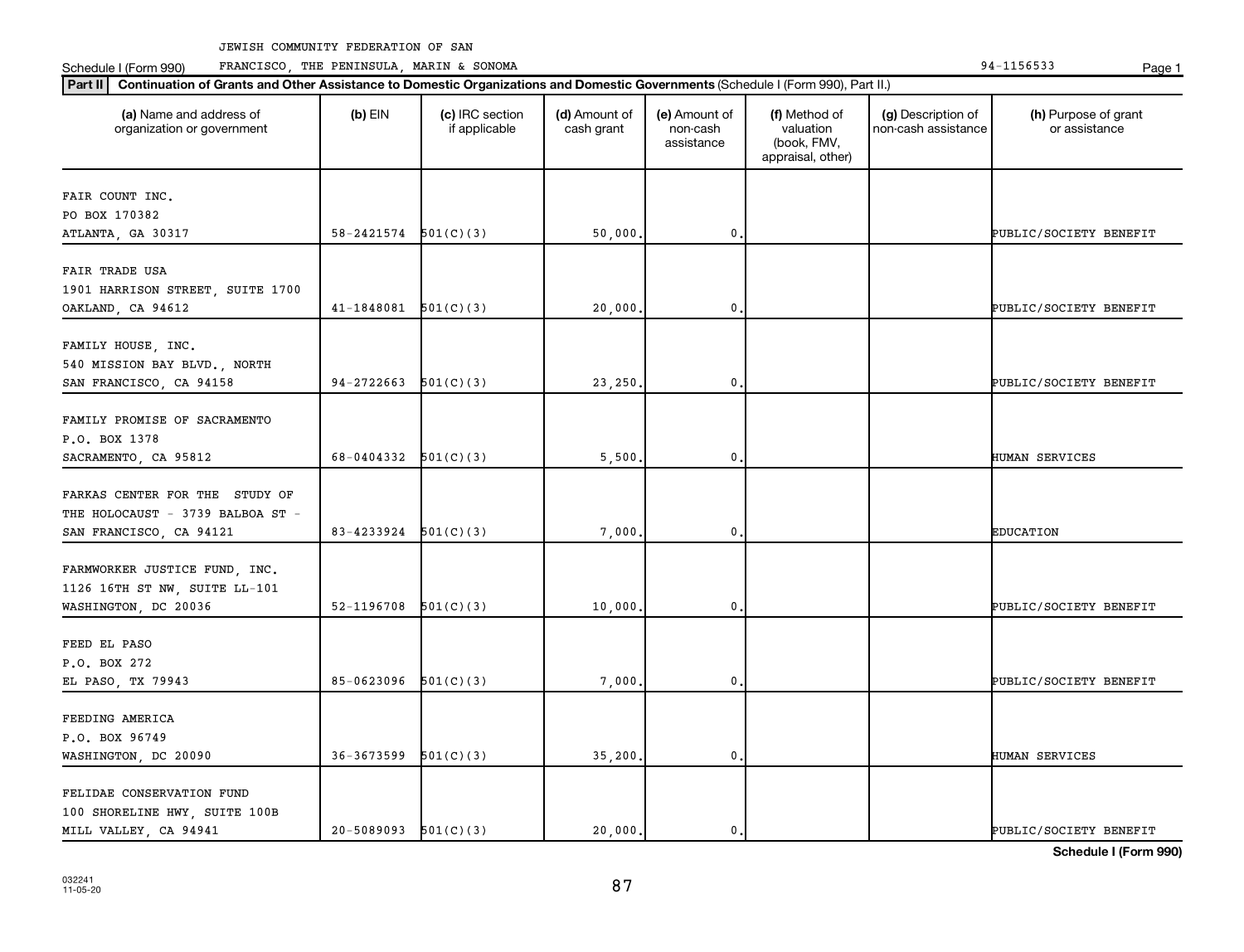Schedule I (Form 990) PRANCISCO, THE PENINSULA, MARIN & SONOMA Page 1 (Form 194-1156533 Page 1

| (a) Name and address of<br>organization or government | $(b)$ EIN                | (c) IRC section<br>if applicable | (d) Amount of<br>cash grant | (e) Amount of<br>non-cash<br>assistance | (f) Method of<br>valuation<br>(book, FMV,<br>appraisal, other) | (g) Description of<br>non-cash assistance | (h) Purpose of grant<br>or assistance |
|-------------------------------------------------------|--------------------------|----------------------------------|-----------------------------|-----------------------------------------|----------------------------------------------------------------|-------------------------------------------|---------------------------------------|
| FELLOWSHIP BMEC INC.                                  |                          |                                  |                             |                                         |                                                                |                                           |                                       |
| 7901 HIDDEN LANE                                      |                          |                                  |                             |                                         |                                                                |                                           |                                       |
| ELKINS PARK, PA 19027                                 | $81-0871452$ $501(C)(3)$ |                                  | 500,000.                    | $\mathbf 0$                             |                                                                |                                           | PUBLIC/SOCIETY BENEFIT                |
|                                                       |                          |                                  |                             |                                         |                                                                |                                           |                                       |
| FEMINIST MAJORITY FOUNDATION                          |                          |                                  |                             |                                         |                                                                |                                           |                                       |
| 1600 WILSON BLVD., SUITE 801                          |                          |                                  |                             |                                         |                                                                |                                           |                                       |
| ARLINGTON, VA 22209                                   | 54-1426440               | 501(C)(3)                        | 6,535.                      | 0                                       |                                                                |                                           | PUBLIC/SOCIETY BENEFIT                |
| FIDELITY INVESTMENTS CHARITABLE                       |                          |                                  |                             |                                         |                                                                |                                           |                                       |
| GIFT FUND AKA FIDELITY CHARITABLE                     |                          |                                  |                             |                                         |                                                                |                                           |                                       |
| GIFT FUND - P.O. BOX 770001 -                         |                          |                                  |                             |                                         |                                                                |                                           |                                       |
| CINCINNATI, OH 45277                                  | 11-0303001               | 501(C)(3)                        | 1, 148, 553.                | $\mathbf{0}$                            |                                                                |                                           | PUBLIC/SOCIETY BENEFIT                |
| FILMMAKERS COLLABORATIVE INC. DBA                     |                          |                                  |                             |                                         |                                                                |                                           |                                       |
| FILMMAKERS COLLABORATIVE SF - 95                      |                          |                                  |                             |                                         |                                                                |                                           |                                       |
| LAIDLEY STREET - SAN FRANCISCO, CA                    |                          |                                  |                             |                                         |                                                                |                                           |                                       |
| 94131                                                 | 94-3059140               | 501(C)(3)                        | 25,000                      | 0                                       |                                                                |                                           | ARTS/CULTURE/HUMANITIES               |
|                                                       |                          |                                  |                             |                                         |                                                                |                                           |                                       |
| FIRST BOOK                                            |                          |                                  |                             |                                         |                                                                |                                           |                                       |
| 1319 F ST NW, SUITE 1000                              | 52-1779606               |                                  |                             |                                         |                                                                |                                           |                                       |
| WASHINGTON, DC 20004                                  |                          | 501(C)(3)                        | 5,000                       | $\mathbf 0$                             |                                                                |                                           | <b>EDUCATION</b>                      |
| FIRST HEBREW CONGREGATION OF                          |                          |                                  |                             |                                         |                                                                |                                           |                                       |
| OAKLAND CALIF - 2808 SUMMIT STREET                    |                          |                                  |                             |                                         |                                                                |                                           |                                       |
| $-$ OAKLAND, CA 94609                                 | 94-1156845               | 501(C)(3)                        | 209,420.                    | $\mathbf 0$                             |                                                                |                                           | PUBLIC/SOCIETY BENEFIT                |
|                                                       |                          |                                  |                             |                                         |                                                                |                                           |                                       |
| FIRST NATIONS DEVELOPMENT                             |                          |                                  |                             |                                         |                                                                |                                           |                                       |
| INSTITUTE - 2432 MAIN ST., 2ND FLR                    |                          |                                  |                             |                                         |                                                                |                                           |                                       |
| - LONGMONT, CO 80501                                  | 54-1254491               | 501(C)(3)                        | 12,500                      | $\mathbf 0$                             |                                                                |                                           | PUBLIC/SOCIETY BENEFIT                |
|                                                       |                          |                                  |                             |                                         |                                                                |                                           |                                       |
| FIRST PLACE FOR YOUTH                                 |                          |                                  |                             |                                         |                                                                |                                           |                                       |
| 426 17TH STREET, STE. 100                             |                          |                                  |                             |                                         |                                                                |                                           |                                       |
| OAKLAND, CA 94612                                     | 94-3341034               | 501(C)(3)                        | 18,100.                     | $\mathbf 0$                             |                                                                |                                           | PUBLIC/SOCIETY BENEFIT                |
|                                                       |                          |                                  |                             |                                         |                                                                |                                           |                                       |
| FJC - A FOUNDATION OF DONOR                           |                          |                                  |                             |                                         |                                                                |                                           |                                       |
| ADVISED FUNDS - 520 EIGHTH AVENUE                     |                          |                                  |                             |                                         |                                                                |                                           |                                       |
| 20TH FL. - NEW YORK, NY 10018                         | $13-3848582$ $501(C)(3)$ |                                  | 25,000.                     | 0.                                      |                                                                |                                           | PUBLIC/SOCIETY BENEFIT                |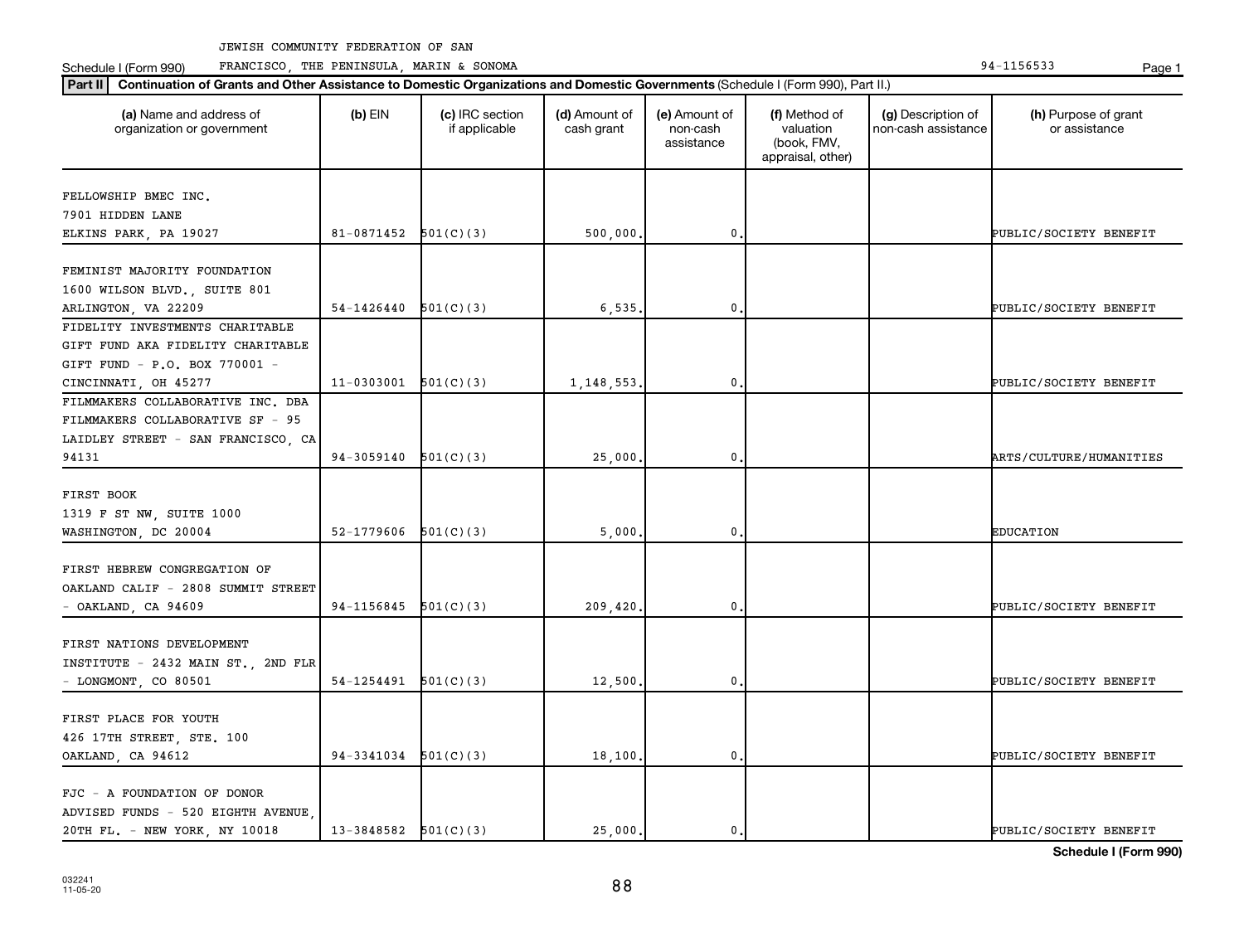Schedule I (Form 990) PRANCISCO, THE PENINSULA, MARIN & SONOMA Page 1 (Form 194-1156533 Page 1

| (a) Name and address of<br>organization or government | $(b)$ EIN                  | (c) IRC section<br>if applicable | (d) Amount of<br>cash grant | (e) Amount of<br>non-cash<br>assistance | (f) Method of<br>valuation<br>(book, FMV,<br>appraisal, other) | (g) Description of<br>non-cash assistance | (h) Purpose of grant<br>or assistance |
|-------------------------------------------------------|----------------------------|----------------------------------|-----------------------------|-----------------------------------------|----------------------------------------------------------------|-------------------------------------------|---------------------------------------|
| FOOD BANK CONTRA COSTA AND SOLANO                     |                            |                                  |                             |                                         |                                                                |                                           |                                       |
| 4010 NELSON AVE                                       |                            |                                  |                             |                                         |                                                                |                                           |                                       |
| CONCORD, CA 94520                                     | 94-2418054                 | 501(C)(3)                        | 7,488                       | 0,                                      |                                                                |                                           | HUMAN SERVICES                        |
| FOOD BANK FOR NEW YORK CITY                           |                            |                                  |                             |                                         |                                                                |                                           |                                       |
| PO BOX 470                                            |                            |                                  |                             |                                         |                                                                |                                           |                                       |
| HARTSDALE, NY 10530                                   | 13-3179546                 | 501(C)(3)                        | 20,000                      | 0                                       |                                                                |                                           | HUMAN SERVICES                        |
|                                                       |                            |                                  |                             |                                         |                                                                |                                           |                                       |
| FOOD BANK OF WESTERN                                  |                            |                                  |                             |                                         |                                                                |                                           |                                       |
| MASSACHUSETTS, INC. - PO BOX 160                      |                            |                                  |                             | 0.                                      |                                                                |                                           |                                       |
| HATFIELD - HATFIELD, MA 01038                         | 04-2751023                 | 501(C)(3)                        | 10,000                      |                                         |                                                                |                                           | PUBLIC/SOCIETY BENEFIT                |
| FOREST PARK CONSERVANCY                               |                            |                                  |                             |                                         |                                                                |                                           |                                       |
| 833 SW 11TH AVE, SUITE 800                            |                            |                                  |                             |                                         |                                                                |                                           |                                       |
| PORTLAND, OR 97205                                    | $94-3103055$ $501(C)(3)$   |                                  | 5,000                       | $\mathbf 0$                             |                                                                |                                           | PUBLIC/SOCIETY BENEFIT                |
| FORGING OPPORTUNITIES FOR REFUGEES                    |                            |                                  |                             |                                         |                                                                |                                           |                                       |
| IN AMERICA, INC. NFP - 5822 S                         |                            |                                  |                             |                                         |                                                                |                                           |                                       |
| BLACKSTONE AVE, #2 - CHICAGO, IL                      |                            |                                  |                             |                                         |                                                                |                                           |                                       |
| 60637                                                 | 83-2337377                 | 501(C)(3)                        | 15,360                      | $\mathbf 0$                             |                                                                |                                           | <b>EDUCATION</b>                      |
|                                                       |                            |                                  |                             |                                         |                                                                |                                           |                                       |
| FOUNDATION FOR AIDS RESEARCH DBA                      |                            |                                  |                             |                                         |                                                                |                                           |                                       |
| AMFAR - 120 WALL STREET, 13TH                         |                            |                                  |                             |                                         |                                                                |                                           |                                       |
| FLOOR - NEW YORK, NY 10005                            | 13-3163817                 | 501(C)(3)                        | 5,600                       | $\mathbf 0$                             |                                                                |                                           | PUBLIC/SOCIETY BENEFIT                |
| FOUNDATION FOR RESEARCH ON EQUAL                      |                            |                                  |                             |                                         |                                                                |                                           |                                       |
| OPPORTUNITY - 201 WEST FIFTH                          |                            |                                  |                             |                                         |                                                                |                                           |                                       |
| STREET STE. 1100 - AUSTIN, TX                         |                            |                                  |                             |                                         |                                                                |                                           |                                       |
| 78701                                                 | 81-2699310                 | 501(C)(3)                        | 30,000.                     | 0.                                      |                                                                |                                           | PUBLIC/SOCIETY BENEFIT                |
|                                                       |                            |                                  |                             |                                         |                                                                |                                           |                                       |
| FOUNDATION FOR THE DEFENSE OF                         |                            |                                  |                             |                                         |                                                                |                                           |                                       |
| DEMOCRACIES, INC. - P.O. BOX 33249                    |                            |                                  |                             |                                         |                                                                |                                           |                                       |
| - WASHINGTON, DC 20033                                | $13 - 4174402$ $501(C)(3)$ |                                  | 100, 500.                   | $\mathbf 0$                             |                                                                |                                           | PUBLIC/SOCIETY BENEFIT                |
|                                                       |                            |                                  |                             |                                         |                                                                |                                           |                                       |
| FOUNDATION OF CITY COLLEGE OF SAN                     |                            |                                  |                             |                                         |                                                                |                                           |                                       |
| FRANCISCO - PO BOX 2879 - ALAMEDA                     |                            |                                  |                             |                                         |                                                                |                                           |                                       |
| CA 94501                                              | $94-1682567$ $501(C)(3)$   |                                  | 9,700.                      | $\mathbf{0}$ .                          |                                                                |                                           | <b>EDUCATION</b>                      |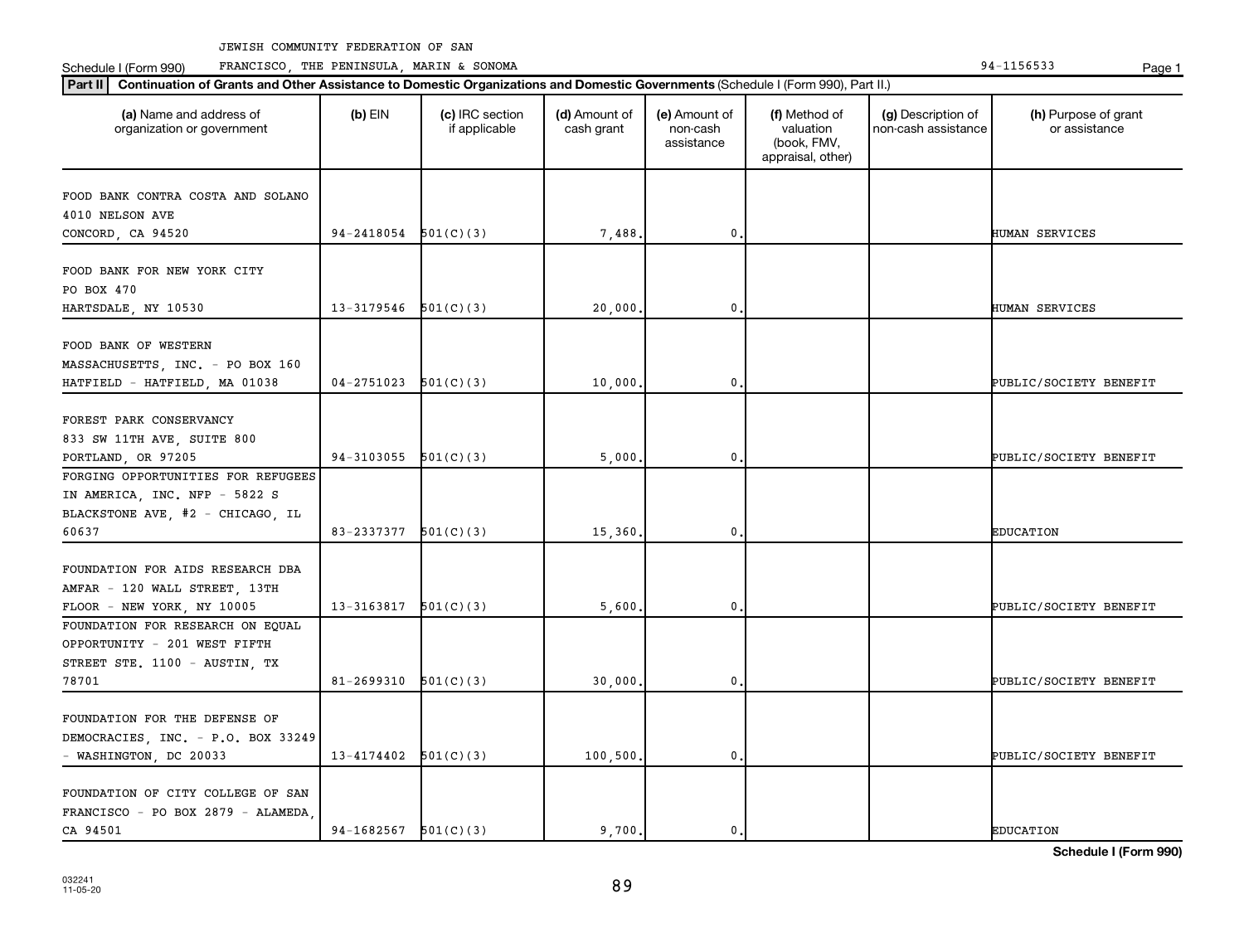Schedule I (Form 990) PRANCISCO, THE PENINSULA, MARIN & SONOMA Page 1 (Form 194-1156533 Page 1

| organization or government         |                            | (c) IRC section<br>if applicable | (d) Amount of<br>cash grant | (e) Amount of<br>non-cash<br>assistance | (f) Method of<br>valuation<br>(book, FMV,<br>appraisal, other) | (g) Description of<br>non-cash assistance | (h) Purpose of grant<br>or assistance |
|------------------------------------|----------------------------|----------------------------------|-----------------------------|-----------------------------------------|----------------------------------------------------------------|-------------------------------------------|---------------------------------------|
| FRACTURED ATLAS, INC.              |                            |                                  |                             |                                         |                                                                |                                           |                                       |
| P.O. BOX 55                        |                            |                                  |                             |                                         |                                                                |                                           |                                       |
| HARTSDALE, NY 10530                | $11-3451703$ $501(C)(3)$   |                                  | 10,000.                     | $\mathbf 0$ .                           |                                                                |                                           | ARTS/CULTURE/HUMANITIES               |
|                                    |                            |                                  |                             |                                         |                                                                |                                           |                                       |
| FRANKLIN EDUCATION FORUM           |                            |                                  |                             |                                         |                                                                |                                           |                                       |
| 5706 NEVADA AVE NW                 |                            |                                  |                             |                                         |                                                                |                                           |                                       |
| WASHINGTON, DC 20015               | 46-3009324                 | 501(C)(3)                        | 15,000.                     | 0                                       |                                                                |                                           | PUBLIC/SOCIETY BENEFIT                |
| FRIENDS AND FOUNDATION OF THE SAN  |                            |                                  |                             |                                         |                                                                |                                           |                                       |
| FRANCISCO PUBLIC LIBRARY - 710 VAN |                            |                                  |                             |                                         |                                                                |                                           |                                       |
| NESS AVENUE - SAN FRANCISCO, CA    |                            |                                  |                             |                                         |                                                                |                                           |                                       |
| 94102                              | $94-6085452$ $501(C)(3)$   |                                  | 28,600.                     | 0.                                      |                                                                |                                           | <b>ARTS/CULTURE/HUMANITIES</b>        |
|                                    |                            |                                  |                             |                                         |                                                                |                                           |                                       |
| FRIENDS CENTRAL SCHOOL CORPORATION |                            |                                  |                             |                                         |                                                                |                                           |                                       |
| 1101 CITY LANE AVENUE              |                            |                                  |                             |                                         |                                                                |                                           |                                       |
| WYNNEWOOD, PA 19096                | 23-1352636                 | 501(C)(3)                        | 10,000.                     | $\mathbf{0}$                            |                                                                |                                           | <b>EDUCATION</b>                      |
|                                    |                            |                                  |                             |                                         |                                                                |                                           |                                       |
| FRIENDS OF ELNET                   |                            |                                  |                             |                                         |                                                                |                                           |                                       |
| 641 LEXINGTON AVE. 20TH FLOOR      |                            |                                  |                             |                                         |                                                                |                                           |                                       |
| NEW YORK, NY 10022                 | 45-2212393                 | 501(C)(3)                        | 5,000.                      | $\mathbf 0$ .                           |                                                                |                                           | PUBLIC/SOCIETY BENEFIT                |
| FRIENDS OF THE ARAVA INSTITUTE     |                            |                                  |                             |                                         |                                                                |                                           |                                       |
|                                    |                            |                                  |                             |                                         |                                                                |                                           |                                       |
| 1320 CENTRE STREET, SUITE 206      |                            |                                  |                             | $\mathbf{0}$                            |                                                                |                                           |                                       |
| NEWTON CENTRE, MA 02459            | 11-3485736                 | 501(C)(3)                        | 12,180.                     |                                         |                                                                |                                           | <b>EDUCATION</b>                      |
| FRIENDS OF THE CAMEO               |                            |                                  |                             |                                         |                                                                |                                           |                                       |
| P.O. BOX 682                       |                            |                                  |                             |                                         |                                                                |                                           |                                       |
|                                    | 46-1415228                 | 501(C)(3)                        |                             | $\mathfrak o$ .                         |                                                                |                                           | <b>ARTS/CULTURE/HUMANITIES</b>        |
| ST. HELENA, CA 94574               |                            |                                  | 6,000,                      |                                         |                                                                |                                           |                                       |
| FRIENDS OF THE EARTH               |                            |                                  |                             |                                         |                                                                |                                           |                                       |
| 1101 15TH ST. NW, 11TH FLOOR       |                            |                                  |                             |                                         |                                                                |                                           |                                       |
| WASHINGTON, DC 20005               | 23-7420660                 | 501(C)(3)                        | 11,950.                     | $\mathbf 0$                             |                                                                |                                           | PUBLIC/SOCIETY BENEFIT                |
|                                    |                            |                                  |                             |                                         |                                                                |                                           |                                       |
| FRIENDS OF THE FROMM INSTITUTE FOR |                            |                                  |                             |                                         |                                                                |                                           |                                       |
| LIFE-LONG LEARNING - 2130 FULTON   |                            |                                  |                             |                                         |                                                                |                                           |                                       |
| STREET - SAN FRANCISCO, CA 94117   | $94 - 2427266$ $501(C)(3)$ |                                  | 29,950.                     | $\mathbf{0}$ .                          |                                                                |                                           | <b>EDUCATION</b>                      |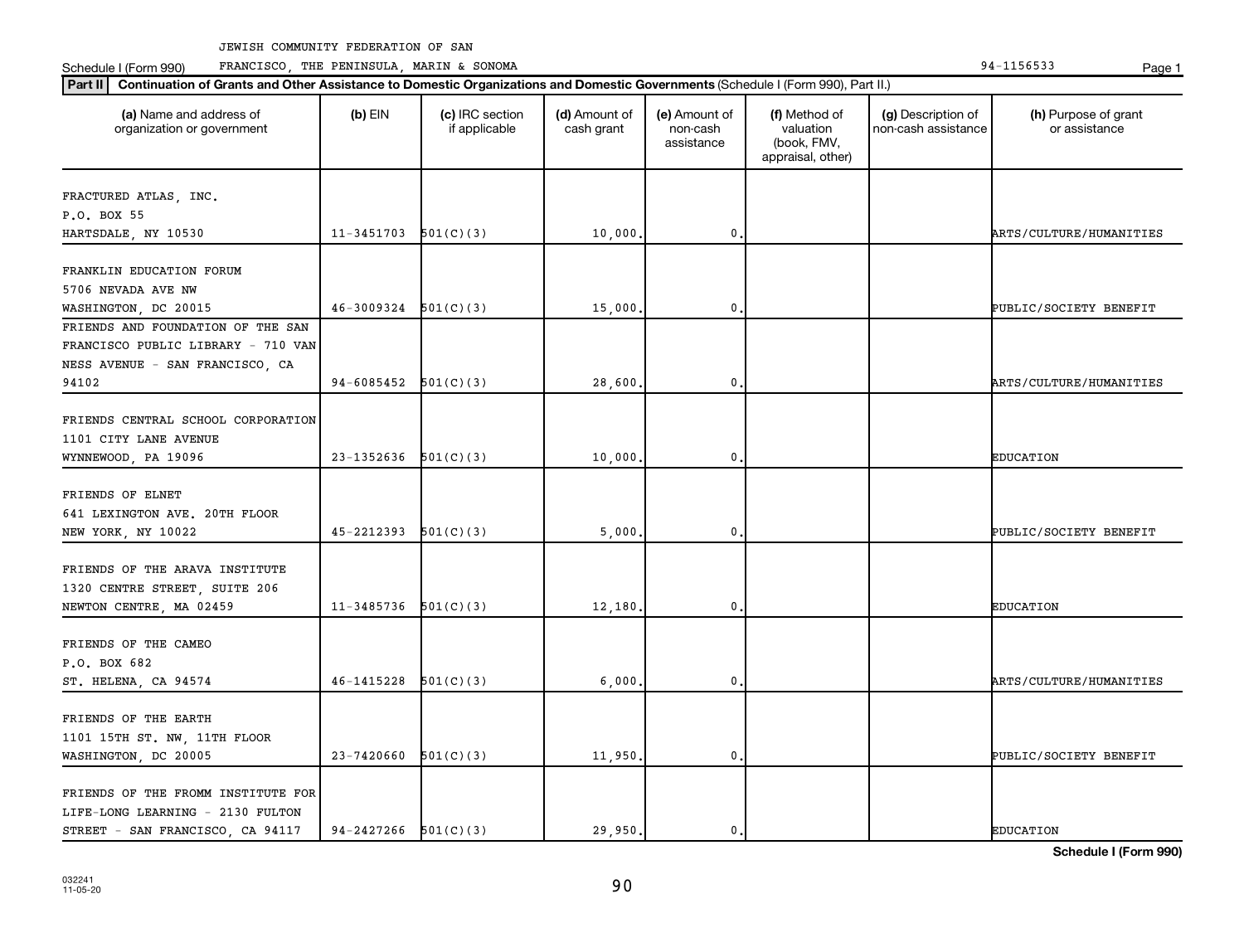**Part III Continuation of Grants and Other Assistance to Domestic Organizations and Domestic Government of Grants and Other Assistance to Domestic Continuation of Grants and Other Assistance to Domestic Croanizations and** Schedule I (Form 990) PRANCISCO, THE PENINSULA, MARIN & SONOMA Page 1 (Form 194-1156533 Page 1

| Part II                                                                                                              | Continuation of Grants and Other Assistance to Domestic Organizations and Domestic Governments (Schedule I (Form 990), Part II.) |                                  |                             |                                         |                                                                |                                           |                                       |  |  |  |
|----------------------------------------------------------------------------------------------------------------------|----------------------------------------------------------------------------------------------------------------------------------|----------------------------------|-----------------------------|-----------------------------------------|----------------------------------------------------------------|-------------------------------------------|---------------------------------------|--|--|--|
| (a) Name and address of<br>organization or government                                                                | $(b)$ EIN                                                                                                                        | (c) IRC section<br>if applicable | (d) Amount of<br>cash grant | (e) Amount of<br>non-cash<br>assistance | (f) Method of<br>valuation<br>(book, FMV,<br>appraisal, other) | (g) Description of<br>non-cash assistance | (h) Purpose of grant<br>or assistance |  |  |  |
| FRIENDS OF THE ISRAEL ANTIQUITIES<br>AUTHORITY, INC. - 51 WEST 52ND<br>STREET, 32ND FLOOR - NEW YORK, NY<br>10019    | 13-3621884                                                                                                                       | 501(C)(3)                        | 5,000                       | 0.                                      |                                                                |                                           | ARTS/CULTURE/HUMANITIES               |  |  |  |
| FRIENDS OF THE ISRAEL DEFENSE<br>FORCES - PO BOX $4224$ - NEW YORK,<br>NY 10163                                      | $13-3156445$ $501(C)(3)$                                                                                                         |                                  | 82,100.                     | $\mathbf 0$                             |                                                                |                                           | HUMAN SERVICES                        |  |  |  |
| FRIENDS OF THE JEWISH COMMUNITY<br>LIBRARY - 1835 ELLIS STREET - SAN<br>FRANCISCO, CA 94115                          | 94-2931048                                                                                                                       | 501(C)(3)                        | 7,850                       | $\mathbf{0}$                            |                                                                |                                           | PUBLIC/SOCIETY BENEFIT                |  |  |  |
| FRIENDS OF THE TEL-AVIV SOURASKY<br>MEDICAL CENTER - 20533 BISCAYNE<br>BOULEVARD, SUITE #445 - AVENTURA,<br>FL 33180 | 13-3310053                                                                                                                       | 501(C)(3)                        | 20,000                      | $\mathbf{0}$                            |                                                                |                                           | HEALTH                                |  |  |  |
| FRIENDS OF UNITED HATZALAH INC.<br>208 EAST 51ST STREET, SUITE 303<br>NEW YORK, NY 10022                             | $11-3533002$ $501(C)(3)$                                                                                                         |                                  | 25,000                      | 0                                       |                                                                |                                           | <b>HEALTH</b>                         |  |  |  |
| FRIENDS OF ZEN, INC<br>6 MEADOWBROOK LN<br>APPLETON, WI 54914                                                        | 52-1195175                                                                                                                       | 501(C)(3)                        | 29,000                      | $\mathbf 0$                             |                                                                |                                           | PUBLIC/SOCIETY BENEFIT                |  |  |  |
| FUENTE LATINA<br>7300 BISCAYNE BLVD, SUITE 200<br>MIAMI, FL 33138                                                    | 47-1624899                                                                                                                       | 501(C)(3)                        | 91,000                      | 0.                                      |                                                                |                                           | PUBLIC/SOCIETY BENEFIT                |  |  |  |
| FUND FOR WOMEN'S EQUALITY<br>25 CENTRAL PARK WEST, APT 9I<br>NEW YORK, NY 10023                                      | 47-1180199                                                                                                                       | 501(C)(3)                        | 150,000.                    | $\mathbf 0$                             |                                                                |                                           | PUBLIC/SOCIETY BENEFIT                |  |  |  |
| FUTURES WITHOUT VIOLENCE<br>100 MONTGOMERY STREET, THE PRESIDI<br>SAN FRANCISCO, CA 94129                            | 94-3110973                                                                                                                       | 501(C)(3)                        | 63.750.                     | $\mathbf{0}$ .                          |                                                                |                                           | PUBLIC/SOCIETY BENEFIT                |  |  |  |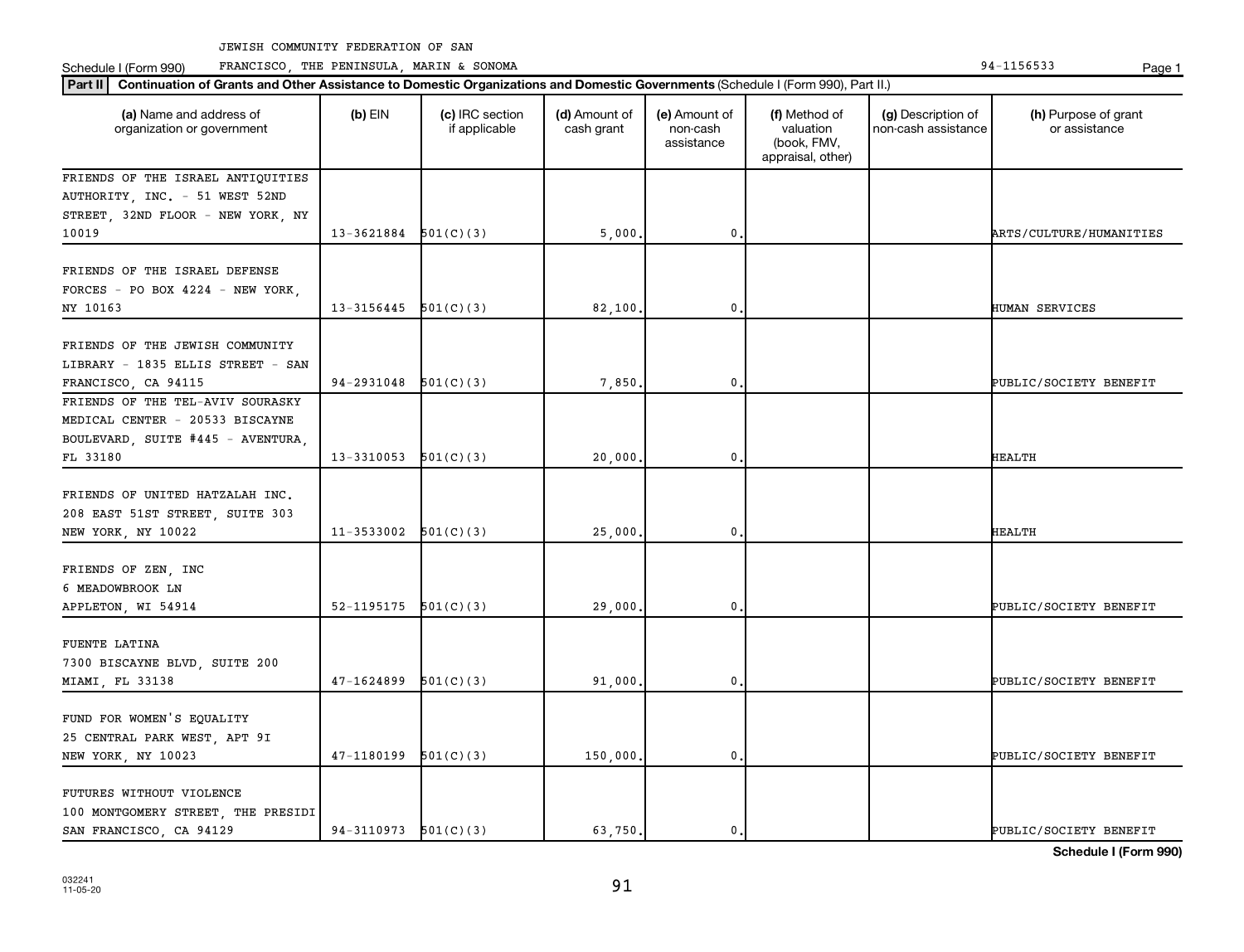Schedule I (Form 990) PRANCISCO, THE PENINSULA, MARIN & SONOMA Page 1 (Form 194-1156533 Page 1

| (a) Name and address of<br>organization or government      | $(b)$ EIN                  | (c) IRC section<br>if applicable | (d) Amount of<br>cash grant | (e) Amount of<br>non-cash<br>assistance | (f) Method of<br>valuation<br>(book, FMV,<br>appraisal, other) | (g) Description of<br>non-cash assistance | (h) Purpose of grant<br>or assistance |
|------------------------------------------------------------|----------------------------|----------------------------------|-----------------------------|-----------------------------------------|----------------------------------------------------------------|-------------------------------------------|---------------------------------------|
| GABRIEL PROJECT MUMBAI                                     |                            |                                  |                             |                                         |                                                                |                                           |                                       |
| PO BOX 5025                                                |                            |                                  |                             |                                         |                                                                |                                           |                                       |
| BERGENFIELD, NJ 07621                                      | $45 - 4541556$ $501(C)(3)$ |                                  | 11,500.                     | $\mathbf 0$ .                           |                                                                |                                           | PUBLIC/SOCIETY BENEFIT                |
|                                                            |                            |                                  |                             |                                         |                                                                |                                           |                                       |
| GAN ISRAEL PRESCHOOL                                       |                            |                                  |                             |                                         |                                                                |                                           |                                       |
| 1055 LAS OVEJAS AVE.                                       | 26-0718685                 |                                  |                             | 0                                       |                                                                |                                           | HUMAN SERVICES                        |
| SAN RAFAEL, CA 94903<br>GANN ACADEMY - THE NEW JEWISH HIGH |                            | 501(C)(3)                        | 126,272.                    |                                         |                                                                |                                           |                                       |
|                                                            |                            |                                  |                             |                                         |                                                                |                                           |                                       |
| SCHOOL OF GREATER BOSTON, INC. -                           |                            |                                  |                             |                                         |                                                                |                                           |                                       |
| 333 FOREST STREET - WALTHAM, MA<br>02452                   | 04-3286969                 | 501(C)(3)                        | 105,000.                    | $\mathbf 0$ .                           |                                                                |                                           | <b>EDUCATION</b>                      |
|                                                            |                            |                                  |                             |                                         |                                                                |                                           |                                       |
| GARRETT MOULTON PRODUCTIONS                                |                            |                                  |                             |                                         |                                                                |                                           |                                       |
| 351 SHOTWELL STREET                                        |                            |                                  |                             |                                         |                                                                |                                           |                                       |
| SAN FRANCISCO, CA 94110                                    | $20-0581186$ $501(C)(3)$   |                                  | 51,000.                     | $\mathbf 0$                             |                                                                |                                           | ARTS/CULTURE/HUMANITIES               |
|                                                            |                            |                                  |                             |                                         |                                                                |                                           |                                       |
| GASTRIC CANCER FOUNDATION                                  |                            |                                  |                             |                                         |                                                                |                                           |                                       |
| 14600 WESTON PARKWAY                                       |                            |                                  |                             |                                         |                                                                |                                           |                                       |
| CARY, NC 27513                                             | 27-2978173                 | 501(C)(3)                        | 6,100.                      | $\mathbf 0$ .                           |                                                                |                                           | PUBLIC/SOCIETY BENEFIT                |
|                                                            |                            |                                  |                             |                                         |                                                                |                                           |                                       |
| GATEWAY PUBLIC SCHOOLS                                     |                            |                                  |                             |                                         |                                                                |                                           |                                       |
| 1430 SCOTT STREET                                          |                            |                                  |                             |                                         |                                                                |                                           |                                       |
| SAN FRANCISCO, CA 94115                                    | 94-3278357                 | 501(C)(3)                        | 51,000.                     | 0                                       |                                                                |                                           | <b>EDUCATION</b>                      |
| GAY, LESBIAN, BISEXUAL,                                    |                            |                                  |                             |                                         |                                                                |                                           |                                       |
| TRANSGENDER HISTORICAL SOCIETY AKA                         |                            |                                  |                             |                                         |                                                                |                                           |                                       |
| GLBT HISTORICAL - 989 MARKET                               |                            |                                  |                             |                                         |                                                                |                                           |                                       |
| STREET, LOWER LEVEL - SAN                                  | $94-2989004$ $501(C)(3)$   |                                  | 10,000.                     | 0.                                      |                                                                |                                           | <b>ARTS/CULTURE/HUMANITIES</b>        |
|                                                            |                            |                                  |                             |                                         |                                                                |                                           |                                       |
| GENDER SPECTRUM CHARITABLE FUND                            |                            |                                  |                             |                                         |                                                                |                                           |                                       |
| 1271 WASHINGTON AVENUE, #834                               |                            |                                  |                             |                                         |                                                                |                                           |                                       |
| SAN LEANDRO, CA 94577                                      | $41 - 2253091$ $501(C)(3)$ |                                  | 228,100.                    | $\mathbf 0$                             |                                                                |                                           | <b>EDUCATION</b>                      |
|                                                            |                            |                                  |                             |                                         |                                                                |                                           |                                       |
| <b>GENNEXTFOUNDATION</b>                                   |                            |                                  |                             |                                         |                                                                |                                           |                                       |
| 535 ANTON BOULEVARD, SUITE 1125                            |                            |                                  |                             |                                         |                                                                |                                           |                                       |
| COSTA MESA, CA 92626                                       | $27-1276227$ 501(C)(3)     |                                  | 12,500.                     | $\mathbf{0}$ .                          |                                                                |                                           | PUBLIC/SOCIETY BENEFIT                |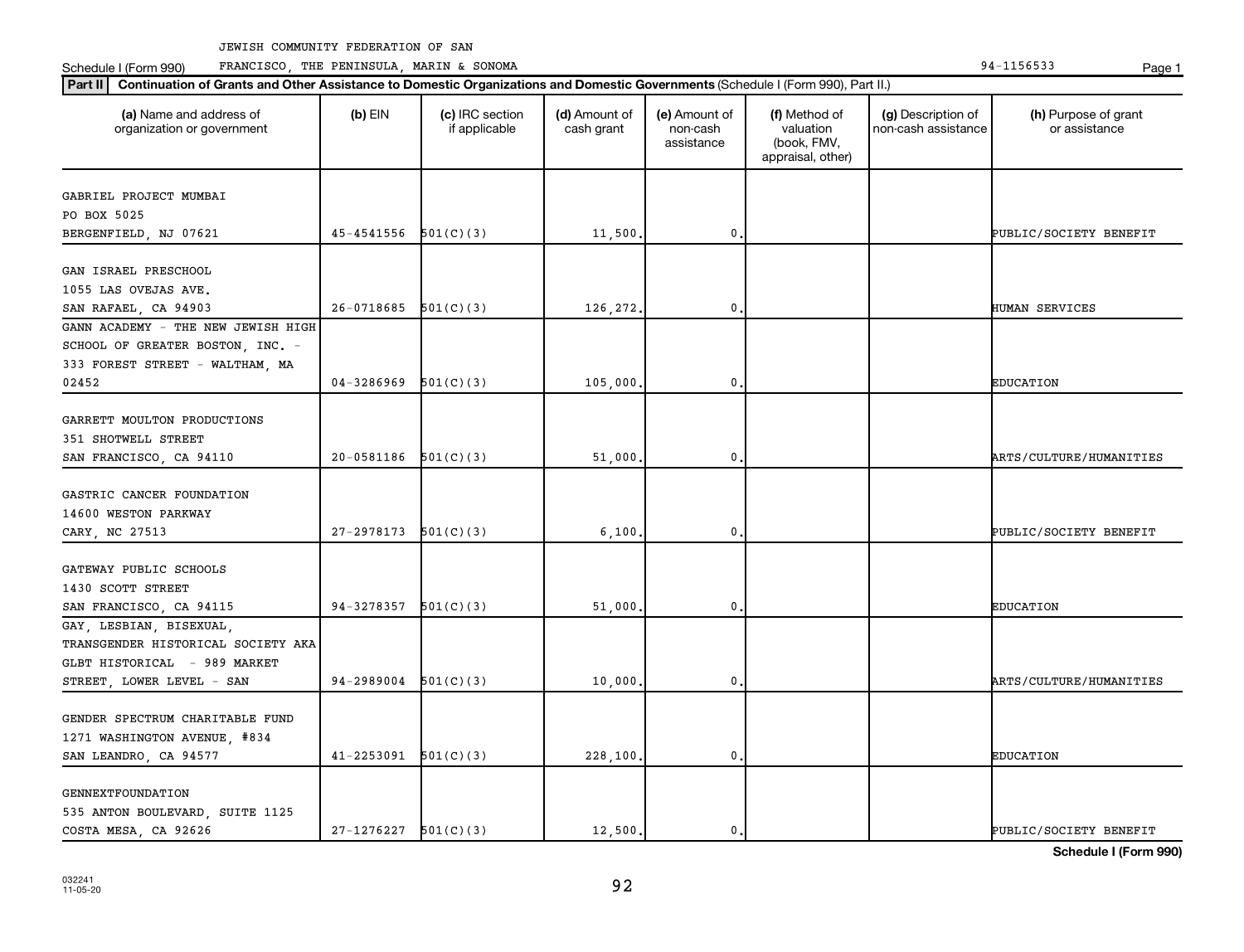Schedule I (Form 990) PRANCISCO, THE PENINSULA, MARIN & SONOMA Page 1 (Form 194-1156533 Page 1

| (a) Name and address of<br>organization or government | $(b)$ EIN                  | (c) IRC section<br>if applicable | (d) Amount of<br>cash grant | (e) Amount of<br>non-cash<br>assistance | (f) Method of<br>valuation<br>(book, FMV,<br>appraisal, other) | (g) Description of<br>non-cash assistance | (h) Purpose of grant<br>or assistance |
|-------------------------------------------------------|----------------------------|----------------------------------|-----------------------------|-----------------------------------------|----------------------------------------------------------------|-------------------------------------------|---------------------------------------|
| GEORGE MARK CHILDREN'S FUND                           |                            |                                  |                             |                                         |                                                                |                                           |                                       |
| 2121 GEORGE MARK LANE                                 |                            |                                  |                             |                                         |                                                                |                                           |                                       |
| SAN LEANDRO, CA 94578                                 | $94-3255845$ $501(C)(3)$   |                                  | 21,500.                     | $\mathbf 0$ .                           |                                                                |                                           | HUMAN SERVICES                        |
|                                                       |                            |                                  |                             |                                         |                                                                |                                           |                                       |
| GEORGE SCHOOL<br>1690 NEWTOWN LANGHORNE ROAD          |                            |                                  |                             |                                         |                                                                |                                           |                                       |
| NEWTOWN, PA 18940                                     | 33-1044968                 | 501(C)(3)                        | 5,000                       | 0                                       |                                                                |                                           | <b>EDUCATION</b>                      |
|                                                       |                            |                                  |                             |                                         |                                                                |                                           |                                       |
| GEORGETOWN UNIVERSITY                                 |                            |                                  |                             |                                         |                                                                |                                           |                                       |
| DEPARTMENT 0734                                       |                            |                                  |                             |                                         |                                                                |                                           |                                       |
| WASHINGTON, DC 20073                                  | 53-0196603 $501(C)(3)$     |                                  | 26,360.                     | $\mathbf 0$ .                           |                                                                |                                           | <b>EDUCATION</b>                      |
|                                                       |                            |                                  |                             |                                         |                                                                |                                           |                                       |
| GEORGIA SHIFT                                         |                            |                                  |                             |                                         |                                                                |                                           |                                       |
| PO BOX 14701                                          |                            |                                  |                             |                                         |                                                                |                                           |                                       |
| AUGUSTA, GA 30919                                     | $46 - 5280771$ $501(C)(3)$ |                                  | 11,500.                     | $\mathbf{0}$                            |                                                                |                                           | PUBLIC/SOCIETY BENEFIT                |
|                                                       |                            |                                  |                             |                                         |                                                                |                                           |                                       |
| GIDEON HAUSNER JEWISH DAY SCHOOL                      |                            |                                  |                             |                                         |                                                                |                                           |                                       |
| 450 SAN ANTONIO ROAD                                  |                            |                                  |                             |                                         |                                                                |                                           |                                       |
| PALO ALTO, CA 94306                                   | $77-0245931$ $501(C)(3)$   |                                  | 420,191.                    | $\mathbf 0$ .                           |                                                                |                                           | <b>EDUCATION</b>                      |
| GIFFORDS LAW CENTER TO PREVENT GUN                    |                            |                                  |                             |                                         |                                                                |                                           |                                       |
| VIOLENCE - 268 BUSH STREET, SUITE                     |                            |                                  |                             |                                         |                                                                |                                           |                                       |
| 555 - SAN FRANCISCO, CA 94104                         | 46-4638549                 | 501(C)(3)                        | 7,950,                      | 0                                       |                                                                |                                           | PUBLIC/SOCIETY BENEFIT                |
|                                                       |                            |                                  |                             |                                         |                                                                |                                           |                                       |
| GIVEDIRECTLY, INC.                                    |                            |                                  |                             |                                         |                                                                |                                           |                                       |
| P.O. BOX 3221                                         |                            |                                  |                             |                                         |                                                                |                                           |                                       |
| NEW YORK, NY 10008                                    | $27-1661997$ $501(C)(3)$   |                                  | 41,610,                     | $\mathbf 0$ .                           |                                                                |                                           | PUBLIC/SOCIETY BENEFIT                |
|                                                       |                            |                                  |                             |                                         |                                                                |                                           |                                       |
| GIVING BACK FUND INC.                                 |                            |                                  |                             |                                         |                                                                |                                           |                                       |
| 5757 WEST CENTURY BLVD., SUITE 410                    |                            |                                  |                             |                                         |                                                                |                                           |                                       |
| LOS ANGELES, CA 90045                                 | 04-3367888                 | 501(C)(3)                        | 5,000.                      | $\mathbf 0$                             |                                                                |                                           | PUBLIC/SOCIETY BENEFIT                |
|                                                       |                            |                                  |                             |                                         |                                                                |                                           |                                       |
| GLOBAL FUND FOR WOMEN INC.                            |                            |                                  |                             |                                         |                                                                |                                           |                                       |
| PO BOX 97309                                          |                            |                                  |                             |                                         |                                                                |                                           |                                       |
| WASHINGTON, DC 20090                                  | $77-0155782$ $501(C)(3)$   |                                  | 5,350.                      | $\mathbf{0}$ .                          |                                                                |                                           | PUBLIC/SOCIETY BENEFIT                |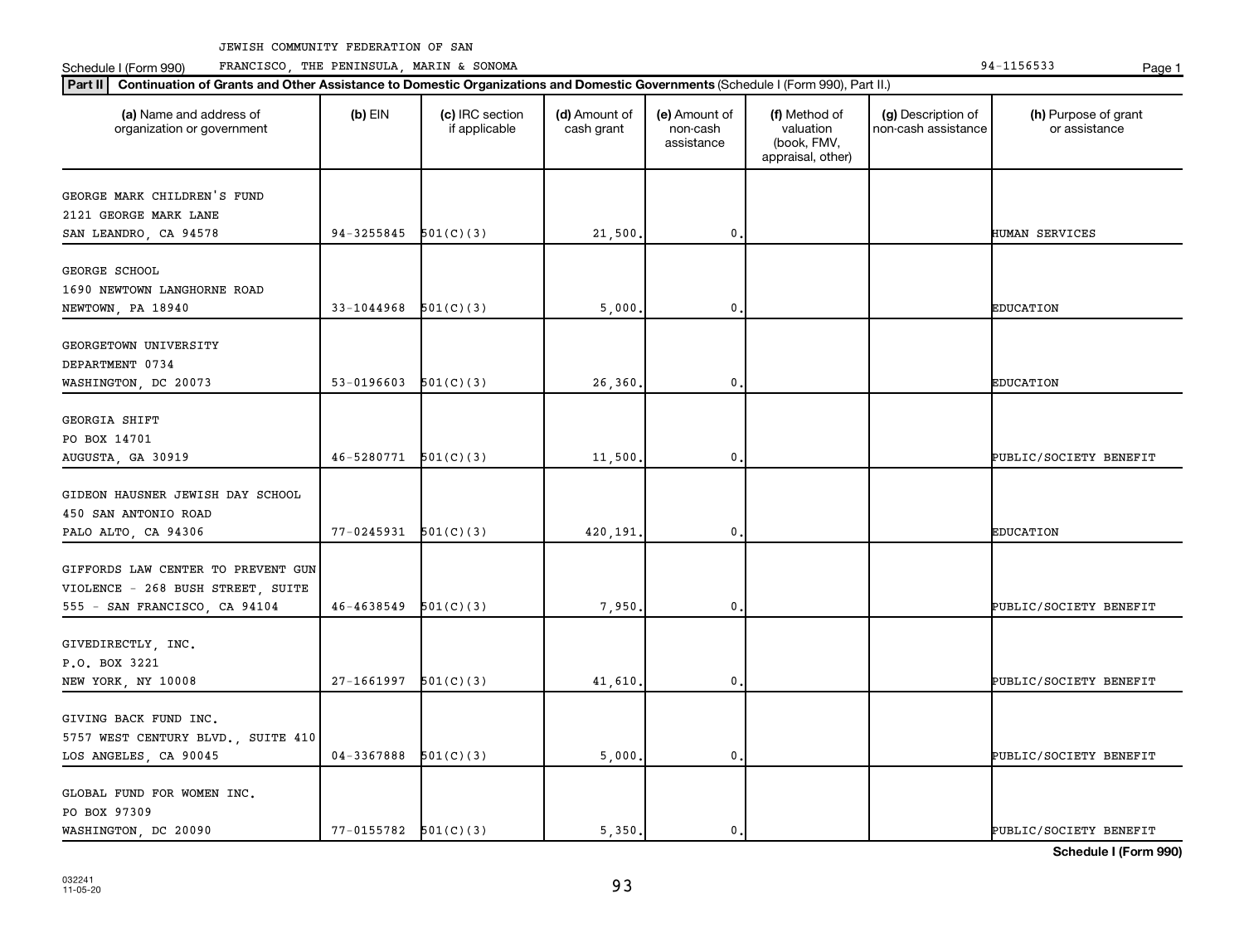Schedule I (Form 990) PRANCISCO, THE PENINSULA, MARIN & SONOMA Page 1 (Form 194-1156533 Page 1

| (a) Name and address of<br>organization or government | $(b)$ EIN                | (c) IRC section<br>if applicable | (d) Amount of<br>cash grant | (e) Amount of<br>non-cash<br>assistance | (f) Method of<br>valuation<br>(book, FMV,<br>appraisal, other) | (g) Description of<br>non-cash assistance | (h) Purpose of grant<br>or assistance |
|-------------------------------------------------------|--------------------------|----------------------------------|-----------------------------|-----------------------------------------|----------------------------------------------------------------|-------------------------------------------|---------------------------------------|
| <b>GLOBAL GLIMPSE</b>                                 |                          |                                  |                             |                                         |                                                                |                                           |                                       |
| 490 LAKE PARK AVE #16039                              |                          |                                  |                             |                                         |                                                                |                                           |                                       |
| OAKLAND, CA 94610                                     | 26-0651273               | 501(C)(3)                        | 5,000                       | $\mathbf{0}$                            |                                                                |                                           | <b>EDUCATION</b>                      |
| <b>GOLDEN BRIDGES SCHOOL</b>                          |                          |                                  |                             |                                         |                                                                |                                           |                                       |
| 3358 22ND STREET                                      |                          |                                  |                             |                                         |                                                                |                                           |                                       |
| SAN FRANCISCO, CA 94110                               | 46-1368900               | 501(C)(3)                        | 10,000                      | 0                                       |                                                                |                                           | <b>EDUCATION</b>                      |
|                                                       |                          |                                  |                             |                                         |                                                                |                                           |                                       |
| GOLDEN GATE NATIONAL PARKS                            |                          |                                  |                             |                                         |                                                                |                                           |                                       |
| CONSERVANCY - FORT MASON, BUILDING                    |                          |                                  |                             |                                         |                                                                |                                           |                                       |
| 201 - SAN FRANCISCO, CA 94123                         | $94-2781708$ $501(C)(3)$ |                                  | 30,825                      | $\mathbf 0$                             |                                                                |                                           | PUBLIC/SOCIETY BENEFIT                |
|                                                       |                          |                                  |                             |                                         |                                                                |                                           |                                       |
| GOLDEN SLIPPER CLUB CAMP                              |                          |                                  |                             |                                         |                                                                |                                           |                                       |
| 215 N. PRESIDENTIAL BLVD, 1ST FL                      |                          |                                  |                             |                                         |                                                                |                                           |                                       |
| BALA CYNWYD, PA 19004                                 | $23-1312911$ $501(C)(3)$ |                                  | 5,000                       | $\mathbf 0$                             |                                                                |                                           | PUBLIC/SOCIETY BENEFIT                |
| <b>GOOD PEOPLE FUND</b>                               |                          |                                  |                             |                                         |                                                                |                                           |                                       |
| 384 WYOMING AVENUE                                    |                          |                                  |                             |                                         |                                                                |                                           |                                       |
| MILLBURN, NJ 07041                                    | 26-1887249               | 501(C)(3)                        | 13,200                      | $\mathbf{0}$                            |                                                                |                                           | PUBLIC/SOCIETY BENEFIT                |
|                                                       |                          |                                  |                             |                                         |                                                                |                                           |                                       |
| GOVERNMENT ACCOUNTABILITY PROJECT,                    |                          |                                  |                             |                                         |                                                                |                                           |                                       |
| INC. - 1612 K STREET NW, SUITE                        |                          |                                  |                             |                                         |                                                                |                                           |                                       |
| 1100 - WASHINGTON, DC 20006                           | 52-1343924               | 501(C)(3)                        | 7,850                       | $\mathbf 0$                             |                                                                |                                           | PUBLIC/SOCIETY BENEFIT                |
|                                                       |                          |                                  |                             |                                         |                                                                |                                           |                                       |
| GRACE SCIENCE FOUNDATION                              |                          |                                  |                             |                                         |                                                                |                                           |                                       |
| P.O. BOX 114                                          |                          |                                  |                             |                                         |                                                                |                                           |                                       |
| MENLO PARK, CA 94026                                  | 46-5727883               | 501(C)(3)                        | 11,000                      | $\mathbf{0}$                            |                                                                |                                           | <b>HEALTH</b>                         |
| GREATER BOSTON FOOD BANK, INC.                        |                          |                                  |                             |                                         |                                                                |                                           |                                       |
| 70 SOUTH BAY AVENUE                                   |                          |                                  |                             |                                         |                                                                |                                           |                                       |
| BOSTON, MA 02118                                      | $04-2717782$ 501(C)(3)   |                                  | 10,000.                     | $\mathbf 0$                             |                                                                |                                           | PUBLIC/SOCIETY BENEFIT                |
|                                                       |                          |                                  |                             |                                         |                                                                |                                           |                                       |
| GREEN ROAD SYNAGOGUE                                  |                          |                                  |                             |                                         |                                                                |                                           |                                       |
| 2437 SOUTH GREEN ROAD                                 |                          |                                  |                             |                                         |                                                                |                                           |                                       |
| BEACHWOOD, OH 44122                                   | $34-1114908$ $501(C)(3)$ |                                  | 100,000.                    | 0.                                      |                                                                |                                           | PUBLIC/SOCIETY BENEFIT                |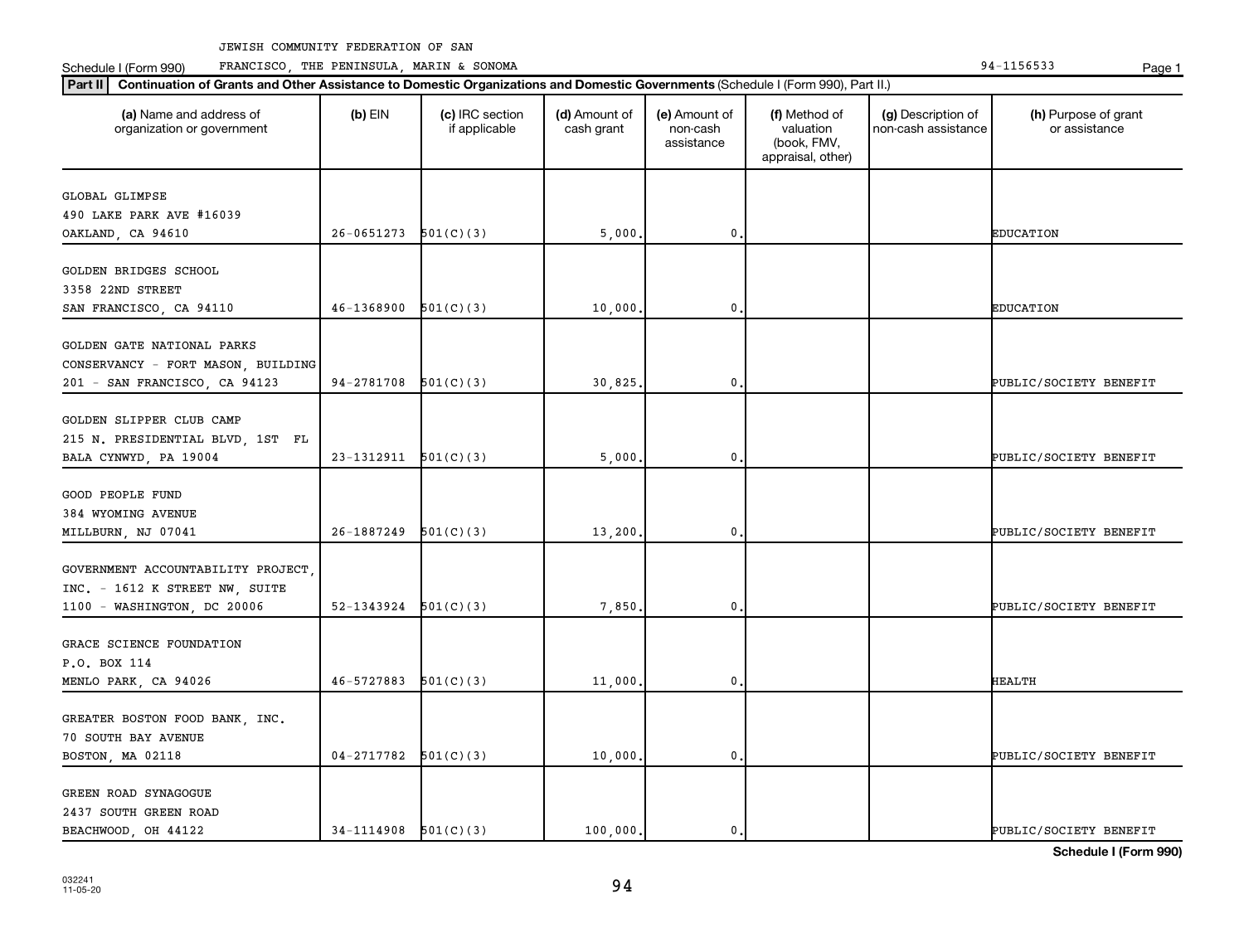Schedule I (Form 990) PRANCISCO, THE PENINSULA, MARIN & SONOMA Page 1 (Form 194-1156533 Page 1

| (a) Name and address of<br>organization or government | $(b)$ EIN                | (c) IRC section<br>if applicable | (d) Amount of<br>cash grant | (e) Amount of<br>non-cash<br>assistance | (f) Method of<br>valuation<br>(book, FMV,<br>appraisal, other) | (g) Description of<br>non-cash assistance | (h) Purpose of grant<br>or assistance |
|-------------------------------------------------------|--------------------------|----------------------------------|-----------------------------|-----------------------------------------|----------------------------------------------------------------|-------------------------------------------|---------------------------------------|
| GREENLIGHT CLINIC                                     |                          |                                  |                             |                                         |                                                                |                                           |                                       |
| 1808 WEDEMEYER STREET, SUITE B-10                     |                          |                                  |                             |                                         |                                                                |                                           |                                       |
| SAN FRANCISCO, CA 94129                               | 47-3564756               | 501(C)(3)                        | 17,750                      | 0,                                      |                                                                |                                           | <b>HEALTH</b>                         |
|                                                       |                          |                                  |                             |                                         |                                                                |                                           |                                       |
| GREENPEACE FUND, INC.                                 |                          |                                  |                             |                                         |                                                                |                                           |                                       |
| 702 H STREET, NW, SUITE 300                           |                          |                                  |                             |                                         |                                                                |                                           |                                       |
| WASHINGTON, DC 20001                                  | 95-3313195               | 501(C)(3)                        | 10,100                      | 0.                                      |                                                                |                                           | PUBLIC/SOCIETY BENEFIT                |
|                                                       |                          |                                  |                             |                                         |                                                                |                                           |                                       |
| GROUNDSPARK                                           |                          |                                  |                             |                                         |                                                                |                                           |                                       |
| 4104 24TH STREET, SUITE 2013                          |                          |                                  |                             |                                         |                                                                |                                           |                                       |
| SAN FRANCISCO, CA 94114                               | 83-0498854               | 501(C)(3)                        | 11,000                      | 0.                                      |                                                                |                                           | ARTS/CULTURE/HUMANITIES               |
|                                                       |                          |                                  |                             |                                         |                                                                |                                           |                                       |
| HABITAT FOR HUMANITY EAST                             |                          |                                  |                             |                                         |                                                                |                                           |                                       |
| BAY/SILICON VALLEY - 2619 BROADWAY                    |                          |                                  |                             |                                         |                                                                |                                           |                                       |
| - OAKLAND, CA 94612                                   | 94-3053687               | 501(C)(3)                        | 15,000                      | 0,                                      |                                                                |                                           | PUBLIC/SOCIETY BENEFIT                |
|                                                       |                          |                                  |                             |                                         |                                                                |                                           |                                       |
| HABONIM DROR CAMP GILBOA                              |                          |                                  |                             |                                         |                                                                |                                           |                                       |
| 8339 W. THIRD STREET                                  |                          |                                  |                             |                                         |                                                                |                                           |                                       |
| LOS ANGELES, CA 90048                                 | 95-1929706               | 501(C)(3)                        | 13,000                      | 0.                                      |                                                                |                                           | HUMAN SERVICES                        |
| HADASSAH THE WOMEN'S ZIONIST                          |                          |                                  |                             |                                         |                                                                |                                           |                                       |
| ORGANIZATION OF AMERICA INC. (NEW                     |                          |                                  |                             |                                         |                                                                |                                           |                                       |
| YORK) - 40 WALL STREET - NEW YORK,                    |                          |                                  |                             |                                         |                                                                |                                           |                                       |
| NY 10005                                              | 13-1656651               | 501(C)(3)                        | 140,930                     | 0.                                      |                                                                |                                           | PUBLIC/SOCIETY BENEFIT                |
|                                                       |                          |                                  |                             |                                         |                                                                |                                           |                                       |
| HAIRTOSTAY                                            |                          |                                  |                             |                                         |                                                                |                                           |                                       |
| 2234 BEACH STREET                                     |                          |                                  |                             |                                         |                                                                |                                           |                                       |
| SAN FRANCISCO, CA 94123                               | 45-3419887               | 501(C)(3)                        | 32,800                      | 0.                                      |                                                                |                                           | <b>HEALTH</b>                         |
|                                                       |                          |                                  |                             |                                         |                                                                |                                           |                                       |
| HAMILTON FAMILIES                                     |                          |                                  |                             |                                         |                                                                |                                           |                                       |
| 273 9TH STREET                                        |                          |                                  |                             |                                         |                                                                |                                           |                                       |
| SAN FRANCISCO, CA 94103                               | 94-3055602               | 501(C)(3)                        | 33,000,                     | 0.                                      |                                                                |                                           | HUMAN SERVICES                        |
|                                                       |                          |                                  |                             |                                         |                                                                |                                           |                                       |
| HAMLIN SCHOOL                                         |                          |                                  |                             |                                         |                                                                |                                           |                                       |
| 2120 BROADWAY                                         |                          |                                  |                             |                                         |                                                                |                                           |                                       |
| SAN FRANCISCO, CA 94115                               | $94-1393894$ $501(C)(3)$ |                                  | 10,100.                     | $\mathbf{0}$ .                          |                                                                |                                           | <b>EDUCATION</b>                      |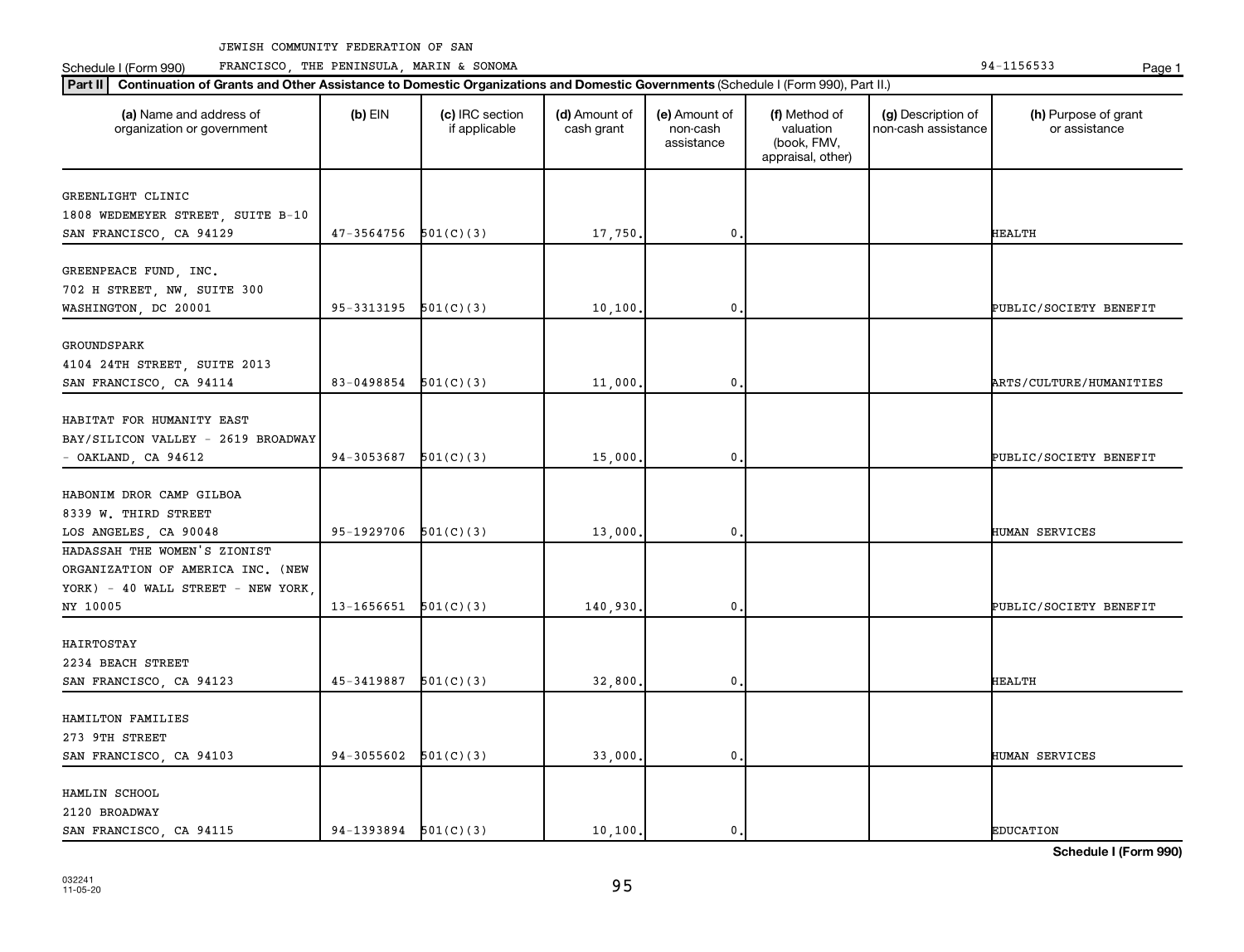Schedule I (Form 990) PRANCISCO, THE PENINSULA, MARIN & SONOMA Page 1 (Form 194-1156533 Page 1

| Part II   Continuation of Grants and Other Assistance to Domestic Organizations and Domestic Governments (Schedule I (Form 990), Part II.) |                        |                                  |                             |                                         |                                                                |                                           |                                       |
|--------------------------------------------------------------------------------------------------------------------------------------------|------------------------|----------------------------------|-----------------------------|-----------------------------------------|----------------------------------------------------------------|-------------------------------------------|---------------------------------------|
| (a) Name and address of<br>organization or government                                                                                      | $(b)$ EIN              | (c) IRC section<br>if applicable | (d) Amount of<br>cash grant | (e) Amount of<br>non-cash<br>assistance | (f) Method of<br>valuation<br>(book, FMV,<br>appraisal, other) | (g) Description of<br>non-cash assistance | (h) Purpose of grant<br>or assistance |
| HAND IN HAND: AMERICAN FRIENDS OF                                                                                                          |                        |                                  |                             |                                         |                                                                |                                           |                                       |
| THE CENTER FOR JEWISH-ARAB                                                                                                                 |                        |                                  |                             |                                         |                                                                |                                           |                                       |
| EDUCATION IN I - P.O. BOX 80102 -                                                                                                          |                        |                                  |                             |                                         |                                                                |                                           |                                       |
| PORTLAND, OR 97280                                                                                                                         | 93-1269590             | 501(C)(3)                        | 13,486.                     | $\mathbf{0}$                            |                                                                |                                           | PUBLIC/SOCIETY BENEFIT                |
| HAPPY SHALOM SCHOOL INC.<br>862 28TH AVENUE                                                                                                | 94-3321714             | 501(C)(3)                        | 56,503                      | 0                                       |                                                                |                                           | <b>EDUCATION</b>                      |
| SAN FRANCISCO, CA 94121                                                                                                                    |                        |                                  |                             |                                         |                                                                |                                           |                                       |
| HAR EL INSTITUTE FOR STUDY AND<br>WORSHIP - 106 PIAZZA PERRONE -<br>PALM DESERT, CA 92260                                                  | 45-0538417             | 501(C)(3)                        | 10, 300.                    | 0                                       |                                                                |                                           | PUBLIC/SOCIETY BENEFIT                |
| HAROLD GRINSPOON FOUNDATION<br>67 HUNT ST, STE 100<br>AGAWAM, MA 01001                                                                     | 04-6685725             | 501(C)(3)                        | 136,250.                    | $\mathbf 0$                             |                                                                |                                           | <b>EDUCATION</b>                      |
| HASBARA FELLOWSHIPS<br>315 WEST 36TH STREET, 2ND FLOOR<br>NEW YORK, NY 10018                                                               | 20-1651102             | 501(C)(3)                        | 25,200                      | 0                                       |                                                                |                                           | <b>EDUCATION</b>                      |
|                                                                                                                                            |                        |                                  |                             |                                         |                                                                |                                           |                                       |
| HASIDAH<br>P.O. BOX 9531<br>BERKELEY, CA 94709                                                                                             | 45-4146075             | 501(C)(3)                        | 24,500                      | 0                                       |                                                                |                                           | HEALTH                                |
| HATIKVAH, INC.<br>577 N. CENTRAL AVENUE<br>CAMPBELL, CA 95008                                                                              | 77-0434052             | 501(C)(3)                        | 8,929                       | $\mathbf 0$                             |                                                                |                                           | PUBLIC/SOCIETY BENEFIT                |
|                                                                                                                                            |                        |                                  |                             |                                         |                                                                |                                           |                                       |
| HAWAII COMMUNITY FOUNDATION<br>827 FORT STREET MALL<br>HONOLULU, HI 96813                                                                  | 99-0261283             | 501(C)(3)                        | 10,000                      | 0                                       |                                                                |                                           | PUBLIC/SOCIETY BENEFIT                |
| HAWAII PREPARATORY ACADEMY<br>65-1692 KOHALA MOUNTAIN ROAD<br>KAMUELA, HI 96743                                                            | 99-0078306 $501(C)(3)$ |                                  | 10,000.                     | 0.                                      |                                                                |                                           | <b>EDUCATION</b>                      |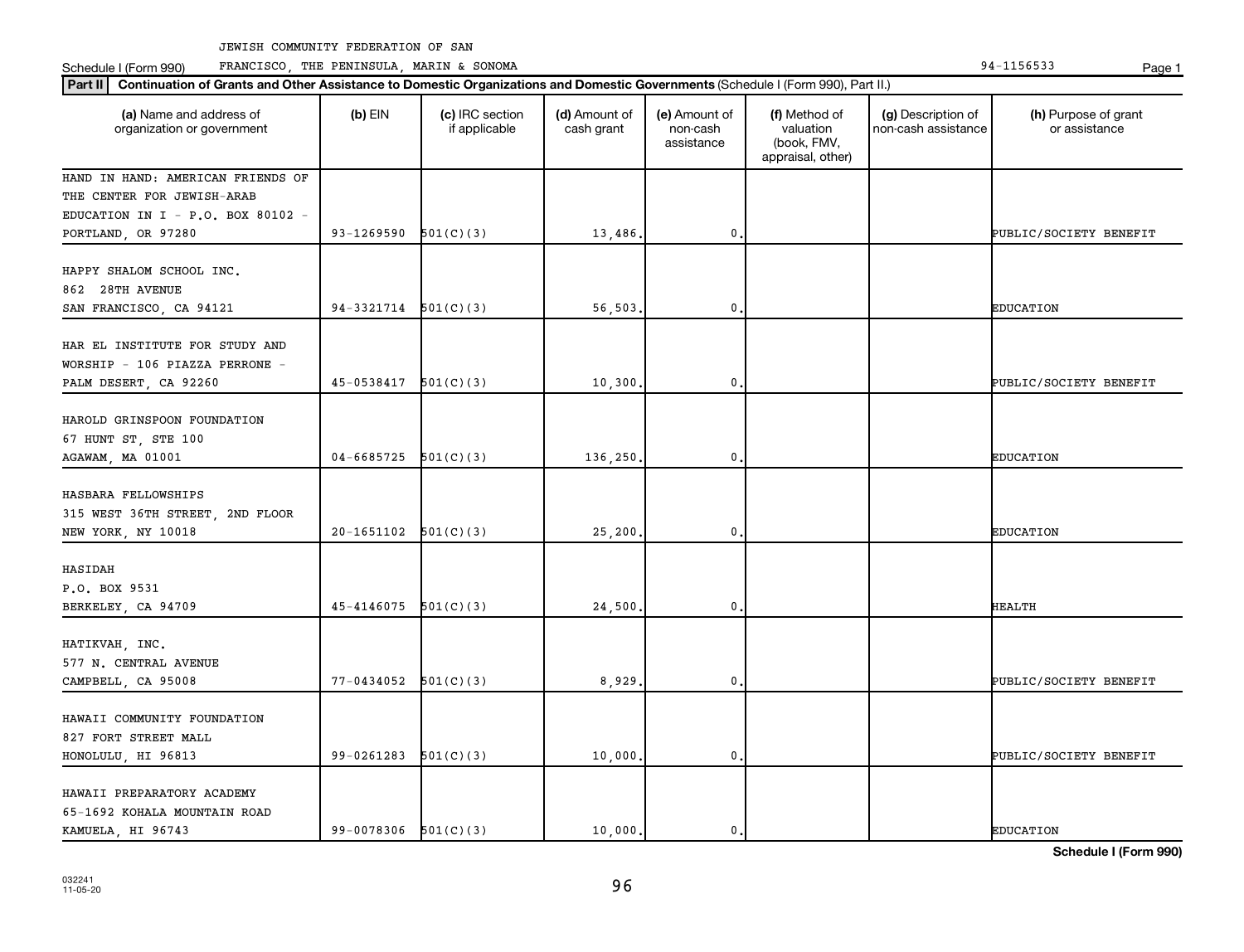Schedule I (Form 990) PRANCISCO, THE PENINSULA, MARIN & SONOMA Page 1 (Form 194-1156533 Page 1

| (a) Name and address of<br>organization or government    | $(b)$ EIN                | (c) IRC section<br>if applicable | (d) Amount of<br>cash grant | (e) Amount of<br>non-cash<br>assistance | (f) Method of<br>valuation<br>(book, FMV,<br>appraisal, other) | (g) Description of<br>non-cash assistance | (h) Purpose of grant<br>or assistance |
|----------------------------------------------------------|--------------------------|----------------------------------|-----------------------------|-----------------------------------------|----------------------------------------------------------------|-------------------------------------------|---------------------------------------|
| HEAD-ROYCE SCHOOL                                        |                          |                                  |                             |                                         |                                                                |                                           |                                       |
| 4315 LINCOLN AVENUE                                      |                          |                                  |                             |                                         |                                                                |                                           |                                       |
| OAKLAND, CA 94602                                        | 94-1518656               | 501(C)(3)                        | 262,500                     | $\mathbf 0$                             |                                                                |                                           | <b>EDUCATION</b>                      |
|                                                          |                          |                                  |                             |                                         |                                                                |                                           |                                       |
| HEART AND SOUL CHARITABLE FUND                           |                          |                                  |                             |                                         |                                                                |                                           |                                       |
| INC. - 1157 LEXINGTON AVENUE - NEW                       |                          |                                  |                             |                                         |                                                                |                                           |                                       |
| YORK, NY 10075                                           | 13-3879288               | 501(C)(3)                        | 20,000                      | $\mathbf 0$                             |                                                                |                                           | <b>HUMAN SERVICES</b>                 |
| HEBREW CONGREGATION OF NORTH                             |                          |                                  |                             |                                         |                                                                |                                           |                                       |
| TARRYTOWN & TARRYTOWN TEMPLE BETH                        |                          |                                  |                             |                                         |                                                                |                                           |                                       |
| ABRAHAM - 25 LEROY AVE. -                                |                          |                                  |                             |                                         |                                                                |                                           |                                       |
| TARRYTOWN, NY 10591                                      | 13-1869806               | 501(C)(3)                        | 5,000                       | 0.                                      |                                                                |                                           | PUBLIC/SOCIETY BENEFIT                |
|                                                          |                          |                                  |                             |                                         |                                                                |                                           |                                       |
| HEBREW FREE LOAN                                         |                          |                                  |                             |                                         |                                                                |                                           |                                       |
| 131 STEUART STREET, SUITE 520                            |                          |                                  |                             |                                         |                                                                |                                           |                                       |
| SAN FRANCISCO, CA 94105                                  | $94-1156545$ $501(C)(3)$ |                                  | 196,371                     | 0.                                      |                                                                |                                           | HUMAN SERVICES                        |
|                                                          |                          |                                  |                             |                                         |                                                                |                                           |                                       |
| HEBREW INSTITUTE OF WHITE PLAINS<br>20 GREENRIDGE AVENUE |                          |                                  |                             |                                         |                                                                |                                           |                                       |
| WHITE PLAINS, NY 10605                                   | 13-1740264               | 501(C)(3)                        | 52,500                      | 0.                                      |                                                                |                                           | PUBLIC/SOCIETY BENEFIT                |
| HEBREW UNION COLLEGE - JEWISH                            |                          |                                  |                             |                                         |                                                                |                                           |                                       |
| INSTITUTE OF RELIGION, LA - 3077                         |                          |                                  |                             |                                         |                                                                |                                           |                                       |
| UNIVERSITY AVENUE - LOS ANGELES,                         |                          |                                  |                             |                                         |                                                                |                                           |                                       |
| CA 90007                                                 | 31-0537067               | 501(C)(3)                        | 215,700                     | $\mathbf 0$                             |                                                                |                                           | <b>EDUCATION</b>                      |
|                                                          |                          |                                  |                             |                                         |                                                                |                                           |                                       |
| HELEN DILLER FAMILY FOUNDATION                           |                          |                                  |                             |                                         |                                                                |                                           |                                       |
| 121 STEUART ST FL 7                                      |                          |                                  |                             |                                         |                                                                |                                           |                                       |
| SAN FRANCISCO, CA 94105                                  | $31-1655715$ $501(C)(3)$ |                                  | 419,972.                    | 0.                                      |                                                                |                                           | HUMAN SERVICES                        |
|                                                          |                          |                                  |                             |                                         |                                                                |                                           |                                       |
| HELP A MOTHER OUT                                        |                          |                                  |                             |                                         |                                                                |                                           |                                       |
| 101 BROADWAY, SUITE 250                                  |                          |                                  |                             |                                         |                                                                |                                           |                                       |
| OAKLAND, CA 94607                                        | 83-2001085               | 501(C)(3)                        | 10,000                      | 0.                                      |                                                                |                                           | <b>HUMAN SERVICES</b>                 |
|                                                          |                          |                                  |                             |                                         |                                                                |                                           |                                       |
| HENRY JACKSON SOCIETY INC.                               |                          |                                  |                             |                                         |                                                                |                                           |                                       |
| 111 BROADWAY 9TH FLOOR                                   |                          |                                  |                             |                                         |                                                                |                                           |                                       |
| NEW YORK, NY 10006                                       | $46-1190785$ $501(C)(3)$ |                                  | 30.000.                     | $\mathbf{0}$ .                          |                                                                |                                           | PUBLIC/SOCIETY BENEFIT                |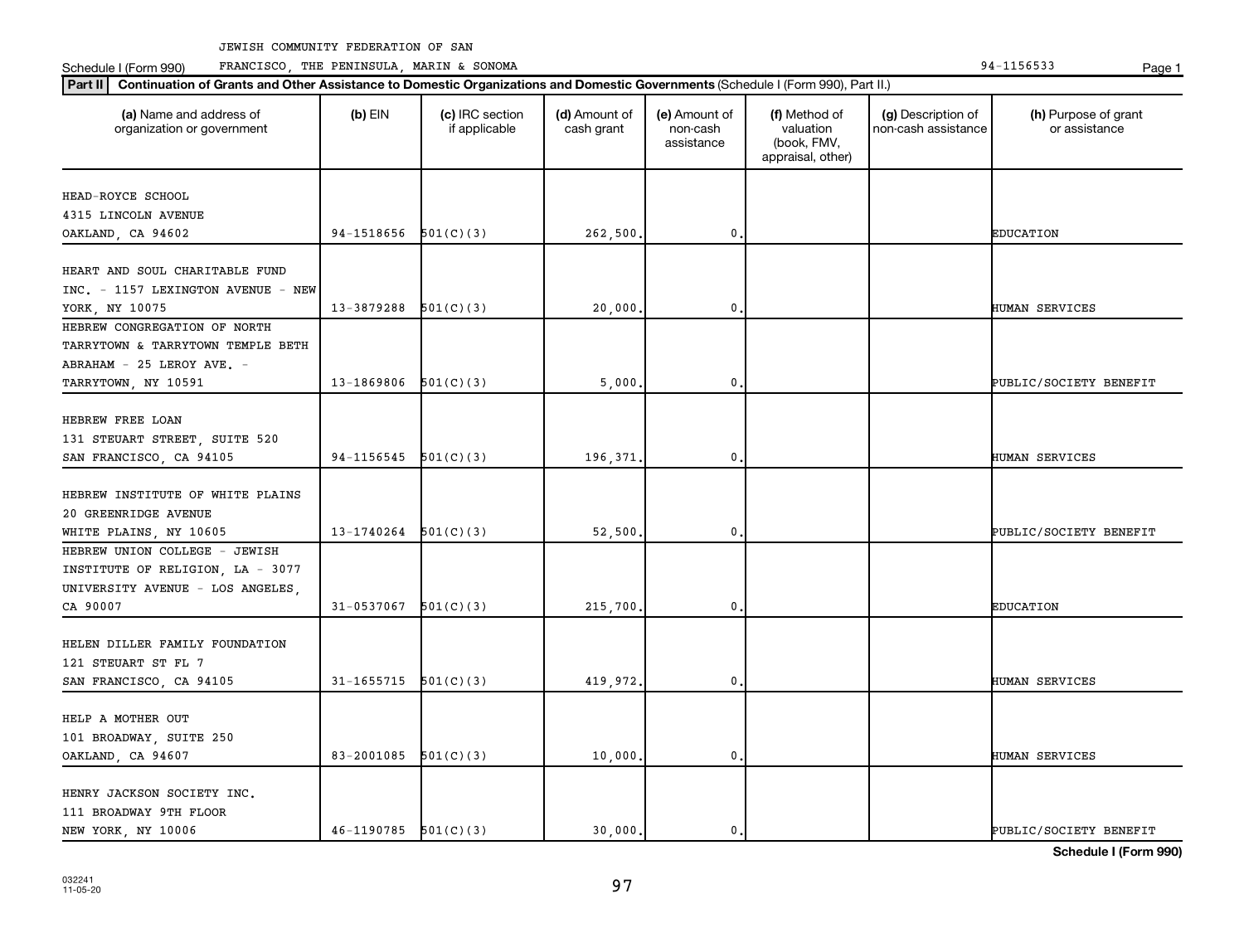**Part II Continuation of Grants and Other Assistance to Domestic Organizations and Domestic Governments**  (Schedule I (Form 990), Part II.)

 $\mathbf{I}$ 

Schedule I (Form 990) PRANCISCO, THE PENINSULA, MARIN & SONOMA Page 1 (Form 194-1156533 Page 1

| Schedule I (Form 990) |  |
|-----------------------|--|
|                       |  |

| (a) Name and address of<br>organization or government | $(b)$ EIN                  | (c) IRC section<br>if applicable | (d) Amount of<br>cash grant | (e) Amount of<br>non-cash<br>assistance | (f) Method of<br>valuation<br>(book, FMV,<br>appraisal, other) | (g) Description of<br>non-cash assistance | (h) Purpose of grant<br>or assistance |
|-------------------------------------------------------|----------------------------|----------------------------------|-----------------------------|-----------------------------------------|----------------------------------------------------------------|-------------------------------------------|---------------------------------------|
| HIAS INC.                                             |                            |                                  |                             |                                         |                                                                |                                           |                                       |
| 1300 SPRING ST, STE 500                               |                            |                                  |                             |                                         |                                                                |                                           |                                       |
| SILVER SPRING, MD 20910                               | $13 - 5633307$ $501(C)(3)$ |                                  | 131,025.                    | $\mathbf{0}$ .                          |                                                                |                                           | PUBLIC/SOCIETY BENEFIT                |
|                                                       |                            |                                  |                             |                                         |                                                                |                                           |                                       |
| HIDE AND SEEK FOUNDATION                              |                            |                                  |                             |                                         |                                                                |                                           |                                       |
| 6475 EAST PACIFIC COAST HIGHWAY, S                    |                            |                                  |                             |                                         |                                                                |                                           |                                       |
| LONG BEACH, CA 90803                                  | 95-4733266                 | 501(C)(3)                        | 12,500                      | 0                                       |                                                                |                                           | <b>HEALTH</b>                         |
|                                                       |                            |                                  |                             |                                         |                                                                |                                           |                                       |
| HILLEL AT DAVIS AND SACRAMENTO                        |                            |                                  |                             |                                         |                                                                |                                           |                                       |
| 328 A STREET                                          |                            |                                  |                             |                                         |                                                                |                                           |                                       |
| DAVIS, CA 95616                                       | $36 - 4499099$             | 501(C)(3)                        | 53,940                      | 0                                       |                                                                |                                           | HUMAN SERVICES                        |
|                                                       |                            |                                  |                             |                                         |                                                                |                                           |                                       |
| HILLEL INTERNATIONAL                                  |                            |                                  |                             |                                         |                                                                |                                           |                                       |
| 800 EIGHTH STREET, NW                                 |                            |                                  |                             |                                         |                                                                |                                           |                                       |
| WASHINGTON, DC 20001                                  | 52-1844823                 | 501(C)(3)                        | 114,098                     | 0.                                      |                                                                |                                           | PUBLIC/SOCIETY BENEFIT                |
|                                                       |                            |                                  |                             |                                         |                                                                |                                           |                                       |
| HILLEL OF CHICO                                       |                            |                                  |                             |                                         |                                                                |                                           |                                       |
| 101 SALEM STREET SUITE 160                            |                            |                                  |                             |                                         |                                                                |                                           |                                       |
| CHICO, CA 95926                                       | $45-0565454$ $501(C)(3)$   |                                  | 33,960                      | $\mathbf{0}$ .                          |                                                                |                                           | HUMAN SERVICES                        |
|                                                       |                            |                                  |                             |                                         |                                                                |                                           |                                       |
| HILLEL OF SILICON VALLEY                              |                            |                                  |                             |                                         |                                                                |                                           |                                       |
| 44 SOUTH 11TH STREET                                  |                            |                                  |                             |                                         |                                                                |                                           |                                       |
| SAN JOSE, CA 95112                                    | $77 - 0575153$ $501(C)(3)$ |                                  | 90,700                      | 0                                       |                                                                |                                           | PUBLIC/SOCIETY BENEFIT                |
| HILLEL OF SONOMA COUNTY                               |                            |                                  |                             |                                         |                                                                |                                           |                                       |
| 75 MARIGOLD WAY                                       |                            |                                  |                             |                                         |                                                                |                                           |                                       |
| HEALDSBURG, CA 95488                                  | $01 - 0818620$             | 501(C)(3)                        | 15,000,                     | 0.                                      |                                                                |                                           | HUMAN SERVICES                        |
| HILLEL THE FOUNDATION FOR JEWISH                      |                            |                                  |                             |                                         |                                                                |                                           |                                       |
| CAMPUS LIFE DBA HARVARD HILLEL -                      |                            |                                  |                             |                                         |                                                                |                                           |                                       |
| 52 MOUNT AUBURN STREET -                              |                            |                                  |                             |                                         |                                                                |                                           |                                       |
| CAMBRIDGE, MA 02138                                   | $04-2620801$ $501(C)(3)$   |                                  | 28,000                      | $\mathbf{0}$ .                          |                                                                |                                           | PUBLIC/SOCIETY BENEFIT                |
|                                                       |                            |                                  |                             |                                         |                                                                |                                           |                                       |
| HILLSBOROUGH SCHOOLS FOUNDATION                       |                            |                                  |                             |                                         |                                                                |                                           |                                       |
| 300 EL CERRITO AVENUE                                 |                            |                                  |                             |                                         |                                                                |                                           |                                       |
| HILLSBOROUGH, CA 94010                                | $94-2634550$ $501(C)(3)$   |                                  | 7,500.                      | 0.                                      |                                                                |                                           | <b>EDUCATION</b>                      |
|                                                       |                            |                                  |                             |                                         |                                                                |                                           |                                       |

Τ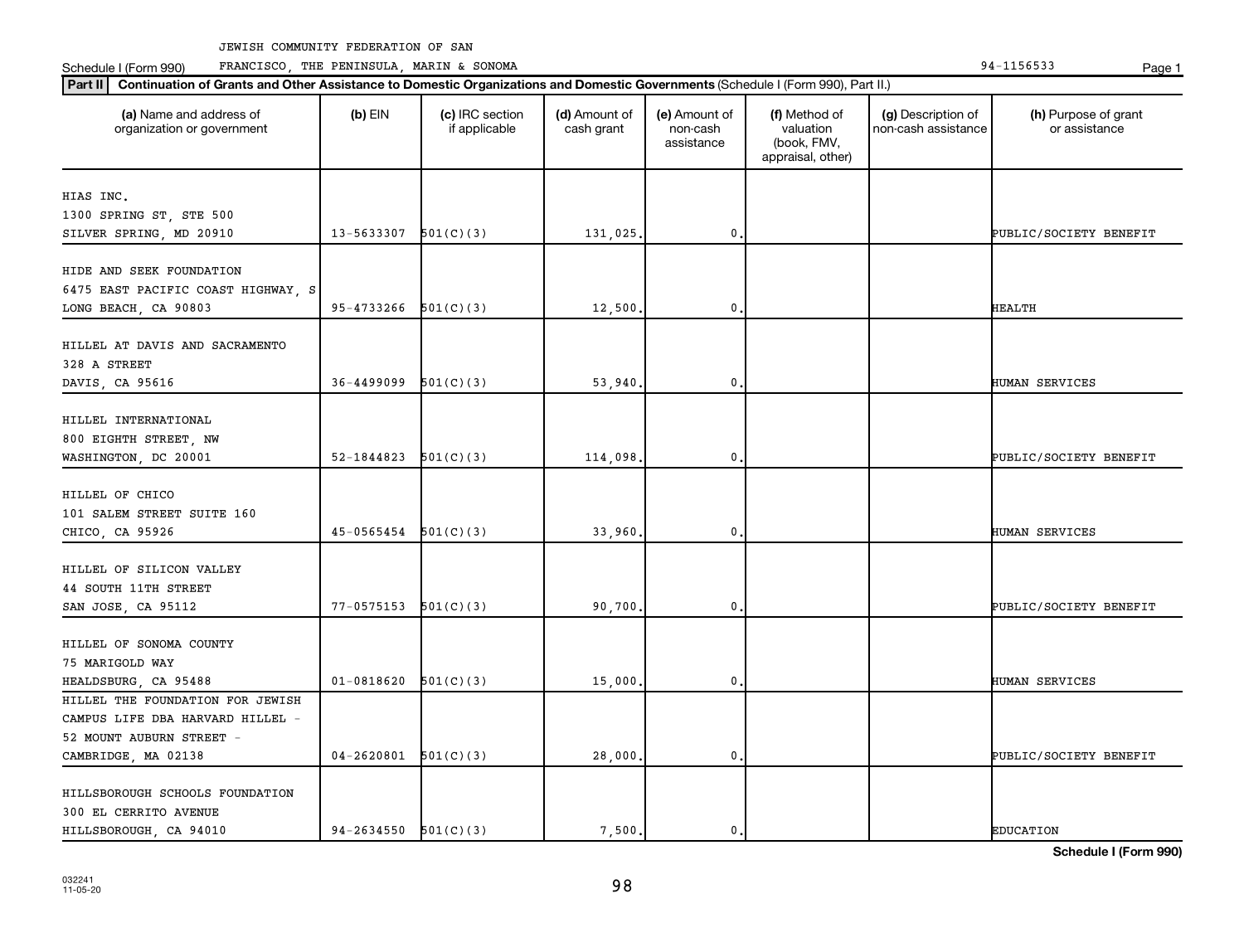Schedule I (Form 990) PRANCISCO, THE PENINSULA, MARIN & SONOMA Page 1 (Form 194-1156533 Page 1

| (a) Name and address of<br>organization or government                       | $(b)$ EIN                  | (c) IRC section<br>if applicable | (d) Amount of<br>cash grant | (e) Amount of<br>non-cash<br>assistance | (f) Method of<br>valuation<br>(book, FMV,<br>appraisal, other) | (g) Description of<br>non-cash assistance | (h) Purpose of grant<br>or assistance |
|-----------------------------------------------------------------------------|----------------------------|----------------------------------|-----------------------------|-----------------------------------------|----------------------------------------------------------------|-------------------------------------------|---------------------------------------|
| HIMALAYAN CATARACT PROJECT INC.                                             |                            |                                  |                             |                                         |                                                                |                                           |                                       |
| P.O. BOX 55                                                                 |                            |                                  |                             |                                         |                                                                |                                           |                                       |
| WATERBURY, VT 05676                                                         | 03-0362926                 | 501(C)(3)                        | 20,000                      | 0                                       |                                                                |                                           | HEALTH                                |
| HOBART & WILLIAM SMITH COLLEGES<br>300 PULTENEY STREET                      |                            |                                  |                             |                                         |                                                                |                                           |                                       |
| GENEVA, NY 14456                                                            | 16-0743040                 | 501(C)(3)                        | 12,000                      | 0                                       |                                                                |                                           | <b>EDUCATION</b>                      |
| HOLD ON TO YOUR MUSIC, INC.<br>2128 DUXBURY CIRCLE<br>LOS ANGELES, CA 90034 | 55-0822285                 | 501(C)(3)                        | 18,000                      | 0                                       |                                                                |                                           | ARTS/CULTURE/HUMANITIES               |
|                                                                             |                            |                                  |                             |                                         |                                                                |                                           |                                       |
| HOLE FOOD RESCUE CORP.                                                      |                            |                                  |                             |                                         |                                                                |                                           |                                       |
| PO BOX 2955                                                                 |                            |                                  |                             |                                         |                                                                |                                           |                                       |
| JACKSON, WY 83001                                                           | 46-5258661                 | 501(C)(3)                        | 5,000                       | 0                                       |                                                                |                                           | PUBLIC/SOCIETY BENEFIT                |
| HOLOCAUST MEMORIAL CENTER                                                   |                            |                                  |                             |                                         |                                                                |                                           |                                       |
| 28123 ORCHARD LAKE ROAD                                                     |                            |                                  |                             |                                         |                                                                |                                           |                                       |
| FARMINGTON HILLS, MI 48334                                                  | 38-2402635                 | 501(C)(3)                        | 15,007                      | 0                                       |                                                                |                                           | ARTS/CULTURE/HUMANITIES               |
| HOMELESS PRENATAL PROGRAM                                                   |                            |                                  |                             |                                         |                                                                |                                           |                                       |
| 2500 18TH STREET                                                            |                            |                                  |                             |                                         |                                                                |                                           |                                       |
| SAN FRANCISCO, CA 94110                                                     | 94-3146280                 | 501(C)(3)                        | 11,680                      | 0                                       |                                                                |                                           | HUMAN SERVICES                        |
|                                                                             |                            |                                  |                             |                                         |                                                                |                                           |                                       |
| HONESTREPORTING USA<br>165 EAST 56TH STREET, 2ND FLOOR                      |                            |                                  |                             |                                         |                                                                |                                           |                                       |
| NEW YORK, NY 10022                                                          | 06-1611859                 | 501(C)(3)                        | 9,910                       | 0                                       |                                                                |                                           | PUBLIC/SOCIETY BENEFIT                |
|                                                                             |                            |                                  |                             |                                         |                                                                |                                           |                                       |
| HONEYMOON ISRAEL FOUNDATION INC.                                            |                            |                                  |                             |                                         |                                                                |                                           |                                       |
| 1417 MAYSON STREET NE                                                       |                            |                                  |                             |                                         |                                                                |                                           |                                       |
| ATLANTA, GA 30324                                                           | 47-1291052                 | 501(C)(3)                        | 43,000                      | 0                                       |                                                                |                                           | HUMAN SERVICES                        |
| HOPE FOR HEROISM DBA BROTHERS FOR                                           |                            |                                  |                             |                                         |                                                                |                                           |                                       |
| LIFE - 270 SOUTH HANFORD STREET,                                            |                            |                                  |                             |                                         |                                                                |                                           |                                       |
| SUITE 207 - SEATTLE, WA 98134                                               | $91 - 2105756$ $501(C)(3)$ |                                  | 6.000.                      | 0.                                      |                                                                |                                           | PUBLIC/SOCIETY BENEFIT                |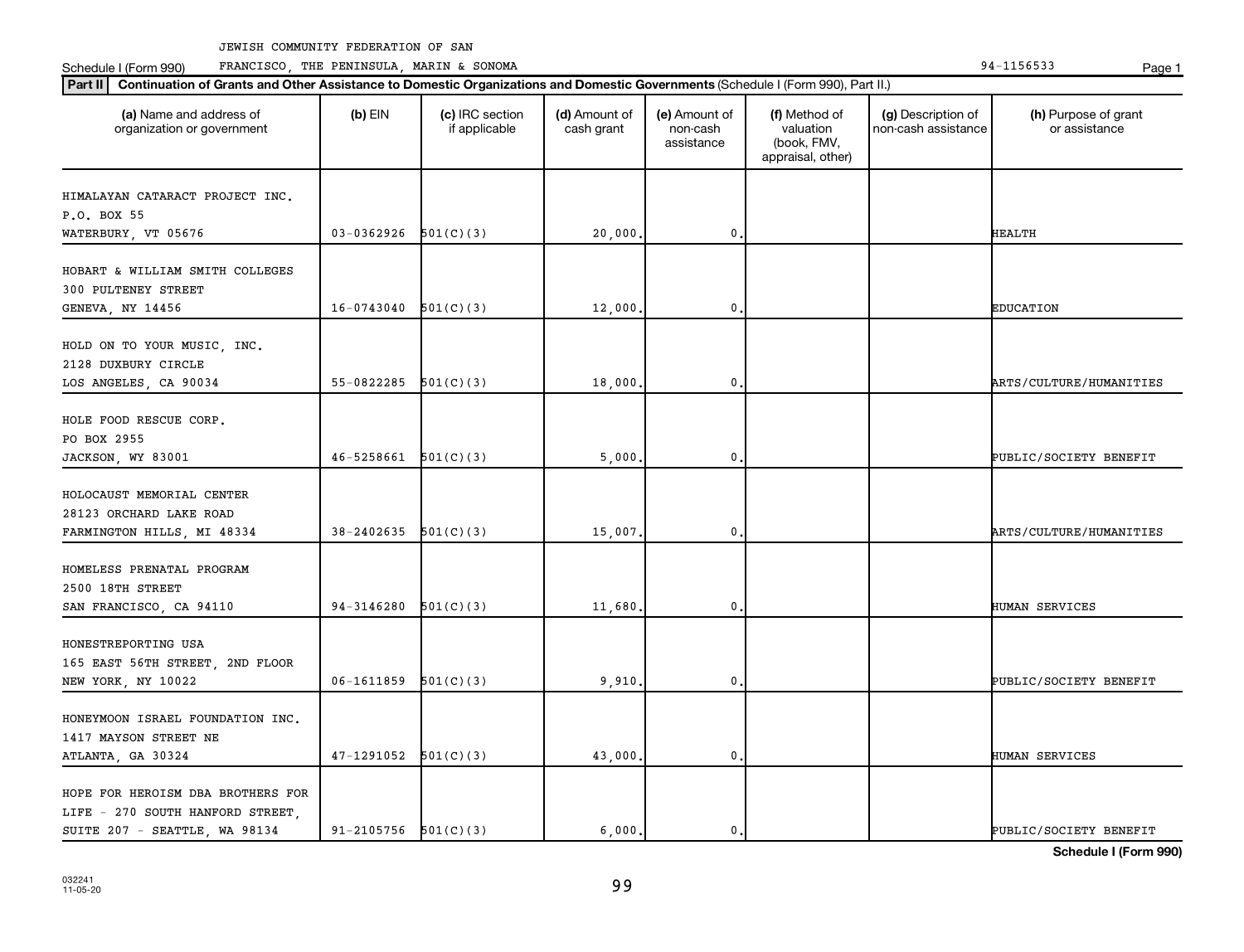Schedule I (Form 990) PRANCISCO, THE PENINSULA, MARIN & SONOMA Page 1 (Form 194-1156533 Page 1

| (a) Name and address of<br>organization or government            | $(b)$ EIN                  | (c) IRC section<br>if applicable | (d) Amount of<br>cash grant | (e) Amount of<br>non-cash<br>assistance | (f) Method of<br>valuation<br>(book, FMV,<br>appraisal, other) | (g) Description of<br>non-cash assistance | (h) Purpose of grant<br>or assistance |
|------------------------------------------------------------------|----------------------------|----------------------------------|-----------------------------|-----------------------------------------|----------------------------------------------------------------|-------------------------------------------|---------------------------------------|
| HOPEWELL FUND                                                    |                            |                                  |                             |                                         |                                                                |                                           |                                       |
| 1201 CONNECTICUT AVE. NW, SUITE 30                               |                            |                                  |                             |                                         |                                                                |                                           |                                       |
| WASHINGTON, DC 20036                                             | 47-3681860                 | 501(C)(3)                        | 50,000                      | $\mathbf 0$                             |                                                                |                                           | PUBLIC/SOCIETY BENEFIT                |
|                                                                  |                            |                                  |                             |                                         |                                                                |                                           |                                       |
| HORIZONS FOUNDATION                                              |                            |                                  |                             |                                         |                                                                |                                           |                                       |
| 550 MONTGOMERY ST., SUITE 700                                    |                            |                                  |                             |                                         |                                                                |                                           |                                       |
| SAN FRANCISCO, CA 94111                                          | 94-2686530                 | 501(C)(3)                        | 91,000                      | 0                                       |                                                                |                                           | PUBLIC/SOCIETY BENEFIT                |
| HOSPICE & PALLIATIVE CARE CENTER                                 |                            |                                  |                             |                                         |                                                                |                                           |                                       |
| DBA TRELLIS SUPPORTIVE CARE - 101                                |                            |                                  |                             |                                         |                                                                |                                           |                                       |
| HOSPICE LANE - WINSTON-SALEM, NC                                 |                            |                                  |                             |                                         |                                                                |                                           |                                       |
| 27103                                                            | $58-1343313$ $501(C)(3)$   |                                  | 30,000                      | 0.                                      |                                                                |                                           | HUMAN SERVICES                        |
|                                                                  |                            |                                  |                             |                                         |                                                                |                                           |                                       |
| HOSPICE BY THE BAY                                               |                            |                                  |                             |                                         |                                                                |                                           |                                       |
| 17 E. SIR FRANCIS DRAKE BLVD.                                    |                            |                                  |                             |                                         |                                                                |                                           |                                       |
| LARKSPUR, CA 94939                                               | $94-2890791$ $501(C)(3)$   |                                  | 31,100                      | $\mathbf 0$                             |                                                                |                                           | HEALTH                                |
|                                                                  |                            |                                  |                             |                                         |                                                                |                                           |                                       |
| HOUSING INDUSTRY FOUNDATION<br>1730 S. EL CAMINO REAL, SUITE 480 |                            |                                  |                             |                                         |                                                                |                                           |                                       |
| SAN MATEO, CA 94402                                              | 94-3100671                 | 501(C)(3)                        | 25,000                      | $\mathbf 0$                             |                                                                |                                           | PUBLIC/SOCIETY BENEFIT                |
|                                                                  |                            |                                  |                             |                                         |                                                                |                                           |                                       |
| HUCKLEBERRY YOUTH PROGRAMS INC.                                  |                            |                                  |                             |                                         |                                                                |                                           |                                       |
| 3450 GEARY BLVD. SUITE 107                                       |                            |                                  |                             |                                         |                                                                |                                           |                                       |
| SAN FRANCISCO, CA 94118                                          | 94-1687559                 | 501(C)(3)                        | 30,650                      | $\mathbf 0$                             |                                                                |                                           | HUMAN SERVICES                        |
| HUDSON RIVER HEALTHCARE FOUNDATION                               |                            |                                  |                             |                                         |                                                                |                                           |                                       |
| DBA SUN RIVER HEALTH FOUNDATION -                                |                            |                                  |                             |                                         |                                                                |                                           |                                       |
| 55 SOUTH BROADWAY - TARRYTOWN, NY                                |                            |                                  |                             |                                         |                                                                |                                           |                                       |
| 10591                                                            | 20-0151252                 | 501(C)(3)                        | 12,000                      | 0.                                      |                                                                |                                           | HEALTH                                |
|                                                                  |                            |                                  |                             |                                         |                                                                |                                           |                                       |
| HUMAN RIGHTS FIRST                                               |                            |                                  |                             |                                         |                                                                |                                           |                                       |
| 75 BROAD ST, 31ST FLOOR                                          |                            |                                  |                             |                                         |                                                                |                                           |                                       |
| NEW YORK, NY 10004                                               | $13-3116646$ $501(C)(3)$   |                                  | 50,000                      | $\mathbf 0$                             |                                                                |                                           | PUBLIC/SOCIETY BENEFIT                |
|                                                                  |                            |                                  |                             |                                         |                                                                |                                           |                                       |
| HUMAN RIGHTS VOICES INC.                                         |                            |                                  |                             |                                         |                                                                |                                           |                                       |
| 2585 BROADWAY, SUITE 174                                         |                            |                                  |                             |                                         |                                                                |                                           |                                       |
| NEW YORK, NY 10025                                               | $45 - 5224727$ $501(C)(3)$ |                                  | 130,000.                    | $\mathbf{0}$ .                          |                                                                |                                           | PUBLIC/SOCIETY BENEFIT                |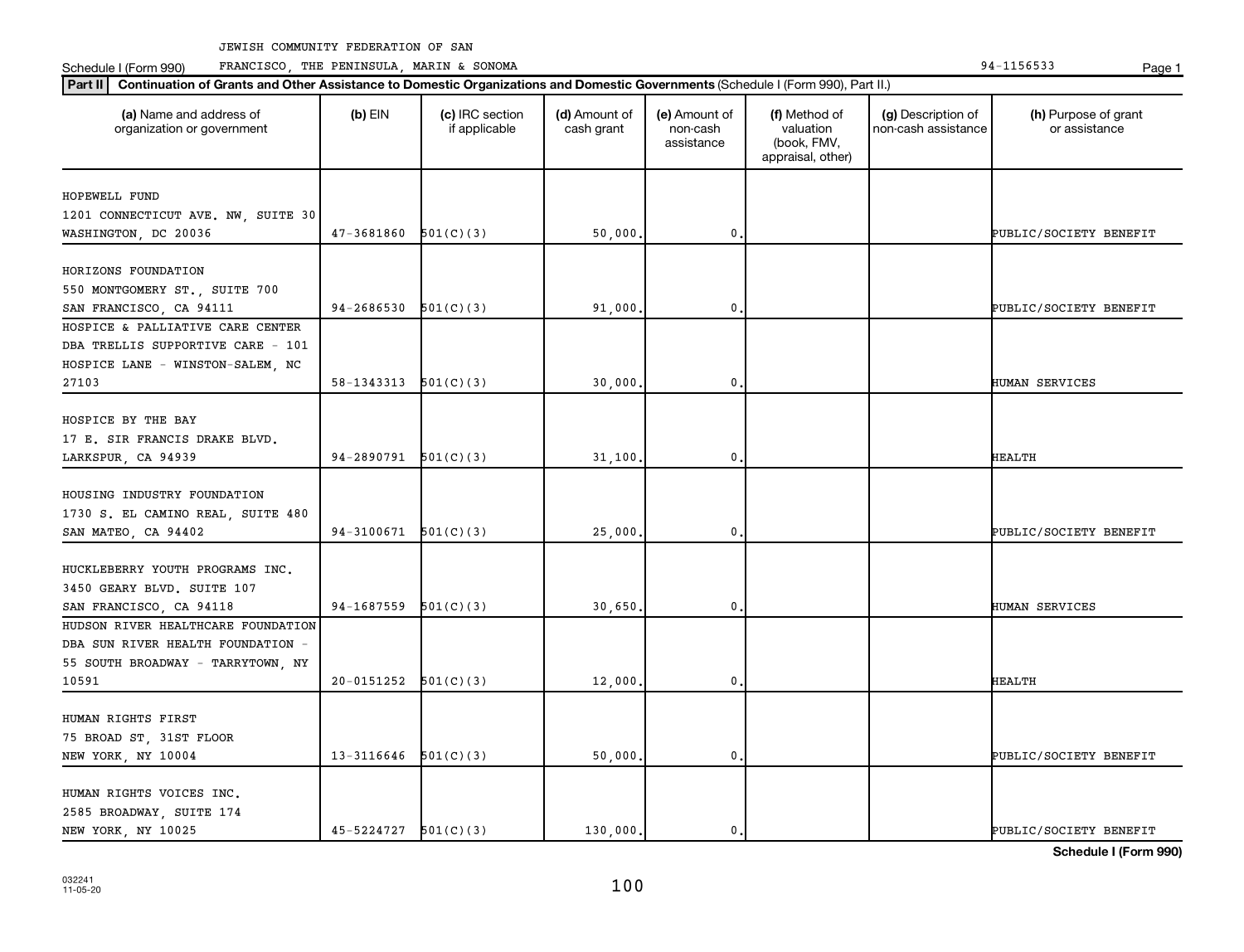Schedule I (Form 990) PRANCISCO, THE PENINSULA, MARIN & SONOMA Page 1 (Form 194-1156533 Page 1

| (a) Name and address of<br>organization or government | $(b)$ EIN                | (c) IRC section<br>if applicable | (d) Amount of<br>cash grant | (e) Amount of<br>non-cash<br>assistance | (f) Method of<br>valuation<br>(book, FMV,<br>appraisal, other) | (g) Description of<br>non-cash assistance | (h) Purpose of grant<br>or assistance |
|-------------------------------------------------------|--------------------------|----------------------------------|-----------------------------|-----------------------------------------|----------------------------------------------------------------|-------------------------------------------|---------------------------------------|
| HUMAN RIGHTS WATCH INC.                               |                          |                                  |                             |                                         |                                                                |                                           |                                       |
| 350 FIFTH AVENUE, 34TH FLOOR                          |                          |                                  |                             |                                         |                                                                |                                           |                                       |
| NEW YORK, NY 10118                                    | 13-2875808               | 501(C)(3)                        | 10,235.                     | $\mathbf 0$                             |                                                                |                                           | PUBLIC/SOCIETY BENEFIT                |
|                                                       |                          |                                  |                             |                                         |                                                                |                                           |                                       |
| ILLUMINATE THE ARTS                                   |                          |                                  |                             |                                         |                                                                |                                           |                                       |
| 228 LAIDLEY STREET                                    |                          |                                  |                             |                                         |                                                                |                                           |                                       |
| SAN FRANCISCO, CA 94131                               | 45-3717224               | 501(C)(3)                        | 15,000                      | $\mathbf 0$                             |                                                                |                                           | ARTS/CULTURE/HUMANITIES               |
|                                                       |                          |                                  |                             |                                         |                                                                |                                           |                                       |
| IMPACTISRAEL AKA FRIENDS OF YEMIN                     |                          |                                  |                             |                                         |                                                                |                                           |                                       |
| ORDE, INC. - 4340 EAST WEST HWY,                      |                          |                                  |                             |                                         |                                                                |                                           |                                       |
| SUITE 202 - BETHESDA, MD 20814                        | 22-3090463               | 501(C)(3)                        | 21,250                      | $\mathbf 0$                             |                                                                |                                           | <b>EDUCATION</b>                      |
|                                                       |                          |                                  |                             |                                         |                                                                |                                           |                                       |
| INDEPENDENT JEWISH WORLD CINEMA                       |                          |                                  |                             |                                         |                                                                |                                           |                                       |
| P.O. BOX 4869                                         |                          |                                  |                             |                                         |                                                                |                                           |                                       |
| WALNUT CREEK, CA 94596                                | 36-4821405               | 501(C)(3)                        | 23,500                      | 0                                       |                                                                |                                           | ARTS/CULTURE/HUMANITIES               |
| INDIAN LAW RESOURCE CENTER                            |                          |                                  |                             |                                         |                                                                |                                           |                                       |
| 602 NORTH EWING ST.                                   |                          |                                  |                             |                                         |                                                                |                                           |                                       |
| HELENA, MT 59601                                      | 52-1121079               | 501(C)(3)                        | 11,285                      | $\mathbf 0$                             |                                                                |                                           | PUBLIC/SOCIETY BENEFIT                |
|                                                       |                          |                                  |                             |                                         |                                                                |                                           |                                       |
| INNOCENCE PROJECT, INC.                               |                          |                                  |                             |                                         |                                                                |                                           |                                       |
| 40 WORTH ST., SUITE 701                               |                          |                                  |                             |                                         |                                                                |                                           |                                       |
| NEW YORK, NY 10013                                    | 32-0077563               | 501(C)(3)                        | 10,180                      | 0                                       |                                                                |                                           | PUBLIC/SOCIETY BENEFIT                |
|                                                       |                          |                                  |                             |                                         |                                                                |                                           |                                       |
| INSIGHT MEDITATION CENTER OF THE                      |                          |                                  |                             |                                         |                                                                |                                           |                                       |
| MID-PENINSULA - 108 BIRCH STREET                      |                          |                                  |                             |                                         |                                                                |                                           |                                       |
| REDWOOD CITY, CA 94062                                | 77-0450217               | 501(C)(3)                        | 10,000                      | $\mathbf 0$                             |                                                                |                                           | ARTS/CULTURE/HUMANITIES               |
|                                                       |                          |                                  |                             |                                         |                                                                |                                           |                                       |
| INSTITUTE FOR JEWISH AND COMMUNITY                    |                          |                                  |                             |                                         |                                                                |                                           |                                       |
| RESEARCH - 3198 FULTON STREET -                       |                          |                                  |                             |                                         |                                                                |                                           |                                       |
| SAN FRANCISCO, CA 94118                               | $94-3307253$ $501(C)(3)$ |                                  | 121,466.                    | $\mathbf 0$                             |                                                                |                                           | HUMAN SERVICES                        |
|                                                       |                          |                                  |                             |                                         |                                                                |                                           |                                       |
| INSTITUTE FOR JUSTICE                                 |                          |                                  |                             |                                         |                                                                |                                           |                                       |
| 901 NORTH GLEBE ROAD SUITE 900                        |                          |                                  |                             |                                         |                                                                |                                           |                                       |
| ARLINGTON, VA 22203                                   | $52-1744337$ $501(C)(3)$ |                                  | 5.000.                      | 0.                                      |                                                                |                                           | PUBLIC/SOCIETY BENEFIT                |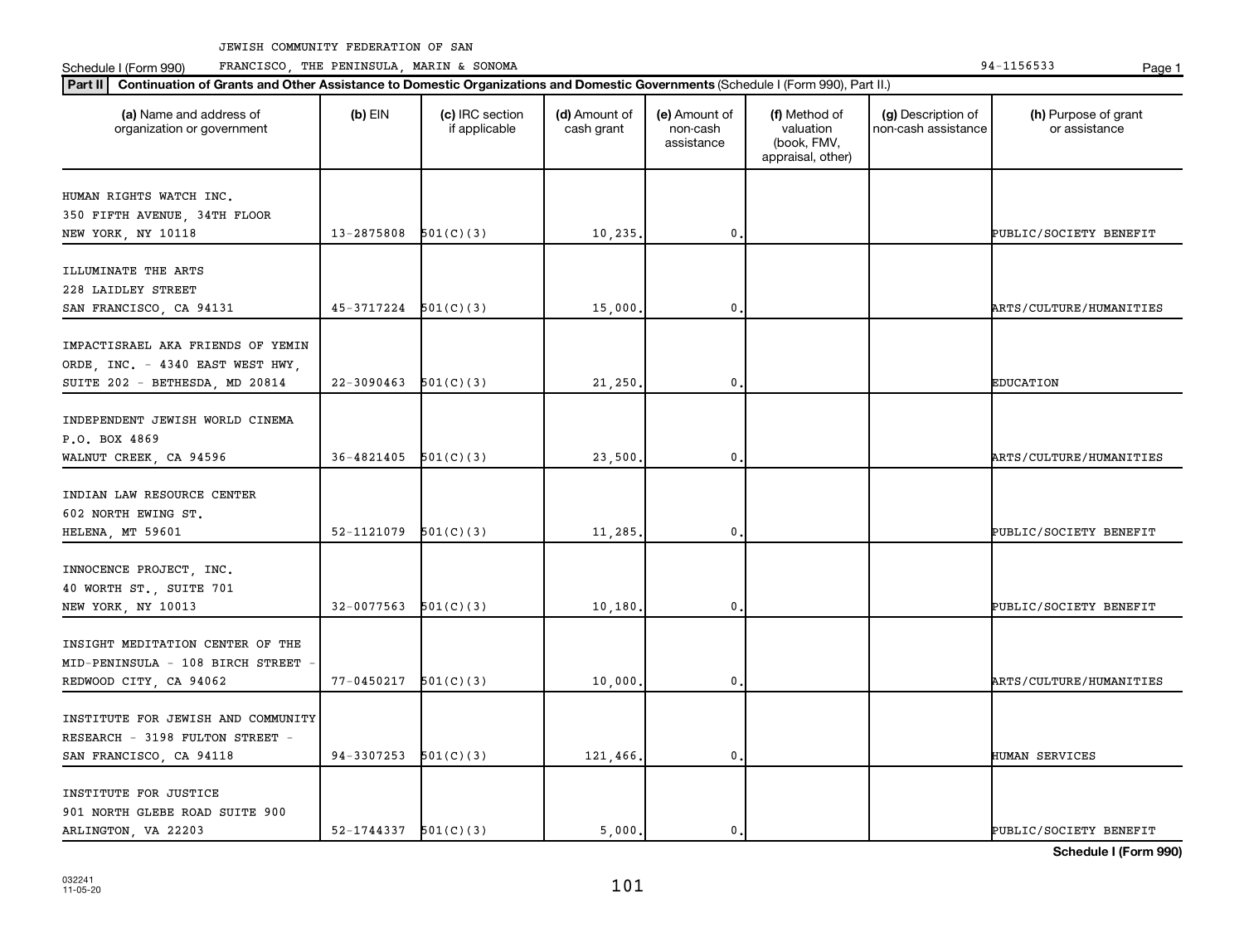Schedule I (Form 990) PRANCISCO, THE PENINSULA, MARIN & SONOMA Page 1 (Form 194-1156533 Page 1

| (a) Name and address of<br>organization or government | $(b)$ EIN                  | (c) IRC section<br>if applicable | (d) Amount of<br>cash grant | (e) Amount of<br>non-cash<br>assistance | (f) Method of<br>valuation<br>(book, FMV,<br>appraisal, other) | (g) Description of<br>non-cash assistance | (h) Purpose of grant<br>or assistance |
|-------------------------------------------------------|----------------------------|----------------------------------|-----------------------------|-----------------------------------------|----------------------------------------------------------------|-------------------------------------------|---------------------------------------|
| INSTITUTE FOR THE STUDY OF GLOBAL                     |                            |                                  |                             |                                         |                                                                |                                           |                                       |
| ANTI-SEMITISM AND POLICY INC. -                       |                            |                                  |                             |                                         |                                                                |                                           |                                       |
| 165 EAST 56TH ST., 2ND FLOOR - NEW                    |                            |                                  |                             |                                         |                                                                |                                           |                                       |
| YORK, NY 10022                                        | $20-1381912$ $501(C)(3)$   |                                  | 10,000.                     | $\mathbf 0$ .                           |                                                                |                                           | PUBLIC/SOCIETY BENEFIT                |
| INSTITUTE ON AGING                                    |                            |                                  |                             |                                         |                                                                |                                           |                                       |
| 3575 GEARY BOULEVARD                                  |                            |                                  |                             |                                         |                                                                |                                           |                                       |
| SAN FRANCISCO, CA 94118                               | 94-2978977                 | 501(C)(3)                        | 140,100.                    | $\mathbf 0$                             |                                                                |                                           | HUMAN SERVICES                        |
|                                                       |                            |                                  |                             |                                         |                                                                |                                           |                                       |
| INTELLIGENCE SQUARED U.S.                             |                            |                                  |                             |                                         |                                                                |                                           |                                       |
| FOUNDATION - 150 EAST 52ND STREET                     |                            |                                  |                             |                                         |                                                                |                                           |                                       |
| - NEW YORK, NY 10022                                  | 27-1022579                 | 501(C)(3)                        | 5,000,                      | 0.                                      |                                                                |                                           | PUBLIC/SOCIETY BENEFIT                |
|                                                       |                            |                                  |                             |                                         |                                                                |                                           |                                       |
| INTERNATIONAL CARE MINISTRIES                         |                            |                                  |                             |                                         |                                                                |                                           |                                       |
| PO BOX 2146                                           |                            |                                  |                             |                                         |                                                                |                                           |                                       |
| LA PLATA, MD 20646                                    | 91-1886289                 | 501(C)(3)                        | 25,000.                     | $\mathbf{0}$                            |                                                                |                                           | HUMAN SERVICES                        |
|                                                       |                            |                                  |                             |                                         |                                                                |                                           |                                       |
| INTERNATIONAL CRISIS GROUP                            |                            |                                  |                             |                                         |                                                                |                                           |                                       |
| 1629 K ST NW, SUITE 1000                              |                            |                                  |                             |                                         |                                                                |                                           |                                       |
| WASHINGTON, DC 20006                                  | 52-5170039                 | 501(C)(3)                        | 10,000,                     | $\mathbf 0$ .                           |                                                                |                                           | PUBLIC/SOCIETY BENEFIT                |
| INTERNATIONAL PLANNED PARENTHOOD                      |                            |                                  |                             |                                         |                                                                |                                           |                                       |
| FEDERATION/WESTERN HEMISPHERE                         |                            |                                  |                             |                                         |                                                                |                                           |                                       |
| REGION - 125 MAIDEN LANE, 9TH                         |                            |                                  |                             |                                         |                                                                |                                           |                                       |
| FLOOR - NEW YORK, NY 10038                            | 13-1845455                 | 501(C)(3)                        | 5,450                       | $\mathbf{0}$                            |                                                                |                                           | <b>HEALTH</b>                         |
| INTERNATIONAL RESCUE COMMITTEE,                       |                            |                                  |                             |                                         |                                                                |                                           |                                       |
| $INC. - P. O. BOX 6068 - ALBERT LEA$                  |                            |                                  |                             |                                         |                                                                |                                           |                                       |
| MN 56007                                              | $13 - 5660870$ $501(C)(3)$ |                                  | 21,597.                     | $\mathfrak o$ .                         |                                                                |                                           | PUBLIC/SOCIETY BENEFIT                |
|                                                       |                            |                                  |                             |                                         |                                                                |                                           |                                       |
| INTERNEWS NETWORKS                                    |                            |                                  |                             |                                         |                                                                |                                           |                                       |
| P.O. BOX 4448                                         |                            |                                  |                             |                                         |                                                                |                                           |                                       |
| ARCATA, CA 95518                                      | 94-3027961                 | 501(C)(3)                        | 5,000.                      | $\mathbf 0$                             |                                                                |                                           | PUBLIC/SOCIETY BENEFIT                |
|                                                       |                            |                                  |                             |                                         |                                                                |                                           |                                       |
| ISRAAID (US) GLOBAL HUMANITARIAN                      |                            |                                  |                             |                                         |                                                                |                                           |                                       |
| ASSISTANCE, INC. - P.O. BOX 61227                     |                            |                                  |                             |                                         |                                                                |                                           |                                       |
| $-$ PALO ALTO, CA 94306                               | $46 - 2118225$ $501(C)(3)$ |                                  | 140,200.                    | $\mathbf{0}$ .                          |                                                                |                                           | PUBLIC/SOCIETY BENEFIT                |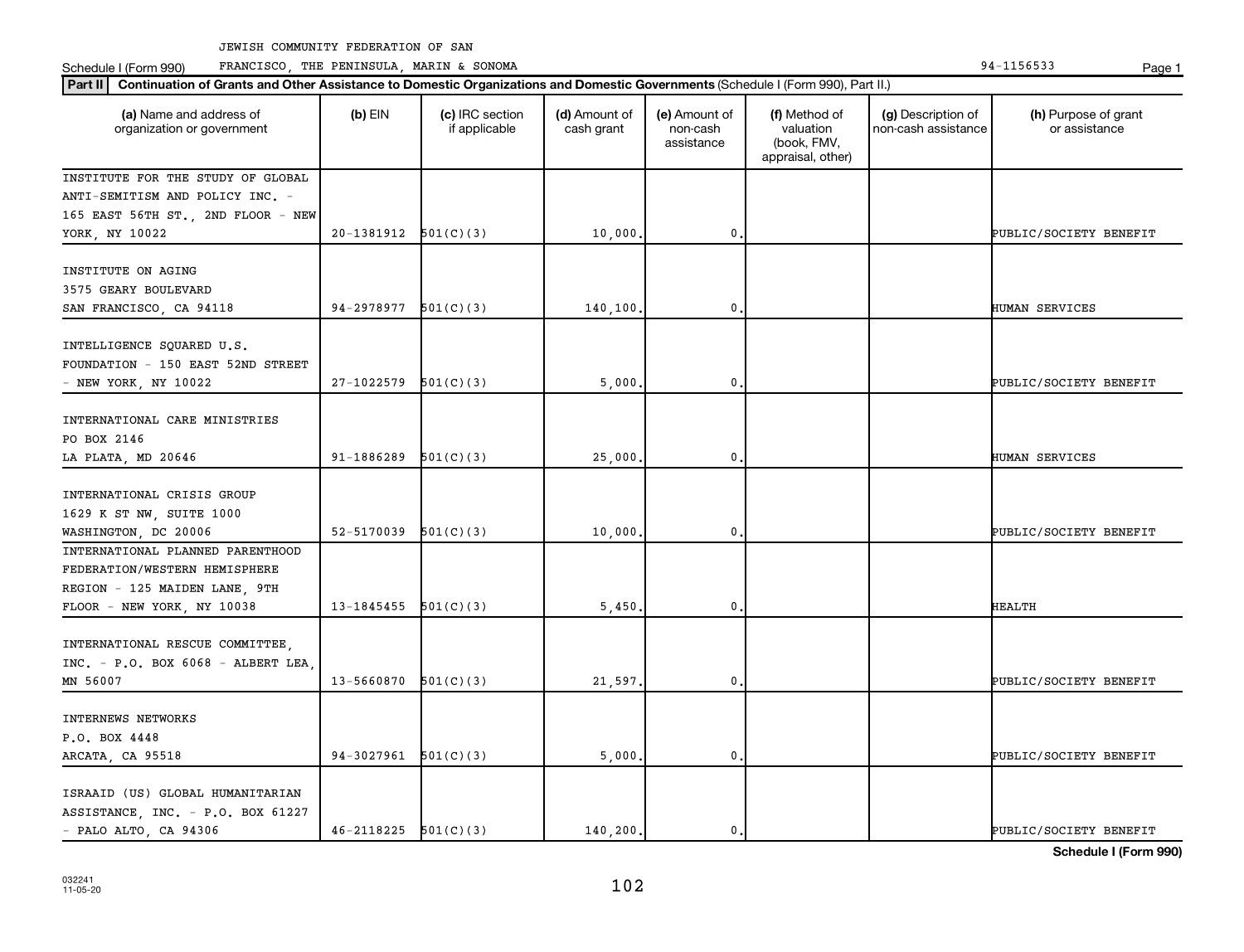Schedule I (Form 990) PRANCISCO, THE PENINSULA, MARIN & SONOMA Page 1 (Form 194-1156533 Page 1

| Part II   Continuation of Grants and Other Assistance to Domestic Organizations and Domestic Governments (Schedule I (Form 990), Part II.) |                          |                                  |                             |                                         |                                                                |                                           |                                       |
|--------------------------------------------------------------------------------------------------------------------------------------------|--------------------------|----------------------------------|-----------------------------|-----------------------------------------|----------------------------------------------------------------|-------------------------------------------|---------------------------------------|
| (a) Name and address of<br>organization or government                                                                                      | $(b)$ EIN                | (c) IRC section<br>if applicable | (d) Amount of<br>cash grant | (e) Amount of<br>non-cash<br>assistance | (f) Method of<br>valuation<br>(book, FMV,<br>appraisal, other) | (g) Description of<br>non-cash assistance | (h) Purpose of grant<br>or assistance |
| ISRAEL CENTER FOR EXCELLENCE                                                                                                               |                          |                                  |                             |                                         |                                                                |                                           |                                       |
| THROUGH EDUCATION - 9 SOUTH 753                                                                                                            |                          |                                  |                             |                                         |                                                                |                                           |                                       |
| CIRCLE AVENUE - WILLOWBROOK, IL                                                                                                            |                          |                                  |                             |                                         |                                                                |                                           |                                       |
| 60527                                                                                                                                      | 27-3032809               | 501(C)(3)                        | 10,000                      | 0                                       |                                                                |                                           | <b>EDUCATION</b>                      |
| ISRAEL EMERGENCY ALLIANCE DBA<br>STAND WITH US - P.O. BOX 341069 -<br>LOS ANGELES, CA 90034                                                | $01 - 0566033$           | 501(C)(3)                        | 59,360                      | 0                                       |                                                                |                                           | <b>EDUCATION</b>                      |
|                                                                                                                                            |                          |                                  |                             |                                         |                                                                |                                           |                                       |
| ISRAEL POLICY FORUM INC.                                                                                                                   |                          |                                  |                             |                                         |                                                                |                                           |                                       |
| 355 LEXINGTON AVENUE, 4TH FLOOR                                                                                                            |                          |                                  |                             |                                         |                                                                |                                           |                                       |
| NEW YORK, NY 10017                                                                                                                         | 90-0653286               | 501(C)(3)                        | 12,500                      | 0                                       |                                                                |                                           | PUBLIC/SOCIETY BENEFIT                |
| ISRAEL TENNIS CENTERS FOUNDATION,<br>INC. - 57 W. 38TH STREET, SUITE<br>605 - NEW YORK, NY 10018                                           | 13-2961273               | 501(C)(3)                        | 9,042                       | 0                                       |                                                                |                                           | PUBLIC/SOCIETY BENEFIT                |
|                                                                                                                                            |                          |                                  |                             |                                         |                                                                |                                           |                                       |
| ISRAEL VENTURE NETWORK                                                                                                                     |                          |                                  |                             |                                         |                                                                |                                           |                                       |
| 540 COWPER STREET, SUITE 200                                                                                                               |                          |                                  |                             |                                         |                                                                |                                           |                                       |
| PALO ALTO, CA 94301                                                                                                                        | 14-1891915               | 501(C)(3)                        | 5,000                       | 0                                       |                                                                |                                           | PUBLIC/SOCIETY BENEFIT                |
| ISRAEL21C<br>44 MONTGOMERY STREET, SUITE 3700<br>SAN FRANCISCO, CA 94104                                                                   | 77-0571579               | 501(C)(3)                        | 46,535                      | 0                                       |                                                                |                                           | ARTS/CULTURE/HUMANITIES               |
|                                                                                                                                            |                          |                                  |                             |                                         |                                                                |                                           |                                       |
| ISSUE ONE                                                                                                                                  |                          |                                  |                             |                                         |                                                                |                                           |                                       |
| 1401 K STREET NW, SUITE 350                                                                                                                |                          |                                  |                             |                                         |                                                                |                                           |                                       |
| WASHINGTON, DC 20005                                                                                                                       | 32-0384285               | 501(C)(3)                        | 5,000                       | 0                                       |                                                                |                                           | PUBLIC/SOCIETY BENEFIT                |
| <b>ITREK</b>                                                                                                                               |                          |                                  |                             |                                         |                                                                |                                           |                                       |
| 1202 LEXINGTON AVENUE #180                                                                                                                 |                          |                                  |                             |                                         |                                                                |                                           |                                       |
| NEW YORK, NY 10028                                                                                                                         | 45-5230138               | 501(C)(3)                        | 10,000                      | 0                                       |                                                                |                                           | PUBLIC/SOCIETY BENEFIT                |
| J STREET EDUCATION FUND, INC.<br>P.O. BOX 66073                                                                                            |                          |                                  |                             |                                         |                                                                |                                           |                                       |
| WASHINGTON, DC 20035                                                                                                                       | $20-2777557$ $501(C)(3)$ |                                  | 51,335.                     | 0.                                      |                                                                |                                           | PUBLIC/SOCIETY BENEFIT                |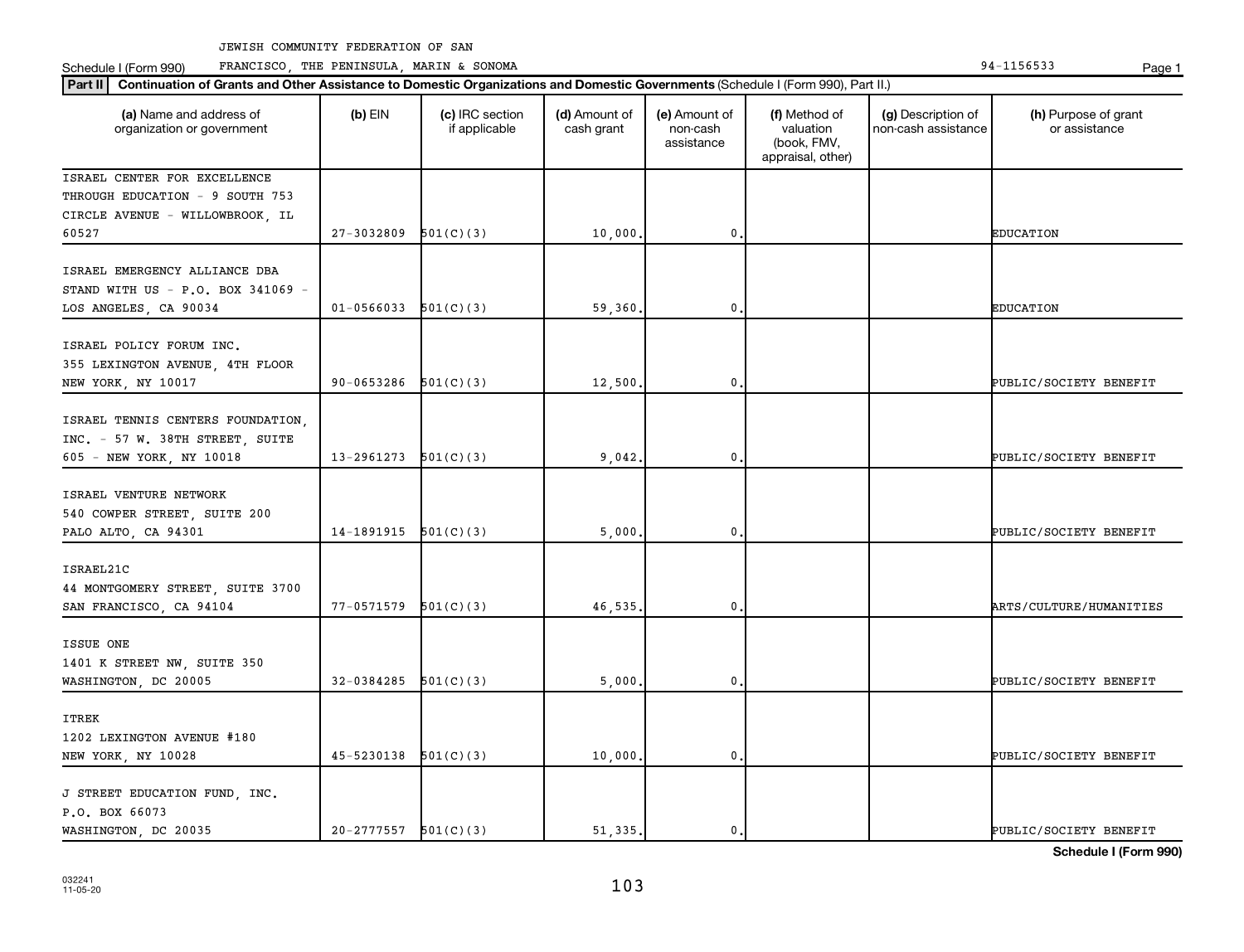Schedule I (Form 990) PRANCISCO, THE PENINSULA, MARIN & SONOMA Page 1 (Form 194-1156533 Page 1

| (a) Name and address of<br>organization or government      | $(b)$ EIN                  | (c) IRC section<br>if applicable | (d) Amount of<br>cash grant | (e) Amount of<br>non-cash<br>assistance | (f) Method of<br>valuation<br>(book, FMV,<br>appraisal, other) | (g) Description of<br>non-cash assistance | (h) Purpose of grant<br>or assistance |
|------------------------------------------------------------|----------------------------|----------------------------------|-----------------------------|-----------------------------------------|----------------------------------------------------------------|-------------------------------------------|---------------------------------------|
| JAMESON ANIMAL RESCUE RANCH                                |                            |                                  |                             |                                         |                                                                |                                           |                                       |
| 1224 ADAMS ST SUITE C                                      |                            |                                  |                             |                                         |                                                                |                                           |                                       |
| ST. HELENA, CA 94574                                       | 47-1230166                 | 501(C)(3)                        | 5,000                       | $\mathbf{0}$                            |                                                                |                                           | PUBLIC/SOCIETY BENEFIT                |
| JAZZ AT ASPEN-SNOWMASS                                     |                            |                                  |                             |                                         |                                                                |                                           |                                       |
| 110 EAST HALLAM STREET, SUITE 104                          |                            |                                  |                             |                                         |                                                                |                                           |                                       |
| ASPEN, CO 81611                                            | 84-1220222                 | 501(C)(3)                        | 10,000                      | 0                                       |                                                                |                                           | ARTS/CULTURE/HUMANITIES               |
|                                                            |                            |                                  |                             |                                         |                                                                |                                           |                                       |
| JCC ASSOCIATION OF NORTH AMERICA                           |                            |                                  |                             |                                         |                                                                |                                           |                                       |
| 520 EIGHTH AVENUE, 4TH FLOOR                               |                            |                                  |                             |                                         |                                                                |                                           |                                       |
| NEW YORK, NY 10018                                         | $13 - 5599486$ $501(C)(3)$ |                                  | 10,000,                     | $\mathbf 0$ .                           |                                                                |                                           | PUBLIC/SOCIETY BENEFIT                |
| JEWBELONG INC.                                             |                            |                                  |                             |                                         |                                                                |                                           |                                       |
| P.O. BOX 3013, MEMORIAL STATION                            |                            |                                  |                             |                                         |                                                                |                                           |                                       |
| UPPER MONTCLAIR, NJ 07043                                  | 81-3739789                 | 501(C)(3)                        | 10,000.                     | $\mathbf 0$                             |                                                                |                                           | PUBLIC/SOCIETY BENEFIT                |
|                                                            |                            |                                  |                             |                                         |                                                                |                                           |                                       |
| JEWISH AGENCY FOR ISRAEL-NORTH                             |                            |                                  |                             |                                         |                                                                |                                           |                                       |
| AMERICAN COUNCIL - 633 3RD AVENUE                          |                            |                                  |                             |                                         |                                                                |                                           |                                       |
| 21ST FLOOR - NEW YORK, NY 10017                            | 23-0053483                 | 501(C)(3)                        | 13,900                      | $\mathbf{0}$                            |                                                                |                                           | HUMAN SERVICES                        |
|                                                            |                            |                                  |                             |                                         |                                                                |                                           |                                       |
| JEWISH CAUSES OF CHOICE, INC. DBA                          |                            |                                  |                             |                                         |                                                                |                                           |                                       |
| SHALOMLEARNING - 160 HERRICK ROAD                          |                            |                                  |                             |                                         |                                                                |                                           |                                       |
| - NEWTON CENTRE, MA 02459                                  | 26-2818594                 | 501(C)(3)                        | 10,000                      | 0                                       |                                                                |                                           | <b>EDUCATION</b>                      |
| JEWISH COMMUNITY CENTER OF SAN<br>FRANCISCO (JCCSF) - 3200 |                            |                                  |                             |                                         |                                                                |                                           |                                       |
| CALIFORNIA STREET - SAN FRANCISCO.                         |                            |                                  |                             |                                         |                                                                |                                           |                                       |
| CA 94118                                                   | 94-3227260                 | 501(C)(3)                        | 966,573,                    | $\mathbf 0$ .                           |                                                                |                                           | <b>EDUCATION</b>                      |
|                                                            |                            |                                  |                             |                                         |                                                                |                                           |                                       |
| JEWISH COMMUNITY CENTER OF THE                             |                            |                                  |                             |                                         |                                                                |                                           |                                       |
| EAST BAY - 1414 WALNUT STREET -                            |                            |                                  |                             |                                         |                                                                |                                           |                                       |
| BERKELEY, CA 94709                                         | 71-0995500                 | 501(C)(3)                        | 297,043.                    | $\mathbf{0}$                            |                                                                |                                           | ARTS/CULTURE/HUMANITIES               |
|                                                            |                            |                                  |                             |                                         |                                                                |                                           |                                       |
| JEWISH COMMUNITY CENTER SONOMA                             |                            |                                  |                             |                                         |                                                                |                                           |                                       |
| COUNTY - 1301 FARMERS LANE, SUITE                          |                            |                                  |                             |                                         |                                                                |                                           |                                       |
| 103 - SANTA ROSA, CA 95405                                 | $68-0381321$ $501(C)(3)$   |                                  | 149.162.                    | $\mathbf{0}$ .                          |                                                                |                                           | <b>HUMAN SERVICES</b>                 |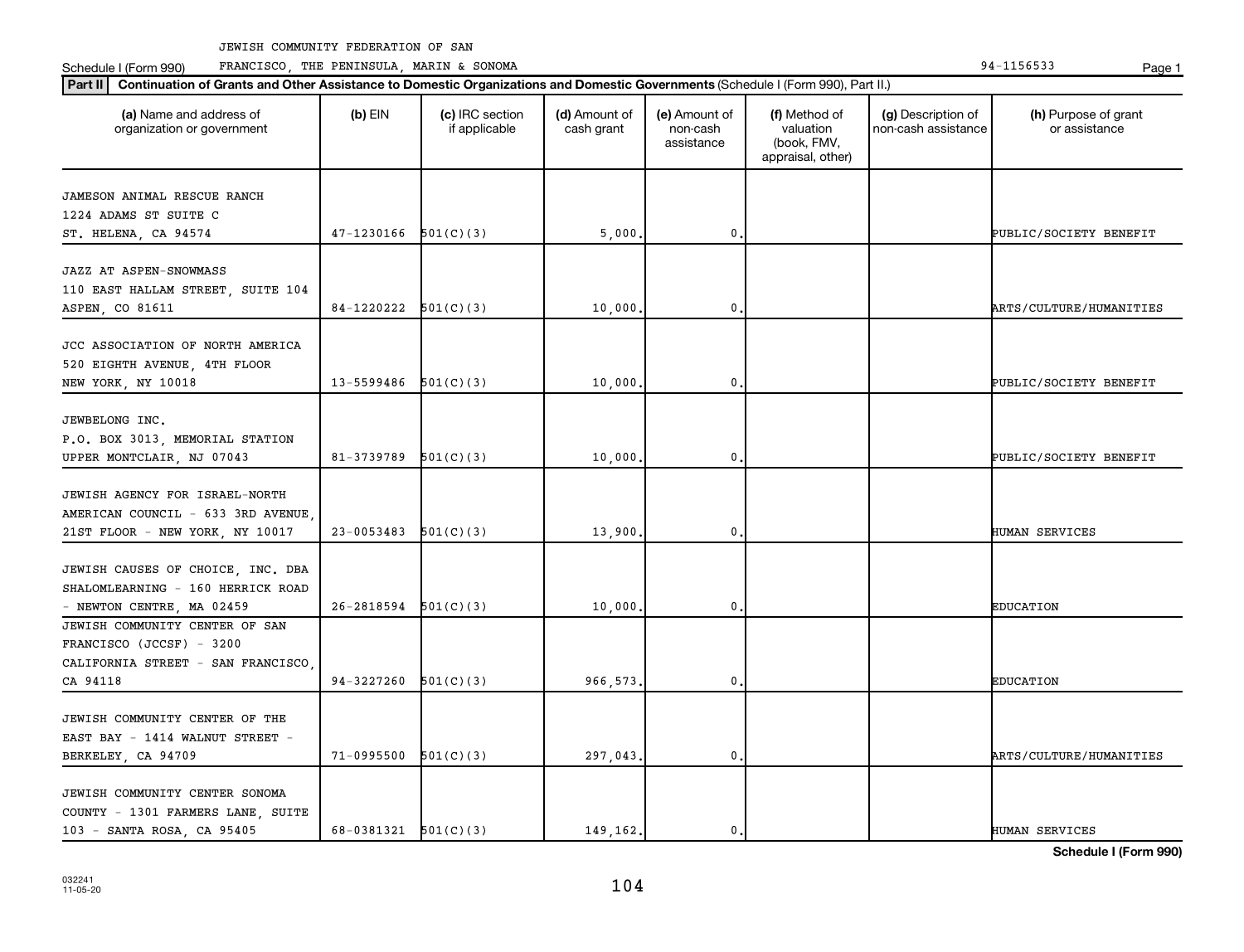**Part III Continuation of Grants and Other Assistance to Domestic Organizations and Domestic Government of Grants and Other Assistance to Domestic Continuation of Grants and Other Assistance to Domestic Croanizations and** Schedule I (Form 990) PRANCISCO, THE PENINSULA, MARIN & SONOMA Page 1 (Form 194-1156533 Page 1

| Continuation of Grants and Other Assistance to Domestic Organizations and Domestic Governments (Schedule I (Form 990), Part II.)<br><b>Part II</b> |                          |                                  |                             |                                         |                                                                |                                           |                                       |  |
|----------------------------------------------------------------------------------------------------------------------------------------------------|--------------------------|----------------------------------|-----------------------------|-----------------------------------------|----------------------------------------------------------------|-------------------------------------------|---------------------------------------|--|
| (a) Name and address of<br>organization or government                                                                                              | $(b)$ EIN                | (c) IRC section<br>if applicable | (d) Amount of<br>cash grant | (e) Amount of<br>non-cash<br>assistance | (f) Method of<br>valuation<br>(book, FMV,<br>appraisal, other) | (g) Description of<br>non-cash assistance | (h) Purpose of grant<br>or assistance |  |
| JEWISH COMMUNITY FOUNDATION OF<br>GREATER METROWEST NJ INC. - 901<br>ROUTE 10, P.O. BOX 929 - WHIPPANY,<br>NJ 07981                                | $22-1714130$ $501(C)(3)$ |                                  | 50,000.                     | 0.                                      |                                                                |                                           | PUBLIC/SOCIETY BENEFIT                |  |
| JEWISH COMMUNITY FREE CLINIC<br>(SANTA ROSA) - 50 MONTGOMERY DRIVE<br>- SANTA ROSA, CA 95404                                                       | $94-3386103$ $501(C)(3)$ |                                  | 50,680.                     | $\mathbf 0$                             |                                                                |                                           | HUMAN SERVICES                        |  |
| JEWISH COMMUNITY HIGH SCHOOL OF<br>THE BAY - 1835 ELLIS STREET - SAN<br>FRANCISCO, CA 94115                                                        | 94-3349377               | 501(C)(3)                        | 454,733.                    | $\mathbf{0}$                            |                                                                |                                           | <b>EDUCATION</b>                      |  |
| JEWISH COMMUNITY RELATIONS COUNCIL<br>(JCRC) - 121 STEUART STREET, SUITE<br>301 - SAN FRANCISCO, CA 94105                                          | $94-1156335$ $501(C)(3)$ |                                  | 1,298,117.                  | $\mathbf 0$                             |                                                                |                                           | HUMAN SERVICES                        |  |
| JEWISH EMERYVILLE AKA CHABAD<br>EMERYVILLE - P.O. BOX 99784 -<br>EMERYVILLE, CA 94662                                                              | $83-0945973$ $501(C)(3)$ |                                  | 11,000.                     | 0                                       |                                                                |                                           | PUBLIC/SOCIETY BENEFIT                |  |
| JEWISH FAMILY & COMMUNITY SERVICES<br>EAST BAY - 2484 SHATTUCK AVENUE,<br>SUITE 210 - BERKELEY, CA 94704                                           | 94-3250304               | 501(C)(3)                        | 469,397.                    | $\mathbf{0}$                            |                                                                |                                           | HUMAN SERVICES                        |  |
| JEWISH FAMILY AND CHILDREN'S<br>SERVICES - P.O. BOX 159004 - SAN<br>FRANCISCO, CA 94115                                                            | $94-1156528$ $501(C)(3)$ |                                  | 3.238.895,                  | 0.                                      |                                                                |                                           | HUMAN SERVICES                        |  |
| JEWISH FAMILY SERVICE OF COLORADO<br>INC. - 3201 S. TAMARAC DRIVE -<br>DENVER, CO 80231                                                            | $84-0402701$ 501(C)(3)   |                                  | 7,400.                      | $\mathbf 0$                             |                                                                |                                           | PUBLIC/SOCIETY BENEFIT                |  |
| JEWISH FEDERATION OF CHICAGO AKA<br>JEWISH UNITED FUND - 30 SOUTH<br>WELLS ST., ROOM 3134 - CHICAGO, IL<br>60606                                   | $36-2167761$ $501(C)(3)$ |                                  | 10,000.                     | $\mathbf{0}$ .                          |                                                                |                                           | PUBLIC/SOCIETY BENEFIT                |  |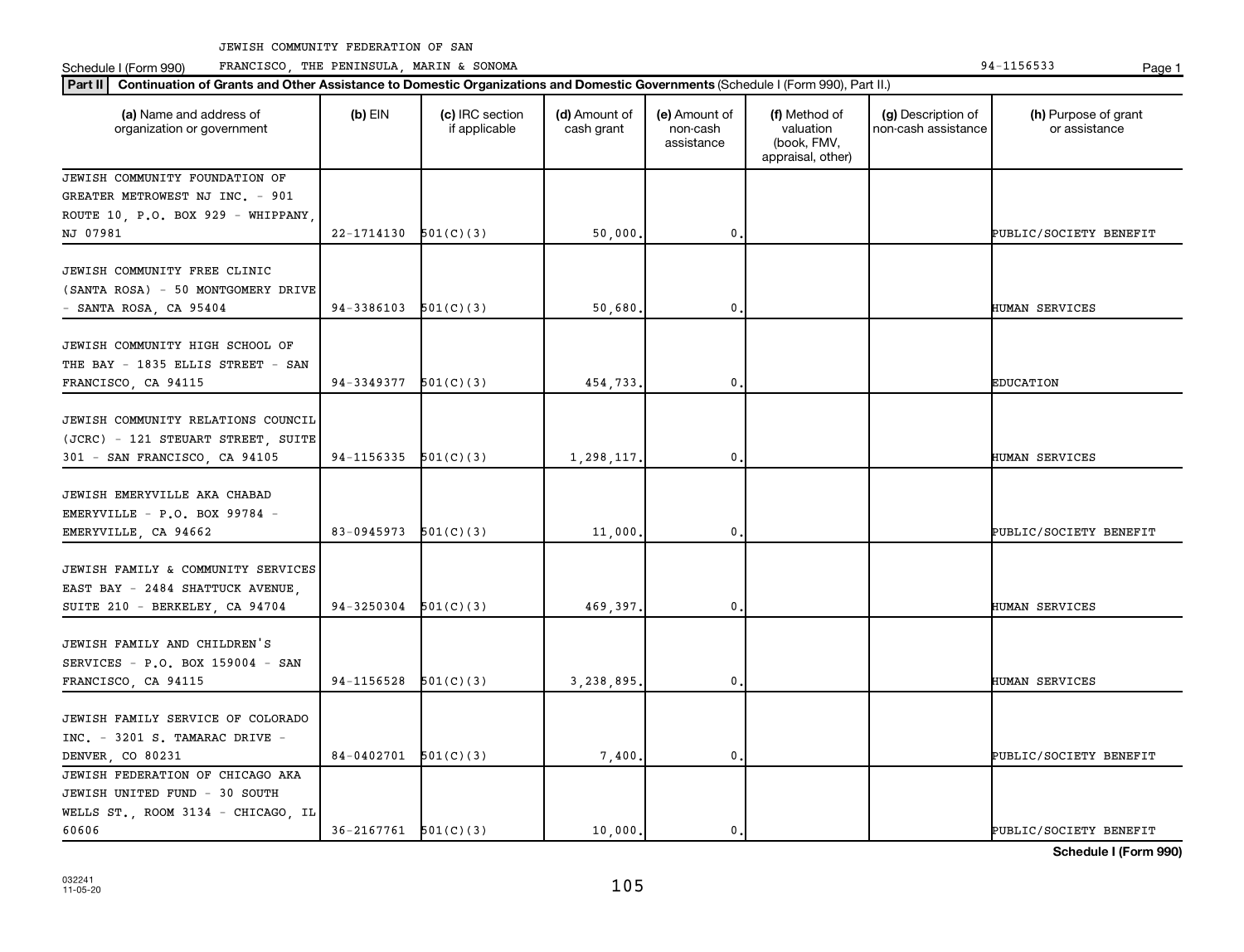Schedule I (Form 990) PRANCISCO, THE PENINSULA, MARIN & SONOMA Page 1 (Form 194-1156533 Page 1

| (a) Name and address of<br>organization or government                                                 | $(b)$ EIN      | (c) IRC section<br>if applicable | (d) Amount of<br>cash grant | (e) Amount of<br>non-cash<br>assistance | (f) Method of<br>valuation<br>(book, FMV,<br>appraisal, other) | (g) Description of<br>non-cash assistance | (h) Purpose of grant<br>or assistance |
|-------------------------------------------------------------------------------------------------------|----------------|----------------------------------|-----------------------------|-----------------------------------------|----------------------------------------------------------------|-------------------------------------------|---------------------------------------|
| JEWISH FEDERATION OF CLEVELAND<br>25701 SCIENCE PARK DRIVE<br>CLEVELAND, OH 44122                     | 34-0714445     | 501(C)(3)                        | 262,500                     | 0.                                      |                                                                |                                           | PUBLIC/SOCIETY BENEFIT                |
| JEWISH FEDERATION OF PALM SPRINGS<br>AND DESERT AREA - 69710 HIGHWAY<br>111 - RANCHO MIRAGE, CA 92270 | 23-7211881     | 501(C)(3)                        | 5,000                       | $\mathbf{0}$ .                          |                                                                |                                           | PUBLIC/SOCIETY BENEFIT                |
| JEWISH FEDERATION OF SILICON<br>VALLEY - 14855 OKA ROAD, SUITE 200<br>- LOS GATOS, CA 95032           | 94-1167405     | 501(C)(3)                        | 60,850                      | $\mathbf{0}$ .                          |                                                                |                                           | PUBLIC/SOCIETY BENEFIT                |
| JEWISH FEDERATION OF THE<br>SACRAMENTO REGION - 2130 21ST ST.<br>- SACRAMENTO, CA 95818               | 94-1156558     | 501(C)(3)                        | 15,000                      | $\mathbf{0}$ .                          |                                                                |                                           | PUBLIC/SOCIETY BENEFIT                |
| JEWISH FEDERATIONS OF NORTH<br>AMERICA INC. (JFNA) - 25 BROADWAY,<br>17TH FLOOR - NEW YORK, NY 10004  | 13-1624240     | 501(C)(3)                        | 2,102,754.                  | 0.                                      |                                                                |                                           | HUMAN SERVICES                        |
| JEWISH FILM INSTITUTE<br>145 NINTH STREET, SUITE 200<br>SAN FRANCISCO, CA 94103                       | 94-2854068     | 501(C)(3)                        | 311, 315,                   | $\mathbf{0}$ .                          |                                                                |                                           | ARTS/CULTURE/HUMANITIES               |
| JEWISH FUNDERS NETWORK<br>150 WEST 30TH STREET, SUITE 900<br>NEW YORK, NY 10001                       | 23-2742482     | 501(C)(3)                        | 368,646.                    | $\mathbf{0}$ .                          |                                                                |                                           | PUBLIC/SOCIETY BENEFIT                |
| JEWISH HOME AND SENIOR LIVING<br>FOUNDATION - 302 SILVER AVENUE -<br>SAN FRANCISCO, CA 94112          | $02 - 0724278$ | 501(C)(3)                        | 609,104.                    | $\mathbf{0}$ .                          |                                                                |                                           | HUMAN SERVICES                        |
| JEWISH HOSPICE & CHAPLAINCY<br>NETWORK - 6555 W. MAPLE ROAD -<br>WEST BLOOMFIELD, MI 48322            | 38-3429268     | 501(C)(3)                        | 5,000.                      | $\mathbf{0}$ .                          |                                                                |                                           | <b>HEALTH</b>                         |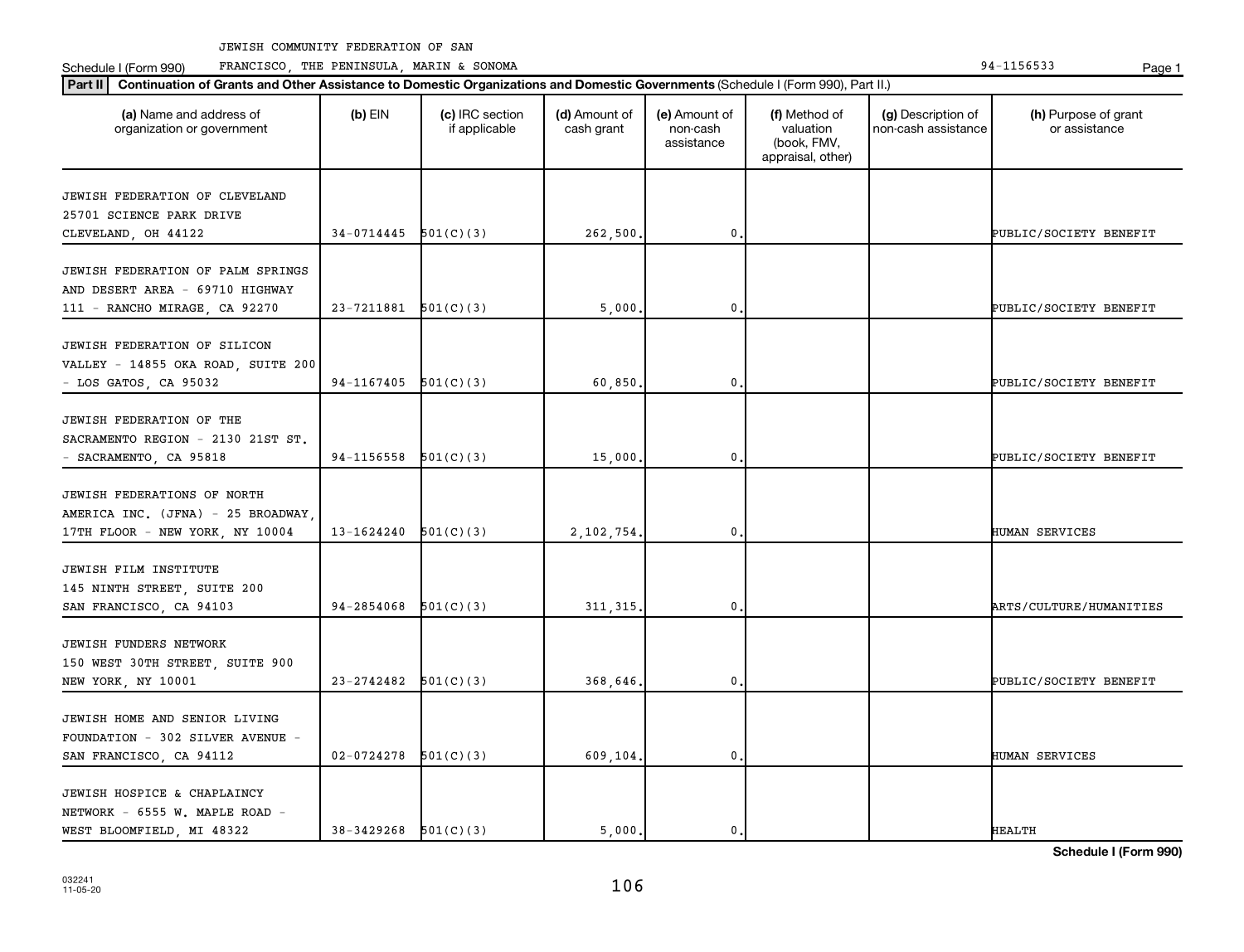Schedule I (Form 990) PRANCISCO, THE PENINSULA, MARIN & SONOMA Page 1 (Form 194-1156533 Page 1

| Part II   Continuation of Grants and Other Assistance to Domestic Organizations and Domestic Governments (Schedule I (Form 990), Part II.) |            |                                  |                             |                                         |                                                                |                                           |                                       |
|--------------------------------------------------------------------------------------------------------------------------------------------|------------|----------------------------------|-----------------------------|-----------------------------------------|----------------------------------------------------------------|-------------------------------------------|---------------------------------------|
| (a) Name and address of<br>organization or government                                                                                      | $(b)$ EIN  | (c) IRC section<br>if applicable | (d) Amount of<br>cash grant | (e) Amount of<br>non-cash<br>assistance | (f) Method of<br>valuation<br>(book, FMV,<br>appraisal, other) | (g) Description of<br>non-cash assistance | (h) Purpose of grant<br>or assistance |
| JEWISH INSTITUTE FOR NATIONAL                                                                                                              |            |                                  |                             |                                         |                                                                |                                           |                                       |
| SECURITY AFFAIRS - 1101 14TH                                                                                                               |            |                                  |                             |                                         |                                                                |                                           |                                       |
| STREET, NW, SUITE 1030 -                                                                                                                   |            |                                  |                             |                                         |                                                                |                                           |                                       |
| WASHINGTON, DC 20005                                                                                                                       | 52-1233683 | 501(C)(3)                        | 67,250                      | $\mathbf{0}$                            |                                                                |                                           | PUBLIC/SOCIETY BENEFIT                |
| <b>JEWISH JUMPSTART</b><br>2801 OCEAN PARK BLVD., #348<br>SANTA MONICA, CA 90405                                                           | 26-2173175 | 501(C)(3)                        | 15,000                      | 0                                       |                                                                |                                           | PUBLIC/SOCIETY BENEFIT                |
|                                                                                                                                            |            |                                  |                             |                                         |                                                                |                                           |                                       |
| <b>JEWISH LEARNINGWORKS</b><br>44 PAGE STEET, SUITE 604<br>SAN FRANCISCO, CA 94102                                                         | 94-1167406 | 501(C)(3)                        | 451,814                     | 0                                       |                                                                |                                           | HUMAN SERVICES                        |
|                                                                                                                                            |            |                                  |                             |                                         |                                                                |                                           |                                       |
| JEWISH LIFE CENTER                                                                                                                         |            |                                  |                             |                                         |                                                                |                                           |                                       |
| 7730 E. 26TH AVE                                                                                                                           |            |                                  |                             |                                         |                                                                |                                           |                                       |
| DENVER, CO 80238                                                                                                                           | 46-2812092 | 501(C)(3)                        | 8,200                       | $\mathbf 0$                             |                                                                |                                           | PUBLIC/SOCIETY BENEFIT                |
| JEWISH NATIONAL FUND<br><b>78 RANDALL AVENUE</b><br>ROCKVILLE CENTRE, NY 11570                                                             | 13-1659627 | 501(C)(3)                        | 147,440                     | 0                                       |                                                                |                                           | PUBLIC/SOCIETY BENEFIT                |
|                                                                                                                                            |            |                                  |                             |                                         |                                                                |                                           |                                       |
| JEWISH PARTISAN EDUCATIONAL<br>FOUNDATION, INC. - P.O. BOX 159004                                                                          |            |                                  |                             |                                         |                                                                |                                           |                                       |
| - SAN FRANCISCO, CA 94115                                                                                                                  | 94-3372616 | 501(C)(3)                        | 7,900                       | 0                                       |                                                                |                                           | <b>EDUCATION</b>                      |
| JEWISH PUBLIC AFFAIRS COMMITTEE<br>6505 WILSHIRE BLVD. SUITE 900<br>LOS ANGELES, CA 90048                                                  | 68-0028695 | 501(C)(4)                        | 40,000                      | $\mathbf 0$                             |                                                                |                                           | LOBBYING - PUBLIC/SOCIETY<br>BENEFIT  |
| JEWISH STUDIO PROJECT                                                                                                                      |            |                                  |                             |                                         |                                                                |                                           |                                       |
| 940 DWIGHT WAY, #13B<br>BERKELEY, CA 94710                                                                                                 | 47-3438631 | 501(C)(3)                        | 22,865                      | 0                                       |                                                                |                                           | PUBLIC/SOCIETY BENEFIT                |
| JEWISH STUDY NETWORK INC.<br>3921 FABIAN WAY<br>PALO ALTO, CA 94303                                                                        | 77-0555485 | 501(C)(3)                        | 21,428.                     | 0.                                      |                                                                |                                           | PUBLIC/SOCIETY BENEFIT                |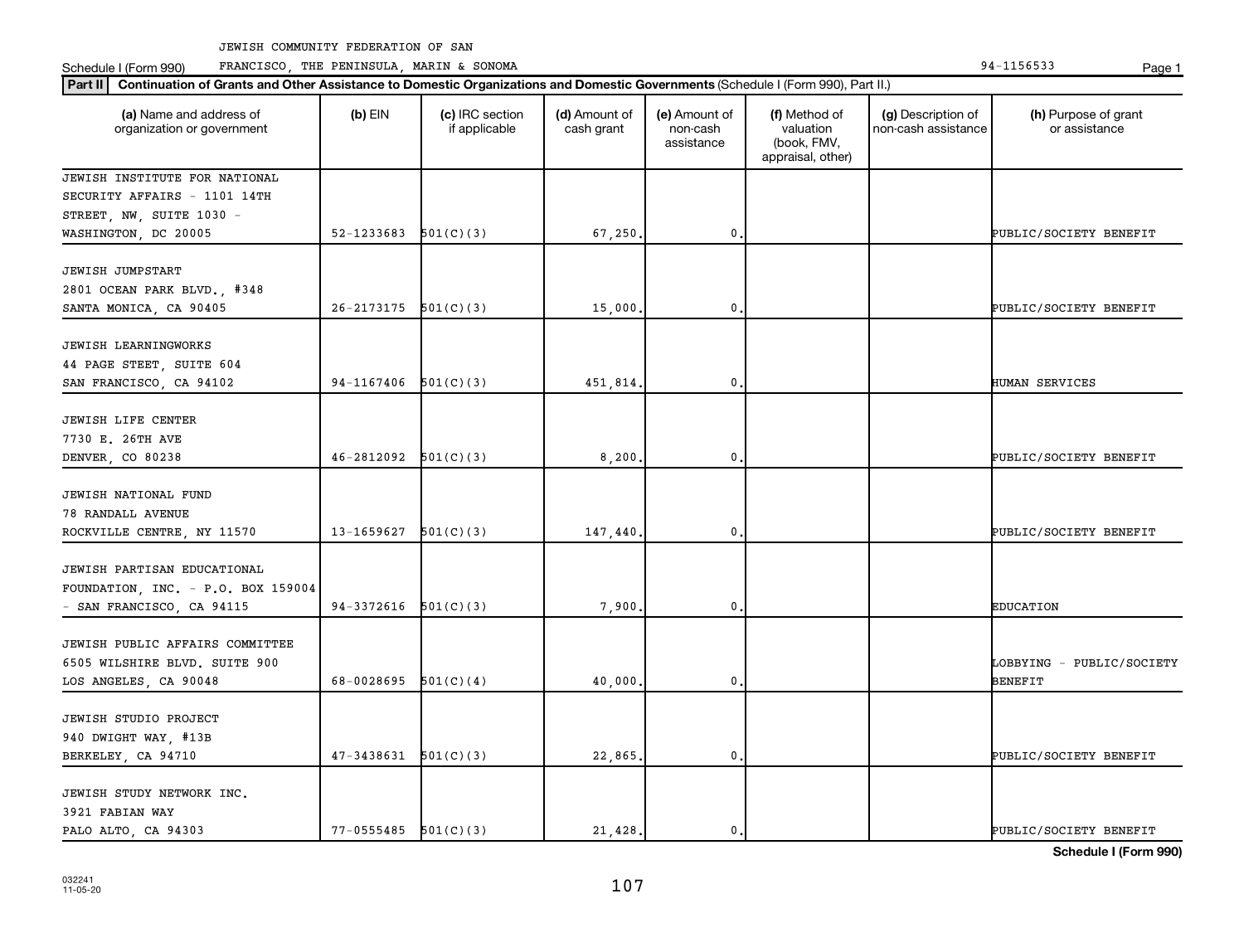Schedule I (Form 990) PRANCISCO, THE PENINSULA, MARIN & SONOMA Page 1 (Form 194-1156533 Page 1

| Part II   Continuation of Grants and Other Assistance to Domestic Organizations and Domestic Governments (Schedule I (Form 990), Part II.) |                          |                                  |                             |                                         |                                                                |                                           |                                       |
|--------------------------------------------------------------------------------------------------------------------------------------------|--------------------------|----------------------------------|-----------------------------|-----------------------------------------|----------------------------------------------------------------|-------------------------------------------|---------------------------------------|
| (a) Name and address of<br>organization or government                                                                                      | $(b)$ EIN                | (c) IRC section<br>if applicable | (d) Amount of<br>cash grant | (e) Amount of<br>non-cash<br>assistance | (f) Method of<br>valuation<br>(book, FMV,<br>appraisal, other) | (g) Description of<br>non-cash assistance | (h) Purpose of grant<br>or assistance |
|                                                                                                                                            |                          |                                  |                             |                                         |                                                                |                                           |                                       |
| JEWISH THEOLOGICAL SEMINARY OF<br>AMERICA - 3080 BROADWAY - NEW                                                                            |                          |                                  |                             |                                         |                                                                |                                           |                                       |
| YORK, NY 10027                                                                                                                             | 13-0887640               | 501(C)(3)                        | 151,800                     | 0                                       |                                                                |                                           | PUBLIC/SOCIETY BENEFIT                |
|                                                                                                                                            |                          |                                  |                             |                                         |                                                                |                                           |                                       |
| JEWISH UNITED FUND OF METROPOLITAN                                                                                                         |                          |                                  |                             |                                         |                                                                |                                           |                                       |
| CHICAGO - 30 SOUTH WELLS STREET -                                                                                                          |                          |                                  |                             |                                         |                                                                |                                           |                                       |
| CHICAGO, IL 60606                                                                                                                          | 36-2167034               | 501(C)(3)                        | 5,000                       | 0                                       |                                                                |                                           | PUBLIC/SOCIETY BENEFIT                |
|                                                                                                                                            |                          |                                  |                             |                                         |                                                                |                                           |                                       |
| JEWISH VOCATIONAL SERVICE (JVS)                                                                                                            |                          |                                  |                             |                                         |                                                                |                                           |                                       |
| 225 BUSH STREET, SUITE 400                                                                                                                 |                          |                                  |                             |                                         |                                                                |                                           |                                       |
| SAN FRANCISCO, CA 94104                                                                                                                    | 94-2213100               | 501(C)(3)                        | 741,428.                    | $\mathbf 0$                             |                                                                |                                           | HUMAN SERVICES                        |
| JEWISH WOMEN'S RENAISSANCE PROJECT                                                                                                         |                          |                                  |                             |                                         |                                                                |                                           |                                       |
| INC DBA MOMENTUM UNLIMITED - 6101                                                                                                          |                          |                                  |                             |                                         |                                                                |                                           |                                       |
| EXECUTIVE BLVD., SUITE 240 -                                                                                                               |                          |                                  |                             |                                         |                                                                |                                           |                                       |
| ROCKVILLE, MD 20852                                                                                                                        | 38-3852989               | 501(C)(3)                        | 15,000                      | 0                                       |                                                                |                                           | PUBLIC/SOCIETY BENEFIT                |
|                                                                                                                                            |                          |                                  |                             |                                         |                                                                |                                           |                                       |
| JIMENA INC.                                                                                                                                |                          |                                  |                             |                                         |                                                                |                                           |                                       |
| P.O.BOX 6872                                                                                                                               |                          |                                  |                             |                                         |                                                                |                                           |                                       |
| SAN RAFAEL, CA 94903                                                                                                                       | 26-2893844               | 501(C)(3)                        | 141,000                     | $\mathbf 0$                             |                                                                |                                           | PUBLIC/SOCIETY BENEFIT                |
| JOHN BURROUGHS SCHOOL                                                                                                                      |                          |                                  |                             |                                         |                                                                |                                           |                                       |
| 755 SOUTH PRICE ROAD                                                                                                                       |                          |                                  |                             |                                         |                                                                |                                           |                                       |
| ST. LOUIS, MO 63124                                                                                                                        | 43-0652619               | 501(C)(3)                        | 8,000                       | 0                                       |                                                                |                                           | <b>EDUCATION</b>                      |
|                                                                                                                                            |                          |                                  |                             |                                         |                                                                |                                           |                                       |
| JOHN F. KENNEDY CENTER FOR THE                                                                                                             |                          |                                  |                             |                                         |                                                                |                                           |                                       |
| PERFORMING ARTS - P.O. BOX 101510                                                                                                          |                          |                                  |                             |                                         |                                                                |                                           |                                       |
| - ARLINGTON, VA 22210                                                                                                                      | 53-0245017               | 501(C)(3)                        | 50,000                      | $\mathbf 0$                             |                                                                |                                           | ARTS/CULTURE/HUMANITIES               |
|                                                                                                                                            |                          |                                  |                             |                                         |                                                                |                                           |                                       |
| JOHN MUIR FOUNDATION DBA JOHN MUIR                                                                                                         |                          |                                  |                             |                                         |                                                                |                                           |                                       |
| HEALTH FOUNDATION - 1400 TREAT                                                                                                             |                          |                                  |                             |                                         |                                                                |                                           |                                       |
| BOULEVARD - WALNUT CREEK, CA 94596                                                                                                         | 94-2650855               | 501(C)(3)                        | 10,000,                     | 0                                       |                                                                |                                           | PUBLIC/SOCIETY BENEFIT                |
|                                                                                                                                            |                          |                                  |                             |                                         |                                                                |                                           |                                       |
| JOSEPH AND FLORENCE MANDEL JEWISH                                                                                                          |                          |                                  |                             |                                         |                                                                |                                           |                                       |
| DAY SCHOOL - 26500 SHAKER BLVD. -                                                                                                          |                          |                                  |                             |                                         |                                                                |                                           |                                       |
| BEACHWOOD, OH 44122                                                                                                                        | $34-1043767$ $501(C)(3)$ |                                  | 850,000.                    | 0.                                      |                                                                |                                           | <b>EDUCATION</b>                      |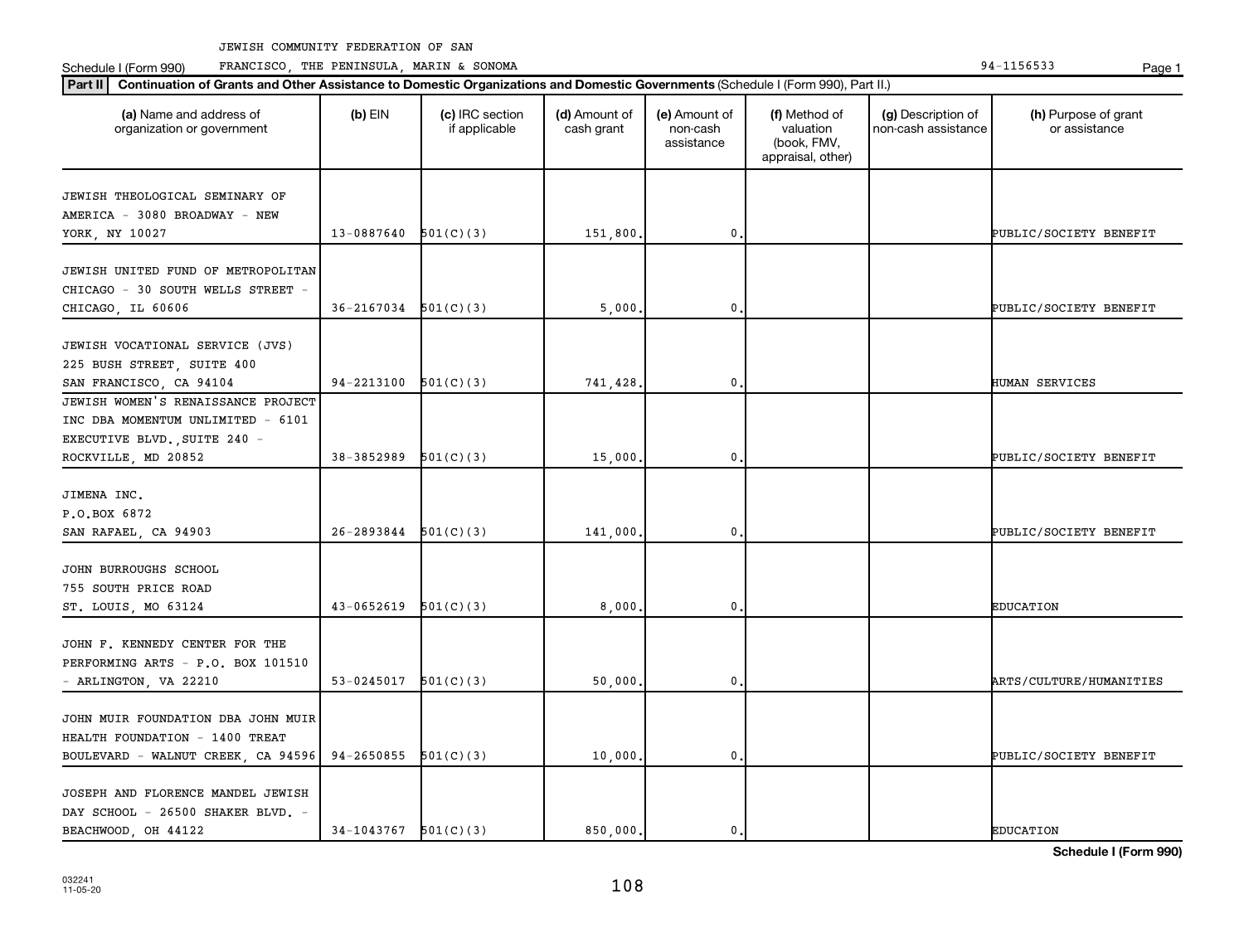Schedule I (Form 990) PRANCISCO, THE PENINSULA, MARIN & SONOMA Page 1 (Form 194-1156533 Page 1

| (a) Name and address of<br>organization or government | $(b)$ EIN                  | (c) IRC section<br>if applicable | (d) Amount of<br>cash grant | (e) Amount of<br>non-cash<br>assistance | (f) Method of<br>valuation<br>(book, FMV,<br>appraisal, other) | (g) Description of<br>non-cash assistance | (h) Purpose of grant<br>or assistance |
|-------------------------------------------------------|----------------------------|----------------------------------|-----------------------------|-----------------------------------------|----------------------------------------------------------------|-------------------------------------------|---------------------------------------|
| JUDICIAL WATCH, INC.                                  |                            |                                  |                             |                                         |                                                                |                                           |                                       |
| 425 THIRD STREET SW, SUITE 800                        |                            |                                  |                             |                                         |                                                                |                                           |                                       |
| WASHINGTON, DC 20024                                  | 52-1885088                 | 501(C)(3)                        | 5,500.                      | $\mathbf{0}$                            |                                                                |                                           | PUBLIC/SOCIETY BENEFIT                |
|                                                       |                            |                                  |                             |                                         |                                                                |                                           |                                       |
| JULIA MORGAN SCHOOL FOR GIRLS                         |                            |                                  |                             |                                         |                                                                |                                           |                                       |
| 5000 MACARTHUR BLVD., PMB 9966                        |                            |                                  |                             |                                         |                                                                |                                           |                                       |
| OAKLAND, CA 94613                                     | 94-3285524                 | 501(C)(3)                        | 10,400.                     | $\mathbf 0$                             |                                                                |                                           | <b>EDUCATION</b>                      |
| JUVENILE DIABETES RESEARCH                            |                            |                                  |                             |                                         |                                                                |                                           |                                       |
| FOUNDATION AKA JDRF INTERNATIONAL                     |                            |                                  |                             |                                         |                                                                |                                           |                                       |
| - 1215 4TH AVENUE - SEATTLE, WA                       |                            |                                  |                             |                                         |                                                                |                                           |                                       |
| 98161                                                 | 23-1907729                 | 501(C)(3)                        | 5,368.                      | $\mathbf{0}$                            |                                                                |                                           | <b>HEALTH</b>                         |
|                                                       |                            |                                  |                             |                                         |                                                                |                                           |                                       |
| KAILASH SATYARTHI CHILDREN'S                          |                            |                                  |                             |                                         |                                                                |                                           |                                       |
| FOUNDATION OF AMERICA - 1440 G                        |                            |                                  |                             |                                         |                                                                |                                           |                                       |
| STREET, NW - WASHINGTON, DC 20005                     | 47-3414039                 | 501(C)(3)                        | 10,000.                     | $\mathbf 0$                             |                                                                |                                           | <b>HUMAN SERVICES</b>                 |
|                                                       |                            |                                  |                             |                                         |                                                                |                                           |                                       |
| KALEIDOSCOPE SCHOLARSHIP FUND                         |                            |                                  |                             |                                         |                                                                |                                           |                                       |
| 212 3RD AVENUE NORTH, SUITE 205                       |                            |                                  |                             |                                         |                                                                |                                           |                                       |
| MINNEAPOLIS, MN 55401                                 | 86-3398414                 | 501(C)(3)                        | 126,771.                    | $\mathbf{0}$                            |                                                                |                                           | HUMAN SERVICES                        |
|                                                       |                            |                                  |                             |                                         |                                                                |                                           |                                       |
| KARMASPIRIT                                           |                            |                                  |                             |                                         |                                                                |                                           |                                       |
| 936 7TH STREET, SUITE B, PMB 236                      |                            |                                  |                             |                                         |                                                                |                                           |                                       |
| NOVATO, CA 94945                                      | 20-3325571                 | 501(C)(3)                        | 45,000,                     | $\mathbf 0$                             |                                                                |                                           | PUBLIC/SOCIETY BENEFIT                |
|                                                       |                            |                                  |                             |                                         |                                                                |                                           |                                       |
| KATHERINE DELMAR BURKE SCHOOL                         |                            |                                  |                             |                                         |                                                                |                                           |                                       |
| 7070 CALIFORNIA STREET                                |                            |                                  |                             |                                         |                                                                |                                           |                                       |
| SAN FRANCISCO, CA 94121                               | 94-1156256                 | 501(C)(3)                        | 36,900.                     | 0.                                      |                                                                |                                           | <b>EDUCATION</b>                      |
|                                                       |                            |                                  |                             |                                         |                                                                |                                           |                                       |
| KEHILLA COMMUNITY SYNAGOGUE AND                       |                            |                                  |                             |                                         |                                                                |                                           |                                       |
| SCHOOL - 1300 GRAND AVENUE -                          |                            |                                  |                             |                                         |                                                                |                                           |                                       |
| PIEDMONT, CA 94610                                    | 94-2990386                 | 501(C)(3)                        | 148,930.                    | $\mathbf{0}$                            |                                                                |                                           | HUMAN SERVICES                        |
|                                                       |                            |                                  |                             |                                         |                                                                |                                           |                                       |
| KEHILLAH JEWISH HIGH SCHOOL                           |                            |                                  |                             |                                         |                                                                |                                           |                                       |
| 3900 FABIAN WAY                                       |                            |                                  |                             |                                         |                                                                |                                           |                                       |
| PALO ALTO, CA 94303                                   | $52 - 2203956$ $501(C)(3)$ |                                  | 165,666.                    | $\mathbf{0}$ .                          |                                                                |                                           | <b>EDUCATION</b>                      |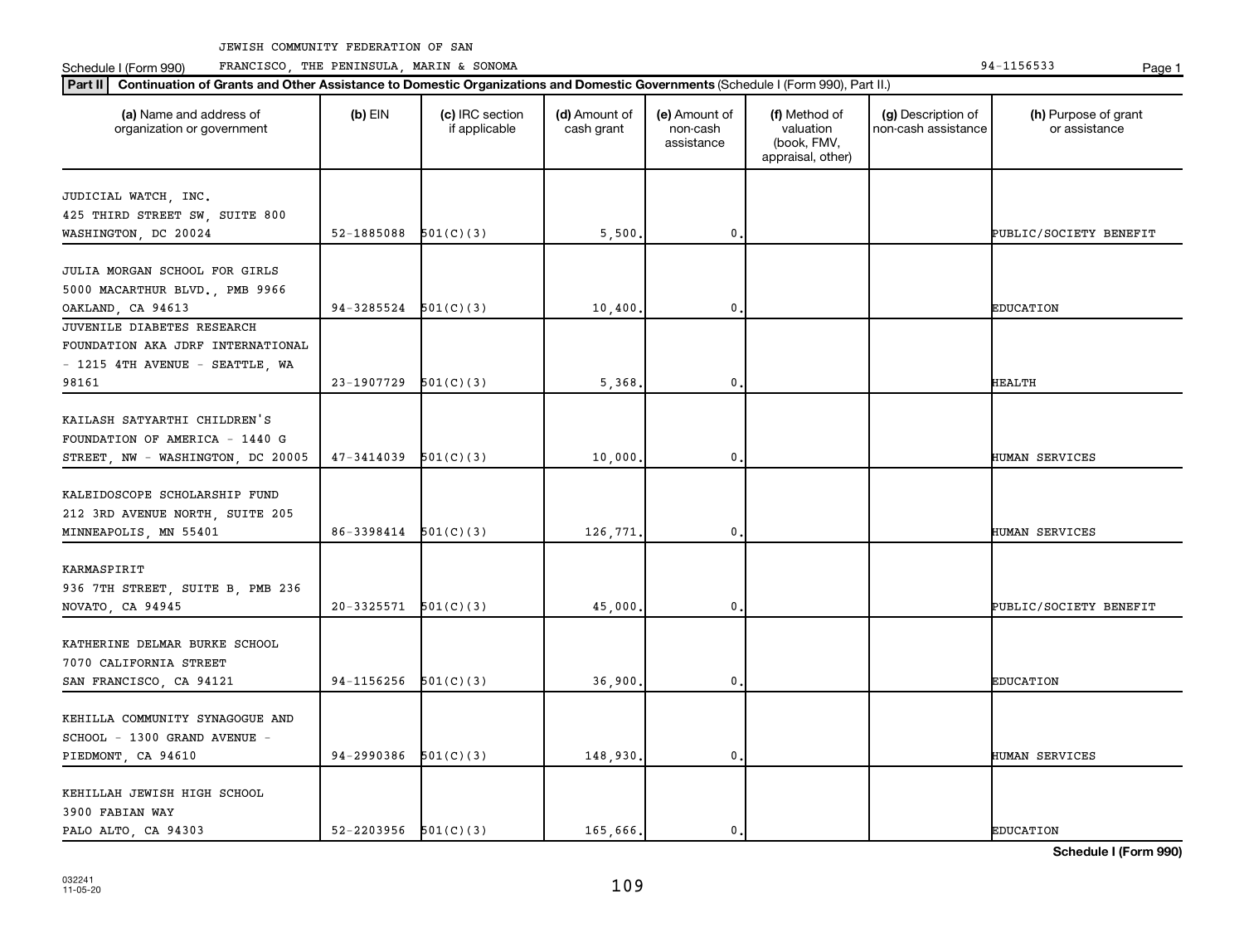Schedule I (Form 990) PRANCISCO, THE PENINSULA, MARIN & SONOMA Page 1 (Form 194-1156533 Page 1

| (a) Name and address of<br>organization or government | $(b)$ EIN                  | (c) IRC section<br>if applicable | (d) Amount of<br>cash grant | (e) Amount of<br>non-cash<br>assistance | (f) Method of<br>valuation<br>(book, FMV,<br>appraisal, other) | (g) Description of<br>non-cash assistance | (h) Purpose of grant<br>or assistance |
|-------------------------------------------------------|----------------------------|----------------------------------|-----------------------------|-----------------------------------------|----------------------------------------------------------------|-------------------------------------------|---------------------------------------|
| KEHILLAT ETZ CHAYIM                                   |                            |                                  |                             |                                         |                                                                |                                           |                                       |
| 4161 ALMA STREET                                      |                            |                                  |                             |                                         |                                                                |                                           |                                       |
| PALO ALTO, CA 94306                                   | $77-0393362$ $501(C)(3)$   |                                  | 17,271.                     | $\mathbf 0$ .                           |                                                                |                                           | PUBLIC/SOCIETY BENEFIT                |
| KENYON COLLEGE                                        |                            |                                  |                             |                                         |                                                                |                                           |                                       |
| 103 CHASE AVENUE                                      |                            |                                  |                             |                                         |                                                                |                                           |                                       |
| GAMBIER, OH 43022                                     | 31-4379507                 | 501(C)(3)                        | 18,000.                     | $\mathbf{0}$                            |                                                                |                                           | <b>EDUCATION</b>                      |
|                                                       |                            |                                  |                             |                                         |                                                                |                                           |                                       |
| KESHET INC.<br>284 AMORY STREET                       |                            |                                  |                             |                                         |                                                                |                                           |                                       |
| JAMAICA PLAIN, MA 02130                               | 48-1278664                 | 501(C)(3)                        | 84,050.                     | $\mathbf 0$ .                           |                                                                |                                           | HUMAN SERVICES                        |
|                                                       |                            |                                  |                             |                                         |                                                                |                                           |                                       |
| KEYSTONERESEARCHCENTERINC.                            |                            |                                  |                             |                                         |                                                                |                                           |                                       |
| 412 N. THIRD ST.                                      |                            |                                  |                             |                                         |                                                                |                                           |                                       |
| HARRISBURG, PA 17101                                  | 25-1776998                 | 501(C)(3)                        | 23,680.                     | $\mathbf 0$                             |                                                                |                                           | PUBLIC/SOCIETY BENEFIT                |
|                                                       |                            |                                  |                             |                                         |                                                                |                                           |                                       |
| KICKSTART - INTERNATIONAL                             |                            |                                  |                             |                                         |                                                                |                                           |                                       |
| 459 FULTON STREET, SUITE 207                          |                            |                                  |                             |                                         |                                                                |                                           |                                       |
| SAN FRANCISCO, CA 94102                               | 06-1613235                 | 501(C)(3)                        | 25,000.                     | $\mathbf 0$                             |                                                                |                                           | HUMAN SERVICES                        |
|                                                       |                            |                                  |                             |                                         |                                                                |                                           |                                       |
| KIMERA ORPHANAGE                                      |                            |                                  |                             |                                         |                                                                |                                           |                                       |
| 8775 COSTA VERDE BLVD., #307                          |                            |                                  |                             |                                         |                                                                |                                           |                                       |
| SAN DIEGO, CA 92122                                   | 45-5514355                 | 501(C)(3)                        | 5,000,                      | $\mathbf 0$                             |                                                                |                                           | HUMAN SERVICES                        |
| KING BAUDOUIN FOUNDATION UNITED                       |                            |                                  |                             |                                         |                                                                |                                           |                                       |
| STATES (KBFUS) - 10 ROCKEFELLER                       |                            |                                  |                             |                                         |                                                                |                                           |                                       |
| PLAZA, 16TH FLOOR - NEW YORK, NY                      |                            |                                  |                             |                                         |                                                                |                                           |                                       |
| 10020                                                 | 58-2277856                 | 501(C)(3)                        | 19,500.                     | $\mathbf{0}$                            |                                                                |                                           | PUBLIC/SOCIETY BENEFIT                |
|                                                       |                            |                                  |                             |                                         |                                                                |                                           |                                       |
| KIPP BAY AREA SCHOOLS                                 |                            |                                  |                             |                                         |                                                                |                                           |                                       |
| 1000 BROADWAY STREET, #460                            |                            |                                  |                             |                                         |                                                                |                                           |                                       |
| OAKLAND, CA 94607                                     | 20-5010766                 | 501(C)(3)                        | 100,660.                    | $\mathbf 0$ .                           |                                                                |                                           | <b>EDUCATION</b>                      |
|                                                       |                            |                                  |                             |                                         |                                                                |                                           |                                       |
| KITCHEN SLOW DOWN JEW UP                              |                            |                                  |                             |                                         |                                                                |                                           |                                       |
| 600 MONTGOMERY STREET, SUITE 2400                     |                            |                                  |                             |                                         |                                                                |                                           |                                       |
| SAN FRANCISCO, CA 94111                               | $45 - 2639806$ $501(C)(3)$ |                                  | 142,900.                    | 0.                                      |                                                                |                                           | HUMAN SERVICES                        |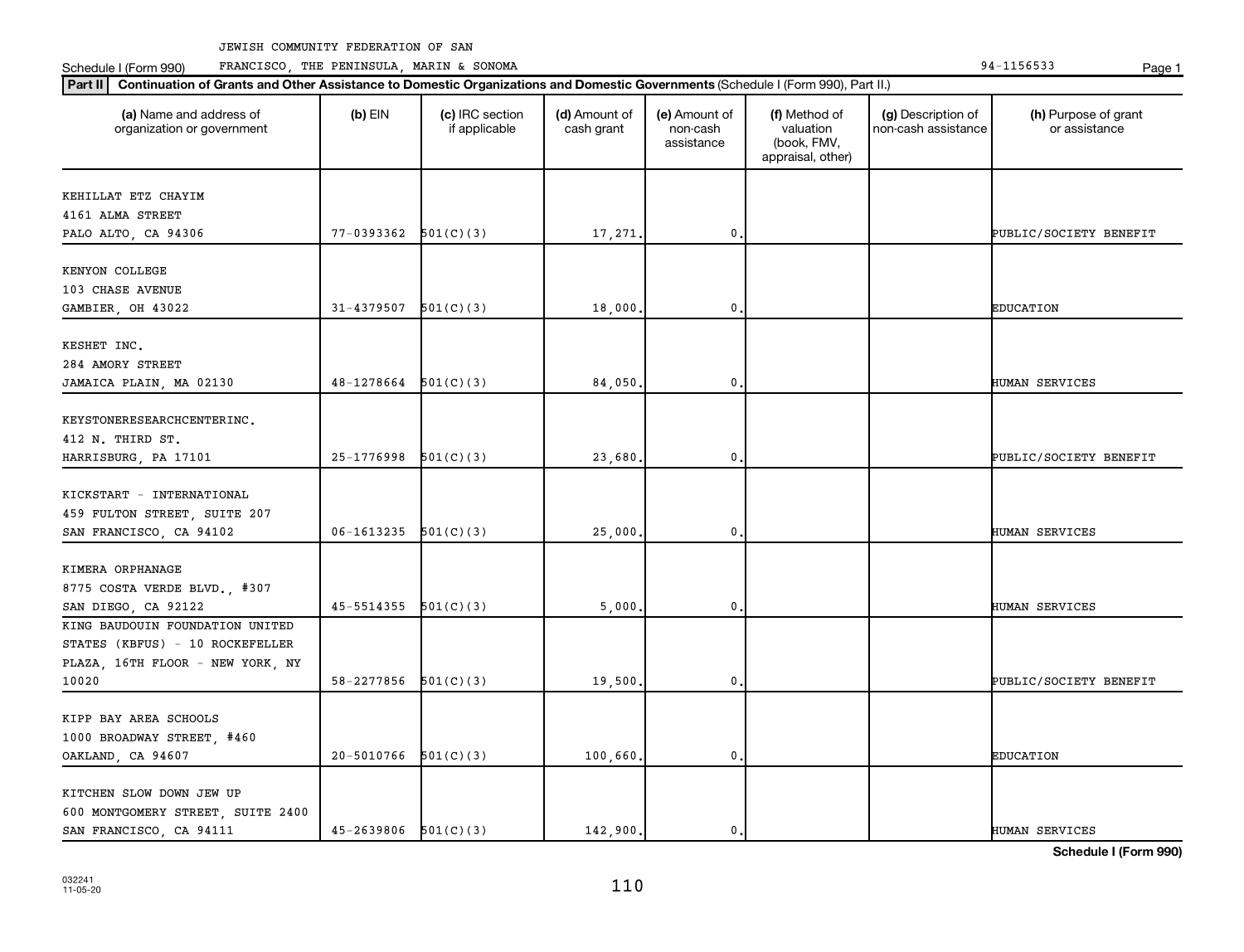Schedule I (Form 990) PRANCISCO, THE PENINSULA, MARIN & SONOMA Page 1 (Form 194-1156533 Page 1

| (a) Name and address of<br>organization or government | $(b)$ EIN  | (c) IRC section<br>if applicable | (d) Amount of<br>cash grant | (e) Amount of<br>non-cash<br>assistance | (f) Method of<br>valuation<br>(book, FMV,<br>appraisal, other) | (g) Description of<br>non-cash assistance | (h) Purpose of grant<br>or assistance |
|-------------------------------------------------------|------------|----------------------------------|-----------------------------|-----------------------------------------|----------------------------------------------------------------|-------------------------------------------|---------------------------------------|
| KLEZCALIFORNIA, INC.                                  |            |                                  |                             |                                         |                                                                |                                           |                                       |
| 6714 GLADYS AVE                                       |            |                                  |                             |                                         |                                                                |                                           |                                       |
| EL CERRITO, CA 94530                                  | 55-0824193 | 501(C)(3)                        | 18,150.                     | $\mathbf{0}$                            |                                                                |                                           | ARTS/CULTURE/HUMANITIES               |
|                                                       |            |                                  |                             |                                         |                                                                |                                           |                                       |
| KQED INC.                                             |            |                                  |                             |                                         |                                                                |                                           |                                       |
| 50 BEALE STREET, 4TH FLOOR                            |            |                                  |                             |                                         |                                                                |                                           |                                       |
| SAN FRANCISCO, CA 94105                               | 94-1241309 | 501(C)(3)                        | 163,424.                    | $\mathbf{0}$                            |                                                                |                                           | ARTS/CULTURE/HUMANITIES               |
| KULANU, INC.                                          |            |                                  |                             |                                         |                                                                |                                           |                                       |
| 165 WEST END AVE., #3R                                |            |                                  |                             |                                         |                                                                |                                           |                                       |
| NEW YORK, NY 10023                                    | 52-1919094 | 501(C)(3)                        | 15,000                      | $\mathbf{0}$                            |                                                                |                                           | PUBLIC/SOCIETY BENEFIT                |
|                                                       |            |                                  |                             |                                         |                                                                |                                           |                                       |
| KURTS FUND AKA KURT + PETER                           |            |                                  |                             |                                         |                                                                |                                           |                                       |
| FOUNDATION - PO BOX 691 - MENLO                       |            |                                  |                             |                                         |                                                                |                                           |                                       |
| PARK, CA 94026                                        | 27-1310545 | 501(C)(3)                        | 15,000.                     | $\mathbf{0}$                            |                                                                |                                           | PUBLIC/SOCIETY BENEFIT                |
|                                                       |            |                                  |                             |                                         |                                                                |                                           |                                       |
| LA CASA DE LAS MADRES                                 |            |                                  |                             |                                         |                                                                |                                           |                                       |
| 1269 HOWARD STREET                                    |            |                                  |                             |                                         |                                                                |                                           |                                       |
| SAN FRANCISCO, CA 94103                               | 94-2330864 | 501(C)(3)                        | 10,400                      | $\mathbf{0}$                            |                                                                |                                           | HUMAN SERVICES                        |
| LA LUZ CENTER                                         |            |                                  |                             |                                         |                                                                |                                           |                                       |
| 17560 GREGER STREET                                   |            |                                  |                             |                                         |                                                                |                                           |                                       |
| SONOMA, CA 95476                                      | 68-0228235 | 501(C)(3)                        | 16,000.                     | 0                                       |                                                                |                                           | HUMAN SERVICES                        |
|                                                       |            |                                  |                             |                                         |                                                                |                                           |                                       |
| LAB/SHUL                                              |            |                                  |                             |                                         |                                                                |                                           |                                       |
| 131 VARICK STREET, SUITE 921                          |            |                                  |                             |                                         |                                                                |                                           |                                       |
| NEW YORK, NY 10038                                    | 46-3877785 | 501(C)(3)                        | 5,000.                      | $\mathbf{0}$                            |                                                                |                                           | ARTS/CULTURE/HUMANITIES               |
|                                                       |            |                                  |                             |                                         |                                                                |                                           |                                       |
| LAFAYETTE PARTNERS IN EDUCATION                       |            |                                  |                             |                                         |                                                                |                                           |                                       |
| P.O. BOX 923                                          |            |                                  |                             |                                         |                                                                |                                           |                                       |
| LAFAYETTE, CA 94549                                   | 94-2699518 | 501(C)(3)                        | 8,300.                      | $\mathbf{0}$                            |                                                                |                                           | <b>EDUCATION</b>                      |
|                                                       |            |                                  |                             |                                         |                                                                |                                           |                                       |
| LAKE TAHOE CONSERVATION FUND DBA                      |            |                                  |                             |                                         |                                                                |                                           |                                       |
| TAHOE FUND - P.O. BOX 7124 - TAHOE                    |            |                                  |                             |                                         |                                                                |                                           |                                       |
| CITY CA 96145                                         | 01-0974628 | 501(C)(3)                        | 5.600.                      | $\mathbf{0}$ .                          |                                                                |                                           | PUBLIC/SOCIETY BENEFIT                |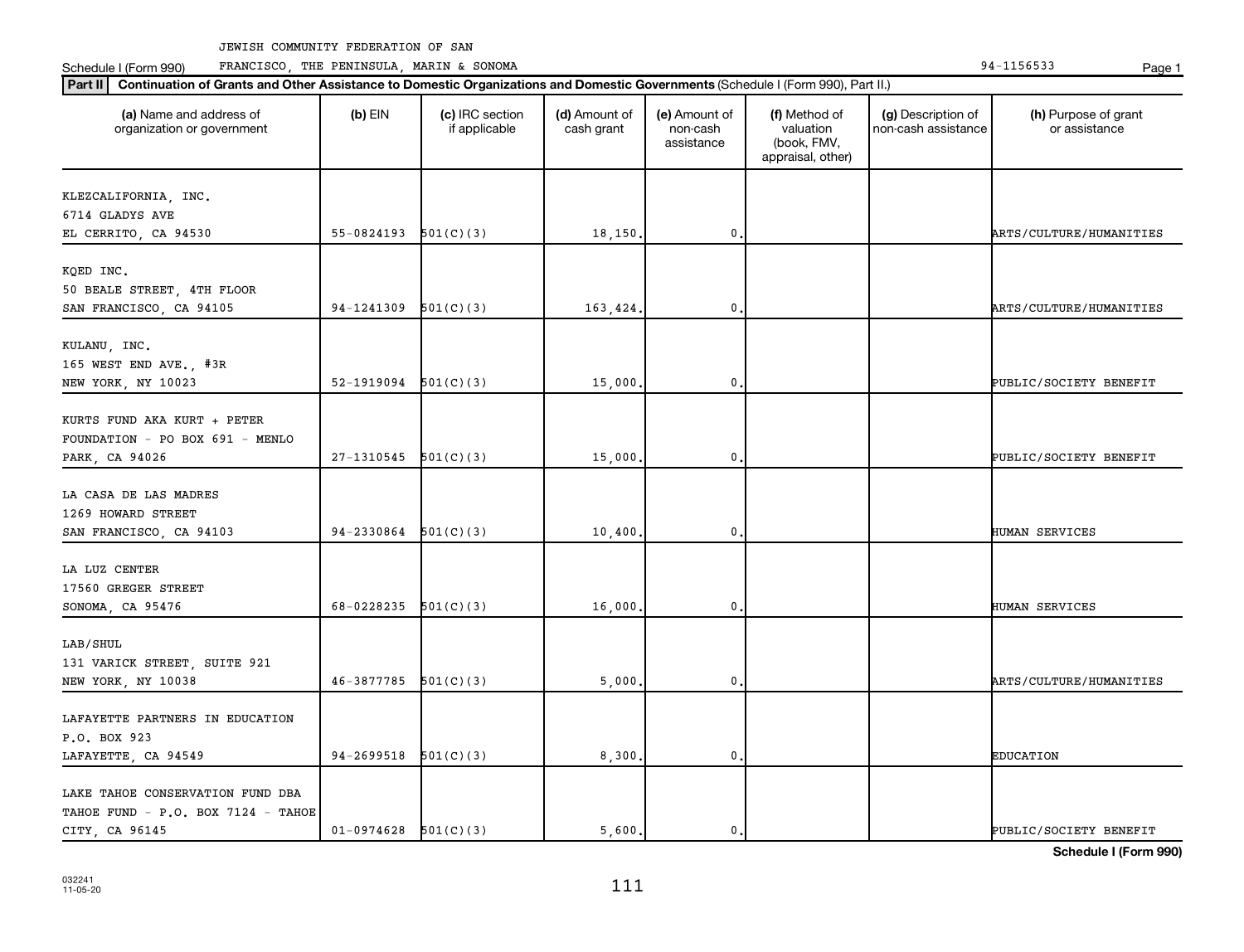Schedule I (Form 990) PRANCISCO, THE PENINSULA, MARIN & SONOMA Page 1 (Form 194-1156533 Page 1

| (a) Name and address of<br>organization or government                                              | $(b)$ EIN                | (c) IRC section<br>if applicable | (d) Amount of<br>cash grant | (e) Amount of<br>non-cash<br>assistance | (f) Method of<br>valuation<br>(book, FMV,<br>appraisal, other) | (g) Description of<br>non-cash assistance | (h) Purpose of grant<br>or assistance |
|----------------------------------------------------------------------------------------------------|--------------------------|----------------------------------|-----------------------------|-----------------------------------------|----------------------------------------------------------------|-------------------------------------------|---------------------------------------|
| LAMBDA LEGAL DEFENSE AND EDUCATION                                                                 |                          |                                  |                             |                                         |                                                                |                                           |                                       |
| FUND, INC. AKA LAMBDA LEGAL - 120                                                                  |                          |                                  |                             |                                         |                                                                |                                           |                                       |
| WALL STREET, 19TH FLOOR - NEW                                                                      |                          |                                  |                             |                                         |                                                                |                                           |                                       |
| YORK, NY 10005                                                                                     | $23 - 7395681$           | 501(C)(3)                        | 7,500                       | $\mathbf 0$                             |                                                                |                                           | PUBLIC/SOCIETY BENEFIT                |
| LARKIN STREET YOUTH SERVICES<br>134 GOLDEN GATE AVENUE<br>SAN FRANCISCO, CA 94102                  | 94-2917999               | 501(C)(3)                        | 31,250                      | 0                                       |                                                                |                                           | HUMAN SERVICES                        |
|                                                                                                    |                          |                                  |                             |                                         |                                                                |                                           |                                       |
| LAWFARE INSTITUTE<br>P.O. BOX 33226<br>WASHINGTON, DC 20033                                        | 46-2967640               | 501(C)(3)                        | 25,000                      | 0.                                      |                                                                |                                           | PUBLIC/SOCIETY BENEFIT                |
|                                                                                                    |                          |                                  |                             |                                         |                                                                |                                           |                                       |
| LAWFARE PROJECT INC.<br>633 THIRD AVENUE, 21ST FLOOR<br>NEW YORK, NY 10017                         | $27 - 2402908$           | 501(C)(3)                        | 20,100.                     | $\mathbf 0$                             |                                                                |                                           | PUBLIC/SOCIETY BENEFIT                |
| LAWYERS COMMITTEE FOR CIVIL RIGHTS                                                                 |                          |                                  |                             |                                         |                                                                |                                           |                                       |
| OF SAN FRANCISCO BAY AREA - 131                                                                    |                          |                                  |                             |                                         |                                                                |                                           |                                       |
| STEUART ST., SUITE 400 - SAN                                                                       |                          |                                  |                             |                                         |                                                                |                                           |                                       |
| FRANCISCO, CA 94105                                                                                | 94-2581415               | 501(C)(3)                        | 10,500                      | $\mathbf 0$                             |                                                                |                                           | PUBLIC/SOCIETY BENEFIT                |
| LAWYERS' COMMITTEE FOR CIVIL<br>RIGHTS UNDER LAW - 1500 K STREET<br>NW, SUITE 900 - WASHINGTON, DC |                          |                                  |                             |                                         |                                                                |                                           |                                       |
| 20005                                                                                              | 52-0799246               | 501(C)(3)                        | 501, 450.                   | $\mathbf 0$                             |                                                                |                                           | PUBLIC/SOCIETY BENEFIT                |
| LEADERSHIP CONFERENCE EDUCATION<br>FUND, INC. - 1620 L STREET, SUITE<br>100 - WASHINGTON, DC 20036 | 23-7026895               | 501(C)(3)                        | 200,000,                    | 0.                                      |                                                                |                                           | <b>EDUCATION</b>                      |
| LEAGUE OF CONSERVATION VOTERS                                                                      |                          |                                  |                             |                                         |                                                                |                                           |                                       |
| EDUCATION FUND - 740 15TH STREET                                                                   |                          |                                  |                             |                                         |                                                                |                                           |                                       |
| NW, SUITE 700 - WASHINGTON, DC                                                                     |                          |                                  |                             |                                         |                                                                |                                           |                                       |
| 20005                                                                                              | $52-1379661$ $501(C)(3)$ |                                  | 100, 250.                   | 0.                                      |                                                                |                                           | PUBLIC/SOCIETY BENEFIT                |
| LEAGUE OF WOMEN VOTERS EDUCATION<br>FUND - PO BOX 11036 - LEWISTON, ME                             |                          |                                  |                             |                                         |                                                                |                                           |                                       |
| 04243                                                                                              | $53-0239013$ $501(C)(3)$ |                                  | 25,785.                     | $\mathbf{0}$ .                          |                                                                |                                           | PUBLIC/SOCIETY BENEFIT                |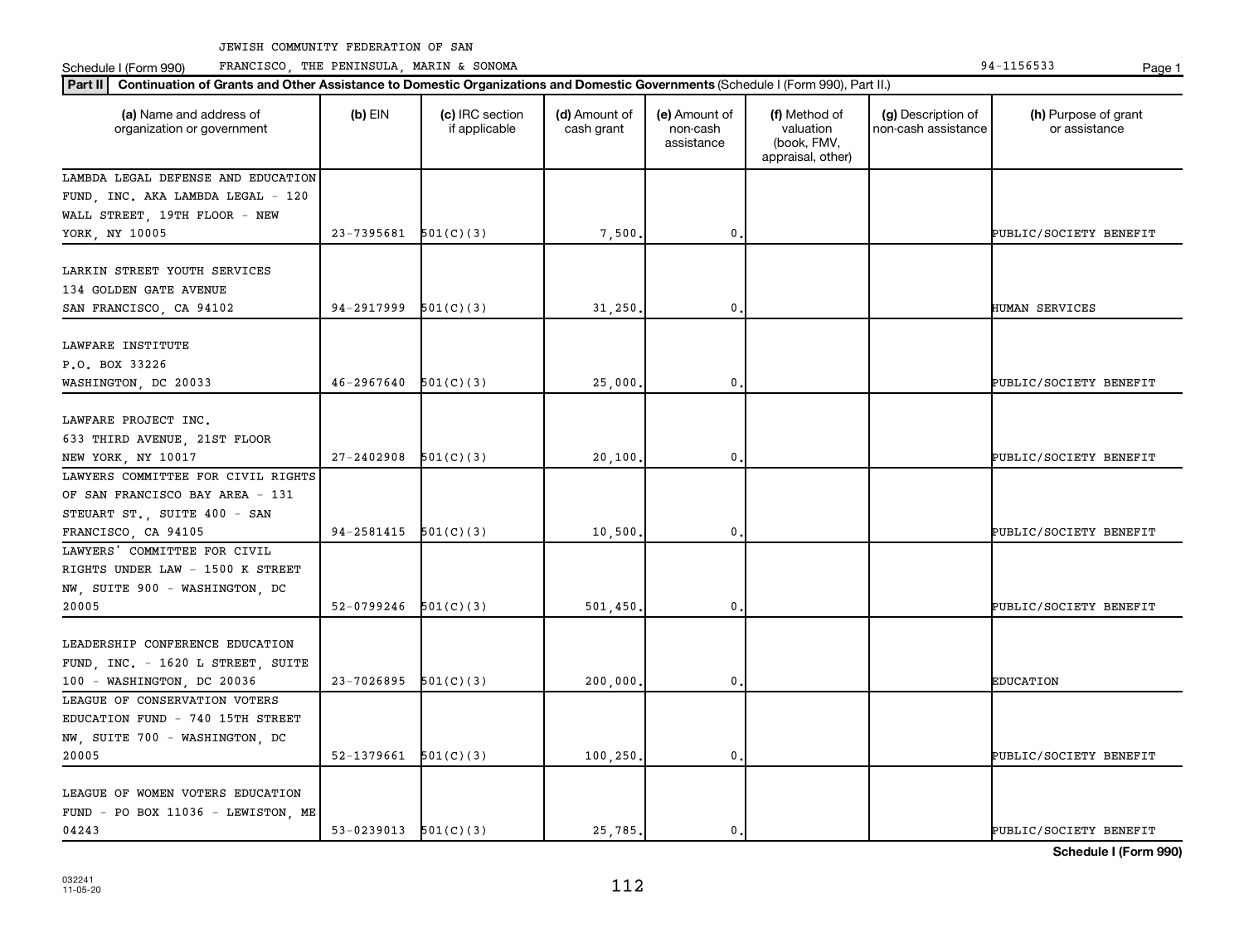**Part II Continuation of Grants and Other Assistance to Domestic Organizations and Domestic Governments**  (Schedule I (Form 990), Part II.)

Schedule I (Form 990) PRANCISCO, THE PENINSULA, MARIN & SONOMA Page 1 (Form 194-1156533 Page 1

| (a) Name and address of<br>organization or government                                    | $(b)$ EIN                | (c) IRC section<br>if applicable | (d) Amount of<br>cash grant | (e) Amount of<br>non-cash<br>assistance | (f) Method of<br>valuation<br>(book, FMV,<br>appraisal, other) | (g) Description of<br>non-cash assistance | (h) Purpose of grant<br>or assistance |
|------------------------------------------------------------------------------------------|--------------------------|----------------------------------|-----------------------------|-----------------------------------------|----------------------------------------------------------------|-------------------------------------------|---------------------------------------|
| LEAGUE TO SAVE LAKE TAHOE<br>2608 LAKE TAHOE BLVD.<br>SOUTH LAKE TAHOE, CA 96150         | 94-6128680               | 501(C)(3)                        | 6,100.                      | $\mathbf{0}$                            |                                                                |                                           | PUBLIC/SOCIETY BENEFIT                |
| LEHRHAUS JUDAICA AKA HAMAQOM<br>2123 SACRAMENTO STREET<br>BERKELEY, CA 94702             | 94-3001353               | 501(C)(3)                        | 103,033.                    | $\mathbf{0}$                            |                                                                |                                           | <b>EDUCATION</b>                      |
| LEO BAECK INSTITUTE INC.<br>15 W. 16TH STREET<br>NEW YORK, NY 10011                      | 13-5659965               | 501(C)(3)                        | 12,000.                     | $\pmb{0}$ .                             |                                                                |                                           | ARTS/CULTURE/HUMANITIES               |
| LEONARD AND SUSAN FUCHS MIZRACHI<br>SCHOOL - 26600 SHAKER BLVD. -<br>BEACHWOOD, OH 44122 | $34-1400924$ $501(C)(3)$ |                                  | 5,000.                      | 0                                       |                                                                |                                           | <b>EDUCATION</b>                      |
| LIBFORALL FOUNDATION<br>1959 N. PEACE HAVEN ROAD, NO. 357<br>WINSTON-SALEM, NC 27106     | $75-3141514$ $501(C)(3)$ |                                  | 25,000.                     | 0                                       |                                                                |                                           | <b>EDUCATION</b>                      |
| LICK WILMERDING HIGH SCHOOL<br>755 OCEAN AVENUE<br>SAN FRANCISCO, CA 94112               | 94-1186156               | 501(C)(3)                        | 6,000.                      | $\mathbf{0}$                            |                                                                |                                           | <b>EDUCATION</b>                      |
| LIFE LAB SCIENCE PROGRAM<br>1156 HIGH STREET<br>SANTA CRUZ, CA 95064                     | 94-2778848               | 501(C)(3)                        | 50,000.                     | $\mathbf 0$ .                           |                                                                |                                           | <b>EDUCATION</b>                      |
| LIFE LEARNING ACADEMY<br>651 8TH ST<br>SAN FRANCISCO, CA 94130                           | 46-0744397               | 501(C)(3)                        | 28,500.                     | 0                                       |                                                                |                                           | <b>EDUCATION</b>                      |
| LIFE SCIENCE CARES, INC.<br>6331 OLD CHESTERBROOK RD.                                    |                          |                                  |                             |                                         |                                                                |                                           |                                       |

**Schedule I (Form 990)**

MCLEAN, VA 22101  $81-2435939 \big| 501(C)(3) \big| 10,000. \big| 0. \big| 0.$  PUBLIC/SOCIETY BENEFIT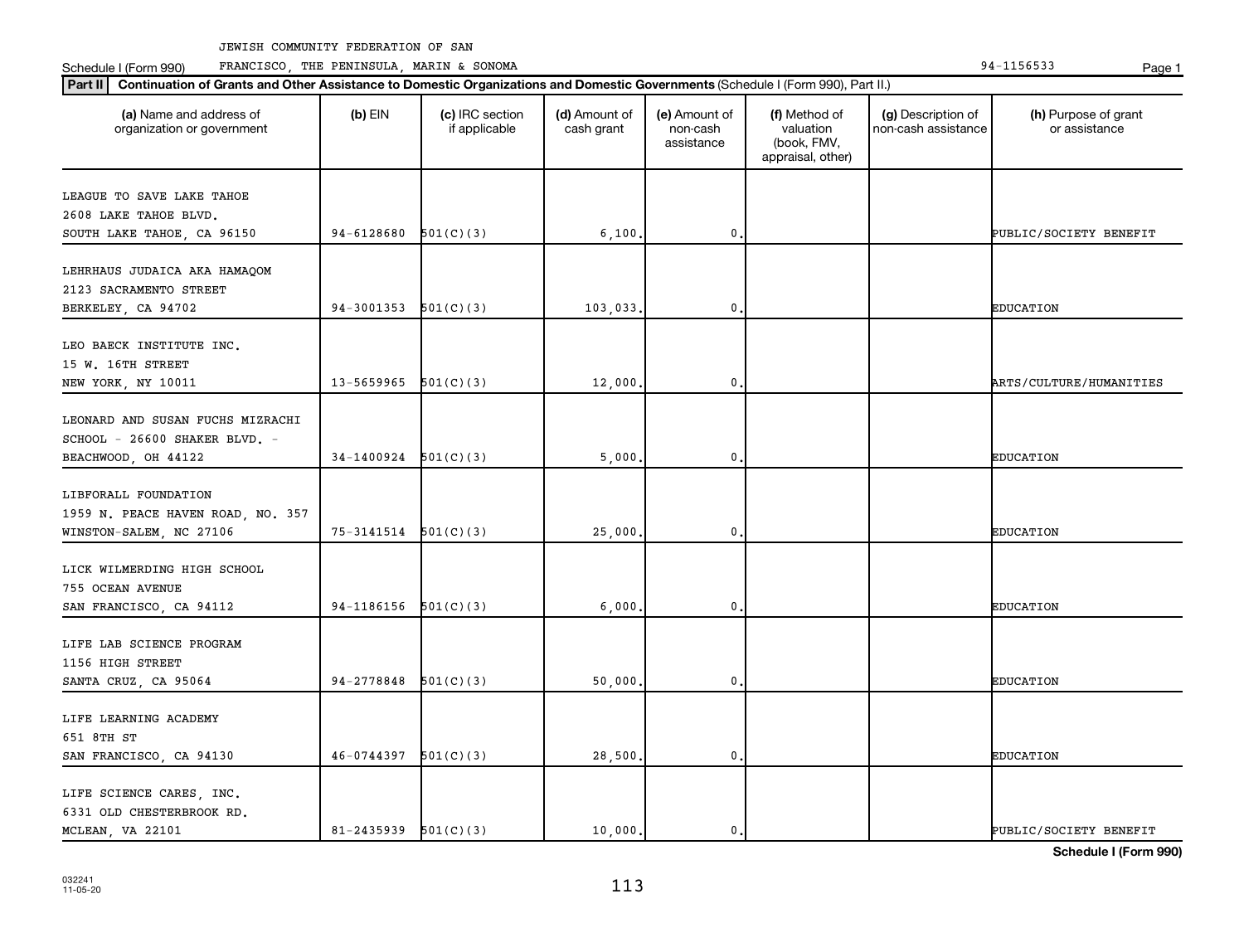**Part III Continuation of Grants and Other Assistance to Domestic Organizations and Domestic Government of Grants and Other Assistance to Domestic Continuation of Grants and Other Assistance to Domestic Croanizations and** Schedule I (Form 990) PRANCISCO, THE PENINSULA, MARIN & SONOMA Page 1 (Form 194-1156533 Page 1

| Continuation of Grants and Other Assistance to Domestic Organizations and Domestic Governments (Schedule I (Form 990), Part II.)<br>Part II |                          |                                  |                             |                                         |                                                                |                                           |                                       |
|---------------------------------------------------------------------------------------------------------------------------------------------|--------------------------|----------------------------------|-----------------------------|-----------------------------------------|----------------------------------------------------------------|-------------------------------------------|---------------------------------------|
| (a) Name and address of<br>organization or government                                                                                       | $(b)$ EIN                | (c) IRC section<br>if applicable | (d) Amount of<br>cash grant | (e) Amount of<br>non-cash<br>assistance | (f) Method of<br>valuation<br>(book, FMV,<br>appraisal, other) | (g) Description of<br>non-cash assistance | (h) Purpose of grant<br>or assistance |
| LIFEMOVES FKA INNVISION SHELTER<br>NETWORK - 181 CONSTITUTION DRIVE<br>MENLO PARK, CA 94025                                                 | 77-0160469               | 501(C)(3)                        | 160,320.                    | 0                                       |                                                                |                                           | HUMAN SERVICES                        |
| LIVE OAK, A LEARNING CENTER FOR<br>CHILDREN - 1555 MARIPOSA STREET -<br>SAN FRANCISCO, CA 94107                                             | 94-2153158               | 501(C)(3)                        | 9,200                       | 0                                       |                                                                |                                           | <b>EDUCATION</b>                      |
| LIVING FREE ANIMAL SANCTUARY<br>P.O. BOX 5<br>MOUNTAIN CENTER, CA 92561                                                                     | 95-3628770               | 501(C)(3)                        | 10,000                      | 0                                       |                                                                |                                           | PUBLIC/SOCIETY BENEFIT                |
| LOAVES & FISHES FAMILY KITCHEN<br>1534 BERGER DRIVE<br>SAN JOSE, CA 95112                                                                   | 77-0370874               | 501(C)(3)                        | 125,000                     | 0                                       |                                                                |                                           | PUBLIC/SOCIETY BENEFIT                |
| LOAVES AND FISHES OF CONTRA COSTA<br>835 FERRY STREET<br>MARTINEZ, CA 94553                                                                 | 68-0018077               | 501(C)(3)                        | 5,000                       | 0                                       |                                                                |                                           | <b>HUMAN SERVICES</b>                 |
| LOS ALTOS CHABAD<br>1049 EL MONTE AVE. STE. C, POB 97<br>MOUNTAIN VIEW, CA 94040                                                            | 45-4952486               | 501(C)(3)                        | 25,000                      | 0                                       |                                                                |                                           | PUBLIC/SOCIETY BENEFIT                |
| LOS ANGELES MUSEUM OF THE<br>HOLOCAUST - 100 S. THE GROVE DRIVE<br>- LOS ANGELES, CA 90036                                                  | 46-0503824               | 501(C)(3)                        | 8,800                       | 0                                       |                                                                |                                           | ARTS/CULTURE/HUMANITIES               |
| LOS ANGELES REGIONAL FOOD BANK<br>1734 EAST 41ST STREET<br>LOS ANGELES, CA 90058                                                            | 95-3135649               | 501(C)(3)                        | 5,000                       | 0                                       |                                                                |                                           | PUBLIC/SOCIETY BENEFIT                |
| LOVELAND FOUNDATION, INC.<br>367 N MONTGOMERY<br>NEWBURGH, NY 12550                                                                         | $83-3421375$ $501(C)(3)$ |                                  | 5.000.                      | $\mathbf{0}$                            |                                                                |                                           | PUBLIC/SOCIETY BENEFIT                |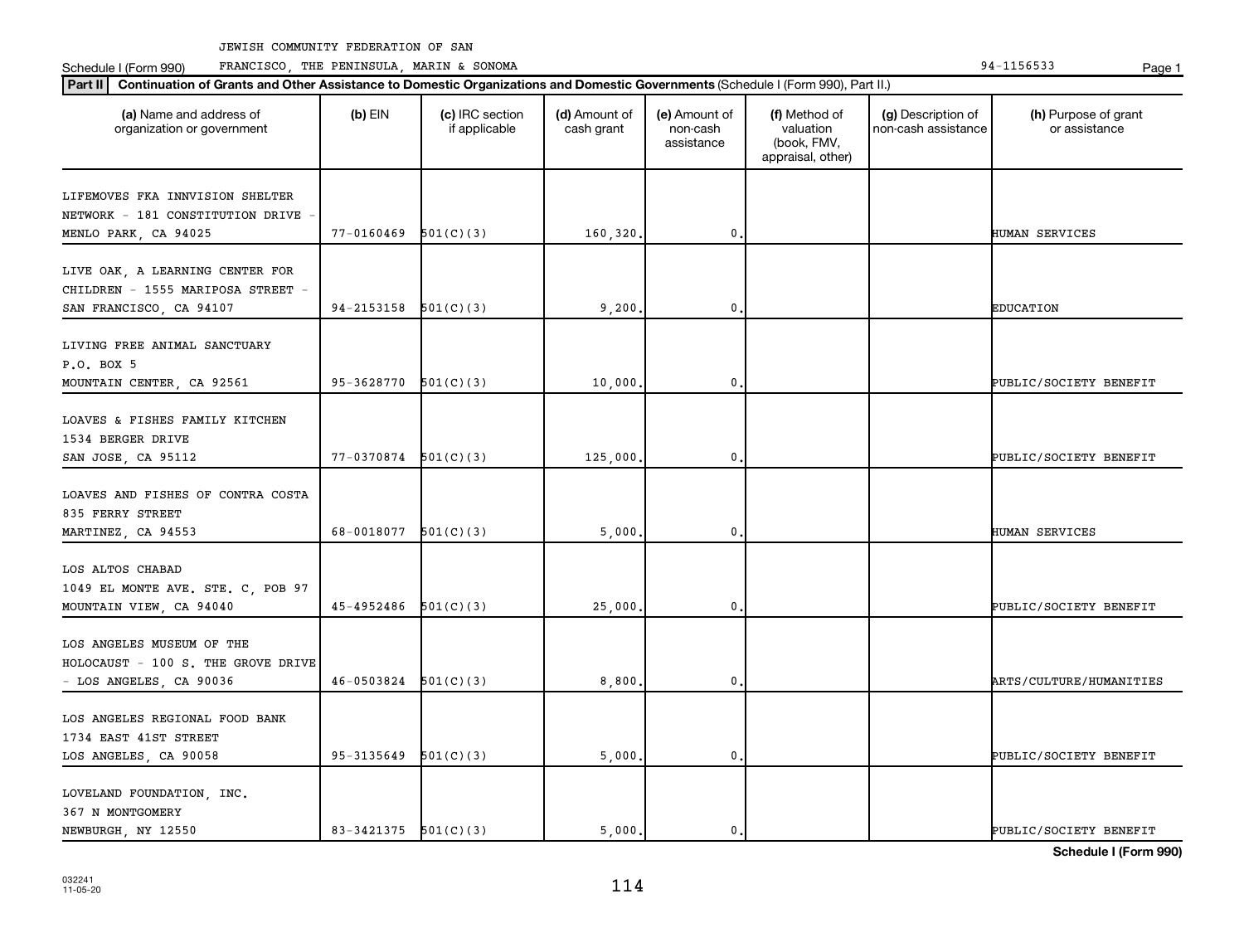Schedule I (Form 990) PRANCISCO, THE PENINSULA, MARIN & SONOMA Page 1 (Form 194-1156533 Page 1

| Part II   Continuation of Grants and Other Assistance to Domestic Organizations and Domestic Governments (Schedule I (Form 990), Part II.) |                |                                  |                             |                                         |                                                                |                                           |                                       |
|--------------------------------------------------------------------------------------------------------------------------------------------|----------------|----------------------------------|-----------------------------|-----------------------------------------|----------------------------------------------------------------|-------------------------------------------|---------------------------------------|
| (a) Name and address of<br>organization or government                                                                                      | $(b)$ EIN      | (c) IRC section<br>if applicable | (d) Amount of<br>cash grant | (e) Amount of<br>non-cash<br>assistance | (f) Method of<br>valuation<br>(book, FMV,<br>appraisal, other) | (g) Description of<br>non-cash assistance | (h) Purpose of grant<br>or assistance |
| LUCILE PACKARD FOUNDATION FOR                                                                                                              |                |                                  |                             |                                         |                                                                |                                           |                                       |
| CHILDREN'S HEALTH - 400 HAMILTON                                                                                                           |                |                                  |                             |                                         |                                                                |                                           |                                       |
| AVE., SUITE 340 - PALO ALTO, CA                                                                                                            |                |                                  |                             |                                         |                                                                |                                           |                                       |
| 94301                                                                                                                                      | 77-0440090     | 501(C)(3)                        | 130,830                     | $\mathbf{0}$                            |                                                                |                                           | PUBLIC/SOCIETY BENEFIT                |
| MACDOWELL COLONY<br>521 W. 23RD STREET, 2ND FLOOR                                                                                          |                |                                  |                             |                                         |                                                                |                                           |                                       |
| NEW YORK, NY 10011                                                                                                                         | 13-1592242     | 501(C)(3)                        | 10,000                      | 0                                       |                                                                |                                           | ARTS/CULTURE/HUMANITIES               |
| MACGUFFIN THEATRE AND FILM COMPANY<br>2030 SANSOME STREET, 2ND FLOOR<br>PHILADELPHIA, PA 19103                                             | 23-2962685     | 501(C)(3)                        | 20,000                      | $\mathbf{0}$                            |                                                                |                                           | ARTS/CULTURE/HUMANITIES               |
|                                                                                                                                            |                |                                  |                             |                                         |                                                                |                                           |                                       |
| MAGAIN DAVID SEPHARDIM<br>CONGREGATION - 351 FOURTH AVENUE<br>SAN FRANCISCO, CA 94118                                                      | 94-2416957     | 501(C)(3)                        | 20,000                      | $\mathbf 0$                             |                                                                |                                           | PUBLIC/SOCIETY BENEFIT                |
| MAGNES MUSEUM FOUNDATION<br>121 STEUART ST<br>SAN FRANCISCO, CA 94105                                                                      | 94-6103646     | 501(C)(3)                        | 71,630                      | $\mathbf 0$                             |                                                                |                                           | ARTS/CULTURE/HUMANITIES               |
| MAIMONIDES MEDICAL CENTER<br>4802 TENTH AVENUE<br>BROOKLYN, NY 11219                                                                       | 11-1635081     | 501(C)(3)                        | 5,000                       | $\mathbf 0$                             |                                                                |                                           | <b>HEALTH</b>                         |
| MAINE JEWISH FILM FESTIVAL<br>P.O. BOX 7465<br>PORTLAND, ME 04112                                                                          | $01 - 0526374$ | 501(C)(3)                        | 15,000                      | $\mathbf{0}$                            |                                                                |                                           | PUBLIC/SOCIETY BENEFIT                |
| MAINE SEACOAST MISSION<br>6 OLD FIREHOUSE LANE<br>NORTHEAST HARBOR, ME 04662                                                               | $01 - 0216837$ | 501(C)(3)                        | 10,000                      | $\mathbf 0$                             |                                                                |                                           | HUMAN SERVICES                        |
| MAITRI CHARITABLE TRUST<br>P.O. BOX 697<br>SANTA CLARA, CA 95052                                                                           | 94-3132087     | 501(C)(3)                        | 10,000.                     | $\mathbf{0}$ .                          |                                                                |                                           | HUMAN SERVICES                        |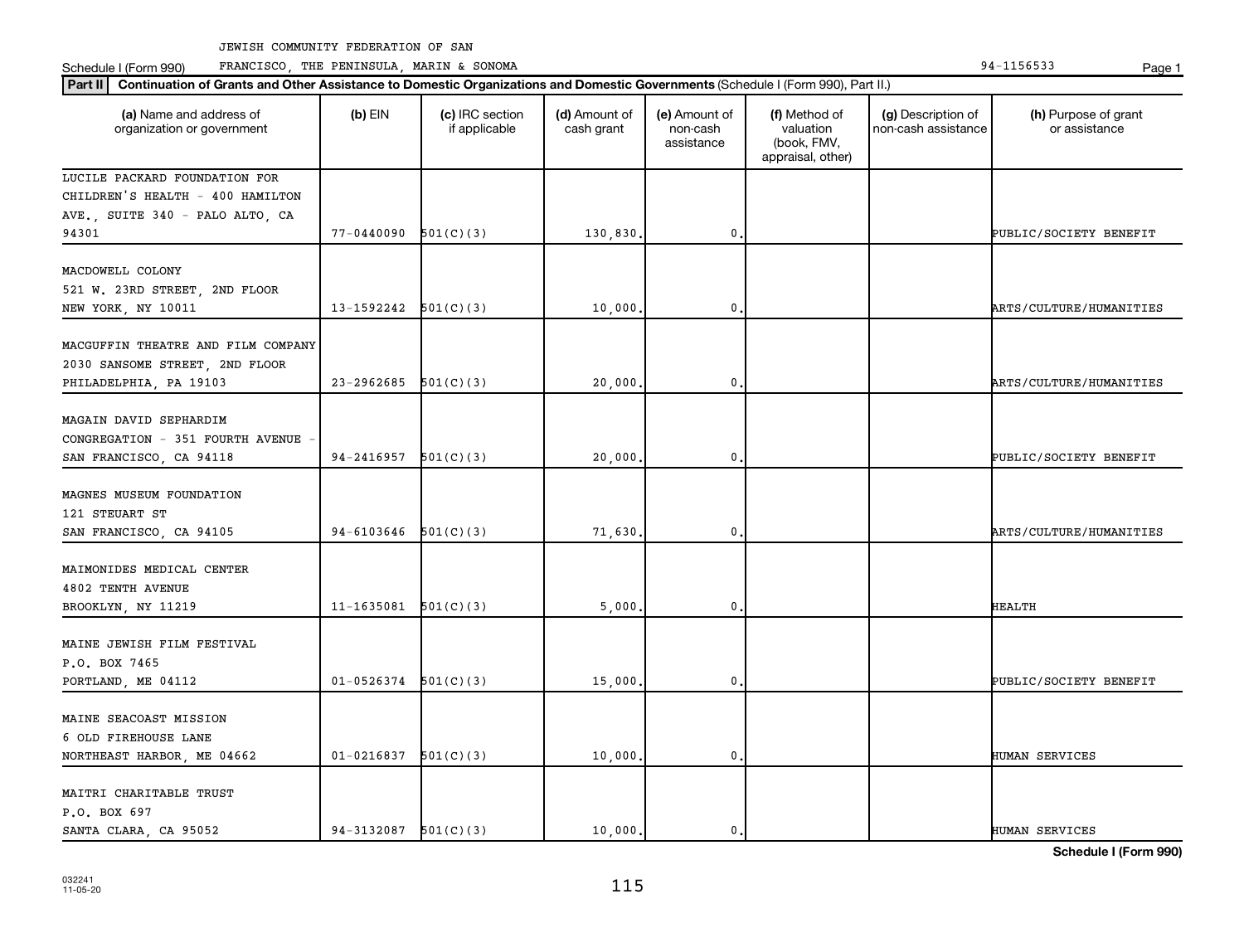Schedule I (Form 990) PRANCISCO, THE PENINSULA, MARIN & SONOMA Page 1 (Form 194-1156533 Page 1

| (a) Name and address of<br>organization or government       | $(b)$ EIN  | (c) IRC section<br>if applicable | (d) Amount of<br>cash grant | (e) Amount of<br>non-cash<br>assistance | (f) Method of<br>valuation<br>(book, FMV,<br>appraisal, other) | (g) Description of<br>non-cash assistance | (h) Purpose of grant<br>or assistance |
|-------------------------------------------------------------|------------|----------------------------------|-----------------------------|-----------------------------------------|----------------------------------------------------------------|-------------------------------------------|---------------------------------------|
| MAKE-A-WISH FOUNDATION OF GREATER                           |            |                                  |                             |                                         |                                                                |                                           |                                       |
| BAY AREA - 1333 BROADWAY, SUITE                             |            |                                  |                             |                                         |                                                                |                                           |                                       |
| 200 - OAKLAND, CA 94612                                     | 94-2958481 | 501(C)(3)                        | 8,700                       | 0                                       |                                                                |                                           | HUMAN SERVICES                        |
|                                                             |            |                                  |                             |                                         |                                                                |                                           |                                       |
| MAPLEBROOK SCHOOL, INC.                                     |            |                                  |                             |                                         |                                                                |                                           |                                       |
| 5142 ROUTE 22                                               |            |                                  |                             |                                         |                                                                |                                           |                                       |
| AMENIA, NY 12501                                            | 14-1377027 | 501(C)(3)                        | 20,000                      | 0                                       |                                                                |                                           | <b>EDUCATION</b>                      |
| MARGARET JENKINS DANCE STUDIO INC.                          |            |                                  |                             |                                         |                                                                |                                           |                                       |
| AKA MARGARET JENKINS DANCE COMPANY                          |            |                                  |                             |                                         |                                                                |                                           |                                       |
| $-$ 3973 25TH STREET $-$ SAN                                |            |                                  |                             |                                         |                                                                |                                           |                                       |
| FRANCISCO, CA 94114                                         | 94-2287039 | 501(C)(3)                        | 6,000                       | 0                                       |                                                                |                                           | ARTS/CULTURE/HUMANITIES               |
|                                                             |            |                                  |                             |                                         |                                                                |                                           |                                       |
| MARIN AGRICULTURAL LAND TRUST                               |            |                                  |                             |                                         |                                                                |                                           |                                       |
| P.O. BOX 809                                                |            |                                  |                             |                                         |                                                                |                                           |                                       |
| POINT REYES STATION, CA 94956                               | 94-2689383 | 501(C)(3)                        | 16,250                      | 0                                       |                                                                |                                           | PUBLIC/SOCIETY BENEFIT                |
|                                                             |            |                                  |                             |                                         |                                                                |                                           |                                       |
| MARIN CENTER FOR INDEPENDENT                                |            |                                  |                             |                                         |                                                                |                                           |                                       |
| LIVING - 710 FOURTH STREET - SAN                            |            |                                  |                             |                                         |                                                                |                                           |                                       |
| RAFAEL, CA 94901                                            | 94-2605669 | 501(C)(3)                        | 5,000                       | 0                                       |                                                                |                                           | HUMAN SERVICES                        |
|                                                             |            |                                  |                             |                                         |                                                                |                                           |                                       |
| MARIN COUNTRY DAY SCHOOL                                    |            |                                  |                             |                                         |                                                                |                                           |                                       |
| 5221 PARADISE DRIVE                                         | 94-1375791 | 501(C)(3)                        | 8,000                       | 0                                       |                                                                |                                           | <b>EDUCATION</b>                      |
| CORTE MADERA, CA 94925<br>MARIN GENERAL HOSPITAL FOUNDATION |            |                                  |                             |                                         |                                                                |                                           |                                       |
| DBA MARINHEALTH FOUNDATION - 100B                           |            |                                  |                             |                                         |                                                                |                                           |                                       |
| DRAKES LANDING ROAD, SUITE 255 -                            |            |                                  |                             |                                         |                                                                |                                           |                                       |
| GREENBRAE, CA 94904                                         | 94-6127213 | 501(C)(3)                        | 18,300                      | $\mathbf 0$                             |                                                                |                                           | <b>HEALTH</b>                         |
|                                                             |            |                                  |                             |                                         |                                                                |                                           |                                       |
| MARIN MONTESSORI SCHOOL, INC.                               |            |                                  |                             |                                         |                                                                |                                           |                                       |
| 5200 PARADISE DRIVE                                         |            |                                  |                             |                                         |                                                                |                                           |                                       |
| CORTE MADERA, CA 94925                                      | 94-1567656 | 501(C)(3)                        | 5,000                       | 0                                       |                                                                |                                           | <b>EDUCATION</b>                      |
|                                                             |            |                                  |                             |                                         |                                                                |                                           |                                       |
| MARIN PRIMARY AND MIDDLE SCHOOL                             |            |                                  |                             |                                         |                                                                |                                           |                                       |
| 20 MAGNOLIA AVENUE                                          |            |                                  |                             |                                         |                                                                |                                           |                                       |
| LARKSPUR, CA 94939                                          | 94-2302389 | 501(C)(3)                        | 6.000.                      | 0.                                      |                                                                |                                           | <b>EDUCATION</b>                      |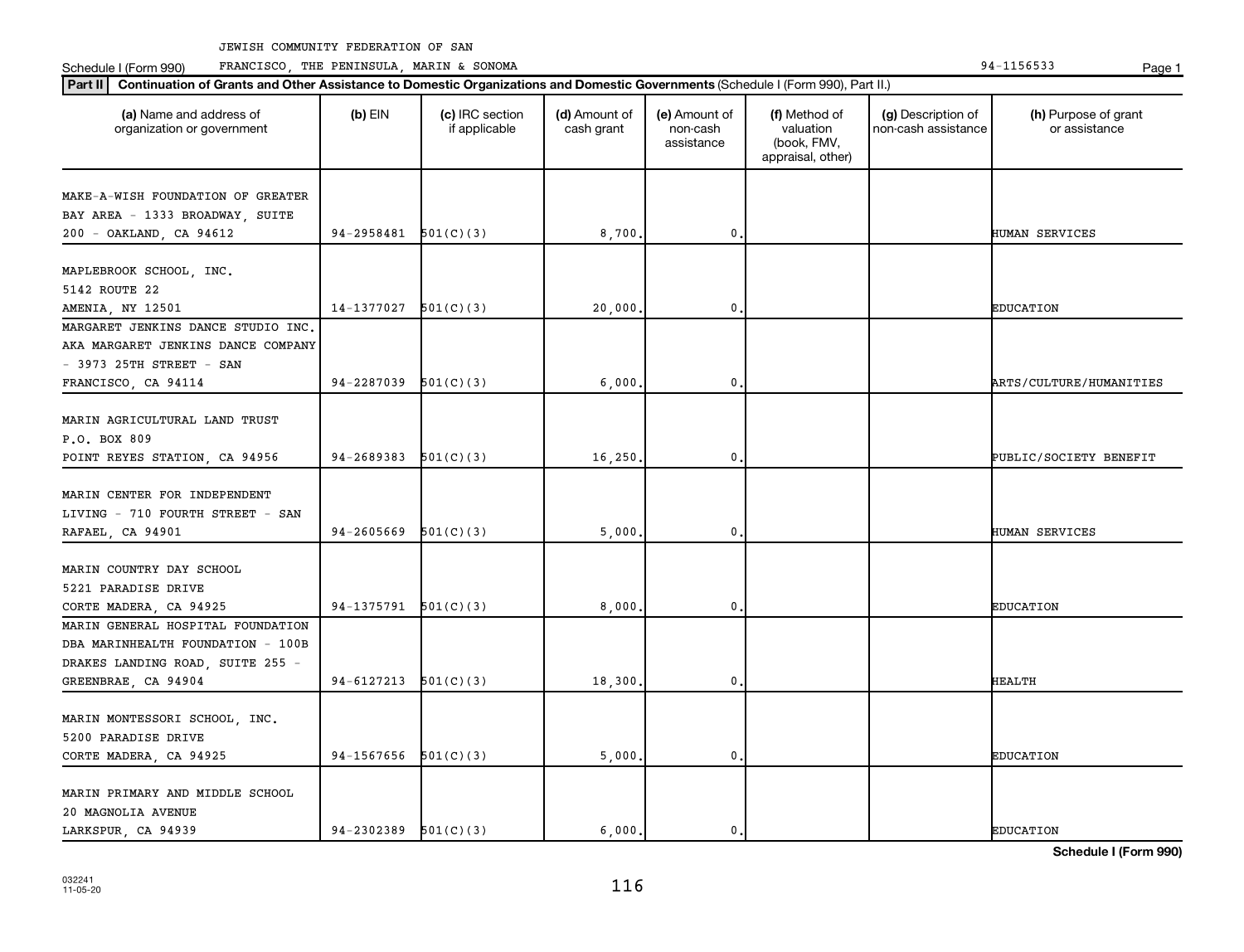Schedule I (Form 990) PRANCISCO, THE PENINSULA, MARIN & SONOMA Page 1 (Form 194-1156533 Page 1

| (a) Name and address of<br>organization or government | $(b)$ EIN                | (c) IRC section<br>if applicable | (d) Amount of<br>cash grant | (e) Amount of<br>non-cash<br>assistance | (f) Method of<br>valuation<br>(book, FMV,<br>appraisal, other) | (g) Description of<br>non-cash assistance | (h) Purpose of grant<br>or assistance |
|-------------------------------------------------------|--------------------------|----------------------------------|-----------------------------|-----------------------------------------|----------------------------------------------------------------|-------------------------------------------|---------------------------------------|
| MARIN SENIOR COORDINATING COUNCIL                     |                          |                                  |                             |                                         |                                                                |                                           |                                       |
| INCORPORATED DBA WHISTLESTOP - 930                    |                          |                                  |                             |                                         |                                                                |                                           |                                       |
| TAMALPAIS AVENUE - SAN RAFAEL, CA                     |                          |                                  |                             |                                         |                                                                |                                           |                                       |
| 94901                                                 | 94-1422463               | 501(C)(3)                        | 8,650                       | $\mathbf{0}$                            |                                                                |                                           | HUMAN SERVICES                        |
| MARIN THEATRE COMPANY                                 |                          |                                  |                             |                                         |                                                                |                                           |                                       |
| 397 MILLER AVENUE                                     |                          |                                  |                             |                                         |                                                                |                                           |                                       |
| MILL VALLEY, CA 94941                                 | 23-7018125               | 501(C)(3)                        | 6,600                       | 0                                       |                                                                |                                           | ARTS/CULTURE/HUMANITIES               |
| MARIN VILLAGES                                        |                          |                                  |                             |                                         |                                                                |                                           |                                       |
| 4340 REDWOOD HWY, SUITE F-142                         |                          |                                  |                             |                                         |                                                                |                                           |                                       |
| SAN RAFAEL, CA 94901                                  | 27-0281669               | 501(C)(3)                        | 5,000                       | $\mathbf 0$                             |                                                                |                                           | HUMAN SERVICES                        |
|                                                       |                          |                                  |                             |                                         |                                                                |                                           |                                       |
| MARINE MAMMAL CENTER                                  |                          |                                  |                             |                                         |                                                                |                                           |                                       |
| PO BOX 396020                                         |                          |                                  |                             |                                         |                                                                |                                           |                                       |
| SAN FRANCISCO, CA 94139                               | $51-0144434$ $501(C)(3)$ |                                  | 19,200                      | 0                                       |                                                                |                                           | PUBLIC/SOCIETY BENEFIT                |
|                                                       |                          |                                  |                             |                                         |                                                                |                                           |                                       |
| MARK DAY SCHOOL                                       |                          |                                  |                             |                                         |                                                                |                                           |                                       |
| 39 TRELLIS DRIVE                                      |                          |                                  |                             |                                         |                                                                |                                           |                                       |
| SAN RAFAEL, CA 94903                                  | 94-2598891               | 501(C)(3)                        | 12,500                      | $\mathbf 0$                             |                                                                |                                           | <b>EDUCATION</b>                      |
| MARTHA'S VILLAGE & KITCHEN                            |                          |                                  |                             |                                         |                                                                |                                           |                                       |
| 83791 DATE AVENUE                                     |                          |                                  |                             |                                         |                                                                |                                           |                                       |
| INDIO, CA 92201                                       | 33-0777892               | 501(C)(3)                        | 5,000                       | 0                                       |                                                                |                                           | HUMAN SERVICES                        |
|                                                       |                          |                                  |                             |                                         |                                                                |                                           |                                       |
| MARYLAND FOOD BANK, INC.                              |                          |                                  |                             |                                         |                                                                |                                           |                                       |
| 2200 HALETHORPE FARMS ROAD                            |                          |                                  |                             |                                         |                                                                |                                           |                                       |
| BALTIMORE, MD 21227                                   | 52-1135690               | 501(C)(3)                        | 5,000                       | $\mathbf 0$                             |                                                                |                                           | HUMAN SERVICES                        |
| MAUREEN AND MIKE MANSFIELD                            |                          |                                  |                             |                                         |                                                                |                                           |                                       |
| FOUNDATION - 32 CAMPUS DRIVE,                         |                          |                                  |                             |                                         |                                                                |                                           |                                       |
| MANSFIELD LIBRARY L4 - MISSOULA.                      |                          |                                  |                             |                                         |                                                                |                                           |                                       |
| MT 59812                                              | $81 - 0411708$ 501(C)(3) |                                  | 5,000                       | $\mathbf 0$                             |                                                                |                                           | HUMAN SERVICES                        |
|                                                       |                          |                                  |                             |                                         |                                                                |                                           |                                       |
| MAVEN PROJECT                                         |                          |                                  |                             |                                         |                                                                |                                           |                                       |
| P.O. BOX 156781                                       |                          |                                  |                             |                                         |                                                                |                                           |                                       |
| SAN FRANCISCO, CA 94115                               | 46-5370676               | 501(C)(3)                        | 5,750.                      | 0.                                      |                                                                |                                           | ARTS/CULTURE/HUMANITIES               |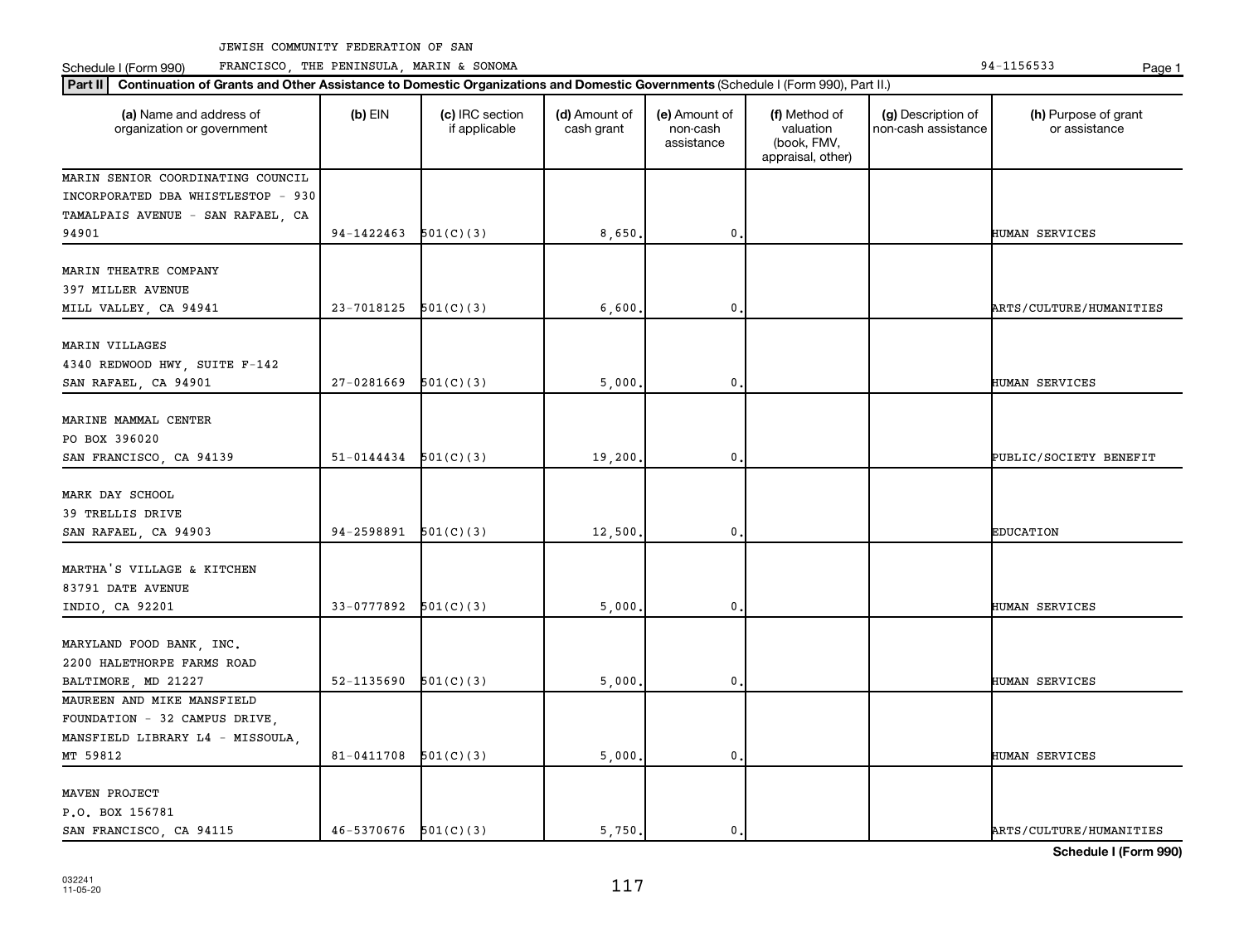Schedule I (Form 990) PRANCISCO, THE PENINSULA, MARIN & SONOMA Page 1 (Form 194-1156533 Page 1

| (a) Name and address of<br>organization or government                | $(b)$ EIN                  | (c) IRC section<br>if applicable | (d) Amount of<br>cash grant | (e) Amount of<br>non-cash<br>assistance | (f) Method of<br>valuation<br>(book, FMV,<br>appraisal, other) | (g) Description of<br>non-cash assistance | (h) Purpose of grant<br>or assistance |
|----------------------------------------------------------------------|----------------------------|----------------------------------|-----------------------------|-----------------------------------------|----------------------------------------------------------------|-------------------------------------------|---------------------------------------|
| MAZON INC. A JEWISH RESPONSE TO                                      |                            |                                  |                             |                                         |                                                                |                                           |                                       |
| HUNGER - 10850 WILSHIRE BLVD.,                                       |                            |                                  |                             |                                         |                                                                |                                           |                                       |
| SUITE 400 - LOS ANGELES, CA 90024                                    | $22 - 2624532$ $501(C)(3)$ |                                  | 22,200                      | 0                                       |                                                                |                                           | HUMAN SERVICES                        |
|                                                                      |                            |                                  |                             |                                         |                                                                |                                           |                                       |
| MCGEORGE SCHOOL OF LAW                                               |                            |                                  |                             |                                         |                                                                |                                           |                                       |
| 3200 FIFTH AVE                                                       |                            |                                  |                             |                                         |                                                                |                                           |                                       |
| SACRAMENTO, CA 95817                                                 | 94-1156266                 | 501(C)(3)                        | 10,000                      | $\mathbf 0$                             |                                                                |                                           | <b>EDUCATION</b>                      |
|                                                                      |                            |                                  |                             |                                         |                                                                |                                           |                                       |
| MEALS ON WHEELS OF SAN FRANCISCO<br>INC. - 1375 FAIRFAX AVENUE - SAN |                            |                                  |                             |                                         |                                                                |                                           |                                       |
|                                                                      | $94-1741155$ $501(C)(3)$   |                                  | 16,750                      | $\mathbf{0}$ .                          |                                                                |                                           | HUMAN SERVICES                        |
| FRANCISCO, CA 94124                                                  |                            |                                  |                             |                                         |                                                                |                                           |                                       |
| <b>MECHON HADAR</b>                                                  |                            |                                  |                             |                                         |                                                                |                                           |                                       |
| 190 AMSTERDAM AVENUE                                                 |                            |                                  |                             |                                         |                                                                |                                           |                                       |
| NEW YORK, NY 10023                                                   | $26-4412164$ $501(C)(3)$   |                                  | 53,600                      | 0                                       |                                                                |                                           | <b>EDUCATION</b>                      |
|                                                                      |                            |                                  |                             |                                         |                                                                |                                           |                                       |
| MEDGLOBAL, INC.                                                      |                            |                                  |                             |                                         |                                                                |                                           |                                       |
| 10604 SOUTHWEST HIGHWAY, SUITE 107                                   |                            |                                  |                             |                                         |                                                                |                                           |                                       |
| CHICAGO RIDGE, IL 60415                                              | 82-2517347                 | 501(C)(3)                        | 20,000                      | $\mathbf 0$                             |                                                                |                                           | HEALTH                                |
|                                                                      |                            |                                  |                             |                                         |                                                                |                                           |                                       |
| MEIRA ACADEMY                                                        |                            |                                  |                             |                                         |                                                                |                                           |                                       |
| 3921 FABIAN WAY                                                      |                            |                                  |                             |                                         |                                                                |                                           |                                       |
| PALO ALTO, CA 94303                                                  | 27-4149557                 | 501(C)(3)                        | 39,000                      | 0                                       |                                                                |                                           | <b>EDUCATION</b>                      |
|                                                                      |                            |                                  |                             |                                         |                                                                |                                           |                                       |
| MENLO ATHERTON HIGH SCHOOL                                           |                            |                                  |                             |                                         |                                                                |                                           |                                       |
| FOUNDATION FOR THE FUTURE - P.O.                                     |                            |                                  |                             |                                         |                                                                |                                           |                                       |
| BOX 1228 - MENLO PARK, CA 94026                                      | 26-0820369                 | 501(C)(3)                        | 10,000                      | $\mathbf{0}$ .                          |                                                                |                                           | <b>EDUCATION</b>                      |
|                                                                      |                            |                                  |                             |                                         |                                                                |                                           |                                       |
| MENLO PARK-ATHERTON EDUCATION                                        |                            |                                  |                             |                                         |                                                                |                                           |                                       |
| FOUNDATION - P.O. BOX 584 - MENLO                                    |                            |                                  |                             |                                         |                                                                |                                           |                                       |
| PARK, CA 94026                                                       | $94-2871701$ $501(C)(3)$   |                                  | 8,000                       | 0.                                      |                                                                |                                           | <b>EDUCATION</b>                      |
| MENLO SCHOOL                                                         |                            |                                  |                             |                                         |                                                                |                                           |                                       |
| 50 VALPARAISO AVENUE                                                 |                            |                                  |                             |                                         |                                                                |                                           |                                       |
| ATHERTON, CA 94027                                                   | $94-3204137$ $501(C)(3)$   |                                  | 34,800.                     | 0.                                      |                                                                |                                           | <b>EDUCATION</b>                      |
|                                                                      |                            |                                  |                             |                                         |                                                                |                                           |                                       |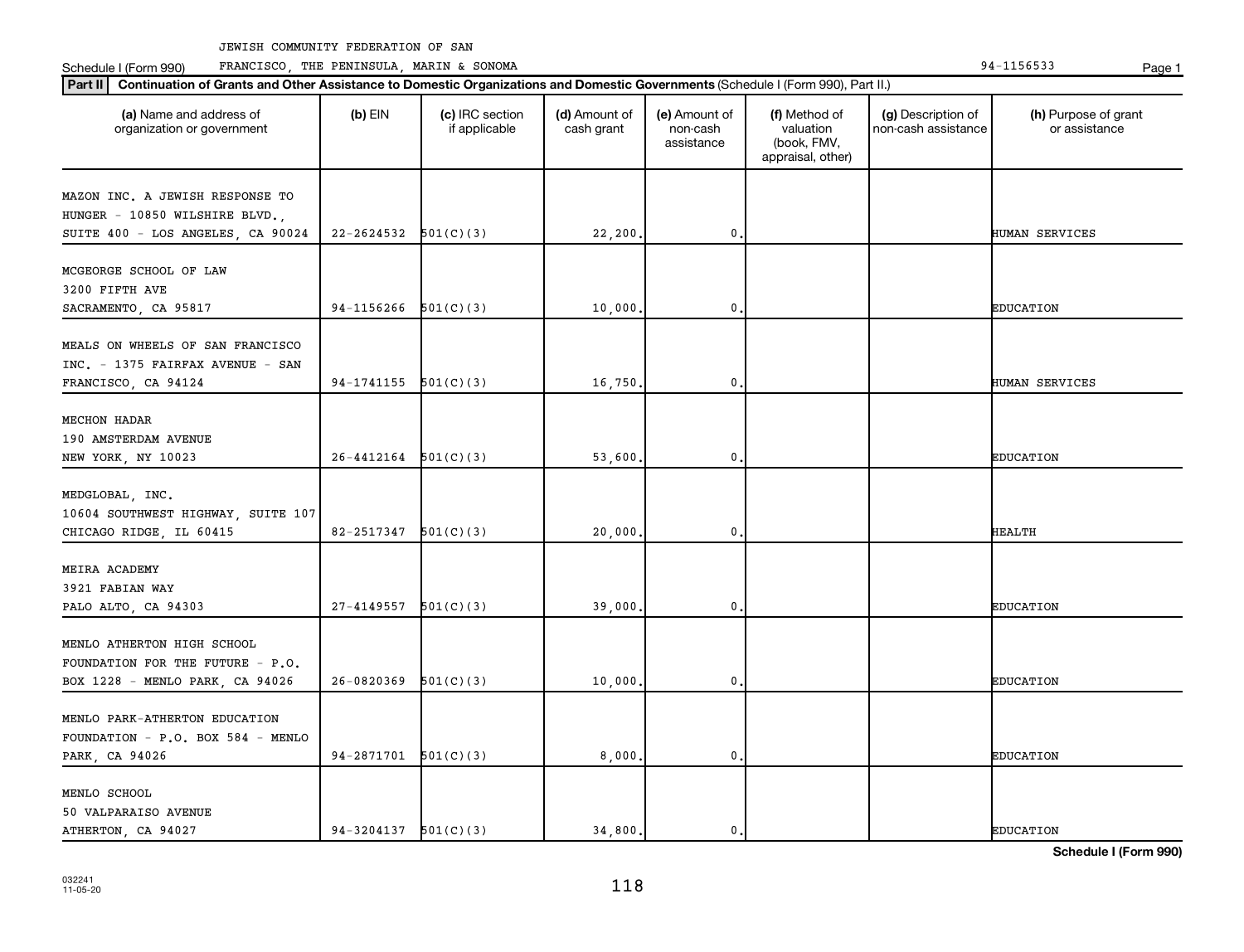Schedule I (Form 990) PRANCISCO, THE PENINSULA, MARIN & SONOMA Page 1 (Form 194-1156533 Page 1

| (a) Name and address of<br>organization or government | $(b)$ EIN                  | (c) IRC section<br>if applicable | (d) Amount of<br>cash grant | (e) Amount of<br>non-cash<br>assistance | (f) Method of<br>valuation<br>(book, FMV,<br>appraisal, other) | (g) Description of<br>non-cash assistance | (h) Purpose of grant<br>or assistance |
|-------------------------------------------------------|----------------------------|----------------------------------|-----------------------------|-----------------------------------------|----------------------------------------------------------------|-------------------------------------------|---------------------------------------|
| MERKOS L'INYONEI CHINUCH INC.                         |                            |                                  |                             |                                         |                                                                |                                           |                                       |
| 770 EASTERN PARKWAY                                   |                            |                                  |                             |                                         |                                                                |                                           |                                       |
| BROOKLYN, NY 11213                                    | $11-6001111$ $501(C)(3)$   |                                  | 6,600                       | 0.                                      |                                                                |                                           | PUBLIC/SOCIETY BENEFIT                |
|                                                       |                            |                                  |                             |                                         |                                                                |                                           |                                       |
| MEROLA OPERA PROGRAM                                  |                            |                                  |                             |                                         |                                                                |                                           |                                       |
| 601 VAN NESS AVENUE, SUITE S                          |                            |                                  |                             |                                         |                                                                |                                           |                                       |
| SAN FRANCISCO, CA 94102                               | 94-6084831                 | 501(C)(3)                        | 16,000.                     | 0                                       |                                                                |                                           | ARTS/CULTURE/HUMANITIES               |
| METROPOLITAN MUSEUM OF ART                            |                            |                                  |                             |                                         |                                                                |                                           |                                       |
|                                                       |                            |                                  |                             |                                         |                                                                |                                           |                                       |
| 1000 FIFTH AVENUE                                     |                            |                                  |                             |                                         |                                                                |                                           |                                       |
| NEW YORK, NY 10028                                    | 13-1624086                 | 501(C)(3)                        | 6,500                       | 0.                                      |                                                                |                                           | <b>ARTS/CULTURE/HUMANITIES</b>        |
| METROPOLITAN NEW YORK COORDINATING                    |                            |                                  |                             |                                         |                                                                |                                           |                                       |
| COUNCIL ON JEWISH POVERTY - 77                        |                            |                                  |                             |                                         |                                                                |                                           |                                       |
| WATER STREET, 26TH FLOOR - NEW                        |                            |                                  |                             |                                         |                                                                |                                           |                                       |
| YORK, NY 10005                                        | $13 - 2738818$ $501(C)(3)$ |                                  | 20,000.                     | $\mathbf{0}$                            |                                                                |                                           | PUBLIC/SOCIETY BENEFIT                |
| METROPOLITAN OPERA ASSOCIATION,                       |                            |                                  |                             |                                         |                                                                |                                           |                                       |
| INC. - 30 LINCOLN CENTER - NEW                        |                            |                                  |                             |                                         |                                                                |                                           |                                       |
|                                                       |                            |                                  |                             |                                         |                                                                |                                           |                                       |
| YORK, NY 10023                                        | 13-1624087                 | 501(C)(3)                        | 15,500                      | 0.                                      |                                                                |                                           | ARTS/CULTURE/HUMANITIES               |
| MICHAEL J. FOX FOUNDATION FOR                         |                            |                                  |                             |                                         |                                                                |                                           |                                       |
| PARKINSON'S RESEARCH - P.O. BOX                       |                            |                                  |                             |                                         |                                                                |                                           |                                       |
| 4777 - NEW YORK, NY 10163                             | 13-4141945                 | 501(C)(3)                        | 12,430.                     | 0                                       |                                                                |                                           | <b>HEALTH</b>                         |
|                                                       |                            |                                  |                             |                                         |                                                                |                                           |                                       |
| MID PENINSULA BOYS & GIRLS CLUB                       |                            |                                  |                             |                                         |                                                                |                                           |                                       |
| 200 NORTH QUEBEC STREET                               |                            |                                  |                             |                                         |                                                                |                                           |                                       |
| SAN MATEO, CA 94401                                   | 94-1431583                 | 501(C)(3)                        | 6,250                       | 0.                                      |                                                                |                                           | PUBLIC/SOCIETY BENEFIT                |
|                                                       |                            |                                  |                             |                                         |                                                                |                                           |                                       |
| MIDDLE EAST FORUM                                     |                            |                                  |                             |                                         |                                                                |                                           |                                       |
| 1650 MARKET STREET, SUITE 3600                        |                            |                                  |                             |                                         |                                                                |                                           |                                       |
| PHILADELPHIA, PA 19103                                | $23-7749796$ 501(C)(3)     |                                  | 5,250,                      | 0.                                      |                                                                |                                           | PUBLIC/SOCIETY BENEFIT                |
|                                                       |                            |                                  |                             |                                         |                                                                |                                           |                                       |
| MIDDLE EAST MEDIA RESEARCH                            |                            |                                  |                             |                                         |                                                                |                                           |                                       |
| INSTITUTE INC. - P.O. BOX 27837 -                     |                            |                                  |                             |                                         |                                                                |                                           |                                       |
| WASHINGTON, DC 20038                                  | $52 - 2068483$ $501(C)(3)$ |                                  | 90.910.                     | $\mathbf{0}$ .                          |                                                                |                                           | PUBLIC/SOCIETY BENEFIT                |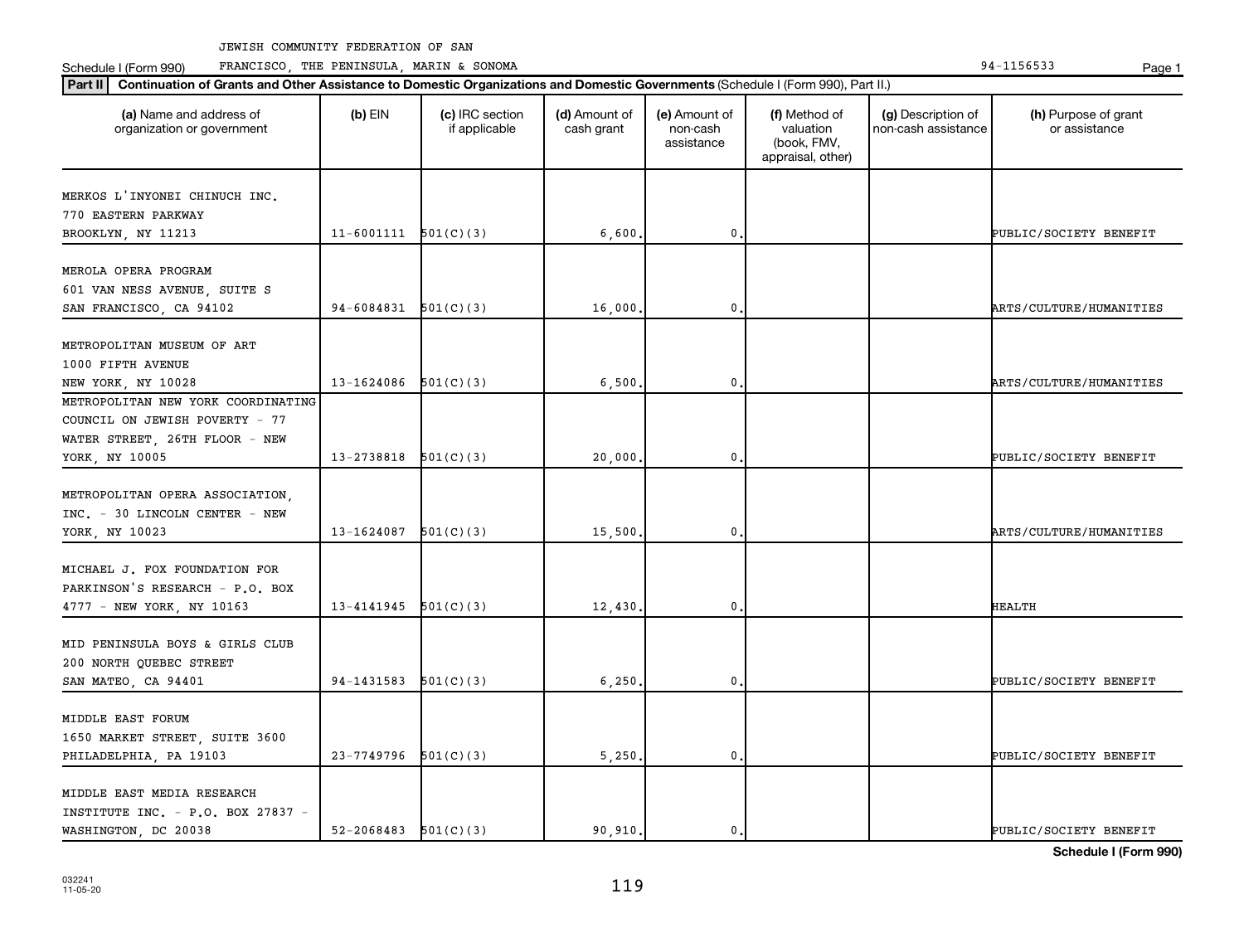Schedule I (Form 990) PRANCISCO, THE PENINSULA, MARIN & SONOMA Page 1 (Form 194-1156533 Page 1

| (a) Name and address of<br>organization or government | $(b)$ EIN                  | (c) IRC section<br>if applicable | (d) Amount of<br>cash grant | (e) Amount of<br>non-cash<br>assistance | (f) Method of<br>valuation<br>(book, FMV,<br>appraisal, other) | (g) Description of<br>non-cash assistance | (h) Purpose of grant<br>or assistance |
|-------------------------------------------------------|----------------------------|----------------------------------|-----------------------------|-----------------------------------------|----------------------------------------------------------------|-------------------------------------------|---------------------------------------|
| MIDDLE EAST PEACE DIALOGUE NETWORK                    |                            |                                  |                             |                                         |                                                                |                                           |                                       |
| INC. - P.O. BOX 943 - ATCO, NJ                        |                            |                                  |                             |                                         |                                                                |                                           |                                       |
| 08004                                                 | 22-3684183                 | 501(C)(3)                        | 20,000                      | $\mathbf 0$ .                           |                                                                |                                           | PUBLIC/SOCIETY BENEFIT                |
| MIDRASHA EAST BAY JEWISH COMMUNITY                    |                            |                                  |                             |                                         |                                                                |                                           |                                       |
|                                                       |                            |                                  |                             |                                         |                                                                |                                           |                                       |
| HIGH SCHOOL - 3422 MAY RD. -<br>RICHMOND, CA 94803    | 94-2933210                 | 501(C)(3)                        | 15,000.                     | 0                                       |                                                                |                                           | HUMAN SERVICES                        |
| MILL VALLEY SCHOOLS COMMUNITY                         |                            |                                  |                             |                                         |                                                                |                                           |                                       |
| FOUNDATION AKA KIDDO! - 409                           |                            |                                  |                             |                                         |                                                                |                                           |                                       |
| SYCAMORE AVENUE - MILL VALLEY, CA                     |                            |                                  |                             |                                         |                                                                |                                           |                                       |
| 94941                                                 | $94-2848305$ $501(C)(3)$   |                                  | 10,000                      | 0.                                      |                                                                |                                           | <b>EDUCATION</b>                      |
|                                                       |                            |                                  |                             |                                         |                                                                |                                           |                                       |
| MILLS-PENINSULA HOSPITAL                              |                            |                                  |                             |                                         |                                                                |                                           |                                       |
| FOUNDATION - 1501 TROUSDALE DRIVE                     |                            |                                  |                             |                                         |                                                                |                                           |                                       |
| - BURLINGAME, CA 94010                                | $23 - 7288765$ $501(C)(3)$ |                                  | 24,450.                     | $\mathbf{0}$                            |                                                                |                                           | HEALTH                                |
|                                                       |                            |                                  |                             |                                         |                                                                |                                           |                                       |
| MINDS MATTER                                          |                            |                                  |                             |                                         |                                                                |                                           |                                       |
| 1120 AVENUE OF THE AMERICAS, 4TH F                    |                            |                                  |                             |                                         |                                                                |                                           |                                       |
| NEW YORK, NY 10036                                    | $13-3688434$ $501(C)(3)$   |                                  | 5,000                       | 0.                                      |                                                                |                                           | HUMAN SERVICES                        |
| MISSION ASSET FUND                                    |                            |                                  |                             |                                         |                                                                |                                           |                                       |
| 3269 MISSION STREET                                   |                            |                                  |                             |                                         |                                                                |                                           |                                       |
| SAN FRANCISCO, CA 94110                               | 20-8993652                 | 501(C)(3)                        | 20,000,                     | 0                                       |                                                                |                                           | HUMAN SERVICES                        |
|                                                       |                            |                                  |                             |                                         |                                                                |                                           |                                       |
| MOISHE HOUSE                                          |                            |                                  |                             |                                         |                                                                |                                           |                                       |
| 441 SAXONY ROAD, BARN 2                               |                            |                                  |                             |                                         |                                                                |                                           |                                       |
| ENCINITAS, CA 92024                                   | $26 - 2599786$ $501(C)(3)$ |                                  | 262,433.                    | 0.                                      |                                                                |                                           | <b>ARTS/CULTURE/HUMANITIES</b>        |
|                                                       |                            |                                  |                             |                                         |                                                                |                                           |                                       |
| MONTAGE HEALTH FOUNDATION                             |                            |                                  |                             |                                         |                                                                |                                           |                                       |
| 40 RYAN COURT, SUITE 200                              |                            |                                  |                             |                                         |                                                                |                                           |                                       |
| MONTEREY, CA 93940                                    | 81-2889645                 | 501(C)(3)                        | 8,000,                      | 0.                                      |                                                                |                                           | <b>HEALTH</b>                         |
|                                                       |                            |                                  |                             |                                         |                                                                |                                           |                                       |
| MONTANA LAND RELIANCE                                 |                            |                                  |                             |                                         |                                                                |                                           |                                       |
| P.O. BOX 355                                          |                            |                                  |                             |                                         |                                                                |                                           |                                       |
| HELENA, MT 59624                                      | $81-0369262$ $501(C)(3)$   |                                  | 10,500.                     | $\mathbf{0}$ .                          |                                                                |                                           | PUBLIC/SOCIETY BENEFIT                |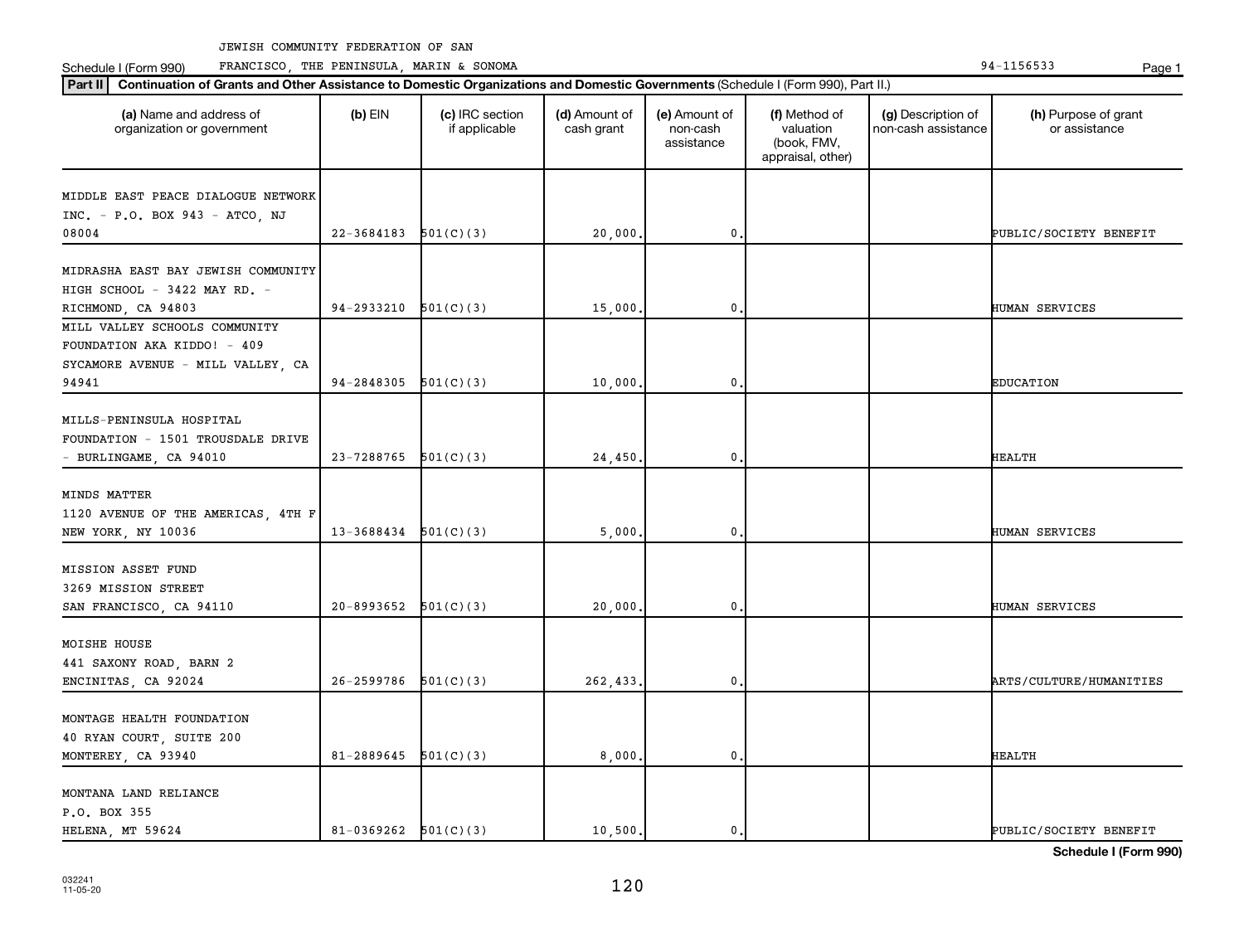**Part II Continuation of Grants and Other Assistance to Domestic Organizations and Domestic Governments**  (Schedule I (Form 990), Part II.)

Schedule I (Form 990) PRANCISCO, THE PENINSULA, MARIN & SONOMA Page 1 (Form 194-1156533 Page 1

| (a) Name and address of<br>organization or government                                                                          | $(b)$ EIN                | (c) IRC section<br>if applicable | (d) Amount of<br>cash grant | (e) Amount of<br>non-cash<br>assistance | (f) Method of<br>valuation<br>(book, FMV,<br>appraisal, other) | (g) Description of<br>non-cash assistance | (h) Purpose of grant<br>or assistance |
|--------------------------------------------------------------------------------------------------------------------------------|--------------------------|----------------------------------|-----------------------------|-----------------------------------------|----------------------------------------------------------------|-------------------------------------------|---------------------------------------|
| MONTANA WILDERNESS SCHOOL<br>P.O. BOX 1183<br>BOZEMAN, MT 59771                                                                | 46-4371734               | 501(C)(3)                        | 49,000                      | 0                                       |                                                                |                                           | <b>EDUCATION</b>                      |
| MONTEREY BAY AQUARIUM FOUNDATION<br>886 CANNERY ROW<br>MONTEREY, CA 93940                                                      | $94-2487469$ $501(C)(3)$ |                                  | 12,500                      | 0                                       |                                                                |                                           | PUBLIC/SOCIETY BENEFIT                |
| MORE IN COMMON<br>115 BROADWAY ST., FLOOR 5<br>NEW YORK, NY 10006                                                              | 82-3043917               | 501(C)(3)                        | 25,000                      | 0                                       |                                                                |                                           | PUBLIC/SOCIETY BENEFIT                |
| MORGAN AUTISM CENTER<br>950 SAINT ELIZABETH DRIVE<br>SAN JOSE, CA 95126                                                        | 94-1722448               | 501(C)(3)                        | 5,000                       | 0                                       |                                                                |                                           | <b>EDUCATION</b>                      |
| MOUNT DESERT NURSING ASSOCIATION<br>PO BOX 397<br>NORTHEAST HARBOR, ME 04662                                                   | $01 - 0211798$           | 501(C)(3)                        | 10,000                      | 0                                       |                                                                |                                           | <b>HEALTH</b>                         |
| MOVING PICTURE INSTITUTE<br>375 GREENWICH STREET<br>NEW YORK, NY 10013                                                         | $20-3237801$ 501(C)(3)   |                                  | 5,000                       | 0                                       |                                                                |                                           | ARTS/CULTURE/HUMANITIES               |
| MT TAMALPAIS PRIMARY SCHOOL<br>ELEMENTARY - 100 HARVARD AVENUE -<br>MILL VALLEY, CA 94941                                      | 94-2356968               | 501(C)(3)                        | 5,000                       | 0                                       |                                                                |                                           | <b>EDUCATION</b>                      |
| MULTIDISCIPLINARY ASSOCIATION FOR<br>PSYCHEDELIC STUDIES AKA MAPS -<br>3141 STEVENS CREEK BLVD. #40563 -<br>SAN JOSE, CA 95117 | $59-2751953$ $501(C)(3)$ |                                  | 31,000                      | 0                                       |                                                                |                                           | <b>HEALTH</b>                         |
| MULTIPLE MYELOMA RESEARCH<br>FOUNDATION INC. - P.O. BOX 414238<br>$-$ BOSTON, MA 02241                                         | $06-1504413$ $501(C)(3)$ |                                  | 10,000.                     | $\mathbf{0}$ .                          |                                                                |                                           | PUBLIC/SOCIETY BENEFIT                |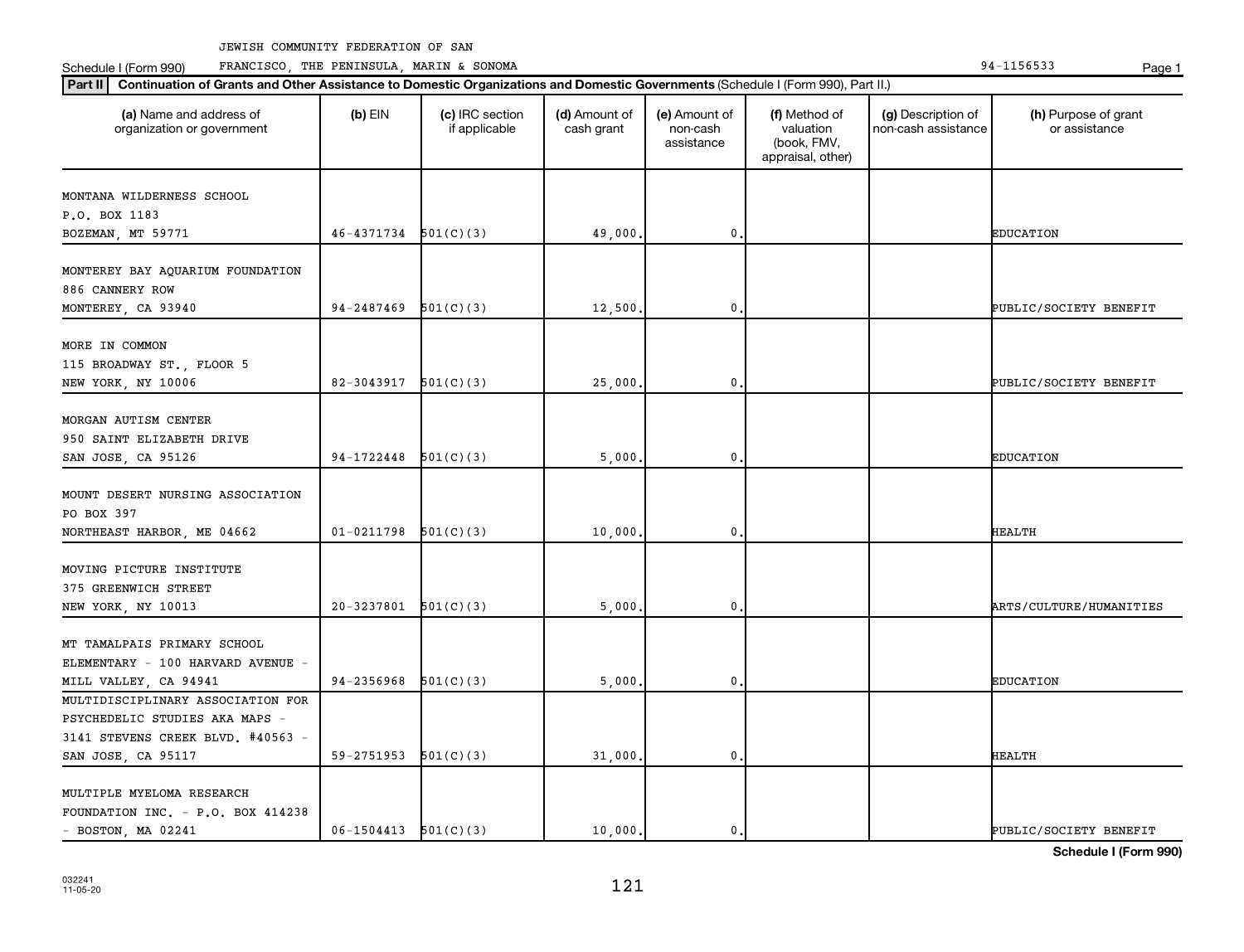Schedule I (Form 990) PRANCISCO, THE PENINSULA, MARIN & SONOMA Page 1 (Form 194-1156533 Page 1

| (a) Name and address of<br>organization or government | $(b)$ EIN                  | (c) IRC section<br>if applicable | (d) Amount of<br>cash grant | (e) Amount of<br>non-cash<br>assistance | (f) Method of<br>valuation<br>(book, FMV,<br>appraisal, other) | (g) Description of<br>non-cash assistance | (h) Purpose of grant<br>or assistance |
|-------------------------------------------------------|----------------------------|----------------------------------|-----------------------------|-----------------------------------------|----------------------------------------------------------------|-------------------------------------------|---------------------------------------|
| MUSEUM OF CRAFT AND DESIGN                            |                            |                                  |                             |                                         |                                                                |                                           |                                       |
| 2569 THIRD STREET                                     |                            |                                  |                             |                                         |                                                                |                                           |                                       |
| SAN FRANCISCO, CA 94107                               | 55-0830529                 | 501(C)(3)                        | 31,000                      | 0,                                      |                                                                |                                           | ARTS/CULTURE/HUMANITIES               |
|                                                       |                            |                                  |                             |                                         |                                                                |                                           |                                       |
| MUSEUM OF LANGUAGE ARTS                               |                            |                                  |                             |                                         |                                                                |                                           |                                       |
| INCORPORATED AKA PLANET WORD - 925                    |                            |                                  |                             |                                         |                                                                |                                           |                                       |
| 13TH ST, NW - WASHINGTON, DC 20005                    | 46-4894732                 | 501(C)(3)                        | 47,500                      | $\mathbf 0$                             |                                                                |                                           | <b>EDUCATION</b>                      |
| MUSEUM OF THE SOUTHERN JEWISH                         |                            |                                  |                             |                                         |                                                                |                                           |                                       |
| EXPERIENCE - $P.O.$ BOX 15071 - NEW                   |                            |                                  |                             |                                         |                                                                |                                           |                                       |
| ORLEANS, LA 70175                                     | 82-3442378                 | 501(C)(3)                        | 9,000                       | 0.                                      |                                                                |                                           | <b>ARTS/CULTURE/HUMANITIES</b>        |
|                                                       |                            |                                  |                             |                                         |                                                                |                                           |                                       |
| MUSIC IN SCHOOLS TODAY                                |                            |                                  |                             |                                         |                                                                |                                           |                                       |
| 582 MARKET STREET, SUITE 213                          |                            |                                  |                             |                                         |                                                                |                                           |                                       |
| SAN FRANCISCO, CA 94104                               | 94-2920480                 | 501(C)(3)                        | 6,000                       | $\mathbf 0$                             |                                                                |                                           | <b>EDUCATION</b>                      |
|                                                       |                            |                                  |                             |                                         |                                                                |                                           |                                       |
| MUSIC IN THE VINEYARDS INC.                           |                            |                                  |                             |                                         |                                                                |                                           |                                       |
| P.O. BOX 6297                                         |                            |                                  |                             |                                         |                                                                |                                           |                                       |
| NAPA, CA 94581                                        | 68-0358441                 | 501(C)(3)                        | 8,500                       | $\mathbf 0$                             |                                                                |                                           | ARTS/CULTURE/HUMANITIES               |
| MUSICARES FOUNDATION INC.                             |                            |                                  |                             |                                         |                                                                |                                           |                                       |
| 3030 OLYMPIC BLVD.                                    |                            |                                  |                             |                                         |                                                                |                                           |                                       |
| SANTA MONICA, CA 90404                                | 95-4470909                 | 501(C)(3)                        | 10,000                      | $\mathbf 0$                             |                                                                |                                           | <b>ARTS/CULTURE/HUMANITIES</b>        |
|                                                       |                            |                                  |                             |                                         |                                                                |                                           |                                       |
| MUTTVILLE                                             |                            |                                  |                             |                                         |                                                                |                                           |                                       |
| P.O. BOX 410207                                       |                            |                                  |                             |                                         |                                                                |                                           |                                       |
| SAN FRANCISCO, CA 94141                               | $26-0416747$ $501(C)(3)$   |                                  | 12,100                      | 0.                                      |                                                                |                                           | PUBLIC/SOCIETY BENEFIT                |
|                                                       |                            |                                  |                             |                                         |                                                                |                                           |                                       |
| MUTUAL AID FOUNDATION FOR STUDENTS                    |                            |                                  |                             |                                         |                                                                |                                           |                                       |
| AND TRAINEES - 609 4TH AVENUE -                       |                            |                                  |                             |                                         |                                                                |                                           |                                       |
| SAN FRANCISCO, CA 94118                               | 84-4695549                 | 501(C)(3)                        | 25,000,                     | 0.                                      |                                                                |                                           | <b>EDUCATION</b>                      |
| <b>MYFACE</b>                                         |                            |                                  |                             |                                         |                                                                |                                           |                                       |
| 333 EAST 30TH STREET                                  |                            |                                  |                             |                                         |                                                                |                                           |                                       |
| NEW YORK, NY 10016                                    | $13 - 6013760$ $501(C)(3)$ |                                  | 15,000.                     | $\mathbf{0}$ .                          |                                                                |                                           | <b>HEALTH</b>                         |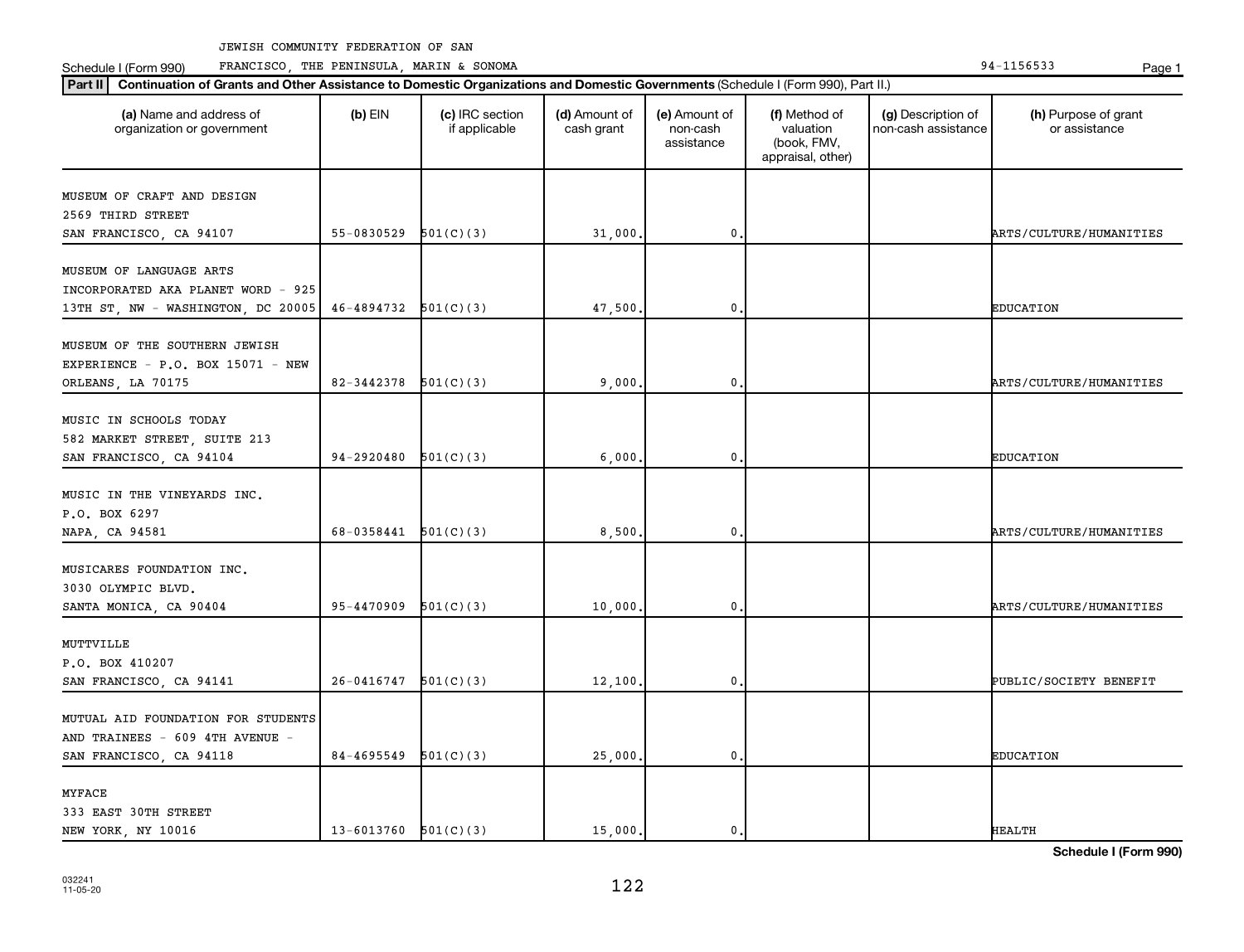Schedule I (Form 990) PRANCISCO, THE PENINSULA, MARIN & SONOMA Page 1 (Form 194-1156533 Page 1

| (a) Name and address of<br>organization or government       | $(b)$ EIN                  | (c) IRC section<br>if applicable | (d) Amount of<br>cash grant | (e) Amount of<br>non-cash<br>assistance | (f) Method of<br>valuation<br>(book, FMV,<br>appraisal, other) | (g) Description of<br>non-cash assistance | (h) Purpose of grant<br>or assistance |
|-------------------------------------------------------------|----------------------------|----------------------------------|-----------------------------|-----------------------------------------|----------------------------------------------------------------|-------------------------------------------|---------------------------------------|
| NAACP LEGAL DEFENSE AND                                     |                            |                                  |                             |                                         |                                                                |                                           |                                       |
| EDUCATIONAL FUND - 40 RECTOR                                |                            |                                  |                             |                                         |                                                                |                                           |                                       |
| STREET, 5TH FLOOR - NEW YORK, NY                            |                            |                                  |                             |                                         |                                                                |                                           |                                       |
| 10006                                                       | 13-1655255                 | 501(C)(3)                        | 31,610.                     | 0                                       |                                                                |                                           | PUBLIC/SOCIETY BENEFIT                |
| NABU                                                        |                            |                                  |                             |                                         |                                                                |                                           |                                       |
| 110 E 25TH ST., 4TH FLOOR                                   |                            |                                  |                             |                                         |                                                                |                                           |                                       |
| NEW YORK, NY 10010                                          | 90-0888570                 | 501(C)(3)                        | 25,000,                     | 0                                       |                                                                |                                           | PUBLIC/SOCIETY BENEFIT                |
|                                                             |                            |                                  |                             |                                         |                                                                |                                           |                                       |
| NAPA BOOKMINE LITERARY FOUNDATION                           |                            |                                  |                             |                                         |                                                                |                                           |                                       |
| 964 PEARL STREET                                            |                            |                                  |                             |                                         |                                                                |                                           |                                       |
| NAPA, CA 94559                                              | $85 - 2150672$ $501(C)(3)$ |                                  | 5,000                       | $\mathbf 0$                             |                                                                |                                           | ARTS/CULTURE/HUMANITIES               |
|                                                             |                            |                                  |                             |                                         |                                                                |                                           |                                       |
| NARAL PRO-CHOICE AMERICA                                    |                            |                                  |                             |                                         |                                                                |                                           |                                       |
| FOUNDATION - 1725 EYE STREET NW,                            |                            |                                  |                             |                                         |                                                                |                                           |                                       |
| SUITE 900 - WASHINGTON, DC 20006                            | 52-1100361                 | 501(C)(3)                        | 158,810.                    | 0                                       |                                                                |                                           | PUBLIC/SOCIETY BENEFIT                |
| NATIONAL ASSOCIATION FOR THE                                |                            |                                  |                             |                                         |                                                                |                                           |                                       |
| ADVANCEMENT OF COLORED PEOPLE DBA                           |                            |                                  |                             |                                         |                                                                |                                           |                                       |
| NAACP EMPOWE - 4805 MOUNT HOPE                              |                            |                                  |                             |                                         |                                                                |                                           |                                       |
| DRIVE - BALTIMORE, MD 21215                                 | 13-1084135                 | 501(C)(3)                        | 5,700.                      | 0                                       |                                                                |                                           | PUBLIC/SOCIETY BENEFIT                |
| NATIONAL CENTER FOR LESBIAN RIGHTS                          |                            |                                  |                             |                                         |                                                                |                                           |                                       |
|                                                             |                            |                                  |                             |                                         |                                                                |                                           |                                       |
| 870 MARKET STREET, SUITE 370                                | 94-3086885                 |                                  |                             | 0                                       |                                                                |                                           |                                       |
| SAN FRANCISCO, CA 94102                                     |                            | 501(C)(3)                        | 5,750                       |                                         |                                                                |                                           | PUBLIC/SOCIETY BENEFIT                |
| NATIONAL CENTER FOR YOUTH LAW                               |                            |                                  |                             |                                         |                                                                |                                           |                                       |
| 1212 BROADWAY, SUITE 600                                    |                            |                                  |                             |                                         |                                                                |                                           |                                       |
| OAKLAND, CA 94612                                           | $94-2506933$ $501(C)(3)$   |                                  | 12,500.                     | $\mathbf 0$                             |                                                                |                                           | PUBLIC/SOCIETY BENEFIT                |
|                                                             |                            |                                  |                             |                                         |                                                                |                                           |                                       |
| NATIONAL CONSTITUTION CENTER                                |                            |                                  |                             |                                         |                                                                |                                           |                                       |
| 525 ARCH STREET                                             |                            |                                  |                             |                                         |                                                                |                                           |                                       |
| PHILADELPHIA, PA 19106                                      | 23-2434447                 | 501(C)(3)                        | 25,000.                     | $\mathbf 0$                             |                                                                |                                           | PUBLIC/SOCIETY BENEFIT                |
| NATIONAL GAY AND LESBIAN TASK                               |                            |                                  |                             |                                         |                                                                |                                           |                                       |
| FORCE FOUNDATION AKA THE TASK                               |                            |                                  |                             |                                         |                                                                |                                           |                                       |
| FORCE - 1050 CONNECTICUT AVE., NW,                          |                            |                                  |                             |                                         |                                                                |                                           |                                       |
| SUITE 65500 - WASHINGTON, DC 20035   52-1624852   501(C)(3) |                            |                                  | 5.000.                      | 0.                                      |                                                                |                                           | PUBLIC/SOCIETY BENEFIT                |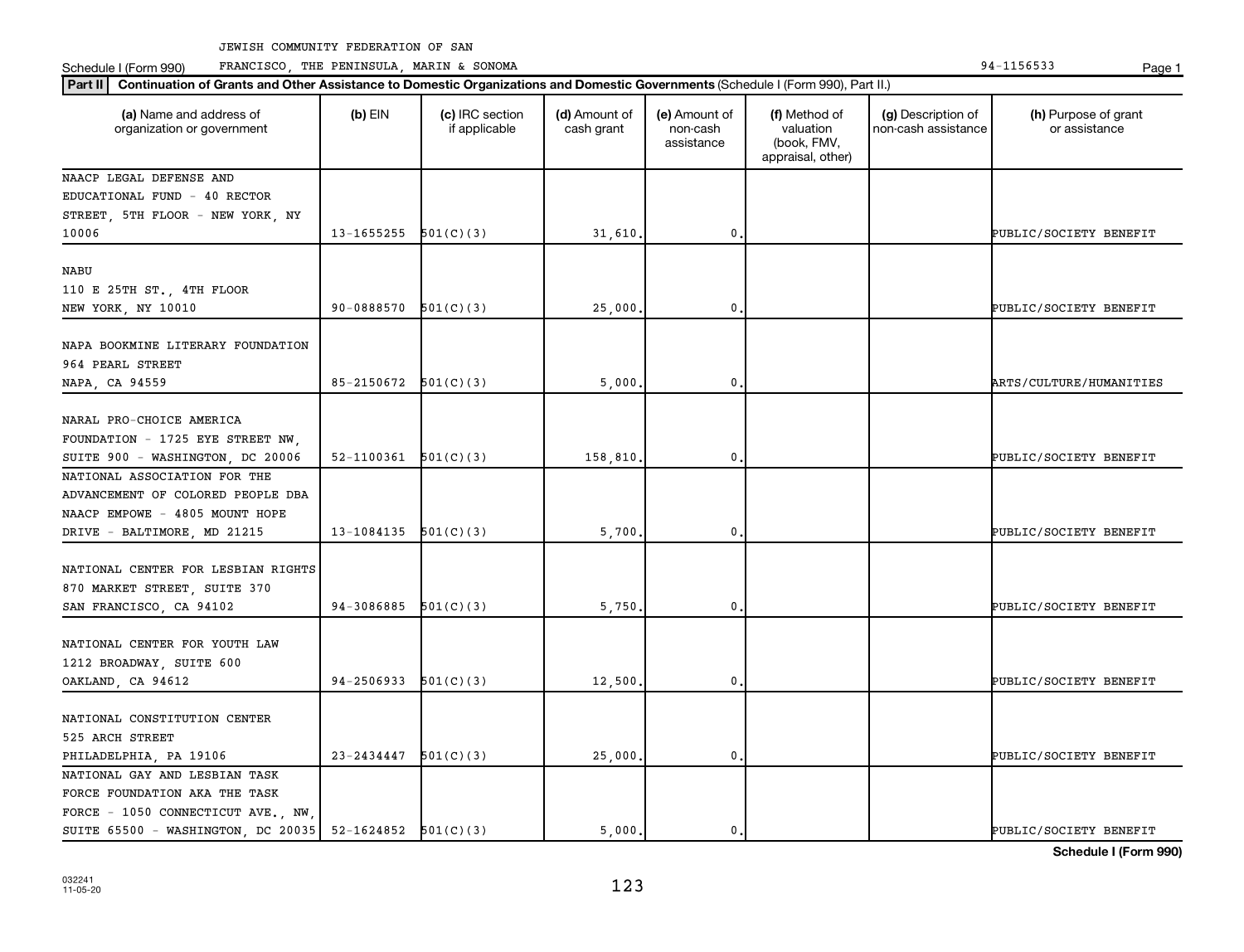**Part III Continuation of Grants and Other Assistance to Domestic Organizations and Domestic Government of Grants and Other Assistance to Domestic Continuation of Grants and Other Assistance to Domestic Croanizations and** Schedule I (Form 990) PRANCISCO, THE PENINSULA, MARIN & SONOMA Page 1 (Form 194-1156533 Page 1

| Part II<br>Continuation of Grants and Other Assistance to Domestic Organizations and Domestic Governments (Schedule I (Form 990), Part II.) |                          |                                  |                             |                                         |                                                                |                                           |                                       |  |
|---------------------------------------------------------------------------------------------------------------------------------------------|--------------------------|----------------------------------|-----------------------------|-----------------------------------------|----------------------------------------------------------------|-------------------------------------------|---------------------------------------|--|
| (a) Name and address of<br>organization or government                                                                                       | $(b)$ EIN                | (c) IRC section<br>if applicable | (d) Amount of<br>cash grant | (e) Amount of<br>non-cash<br>assistance | (f) Method of<br>valuation<br>(book, FMV,<br>appraisal, other) | (g) Description of<br>non-cash assistance | (h) Purpose of grant<br>or assistance |  |
|                                                                                                                                             |                          |                                  |                             |                                         |                                                                |                                           |                                       |  |
| NATIONAL JEWISH HEALTH                                                                                                                      |                          |                                  |                             |                                         |                                                                |                                           |                                       |  |
| P.O. BOX 17169                                                                                                                              |                          |                                  |                             |                                         |                                                                |                                           |                                       |  |
| DENVER, CO 80217                                                                                                                            | 74-2044647               | 501(C)(3)                        | 5,800                       | $\mathbf 0$                             |                                                                |                                           | <b>HEALTH</b>                         |  |
| NATIONAL KIDNEY FOUNDATION INC. -                                                                                                           |                          |                                  |                             |                                         |                                                                |                                           |                                       |  |
| NORTHERN CALIFORNIA/PACIFIC                                                                                                                 |                          |                                  |                             |                                         |                                                                |                                           |                                       |  |
| NORTHWEST - 717 MARKET ST, SUITE                                                                                                            |                          |                                  |                             |                                         |                                                                |                                           |                                       |  |
| 450 - SAN FRANCISCO, CA 94103                                                                                                               | $13-1673104$ $501(C)(3)$ |                                  | 30,000                      | $\mathbf{0}$                            |                                                                |                                           | <b>HEALTH</b>                         |  |
| NATIONAL MULTIPLE SCLEROSIS                                                                                                                 |                          |                                  |                             |                                         |                                                                |                                           |                                       |  |
| SOCIETY - SOUTHERN CALIFORNIA &                                                                                                             |                          |                                  |                             |                                         |                                                                |                                           |                                       |  |
| NEVADA CHAPTER - 5150 W. GOLDLEAF                                                                                                           |                          |                                  |                             |                                         |                                                                |                                           |                                       |  |
| CIRCLE, SUITE 400 - LOS ANGELES                                                                                                             | 13-5661935               | 501(C)(3)                        | 6,500                       | 0                                       |                                                                |                                           | <b>HEALTH</b>                         |  |
|                                                                                                                                             |                          |                                  |                             |                                         |                                                                |                                           |                                       |  |
| NATIONAL PARK FOUNDATION                                                                                                                    |                          |                                  |                             |                                         |                                                                |                                           |                                       |  |
| P.O. BOX 17394                                                                                                                              |                          |                                  |                             |                                         |                                                                |                                           |                                       |  |
| BALTIMORE, MD 21298                                                                                                                         | $52-1086761$ $501(C)(3)$ |                                  | 21,400                      | $\mathbf 0$                             |                                                                |                                           | PUBLIC/SOCIETY BENEFIT                |  |
|                                                                                                                                             |                          |                                  |                             |                                         |                                                                |                                           |                                       |  |
| NATIONAL PUBLIC RADIO, INC.                                                                                                                 |                          |                                  |                             |                                         |                                                                |                                           |                                       |  |
| P.O. BOX 791490                                                                                                                             | 52-0907625               |                                  |                             | $\mathbf 0$                             |                                                                |                                           | ARTS/CULTURE/HUMANITIES               |  |
| BALTIMORE, MD 21279                                                                                                                         |                          | 501(C)(3)                        | 5,000                       |                                         |                                                                |                                           |                                       |  |
| NATIONAL REDISTRICTING FOUNDATION                                                                                                           |                          |                                  |                             |                                         |                                                                |                                           |                                       |  |
| 17 E. MONROE STREET                                                                                                                         |                          |                                  |                             |                                         |                                                                |                                           |                                       |  |
|                                                                                                                                             |                          |                                  |                             |                                         |                                                                |                                           |                                       |  |
| CHICAGO, IL 60603                                                                                                                           | 82-0757693               | 501(C)(3)                        | 25,000                      | 0                                       |                                                                |                                           | PUBLIC/SOCIETY BENEFIT                |  |
| NATIONALITIES SERVICE CENTER OF                                                                                                             |                          |                                  |                             |                                         |                                                                |                                           |                                       |  |
|                                                                                                                                             |                          |                                  |                             |                                         |                                                                |                                           |                                       |  |
| PHILADELPHIA - 1216 ARCH STREET,                                                                                                            |                          |                                  |                             | $\mathbf 0$                             |                                                                |                                           |                                       |  |
| 4TH FLOOR - PHILADELPHIA, PA 19107                                                                                                          | 23-1352336               | 501(C)(3)                        | 5,000                       |                                         |                                                                |                                           | HUMAN SERVICES                        |  |
| NATURAL RESOURCES DEFENSE COUNCIL,                                                                                                          |                          |                                  |                             |                                         |                                                                |                                           |                                       |  |
|                                                                                                                                             |                          |                                  |                             |                                         |                                                                |                                           |                                       |  |
| INC. - 40 WEST 20TH STREET, 11TH                                                                                                            |                          |                                  |                             | $\mathbf{0}$                            |                                                                |                                           | PUBLIC/SOCIETY BENEFIT                |  |
| FLOOR - NEW YORK, NY 10011                                                                                                                  | $13-2654926$ $501(C)(3)$ |                                  | 69,000                      |                                         |                                                                |                                           |                                       |  |
| NATURE CONSERVANCY OF CALIFORNIA                                                                                                            |                          |                                  |                             |                                         |                                                                |                                           |                                       |  |
|                                                                                                                                             |                          |                                  |                             |                                         |                                                                |                                           |                                       |  |
| 201 MISSION STREET, 4TH FLOOR                                                                                                               | $20-5797732$ $501(C)(3)$ |                                  | 141.150.                    | $\mathbf{0}$                            |                                                                |                                           | PUBLIC/SOCIETY BENEFIT                |  |
| SAN FRANCISCO, CA 94105                                                                                                                     |                          |                                  |                             |                                         |                                                                |                                           |                                       |  |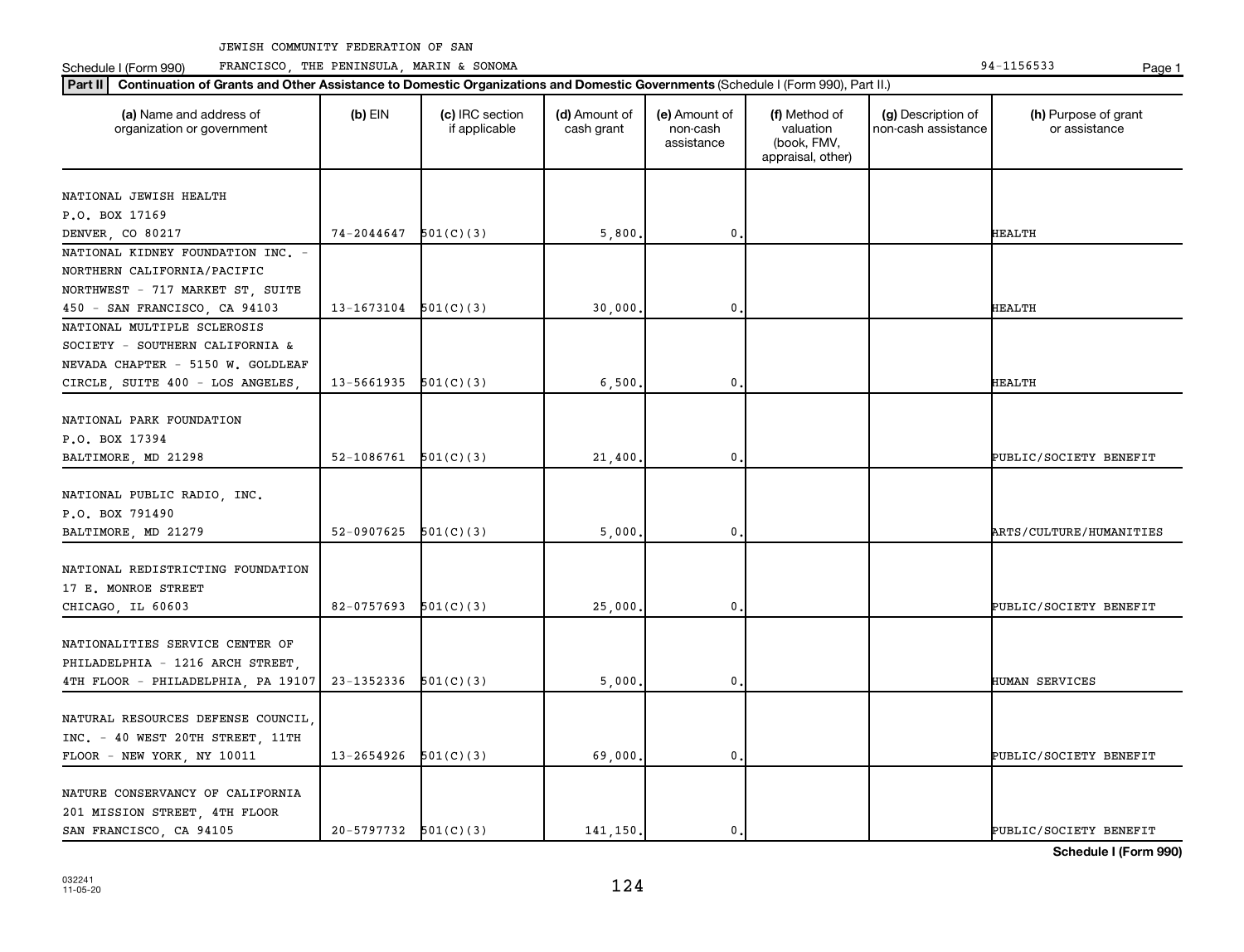Schedule I (Form 990) PRANCISCO, THE PENINSULA, MARIN & SONOMA Page 1 (Form 194-1156533 Page 1

| (a) Name and address of<br>organization or government                                             | $(b)$ EIN                | (c) IRC section<br>if applicable | (d) Amount of<br>cash grant | (e) Amount of<br>non-cash<br>assistance | (f) Method of<br>valuation<br>(book, FMV,<br>appraisal, other) | (g) Description of<br>non-cash assistance | (h) Purpose of grant<br>or assistance |
|---------------------------------------------------------------------------------------------------|--------------------------|----------------------------------|-----------------------------|-----------------------------------------|----------------------------------------------------------------|-------------------------------------------|---------------------------------------|
| NATURE CONSERVANCY, INC.                                                                          |                          |                                  |                             |                                         |                                                                |                                           |                                       |
| 4245 N. FAIRFAX DRIVE, SUITE 100                                                                  |                          |                                  |                             |                                         |                                                                |                                           |                                       |
| ARLINGTON, VA 22203                                                                               | 53-0242652               | 501(C)(3)                        | 15,800                      | 0.                                      |                                                                |                                           | PUBLIC/SOCIETY BENEFIT                |
| NAUTILUS MUSIC THEATER                                                                            |                          |                                  |                             |                                         |                                                                |                                           |                                       |
| 308 PRINCE ST, #190                                                                               |                          |                                  |                             |                                         |                                                                |                                           |                                       |
| ST. PAUL, MN 55101                                                                                | 41-1721692               | 501(C)(3)                        | 13,000                      | 0                                       |                                                                |                                           | ARTS/CULTURE/HUMANITIES               |
| NETWORK ON WOMEN IN PRISON AKA                                                                    |                          |                                  |                             |                                         |                                                                |                                           |                                       |
| LEGAL SERVICES FOR PRISONERS WITH                                                                 |                          |                                  |                             |                                         |                                                                |                                           |                                       |
| CHILDREN - 4400 MARKET ST. -                                                                      |                          |                                  |                             |                                         |                                                                |                                           |                                       |
| OAKLAND, CA 94608                                                                                 | 94-3080408               | 501(C)(3)                        | 5,000                       | $\mathbf{0}$                            |                                                                |                                           | PUBLIC/SOCIETY BENEFIT                |
| NEW AMSTERDAM PRESENTS INC.<br>417 MYRTLE AVE. #101                                               |                          |                                  |                             |                                         |                                                                |                                           |                                       |
| BROOKLYN, NY 11205                                                                                | 26-2885752               | 501(C)(3)                        | 55,000                      | $\mathbf 0$                             |                                                                |                                           | <b>ARTS/CULTURE/HUMANITIES</b>        |
| NEW CONSERVATORY THEATRE CENTER<br>25 VAN NESS AVENUE, LOWER LOBBY<br>SAN FRANCISCO, CA 94102     | 94-2778856               | 501(C)(3)                        | 30,000                      | $\mathbf 0$                             |                                                                |                                           | <b>ARTS/CULTURE/HUMANITIES</b>        |
|                                                                                                   |                          |                                  |                             |                                         |                                                                |                                           |                                       |
| NEW GEORGIA PROJECT INCORPORATED<br>830 GLENWOOD AVE. SE, SUITE 510-22                            | 82-1348307               |                                  |                             | $\mathbf 0$                             |                                                                |                                           |                                       |
| ATLANTA, GA 30316                                                                                 |                          | 501(C)(3)                        | 131,000                     |                                         |                                                                |                                           | PUBLIC/SOCIETY BENEFIT                |
| NEW ISRAEL FUND<br>P.O. BOX 177                                                                   |                          |                                  |                             |                                         |                                                                |                                           |                                       |
| LEWISTON, ME 04243                                                                                | 94-2607722               | 501(C)(3)                        | 504,437.                    | $\mathbf 0$                             |                                                                |                                           | PUBLIC/SOCIETY BENEFIT                |
| NEW ORLEANS MUSICIANS ASSISTANCE<br>FOUNDATION - 1525 LOUISIANA AVENUE<br>- NEW ORLEANS, LA 70115 | 20-8139539               | 501(C)(3)                        | 10,000                      | $\mathbf{0}$                            |                                                                |                                           | <b>HEALTH</b>                         |
|                                                                                                   |                          |                                  |                             |                                         |                                                                |                                           |                                       |
| NEW SEED FOUND DBA NEW SEED<br>FOUNDATION - P.O. BOX 61186 - PALO<br>ALTO, CA 94306               | $94-2821843$ $501(C)(3)$ |                                  | 41,100.                     | $\mathbf{0}$ .                          |                                                                |                                           | HUMAN SERVICES                        |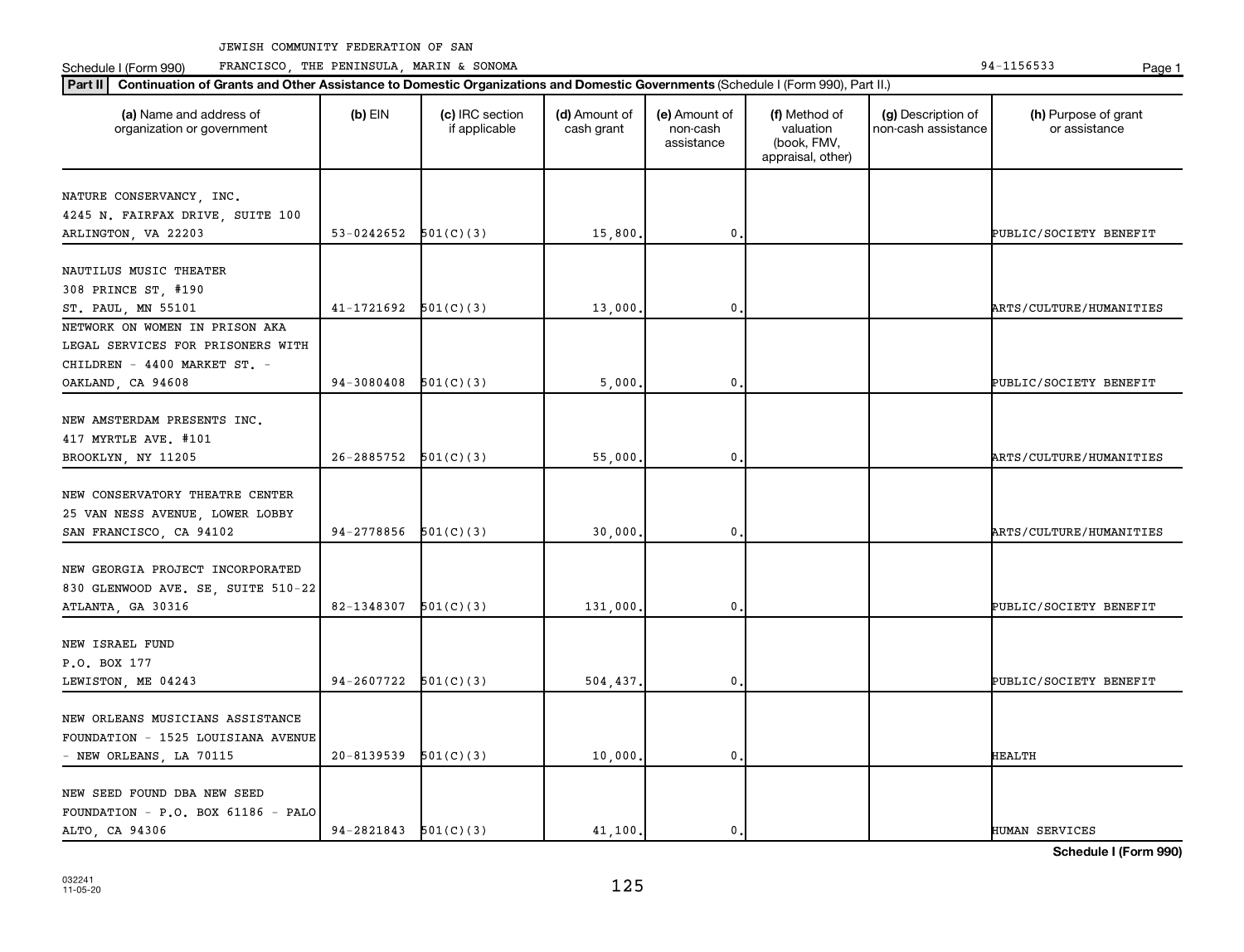Schedule I (Form 990) PRANCISCO, THE PENINSULA, MARIN & SONOMA Page 1 (Form 194-1156533 Page 1

| Part II   Continuation of Grants and Other Assistance to Domestic Organizations and Domestic Governments (Schedule I (Form 990), Part II.) |            |                                  |                             |                                         |                                                                |                                           |                                       |
|--------------------------------------------------------------------------------------------------------------------------------------------|------------|----------------------------------|-----------------------------|-----------------------------------------|----------------------------------------------------------------|-------------------------------------------|---------------------------------------|
| (a) Name and address of<br>organization or government                                                                                      | $(b)$ EIN  | (c) IRC section<br>if applicable | (d) Amount of<br>cash grant | (e) Amount of<br>non-cash<br>assistance | (f) Method of<br>valuation<br>(book, FMV,<br>appraisal, other) | (g) Description of<br>non-cash assistance | (h) Purpose of grant<br>or assistance |
|                                                                                                                                            |            |                                  |                             |                                         |                                                                |                                           |                                       |
| NEW VENTURE FUND<br>PO BOX 37734                                                                                                           |            |                                  |                             |                                         |                                                                |                                           |                                       |
| BALTIMORE, MD 21297                                                                                                                        | 20-5806345 | 501(C)(3)                        | 2,101,400.                  | 0                                       |                                                                |                                           | PUBLIC/SOCIETY BENEFIT                |
|                                                                                                                                            |            |                                  |                             |                                         |                                                                |                                           |                                       |
| NEW YORK CARES, INC.                                                                                                                       |            |                                  |                             |                                         |                                                                |                                           |                                       |
| 65 BROADWAY, 19TH FLOOR                                                                                                                    |            |                                  |                             |                                         |                                                                |                                           |                                       |
| NEW YORK, NY 10006                                                                                                                         | 13-3444193 | 501(C)(3)                        | 10,000                      | 0                                       |                                                                |                                           | HUMAN SERVICES                        |
|                                                                                                                                            |            |                                  |                             |                                         |                                                                |                                           |                                       |
| NEW YORK RESTORATION PROJECT                                                                                                               |            |                                  |                             |                                         |                                                                |                                           |                                       |
| 254 WEST 31ST STREET, 10TH FLOOR                                                                                                           |            |                                  |                             |                                         |                                                                |                                           |                                       |
| NEW YORK, NY 10001                                                                                                                         | 13-3959056 | 501(C)(3)                        | 25,000                      | 0                                       |                                                                |                                           | PUBLIC/SOCIETY BENEFIT                |
|                                                                                                                                            |            |                                  |                             |                                         |                                                                |                                           |                                       |
| NEW YORK UNIVERSITY                                                                                                                        |            |                                  |                             |                                         |                                                                |                                           |                                       |
| 547 LAGUARDIA PL                                                                                                                           |            |                                  |                             |                                         |                                                                |                                           |                                       |
| NEW YORK, NY 10012                                                                                                                         | 13-5562308 | 501(C)(3)                        | 106,800                     | 0                                       |                                                                |                                           | <b>EDUCATION</b>                      |
|                                                                                                                                            |            |                                  |                             |                                         |                                                                |                                           |                                       |
| NEXTBOOK INC. AKA TABLET MAGAZINE                                                                                                          |            |                                  |                             |                                         |                                                                |                                           |                                       |
| P.O. BOX 20079                                                                                                                             |            |                                  |                             |                                         |                                                                |                                           |                                       |
| NEW YORK, NY 10001                                                                                                                         | 41-2116973 | 501(C)(3)                        | 5,430                       | 0                                       |                                                                |                                           | ARTS/CULTURE/HUMANITIES               |
|                                                                                                                                            |            |                                  |                             |                                         |                                                                |                                           |                                       |
| NISKANEN CENTER INC.                                                                                                                       |            |                                  |                             |                                         |                                                                |                                           |                                       |
| 820 FIRST STREET, NE, SUITE 675                                                                                                            | 45-5308952 | 501(C)(3)                        | 35,000                      | 0                                       |                                                                |                                           |                                       |
| WASHINGTON, DC 20002                                                                                                                       |            |                                  |                             |                                         |                                                                |                                           | PUBLIC/SOCIETY BENEFIT                |
| NO KID HUNGRY BY SHARE OUR                                                                                                                 |            |                                  |                             |                                         |                                                                |                                           |                                       |
| STRENGTH - P.O. BOX 75475 -                                                                                                                |            |                                  |                             |                                         |                                                                |                                           |                                       |
| BALTIMORE, MD 21275                                                                                                                        | 52-1367538 | 501(C)(3)                        | 6,250                       | 0                                       |                                                                |                                           | HUMAN SERVICES                        |
|                                                                                                                                            |            |                                  |                             |                                         |                                                                |                                           |                                       |
| NORTH BEACH CITIZENS                                                                                                                       |            |                                  |                             |                                         |                                                                |                                           |                                       |
| 1034 KEARNY STREET                                                                                                                         |            |                                  |                             |                                         |                                                                |                                           |                                       |
| SAN FRANCISCO, CA 94133                                                                                                                    | 94-3360013 | 501(C)(3)                        | 14,510                      | 0                                       |                                                                |                                           | PUBLIC/SOCIETY BENEFIT                |
|                                                                                                                                            |            |                                  |                             |                                         |                                                                |                                           |                                       |
| NORTH CAROLINA BLACK ALLIANCE INC                                                                                                          |            |                                  |                             |                                         |                                                                |                                           |                                       |
| P.O. BOX 27886                                                                                                                             |            |                                  |                             |                                         |                                                                |                                           |                                       |
| RALEIGH, NC 27611                                                                                                                          | 56-2210571 | 501(C)(3)                        | 10,000.                     | 0.                                      |                                                                |                                           | PUBLIC/SOCIETY BENEFIT                |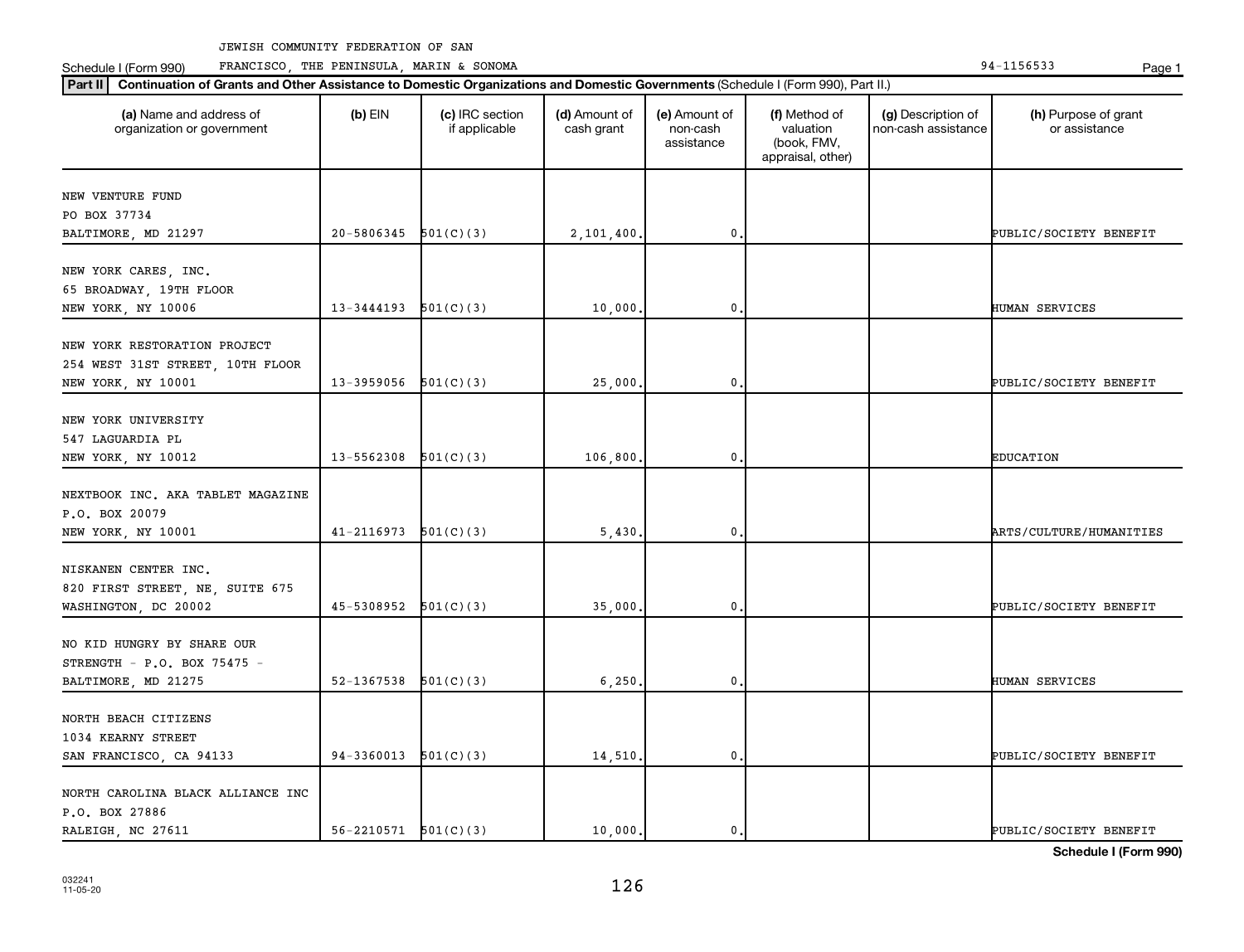Schedule I (Form 990) PRANCISCO, THE PENINSULA, MARIN & SONOMA Page 1 (Form 194-1156533 Page 1

| Part II   Continuation of Grants and Other Assistance to Domestic Organizations and Domestic Governments (Schedule I (Form 990), Part II.) |                          |                                  |                             |                                         |                                                                |                                           |                                       |
|--------------------------------------------------------------------------------------------------------------------------------------------|--------------------------|----------------------------------|-----------------------------|-----------------------------------------|----------------------------------------------------------------|-------------------------------------------|---------------------------------------|
| (a) Name and address of<br>organization or government                                                                                      | $(b)$ EIN                | (c) IRC section<br>if applicable | (d) Amount of<br>cash grant | (e) Amount of<br>non-cash<br>assistance | (f) Method of<br>valuation<br>(book, FMV,<br>appraisal, other) | (g) Description of<br>non-cash assistance | (h) Purpose of grant<br>or assistance |
| NORTH CAROLINA HILLEL FOUNDATION                                                                                                           |                          |                                  |                             |                                         |                                                                |                                           |                                       |
| 210 WEST CAMERON AVENUE                                                                                                                    |                          |                                  |                             |                                         |                                                                |                                           |                                       |
| CHAPEL HILL, NC 27516                                                                                                                      | 56-6094521               | 501(C)(3)                        | 8,600                       | $\mathbf{0}$                            |                                                                |                                           | PUBLIC/SOCIETY BENEFIT                |
|                                                                                                                                            |                          |                                  |                             |                                         |                                                                |                                           |                                       |
| NORTH COUNTRY SCHOOL INC.                                                                                                                  |                          |                                  |                             |                                         |                                                                |                                           |                                       |
| 4382 CASCADE RD                                                                                                                            |                          |                                  |                             |                                         |                                                                |                                           |                                       |
| LAKE PLACID, NY 12946                                                                                                                      | 14-1430542               | 501(C)(3)                        | 50,000                      | 0                                       |                                                                |                                           | <b>EDUCATION</b>                      |
|                                                                                                                                            |                          |                                  |                             |                                         |                                                                |                                           |                                       |
| NORTHERN JAGUAR PROJECT                                                                                                                    |                          |                                  |                             |                                         |                                                                |                                           |                                       |
| 2114 W. GRANT ROAD, SUITE 121<br>TUCSON, AZ 85745                                                                                          | 42-1554992               | 501(C)(3)                        | 10,000                      | $\mathbf{0}$                            |                                                                |                                           | PUBLIC/SOCIETY BENEFIT                |
|                                                                                                                                            |                          |                                  |                             |                                         |                                                                |                                           |                                       |
| NORTHWESTERN UNIVERSITY DANCE                                                                                                              |                          |                                  |                             |                                         |                                                                |                                           |                                       |
| MARATHON - 1999 CAMPUS DRIVE,                                                                                                              |                          |                                  |                             |                                         |                                                                |                                           |                                       |
| SUITE 3J - EVANSTON, IL 60208                                                                                                              | 36-2167817               | 501(C)(3)                        | 6,400                       | 0                                       |                                                                |                                           | <b>EDUCATION</b>                      |
|                                                                                                                                            |                          |                                  |                             |                                         |                                                                |                                           |                                       |
| NUEVA SCHOOL                                                                                                                               |                          |                                  |                             |                                         |                                                                |                                           |                                       |
| 6565 SKYLINE BOULEVARD                                                                                                                     |                          |                                  |                             |                                         |                                                                |                                           |                                       |
| HILLSBOROUGH, CA 94010                                                                                                                     | 94-1633387               | 501(C)(3)                        | 178,934.                    | 0                                       |                                                                |                                           | <b>EDUCATION</b>                      |
|                                                                                                                                            |                          |                                  |                             |                                         |                                                                |                                           |                                       |
| OAKLAND EAST BAY SYMPHONY                                                                                                                  |                          |                                  |                             |                                         |                                                                |                                           |                                       |
| 1440 BROADWAY, SUITE 405<br>OAKLAND, CA 94612                                                                                              | 94-3081554               | 501(C)(3)                        | 10,000                      | $\mathbf{0}$                            |                                                                |                                           | ARTS/CULTURE/HUMANITIES               |
|                                                                                                                                            |                          |                                  |                             |                                         |                                                                |                                           |                                       |
| OAKLAND HEBREW DAY SCHOOL                                                                                                                  |                          |                                  |                             |                                         |                                                                |                                           |                                       |
| 5500 REDWOOD ROAD                                                                                                                          |                          |                                  |                             |                                         |                                                                |                                           |                                       |
| OAKLAND, CA 94619                                                                                                                          | 94-3141287               | 501(C)(3)                        | 459,496.                    | 0                                       |                                                                |                                           | <b>EDUCATION</b>                      |
|                                                                                                                                            |                          |                                  |                             |                                         |                                                                |                                           |                                       |
| OAKLAND MUSEUM OF CALIFORNIA AKA                                                                                                           |                          |                                  |                             |                                         |                                                                |                                           |                                       |
| OMCA - 1000 OAK STREET - OAKLAND,                                                                                                          |                          |                                  |                             |                                         |                                                                |                                           |                                       |
| CA 94607                                                                                                                                   | 45-3138892               | 501(C)(3)                        | 5,750                       | 0                                       |                                                                |                                           | ARTS/CULTURE/HUMANITIES               |
|                                                                                                                                            |                          |                                  |                             |                                         |                                                                |                                           |                                       |
| OAKLAND PROMISE<br>300 FRANK OGAWA PLAZA, SUITE 430                                                                                        |                          |                                  |                             |                                         |                                                                |                                           |                                       |
| OAKLAND, CA 94612                                                                                                                          | $54-2103707$ $501(C)(3)$ |                                  | 15,900.                     | 0.                                      |                                                                |                                           | <b>EDUCATION</b>                      |
|                                                                                                                                            |                          |                                  |                             |                                         |                                                                |                                           |                                       |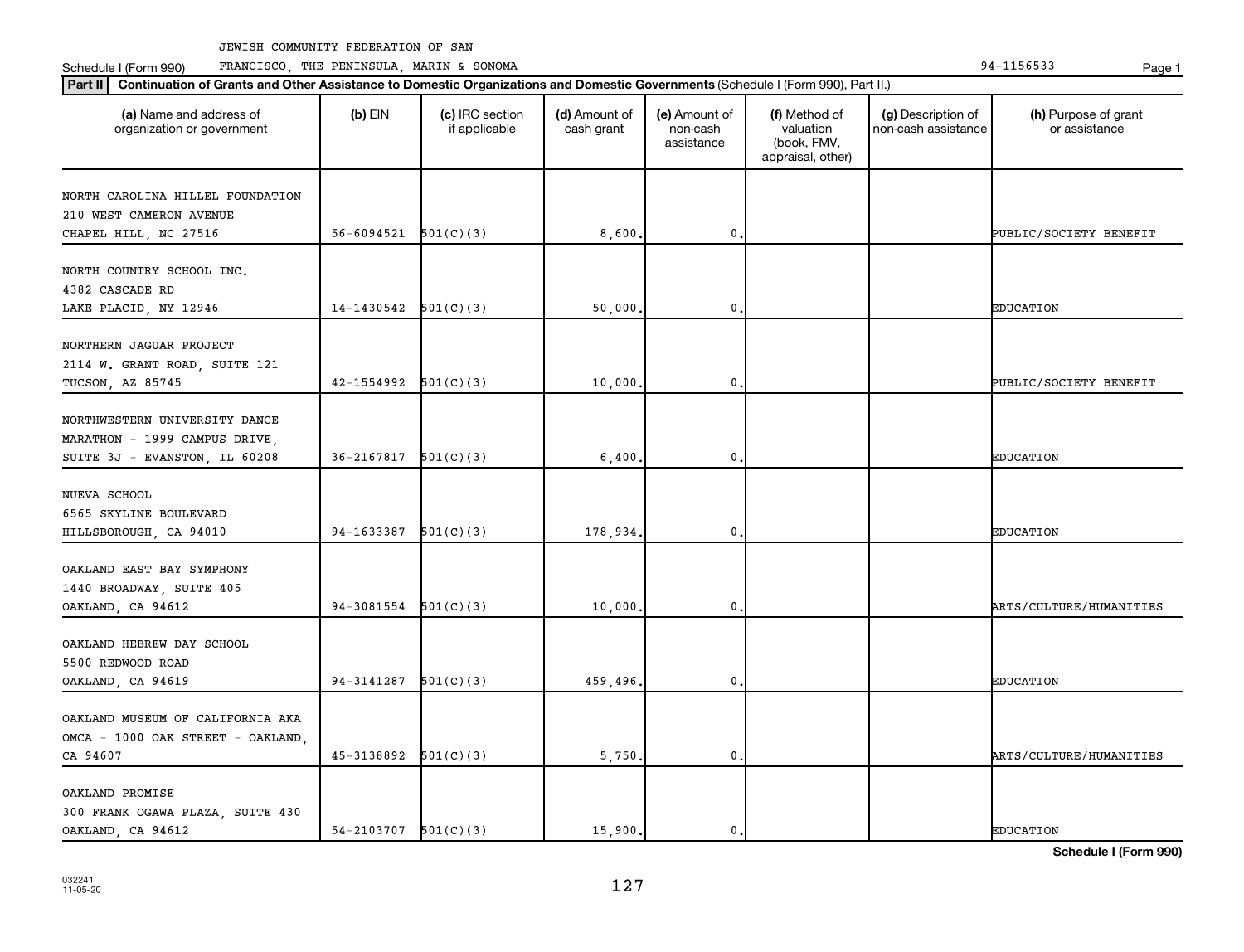**Part II Continuation of Grants and Other Assistance to Domestic Organizations and Domestic Governments**  (Schedule I (Form 990), Part II.)

Schedule I (Form 990) PRANCISCO, THE PENINSULA, MARIN & SONOMA Page 1 (Form 194-1156533 Page 1

032241 11-05-20

| (a) Name and address of<br>organization or government                                                   | $(b)$ EIN              | (c) IRC section<br>if applicable | (d) Amount of<br>cash grant | (e) Amount of<br>non-cash<br>assistance | (f) Method of<br>valuation<br>(book, FMV,<br>appraisal, other) | (g) Description of<br>non-cash assistance | (h) Purpose of grant<br>or assistance |
|---------------------------------------------------------------------------------------------------------|------------------------|----------------------------------|-----------------------------|-----------------------------------------|----------------------------------------------------------------|-------------------------------------------|---------------------------------------|
| OAKLAND PUBLIC EDUCATION FUND AKA<br>OAKLAND SCHOOLS FOUNDATION - P.O.<br>BOX 71005 - OAKLAND, CA 94612 | 43-2014630             | 501(C)(3)                        | 139,650                     | $\mathbf{0}$                            |                                                                |                                           | <b>EDUCATION</b>                      |
| OAKLAND SCHOOL FOR THE ARTS<br>530 18TH STREET<br>OAKLAND, CA 94612                                     | 68-0463892             | 501(C)(3)                        | 10,000                      | $\mathbf{0}$                            |                                                                |                                           | <b>EDUCATION</b>                      |
| OBERLIN COLLEGE<br>P.O. BOX 72110<br>OBERLIN, OH 44192                                                  | 34-0714363             | 501(C)(3)                        | 7,633                       | $\mathbf{0}$                            |                                                                |                                           | <b>EDUCATION</b>                      |
| OCCIDENTAL COLLEGE<br>1600 CAMPUS ROAD, M-34<br>LOS ANGELES, CA 90041                                   | 95-1667177             | 501(C)(3)                        | 9,650                       | 0                                       |                                                                |                                           | <b>EDUCATION</b>                      |
| ODC AKA ODC THEATER<br>351 SHOTWELL STREET<br>SAN FRANCISCO, CA 94110                                   | 34-1191163             | 501(C)(3)                        | 11,600                      | $\pmb{0}$                               |                                                                |                                           | ARTS/CULTURE/HUMANITIES               |
| OHR HATORAH<br>11827 VENICE BLVD.<br>MAR VISTA, CA 90066                                                | 95-4456976             | 501(C)(3)                        | 5,360                       | 0                                       |                                                                |                                           | PUBLIC/SOCIETY BENEFIT                |
| ONE ARIZONA<br>345 E.PALM LN.<br>PHOENIX, AZ 85004                                                      | 37-1782220             | 501(C)(3)                        | 10,000                      | $\mathbf 0$                             |                                                                |                                           | PUBLIC/SOCIETY BENEFIT                |
| ONE TREE PLANTED INC.<br>145 PINE HAVEN SHORES RD., #1000D<br>SHELBURNE, VT 05482                       | 46-4664562             | 501(C)(3)                        | 13,050                      | $\mathbf 0$ .                           |                                                                |                                           | PUBLIC/SOCIETY BENEFIT                |
| ONE WORLD CHILDREN'S FUND<br>3108 GLENDALE BOULEVARD, #506<br>LOS ANGELES, CA 90039                     | $77-0479205$ 501(C)(3) |                                  | 5,000                       | $\mathbf{0}$ .                          |                                                                |                                           | HUMAN SERVICES                        |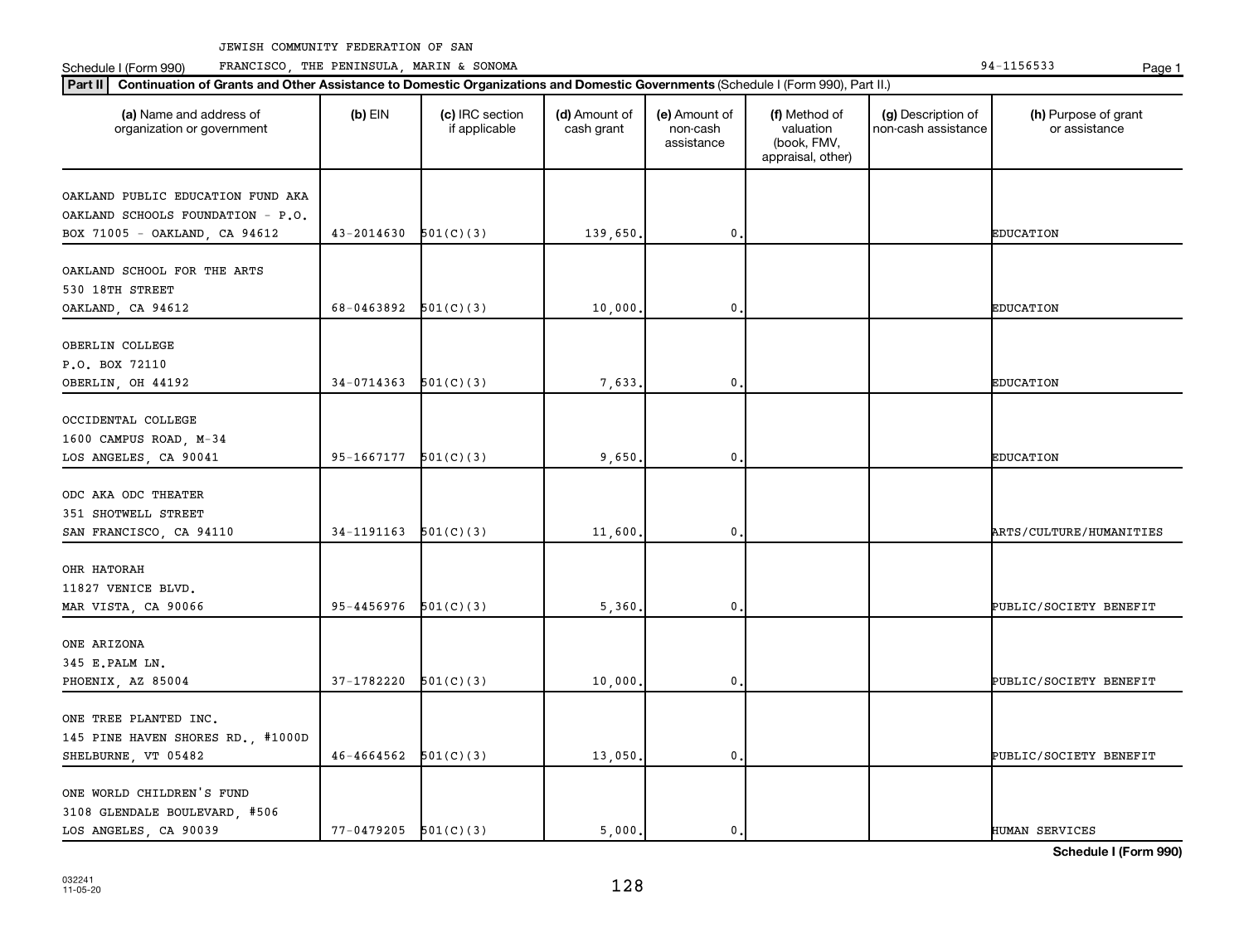Schedule I (Form 990) PRANCISCO, THE PENINSULA, MARIN & SONOMA Page 1 (Form 194-1156533 Page 1

| (a) Name and address of<br>organization or government | $(b)$ EIN      | (c) IRC section<br>if applicable | (d) Amount of<br>cash grant | (e) Amount of<br>non-cash<br>assistance | (f) Method of<br>valuation<br>(book, FMV,<br>appraisal, other) | (g) Description of<br>non-cash assistance | (h) Purpose of grant<br>or assistance |
|-------------------------------------------------------|----------------|----------------------------------|-----------------------------|-----------------------------------------|----------------------------------------------------------------|-------------------------------------------|---------------------------------------|
| ONEGOAL                                               |                |                                  |                             |                                         |                                                                |                                           |                                       |
| P.O. BOX 734137                                       |                |                                  |                             |                                         |                                                                |                                           |                                       |
| CHICAGO, IL 60673                                     | 56-2369898     | 501(C)(3)                        | 16,000.                     | 0                                       |                                                                |                                           | <b>EDUCATION</b>                      |
| ONETABLE                                              |                |                                  |                             |                                         |                                                                |                                           |                                       |
|                                                       |                |                                  |                             |                                         |                                                                |                                           |                                       |
| 79 MADISON AVENUE, 8TH FLOOR<br>NEW YORK, NY 10016    | 46-4715368     | 501(C)(3)                        | 76,750                      | 0                                       |                                                                |                                           | HUMAN SERVICES                        |
|                                                       |                |                                  |                             |                                         |                                                                |                                           |                                       |
| OPEN DOOR LEGAL                                       |                |                                  |                             |                                         |                                                                |                                           |                                       |
| 60 OCEAN AVE                                          |                |                                  |                             |                                         |                                                                |                                           |                                       |
| SAN FRANCISCO, CA 94112                               | 45-3360280     | 501(C)(3)                        | 10,000.                     | 0                                       |                                                                |                                           | HUMAN SERVICES                        |
|                                                       |                |                                  |                             |                                         |                                                                |                                           |                                       |
| OPERA PARALLELE                                       |                |                                  |                             |                                         |                                                                |                                           |                                       |
| 44 PAGE STREET, SUITE 400                             |                |                                  |                             |                                         |                                                                |                                           |                                       |
| SAN FRANCISCO, CA 94102                               | 72-1584393     | 501(C)(3)                        | 176,950.                    | 0                                       |                                                                |                                           | ARTS/CULTURE/HUMANITIES               |
| OPTION INSTITUTE AND FELLOWSHIP                       |                |                                  |                             |                                         |                                                                |                                           |                                       |
| 2080 S. UNDERMOUNTAIN ROAD                            |                |                                  |                             |                                         |                                                                |                                           |                                       |
| SHEFFIELD, MA 01257                                   | $04 - 2780755$ | 501(C)(3)                        | 50,000                      | 0                                       |                                                                |                                           | HUMAN SERVICES                        |
|                                                       |                |                                  |                             |                                         |                                                                |                                           |                                       |
| OR SHALOM JEWISH COMMUNITY                            |                |                                  |                             |                                         |                                                                |                                           |                                       |
| 625 BROTHERHOOD WAY                                   |                |                                  |                             |                                         |                                                                |                                           |                                       |
| SAN FRANCISCO, CA 94132                               | 94-3146052     | 501(C)(3)                        | 62,000                      | 0                                       |                                                                |                                           | HUMAN SERVICES                        |
|                                                       |                |                                  |                             |                                         |                                                                |                                           |                                       |
| OREGON SHAKESPEARE FESTIVAL                           |                |                                  |                             |                                         |                                                                |                                           |                                       |
| ASSOCIATION - 15 S. PIONEER STREET                    |                |                                  |                             |                                         |                                                                |                                           |                                       |
| $-$ ASHLAND, OR 97520                                 | 93-0407022     | 501(C)(3)                        | 13,050                      | 0                                       |                                                                |                                           | ARTS/CULTURE/HUMANITIES               |
|                                                       |                |                                  |                             |                                         |                                                                |                                           |                                       |
| ORT AMERICA INC. (NEW YORK)                           |                |                                  |                             |                                         |                                                                |                                           |                                       |
| 75 MAIDEN LANE, 10TH FLOOR                            |                |                                  |                             |                                         |                                                                |                                           |                                       |
| NEW YORK, NY 10038                                    | 13-5562424     | 501(C)(3)                        | 17,370.                     | 0                                       |                                                                |                                           | <b>EDUCATION</b>                      |
| OSHMAN FAMILY JEWISH COMMUNITY                        |                |                                  |                             |                                         |                                                                |                                           |                                       |
| CENTER - 3921 FABIAN WAY - PALO                       |                |                                  |                             |                                         |                                                                |                                           |                                       |
| ALTO, CA 94303                                        | 77-0185734     | 501(C)(3)                        | 1,277,480.                  | 0.                                      |                                                                |                                           | PUBLIC/SOCIETY BENEFIT                |
|                                                       |                |                                  |                             |                                         |                                                                |                                           |                                       |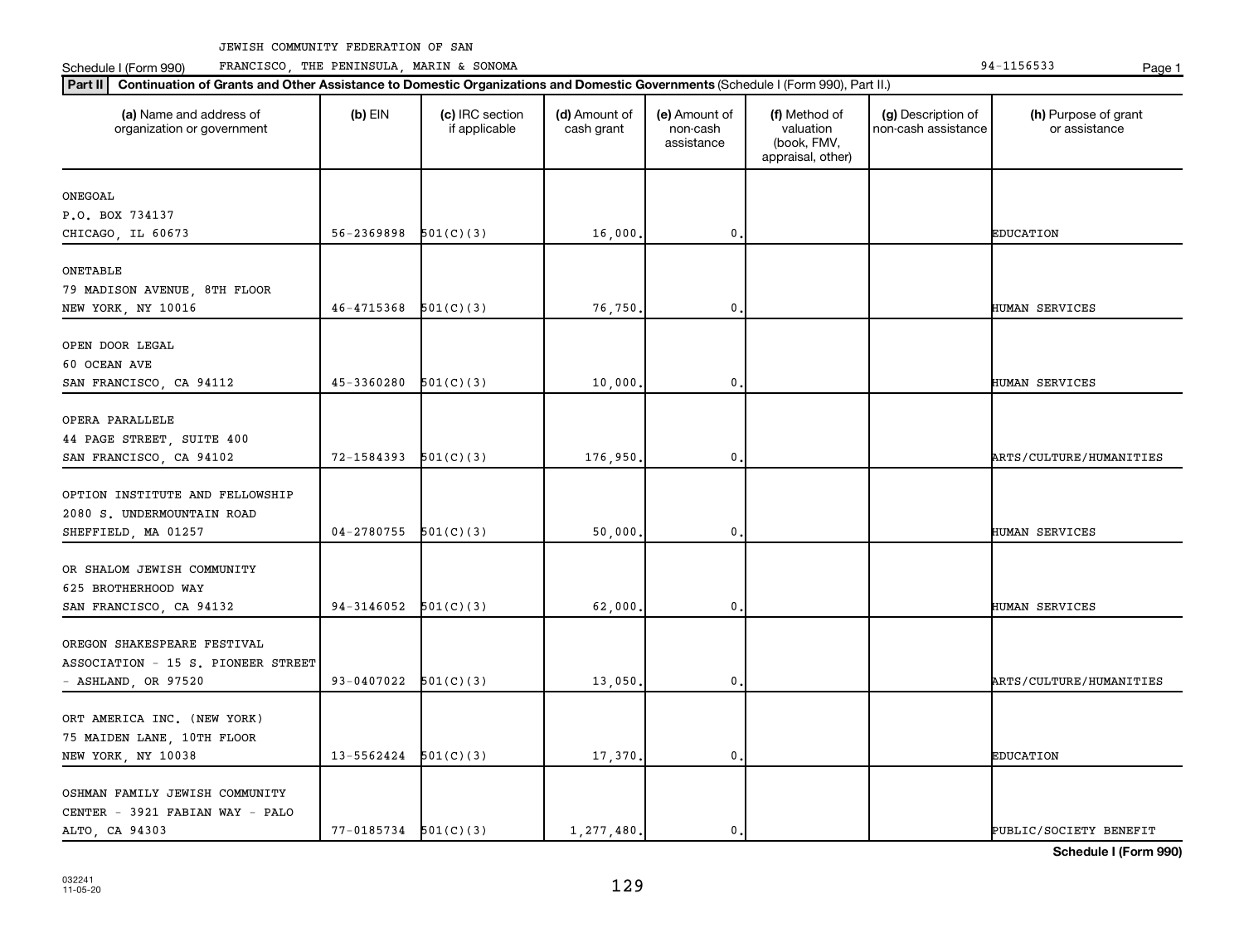Schedule I (Form 990) PRANCISCO, THE PENINSULA, MARIN & SONOMA Page 1 (Form 194-1156533 Page 1

| (a) Name and address of<br>organization or government | $(b)$ EIN                | (c) IRC section<br>if applicable | (d) Amount of<br>cash grant | (e) Amount of<br>non-cash<br>assistance | (f) Method of<br>valuation<br>(book, FMV,<br>appraisal, other) | (g) Description of<br>non-cash assistance | (h) Purpose of grant<br>or assistance |
|-------------------------------------------------------|--------------------------|----------------------------------|-----------------------------|-----------------------------------------|----------------------------------------------------------------|-------------------------------------------|---------------------------------------|
| OUTDOOR AFRO                                          |                          |                                  |                             |                                         |                                                                |                                           |                                       |
| 2323 BROADWAY                                         |                          |                                  |                             |                                         |                                                                |                                           |                                       |
| OAKLAND, CA 94612                                     | 47-3094045               | 501(C)(3)                        | 125,000.                    | $\mathbf{0}$                            |                                                                |                                           | ENVIRONMENT/ANIMALS                   |
| OUTWORDS ARCHIVE                                      |                          |                                  |                             |                                         |                                                                |                                           |                                       |
| 555 W. 5TH STREET FLOOR 35                            |                          |                                  |                             |                                         |                                                                |                                           |                                       |
| LOS ANGELES, CA 90013                                 | 82-3664587               | 501(C)(3)                        | 15,000.                     | $\mathbf{0}$                            |                                                                |                                           | PUBLIC/SOCIETY BENEFIT                |
|                                                       |                          |                                  |                             |                                         |                                                                |                                           |                                       |
| OVARIAN CANCER RESEARCH ALLIANCE                      |                          |                                  |                             |                                         |                                                                |                                           |                                       |
| PO BOX 32141                                          |                          |                                  |                             |                                         |                                                                |                                           |                                       |
| NEW YORK, NY 10087                                    | 13-3806788               | 501(C)(3)                        | 20,250.                     | $\mathbf 0$                             |                                                                |                                           | PUBLIC/SOCIETY BENEFIT                |
| OXBOW SCHOOL                                          |                          |                                  |                             |                                         |                                                                |                                           |                                       |
| 530 THIRD STREET                                      |                          |                                  |                             |                                         |                                                                |                                           |                                       |
| NAPA, CA 94559                                        | 94-3265708               | 501(C)(3)                        | 20,000.                     | $\mathbf{0}$                            |                                                                |                                           | <b>EDUCATION</b>                      |
|                                                       |                          |                                  |                             |                                         |                                                                |                                           |                                       |
| P.E.F. ISRAEL ENDOWMENT FUNDS,                        |                          |                                  |                             |                                         |                                                                |                                           |                                       |
| INC. - 630 THIRD AVENUE, 15TH                         |                          |                                  |                             |                                         |                                                                |                                           |                                       |
| FLOOR - NEW YORK, NY 10017                            | 13-6104086               | 501(C)(3)                        | 1,655,040.                  | $\mathbf{0}$                            |                                                                |                                           | PUBLIC/SOCIETY BENEFIT                |
| PACIFIC AUTISM CENTER FOR                             |                          |                                  |                             |                                         |                                                                |                                           |                                       |
| EDUCATION AKA PACE - 1880                             |                          |                                  |                             |                                         |                                                                |                                           |                                       |
| PRUNERIDGE AVENUE - SANTA CLARA,                      |                          |                                  |                             |                                         |                                                                |                                           |                                       |
| CA 95050                                              | 77-0259858               | 501(C)(3)                        | 12,000.                     | $\mathbf{0}$                            |                                                                |                                           | <b>EDUCATION</b>                      |
|                                                       |                          |                                  |                             |                                         |                                                                |                                           |                                       |
| PACIFIC LEGAL FOUNDATION                              |                          |                                  |                             |                                         |                                                                |                                           |                                       |
| 930 G STREET                                          |                          |                                  |                             |                                         |                                                                |                                           |                                       |
| SACRAMENTO, CA 95814                                  | 94-2197343               | 501(C)(3)                        | 13,500.                     | $\mathbf 0$                             |                                                                |                                           | PUBLIC/SOCIETY BENEFIT                |
| PACIFIC PRIMARY                                       |                          |                                  |                             |                                         |                                                                |                                           |                                       |
| 1500 GROVE ST.                                        |                          |                                  |                             |                                         |                                                                |                                           |                                       |
| SAN FRANCISCO, CA 94115                               | 23-7373767               | 501(C)(3)                        | 6,000,                      | $\mathbf{0}$                            |                                                                |                                           | <b>EDUCATION</b>                      |
|                                                       |                          |                                  |                             |                                         |                                                                |                                           |                                       |
| PALO ALTO ART CENTER FOUNDATION                       |                          |                                  |                             |                                         |                                                                |                                           |                                       |
| 1313 NEWELL ROAD                                      |                          |                                  |                             |                                         |                                                                |                                           |                                       |
| PALO ALTO, CA 94303                                   | $94-2382459$ $501(C)(3)$ |                                  | 6,850.                      | $\mathbf{0}$ .                          |                                                                |                                           | ARTS/CULTURE/HUMANITIES               |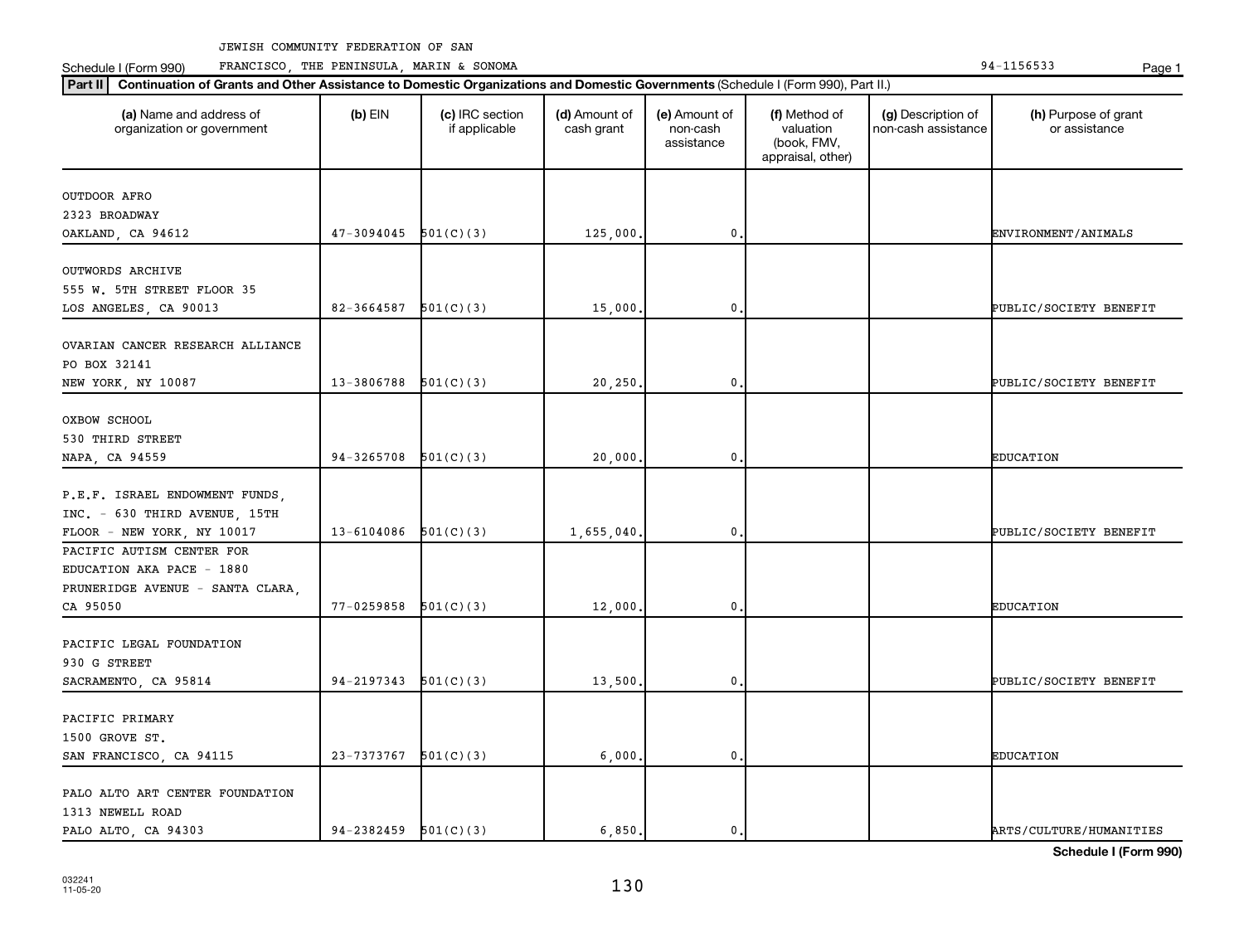Schedule I (Form 990) PRANCISCO, THE PENINSULA, MARIN & SONOMA Page 1 (Form 194-1156533 Page 1

| Part II   Continuation of Grants and Other Assistance to Domestic Organizations and Domestic Governments (Schedule I (Form 990), Part II.) |                          |                                  |                             |                                         |                                                                |                                           |                                       |
|--------------------------------------------------------------------------------------------------------------------------------------------|--------------------------|----------------------------------|-----------------------------|-----------------------------------------|----------------------------------------------------------------|-------------------------------------------|---------------------------------------|
| (a) Name and address of<br>organization or government                                                                                      | $(b)$ EIN                | (c) IRC section<br>if applicable | (d) Amount of<br>cash grant | (e) Amount of<br>non-cash<br>assistance | (f) Method of<br>valuation<br>(book, FMV,<br>appraisal, other) | (g) Description of<br>non-cash assistance | (h) Purpose of grant<br>or assistance |
| PALO ALTO MEDICAL FOUNDATION FOR                                                                                                           |                          |                                  |                             |                                         |                                                                |                                           |                                       |
| HEALTH CARE RESEARCH AND EDUCATION                                                                                                         |                          |                                  |                             |                                         |                                                                |                                           |                                       |
| - 795 EL CAMINO REAL - PALO ALTO,                                                                                                          |                          |                                  |                             |                                         |                                                                |                                           |                                       |
| CA 94301                                                                                                                                   | $94-1156581$ $501(C)(3)$ |                                  | 28,500.                     | $\mathbf 0$ .                           |                                                                |                                           | <b>HEALTH</b>                         |
| PALO ALTO PARTNERS IN EDUCATION<br>P.O. BOX 1557<br>PALO ALTO, CA 94302                                                                    | 77-0186364               | 501(C)(3)                        | 27,100.                     | $\mathbf 0$                             |                                                                |                                           | <b>EDUCATION</b>                      |
|                                                                                                                                            |                          |                                  |                             |                                         |                                                                |                                           |                                       |
| PANDEMONIUM AVIARIES<br>13468 THREE FORKS LANE                                                                                             |                          |                                  |                             |                                         |                                                                |                                           |                                       |
| LOS ALTOS, CA 94022                                                                                                                        | 27-1160144               | 501(C)(3)                        | 15,000.                     | $\mathbf{0}$                            |                                                                |                                           | PUBLIC/SOCIETY BENEFIT                |
| PARDES INSTITUTE OF JEWISH STUDIES<br>NORTH AMERICA INC. - 404 5TH<br>AVENUE, 3RD FLOOR - NEW YORK, NY<br>10018                            | 22-2594099               | 501(C)(3)                        | 10,360.                     | $\mathbf 0$ .                           |                                                                |                                           | HUMAN SERVICES                        |
|                                                                                                                                            |                          |                                  |                             |                                         |                                                                |                                           |                                       |
| PARK AVENUE SYNAGOGUE<br>50 EAST 87TH STREET<br>NEW YORK, NY 10128                                                                         | 13-1860028               | 501(C)(3)                        | 13,148.                     | 0                                       |                                                                |                                           | PUBLIC/SOCIETY BENEFIT                |
| PARTNERS AND ADVOCATES FOR                                                                                                                 |                          |                                  |                             |                                         |                                                                |                                           |                                       |
| REMARKABLE CHILDREN AND ADULTS AKA<br>PARCA - 800 AIRPORT BLVD., SUITE<br>320 - BURLINGAME, CA 94010                                       | 94-1650851               | 501(C)(3)                        | 7,700.                      | $\mathbf 0$ .                           |                                                                |                                           | PUBLIC/SOCIETY BENEFIT                |
|                                                                                                                                            |                          |                                  |                             |                                         |                                                                |                                           |                                       |
| PARTNERS FOR YOUTH WITH<br>DISABILITIES - 5 MIDDLESEX AVENUE<br>SUITE 307 - SOMERVILLE, MA 02145                                           | 22-2627798               | 501(C)(3)                        | 25,000,                     | $\mathbf 0$                             |                                                                |                                           | PUBLIC/SOCIETY BENEFIT                |
|                                                                                                                                            |                          |                                  |                             |                                         |                                                                |                                           |                                       |
| PARTNERS IN HEALTH<br>P.O. BOX 996                                                                                                         |                          |                                  |                             |                                         |                                                                |                                           |                                       |
| FREDERICK, MD 21705                                                                                                                        | 04-3567502               | 501(C)(3)                        | 38,070.                     | $\mathbf{0}$                            |                                                                |                                           | <b>HEALTH</b>                         |
| PARTNERSHIP FOR PUBLIC SERVICE INC<br>1100 NEW YORK AVENUE NW, SUITE 200<br>WASHINGTON, DC 20005                                           | $06-1540513$ $501(C)(3)$ |                                  | 25,000.                     | $\mathbf 0$ .                           |                                                                |                                           | PUBLIC/SOCIETY BENEFIT                |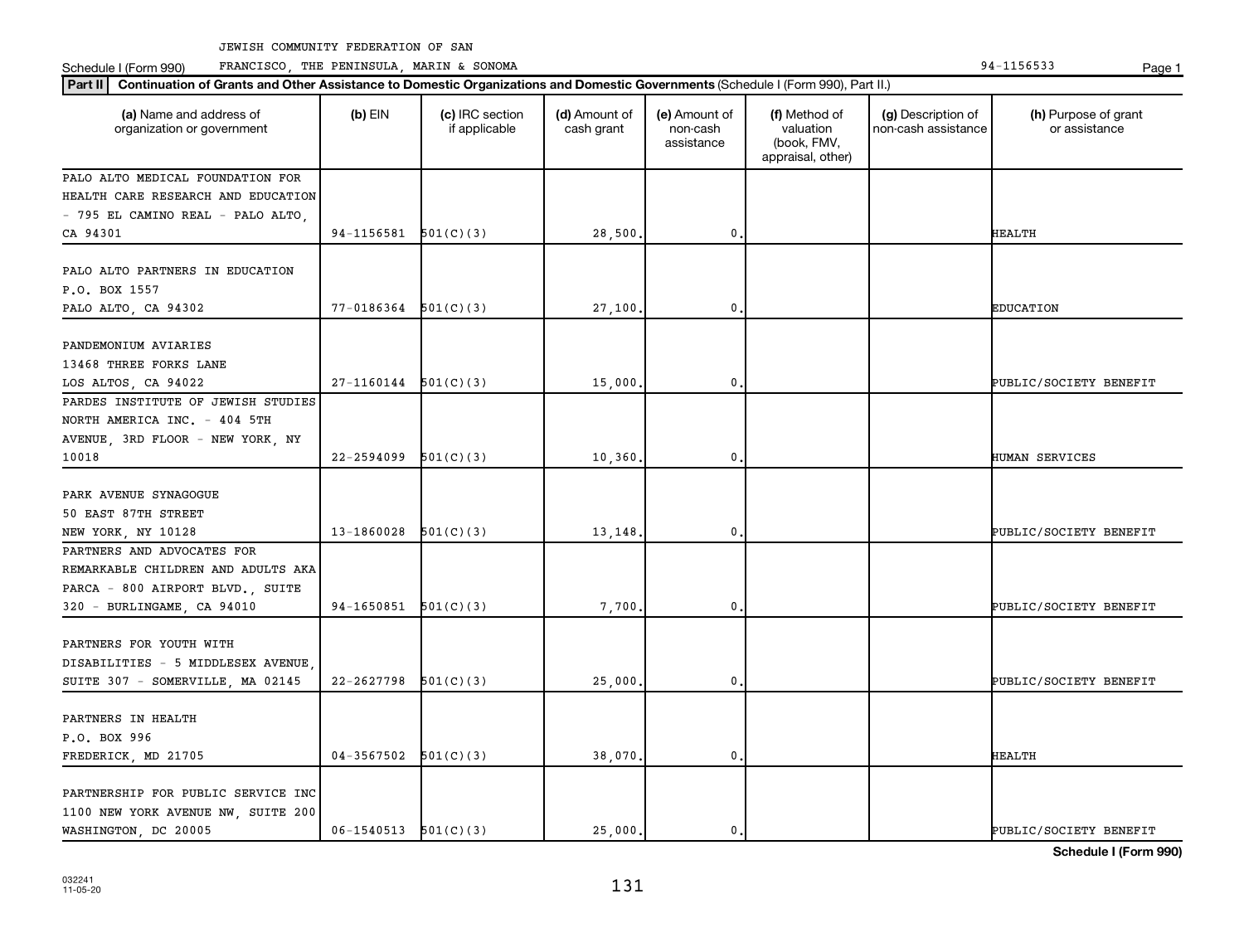Schedule I (Form 990) PRANCISCO, THE PENINSULA, MARIN & SONOMA Page 1 (Form 194-1156533 Page 1

| (a) Name and address of<br>organization or government | $(b)$ EIN                  | (c) IRC section<br>if applicable | (d) Amount of<br>cash grant | (e) Amount of<br>non-cash<br>assistance | (f) Method of<br>valuation<br>(book, FMV,<br>appraisal, other) | (g) Description of<br>non-cash assistance | (h) Purpose of grant<br>or assistance |
|-------------------------------------------------------|----------------------------|----------------------------------|-----------------------------|-----------------------------------------|----------------------------------------------------------------|-------------------------------------------|---------------------------------------|
| PATHWAYS HOME HEALTH AND HOSPICE                      |                            |                                  |                             |                                         |                                                                |                                           |                                       |
| AKA MIDPENINSULA HOME CARE AND                        |                            |                                  |                             |                                         |                                                                |                                           |                                       |
| HOSPICE - 585 NORTH MARY AVENUE -                     |                            |                                  |                             |                                         |                                                                |                                           |                                       |
| SUNNYVALE, CA 94085                                   | 94-2823240                 | 501(C)(3)                        | 22,000                      | $\mathbf 0$                             |                                                                |                                           | HEALTH                                |
| PD ACTIVE                                             |                            |                                  |                             |                                         |                                                                |                                           |                                       |
| P.O. BOX 9246                                         |                            |                                  |                             |                                         |                                                                |                                           |                                       |
| BERKELEY, CA 94709                                    | 26-3302461                 | 501(C)(3)                        | 13,500.                     | 0                                       |                                                                |                                           | <b>HEALTH</b>                         |
|                                                       |                            |                                  |                             |                                         |                                                                |                                           |                                       |
| PEACEWORKS NETWORK FOUNDATION AKA                     |                            |                                  |                             |                                         |                                                                |                                           |                                       |
| THE ONEVOICE MOVEMENT - P.O. BOX                      |                            |                                  |                             |                                         |                                                                |                                           |                                       |
| 1577-OCS - NEW YORK, NY 10113                         | 30-0102398                 | 501(C)(3)                        | 50,000                      | $\mathbf{0}$                            |                                                                |                                           | PUBLIC/SOCIETY BENEFIT                |
|                                                       |                            |                                  |                             |                                         |                                                                |                                           |                                       |
| PEER HEALTH EXCHANGE INC.                             |                            |                                  |                             |                                         |                                                                |                                           |                                       |
| 100 WEBSTER ST, SUITE 300                             |                            |                                  |                             |                                         |                                                                |                                           |                                       |
| OAKLAND, CA 94607                                     | $56 - 2374305$ $501(C)(3)$ |                                  | 5,000                       | $\mathbf 0$                             |                                                                |                                           | HEALTH                                |
| PENINSULA BRIDGE PROGRAM                              |                            |                                  |                             |                                         |                                                                |                                           |                                       |
| 177 BOVET RD. STE. 120                                |                            |                                  |                             |                                         |                                                                |                                           |                                       |
| SAN MATEO, CA 94402                                   | 94-3226017                 | 501(C)(3)                        | 17,250                      | $\mathbf{0}$                            |                                                                |                                           | <b>EDUCATION</b>                      |
|                                                       |                            |                                  |                             |                                         |                                                                |                                           |                                       |
| PENINSULA FAMILY SERVICE                              |                            |                                  |                             |                                         |                                                                |                                           |                                       |
| 24 SECOND AVENUE                                      |                            |                                  |                             |                                         |                                                                |                                           |                                       |
| SAN MATEO, CA 94401                                   | 94-1186169                 | 501(C)(3)                        | 14,450.                     | 0                                       |                                                                |                                           | HUMAN SERVICES                        |
|                                                       |                            |                                  |                             |                                         |                                                                |                                           |                                       |
| PENINSULA HUMANE SOCIETY & SPCA                       |                            |                                  |                             |                                         |                                                                |                                           |                                       |
| 1450 ROLLINS ROAD                                     |                            |                                  |                             |                                         |                                                                |                                           |                                       |
| BURLINGAME, CA 94010                                  | $94-1243665$ $501(C)(3)$   |                                  | 21,650                      | 0.                                      |                                                                |                                           | PUBLIC/SOCIETY BENEFIT                |
|                                                       |                            |                                  |                             |                                         |                                                                |                                           |                                       |
| PENINSULA JEWISH COMMUNITY CENTER                     |                            |                                  |                             |                                         |                                                                |                                           |                                       |
| 800 FOSTER CITY BLVD.                                 | 94-3227262                 | 501(C)(3)                        |                             | 0.                                      |                                                                |                                           | <b>EDUCATION</b>                      |
| FOSTER CITY, CA 94404                                 |                            |                                  | 343,128.                    |                                         |                                                                |                                           |                                       |
| PENINSULA OPEN SPACE TRUST                            |                            |                                  |                             |                                         |                                                                |                                           |                                       |
| 222 HIGH STREET                                       |                            |                                  |                             |                                         |                                                                |                                           |                                       |
| PALO ALTO, CA 94301                                   | $94-2392007$ $501(C)(3)$   |                                  | 175,600.                    | $\mathbf{0}$ .                          |                                                                |                                           | PUBLIC/SOCIETY BENEFIT                |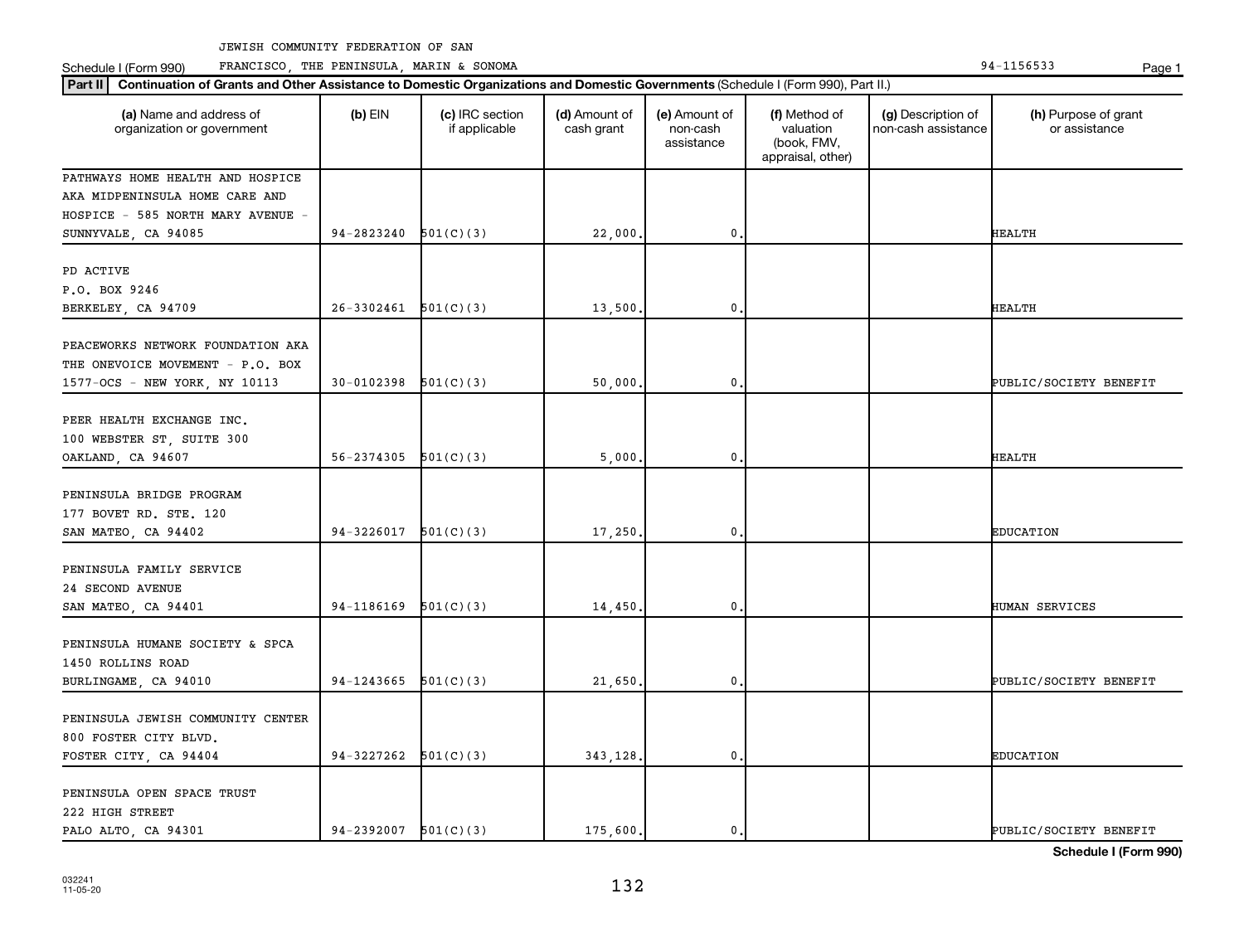Schedule I (Form 990) PRANCISCO, THE PENINSULA, MARIN & SONOMA Page 1 (Form 194-1156533 Page 1

| (a) Name and address of<br>organization or government | $(b)$ EIN                | (c) IRC section<br>if applicable | (d) Amount of<br>cash grant | (e) Amount of<br>non-cash<br>assistance | (f) Method of<br>valuation<br>(book, FMV,<br>appraisal, other) | (g) Description of<br>non-cash assistance | (h) Purpose of grant<br>or assistance |
|-------------------------------------------------------|--------------------------|----------------------------------|-----------------------------|-----------------------------------------|----------------------------------------------------------------|-------------------------------------------|---------------------------------------|
| PENINSULA SINAI CONGREGATION                          |                          |                                  |                             |                                         |                                                                |                                           |                                       |
| 499 BOOTHBAY AVENUE                                   |                          |                                  |                             |                                         |                                                                |                                           |                                       |
| FOSTER CITY, CA 94404                                 | $94-2294193$ $501(C)(3)$ |                                  | 14,932.                     | 0                                       |                                                                |                                           | PUBLIC/SOCIETY BENEFIT                |
| PENINSULA TEMPLE BETH-EL                              |                          |                                  |                             |                                         |                                                                |                                           |                                       |
| 1700 ALAMEDA DE LAS PULGAS                            |                          |                                  |                             |                                         |                                                                |                                           |                                       |
| SAN MATEO, CA 94403                                   | 94-1399290               | 501(C)(3)                        | 112,821.                    | 0                                       |                                                                |                                           | PUBLIC/SOCIETY BENEFIT                |
| PENINSULA TEMPLE SHOLOM                               |                          |                                  |                             |                                         |                                                                |                                           |                                       |
| 1655 SEBASTIAN DRIVE                                  |                          |                                  |                             |                                         |                                                                |                                           |                                       |
| BURLINGAME, CA 94010                                  | 94-6024560               | 501(C)(3)                        | 138,871.                    | 0                                       |                                                                |                                           | <b>EDUCATION</b>                      |
| PENINSULA VOLUNTEERS INC.                             |                          |                                  |                             |                                         |                                                                |                                           |                                       |
| 800 MIDDLE AVENUE                                     |                          |                                  |                             |                                         |                                                                |                                           |                                       |
| MENLO PARK, CA 94025                                  | $94-1294939$ $501(C)(3)$ |                                  | 16,000.                     | $\mathbf{0}$                            |                                                                |                                           | HUMAN SERVICES                        |
| PHILHARMONIA BAROQUE ORCHESTRA                        |                          |                                  |                             |                                         |                                                                |                                           |                                       |
| 414 MASON STREET, SUITE 400                           |                          |                                  |                             |                                         |                                                                |                                           |                                       |
| SAN FRANCISCO, CA 94102                               | $94-2848318$ $501(C)(3)$ |                                  | 6,000                       | 0                                       |                                                                |                                           | ARTS/CULTURE/HUMANITIES               |
| PHILLIPS BROOKS SCHOOL                                |                          |                                  |                             |                                         |                                                                |                                           |                                       |
| 2245 AVY AVENUE                                       |                          |                                  |                             |                                         |                                                                |                                           |                                       |
| MENLO PARK, CA 94025                                  | 94-2494458               | 501(C)(3)                        | 15,000                      | 0                                       |                                                                |                                           | <b>EDUCATION</b>                      |
| PHILOSOPHY LEARNING AND TEACHING                      |                          |                                  |                             |                                         |                                                                |                                           |                                       |
| ORGANIZATION - P.O. BOX 1304 -                        |                          |                                  |                             |                                         |                                                                |                                           |                                       |
| EAST NORTHPORT, NY 11731                              | $46-1064993$ $501(C)(3)$ |                                  | 20,000.                     | 0                                       |                                                                |                                           | <b>EDUCATION</b>                      |
|                                                       |                          |                                  |                             |                                         |                                                                |                                           |                                       |
| PIE RANCH                                             |                          |                                  |                             |                                         |                                                                |                                           |                                       |
| P.O. BOX 363                                          | $26-1631976$ 501(C)(3)   |                                  |                             | $\mathbf{0}$                            |                                                                |                                           | <b>EDUCATION</b>                      |
| PESCADERO, CA 94060                                   |                          |                                  | 105,000.                    |                                         |                                                                |                                           |                                       |
| PIEDMONT EDUCATIONAL FOUNDATION                       |                          |                                  |                             |                                         |                                                                |                                           |                                       |
| 401 HIGHLAND AVENUE                                   |                          |                                  |                             |                                         |                                                                |                                           |                                       |
| PIEDMONT, CA 94611                                    | $94-6426176$ $501(C)(3)$ |                                  | 12,500.                     | 0                                       |                                                                |                                           | <b>EDUCATION</b>                      |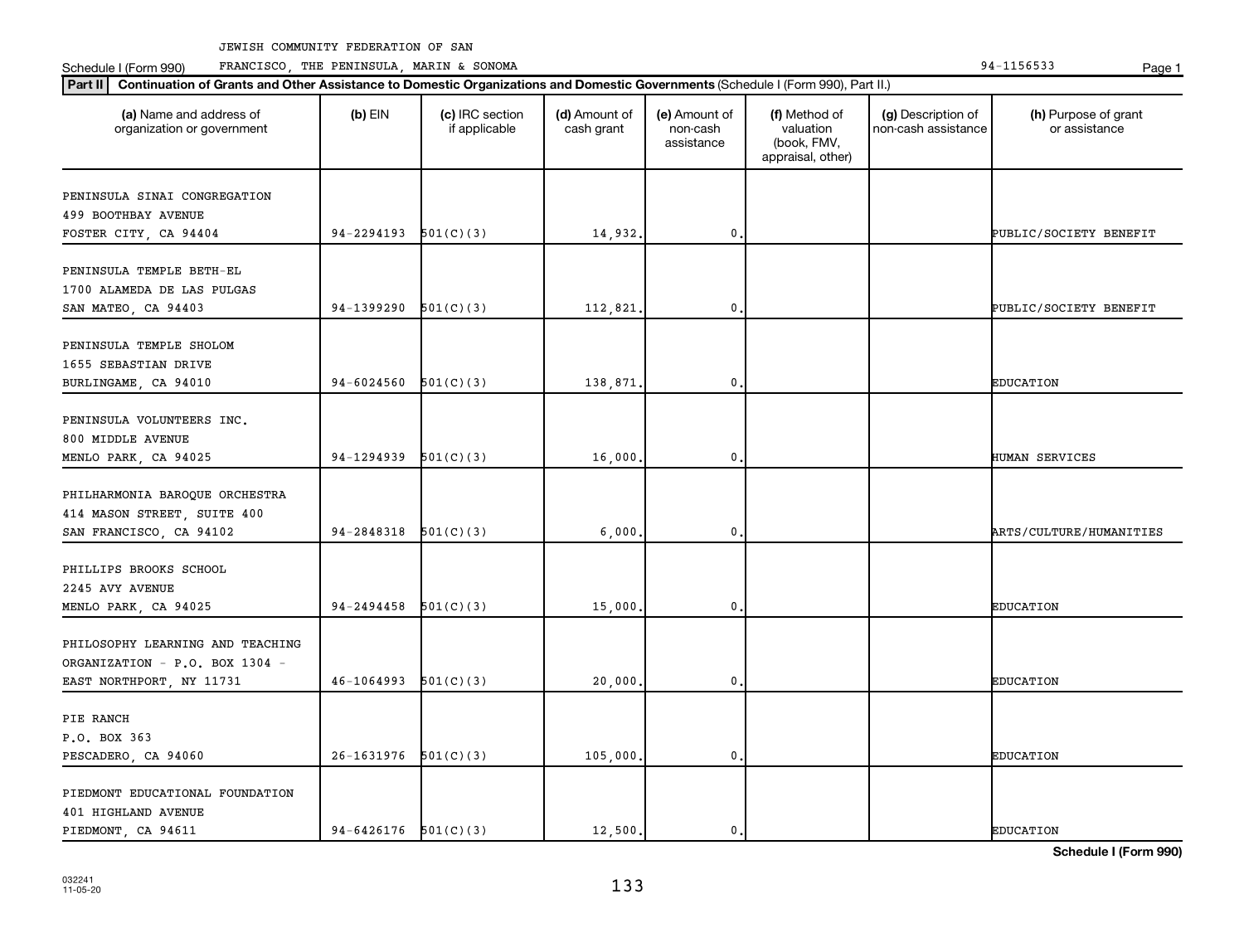**Part II Continuation of Grants and Other Assistance to Domestic Organizations and Domestic Governments**  (Schedule I (Form 990), Part II.)

 $\mathbf{I}$ 

 $\mathbf{I}$ 

Schedule I (Form 990) PRANCISCO, THE PENINSULA, MARIN & SONOMA Page 1 (Form 194-1156533 Page 1

 $\mathbf{I}$ 

032241 11-05-20

| (a) Name and address of<br>organization or government                                          | $(b)$ EIN  | (c) IRC section<br>if applicable | (d) Amount of<br>cash grant | (e) Amount of<br>non-cash<br>assistance | (f) Method of<br>valuation<br>(book, FMV,<br>appraisal, other) | (g) Description of<br>non-cash assistance | (h) Purpose of grant<br>or assistance |
|------------------------------------------------------------------------------------------------|------------|----------------------------------|-----------------------------|-----------------------------------------|----------------------------------------------------------------|-------------------------------------------|---------------------------------------|
| PILCHUCK GLASS SCHOOL                                                                          |            |                                  |                             |                                         |                                                                |                                           |                                       |
| 240 2ND AVENUE S., SUITE 100                                                                   |            |                                  |                             |                                         |                                                                |                                           |                                       |
| SEATTLE, WA 98104                                                                              | 91-0963132 | 501(C)(3)                        | 160,400                     | 0.                                      |                                                                |                                           | <b>EDUCATION</b>                      |
| PLANNED PARENTHOOD FEDERATION OF                                                               |            |                                  |                             |                                         |                                                                |                                           |                                       |
| AMERICA, INC. - 123 WILLIAMS                                                                   |            |                                  |                             |                                         |                                                                |                                           |                                       |
| STREET, 10TH FLOOR - NEW YORK, NY                                                              |            |                                  |                             |                                         |                                                                |                                           |                                       |
| 10038                                                                                          | 13-1644147 | 501(C)(3)                        | 129,188                     | 0.                                      |                                                                |                                           | HEALTH                                |
|                                                                                                |            |                                  |                             |                                         |                                                                |                                           |                                       |
| PLANNED PARENTHOOD MAR MONTE, INC.                                                             |            |                                  |                             |                                         |                                                                |                                           |                                       |
| 1605 THE ALAMEDA                                                                               |            |                                  |                             |                                         |                                                                |                                           |                                       |
| SAN JOSE, CA 95126                                                                             | 94-1583439 | 501(C)(3)                        | 46,050                      | 0.                                      |                                                                |                                           | <b>HEALTH</b>                         |
| PLANNED PARENTHOOD NORTHERN<br>CALIFORNIA - 2185 PACHECO STREET                                |            |                                  |                             |                                         |                                                                |                                           |                                       |
| CONCORD, CA 94520                                                                              | 94-1575233 | 501(C)(3)                        | 51,496                      | 0.                                      |                                                                |                                           | HEALTH                                |
| PLANNED PARENTHOOD OF THE<br>HEARTLAND, INC. - P.O. BOX 4557 -<br>DES MOINES, IA 50305         | 42-0727488 | 501(C)(3)                        | 5,500                       | 0                                       |                                                                |                                           | <b>HEALTH</b>                         |
|                                                                                                |            |                                  |                             |                                         |                                                                |                                           |                                       |
| PLANNED PARENTHOOD OF THE ROCKY<br>MOUNTAINS, INC. - 7155 E. 38TH<br>AVENUE - DENVER, CO 80207 | 84-0404253 | 501(C)(3)                        | 6,600                       | $\mathbf 0$ .                           |                                                                |                                           | <b>HEALTH</b>                         |
|                                                                                                |            |                                  |                             |                                         |                                                                |                                           |                                       |
| PLASTIC SURGERY FOUNDATION<br>P.O. BOX 734964<br>CHICAGO, IL 60673                             | 59-6144450 | 501(C)(3)                        | 10,000                      | $\mathbf{0}$ .                          |                                                                |                                           | <b>HEALTH</b>                         |
|                                                                                                |            |                                  |                             |                                         |                                                                |                                           |                                       |
| PLAYGROUND INC.<br>3286 ADELINE ST. #8                                                         |            |                                  |                             |                                         |                                                                |                                           |                                       |
| BERKELEY, CA 94703                                                                             | 94-3336399 | 501(C)(3)                        | 5,750                       | $\mathbf{0}$                            |                                                                |                                           | ARTS/CULTURE/HUMANITIES               |
| PLOUGHSHARES FUND<br>315 BAY STREET, SUITE 400                                                 |            |                                  |                             |                                         |                                                                |                                           |                                       |

**Schedule I (Form 990)**

Τ

134

SAN FRANCISCO, CA 94133  $94-2764520 \big| 501(C)(3)$  27,300. 0. 0. PUBLIC/SOCIETY BENEFIT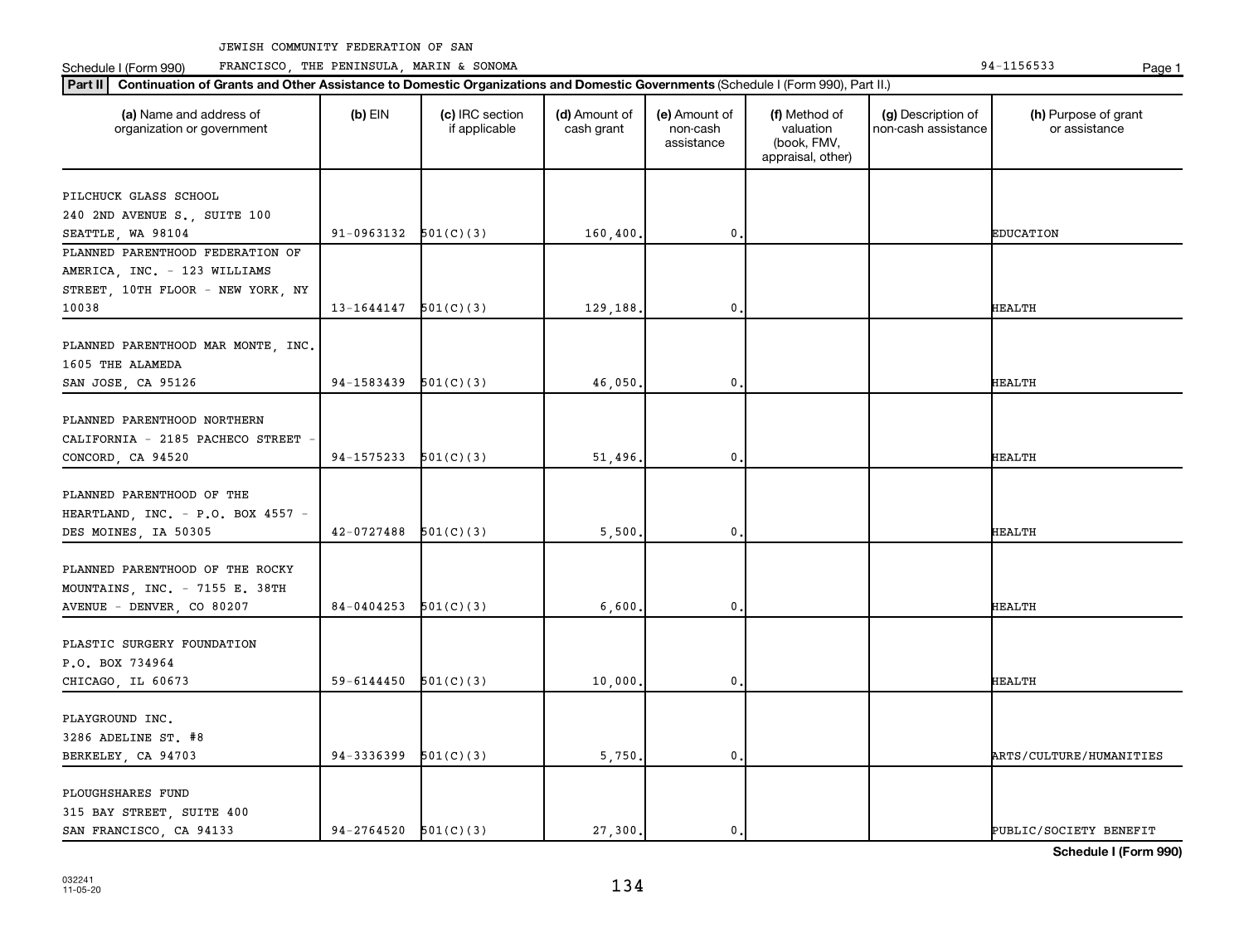Schedule I (Form 990) PRANCISCO, THE PENINSULA, MARIN & SONOMA Page 1 (Form 194-1156533 Page 1

| (a) Name and address of<br>organization or government | $(b)$ EIN                | (c) IRC section<br>if applicable | (d) Amount of<br>cash grant | (e) Amount of<br>non-cash<br>assistance | (f) Method of<br>valuation<br>(book, FMV,<br>appraisal, other) | (g) Description of<br>non-cash assistance | (h) Purpose of grant<br>or assistance |
|-------------------------------------------------------|--------------------------|----------------------------------|-----------------------------|-----------------------------------------|----------------------------------------------------------------|-------------------------------------------|---------------------------------------|
| POLICY IMPACT                                         |                          |                                  |                             |                                         |                                                                |                                           |                                       |
| 1107 9TH STREET, SUITE 500                            |                          |                                  |                             |                                         |                                                                |                                           |                                       |
| SACRAMENTO, CA 95814                                  | 36-4657870               | 501(C)(3)                        | 52,000                      | 0,                                      |                                                                |                                           | <b>EDUCATION</b>                      |
|                                                       |                          |                                  |                             |                                         |                                                                |                                           |                                       |
| POLICYLINK                                            |                          |                                  |                             |                                         |                                                                |                                           |                                       |
| 1438 WEBSTER STREET, SUITE 303                        |                          |                                  |                             |                                         |                                                                |                                           |                                       |
| OAKLAND, CA 94612                                     | 94-3297479               | 501(C)(3)                        | 5,000                       | 0                                       |                                                                |                                           | PUBLIC/SOCIETY BENEFIT                |
|                                                       |                          |                                  |                             |                                         |                                                                |                                           |                                       |
| POLYPHONY FOUNDATION                                  |                          |                                  |                             |                                         |                                                                |                                           |                                       |
| 750 E. MAIN ST., SUITE 600                            |                          |                                  |                             |                                         |                                                                |                                           |                                       |
| STAMFORD, CT 06902                                    | $27-5559473$ $501(C)(3)$ |                                  | 12,500                      | 0.                                      |                                                                |                                           | <b>ARTS/CULTURE/HUMANITIES</b>        |
|                                                       |                          |                                  |                             |                                         |                                                                |                                           |                                       |
| PORTLAND ANIMAL WELFARE TEAM AKA                      |                          |                                  |                             |                                         |                                                                |                                           |                                       |
| PAW TEAM - 1718 NE 82ND AVENUE -                      |                          |                                  |                             |                                         |                                                                |                                           |                                       |
| PORTLAND, OR 97220                                    | 73-1684628               | 501(C)(3)                        | 5,000                       | $\mathbf 0$                             |                                                                |                                           | ENVIRONMENT/ANIMALS                   |
| PRESIDENT AND FELLOWS OF HARVARD                      |                          |                                  |                             |                                         |                                                                |                                           |                                       |
| COLLEGE - HARVARD JUDAICA                             |                          |                                  |                             |                                         |                                                                |                                           |                                       |
| COLLECTION - 124 MT. AUBURN ST.                       |                          |                                  |                             |                                         |                                                                |                                           |                                       |
| SUITE 430N - CAMBRIDGE, MA 02138                      | 04-2103580               | 501(C)(3)                        | 179,419                     | $\mathbf 0$                             |                                                                |                                           | <b>EDUCATION</b>                      |
| PRESIDENT-BOARD OF TRUSTEES SANTA                     |                          |                                  |                             |                                         |                                                                |                                           |                                       |
| CLARA COLLEGE AKA SANTA CLARA                         |                          |                                  |                             |                                         |                                                                |                                           |                                       |
| UNIVERSITY - 500 EL CAMINO REAL -                     |                          |                                  |                             |                                         |                                                                |                                           |                                       |
| SANTA CLARA, CA 95053                                 | 94-1156617               | 501(C)(3)                        | 23,010                      | $\mathbf 0$                             |                                                                |                                           | <b>EDUCATION</b>                      |
|                                                       |                          |                                  |                             |                                         |                                                                |                                           |                                       |
| PRESIDIO GRADUATE SCHOOL                              |                          |                                  |                             |                                         |                                                                |                                           |                                       |
| 649 MISSION STREET, SUITE 500                         |                          |                                  |                             |                                         |                                                                |                                           |                                       |
| SAN FRANCISCO, CA 94105                               | $94-3185612$ $501(C)(3)$ |                                  | 5,000                       | 0.                                      |                                                                |                                           | <b>EDUCATION</b>                      |
|                                                       |                          |                                  |                             |                                         |                                                                |                                           |                                       |
| PRISTINE MIND FOUNDATION                              |                          |                                  |                             |                                         |                                                                |                                           |                                       |
| P.O. BOX 10671                                        |                          |                                  |                             |                                         |                                                                |                                           |                                       |
| SAN RAFAEL, CA 94912                                  | 68-0473665               | 501(C)(3)                        | 37,500.                     | $\mathbf 0$                             |                                                                |                                           | PUBLIC/SOCIETY BENEFIT                |
|                                                       |                          |                                  |                             |                                         |                                                                |                                           |                                       |
| PRO KIDS GOLF ACADEMY INC. - AKA                      |                          |                                  |                             |                                         |                                                                |                                           |                                       |
| FIRST TEE OF SAN DIEGO - 4085 52ND                    |                          |                                  |                             |                                         |                                                                |                                           |                                       |
| STREET - SAN DIEGO, CA 92105                          | $33-0617741$ $501(C)(3)$ |                                  | 5.000.                      | $\mathbf{0}$ .                          |                                                                |                                           | PUBLIC/SOCIETY BENEFIT                |
|                                                       |                          |                                  |                             |                                         |                                                                |                                           |                                       |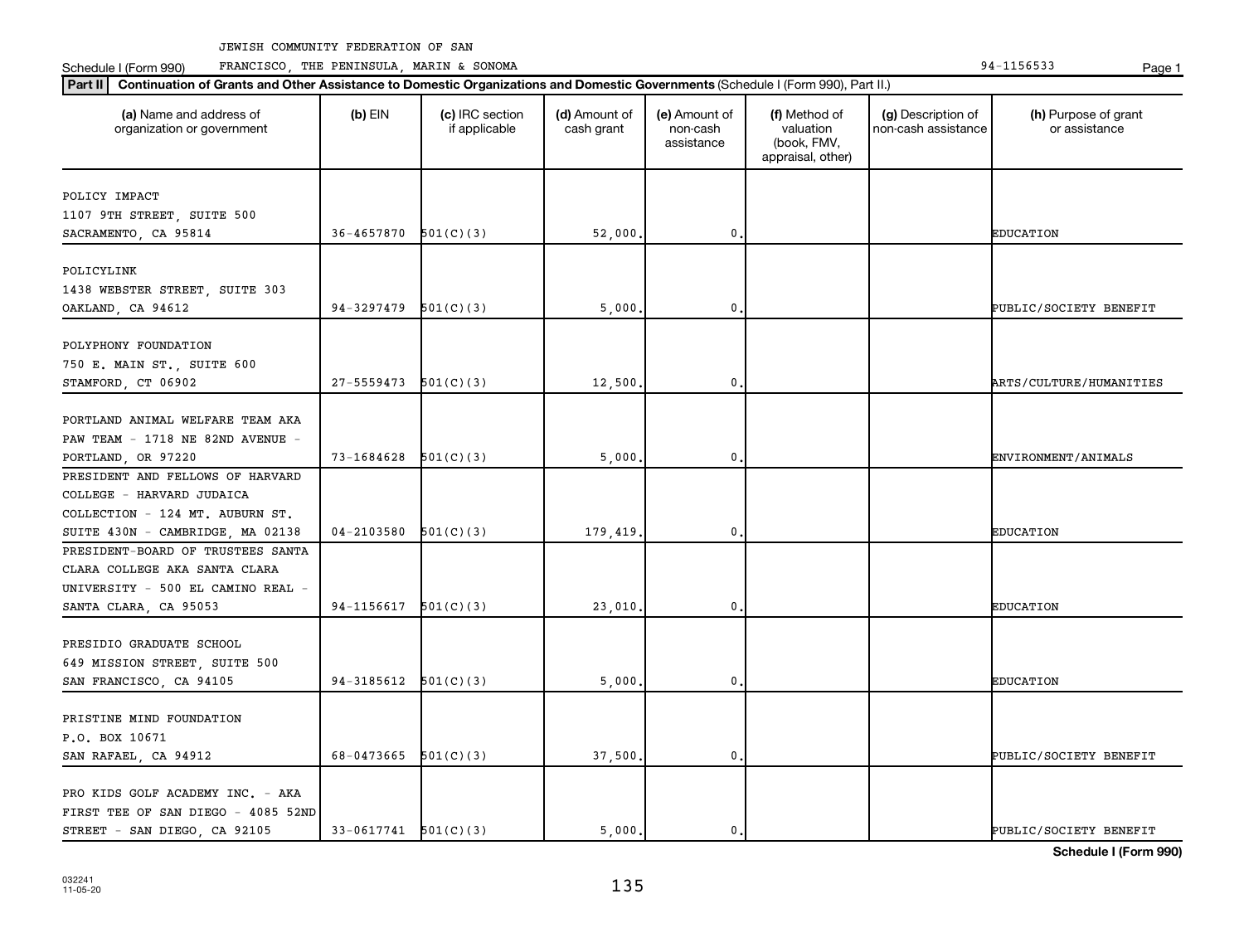**Part II Continuation of Grants and Other Assistance to Domestic Organizations and Domestic Governments**  (Schedule I (Form 990), Part II.)

Schedule I (Form 990) PRANCISCO, THE PENINSULA, MARIN & SONOMA Page 1 (Form 194-1156533 Page 1

| (a) Name and address of<br>organization or government                                                           | $(b)$ EIN                | (c) IRC section<br>if applicable | (d) Amount of<br>cash grant | (e) Amount of<br>non-cash<br>assistance | (f) Method of<br>valuation<br>(book, FMV,<br>appraisal, other) | (g) Description of<br>non-cash assistance | (h) Purpose of grant<br>or assistance |
|-----------------------------------------------------------------------------------------------------------------|--------------------------|----------------------------------|-----------------------------|-----------------------------------------|----------------------------------------------------------------|-------------------------------------------|---------------------------------------|
| PRO PUBLICA, INC.<br>155 AVENUE OF THE AMERICAS, 13TH F<br>NEW YORK, NY 10013                                   | 14-2007220               | 501(C)(3)                        | 5,230.                      | $\mathbf 0$                             |                                                                |                                           | HUMAN SERVICES                        |
| PROGRESSIVE CHANGE INSTITUTE<br>1629 K STREET, SUITE 300, N.W.<br>WASHINGTON, DC 20006                          | 46-1193049               | 501(C)(3)                        | 7,500.                      | $\mathbf{0}$                            |                                                                |                                           | PUBLIC/SOCIETY BENEFIT                |
| PROJECT GLIMMER<br>269 STRATFORD DRIVE<br>SAN FRANCISCO, CA 94132                                               | 46-4625320               | 501(C)(3)                        | 20,000.                     | 0                                       |                                                                |                                           | PUBLIC/SOCIETY BENEFIT                |
| PROJECT HEALTHY MINDS CORPORATION<br>67 EAST 11TH STREET, APARTMENT 411<br>NEW YORK, NY 10003                   | 82-3616589               | 501(C)(3)                        | 25,000                      | 0                                       |                                                                |                                           | ARTS/CULTURE/HUMANITIES               |
| PROJECT ON GOVERNMENT OVERSIGHT<br>AKA POGO - 1100 G STREET NW, SUITE<br>500 - WASHINGTON, DC 20005             | 52-1739443               | 501(C)(3)                        | 5,100                       | $\mathbf 0$                             |                                                                |                                           | PUBLIC/SOCIETY BENEFIT                |
| PROJECT OPEN HAND<br>730 POLK STREET<br>SAN FRANCISCO, CA 94109                                                 | 94-3023551               | 501(C)(3)                        | 56,150                      | $\mathbf{0}$                            |                                                                |                                           | <b>HUMAN SERVICES</b>                 |
| PROSECUTOR IMPACT<br>50 MILK ST. 16TH FLOOR<br>BOSTON, MA 02109                                                 | 83-3108027               | 501(C)(3)                        | 10,000                      | 0                                       |                                                                |                                           | PUBLIC/SOCIETY BENEFIT                |
| PROTECT DEMOCRACY PROJECT<br>82 NASSAU STREET, #601<br>NEW YORK, NY 10038                                       | 81-4777062               | 501(C)(3)                        | 2,050,850.                  | $\mathbf{0}$                            |                                                                |                                           | PUBLIC/SOCIETY BENEFIT                |
| PSYCHOANALYTIC INSTITUTE OF<br>NORTHERN CALIFORNIA - 530 BUSH<br>STREET, SUITE 700 - SAN FRANCISCO,<br>CA 94108 | $94-3112002$ $501(C)(3)$ |                                  | 55,780.                     | $\mathfrak o$ .                         |                                                                |                                           | <b>HEALTH</b>                         |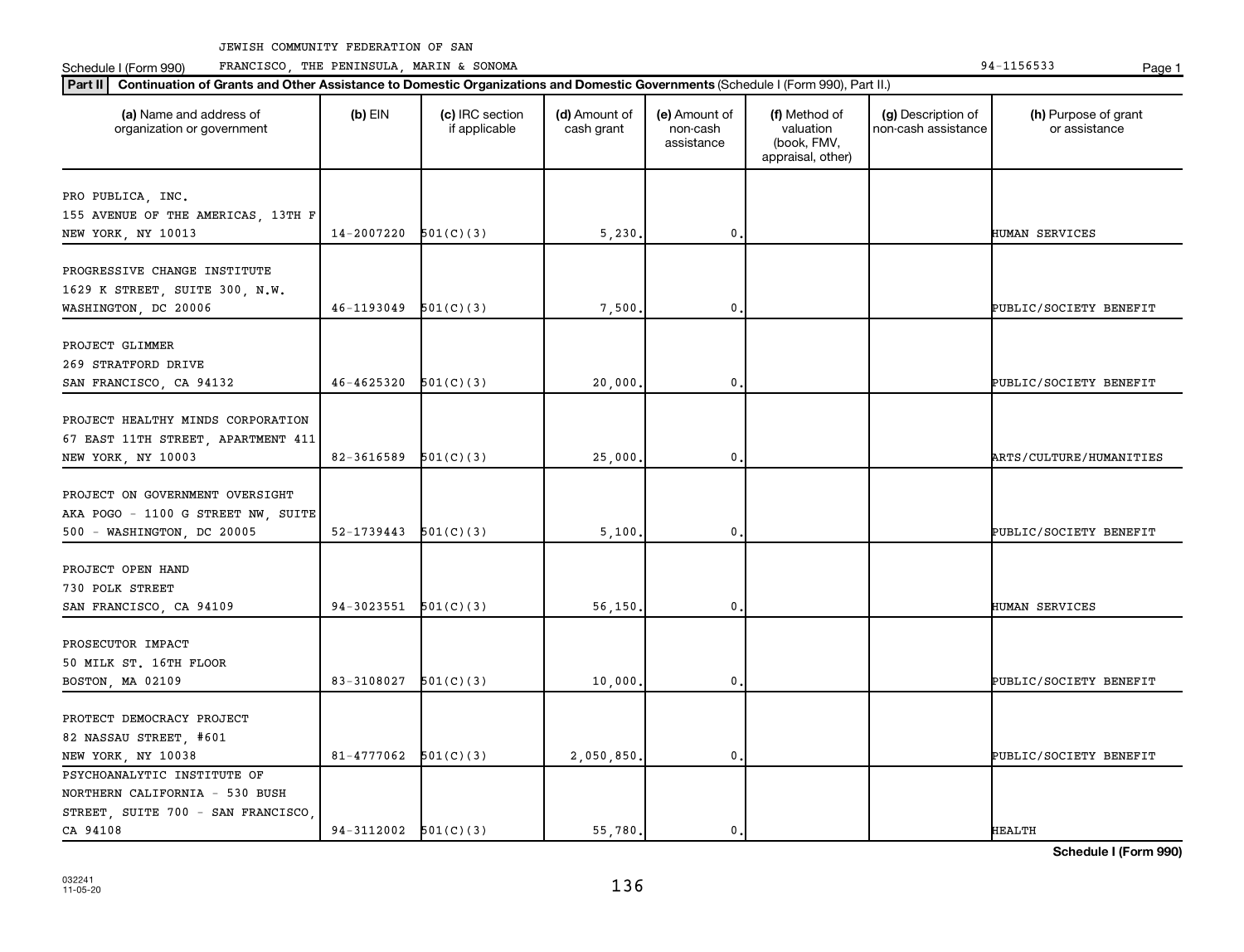Schedule I (Form 990) PRANCISCO, THE PENINSULA, MARIN & SONOMA Page 1 (Form 194-1156533 Page 1

| (a) Name and address of<br>organization or government | $(b)$ EIN                | (c) IRC section<br>if applicable | (d) Amount of<br>cash grant | (e) Amount of<br>non-cash<br>assistance | (f) Method of<br>valuation<br>(book, FMV,<br>appraisal, other) | (g) Description of<br>non-cash assistance | (h) Purpose of grant<br>or assistance |
|-------------------------------------------------------|--------------------------|----------------------------------|-----------------------------|-----------------------------------------|----------------------------------------------------------------|-------------------------------------------|---------------------------------------|
| PSYCHOTHERAPY INSTITUTE                               |                          |                                  |                             |                                         |                                                                |                                           |                                       |
| 2232 CARLETON STREET                                  |                          |                                  |                             |                                         |                                                                |                                           |                                       |
| BERKELEY, CA 94704                                    | 94-2242645               | 501(C)(3)                        | 34,000                      | 0                                       |                                                                |                                           | HEALTH                                |
| PUBLIC EMPLOYEES FOR ENVIRONMENTAL                    |                          |                                  |                             |                                         |                                                                |                                           |                                       |
| RESPONSIBILITY - 962 WAYNE AVE,                       |                          |                                  |                             |                                         |                                                                |                                           |                                       |
| SUITE 610 - SILVER SPRING, MD                         |                          |                                  |                             |                                         |                                                                |                                           |                                       |
| 20910                                                 | 93-1102740               | 501(C)(3)                        | 6,700                       | 0                                       |                                                                |                                           | ENVIRONMENT/ANIMALS                   |
|                                                       |                          |                                  |                             |                                         |                                                                |                                           |                                       |
| PUENTE DE LA COSTA SUR AKA PUENTE                     |                          |                                  |                             |                                         |                                                                |                                           |                                       |
| P.O. BOX 554                                          |                          |                                  |                             |                                         |                                                                |                                           |                                       |
| PESCADERO, CA 94060                                   | 37-1484262               | 501(C)(3)                        | 12,600                      | 0                                       |                                                                |                                           | HUMAN SERVICES                        |
| PUPPIES BEHIND BARS                                   |                          |                                  |                             |                                         |                                                                |                                           |                                       |
| 263 WEST 38TH STREET, 4TH FLOOR                       |                          |                                  |                             |                                         |                                                                |                                           |                                       |
| NEW YORK, NY 10018                                    | 13-3969389               | 501(C)(3)                        | 5,000                       | 0                                       |                                                                |                                           | PUBLIC/SOCIETY BENEFIT                |
|                                                       |                          |                                  |                             |                                         |                                                                |                                           |                                       |
| $PUSH-2-EXCEL$                                        |                          |                                  |                             |                                         |                                                                |                                           |                                       |
| 2269 CHESTNUT ST., #473                               |                          |                                  |                             |                                         |                                                                |                                           |                                       |
| SAN FRANCISCO, CA 94123                               | 94-3310356               | 501(C)(3)                        | 7,200                       | 0                                       |                                                                |                                           | PUBLIC/SOCIETY BENEFIT                |
|                                                       |                          |                                  |                             |                                         |                                                                |                                           |                                       |
| R STREET INSTITUTE                                    |                          |                                  |                             |                                         |                                                                |                                           |                                       |
| 1212 NEW YORK AVE. NW, SUITE 900                      |                          |                                  |                             |                                         |                                                                |                                           |                                       |
| WASHINGTON, DC 20005                                  | 26-3477125               | 501(C)(3)                        | 25,000                      | 0                                       |                                                                |                                           | PUBLIC/SOCIETY BENEFIT                |
|                                                       |                          |                                  |                             |                                         |                                                                |                                           |                                       |
| RAINFOREST ACTION NETWORK                             |                          |                                  |                             |                                         |                                                                |                                           |                                       |
| P.O. BOX 6847                                         |                          |                                  |                             |                                         |                                                                |                                           |                                       |
| CAROL STREAM, IL 60197                                | 94-3045180               | 501(C)(3)                        | 8,150                       | 0                                       |                                                                |                                           | PUBLIC/SOCIETY BENEFIT                |
|                                                       |                          |                                  |                             |                                         |                                                                |                                           |                                       |
| RAINFOREST TRUST                                      |                          |                                  |                             |                                         |                                                                |                                           |                                       |
| P.O. BOX 841                                          |                          |                                  |                             |                                         |                                                                |                                           |                                       |
| WARRENTON, VA 20188                                   | 13-3500609               | 501(C)(3)                        | 20,000                      | 0                                       |                                                                |                                           | PUBLIC/SOCIETY BENEFIT                |
| RAMAH DAROM, INC.                                     |                          |                                  |                             |                                         |                                                                |                                           |                                       |
| 6400 POWERS FERRY ROAD NW., SUITE                     |                          |                                  |                             |                                         |                                                                |                                           |                                       |
| ATLANTA, GA 30339                                     | $58-2146741$ $501(C)(3)$ |                                  | 30,000.                     | $\mathbf{0}$                            |                                                                |                                           | PUBLIC/SOCIETY BENEFIT                |
|                                                       |                          |                                  |                             |                                         |                                                                |                                           |                                       |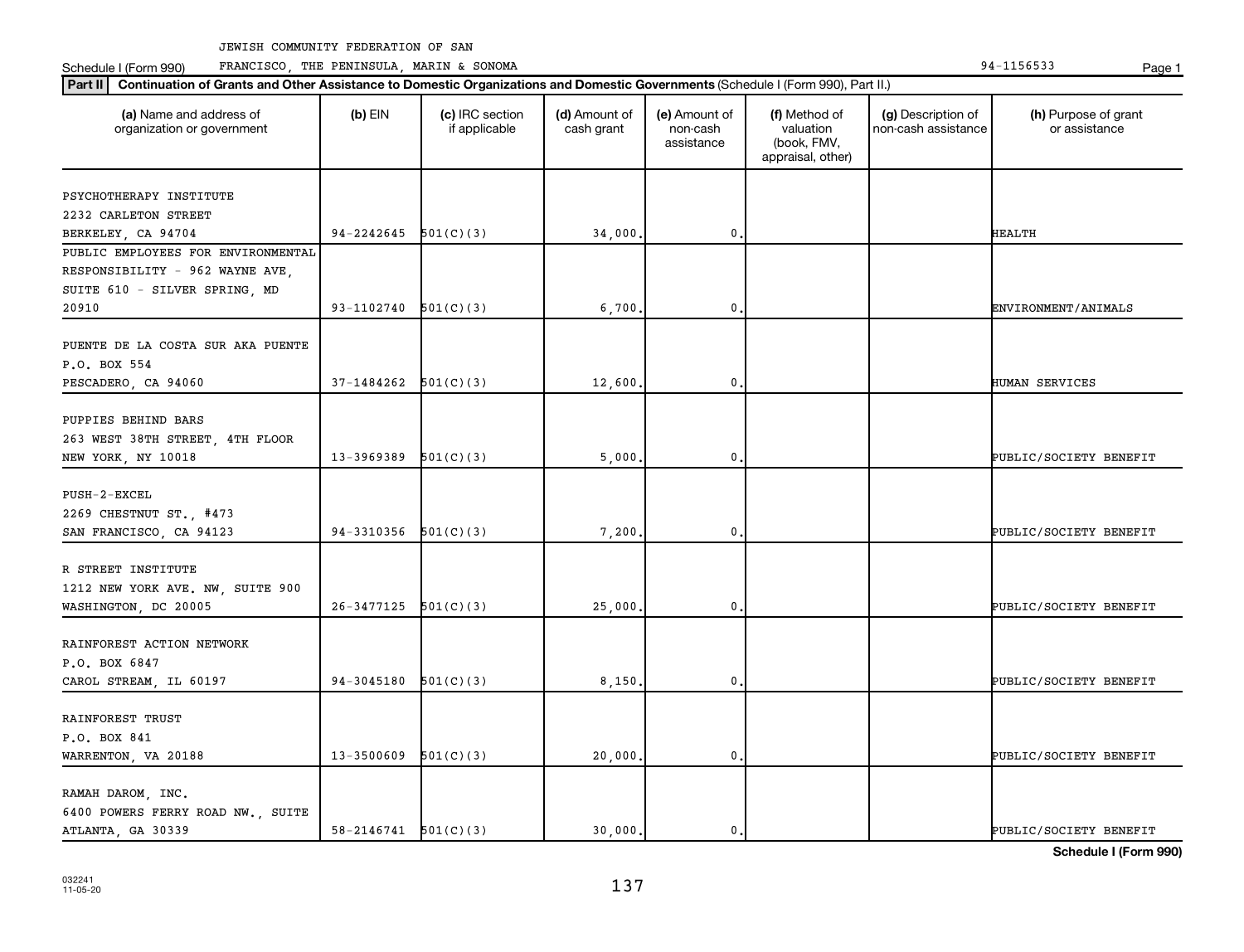Schedule I (Form 990) PRANCISCO, THE PENINSULA, MARIN & SONOMA Page 1 (Form 194-1156533 Page 1

| (a) Name and address of<br>organization or government | $(b)$ EIN                  | (c) IRC section<br>if applicable | (d) Amount of<br>cash grant | (e) Amount of<br>non-cash<br>assistance | (f) Method of<br>valuation<br>(book, FMV,<br>appraisal, other) | (g) Description of<br>non-cash assistance | (h) Purpose of grant<br>or assistance |
|-------------------------------------------------------|----------------------------|----------------------------------|-----------------------------|-----------------------------------------|----------------------------------------------------------------|-------------------------------------------|---------------------------------------|
| RANK THE VOTE                                         |                            |                                  |                             |                                         |                                                                |                                           |                                       |
| 872 MASSACHUSETTS AVE, SUITE 1-6                      |                            |                                  |                             |                                         |                                                                |                                           |                                       |
| CAMBRIDGE, MA 02139                                   | 84-4007566                 | 501(C)(3)                        | 10,000                      | 0                                       |                                                                |                                           | PUBLIC/SOCIETY BENEFIT                |
|                                                       |                            |                                  |                             |                                         |                                                                |                                           |                                       |
| RASHI SCHOOL, INC.                                    |                            |                                  |                             |                                         |                                                                |                                           |                                       |
| 8000 GREAT MEADOW ROAD                                |                            |                                  |                             |                                         |                                                                |                                           |                                       |
| DEDHAM, MA 02026                                      | 22-2581549                 | 501(C)(3)                        | 20,000                      | 0                                       |                                                                |                                           | <b>EDUCATION</b>                      |
| REALIZE IMPACT                                        |                            |                                  |                             |                                         |                                                                |                                           |                                       |
| 271 WINSLOW WAY E #11548                              |                            |                                  |                             |                                         |                                                                |                                           |                                       |
| BAINBRIDGE ISLAND, WA 98110                           | $46-3594732$ $501(C)(3)$   |                                  | 10,500                      | 0                                       |                                                                |                                           | PUBLIC/SOCIETY BENEFIT                |
|                                                       |                            |                                  |                             |                                         |                                                                |                                           |                                       |
| REBOOT, INC.                                          |                            |                                  |                             |                                         |                                                                |                                           |                                       |
| 734 LONGMEADOW STREET, UNIT 103                       |                            |                                  |                             |                                         |                                                                |                                           |                                       |
| NEW YORK, NY 01106                                    | $57-1154844$ $501(C)(3)$   |                                  | 16, 250.                    | 0                                       |                                                                |                                           | <b>ARTS/CULTURE/HUMANITIES</b>        |
|                                                       |                            |                                  |                             |                                         |                                                                |                                           |                                       |
| REBUILDING TOGETHER OAKLAND                           |                            |                                  |                             |                                         |                                                                |                                           |                                       |
| 520 3RD STREET, SUITE 109<br>OAKLAND, CA 94607        | 94-3213325                 | 501(C)(3)                        | 5,000                       | 0                                       |                                                                |                                           | PUBLIC/SOCIETY BENEFIT                |
|                                                       |                            |                                  |                             |                                         |                                                                |                                           |                                       |
| REBUILDING TOGETHER PENINSULA                         |                            |                                  |                             |                                         |                                                                |                                           |                                       |
| P.O. BOX 4031                                         |                            |                                  |                             |                                         |                                                                |                                           |                                       |
| MENLO PARK, CA 94026                                  | 94-3106209                 | 501(C)(3)                        | 11,150                      | 0                                       |                                                                |                                           | PUBLIC/SOCIETY BENEFIT                |
|                                                       |                            |                                  |                             |                                         |                                                                |                                           |                                       |
| RECIDIVIZ INC                                         |                            |                                  |                             |                                         |                                                                |                                           |                                       |
| 1655 PINE LANE                                        |                            |                                  |                             |                                         |                                                                |                                           |                                       |
| PROVO, UT 84604                                       | $82 - 5181074$ $501(C)(3)$ |                                  | 5,000                       | $\mathbf 0$                             |                                                                |                                           | PUBLIC/SOCIETY BENEFIT                |
| RECONSTRUCTING JUDAISM                                |                            |                                  |                             |                                         |                                                                |                                           |                                       |
| 1299 CHURCH ROAD                                      |                            |                                  |                             |                                         |                                                                |                                           |                                       |
| WYNCOTE, PA 19095                                     | $23-1710675$ 501(C)(3)     |                                  | 5,000,                      | $\mathbf 0$                             |                                                                |                                           | PUBLIC/SOCIETY BENEFIT                |
|                                                       |                            |                                  |                             |                                         |                                                                |                                           |                                       |
| RED BRIDGE EDUCATION                                  |                            |                                  |                             |                                         |                                                                |                                           |                                       |
| 2265 THIRD STREET                                     |                            |                                  |                             |                                         |                                                                |                                           |                                       |
| SAN FRANCISCO, CA 94107                               | 83-3987751 501(C)(3)       |                                  | 15,000.                     | 0.                                      |                                                                |                                           | <b>EDUCATION</b>                      |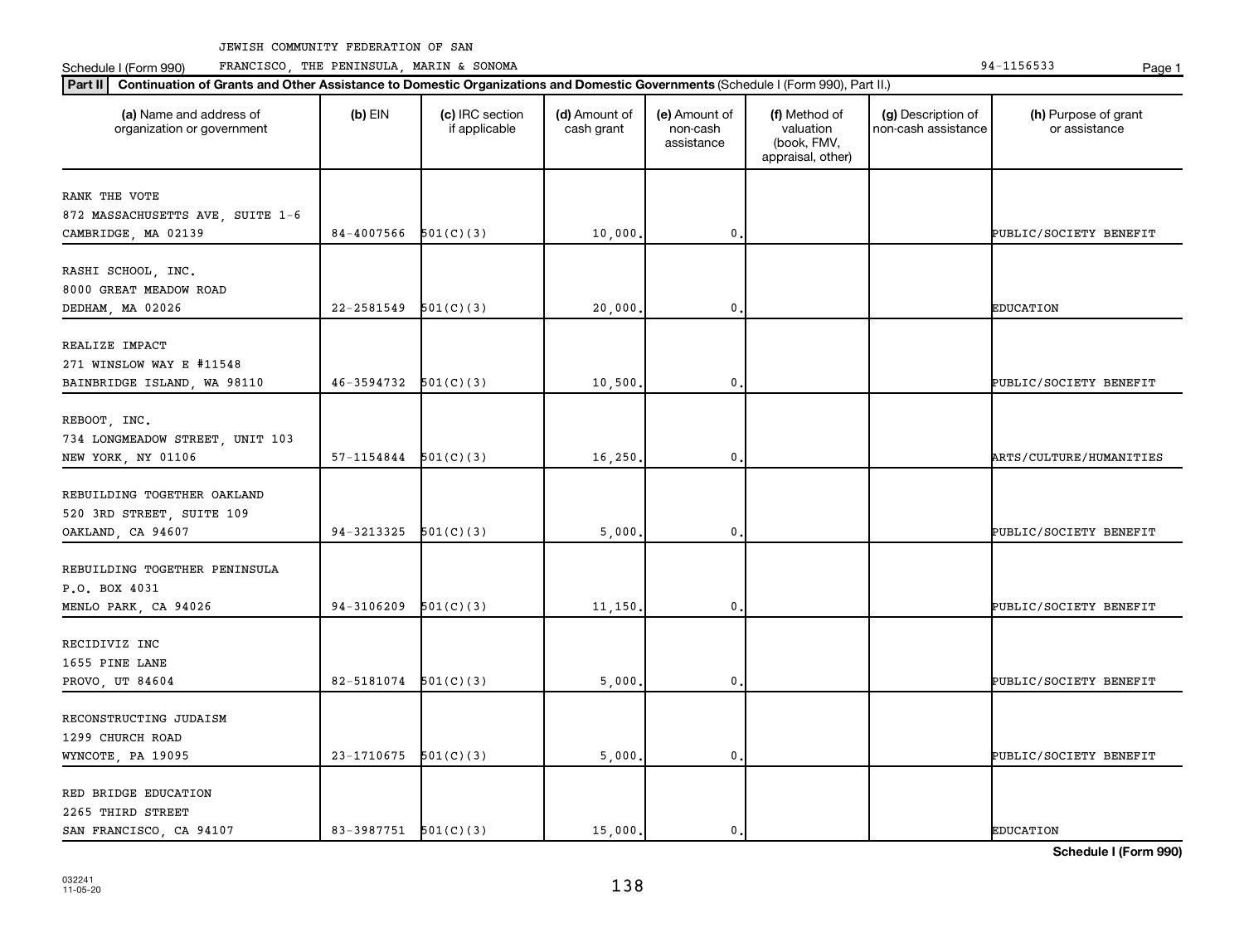Schedule I (Form 990) PRANCISCO, THE PENINSULA, MARIN & SONOMA Page 1 (Form 194-1156533 Page 1

|                                                             | 47-3474333               |           |         |                 |  |                        |
|-------------------------------------------------------------|--------------------------|-----------|---------|-----------------|--|------------------------|
| REDWOOD COOPERATIVE SCHOOL                                  |                          |           |         |                 |  |                        |
| 166 CRESTWOOD DRIVE                                         |                          |           |         |                 |  |                        |
| LEXINGTON, KY 40503                                         |                          | 501(C)(3) | 15,000  | $\mathfrak o$ . |  | <b>EDUCATION</b>       |
|                                                             |                          |           |         |                 |  |                        |
| REDWOOD EMPIRE FOOD BANK                                    |                          |           |         |                 |  |                        |
| 3990 BRICKWAY BLVD.                                         |                          |           |         |                 |  |                        |
| SANTA ROSA, CA 95403                                        | 68-0121855               | 501(C)(3) | 22,760  | 0               |  | HUMAN SERVICES         |
|                                                             |                          |           |         |                 |  |                        |
| REDWOOD HIGH SCHOOL FOUNDATION                              |                          |           |         |                 |  |                        |
| 395 DOHERTY DRIVE, ROOM 181 A                               |                          |           |         |                 |  |                        |
| LARKSPUR, CA 94939                                          | 68-0396973 $501(C)(3)$   |           | 11,500. | $\mathbf{0}$    |  | <b>EDUCATION</b>       |
| REFUGEE AND IMMIGRANT CENTER FOR                            |                          |           |         |                 |  |                        |
| EDUCATION AND LEGAL SERVICES AKA                            |                          |           |         |                 |  |                        |
| RAICES - 1305 N. FLORES ST. - SAN                           |                          |           |         |                 |  |                        |
| ANTONIO, TX 78212                                           | 74-2436920               | 501(C)(3) | 6,800.  | $\mathbf{0}$    |  | PUBLIC/SOCIETY BENEFIT |
|                                                             |                          |           |         |                 |  |                        |
| REGENERATION, INC. DBA                                      |                          |           |         |                 |  |                        |
| REGENERATION EDUCATION - P.O. BOX                           |                          |           |         |                 |  |                        |
| 1614 - AGOURA HILLS, CA 91376                               | 20-5457823               | 501(C)(3) | 25,000  | $\mathbf{0}$    |  | <b>EDUCATION</b>       |
| REGENTS OF THE UNIVERSITY OF                                |                          |           |         |                 |  |                        |
| CALIFORNIA AT BERKELEY - 1995                               |                          |           |         |                 |  |                        |
| UNIVERSITY AVENUE, SUITE 400 -                              |                          |           |         |                 |  |                        |
| BERKELEY, CA 94704                                          | 94-6002123               | 501(C)(3) | 58,200. | 0               |  | <b>EDUCATION</b>       |
|                                                             |                          |           |         |                 |  |                        |
| REGENTS OF THE UNIVERSITY OF                                |                          |           |         |                 |  |                        |
| CALIFORNIA AT IRVINE - 102 ALDRICH                          |                          |           |         |                 |  |                        |
| HALL - IRVINE, CA 92697                                     | 95-2226406               | 501(C)(3) | 5,000   | $\mathbf{0}$    |  | <b>EDUCATION</b>       |
| REGENTS OF THE UNIVERSITY OF                                |                          |           |         |                 |  |                        |
| CALIFORNIA LOS ANGELES - 102 E.                             |                          |           |         |                 |  |                        |
| MELNITZ BOX 951622 - LOS ANGELES,                           |                          |           |         |                 |  |                        |
| CA 90095                                                    | 95-6006143               | 501(C)(3) | 39,000. | $\mathbf 0$     |  | <b>EDUCATION</b>       |
| REGENTS OF THE UNIVERSITY OF                                |                          |           |         |                 |  |                        |
|                                                             |                          |           |         |                 |  |                        |
| CALIFORNIA, DAVIS - ONE SHIELDS<br>AVENUE - DAVIS, CA 95616 | $94-6036494$ $501(C)(3)$ |           | 18,500. | $\mathbf{0}$ .  |  | <b>EDUCATION</b>       |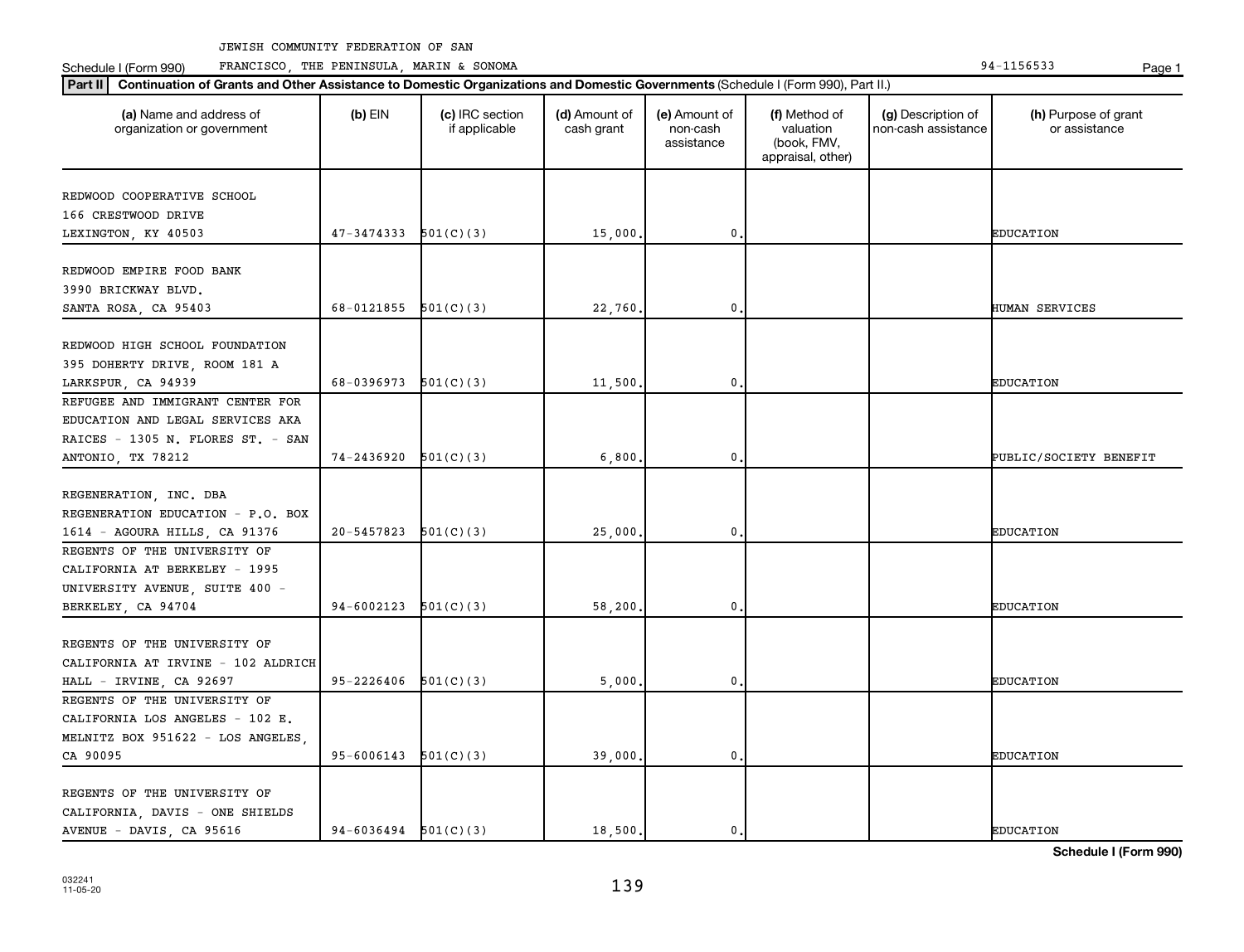Schedule I (Form 990) PRANCISCO, THE PENINSULA, MARIN & SONOMA Page 1 (Form 194-1156533 Page 1

| Part II   Continuation of Grants and Other Assistance to Domestic Organizations and Domestic Governments (Schedule I (Form 990), Part II.) |                            |                                  |                             |                                         |                                                                |                                           |                                       |
|--------------------------------------------------------------------------------------------------------------------------------------------|----------------------------|----------------------------------|-----------------------------|-----------------------------------------|----------------------------------------------------------------|-------------------------------------------|---------------------------------------|
| (a) Name and address of<br>organization or government                                                                                      | $(b)$ EIN                  | (c) IRC section<br>if applicable | (d) Amount of<br>cash grant | (e) Amount of<br>non-cash<br>assistance | (f) Method of<br>valuation<br>(book, FMV,<br>appraisal, other) | (g) Description of<br>non-cash assistance | (h) Purpose of grant<br>or assistance |
| REGENTS OF THE UNIVERSITY OF                                                                                                               |                            |                                  |                             |                                         |                                                                |                                           |                                       |
| MICHIGAN - 3003 S. STATE STREET,                                                                                                           |                            |                                  |                             |                                         |                                                                |                                           |                                       |
| SUITE 9000 - ANN ARBOR, MI 48109                                                                                                           | 38-6006309                 | 501(C)(3)                        | 9,600                       | 0                                       |                                                                |                                           | <b>EDUCATION</b>                      |
|                                                                                                                                            |                            |                                  |                             |                                         |                                                                |                                           |                                       |
| REGISTER2VOTE FUND<br>1023 SPRINGSDALE ROAD                                                                                                |                            |                                  |                             |                                         |                                                                |                                           |                                       |
|                                                                                                                                            | 84-2487707                 | 501(C)(3)                        |                             | 0                                       |                                                                |                                           | PUBLIC/SOCIETY BENEFIT                |
| AUSTIN, TX 78721                                                                                                                           |                            |                                  | 55,700                      |                                         |                                                                |                                           |                                       |
| REIMAGINE GENDER                                                                                                                           |                            |                                  |                             |                                         |                                                                |                                           |                                       |
| 16 SUNSET LN.                                                                                                                              |                            |                                  |                             |                                         |                                                                |                                           |                                       |
| RICHMOND, CA 94801                                                                                                                         | 84-4460632                 | 501(C)(3)                        | 100,000                     | 0                                       |                                                                |                                           | <b>EDUCATION</b>                      |
|                                                                                                                                            |                            |                                  |                             |                                         |                                                                |                                           |                                       |
| REPAIR THE WORLD                                                                                                                           |                            |                                  |                             |                                         |                                                                |                                           |                                       |
| 1460 BROADWAY                                                                                                                              |                            |                                  |                             |                                         |                                                                |                                           |                                       |
| NEW YORK, NY 10036                                                                                                                         | 36-4524686                 | 501(C)(3)                        | 72,800                      | 0                                       |                                                                |                                           | HUMAN SERVICES                        |
| REPORT, INC.                                                                                                                               |                            |                                  |                             |                                         |                                                                |                                           |                                       |
| 1121 N. BETHLEHEM PIKE, STE 60                                                                                                             |                            |                                  |                             |                                         |                                                                |                                           |                                       |
| SPRING HOUSE, PA 19477                                                                                                                     | 26-2971061                 | 501(C)(3)                        | 121,180,                    | 0                                       |                                                                |                                           | PUBLIC/SOCIETY BENEFIT                |
|                                                                                                                                            |                            |                                  |                             |                                         |                                                                |                                           |                                       |
| RETHINK ENERGY FLORIDA, INC.                                                                                                               |                            |                                  |                             |                                         |                                                                |                                           |                                       |
| PO BOX 1341                                                                                                                                |                            |                                  |                             |                                         |                                                                |                                           |                                       |
| TALLAHASSEE, FL 32302                                                                                                                      | 27-3190205                 | 501(C)(3)                        | 13,000                      | 0                                       |                                                                |                                           | PUBLIC/SOCIETY BENEFIT                |
| RICHMOND TORAH CENTER - CHABAD                                                                                                             |                            |                                  |                             |                                         |                                                                |                                           |                                       |
| 423 10TH AVENUE                                                                                                                            |                            |                                  |                             |                                         |                                                                |                                           |                                       |
| SAN FRANCISCO, CA 94118                                                                                                                    | 94-3120242                 | 501(C)(3)                        | 7,700                       | 0                                       |                                                                |                                           | PUBLIC/SOCIETY BENEFIT                |
|                                                                                                                                            |                            |                                  |                             |                                         |                                                                |                                           |                                       |
| RIDE AND TIE ASSOCIATION                                                                                                                   |                            |                                  |                             |                                         |                                                                |                                           |                                       |
| 4710 KINGSWAY                                                                                                                              |                            |                                  |                             |                                         |                                                                |                                           |                                       |
| ANACORTES, WA 98221                                                                                                                        | $95 - 4121183$ $501(C)(3)$ |                                  | 5,000                       | 0                                       |                                                                |                                           | PUBLIC/SOCIETY BENEFIT                |
|                                                                                                                                            |                            |                                  |                             |                                         |                                                                |                                           |                                       |
| RIP MEDICAL DEBT                                                                                                                           |                            |                                  |                             |                                         |                                                                |                                           |                                       |
| 80 THEODORE FREMD AVENUE                                                                                                                   |                            |                                  |                             |                                         |                                                                |                                           |                                       |
| RYE, NY 10580                                                                                                                              | 47-1442997                 | 501(C)(3)                        | 7,000.                      | $\mathbf{0}$                            |                                                                |                                           | <b>HUMAN SERVICES</b>                 |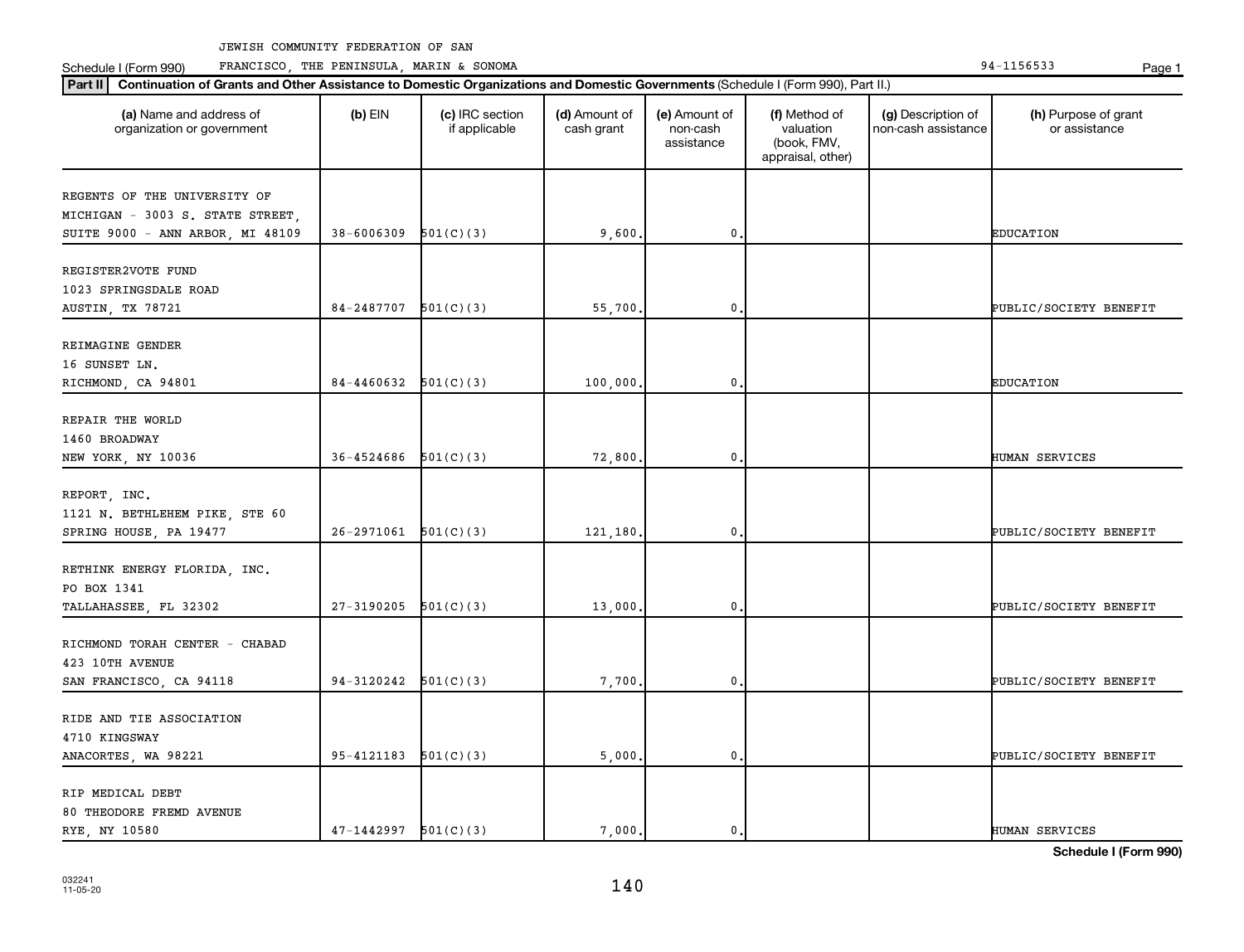Schedule I (Form 990) PRANCISCO, THE PENINSULA, MARIN & SONOMA Page 1 (Form 194-1156533 Page 1

| (a) Name and address of<br>organization or government | $(b)$ EIN                | (c) IRC section<br>if applicable | (d) Amount of<br>cash grant | (e) Amount of<br>non-cash<br>assistance | (f) Method of<br>valuation<br>(book, FMV,<br>appraisal, other) | (g) Description of<br>non-cash assistance | (h) Purpose of grant<br>or assistance |
|-------------------------------------------------------|--------------------------|----------------------------------|-----------------------------|-----------------------------------------|----------------------------------------------------------------|-------------------------------------------|---------------------------------------|
| ROBIN HOOD FOUNDATION                                 |                          |                                  |                             |                                         |                                                                |                                           |                                       |
| 826 BROADWAY, 9TH FLOOR                               |                          |                                  |                             |                                         |                                                                |                                           |                                       |
| NEW YORK, NY 10003                                    | 13-3441066               | 501(C)(3)                        | 10,000                      | 0                                       |                                                                |                                           | HUMAN SERVICES                        |
| ROBISON JEWISH HOME AKA CEDAR                         |                          |                                  |                             |                                         |                                                                |                                           |                                       |
| SINAI PARK - 6125 SW BOUNDARY                         |                          |                                  |                             |                                         |                                                                |                                           |                                       |
| STREET - PORTLAND, OR 97221                           | 93-0386852               | 501(C)(3)                        | 5,000                       | 0                                       |                                                                |                                           | HUMAN SERVICES                        |
|                                                       |                          |                                  |                             |                                         |                                                                |                                           |                                       |
| ROCK POINT SCHOOL                                     |                          |                                  |                             |                                         |                                                                |                                           |                                       |
| 1 ROCK POINT ROAD                                     |                          |                                  |                             |                                         |                                                                |                                           |                                       |
| BURLINGTON, VT 05408                                  | 03-0185809               | 501(C)(3)                        | 10,000                      | 0                                       |                                                                |                                           | <b>EDUCATION</b>                      |
| ROCKEFELLER PHILANTHROPY ADVISORS,                    |                          |                                  |                             |                                         |                                                                |                                           |                                       |
| INC. - 6 WEST 48TH STREET, 10TH                       |                          |                                  |                             |                                         |                                                                |                                           |                                       |
| FLOOR - NEW YORK, NY 10036                            | 13-3615533               | 501(C)(3)                        | 25,000                      | 0                                       |                                                                |                                           | PUBLIC/SOCIETY BENEFIT                |
|                                                       |                          |                                  |                             |                                         |                                                                |                                           |                                       |
| RODEPH SHALOM CONGREGATION                            |                          |                                  |                             |                                         |                                                                |                                           |                                       |
| 615 NORTH BROAD STREET                                |                          |                                  |                             |                                         |                                                                |                                           |                                       |
| PHILADELPHIA, PA 19123                                | 23-1365228               | 501(C)(3)                        | 8,000                       | 0                                       |                                                                |                                           | PUBLIC/SOCIETY BENEFIT                |
|                                                       |                          |                                  |                             |                                         |                                                                |                                           |                                       |
| RONALD C. WORNICK JEWISH DAY                          |                          |                                  |                             |                                         |                                                                |                                           |                                       |
| SCHOOL - 800 FOSTER CITY BLVD. -                      |                          |                                  |                             |                                         |                                                                |                                           |                                       |
| FOSTER CITY, CA 94404                                 | 94-2993909               | 501(C)(3)                        | 174,740                     | 0                                       |                                                                |                                           | <b>EDUCATION</b>                      |
|                                                       |                          |                                  |                             |                                         |                                                                |                                           |                                       |
| RONALD MCDONALD HOUSE CHARITIES                       |                          |                                  |                             |                                         |                                                                |                                           |                                       |
| BAY AREA - 520 SAND HILL ROAD -                       |                          |                                  |                             |                                         |                                                                |                                           |                                       |
| PALO ALTO, CA 94304                                   | 94-2538615               | 501(C)(3)                        | 144,300,                    | 0                                       |                                                                |                                           | <b>HEALTH</b>                         |
| ROOM TO READ                                          |                          |                                  |                             |                                         |                                                                |                                           |                                       |
| 465 CALIFORNIA STREET, SUITE 1000                     |                          |                                  |                             |                                         |                                                                |                                           |                                       |
| SAN FRANCISCO, CA 94104                               | 91-2003533               | 501(C)(3)                        | 5,000.                      | 0                                       |                                                                |                                           | <b>EDUCATION</b>                      |
|                                                       |                          |                                  |                             |                                         |                                                                |                                           |                                       |
| ROTARY FOUNDATION OF ROTARY                           |                          |                                  |                             |                                         |                                                                |                                           |                                       |
| INTERNATIONAL - 12 GILL STREET,                       |                          |                                  |                             |                                         |                                                                |                                           |                                       |
| SUITE 2600 - WOBURN, MA 01801                         | $36-3245072$ $501(C)(3)$ |                                  | 14,350.                     | 0.                                      |                                                                |                                           | HUMAN SERVICES                        |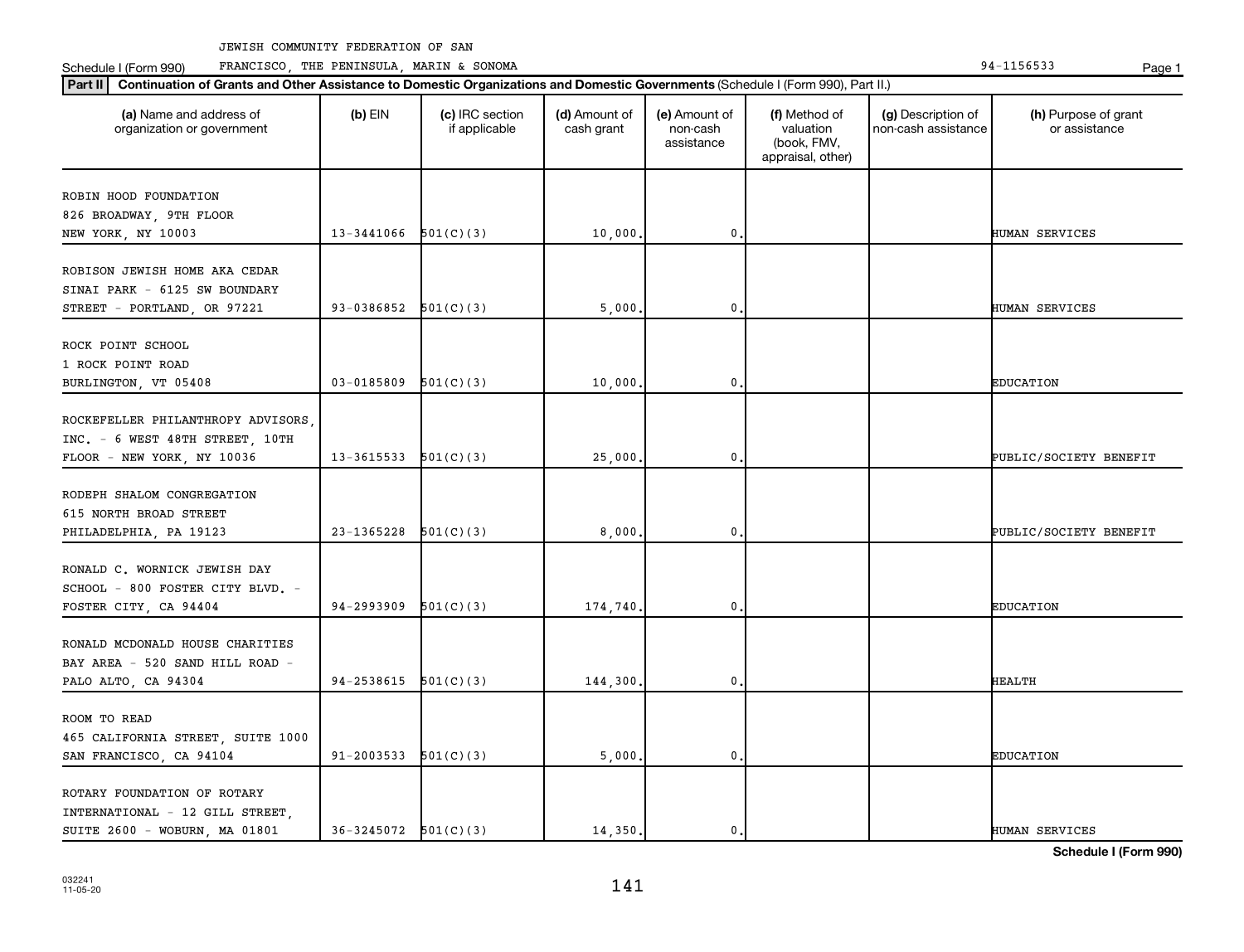**Part III Continuation of Grants and Other Assistance to Domestic Organizations and Domestic Government of Grants and Other Assistance to Domestic Continuation of Grants and Other Assistance to Domestic Croanizations and** Schedule I (Form 990) PRANCISCO, THE PENINSULA, MARIN & SONOMA Page 1 (Form 194-1156533 Page 1

| Part II<br>Continuation of Grants and Other Assistance to Domestic Organizations and Domestic Governments (Schedule I (Form 990), Part II.) |                          |                                  |                             |                                         |                                                                |                                           |                                       |
|---------------------------------------------------------------------------------------------------------------------------------------------|--------------------------|----------------------------------|-----------------------------|-----------------------------------------|----------------------------------------------------------------|-------------------------------------------|---------------------------------------|
| (a) Name and address of<br>organization or government                                                                                       | $(b)$ EIN                | (c) IRC section<br>if applicable | (d) Amount of<br>cash grant | (e) Amount of<br>non-cash<br>assistance | (f) Method of<br>valuation<br>(book, FMV,<br>appraisal, other) | (g) Description of<br>non-cash assistance | (h) Purpose of grant<br>or assistance |
| RUTGERS UNIVERSITY FOUNDATION<br>P.O. BOX 193<br>NEW BRUNSWICK, NJ 08903                                                                    | $23-7318742$ $501(C)(3)$ |                                  | 6,000                       | $\mathbf 0$                             |                                                                |                                           | <b>EDUCATION</b>                      |
| SAFE & SOUND<br>1757 WALLER STREET<br>SAN FRANCISCO, CA 94117                                                                               | $94-2455072$ $501(C)(3)$ |                                  | 6,250                       | 0                                       |                                                                |                                           | <b>HUMAN SERVICES</b>                 |
| SALANTER AKIBA RIVERDALE ACADEMY<br>DBA SAR ACADEMY - 655 WEST 254TH<br>STREET - RIVERDALE, NY 10471                                        | 13-2646185               | 501(C)(3)                        | 20,500                      | 0                                       |                                                                |                                           | <b>EDUCATION</b>                      |
| SALVATION ARMY - GOLDEN STATE<br>DIVISION - 832 FOLSOM STREET - SAN<br>FRANCISCO, CA 94107                                                  | 94-1156347               | 501(C)(3)                        | 15,050                      | $\mathbf{0}$                            |                                                                |                                           | <b>PUBLIC/SOCIETY BENEFIT</b>         |
| SAMARITAN HOUSE<br>4031 PACIFIC BLVD.<br>SAN MATEO, CA 94403                                                                                | 23-7416272               | 501(C)(3)                        | 26,867                      | 0                                       |                                                                |                                           | HUMAN SERVICES                        |
| SAMUEL FIELD YM & YWHA INC DBA<br>COMMONPOINT QUEENS - 5820 LITTLE<br>NECK PARKWAY - LITTLE NECK, NY<br>11362                               | 11-3071518               | 501(C)(3)                        | 25,000                      | 0                                       |                                                                |                                           | HUMAN SERVICES                        |
| SAN ANTONIO COMMUNITY DEVELOPMENT<br>CORPORATION INC. - 2228 E. 15TH<br>STREET - OAKLAND, CA 94606                                          | $94 - 2675448$           | 501(C)(3)                        | 6,000                       | 0                                       |                                                                |                                           | PUBLIC/SOCIETY BENEFIT                |
| SAN DIEGO FOUNDATION<br>2508 HISTORIC DECATUR ROAD, SUITE<br>SAN DIEGO, CA 92106                                                            | 95-2942582               | 501(C)(3)                        | 5,000                       | $\mathbf 0$                             |                                                                |                                           | PUBLIC/SOCIETY BENEFIT                |
| SAN DOMENICO SCHOOL<br>1500 BUTTERFIELD ROAD<br>SAN ANSELMO, CA 94960                                                                       | $94-6080077$ $501(C)(3)$ |                                  | 5,000.                      | 0.                                      |                                                                |                                           | <b>EDUCATION</b>                      |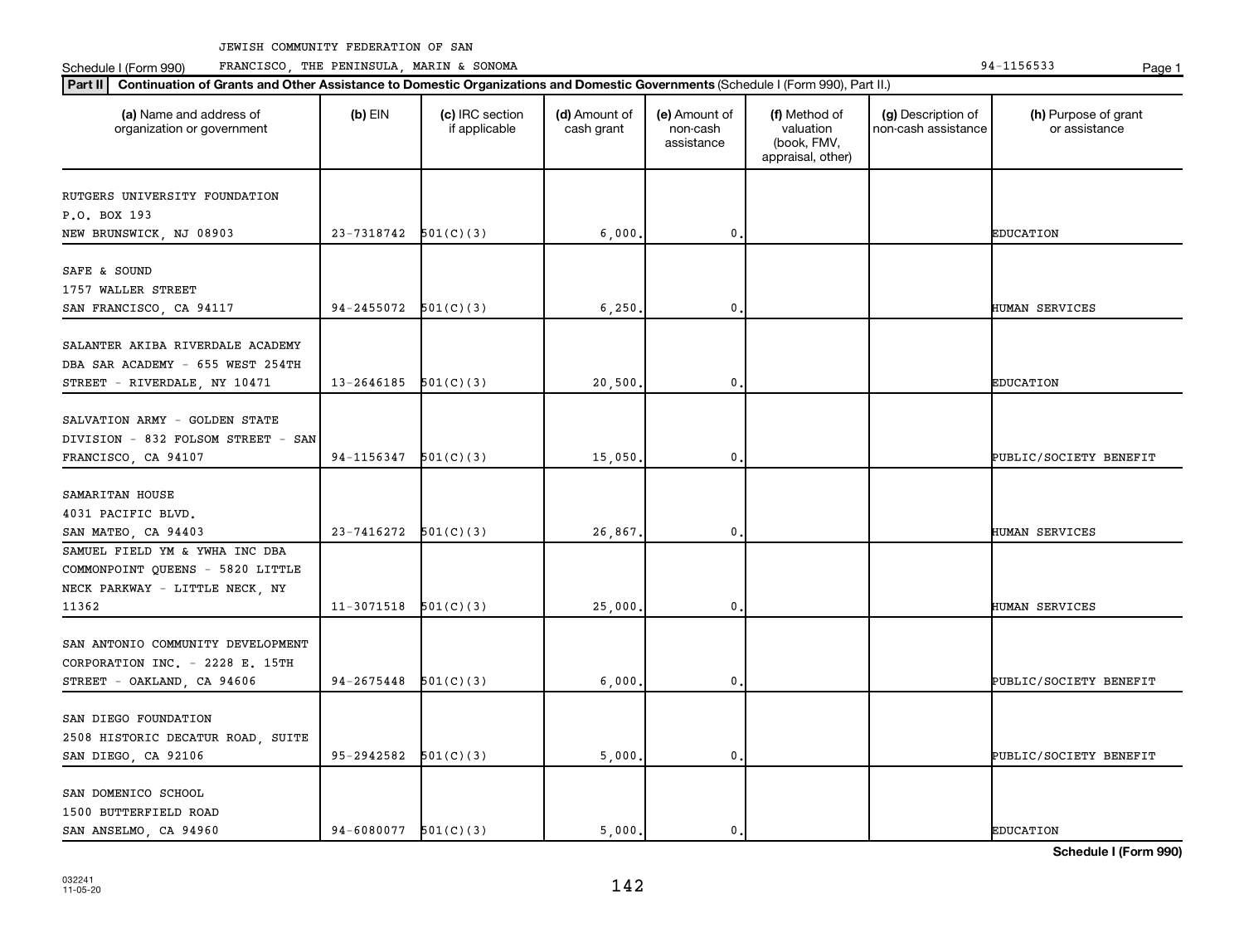**Part II Continuation of Grants and Other Assistance to Domestic Organizations and Domestic Governments**  (Schedule I (Form 990), Part II.)

Schedule I (Form 990) PRANCISCO, THE PENINSULA, MARIN & SONOMA Page 1 (Form 194-1156533 Page 1

| (a) Name and address of<br>organization or government               | $(b)$ EIN                | (c) IRC section<br>if applicable | (d) Amount of<br>cash grant | (e) Amount of<br>non-cash<br>assistance | (f) Method of<br>valuation<br>(book, FMV,<br>appraisal, other) | (g) Description of<br>non-cash assistance | (h) Purpose of grant<br>or assistance |
|---------------------------------------------------------------------|--------------------------|----------------------------------|-----------------------------|-----------------------------------------|----------------------------------------------------------------|-------------------------------------------|---------------------------------------|
| SAN FRANCISCO AIDS FOUNDATION                                       |                          |                                  |                             |                                         |                                                                |                                           |                                       |
| P.O. BOX 426199                                                     |                          |                                  |                             |                                         |                                                                |                                           |                                       |
| SAN FRANCISCO, CA 94142                                             | 94-2927405               | 501(C)(3)                        | 7,030                       | 0                                       |                                                                |                                           | <b>HEALTH</b>                         |
| SAN FRANCISCO ARCHITECTURAL                                         |                          |                                  |                             |                                         |                                                                |                                           |                                       |
| HERITAGE - 2007 FRANKLIN STREET -                                   |                          |                                  |                             |                                         |                                                                |                                           |                                       |
| SAN FRANCISCO, CA 94109                                             | $23 - 7135037$ 501(C)(3) |                                  | 5,800                       | 0                                       |                                                                |                                           | ARTS/CULTURE/HUMANITIES               |
| SAN FRANCISCO ART INSTITUTE                                         |                          |                                  |                             |                                         |                                                                |                                           |                                       |
| 800 CHESTNUT STREET<br>SAN FRANCISCO, CA 94133                      | $94-1196211$ $501(C)(3)$ |                                  | 21,500                      | 0                                       |                                                                |                                           | <b>EDUCATION</b>                      |
|                                                                     |                          |                                  |                             |                                         |                                                                |                                           |                                       |
| SAN FRANCISCO BALLET ASSOCIATION<br>455 FRANKLIN STREET             |                          |                                  |                             |                                         |                                                                |                                           |                                       |
| SAN FRANCISCO, CA 94102                                             | 94-1415298               | 501(C)(3)                        | 85,850                      | 0                                       |                                                                |                                           | ARTS/CULTURE/HUMANITIES               |
| SAN FRANCISCO BOTANICAL GARDEN                                      |                          |                                  |                             |                                         |                                                                |                                           |                                       |
| SOCIETY AT STRYBING ARBORETUM -                                     |                          |                                  |                             |                                         |                                                                |                                           |                                       |
| 320 JUDAH STREET, SUITE 2 - SAN                                     |                          |                                  |                             |                                         |                                                                |                                           |                                       |
| FRANCISCO, CA 94122                                                 | 94-6050168               | 501(C)(3)                        | 30,650                      | 0                                       |                                                                |                                           | PUBLIC/SOCIETY BENEFIT                |
| SAN FRANCISCO CAMPUS FOR JEWISH<br>LIVING - 302 SILVER AVENUE - SAN |                          |                                  |                             |                                         |                                                                |                                           |                                       |
| FRANCISCO, CA 94112                                                 | 94-0545320               | 501(C)(3)                        | 8,384                       | 0                                       |                                                                |                                           | HUMAN SERVICES                        |
| SAN FRANCISCO CONSERVATORY OF<br>MUSIC INC. - 50 OAK STREET - SAN   |                          |                                  |                             |                                         |                                                                |                                           |                                       |
| FRANCISCO, CA 94102                                                 | 94-1156610               | 501(C)(3)                        | 14,263                      | 0                                       |                                                                |                                           | ARTS/CULTURE/HUMANITIES               |
| SAN FRANCISCO COURT APPOINTED<br>SPECIAL ADVOCATE PROGRAM - 2535    |                          |                                  |                             |                                         |                                                                |                                           |                                       |
| MISSION STREET - SAN FRANCISCO, CA                                  |                          |                                  |                             |                                         |                                                                |                                           |                                       |
| 94110                                                               | 94-3039028               | 501(C)(3)                        | 14,500                      | 0                                       |                                                                |                                           | PUBLIC/SOCIETY BENEFIT                |
| SAN FRANCISCO FOUNDATION<br>P.O. BOX 399275                         |                          |                                  |                             |                                         |                                                                |                                           |                                       |
| SAN FRANCISCO, CA 94139                                             | $01-0679337$ $501(C)(3)$ |                                  | 25,000.                     | 0.                                      |                                                                |                                           | PUBLIC/SOCIETY BENEFIT                |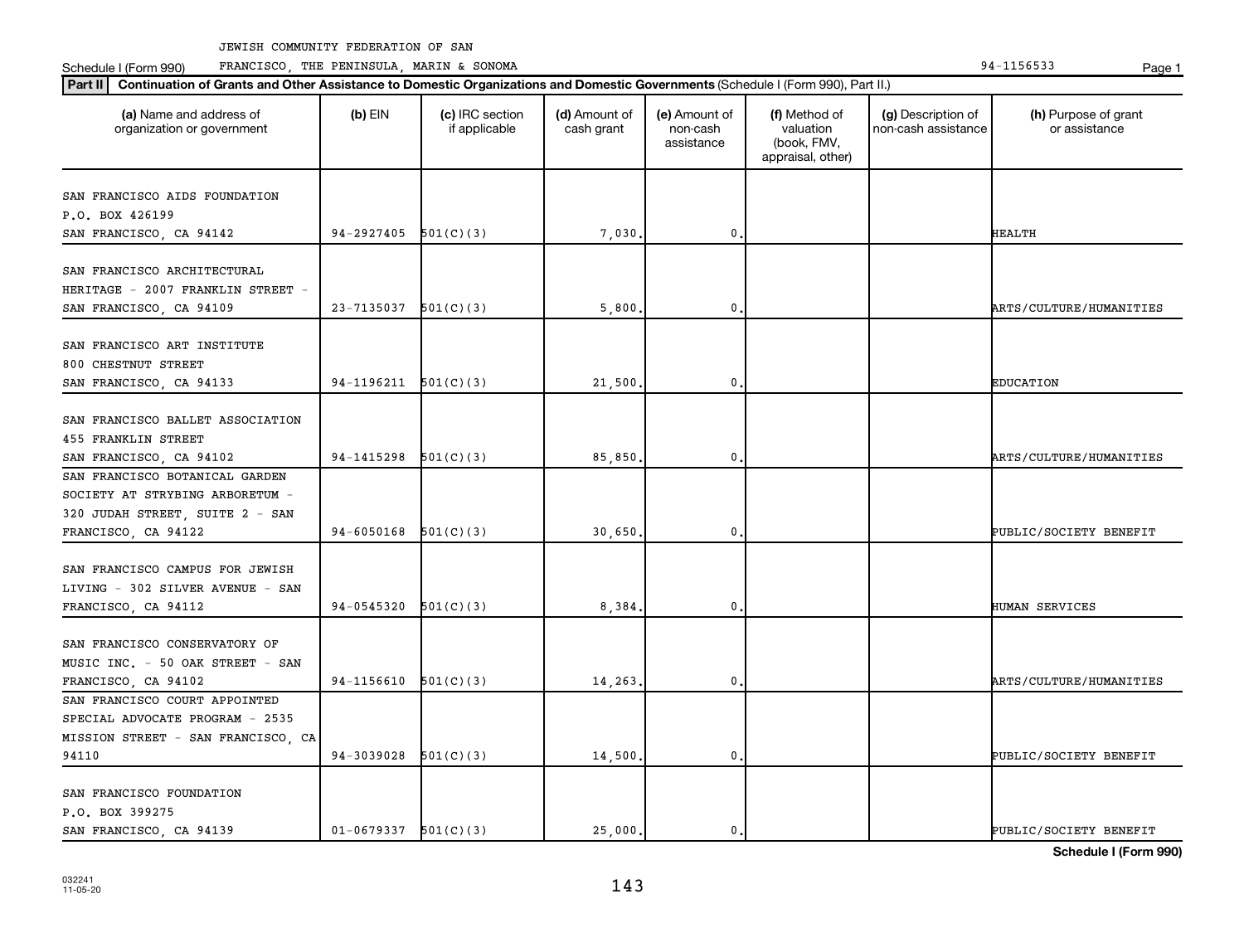Schedule I (Form 990) Page 1 FRANCISCO, THE PENINSULA, MARIN & SONOMA 94-1156533

| Part II   Continuation of Grants and Other Assistance to Domestic Organizations and Domestic Governments (Schedule I (Form 990), Part II.) |            |                                  |                             |                                         |                                                                |                                           |                                       |
|--------------------------------------------------------------------------------------------------------------------------------------------|------------|----------------------------------|-----------------------------|-----------------------------------------|----------------------------------------------------------------|-------------------------------------------|---------------------------------------|
| (a) Name and address of<br>organization or government                                                                                      | $(b)$ EIN  | (c) IRC section<br>if applicable | (d) Amount of<br>cash grant | (e) Amount of<br>non-cash<br>assistance | (f) Method of<br>valuation<br>(book, FMV,<br>appraisal, other) | (g) Description of<br>non-cash assistance | (h) Purpose of grant<br>or assistance |
|                                                                                                                                            |            |                                  |                             |                                         |                                                                |                                           |                                       |
| SAN FRANCISCO FREE CLINIC AKA SFFC                                                                                                         |            |                                  |                             |                                         |                                                                |                                           |                                       |
| 4900 CALIFORNIA STREET<br>SAN FRANCISCO, CA 94118                                                                                          | 94-3186248 | 501(C)(3)                        | 98,621.                     | 0                                       |                                                                |                                           | <b>HEALTH</b>                         |
|                                                                                                                                            |            |                                  |                             |                                         |                                                                |                                           |                                       |
| SAN FRANCISCO FRIENDS SCHOOL AKA<br>SFFS - 250 VALENCIA STREET - SAN<br>FRANCISCO, CA 94103                                                | 94-3397589 | 501(C)(3)                        | 64,500                      | 0                                       |                                                                |                                           | <b>EDUCATION</b>                      |
|                                                                                                                                            |            |                                  |                             |                                         |                                                                |                                           |                                       |
| SAN FRANCISCO GENERAL HOSPITAL<br>FOUNDATION - P.O. BOX 410836 - SAN<br>FRANCISCO, CA 94141                                                | 94-3189424 | 501(C)(3)                        | 66,492.                     | $\mathbf{0}$                            |                                                                |                                           | <b>HEALTH</b>                         |
|                                                                                                                                            |            |                                  |                             |                                         |                                                                |                                           |                                       |
| SAN FRANCISCO HILLEL<br>33 BANBURY DRIVE<br>SAN FRANCISCO, CA 94132                                                                        | 94-3152892 | 501(C)(3)                        | 189,888                     | 0                                       |                                                                |                                           | HUMAN SERVICES                        |
|                                                                                                                                            |            |                                  |                             |                                         |                                                                |                                           |                                       |
| SAN FRANCISCO JAZZ ORGANIZATION<br>AKA SFJAZZ - 201 FRANKLIN STREET                                                                        |            |                                  |                             |                                         |                                                                |                                           |                                       |
| SAN FRANCISCO, CA 94102                                                                                                                    | 94-2990335 | 501(C)(3)                        | 9.900                       | 0                                       |                                                                |                                           | ARTS/CULTURE/HUMANITIES               |
| SAN FRANCISCO JEWISH COMM<br>PUBLICATIONS - 225 BUSH STREET,<br>SUITE 480 - SAN FRANCISCO, CA                                              |            |                                  |                             |                                         |                                                                |                                           |                                       |
| 94104                                                                                                                                      | 94-1089387 | 501(C)(3)                        | 378,238.                    | 0                                       |                                                                |                                           | ARTS/CULTURE/HUMANITIES               |
| SAN FRANCISCO MUSEUM OF MODERN ART<br>$(SFMOMA) - 151 THIRD ST. - SAN$                                                                     |            |                                  |                             |                                         |                                                                |                                           |                                       |
| FRANCISCO, CA 94103                                                                                                                        | 94-1156300 | 501(C)(3)                        | 192,417.                    | 0                                       |                                                                |                                           | ARTS/CULTURE/HUMANITIES               |
| SAN FRANCISCO OPERA ASSOCIATION<br>301 VAN NESS AVE.                                                                                       |            |                                  |                             |                                         |                                                                |                                           |                                       |
| SAN FRANCISCO, CA 94102                                                                                                                    | 94-0836240 | 501(C)(3)                        | 277,900.                    | $\mathbf 0$                             |                                                                |                                           | ARTS/CULTURE/HUMANITIES               |
| SAN FRANCISCO PLAYHOUSE<br>588 SUTTER ST., #318                                                                                            |            |                                  |                             |                                         |                                                                |                                           |                                       |
| SAN FRANCISCO, CA 94102                                                                                                                    | 86-1089699 | 501(C)(3)                        | 52,500,                     | $\mathbf 0$                             |                                                                |                                           | ARTS/CULTURE/HUMANITIES               |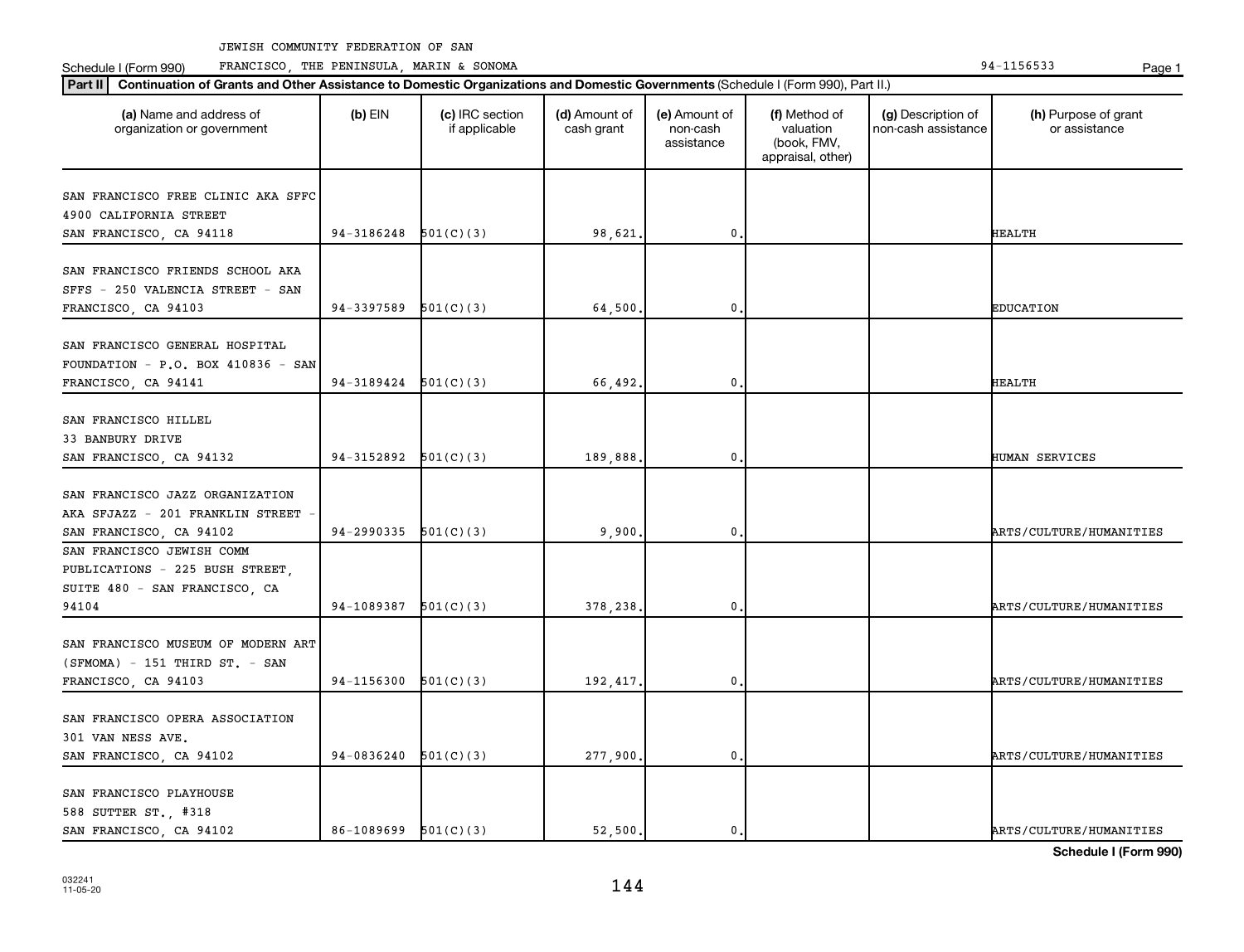Schedule I (Form 990) PRANCISCO, THE PENINSULA, MARIN & SONOMA Page 1 (Form 194-1156533 Page 1

| Part II   Continuation of Grants and Other Assistance to Domestic Organizations and Domestic Governments (Schedule I (Form 990), Part II.) |                          |                                  |                             |                                         |                                                                |                                           |                                       |  |  |
|--------------------------------------------------------------------------------------------------------------------------------------------|--------------------------|----------------------------------|-----------------------------|-----------------------------------------|----------------------------------------------------------------|-------------------------------------------|---------------------------------------|--|--|
| (a) Name and address of<br>organization or government                                                                                      | $(b)$ EIN                | (c) IRC section<br>if applicable | (d) Amount of<br>cash grant | (e) Amount of<br>non-cash<br>assistance | (f) Method of<br>valuation<br>(book, FMV,<br>appraisal, other) | (g) Description of<br>non-cash assistance | (h) Purpose of grant<br>or assistance |  |  |
| SAN FRANCISCO SOCIETY FOR THE                                                                                                              |                          |                                  |                             |                                         |                                                                |                                           |                                       |  |  |
| PREVENTION OF CRUELTY TO ANIMALS                                                                                                           |                          |                                  |                             |                                         |                                                                |                                           |                                       |  |  |
| 201 ALABAMA STREET - SAN                                                                                                                   |                          |                                  |                             |                                         |                                                                |                                           |                                       |  |  |
| FRANCISCO, CA 94103                                                                                                                        | $94-0836580$ $501(C)(3)$ |                                  | 18,250.                     | $\mathbf 0$                             |                                                                |                                           | PUBLIC/SOCIETY BENEFIT                |  |  |
| SAN FRANCISCO SYMPHONY                                                                                                                     |                          |                                  |                             |                                         |                                                                |                                           |                                       |  |  |
| 201 VAN NESS AVE.                                                                                                                          |                          |                                  |                             |                                         |                                                                |                                           |                                       |  |  |
| SAN FRANCISCO, CA 94102                                                                                                                    | 94-1156284               | 501(C)(3)                        | 253,925.                    | 0                                       |                                                                |                                           | ARTS/CULTURE/HUMANITIES               |  |  |
|                                                                                                                                            |                          |                                  |                             |                                         |                                                                |                                           |                                       |  |  |
| SAN FRANCISCO ZEN CENTER                                                                                                                   |                          |                                  |                             |                                         |                                                                |                                           |                                       |  |  |
| 300 PAGE STREET                                                                                                                            |                          |                                  |                             |                                         |                                                                |                                           |                                       |  |  |
| SAN FRANCISCO, CA 94102                                                                                                                    | $94-3143976$ $501(C)(3)$ |                                  | 5,000.                      | 0.                                      |                                                                |                                           | PUBLIC/SOCIETY BENEFIT                |  |  |
|                                                                                                                                            |                          |                                  |                             |                                         |                                                                |                                           |                                       |  |  |
| SAN FRANCISCO ZOOLOGICAL SOCIETY                                                                                                           |                          |                                  |                             |                                         |                                                                |                                           |                                       |  |  |
| 1 ZOO ROAD                                                                                                                                 |                          |                                  |                             |                                         |                                                                |                                           |                                       |  |  |
| SAN FRANCISCO, CA 94132                                                                                                                    | 94-1429538               | 501(C)(3)                        | 44,900.                     | $\mathbf 0$                             |                                                                |                                           | PUBLIC/SOCIETY BENEFIT                |  |  |
| SAN FRANCISCO-MARIN FOOD BANK                                                                                                              |                          |                                  |                             |                                         |                                                                |                                           |                                       |  |  |
| 900 PENNSYLVANIA AVENUE                                                                                                                    |                          |                                  |                             |                                         |                                                                |                                           |                                       |  |  |
|                                                                                                                                            | $94-3041517$ $501(C)(3)$ |                                  | 197,600                     | $\mathbf 0$                             |                                                                |                                           | HUMAN SERVICES                        |  |  |
| SAN FRANCISCO, CA 94107                                                                                                                    |                          |                                  |                             |                                         |                                                                |                                           |                                       |  |  |
| SAN JOSE MUSEUM OF ART ASSOCIATION                                                                                                         |                          |                                  |                             |                                         |                                                                |                                           |                                       |  |  |
| 110 S. MARKET STREET                                                                                                                       |                          |                                  |                             |                                         |                                                                |                                           |                                       |  |  |
| SAN JOSE, CA 95113                                                                                                                         | 23-7062028               | 501(C)(3)                        | 10,000.                     | $\mathbf 0$                             |                                                                |                                           | ARTS/CULTURE/HUMANITIES               |  |  |
| SAN MATEO FOSTER CITY SCHOOL                                                                                                               |                          |                                  |                             |                                         |                                                                |                                           |                                       |  |  |
| COMMUNITY EDUCATION FOUNDATION -                                                                                                           |                          |                                  |                             |                                         |                                                                |                                           |                                       |  |  |
| 1170 CHESS DRIVE - FOSTER CITY, CA                                                                                                         |                          |                                  |                             |                                         |                                                                |                                           |                                       |  |  |
| 94404                                                                                                                                      | $94-3110731$ $501(C)(3)$ |                                  | 5,000                       | $\mathbf 0$                             |                                                                |                                           | <b>EDUCATION</b>                      |  |  |
|                                                                                                                                            |                          |                                  |                             |                                         |                                                                |                                           |                                       |  |  |
| SANTA CRUZ HILLEL FOUNDATION                                                                                                               |                          |                                  |                             |                                         |                                                                |                                           |                                       |  |  |
| 222 CARDIFF PLACE                                                                                                                          |                          |                                  |                             |                                         |                                                                |                                           |                                       |  |  |
| SANTA CRUZ, CA 95060                                                                                                                       | $77 - 0427628$ 501(C)(3) |                                  | 67,440.                     | $\mathbf 0$                             |                                                                |                                           | HUMAN SERVICES                        |  |  |
|                                                                                                                                            |                          |                                  |                             |                                         |                                                                |                                           |                                       |  |  |
| SAVE THE REDWOODS LEAGUE                                                                                                                   |                          |                                  |                             |                                         |                                                                |                                           |                                       |  |  |
| 111 SUTTER STREET, 11TH FLOOR<br>SAN FRANCISCO, CA 94104                                                                                   | $94-0843915$ $501(C)(3)$ |                                  | 70,880.                     | 0.                                      |                                                                |                                           | PUBLIC/SOCIETY BENEFIT                |  |  |
|                                                                                                                                            |                          |                                  |                             |                                         |                                                                |                                           |                                       |  |  |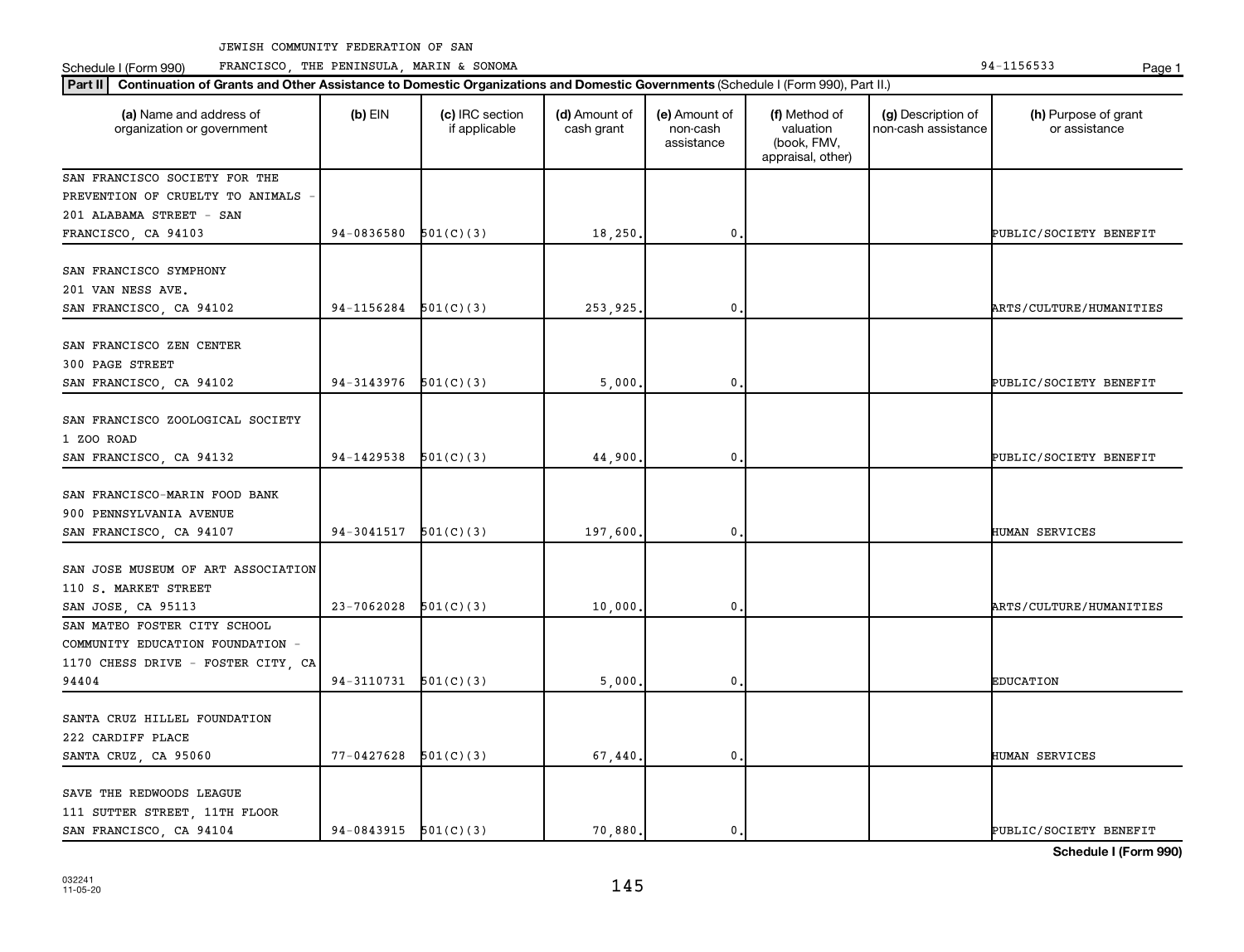Schedule I (Form 990) PRANCISCO, THE PENINSULA, MARIN & SONOMA Page 1 (Form 194-1156533 Page 1

| (a) Name and address of<br>organization or government | $(b)$ EIN              | (c) IRC section<br>if applicable | (d) Amount of<br>cash grant | (e) Amount of<br>non-cash<br>assistance | (f) Method of<br>valuation<br>(book, FMV,<br>appraisal, other) | (g) Description of<br>non-cash assistance | (h) Purpose of grant<br>or assistance |
|-------------------------------------------------------|------------------------|----------------------------------|-----------------------------|-----------------------------------------|----------------------------------------------------------------|-------------------------------------------|---------------------------------------|
| SCHECHTER INSTITUTES, INC.                            |                        |                                  |                             |                                         |                                                                |                                           |                                       |
| P.O. BOX 8500                                         |                        |                                  |                             |                                         |                                                                |                                           |                                       |
| PHILADELPHIA, PA 19178                                | 22-3342043             | 501(C)(3)                        | 180,480                     | 0,                                      |                                                                |                                           | <b>EDUCATION</b>                      |
|                                                       |                        |                                  |                             |                                         |                                                                |                                           |                                       |
| SCHOLARMATCH                                          |                        |                                  |                             |                                         |                                                                |                                           |                                       |
| P.O. BOX 29090                                        |                        |                                  |                             |                                         |                                                                |                                           |                                       |
| SAN FRANCISCO, CA 94129                               | 45-4985621             | 501(C)(3)                        | 135,450                     | 0                                       |                                                                |                                           | <b>EDUCATION</b>                      |
|                                                       |                        |                                  |                             |                                         |                                                                |                                           |                                       |
| SCHOLARS FOR PEACE IN THE MIDDLE                      |                        |                                  |                             |                                         |                                                                |                                           |                                       |
| EAST, INC. AKA SPME - P.O. BOX                        |                        |                                  |                             |                                         |                                                                |                                           |                                       |
| 2241 - BALA CYNWYD, PA 19004                          | 42-1565640             | 501(C)(3)                        | 5,200                       | $\mathbf{0}$ .                          |                                                                |                                           | PUBLIC/SOCIETY BENEFIT                |
| SCHOLARSHIP AMERICA INC.                              |                        |                                  |                             |                                         |                                                                |                                           |                                       |
| ONE SCHOLARSHIP WAY                                   |                        |                                  |                             |                                         |                                                                |                                           |                                       |
| ST. PETER, MN 56082                                   | 04-2296967             | 501(C)(3)                        | 141,370                     | $\mathbf 0$                             |                                                                |                                           | HUMAN SERVICES                        |
| SCHOOLS MENTORING AND RESOURCE                        |                        |                                  |                             |                                         |                                                                |                                           |                                       |
| TEAM AKA SMART - 1061 MARKET                          |                        |                                  |                             |                                         |                                                                |                                           |                                       |
| STREET, MEZZANINE - SAN FRANCISCO,                    |                        |                                  |                             |                                         |                                                                |                                           |                                       |
| CA 94103                                              | 94-3287468             | 501(C)(3)                        | 17,500                      | $\mathbf 0$ .                           |                                                                |                                           | <b>EDUCATION</b>                      |
|                                                       |                        |                                  |                             |                                         |                                                                |                                           |                                       |
| SCHWAB CHARITABLE FUND                                |                        |                                  |                             |                                         |                                                                |                                           |                                       |
| P.O. BOX 628298                                       |                        |                                  |                             |                                         |                                                                |                                           |                                       |
| ORLANDO, FL 32862                                     | 31-1640316             | 501(C)(3)                        | 466,574                     | $\mathbf 0$                             |                                                                |                                           | PUBLIC/SOCIETY BENEFIT                |
| SCOTT STREET SENIOR HOUSING                           |                        |                                  |                             |                                         |                                                                |                                           |                                       |
| COMPLEX DBA RHODA GOLDMAN PLAZA -                     |                        |                                  |                             |                                         |                                                                |                                           |                                       |
| 2180 POST ST. - SAN FRANCISCO, CA                     |                        |                                  |                             |                                         |                                                                |                                           |                                       |
| 94115                                                 | 94-3228136             | 501(C)(3)                        | 75,393                      | 0.                                      |                                                                |                                           | PUBLIC/SOCIETY BENEFIT                |
|                                                       |                        |                                  |                             |                                         |                                                                |                                           |                                       |
| SCULPTURE CENTER, INC.                                |                        |                                  |                             |                                         |                                                                |                                           |                                       |
| 44-19 PURVES STREET                                   |                        |                                  |                             |                                         |                                                                |                                           |                                       |
| LONG ISLAND CITY, NY 11101                            | 13-1669204             | 501(C)(3)                        | 15,000                      | $\mathbf 0$                             |                                                                |                                           | ARTS/CULTURE/HUMANITIES               |
| <b>SEACOLOGY</b>                                      |                        |                                  |                             |                                         |                                                                |                                           |                                       |
| 1623 SOLANO AVENUE                                    |                        |                                  |                             |                                         |                                                                |                                           |                                       |
| BERKELEY, CA 94707                                    | 87-0495235 $501(C)(3)$ |                                  | 76,500.                     | $\mathbf{0}$ .                          |                                                                |                                           | PUBLIC/SOCIETY BENEFIT                |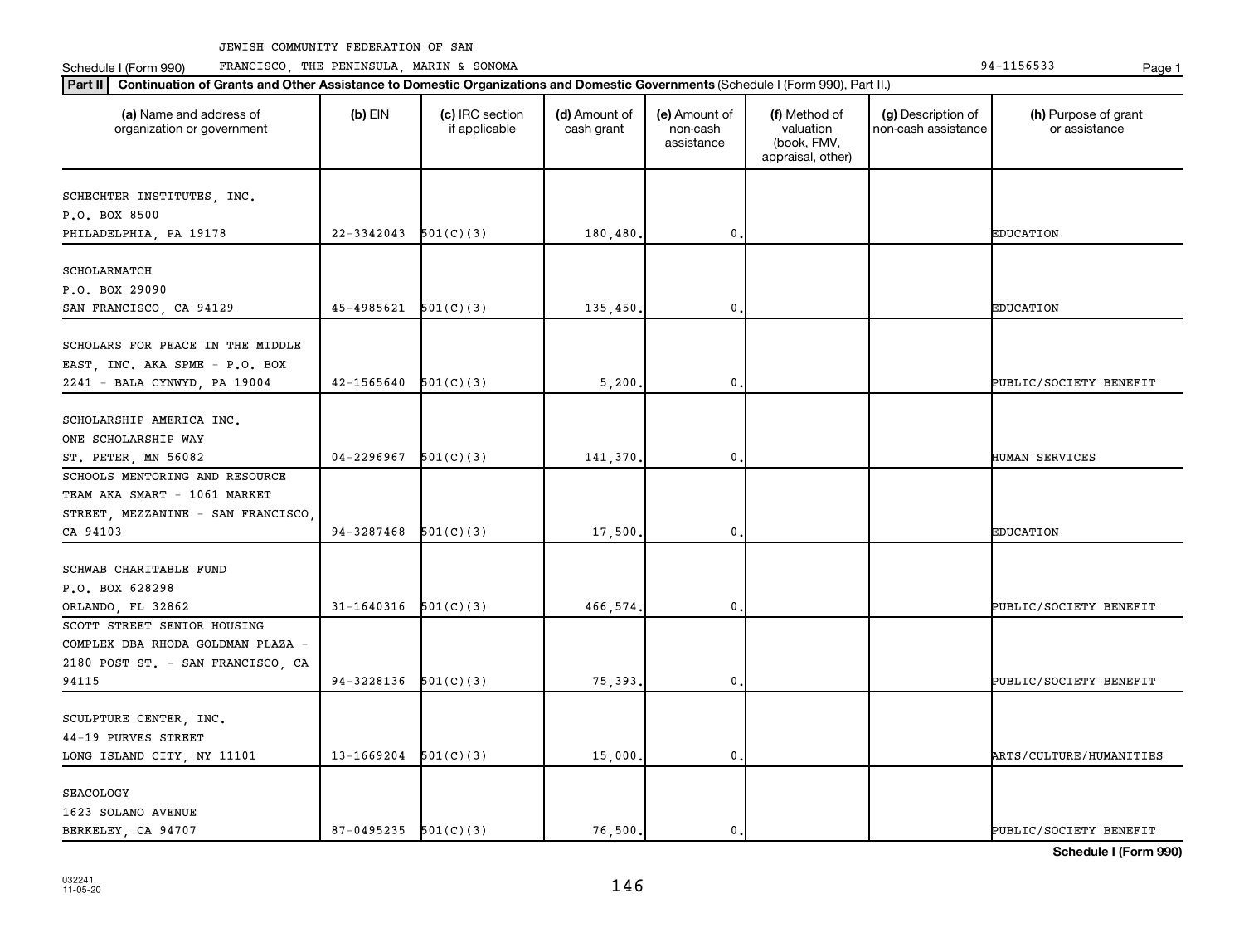**Part II Continuation of Grants and Other Assistance to Domestic Organizations and Domestic Governments**  (Schedule I (Form 990), Part II.)

Schedule I (Form 990) PRANCISCO, THE PENINSULA, MARIN & SONOMA Page 1 (Form 194-1156533 Page 1

| (a) Name and address of<br>organization or government                                                  | $(b)$ EIN                | (c) IRC section<br>if applicable | (d) Amount of<br>cash grant | (e) Amount of<br>non-cash<br>assistance | (f) Method of<br>valuation<br>(book, FMV,<br>appraisal, other) | (g) Description of<br>non-cash assistance | (h) Purpose of grant<br>or assistance |
|--------------------------------------------------------------------------------------------------------|--------------------------|----------------------------------|-----------------------------|-----------------------------------------|----------------------------------------------------------------|-------------------------------------------|---------------------------------------|
| SEASIDE SUSTAINABILITY INC.<br>127 EASTERN AVE #236<br>GLOUCESTER, MA 01930                            | 47-4993870               | 501(C)(3)                        | 100,000                     | $\mathbf{0}$                            |                                                                |                                           | PUBLIC/SOCIETY BENEFIT                |
| SECOND HARVEST OF SILICON VALLEY<br>4001 NORTH 1ST STREET<br>SAN JOSE, CA 95134                        | 94-2614101               | 501(C)(3)                        | 220, 325.                   | $\mathbf{0}$                            |                                                                |                                           | HUMAN SERVICES                        |
| SEED FOR SOCIAL INNOVATION<br>137 ANITA ROAD APT A<br>BURLINGAME, CA 94010                             | 82-1799706               | 501(C)(3)                        | 15,000                      | $\mathbf{0}$                            |                                                                |                                           | HUMAN SERVICES                        |
| SEFARIA<br>195 MONTAGUE STREET, 14TH FLOOR, S<br>BROOKLYN, NY 11201                                    | 46-4406454               | 501(C)(3)                        | 8,618                       | $\mathbf{0}$                            |                                                                |                                           | PUBLIC/SOCIETY BENEFIT                |
| SEQUOIA HOSPITAL FOUNDATION<br>170 ALAMEDA DE LAS PULGAS<br>REDWOOD CITY, CA 94062                     | 94-2909990               | 501(C)(3)                        | 26,600                      | $\mathbf{0}$                            |                                                                |                                           | <b>HEALTH</b>                         |
| SF NEW DEAL<br>2501 PHELPS ST.<br>SAN FRANCISCO, CA 94124                                              | 85-0498939               | 501(C)(3)                        | 57,000                      | $\mathbf 0$ .                           |                                                                |                                           | HUMAN SERVICES                        |
| SHA'AR ZAHAV<br>290 DOLORES STREET<br>SAN FRANCISCO, CA 94103                                          | 94-2477006               | 501(C)(3)                        | 35,140                      | $\mathbf{0}$ .                          |                                                                |                                           | HUMAN SERVICES                        |
| SHALEM FOUNDATION<br>845 THIRD AVENUE, 6TH FLOOR<br>NEW YORK, NY 10022                                 | 13-3941865               | 501(C)(3)                        | 10,000                      | $\mathbf{0}$ .                          |                                                                |                                           | <b>EDUCATION</b>                      |
| SHALOM HARTMAN INSTITUTE OF NORTH<br>AMERICA - 475 RIVERSIDE DRIVE,<br>SUITE 1450 - NEW YORK, NY 10115 | $13-3014387$ $501(C)(3)$ |                                  | 320.864.                    | $\mathbf{0}$ .                          |                                                                |                                           | <b>EDUCATION</b>                      |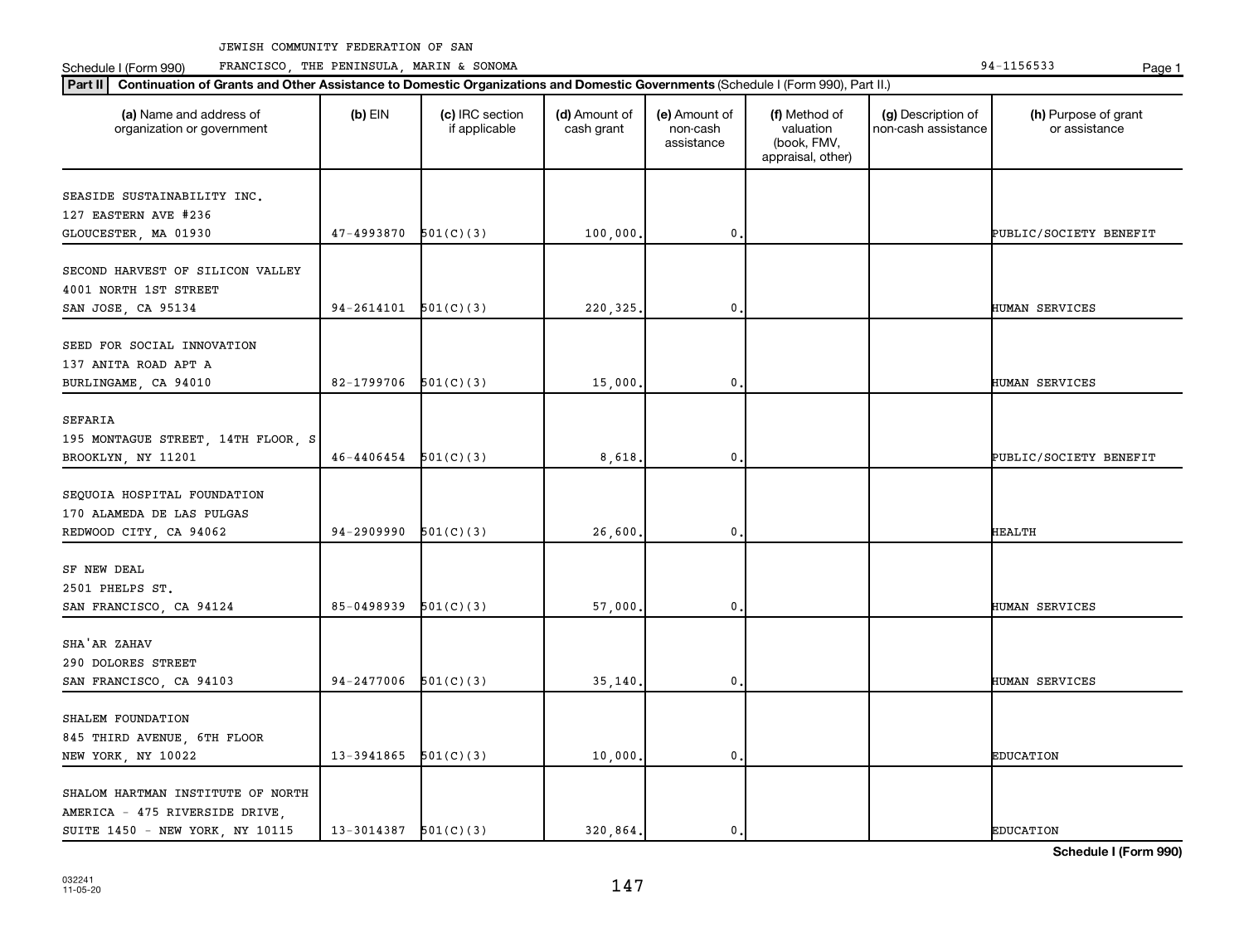Schedule I (Form 990) PRANCISCO, THE PENINSULA, MARIN & SONOMA Page 1 (Form 194-1156533 Page 1

| (a) Name and address of<br>organization or government                                              | $(b)$ EIN                | (c) IRC section<br>if applicable | (d) Amount of<br>cash grant | (e) Amount of<br>non-cash<br>assistance | (f) Method of<br>valuation<br>(book, FMV,<br>appraisal, other) | (g) Description of<br>non-cash assistance | (h) Purpose of grant<br>or assistance |
|----------------------------------------------------------------------------------------------------|--------------------------|----------------------------------|-----------------------------|-----------------------------------------|----------------------------------------------------------------|-------------------------------------------|---------------------------------------|
| SHANTI PROJECT<br>3170 23RD STREET                                                                 |                          |                                  |                             |                                         |                                                                |                                           |                                       |
| SAN FRANCISCO, CA 94110                                                                            | 94-2297147               | 501(C)(3)                        | 26,692.                     | $\mathbf 0$                             |                                                                |                                           | <b>HEALTH</b>                         |
| SHELTER INC.<br>PO BOX 5368<br>CONCORD, CA 94524                                                   | 68-0117241               | 501(C)(3)                        | 16,350                      | $\mathbf 0$                             |                                                                |                                           | HUMAN SERVICES                        |
| SIERRA CLUB FOUNDATION<br>2101 WEBSTER STREET, SUITE 1250<br>OAKLAND, CA 94612                     | 94-6069890               | 501(C)(3)                        | 5,210.                      | $\mathbf 0$                             |                                                                |                                           | PUBLIC/SOCIETY BENEFIT                |
| SILICON VALLEY JEWISH FILM<br>FESTIVAL - P.O. BOX 2190 -<br>CUPERTINO, CA 95015                    | 26-3234237               | 501(C)(3)                        | 30,580                      | 0                                       |                                                                |                                           | ARTS/CULTURE/HUMANITIES               |
| SILICON VALLEY SOCIAL VENTURE FUND<br>- SV2 - 50 LIVINGSTON TERRACE<br>DRIVE - SAN BRUNO, CA 94066 | $51 - 0644783$           | 501(C)(3)                        | 25,000                      | $\mathbf{0}$                            |                                                                |                                           | PUBLIC/SOCIETY BENEFIT                |
| SILVERLINING INC<br>500 N CAPITOL ST. NW, SUITE 210<br>WASHINGTON, DC 20001                        | 37-1908884               | 501(C)(3)                        | 100,000                     | $\mathbf 0$                             |                                                                |                                           | PUBLIC/SOCIETY BENEFIT                |
| SIMON WIESENTHAL CENTER<br>1399 SOUTH ROXBURY DRIVE<br>LOS ANGELES, CA 90035                       | 95-3964928               | 501(C)(3)                        | 9,801                       | 0                                       |                                                                |                                           | PUBLIC/SOCIETY BENEFIT                |
| SINAI MEMORIAL CHAPEL - CHEVRA<br>KADISHA - 1501 DIVISADERO STREET<br>SAN FRANCISCO, CA 94115      | 94-1156856               | 501(C)(3)                        | 14,650                      | $\mathbf 0$                             |                                                                |                                           | PUBLIC/SOCIETY BENEFIT                |
| SKIDMORE COLLEGE<br>815 N. BROADWAY<br>SARATOGA SPRINGS, NY 12866                                  | $14-1338562$ $501(C)(3)$ |                                  | 15,000.                     | 0.                                      |                                                                |                                           | <b>EDUCATION</b>                      |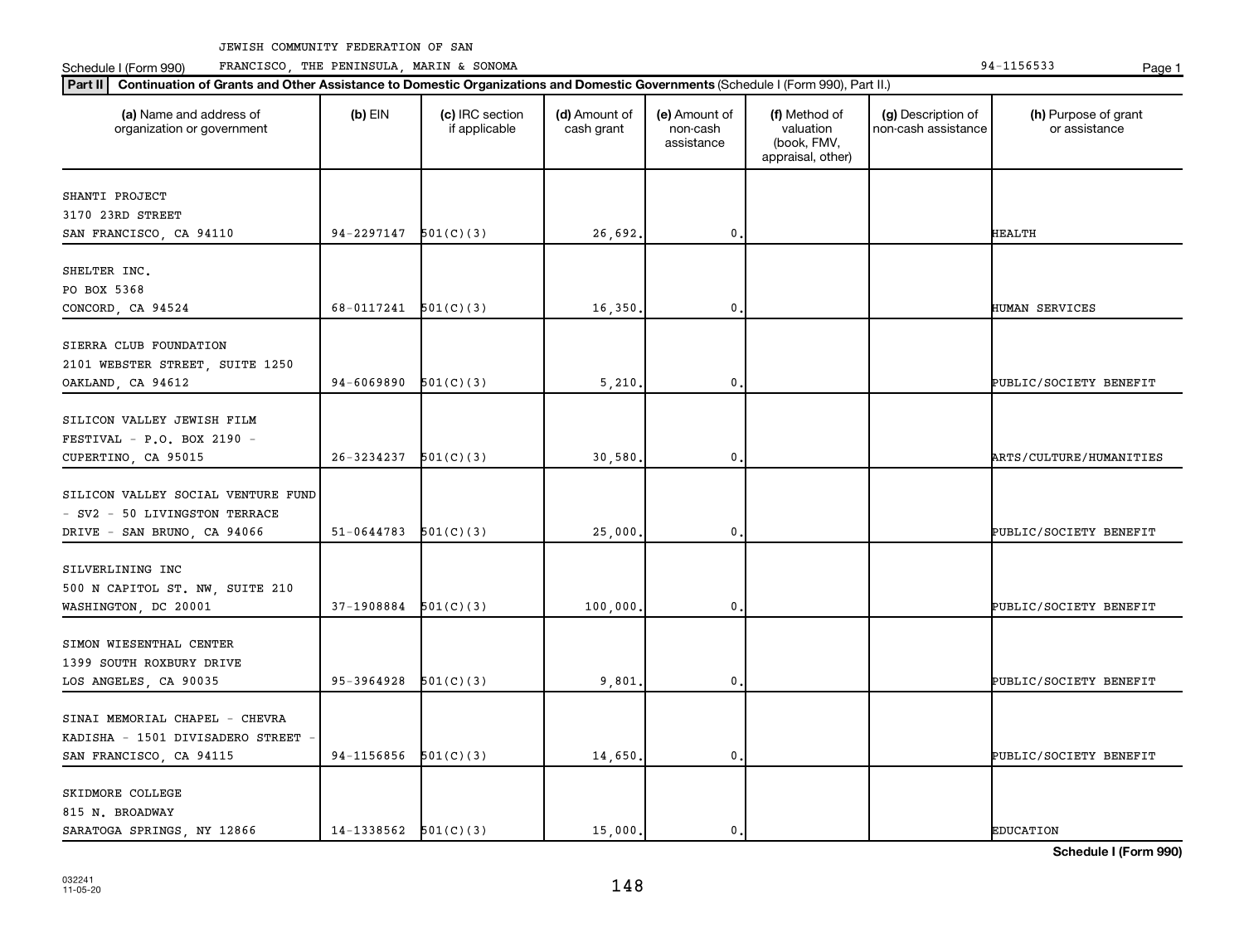Schedule I (Form 990) PRANCISCO, THE PENINSULA, MARIN & SONOMA Page 1 (Form 194-1156533 Page 1

| (a) Name and address of<br>organization or government                                  | $(b)$ EIN                | (c) IRC section<br>if applicable | (d) Amount of<br>cash grant | (e) Amount of<br>non-cash<br>assistance | (f) Method of<br>valuation<br>(book, FMV,<br>appraisal, other) | (g) Description of<br>non-cash assistance | (h) Purpose of grant<br>or assistance |
|----------------------------------------------------------------------------------------|--------------------------|----------------------------------|-----------------------------|-----------------------------------------|----------------------------------------------------------------|-------------------------------------------|---------------------------------------|
| SKIRBALL CULTURAL CENTER<br>2701 N. SEPULVEDA BLVD.                                    |                          |                                  |                             |                                         |                                                                |                                           |                                       |
| LOS ANGELES, CA 90049                                                                  | 95-4538371               | 501(C)(3)                        | 25,000                      | $\mathbf 0$ .                           |                                                                |                                           | ARTS/CULTURE/HUMANITIES               |
| SMUIN BALLETS - SF AKA SMUIN<br>BALLET - 1830 17TH STREET - SAN<br>FRANCISCO, CA 94103 | 94-3197247               | 501(C)(3)                        | 10,500                      | $\mathbf{0}$                            |                                                                |                                           | ARTS/CULTURE/HUMANITIES               |
| SOCIAL FINANCE, INC.<br>10 MILK STREET, SUITE 1010<br>BOSTON, MA 02108                 | 27-4620963               | 501(C)(3)                        | 600,000                     | 0.                                      |                                                                |                                           | PUBLIC/SOCIETY BENEFIT                |
| SOCIAL GOOD FUND<br>P.O. BOX 5473<br>RICHMOND, CA 94805                                | 46-1323531               | 501(C)(3)                        | 91,210                      | 0.                                      |                                                                |                                           | PUBLIC/SOCIETY BENEFIT                |
| SONOMA COUNTY BACH SOCIETY<br>911 LAKEVILLE STREET #193<br>PETALUMA, CA 94952          | 26-3334479               | 501(C)(3)                        | 25,000                      | $\mathbf 0$                             |                                                                |                                           | ARTS/CULTURE/HUMANITIES               |
| SONOMA COUNTY SYNAGOGUE CENTER<br>85 LA PLAZA<br>COTATI, CA 94931                      | 94-2832498               | 501(C)(3)                        | 32,850                      | 0.                                      |                                                                |                                           | HUMAN SERVICES                        |
| SONOMA LAND TRUST<br>822 FIFTH STREET<br>SANTA ROSA, CA 95404                          | 51-0197006               | 501(C)(3)                        | 10,630                      | 0.                                      |                                                                |                                           | PUBLIC/SOCIETY BENEFIT                |
| SONOMA VALLEY HOSPITAL FOUNDATION<br>347 ANDRIEUX STREET<br>SONOMA, CA 95476           | 94-2832488               | 501(C)(3)                        | 22,500                      | 0.                                      |                                                                |                                           | <b>HEALTH</b>                         |
| SOUTH PENINSULA HEBREW DAY SCHOOL<br>1030 ASTORIA DRIVE<br>SUNNYVALE, CA 94087         | $94-2174555$ $501(C)(3)$ |                                  | 287,608.                    | $\mathfrak{o}$ .                        |                                                                |                                           | <b>EDUCATION</b>                      |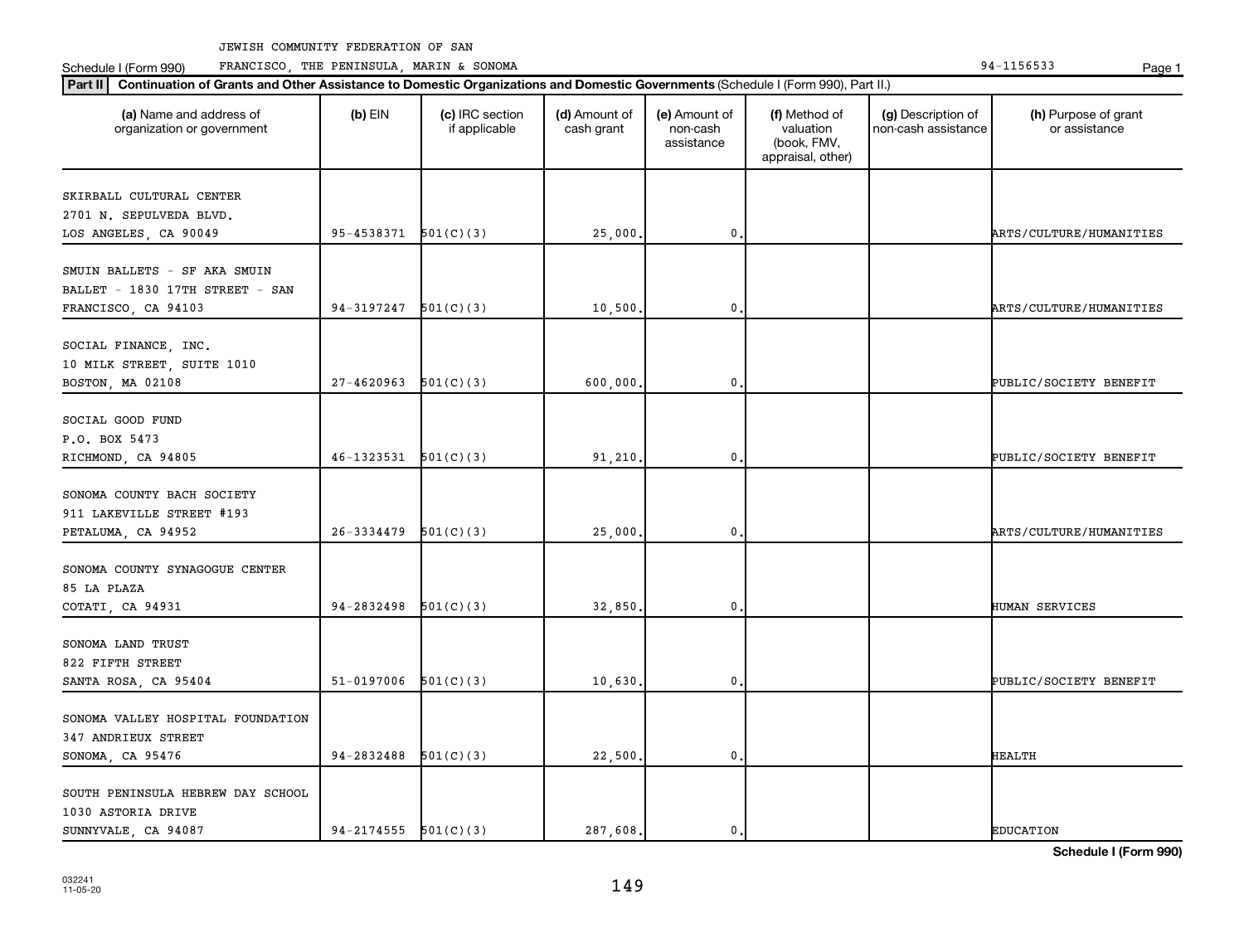Schedule I (Form 990) PRANCISCO, THE PENINSULA, MARIN & SONOMA Page 1 (Form 194-1156533 Page 1

| (a) Name and address of<br>organization or government                                         | $(b)$ EIN                | (c) IRC section<br>if applicable | (d) Amount of<br>cash grant | (e) Amount of<br>non-cash<br>assistance | (f) Method of<br>valuation<br>(book, FMV,<br>appraisal, other) | (g) Description of<br>non-cash assistance | (h) Purpose of grant<br>or assistance |
|-----------------------------------------------------------------------------------------------|--------------------------|----------------------------------|-----------------------------|-----------------------------------------|----------------------------------------------------------------|-------------------------------------------|---------------------------------------|
| SOUTHERN CALIFORNIA CHILDREN'S                                                                |                          |                                  |                             |                                         |                                                                |                                           |                                       |
| MUSEUM - P.O. BOX 3151 - SOUTH                                                                |                          |                                  |                             |                                         |                                                                |                                           |                                       |
| PASADENA, CA 91031                                                                            | 45-5489506               | 501(C)(3)                        | 7,500                       | 0                                       |                                                                |                                           | <b>ARTS/CULTURE/HUMANITIES</b>        |
| SOUTHERN CENTER FOR HUMAN RIGHTS<br>60 WALTON STREET NW                                       |                          |                                  |                             |                                         |                                                                |                                           |                                       |
| ATLANTA, GA 30303                                                                             | 62-1025326               | 501(C)(3)                        | 5,000                       | 0                                       |                                                                |                                           | PUBLIC/SOCIETY BENEFIT                |
| SOUTHERN POVERTY LAW CENTER, INC.<br>400 WASHINGTON AVE.<br>MONTGOMERY, AL 36104              | 63-0598743 $501(C)(3)$   |                                  | 72,480                      | 0                                       |                                                                |                                           | PUBLIC/SOCIETY BENEFIT                |
|                                                                                               |                          |                                  |                             |                                         |                                                                |                                           |                                       |
| SPARK SF PUBLIC SCHOOLS<br>135 VAN NESS AVENUE, ROOM 119<br>SAN FRANCISCO, CA 94102           | 47-4568396               | 501(C)(3)                        | 22,000                      | 0                                       |                                                                |                                           | <b>EDUCATION</b>                      |
|                                                                                               |                          |                                  |                             |                                         |                                                                |                                           |                                       |
| SPECIAL OPERATIONS FUND<br>901 NORTH STUART STREET, SUITE 120                                 |                          |                                  |                             |                                         |                                                                |                                           |                                       |
| ARLINGTON, VA 22203                                                                           | 52-1765222               | 501(C)(3)                        | 10,000                      | 0                                       |                                                                |                                           | HUMAN SERVICES                        |
| SPRINGBOARD COLLABORATIVE<br>1500 JOHN F. KENNEDY BOULEVARD,<br>SUITE 1160 - PHILADELPHIA, PA |                          |                                  |                             |                                         |                                                                |                                           |                                       |
| 19102                                                                                         | 45-3719806               | 501(C)(3)                        | 250,000                     | 0                                       |                                                                |                                           | <b>EDUCATION</b>                      |
| SPUR<br>654 MISSION STREET                                                                    |                          |                                  |                             |                                         |                                                                |                                           |                                       |
| SAN FRANCISCO, CA 94105                                                                       | $94-1498232$ $501(C)(3)$ |                                  | 64,000                      | $\mathbf 0$                             |                                                                |                                           | PUBLIC/SOCIETY BENEFIT                |
| SQUASHDRIVE<br>P.O. BOX 99165                                                                 |                          |                                  |                             |                                         |                                                                |                                           |                                       |
| EMERYVILLE, CA 94662                                                                          | $27-0719761$ $501(C)(3)$ |                                  | 10,000.                     | $\mathbf 0$                             |                                                                |                                           | HUMAN SERVICES                        |
| ST. ANDREW'S - SEWANEE SCHOOL<br>290 QUINTARD ROAD<br>SEWANEE, TN 37375                       | 62-0475694 $501(C)(3)$   |                                  | 20,000.                     | 0.                                      |                                                                |                                           | <b>EDUCATION</b>                      |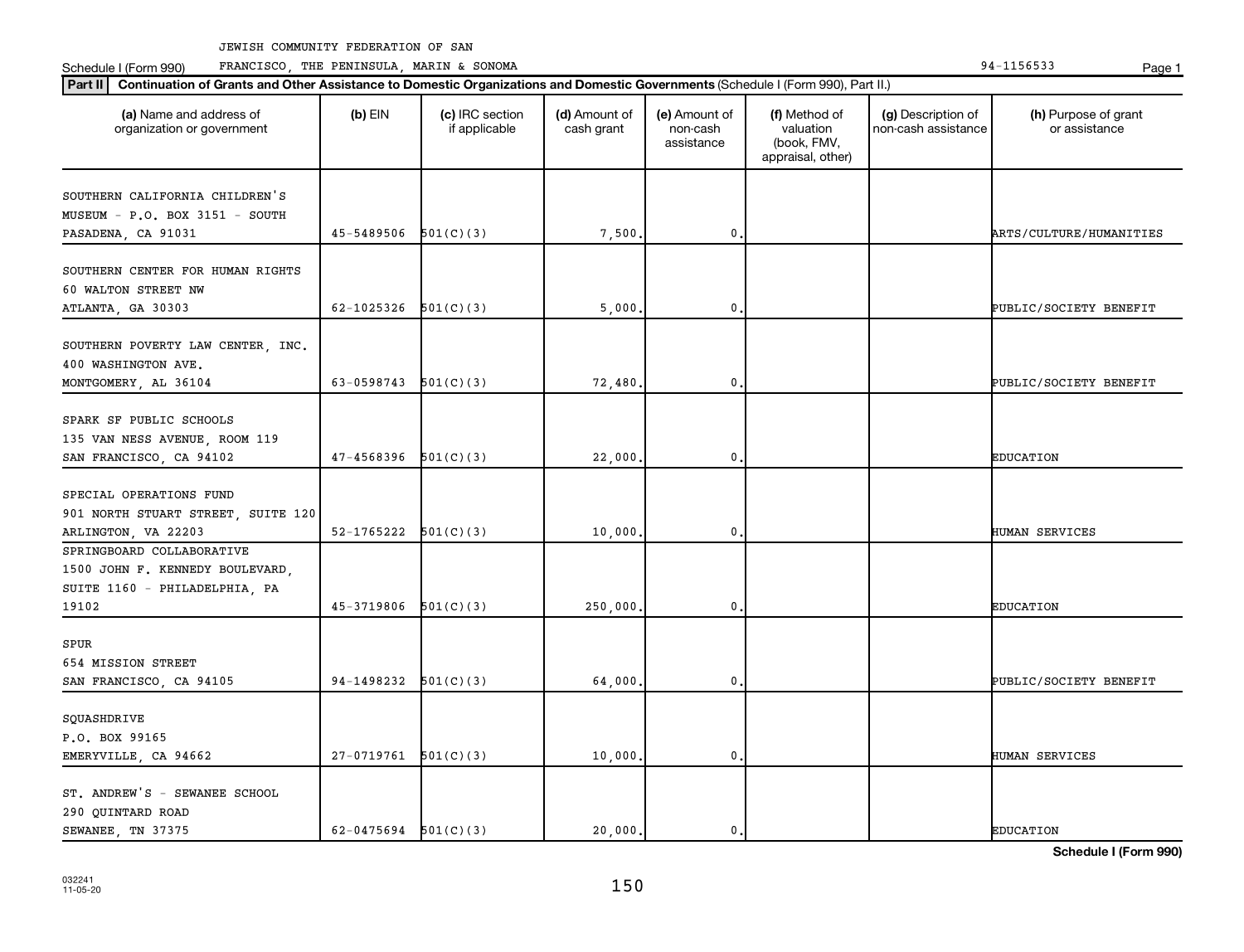Schedule I (Form 990) PRANCISCO, THE PENINSULA, MARIN & SONOMA Page 1 (Form 194-1156533 Page 1

| (a) Name and address of<br>organization or government                                | $(b)$ EIN                | (c) IRC section<br>if applicable | (d) Amount of<br>cash grant | (e) Amount of<br>non-cash<br>assistance | (f) Method of<br>valuation<br>(book, FMV,<br>appraisal, other) | (g) Description of<br>non-cash assistance | (h) Purpose of grant<br>or assistance |
|--------------------------------------------------------------------------------------|--------------------------|----------------------------------|-----------------------------|-----------------------------------------|----------------------------------------------------------------|-------------------------------------------|---------------------------------------|
| ST. ANTHONY'S                                                                        |                          |                                  |                             |                                         |                                                                |                                           |                                       |
| 150 GOLDEN GATE AVENUE                                                               |                          |                                  |                             |                                         |                                                                |                                           |                                       |
| SAN FRANCISCO, CA 94102                                                              | 94-1513140               | 501(C)(3)                        | 7,950.                      | $\mathbf 0$                             |                                                                |                                           | HUMAN SERVICES                        |
| ST. FRANCIS CENTER OF REDWOOD CITY<br>151 BUCKINGHAM AVENUE                          |                          |                                  |                             |                                         |                                                                |                                           |                                       |
| REDWOOD CITY, CA 94063                                                               | 94-3052056               | 501(C)(3)                        | 5,000                       | 0                                       |                                                                |                                           | HUMAN SERVICES                        |
| ST. HELENA HOSPITAL FOUNDATION<br>10 WOODLAND ROAD<br>ST. HELENA, CA 94574           | 20-1384250               | 501(C)(3)                        | 5,000                       | 0.                                      |                                                                |                                           | HEALTH                                |
|                                                                                      |                          |                                  |                             |                                         |                                                                |                                           |                                       |
| ST. JUDE CHILDREN'S RESEARCH<br>HOSPITAL - 501 ST. JUDE PLACE -<br>MEMPHIS, TN 38105 | $62-0646012$ $501(C)(3)$ |                                  | 12,200                      | $\mathbf 0$                             |                                                                |                                           | HEALTH                                |
|                                                                                      |                          |                                  |                             |                                         |                                                                |                                           |                                       |
| ST. MICHAEL AND ALL ANGELS<br>EPISCOPAL CHURCH - 1405 MELVIN ST.                     |                          |                                  |                             |                                         |                                                                |                                           |                                       |
| - TALLAHASEE, FL 32301                                                               | 59-2345300               | 501(C)(3)                        | 10,000                      | $\mathbf 0$                             |                                                                |                                           | PUBLIC/SOCIETY BENEFIT                |
| ST. STEPHEN'S EPISCOPAL SCHOOL<br>6500 ST. STEPHEN'S DR.<br>AUSTIN, TX 78746         | 74-1109670               | 501(C)(3)                        | 10,500.                     | 0                                       |                                                                |                                           | <b>EDUCATION</b>                      |
|                                                                                      |                          |                                  |                             |                                         |                                                                |                                           |                                       |
| ST. THERESA CATHOLIC CHURCH &<br>SCHOOL - 25 W. LIPOA STREET -<br>KIHEI, HI 96753    | 99-0091140               | 501(C)(3)                        | 20,000                      | 0.                                      |                                                                |                                           | PUBLIC/SOCIETY BENEFIT                |
|                                                                                      |                          |                                  |                             |                                         |                                                                |                                           |                                       |
| STANFORD HEALTH CARE                                                                 |                          |                                  |                             |                                         |                                                                |                                           |                                       |
| P.O. BOX 20466<br>STANFORD, CA 94309                                                 | 94-6174066               | 501(C)(3)                        | 80,700.                     | 0.                                      |                                                                |                                           | HEALTH                                |
|                                                                                      |                          |                                  |                             |                                         |                                                                |                                           |                                       |
| STANFORD JAZZ WORKSHOP                                                               |                          |                                  |                             |                                         |                                                                |                                           |                                       |
| P.O. BOX 20454                                                                       |                          |                                  |                             |                                         |                                                                |                                           |                                       |
| STANFORD, CA 94309                                                                   | $94-3074721$ $501(C)(3)$ |                                  | 10,000.                     | $\mathbf{0}$ .                          |                                                                |                                           | ARTS/CULTURE/HUMANITIES               |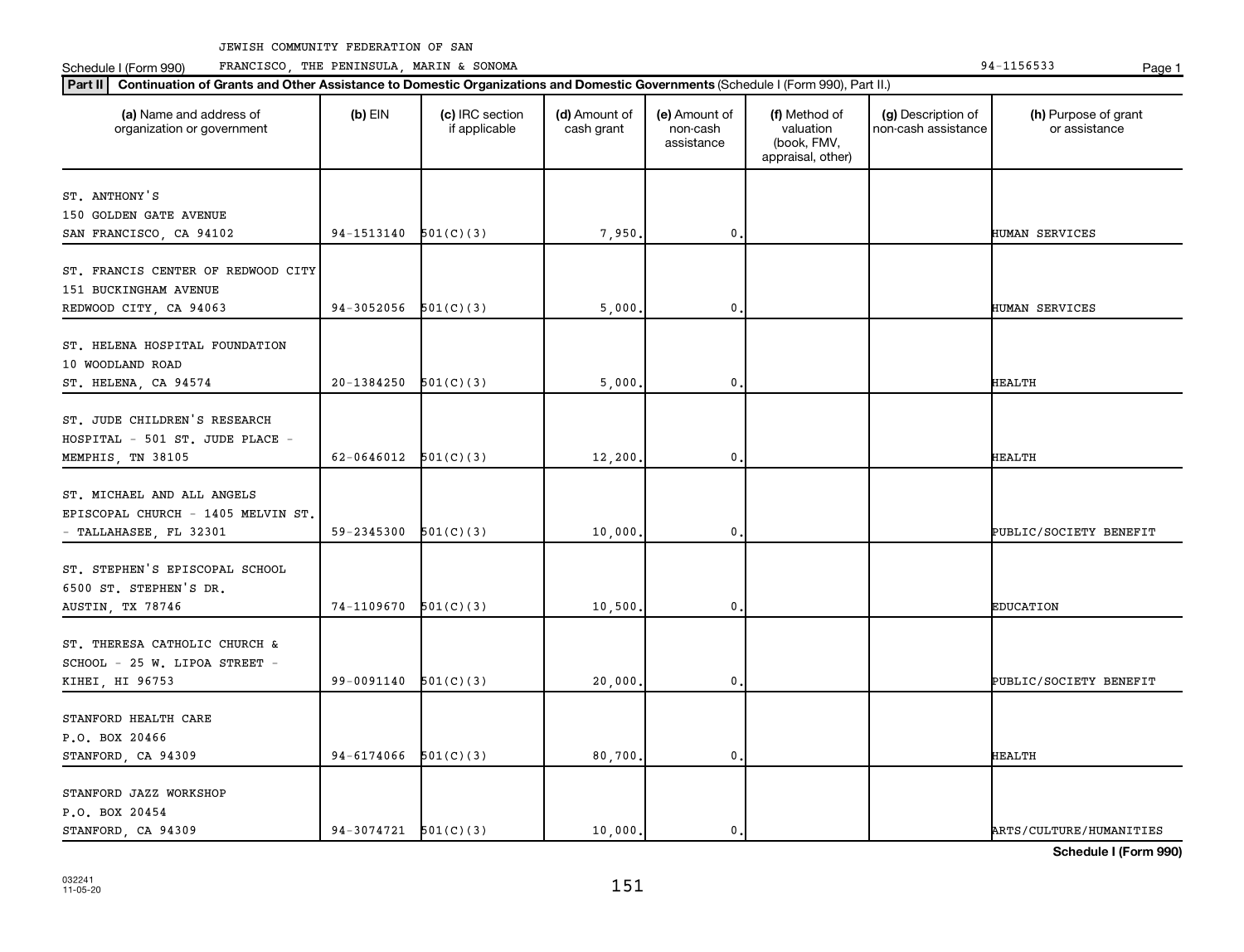Schedule I (Form 990) PRANCISCO, THE PENINSULA, MARIN & SONOMA Page 1 (Form 194-1156533 Page 1

| Part II   Continuation of Grants and Other Assistance to Domestic Organizations and Domestic Governments (Schedule I (Form 990), Part II.) |            |                                  |                             |                                         |                                                                |                                           |                                       |
|--------------------------------------------------------------------------------------------------------------------------------------------|------------|----------------------------------|-----------------------------|-----------------------------------------|----------------------------------------------------------------|-------------------------------------------|---------------------------------------|
| (a) Name and address of<br>organization or government                                                                                      | $(b)$ EIN  | (c) IRC section<br>if applicable | (d) Amount of<br>cash grant | (e) Amount of<br>non-cash<br>assistance | (f) Method of<br>valuation<br>(book, FMV,<br>appraisal, other) | (g) Description of<br>non-cash assistance | (h) Purpose of grant<br>or assistance |
| STEINBERG INSTITUTE                                                                                                                        |            |                                  |                             |                                         |                                                                |                                           |                                       |
| 1121 L STREET, SUITE 300                                                                                                                   |            |                                  |                             |                                         |                                                                |                                           |                                       |
| SACRAMENTO, CA 95814                                                                                                                       | 81-4361691 | 501(C)(3)                        | 15,000                      | $\mathbf 0$                             |                                                                |                                           | PUBLIC/SOCIETY BENEFIT                |
|                                                                                                                                            |            |                                  |                             |                                         |                                                                |                                           |                                       |
| STERN GROVE FESTIVAL ASSOCIATION                                                                                                           |            |                                  |                             |                                         |                                                                |                                           |                                       |
| 832 FOLSOM STREET, SUITE 1000                                                                                                              |            |                                  |                             |                                         |                                                                |                                           |                                       |
| SAN FRANCISCO, CA 94107                                                                                                                    | 94-6064356 | 501(C)(3)                        | 12,500                      | 0                                       |                                                                |                                           | ARTS/CULTURE/HUMANITIES               |
|                                                                                                                                            |            |                                  |                             |                                         |                                                                |                                           |                                       |
| STREETCODE ACADEMY                                                                                                                         |            |                                  |                             |                                         |                                                                |                                           |                                       |
| P.O. BOX 51867                                                                                                                             |            |                                  |                             |                                         |                                                                |                                           |                                       |
| EAST PALO ALTO, CA 94303                                                                                                                   | 81-4041822 | 501(C)(3)                        | 5,000                       | 0                                       |                                                                |                                           | HUMAN SERVICES                        |
| STRONG CITY BALTIMORE FKA GREATER                                                                                                          |            |                                  |                             |                                         |                                                                |                                           |                                       |
| HOMEWOOD COMMUNITY CORPORATION -                                                                                                           |            |                                  |                             |                                         |                                                                |                                           |                                       |
| 2101 E. BIDDLE ST. - BALTIMORE, MD                                                                                                         |            |                                  |                             |                                         |                                                                |                                           |                                       |
| 21213                                                                                                                                      | 52-0897806 | 501(C)(3)                        | 10,000                      | $\mathbf 0$                             |                                                                |                                           | PUBLIC/SOCIETY BENEFIT                |
|                                                                                                                                            |            |                                  |                             |                                         |                                                                |                                           |                                       |
| STRONGMINDS, INC.                                                                                                                          |            |                                  |                             |                                         |                                                                |                                           |                                       |
| 515 VALLEY STREET, SUITE 200                                                                                                               |            |                                  |                             |                                         |                                                                |                                           |                                       |
| MAPLEWOOD, NJ 07040                                                                                                                        | 46-2090059 | 501(C)(3)                        | 100,000                     | 0                                       |                                                                |                                           | PUBLIC/SOCIETY BENEFIT                |
|                                                                                                                                            |            |                                  |                             |                                         |                                                                |                                           |                                       |
| STUDIO 70                                                                                                                                  |            |                                  |                             |                                         |                                                                |                                           |                                       |
| 1009 CAMELIA ST.                                                                                                                           |            |                                  |                             |                                         |                                                                |                                           |                                       |
| BERKELEY, CA 94710                                                                                                                         | 47-4626484 | 501(C)(3)                        | 87,980                      | 0                                       |                                                                |                                           | HUMAN SERVICES                        |
|                                                                                                                                            |            |                                  |                             |                                         |                                                                |                                           |                                       |
| SUKKAT SHALOM, INC.                                                                                                                        |            |                                  |                             |                                         |                                                                |                                           |                                       |
| 2210 RUSSELL STREET                                                                                                                        |            |                                  |                             |                                         |                                                                |                                           |                                       |
| BERKELEY, CA 94705                                                                                                                         | 27-2818244 | 501(C)(3)                        | 16,750                      | $\mathbf 0$                             |                                                                |                                           | PUBLIC/SOCIETY BENEFIT                |
|                                                                                                                                            |            |                                  |                             |                                         |                                                                |                                           |                                       |
| SUMMER SEARCH                                                                                                                              |            |                                  |                             |                                         |                                                                |                                           |                                       |
| PO BOX 39000                                                                                                                               |            |                                  |                             |                                         |                                                                |                                           |                                       |
| SAN FRANCISCO, CA 94139                                                                                                                    | 68-0200138 | 501(C)(3)                        | 54,350.                     | 0                                       |                                                                |                                           | <b>EDUCATION</b>                      |
|                                                                                                                                            |            |                                  |                             |                                         |                                                                |                                           |                                       |
| SUNDARA FUND INC.                                                                                                                          |            |                                  |                             |                                         |                                                                |                                           |                                       |
| 54 WEST 74TH STREET #308                                                                                                                   |            |                                  |                             |                                         |                                                                |                                           |                                       |
| NEW YORK, NY 10023                                                                                                                         | 46-5114363 | 501(C)(3)                        | 5.000.                      | 0.                                      |                                                                |                                           | HUMAN SERVICES                        |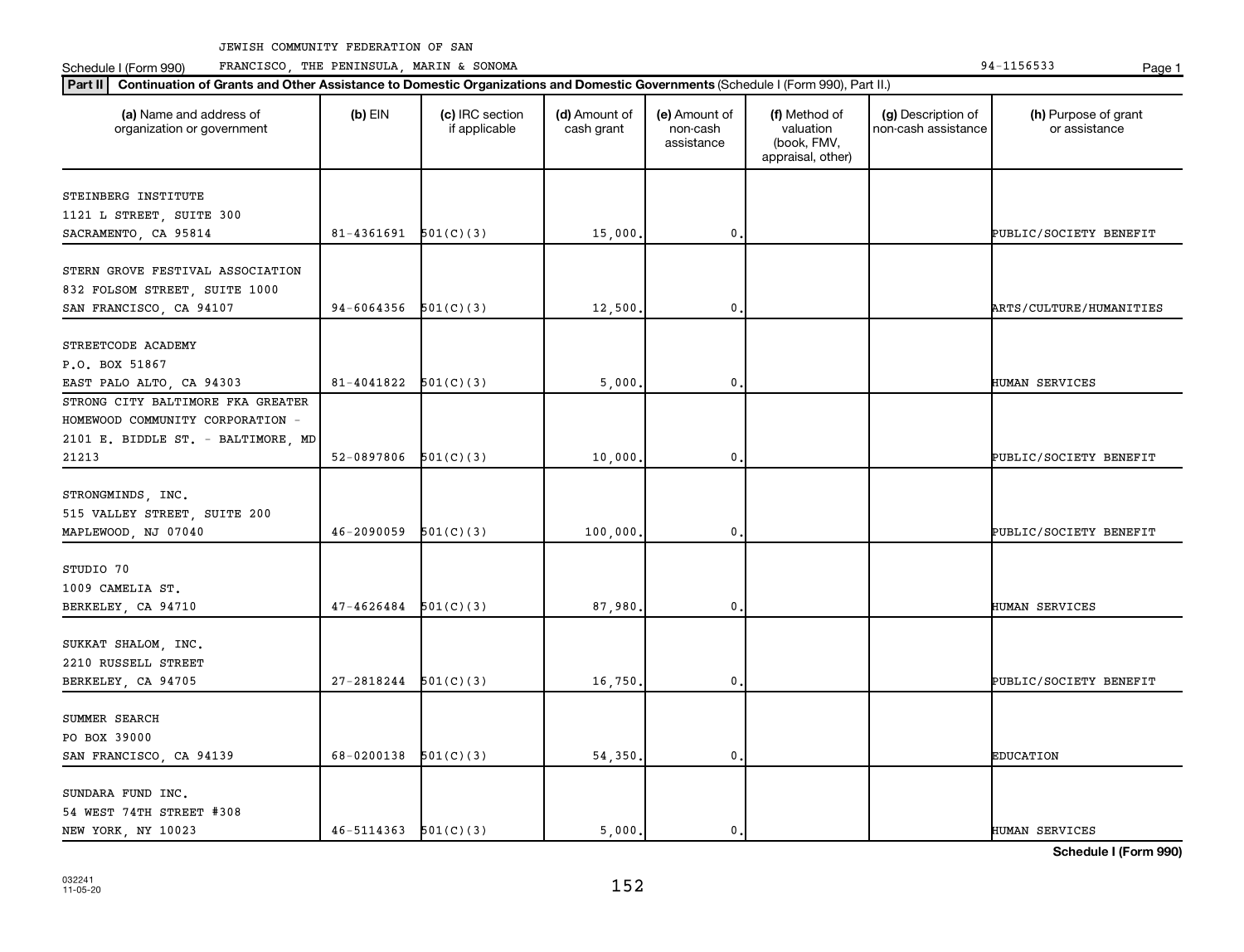Schedule I (Form 990) PRANCISCO, THE PENINSULA, MARIN & SONOMA Page 1 (Form 194-1156533 Page 1

| (a) Name and address of<br>organization or government | $(b)$ EIN                | (c) IRC section<br>if applicable | (d) Amount of<br>cash grant | (e) Amount of<br>non-cash<br>assistance | (f) Method of<br>valuation<br>(book, FMV,<br>appraisal, other) | (g) Description of<br>non-cash assistance | (h) Purpose of grant<br>or assistance |
|-------------------------------------------------------|--------------------------|----------------------------------|-----------------------------|-----------------------------------------|----------------------------------------------------------------|-------------------------------------------|---------------------------------------|
| SURFRIDER FOUNDATION                                  |                          |                                  |                             |                                         |                                                                |                                           |                                       |
| P.O. BOX 73550                                        |                          |                                  |                             |                                         |                                                                |                                           |                                       |
| SAN CLEMENTE, CA 92673                                | 95-3941826               | 501(C)(3)                        | 10, 200                     | $\mathbf 0$ .                           |                                                                |                                           | PUBLIC/SOCIETY BENEFIT                |
|                                                       |                          |                                  |                             |                                         |                                                                |                                           |                                       |
| SWARTHMORE COLLEGE                                    |                          |                                  |                             |                                         |                                                                |                                           |                                       |
| 500 COLLEGE AVENUE                                    |                          |                                  |                             |                                         |                                                                |                                           |                                       |
| SWARTHMORE, PA 19081                                  | 23-1352683               | 501(C)(3)                        | 35,000.                     | 0                                       |                                                                |                                           | <b>EDUCATION</b>                      |
|                                                       |                          |                                  |                             |                                         |                                                                |                                           |                                       |
| SYNERGY SCHOOL                                        |                          |                                  |                             |                                         |                                                                |                                           |                                       |
| 1387 VALENCIA ST.                                     |                          |                                  |                             |                                         |                                                                |                                           |                                       |
| SAN FRANCISCO, CA 94110                               | 94-2245103               | 501(C)(3)                        | 8,500.                      | $\mathbf 0$ .                           |                                                                |                                           | <b>EDUCATION</b>                      |
|                                                       |                          |                                  |                             |                                         |                                                                |                                           |                                       |
| T'RUAH                                                |                          |                                  |                             |                                         |                                                                |                                           |                                       |
| 266 WEST 37TH STREET, SUITE 803                       |                          |                                  |                             |                                         |                                                                |                                           |                                       |
| NEW YORK, NY 10018                                    | $45-0464545$ $501(C)(3)$ |                                  | 6,300.                      | $\mathbf 0$                             |                                                                |                                           | PUBLIC/SOCIETY BENEFIT                |
| TAUBE CENTER FOR JEWISH                               |                          |                                  |                             |                                         |                                                                |                                           |                                       |
| STUDIES-STANFORD UNIVERSITY - 450                     |                          |                                  |                             |                                         |                                                                |                                           |                                       |
| JANE STANFORD WAY, BLDG. 360 -                        |                          |                                  |                             |                                         |                                                                |                                           |                                       |
| STANFORD, CA 94305                                    | 94-1156365               | 501(C)(3)                        | 397,674.                    | 0.                                      |                                                                |                                           | <b>EDUCATION</b>                      |
|                                                       |                          |                                  |                             |                                         |                                                                |                                           |                                       |
| TAUBE FOUNDATION FOR JEWISH LIFE                      |                          |                                  |                             |                                         |                                                                |                                           |                                       |
| AND CULTURE - 2150 POST STREET -                      |                          |                                  |                             |                                         |                                                                |                                           |                                       |
| SAN FRANCISCO, CA 94115                               | 94-3244838               | 501(C)(3)                        | 74,333.                     | 0                                       |                                                                |                                           | PUBLIC/SOCIETY BENEFIT                |
| TAWONGA JEWISH COMMUNITY                              |                          |                                  |                             |                                         |                                                                |                                           |                                       |
| CORPORATION - 131 STEUART ST.,                        |                          |                                  |                             |                                         |                                                                |                                           |                                       |
| SUITE 460 - SAN FRANCISCO, CA                         |                          |                                  |                             |                                         |                                                                |                                           |                                       |
| 94105                                                 | $94-3227261$ $501(C)(3)$ |                                  | 821,541.                    | 0.                                      |                                                                |                                           | HUMAN SERVICES                        |
|                                                       |                          |                                  |                             |                                         |                                                                |                                           |                                       |
| TEACH FOR AMERICA, INC., BAY AREA                     |                          |                                  |                             |                                         |                                                                |                                           |                                       |
| P.O. BOX 398296                                       |                          |                                  |                             |                                         |                                                                |                                           |                                       |
| SAN FRANCISCO, CA 94139                               | 13-3541913               | 501(C)(3)                        | 12,500.                     | 0.                                      |                                                                |                                           | <b>EDUCATION</b>                      |
|                                                       |                          |                                  |                             |                                         |                                                                |                                           |                                       |
| TEEN SUCCESS INC.                                     |                          |                                  |                             |                                         |                                                                |                                           |                                       |
| 508 VALLEY WAY                                        |                          |                                  |                             |                                         |                                                                |                                           |                                       |
| MILPITAS, CA 95035                                    | $45-0702884$ $501(C)(3)$ |                                  | 105,000.                    | $\mathbf{0}$ .                          |                                                                |                                           | PUBLIC/SOCIETY BENEFIT                |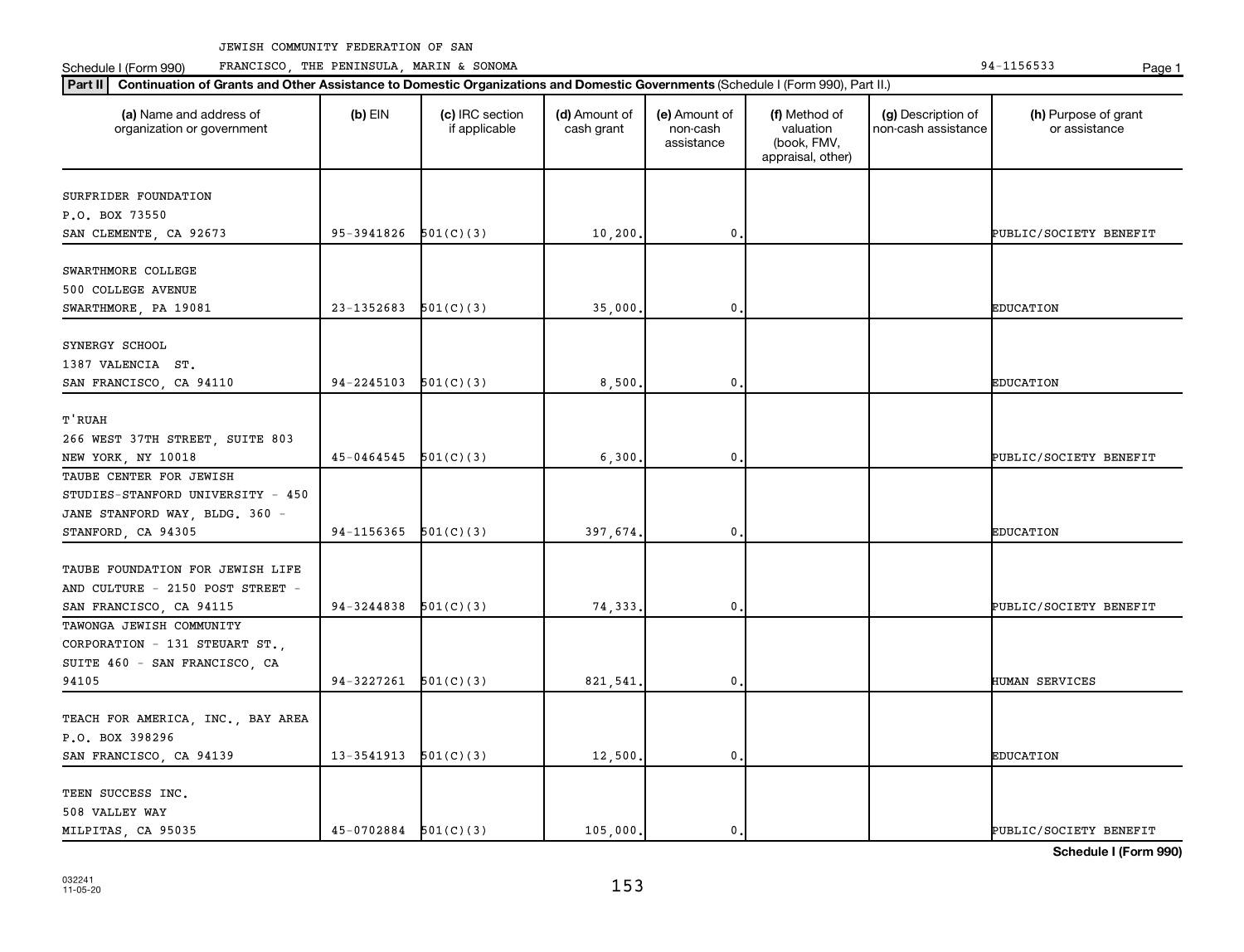Schedule I (Form 990) PRANCISCO, THE PENINSULA, MARIN & SONOMA Page 1 (Form 194-1156533 Page 1

| (a) Name and address of<br>organization or government                   | $(b)$ EIN                  | (c) IRC section<br>if applicable | (d) Amount of<br>cash grant | (e) Amount of<br>non-cash<br>assistance | (f) Method of<br>valuation<br>(book, FMV,<br>appraisal, other) | (g) Description of<br>non-cash assistance | (h) Purpose of grant<br>or assistance |
|-------------------------------------------------------------------------|----------------------------|----------------------------------|-----------------------------|-----------------------------------------|----------------------------------------------------------------|-------------------------------------------|---------------------------------------|
| TELEOSIS FOUNDATION AKA TELEOSIS<br>INSTITUTE - 863 ARLINGTON AVE. -    |                            |                                  |                             |                                         |                                                                |                                           |                                       |
| BERKELEY, CA 94707                                                      | 94-3400328                 | 501(C)(3)                        | 17,000                      | $\mathbf{0}$                            |                                                                |                                           | <b>HEALTH</b>                         |
| TEMPLE BETH SHOLOM<br>642 DOLORES AVE<br>SAN LEANDRO, CA 94577          | 94-1265071                 | 501(C)(3)                        | 39,397                      | 0                                       |                                                                |                                           | PUBLIC/SOCIETY BENEFIT                |
|                                                                         |                            |                                  |                             |                                         |                                                                |                                           |                                       |
| TEMPLE BETH TORAH<br>P.O. BOX 6017                                      | 94-6085322                 | 501(C)(3)                        |                             | $\mathbf 0$                             |                                                                |                                           | PUBLIC/SOCIETY BENEFIT                |
| FREMONT, CA 94538                                                       |                            |                                  | 11,819                      |                                         |                                                                |                                           |                                       |
| TEMPLE ISAIAH OF CONTRA COSTA<br>COUNTY - 945 RISA ROAD -               |                            |                                  |                             |                                         |                                                                |                                           |                                       |
| LAFAYETTE, CA 94549                                                     | 94-1626373                 | 501(C)(3)                        | 130,295                     | 0                                       |                                                                |                                           | PUBLIC/SOCIETY BENEFIT                |
| TEMPLE OR RISHON SUNRISE JEWISH<br>CONGREGATION - P.O. BOX 857 -        |                            |                                  |                             |                                         |                                                                |                                           |                                       |
| ORANGEVALE, CA 95662                                                    | 68-0025753                 | 501(C)(3)                        | 15,224.                     | $\mathbf 0$                             |                                                                |                                           | PUBLIC/SOCIETY BENEFIT                |
| TEMPLE UNIVERSITY<br>P.O. BOX 827651<br>PHILADELPHIA, PA 19182          | 23-1365971                 | 501(C)(3)                        | 7,000                       | 0                                       |                                                                |                                           | <b>EDUCATION</b>                      |
| TEN STRANDS<br>P.O. BOX 150869                                          |                            |                                  |                             |                                         |                                                                |                                           |                                       |
| SAN RAFAEL, CA 94915                                                    | 27-4118171                 | 501(C)(3)                        | 20, 250.                    | $\mathbf 0$                             |                                                                |                                           | <b>EDUCATION</b>                      |
| TEXAS 2036<br>3963 MAPLE AVE, SUITE 290                                 |                            |                                  |                             |                                         |                                                                |                                           |                                       |
| DALLAS, TX 75219                                                        | 81-3063099                 | 501(C)(3)                        | 50,000,                     | $\mathbf 0$                             |                                                                |                                           | PUBLIC/SOCIETY BENEFIT                |
| TEXAS PUBLIC POLICY FOUNDATION<br>901 CONGRESS AVE.<br>AUSTIN, TX 78701 | $74 - 2524057$ $501(C)(3)$ |                                  | 20,000.                     | 0.                                      |                                                                |                                           | PUBLIC/SOCIETY BENEFIT                |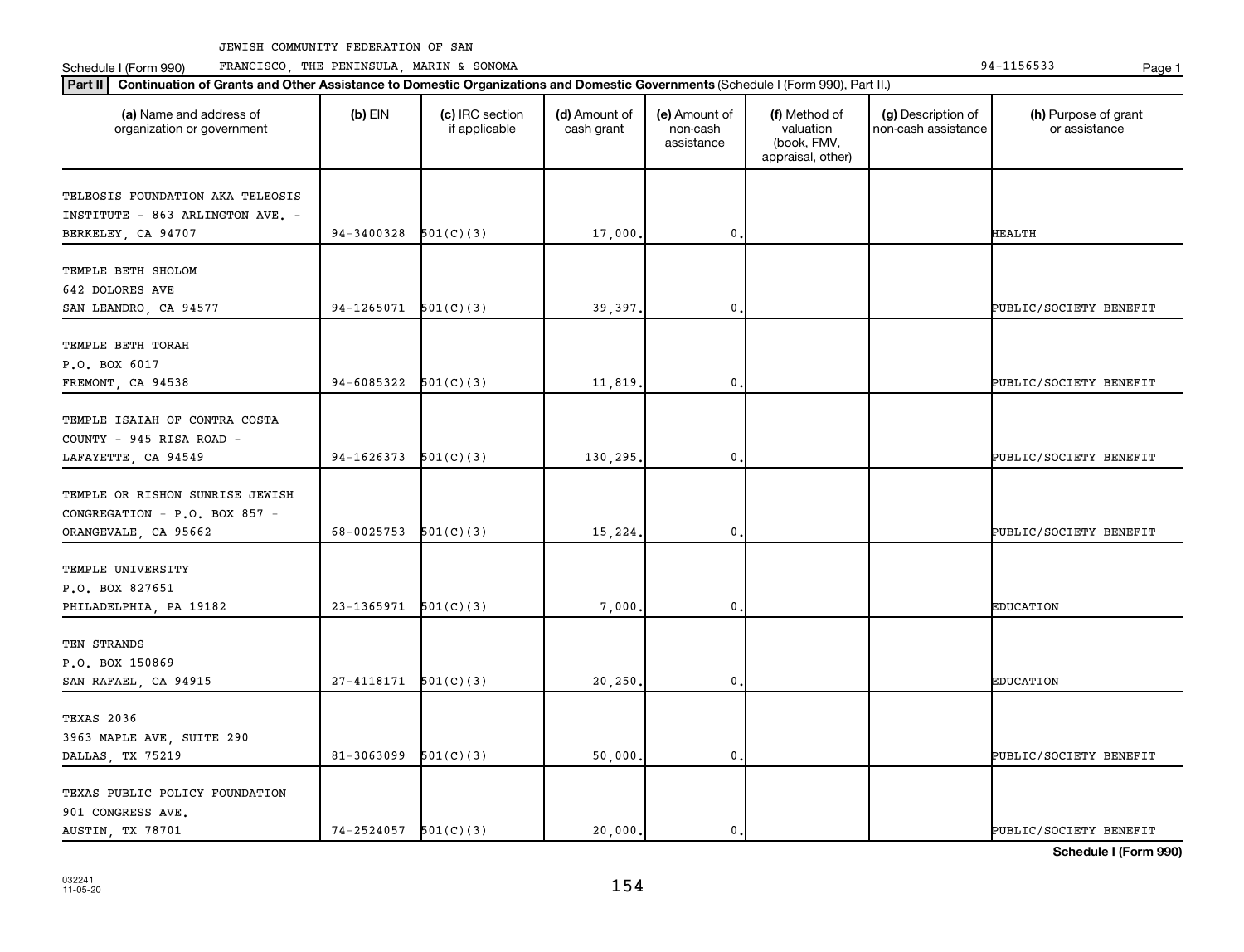**Part II Continuation of Grants and Other Assistance to Domestic Organizations and Domestic Governments**  (Schedule I (Form 990), Part II.)

Schedule I (Form 990) PRANCISCO, THE PENINSULA, MARIN & SONOMA Page 1 (Form 194-1156533 Page 1

| (a) Name and address of   | $(b)$ EIN | (c) IRC section | (d) Amount of | <b>(e)</b> Amount of | (f) Method of | (g) Description of     | (h) |
|---------------------------|-----------|-----------------|---------------|----------------------|---------------|------------------------|-----|
| rganization or government |           | f applicable    | cash grant    | non-cash             | valuation     | Thon-cash assistance L |     |
|                           |           |                 |               | -----------          |               |                        |     |

| organization or government               |                            | if applicable | cash grant | non-cash<br>assistance | valuation<br>(book, FMV,<br>appraisal, other) | non-cash assistance | or assistance          |
|------------------------------------------|----------------------------|---------------|------------|------------------------|-----------------------------------------------|---------------------|------------------------|
| THAT MAN MAY SEE INC.                    |                            |               |            |                        |                                               |                     |                        |
| 10 KORET WAY, BOX 0352                   |                            |               |            |                        |                                               |                     |                        |
| SAN FRANCISCO, CA 94143                  | $23-7129943$ $501(C)(3)$   |               | 17,600.    | $\mathbf 0$ .          |                                               |                     | <b>HEALTH</b>          |
|                                          |                            |               |            |                        |                                               |                     |                        |
| THE ABRAHAM INITIATIVES<br>1460 BROADWAY |                            |               |            |                        |                                               |                     |                        |
| <b>NEW YORK, NY 10036</b>                | 13-3556715                 | 501(C)(3)     | 8,300      | 0                      |                                               |                     | PUBLIC/SOCIETY BENEFIT |
|                                          |                            |               |            |                        |                                               |                     |                        |
| THE BOWERY MISSION                       |                            |               |            |                        |                                               |                     |                        |
| PO BOX 2000                              |                            |               |            |                        |                                               |                     |                        |
| NEW YORK, NY 10156                       | 13-1617086                 | 501(C)(3)     | 20,000     | 0                      |                                               |                     | HUMAN SERVICES         |
| THE EDIBLE SCHOOLYARD PROJECT AKA        |                            |               |            |                        |                                               |                     |                        |
| CHEZ PANISSE FOUNDATION - 1517           |                            |               |            |                        |                                               |                     |                        |
| SHATTUCK AVENUE - BERKELEY, CA           |                            |               |            |                        |                                               |                     |                        |
| 94709                                    | 94-3248671                 | 501(C)(3)     | 18,500     | 0                      |                                               |                     | <b>EDUCATION</b>       |
| THE GUBBIO PROJECT INC                   |                            |               |            |                        |                                               |                     |                        |
| 1661 15TH STREET                         |                            |               |            |                        |                                               |                     |                        |
| SAN FRANCISCO, CA 94103                  | 94-2992645                 | 501(C)(3)     | 11,000     | 0                      |                                               |                     | PUBLIC/SOCIETY BENEFIT |
|                                          |                            |               |            |                        |                                               |                     |                        |
| THE JUNIOR STATE OF AMERICA              |                            |               |            |                        |                                               |                     |                        |
| FOUNDATION - 70 WASHINGTON STREET        |                            |               |            |                        |                                               |                     |                        |
| SUITE 320 - OAKLAND, CA 94607            | 94-6050452                 | 501(C)(3)     | 15,000.    | 0.                     |                                               |                     | PUBLIC/SOCIETY BENEFIT |
| THE NEW SCHOOL OF SAN FRANCISCO          |                            |               |            |                        |                                               |                     |                        |
| 940 FILBERT STREET                       |                            |               |            |                        |                                               |                     |                        |
| SAN FRANCISCO, CA 94133                  | 47-1102256                 | 501(C)(3)     | 35,000     | 0                      |                                               |                     | <b>EDUCATION</b>       |
|                                          |                            |               |            |                        |                                               |                     |                        |
| THE ONE LOVE FOUNDATION                  |                            |               |            |                        |                                               |                     |                        |
| 44 PONDFIELD ROAD, SUITE 12              |                            |               |            |                        |                                               |                     |                        |
| BRONXVILLE, NY 10708                     | $27-2904497$ 501(C)(3)     |               | 5,180.     | $\mathbf{0}$           |                                               |                     | HUMAN SERVICES         |
| THE PEOPLE CONCERN                       |                            |               |            |                        |                                               |                     |                        |
| 2116 ARLINGTON AVENUE, SUITE 100         |                            |               |            |                        |                                               |                     |                        |
| LOS ANGELES, CA 90018                    | $95 - 6143865$ $501(C)(3)$ |               | 20,000.    | 0.                     |                                               |                     | HUMAN SERVICES         |
|                                          |                            |               |            |                        |                                               |                     |                        |

**Schedule I (Form 990)**

(h) Purpose of grant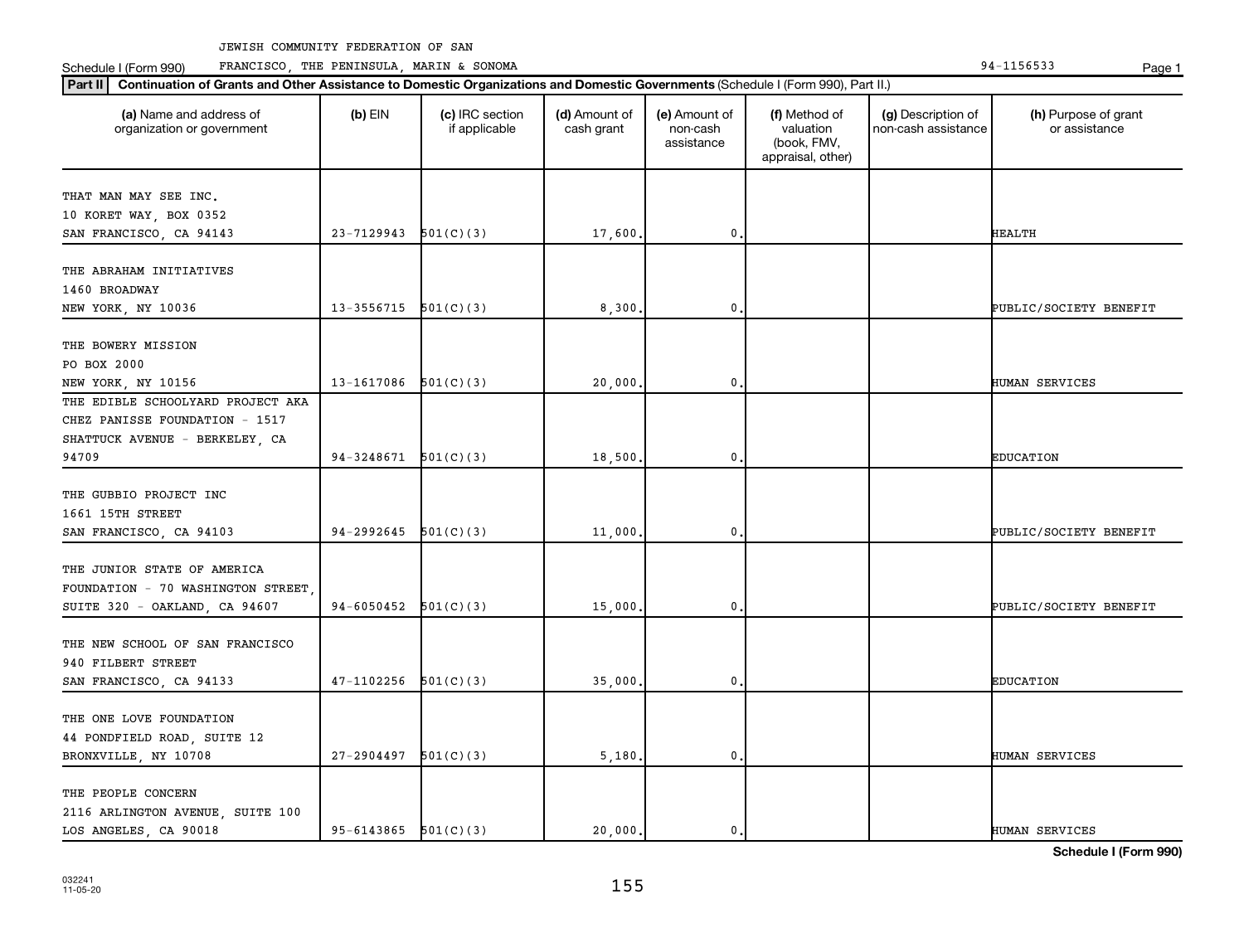Schedule I (Form 990) PRANCISCO, THE PENINSULA, MARIN & SONOMA Page 1 (Form 194-1156533 Page 1

| Part II   Continuation of Grants and Other Assistance to Domestic Organizations and Domestic Governments (Schedule I (Form 990), Part II.) |                          |                                  |                             |                                         |                                                                |                                           |                                       |
|--------------------------------------------------------------------------------------------------------------------------------------------|--------------------------|----------------------------------|-----------------------------|-----------------------------------------|----------------------------------------------------------------|-------------------------------------------|---------------------------------------|
| (a) Name and address of<br>organization or government                                                                                      | $(b)$ EIN                | (c) IRC section<br>if applicable | (d) Amount of<br>cash grant | (e) Amount of<br>non-cash<br>assistance | (f) Method of<br>valuation<br>(book, FMV,<br>appraisal, other) | (g) Description of<br>non-cash assistance | (h) Purpose of grant<br>or assistance |
| THE PEW CHARITABLE TRUSTS                                                                                                                  |                          |                                  |                             |                                         |                                                                |                                           |                                       |
| 2005 MARKET STREET, SUITE 2800                                                                                                             |                          |                                  |                             |                                         |                                                                |                                           |                                       |
| PHILADELPHIA, PA 19103                                                                                                                     | 56-2307147               | 501(C)(3)                        | 15,000.                     | $\mathbf 0$                             |                                                                |                                           | PUBLIC/SOCIETY BENEFIT                |
|                                                                                                                                            |                          |                                  |                             |                                         |                                                                |                                           |                                       |
| THE PHILADELPHIA SCHOOL                                                                                                                    |                          |                                  |                             |                                         |                                                                |                                           |                                       |
| 2501 LOMBARD STREET                                                                                                                        |                          |                                  |                             |                                         |                                                                |                                           |                                       |
| PHILADELPHIA, PA 19146                                                                                                                     | 23-7091186               | 501(C)(3)                        | 60,000                      | $\mathbf 0$                             |                                                                |                                           | <b>EDUCATION</b>                      |
|                                                                                                                                            |                          |                                  |                             |                                         |                                                                |                                           |                                       |
| THE PHILANTHROPY WORKSHOP                                                                                                                  |                          |                                  |                             |                                         |                                                                |                                           |                                       |
| 220 MONTGOMERY STREET, SUITE 1611                                                                                                          |                          |                                  |                             |                                         |                                                                |                                           |                                       |
| SAN FRANCISCO, CA 94104                                                                                                                    | 98-0592591               | 501(C)(3)                        | 5,250.                      | $\mathbf 0$                             |                                                                |                                           | PUBLIC/SOCIETY BENEFIT                |
|                                                                                                                                            |                          |                                  |                             |                                         |                                                                |                                           |                                       |
| THE REUTLINGER COMMUNITY                                                                                                                   |                          |                                  |                             |                                         |                                                                |                                           |                                       |
| 4000 CAMINO TASSAJARA                                                                                                                      | 94-3201366               | 501(C)(3)                        |                             | 0,                                      |                                                                |                                           | <b>HEALTH</b>                         |
| DANVILLE, CA 94506                                                                                                                         |                          |                                  | 63,641.                     |                                         |                                                                |                                           |                                       |
| THE SAN FRANCISCO PERMACULTURE                                                                                                             |                          |                                  |                             |                                         |                                                                |                                           |                                       |
| GUILD - 1388 HAIGHT STREET #223 -                                                                                                          |                          |                                  |                             |                                         |                                                                |                                           |                                       |
| SAN FRANCISCO, CA 94117                                                                                                                    | 27-0791019               | 501(C)(3)                        | 8,000.                      | $\mathbf 0$                             |                                                                |                                           | ENVIRONMENT/ANIMALS                   |
|                                                                                                                                            |                          |                                  |                             |                                         |                                                                |                                           |                                       |
| THE TECH INTERACTIVE                                                                                                                       |                          |                                  |                             |                                         |                                                                |                                           |                                       |
| 201 S. MARKET STREET                                                                                                                       |                          |                                  |                             |                                         |                                                                |                                           |                                       |
| SAN JOSE, CA 95113                                                                                                                         | 94-2864660               | 501(C)(3)                        | 5,000                       | $\mathbf{0}$                            |                                                                |                                           | ARTS/CULTURE/HUMANITIES               |
|                                                                                                                                            |                          |                                  |                             |                                         |                                                                |                                           |                                       |
| THE UNITY COUNCIL                                                                                                                          |                          |                                  |                             |                                         |                                                                |                                           |                                       |
| 1900 FRUITVALE AVE. STE. 2A                                                                                                                |                          |                                  |                             |                                         |                                                                |                                           |                                       |
| OAKLAND, CA 94601                                                                                                                          | $94-1670490$ $501(C)(3)$ |                                  | 11,000.                     | 0.                                      |                                                                |                                           | HUMAN SERVICES                        |
|                                                                                                                                            |                          |                                  |                             |                                         |                                                                |                                           |                                       |
| THEATREWORKS SILICON VALLEY                                                                                                                |                          |                                  |                             |                                         |                                                                |                                           |                                       |
| PO BOX 50458                                                                                                                               |                          |                                  |                             |                                         |                                                                |                                           |                                       |
| PALO ALTO, CA 94303                                                                                                                        | $94-2831245$ $501(C)(3)$ |                                  | 155,455.                    | 0.                                      |                                                                |                                           | ARTS/CULTURE/HUMANITIES               |
| THESECONDOPINION                                                                                                                           |                          |                                  |                             |                                         |                                                                |                                           |                                       |
| 1200 GOUGH STREET, SUITE 500                                                                                                               |                          |                                  |                             |                                         |                                                                |                                           |                                       |
| SAN FRANCISCO, CA 94109                                                                                                                    | $94-1696341$ $501(C)(3)$ |                                  | 21,910.                     | 0.                                      |                                                                |                                           | <b>HEALTH</b>                         |
|                                                                                                                                            |                          |                                  |                             |                                         |                                                                |                                           |                                       |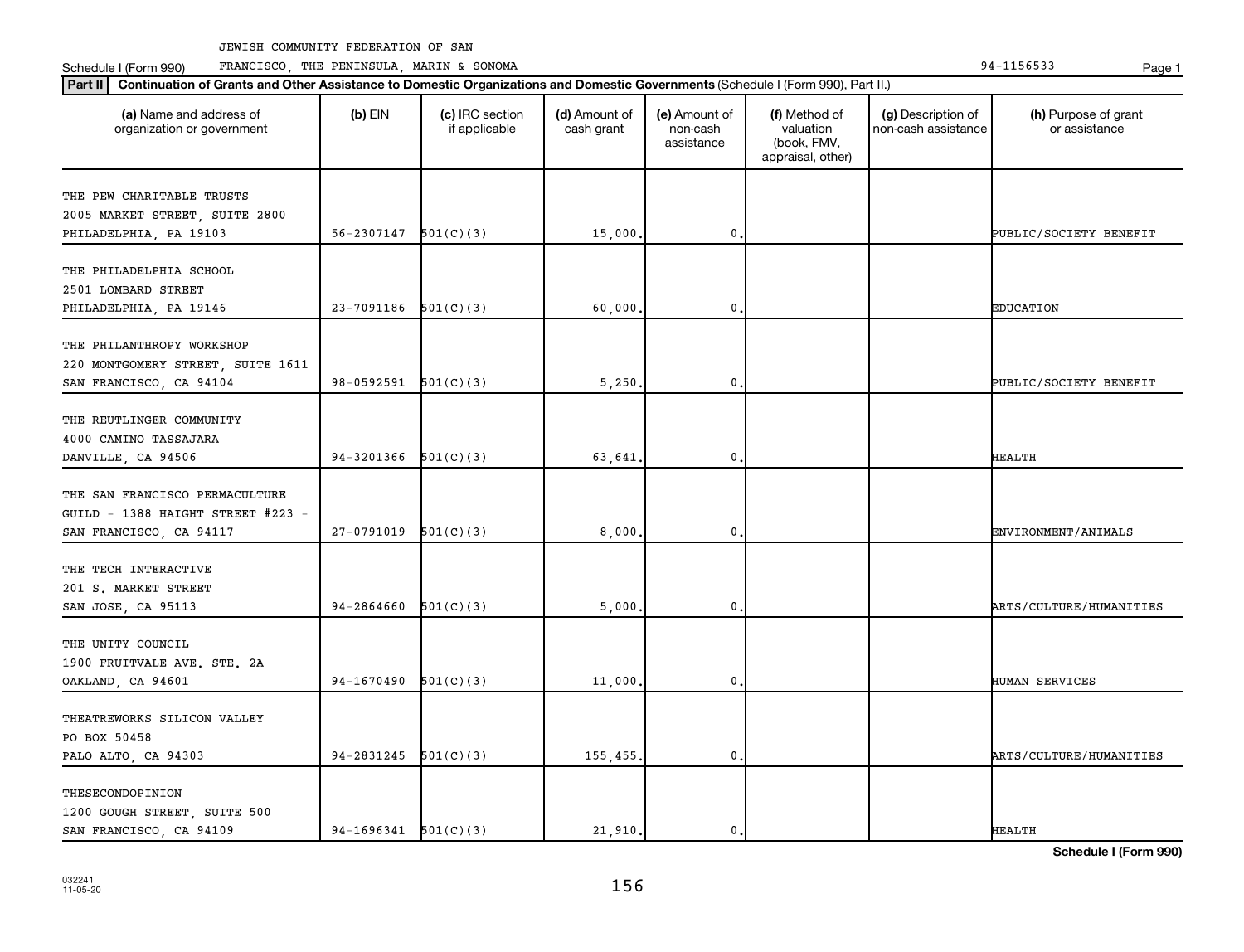**Part II Continuation of Grants and Other Assistance to Domestic Organizations and Domestic Governments**  (Schedule I (Form 990), Part II.)

Schedule I (Form 990) PRANCISCO, THE PENINSULA, MARIN & SONOMA Page 1 (Form 194-1156533 Page 1

| (a) Name and address of<br>organization or government                                       | $(b)$ EIN                | (c) IRC section<br>if applicable | (d) Amount of<br>cash grant | (e) Amount of<br>non-cash<br>assistance | (f) Method of<br>valuation<br>(book, FMV,<br>appraisal, other) | (g) Description of<br>non-cash assistance | (h) Purpose of grant<br>or assistance |
|---------------------------------------------------------------------------------------------|--------------------------|----------------------------------|-----------------------------|-----------------------------------------|----------------------------------------------------------------|-------------------------------------------|---------------------------------------|
| THIRD WAY INSTITUTE<br>1025 CONNECTICUT AVE. NW, SUITE 40<br>WASHINGTON, DC 20036           | 26-0535276               | 501(C)(3)                        | 100,000                     | $\mathbf{0}$                            |                                                                |                                           | <b>EDUCATION</b>                      |
| THORN<br>1240 ROSECRANS AVE., STE. 120<br>MANHATTAN BEACH, CA 90266                         | 27-0943677               | 501(C)(3)                        | 25,000.                     | $\mathbf{0}$                            |                                                                |                                           | HUMAN SERVICES                        |
| TIBA FOUNDATION<br>344 THOMAS L BERKLEY WAY #D9<br>OAKLAND, CA 94612                        | 20-1102853               | 501(C)(3)                        | 15,500.                     | $\mathbf{0}$                            |                                                                |                                           | HEALTH                                |
| TIDES CENTER - SHALOM BAYIT<br>P.O. BOX 2883<br>BERKELEY, CA 94702                          | 94-3213100               | 501(C)(3)                        | 449,402.                    | $\mathbf{0}$ .                          |                                                                |                                           | HUMAN SERVICES                        |
| TIDES FOUNDATION<br>P.O. BOX 399389<br>SAN FRANCISCO, CA 94139                              | 51-0198509               | 501(C)(3)                        | 144,200                     | $\mathbf 0$ .                           |                                                                |                                           | PUBLIC/SOCIETY BENEFIT                |
| TIPPING POINT COMMUNITY<br>220 MONTGOMERY STREET, SUITE 850<br>SAN FRANCISCO, CA 94104      | 20-2121739               | 501(C)(3)                        | 973,000                     | $\mathbf{0}$                            |                                                                |                                           | PUBLIC/SOCIETY BENEFIT                |
| TOLA ORGANIZING ACADEMY<br>191 RIDGEWAY AVENUE<br>OAKLAND, CA 94611                         | 82-1791727               | 501(C)(3)                        | 5,000                       | 0.                                      |                                                                |                                           | PUBLIC/SOCIETY BENEFIT                |
| TOLI<br>58 EAST 79TH ST., #2F<br>NEW YORK, NY 10075                                         | 47-1989816               | 501(C)(3)                        | 10, 250.                    | $\mathbf 0$ .                           |                                                                |                                           | PUBLIC/SOCIETY BENEFIT                |
| TONY LA RUSSA'S ANIMAL RESCUE<br>FOUNDATION - 2890 MITCHELL DRIVE<br>WALNUT CREEK, CA 94598 | $68-0240341$ $501(C)(3)$ |                                  | 12,500.                     | $\mathbf{0}$ .                          |                                                                |                                           | PUBLIC/SOCIETY BENEFIT                |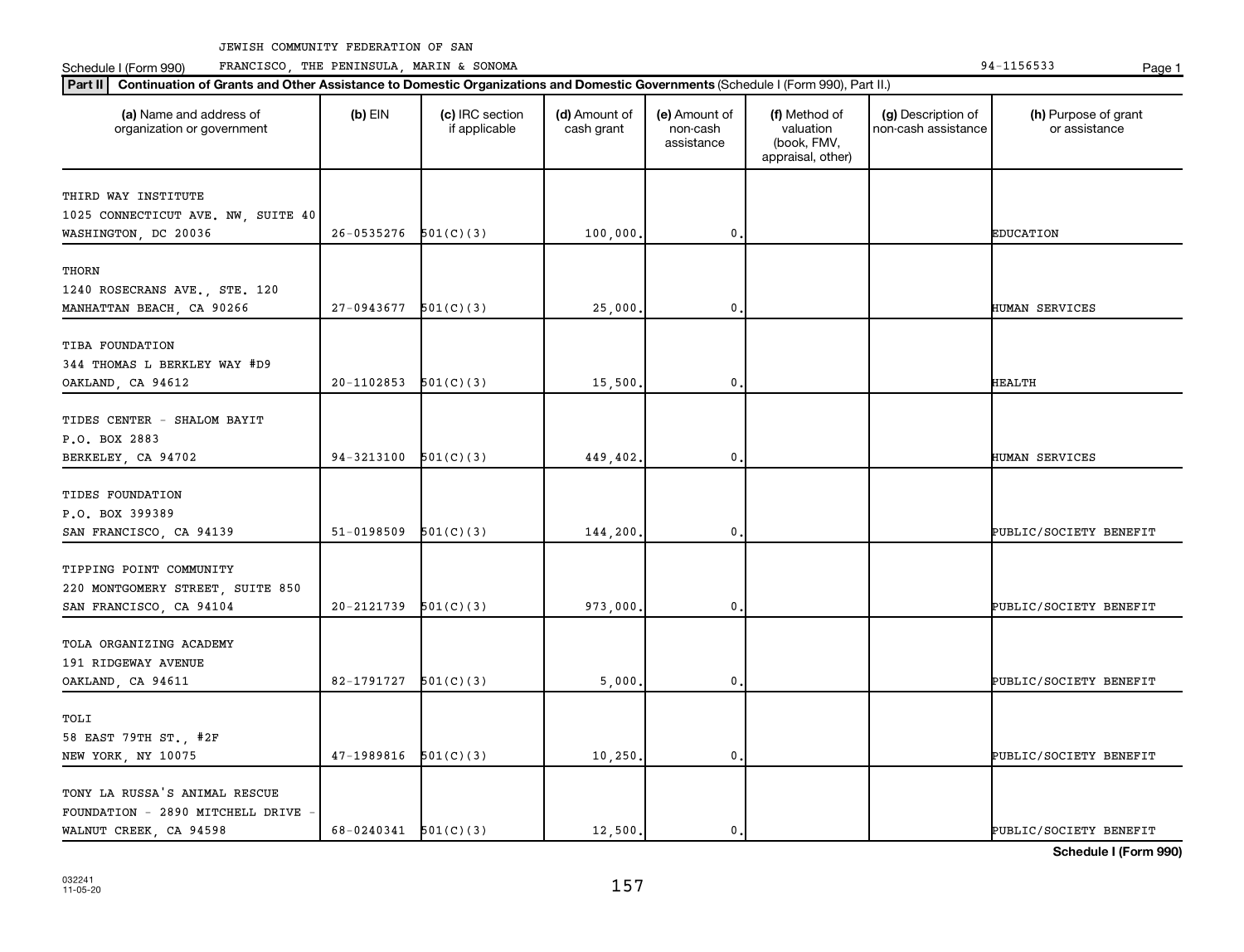Schedule I (Form 990) PRANCISCO, THE PENINSULA, MARIN & SONOMA Page 1 (Form 194-1156533 Page 1

| (a) Name and address of<br>organization or government       | $(b)$ EIN                | (c) IRC section<br>if applicable | (d) Amount of<br>cash grant | (e) Amount of<br>non-cash<br>assistance | (f) Method of<br>valuation<br>(book, FMV,<br>appraisal, other) | (g) Description of<br>non-cash assistance | (h) Purpose of grant<br>or assistance |
|-------------------------------------------------------------|--------------------------|----------------------------------|-----------------------------|-----------------------------------------|----------------------------------------------------------------|-------------------------------------------|---------------------------------------|
| TORRANCE MEMORIAL MEDICAL CENTER                            |                          |                                  |                             |                                         |                                                                |                                           |                                       |
| HEALTH CARE FOUNDATION - 3330                               |                          |                                  |                             |                                         |                                                                |                                           |                                       |
| LOMITA BLVD. - TORRANCE, CA 90505                           | $95-3528452$ $501(C)(3)$ |                                  | 30,000                      | 0                                       |                                                                |                                           | <b>HEALTH</b>                         |
|                                                             |                          |                                  |                             |                                         |                                                                |                                           |                                       |
| TOURETTE ASSOCIATION OF AMERICA                             |                          |                                  |                             |                                         |                                                                |                                           |                                       |
| 42-40 BELL BOULEVARD, SUITE 205                             |                          |                                  |                             |                                         |                                                                |                                           |                                       |
| BAYSIDE, NY 11361                                           | 23-7191992               | 501(C)(3)                        | 80,000                      | 0                                       |                                                                |                                           | <b>HEALTH</b>                         |
|                                                             |                          |                                  |                             |                                         |                                                                |                                           |                                       |
| TREES FOR THE FUTURE, INC.                                  |                          |                                  |                             |                                         |                                                                |                                           |                                       |
| P.O. BOX 7027                                               |                          |                                  |                             |                                         |                                                                |                                           |                                       |
| SILVER SPRING, MD 20907                                     | 52-1644869               | 501(C)(3)                        | 10,000                      | 0.                                      |                                                                |                                           | PUBLIC/SOCIETY BENEFIT                |
|                                                             |                          |                                  |                             |                                         |                                                                |                                           |                                       |
| TRUCKEE DONNER LAND TRUST                                   |                          |                                  |                             |                                         |                                                                |                                           |                                       |
| P.O. BOX 8816                                               |                          |                                  |                             |                                         |                                                                |                                           |                                       |
| TRUCKEE, CA 96162                                           | 68-0245327               | 501(C)(3)                        | 10,100                      | 0                                       |                                                                |                                           | PUBLIC/SOCIETY BENEFIT                |
|                                                             |                          |                                  |                             |                                         |                                                                |                                           |                                       |
| TRUST FOR PUBLIC LAND                                       |                          |                                  |                             |                                         |                                                                |                                           |                                       |
| PO BOX 399336                                               |                          |                                  |                             |                                         |                                                                |                                           |                                       |
| SAN FRANCISCO, CA 94139                                     | 23-7222333               | 501(C)(3)                        | 16,750                      | 0                                       |                                                                |                                           | PUBLIC/SOCIETY BENEFIT                |
| TRUST WOMEN FOUNDATION INC.                                 |                          |                                  |                             |                                         |                                                                |                                           |                                       |
| P.O. BOX 3222                                               |                          |                                  |                             |                                         |                                                                |                                           |                                       |
| WICHITA, KS 67201                                           | 27-3246473               | 501(C)(3)                        | 6,836                       | 0                                       |                                                                |                                           | PUBLIC/SOCIETY BENEFIT                |
| TRUSTEES OF COLUMBIA UNIVERSITY IN                          |                          |                                  |                             |                                         |                                                                |                                           |                                       |
| THE CITY OF NEW YORK AKA COLUMBIA                           |                          |                                  |                             |                                         |                                                                |                                           |                                       |
| UNIVER - P.O. BOX 1523 - NEW YORK,                          |                          |                                  |                             |                                         |                                                                |                                           |                                       |
| NY 10008                                                    | 13-5598093               | 501(C)(3)                        | 49,950                      | 0.                                      |                                                                |                                           | <b>EDUCATION</b>                      |
| TRUSTEES OF THE CONGREGATION                                |                          |                                  |                             |                                         |                                                                |                                           |                                       |
| SHEARITH ISRAEL IN THE CITY OF NEW                          |                          |                                  |                             |                                         |                                                                |                                           |                                       |
| YORK - 2 WEST 70TH STREET - NEW                             |                          |                                  |                             |                                         |                                                                |                                           |                                       |
| YORK, NY 10023                                              | 13-1623870               | 501(C)(3)                        | 5,000                       | $\mathbf 0$                             |                                                                |                                           | PUBLIC/SOCIETY BENEFIT                |
|                                                             |                          |                                  |                             |                                         |                                                                |                                           |                                       |
| TRUSTEES OF THE UNIVERSITY OF                               |                          |                                  |                             |                                         |                                                                |                                           |                                       |
| PENNSYLVANIA - 2929 WALNUT STREET,                          |                          |                                  |                             |                                         |                                                                |                                           |                                       |
| SUITE 300 - PHILADELPHIA, PA 19104   23-1352685   501(C)(3) |                          |                                  | 45,500.                     | 0.                                      |                                                                |                                           | <b>EDUCATION</b>                      |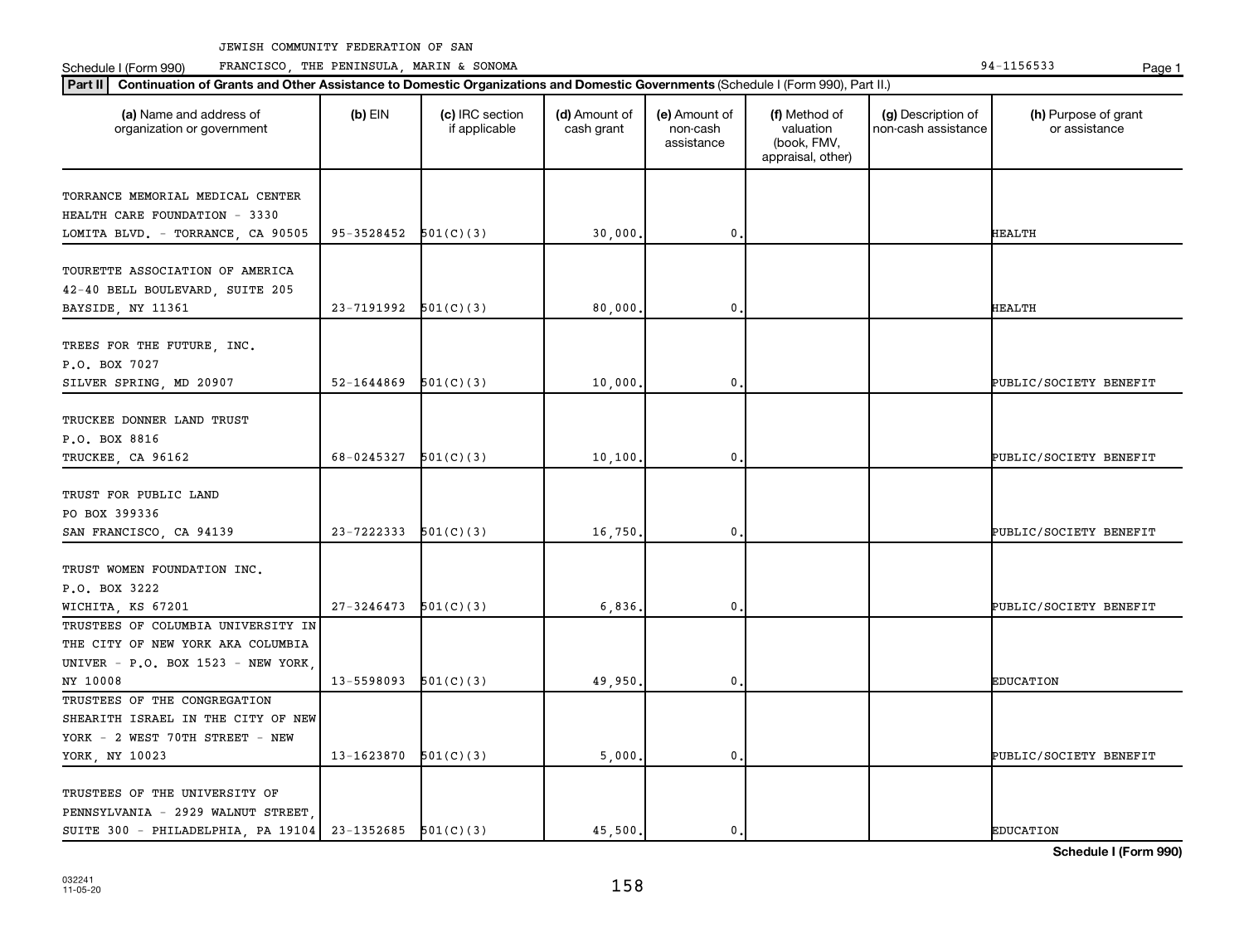Schedule I (Form 990) PRANCISCO, THE PENINSULA, MARIN & SONOMA Page 1 (Form 194-1156533 Page 1

| (a) Name and address of<br>organization or government | $(b)$ EIN                  | (c) IRC section<br>if applicable | (d) Amount of<br>cash grant | (e) Amount of<br>non-cash<br>assistance | (f) Method of<br>valuation<br>(book, FMV,<br>appraisal, other) | (g) Description of<br>non-cash assistance | (h) Purpose of grant<br>or assistance |
|-------------------------------------------------------|----------------------------|----------------------------------|-----------------------------|-----------------------------------------|----------------------------------------------------------------|-------------------------------------------|---------------------------------------|
| TULANE UNIVERSITY                                     |                            |                                  |                             |                                         |                                                                |                                           |                                       |
| P.O. BOX 61075                                        |                            |                                  |                             |                                         |                                                                |                                           |                                       |
| NEW ORLEANS, LA 70161                                 | 72-0423889                 | 501(C)(3)                        | 12,000                      | $\mathbf{0}$                            |                                                                |                                           | <b>EDUCATION</b>                      |
| TULE ELK PARK EARLY EDUCATION                         |                            |                                  |                             |                                         |                                                                |                                           |                                       |
| SCHOOL FAMILY COUNCIL, INC. - 1950                    |                            |                                  |                             |                                         |                                                                |                                           |                                       |
| CHESTNUT ST. - SAN FRANCISCO, CA                      |                            |                                  |                             |                                         |                                                                |                                           |                                       |
| 94123                                                 | 82-5106238                 | 501(C)(3)                        | 6,500                       | 0                                       |                                                                |                                           | <b>EDUCATION</b>                      |
|                                                       |                            |                                  |                             |                                         |                                                                |                                           |                                       |
| TWIN HILLS FIREFIGHTER ASSOCIATION                    |                            |                                  |                             |                                         |                                                                |                                           |                                       |
| 1690 WATERTROUGH RD                                   |                            |                                  |                             |                                         |                                                                |                                           |                                       |
| SEBASTOPOL, CA 95472                                  | 68-0321395 $501(C)(3)$     |                                  | 20,000                      | $\mathbf 0$                             |                                                                |                                           | PUBLIC/SOCIETY BENEFIT                |
| U.S. COMMITTEE SPORTS FOR ISRAEL                      |                            |                                  |                             |                                         |                                                                |                                           |                                       |
| DBA MACCABI USA/SPORTS FOR ISRAEL                     |                            |                                  |                             |                                         |                                                                |                                           |                                       |
| - 1511 WALNUT STREET, SUITE 401 -                     |                            |                                  |                             |                                         |                                                                |                                           |                                       |
| PHILADELPHIA, PA 19102                                | 13-1810938                 | 501(C)(3)                        | 50,500                      | $\mathbf 0$                             |                                                                |                                           | PUBLIC/SOCIETY BENEFIT                |
|                                                       |                            |                                  |                             |                                         |                                                                |                                           |                                       |
| U.S.-JAPAN COUNCIL                                    |                            |                                  |                             |                                         |                                                                |                                           |                                       |
| 1819 L STREET NW, SUITE 800                           |                            |                                  |                             |                                         |                                                                |                                           |                                       |
| WASHINGTON, DC 20036                                  | 90-0447211                 | 501(C)(3)                        | 25,000                      | $\mathbf 0$                             |                                                                |                                           | PUBLIC/SOCIETY BENEFIT                |
| UC DAVIS FOUNDATION                                   |                            |                                  |                             |                                         |                                                                |                                           |                                       |
| 202 COUSTEAU PLACE, SUITE 185                         |                            |                                  |                             |                                         |                                                                |                                           |                                       |
| DAVIS, CA 95618                                       | 94-6081352                 | 501(C)(3)                        | 8,050                       | $\mathbf 0$                             |                                                                |                                           | <b>EDUCATION</b>                      |
|                                                       |                            |                                  |                             |                                         |                                                                |                                           |                                       |
| UC HASTINGS FOUNDATION                                |                            |                                  |                             |                                         |                                                                |                                           |                                       |
| P.O. BOX 39000                                        |                            |                                  |                             |                                         |                                                                |                                           |                                       |
| SAN FRANCISCO, CA 94139                               | 23-7135898                 | 501(C)(3)                        | 13,538.                     | $\mathbf{0}$                            |                                                                |                                           | <b>EDUCATION</b>                      |
|                                                       |                            |                                  |                             |                                         |                                                                |                                           |                                       |
| UC SANTA CRUZ FOUNDATION                              |                            |                                  |                             |                                         |                                                                |                                           |                                       |
| 1156 HIGH STREET                                      |                            |                                  |                             |                                         |                                                                |                                           |                                       |
| SANTA CRUZ, CA 95064                                  | 23-7394590                 | 501(C)(3)                        | 25,180,                     | $\mathbf 0$                             |                                                                |                                           | <b>EDUCATION</b>                      |
| UCLA FOUNDATION                                       |                            |                                  |                             |                                         |                                                                |                                           |                                       |
| P.O. BOX 7145                                         |                            |                                  |                             |                                         |                                                                |                                           |                                       |
| PASADENA, CA 91109                                    | $95 - 2250801$ $501(C)(3)$ |                                  | 28,000.                     | 0.                                      |                                                                |                                           | <b>EDUCATION</b>                      |
|                                                       |                            |                                  |                             |                                         |                                                                |                                           |                                       |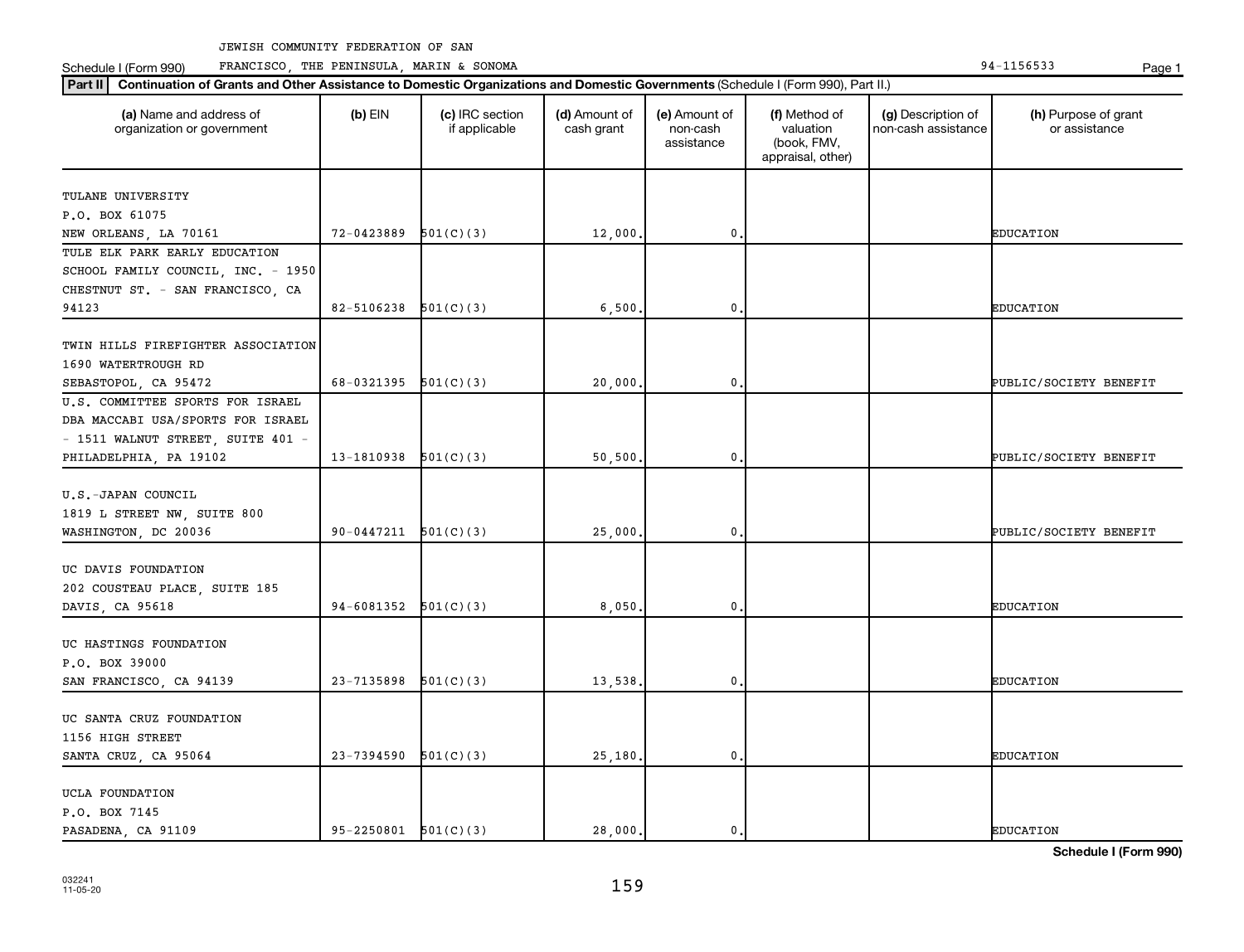Schedule I (Form 990) PRANCISCO, THE PENINSULA, MARIN & SONOMA Page 1 (Form 194-1156533 Page 1

| Part II   Continuation of Grants and Other Assistance to Domestic Organizations and Domestic Governments (Schedule I (Form 990), Part II.) |            |                                  |                             |                                         |                                                                |                                           |                                       |
|--------------------------------------------------------------------------------------------------------------------------------------------|------------|----------------------------------|-----------------------------|-----------------------------------------|----------------------------------------------------------------|-------------------------------------------|---------------------------------------|
| (a) Name and address of<br>organization or government                                                                                      | $(b)$ EIN  | (c) IRC section<br>if applicable | (d) Amount of<br>cash grant | (e) Amount of<br>non-cash<br>assistance | (f) Method of<br>valuation<br>(book, FMV,<br>appraisal, other) | (g) Description of<br>non-cash assistance | (h) Purpose of grant<br>or assistance |
| UCSF BENIOFF CHILDREN'S HOSPITALS                                                                                                          |            |                                  |                             |                                         |                                                                |                                           |                                       |
| FOUNDATION AKA CHILDREN'S HOSPITAL                                                                                                         |            |                                  |                             |                                         |                                                                |                                           |                                       |
| & RESE - 2201 BROADWAY, SUITE 600                                                                                                          |            |                                  |                             |                                         |                                                                |                                           |                                       |
| $-$ OAKLAND, CA 94612                                                                                                                      | 94-1657474 | 501(C)(3)                        | 67,050                      | $\mathbf 0$                             |                                                                |                                           | HEALTH                                |
| ULI FOUNDATION                                                                                                                             |            |                                  |                             |                                         |                                                                |                                           |                                       |
| 2001 L STREET NW, SUITE 200                                                                                                                |            |                                  |                             |                                         |                                                                |                                           |                                       |
| WASHINGTON, DC 20036                                                                                                                       | 23-7133957 | 501(C)(3)                        | 10,000                      | 0                                       |                                                                |                                           | PUBLIC/SOCIETY BENEFIT                |
|                                                                                                                                            |            |                                  |                             |                                         |                                                                |                                           |                                       |
| UNC HEALTH FOUNDATION                                                                                                                      |            |                                  |                             |                                         |                                                                |                                           |                                       |
| 123 WEST FRANKLIN STREET, SUITE 51                                                                                                         |            |                                  |                             |                                         |                                                                |                                           |                                       |
| CHAPEL HILL, NC 27516                                                                                                                      | 56-6057494 | 501(C)(3)                        | 10,000                      | $\pmb{0}$                               |                                                                |                                           | <b>EDUCATION</b>                      |
|                                                                                                                                            |            |                                  |                             |                                         |                                                                |                                           |                                       |
| UNICEF USA                                                                                                                                 |            |                                  |                             |                                         |                                                                |                                           |                                       |
| 125 MAIDEN LANE                                                                                                                            |            |                                  |                             |                                         |                                                                |                                           |                                       |
| NEW YORK, NY 10038                                                                                                                         | 13-1760110 | 501(C)(3)                        | 13,165                      | $\mathbf 0$                             |                                                                |                                           | HUMAN SERVICES                        |
|                                                                                                                                            |            |                                  |                             |                                         |                                                                |                                           |                                       |
| UNION OF CONCERNED SCIENTISTS,                                                                                                             |            |                                  |                             |                                         |                                                                |                                           |                                       |
| INC. AKA UCS - 2 BRATTLE SQUARE.                                                                                                           |            |                                  |                             |                                         |                                                                |                                           |                                       |
| SUITE 6 - CAMBRIDGE, MA 02138<br>UNION OF ORTHODOX JEWISH                                                                                  | 04-2535767 | 501(C)(3)                        | 13,550                      | 0                                       |                                                                |                                           | <b>HEALTH</b>                         |
| CONGREGATIONS OF AMERICA - 11                                                                                                              |            |                                  |                             |                                         |                                                                |                                           |                                       |
|                                                                                                                                            |            |                                  |                             |                                         |                                                                |                                           |                                       |
| BROADWAY, 13TH FLOOR - NEW YORK,<br>NY 10004                                                                                               | 13-5623717 | 501(C)(3)                        | 99,550                      | 0                                       |                                                                |                                           | PUBLIC/SOCIETY BENEFIT                |
|                                                                                                                                            |            |                                  |                             |                                         |                                                                |                                           |                                       |
| UNITARIAN CHURCH OF ALL SOULS                                                                                                              |            |                                  |                             |                                         |                                                                |                                           |                                       |
| 1157 LEXINGTON AVENUE                                                                                                                      |            |                                  |                             |                                         |                                                                |                                           |                                       |
| NEW YORK, NY 10075                                                                                                                         | 13-1782493 | 501(C)(3)                        | 15,000                      | 0                                       |                                                                |                                           | PUBLIC/SOCIETY BENEFIT                |
|                                                                                                                                            |            |                                  |                             |                                         |                                                                |                                           |                                       |
| UNITED NATIONS WATCH - USA                                                                                                                 |            |                                  |                             |                                         |                                                                |                                           |                                       |
| P.O. BOX 5872                                                                                                                              |            |                                  |                             |                                         |                                                                |                                           |                                       |
| WASHINGTON, DC 20016                                                                                                                       | 45-1683502 | 501(C)(3)                        | 25,400                      | $\mathbf{0}$                            |                                                                |                                           | PUBLIC/SOCIETY BENEFIT                |
|                                                                                                                                            |            |                                  |                             |                                         |                                                                |                                           |                                       |
| UNITED POLICYHOLDERS                                                                                                                       |            |                                  |                             |                                         |                                                                |                                           |                                       |
| 381 BUSH STREET 8TH FLOOR                                                                                                                  |            |                                  |                             |                                         |                                                                |                                           |                                       |
| SAN FRANCISCO, CA 94104                                                                                                                    | 94-3162024 | 501(C)(3)                        | 6,500.                      | 0.                                      |                                                                |                                           | HUMAN SERVICES                        |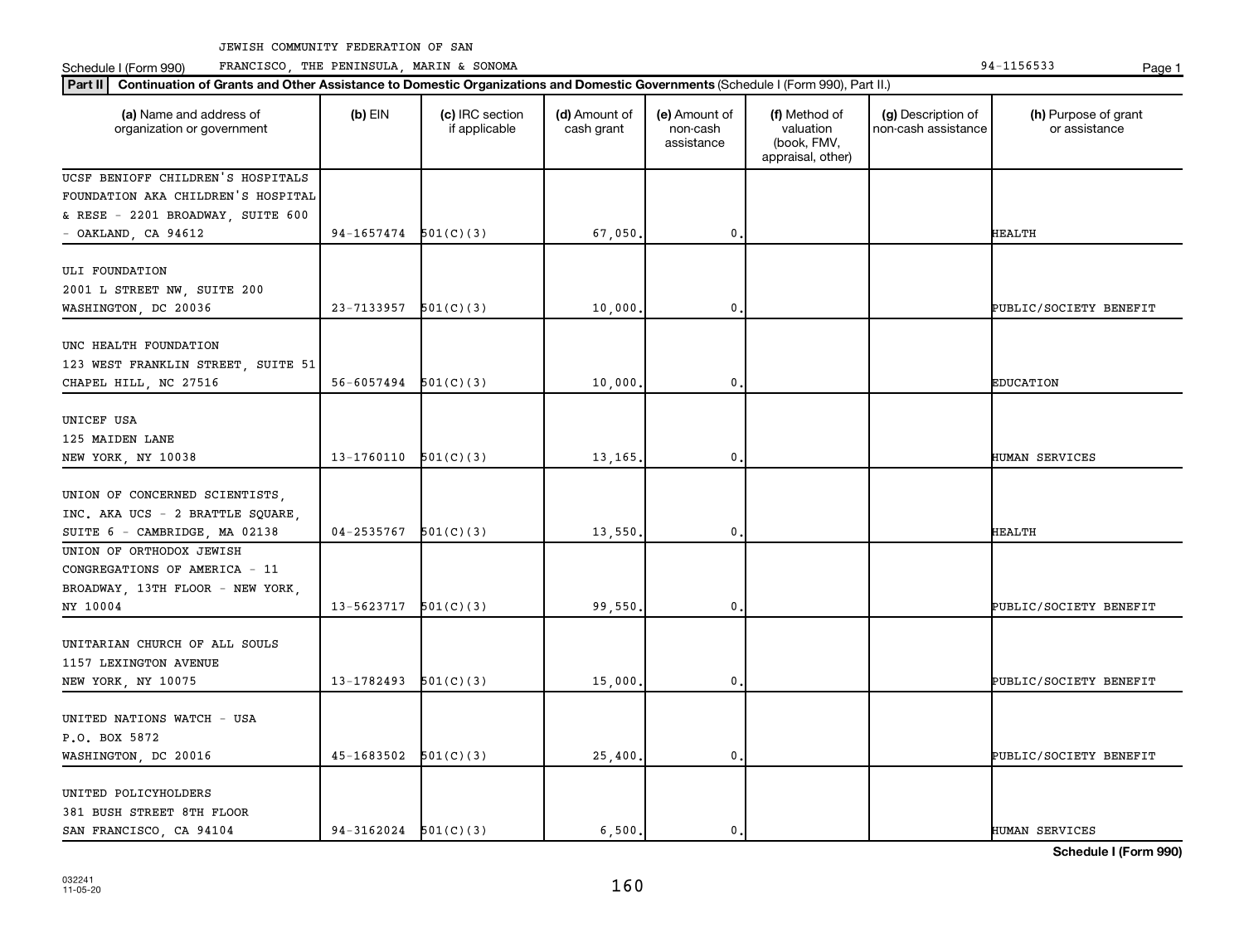Schedule I (Form 990) PRANCISCO, THE PENINSULA, MARIN & SONOMA Page 1 (Form 194-1156533 Page 1

| (a) Name and address of<br>organization or government | $(b)$ EIN                | (c) IRC section<br>if applicable | (d) Amount of<br>cash grant | (e) Amount of<br>non-cash<br>assistance | (f) Method of<br>valuation<br>(book, FMV,<br>appraisal, other) | (g) Description of<br>non-cash assistance | (h) Purpose of grant<br>or assistance |
|-------------------------------------------------------|--------------------------|----------------------------------|-----------------------------|-----------------------------------------|----------------------------------------------------------------|-------------------------------------------|---------------------------------------|
| UNITED RELIGIONS DBA UNITED                           |                          |                                  |                             |                                         |                                                                |                                           |                                       |
| RELIGIONS INITIATIVE - P.O. BOX                       |                          |                                  |                             |                                         |                                                                |                                           |                                       |
| 29242 - SAN FRANCISCO, CA 94129                       | $68-0369482$ $501(C)(3)$ |                                  | 10,300.                     | $\mathfrak o$ .                         |                                                                |                                           | PUBLIC/SOCIETY BENEFIT                |
|                                                       |                          |                                  |                             |                                         |                                                                |                                           |                                       |
| UNITED STATES HOLOCAUST MEMORIAL                      |                          |                                  |                             |                                         |                                                                |                                           |                                       |
| MUSEUM - P.O. BOX 1567 -                              |                          |                                  |                             |                                         |                                                                |                                           |                                       |
| MERRIFIELD, VA 22116                                  | 52-1309391               | 501(C)(3)                        | 70,342.                     | $\mathbf 0$                             |                                                                |                                           | <b>EDUCATION</b>                      |
|                                                       |                          |                                  |                             |                                         |                                                                |                                           |                                       |
| UNITED WAY OF CENTRAL ALABAMA,                        |                          |                                  |                             |                                         |                                                                |                                           |                                       |
| INC. - P.O. BOX 320189 -                              |                          |                                  |                             |                                         |                                                                |                                           |                                       |
| BIRMINGHAM, AL 35232                                  | 63-0288846 $501(C)(3)$   |                                  | 10,000                      | $\mathbf{0}$                            |                                                                |                                           | HUMAN SERVICES                        |
|                                                       |                          |                                  |                             |                                         |                                                                |                                           |                                       |
| UNITED WAY OF CENTRAL MARYLAND                        |                          |                                  |                             |                                         |                                                                |                                           |                                       |
| $INC. - P.O. BOX 64282 - BALTIMORE$                   |                          |                                  |                             |                                         |                                                                |                                           |                                       |
| MD 21264                                              | 52-0591543               | 501(C)(3)                        | 20,000                      | $\mathbf{0}$                            |                                                                |                                           | HUMAN SERVICES                        |
|                                                       |                          |                                  |                             |                                         |                                                                |                                           |                                       |
| UNITED WAY OF THE BAY AREA                            |                          |                                  |                             |                                         |                                                                |                                           |                                       |
| P.O. BOX 741478                                       |                          |                                  |                             |                                         |                                                                |                                           |                                       |
| LOS ANGELES, CA 90074                                 | 94-1312348               | 501(C)(3)                        | 10,950                      | $\mathbf{0}$                            |                                                                |                                           | PUBLIC/SOCIETY BENEFIT                |
| UNITY SHOPPE INC.                                     |                          |                                  |                             |                                         |                                                                |                                           |                                       |
| 1209 STATE STREET                                     |                          |                                  |                             |                                         |                                                                |                                           |                                       |
|                                                       | 77-0391064               | 501(C)(3)                        | 25,000.                     | 0                                       |                                                                |                                           | HUMAN SERVICES                        |
| SANTA BARBARA, CA 93101                               |                          |                                  |                             |                                         |                                                                |                                           |                                       |
| UNIVERSITY CORPORATION SAN                            |                          |                                  |                             |                                         |                                                                |                                           |                                       |
| FRANCISCO STATE - P.O. BOX 320160                     |                          |                                  |                             |                                         |                                                                |                                           |                                       |
| - SAN FRANCISCO, CA 94132                             | 94-1384645               | 501(C)(3)                        | 8,651                       | 0.                                      |                                                                |                                           | <b>EDUCATION</b>                      |
| UNIVERSITY OF CALIFORNIA BERKELEY                     |                          |                                  |                             |                                         |                                                                |                                           |                                       |
| FOUNDATION - 1995 UNIVERSITY                          |                          |                                  |                             |                                         |                                                                |                                           |                                       |
| AVENUE, SUITE 400 - BERKELEY, CA                      |                          |                                  |                             |                                         |                                                                |                                           |                                       |
| 94704                                                 | 94-6090626               | 501(C)(3)                        | 677,489.                    | $\mathbf{0}$                            |                                                                |                                           | <b>EDUCATION</b>                      |
|                                                       |                          |                                  |                             |                                         |                                                                |                                           |                                       |
| UNIVERSITY OF CALIFORNIA SAN                          |                          |                                  |                             |                                         |                                                                |                                           |                                       |
| FRANCISCO FOUNDATION - P.O. BOX                       |                          |                                  |                             |                                         |                                                                |                                           |                                       |
| 45339 - SAN FRANCISCO, CA 94145                       | $94-2829914$ $501(C)(3)$ |                                  | 1,088,425.                  | $\mathbf{0}$ .                          |                                                                |                                           | <b>HEALTH</b>                         |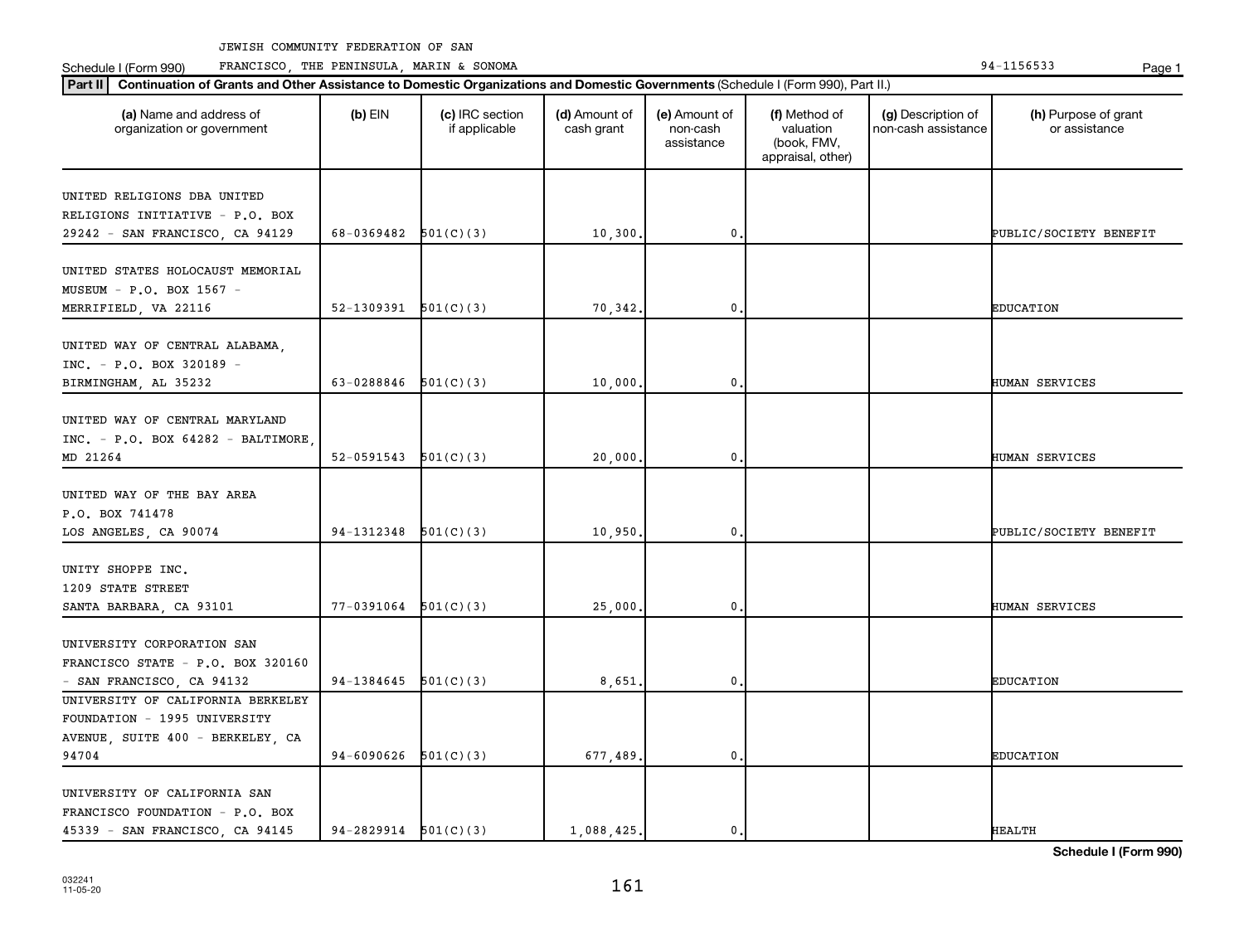Schedule I (Form 990) PRANCISCO, THE PENINSULA, MARIN & SONOMA Page 1 (Form 194-1156533 Page 1

| Part II   Continuation of Grants and Other Assistance to Domestic Organizations and Domestic Governments (Schedule I (Form 990), Part II.) | $(b)$ EIN              |                                  |                             |                                         |                                                                |                                           | (h) Purpose of grant |
|--------------------------------------------------------------------------------------------------------------------------------------------|------------------------|----------------------------------|-----------------------------|-----------------------------------------|----------------------------------------------------------------|-------------------------------------------|----------------------|
| (a) Name and address of<br>organization or government                                                                                      |                        | (c) IRC section<br>if applicable | (d) Amount of<br>cash grant | (e) Amount of<br>non-cash<br>assistance | (f) Method of<br>valuation<br>(book, FMV,<br>appraisal, other) | (g) Description of<br>non-cash assistance | or assistance        |
| UNIVERSITY OF CALIFORNIA, SANTA                                                                                                            |                        |                                  |                             |                                         |                                                                |                                           |                      |
| CRUZ - 1156 HIGH STREET - SANTA                                                                                                            |                        |                                  |                             |                                         |                                                                |                                           |                      |
| CRUZ, CA 95064                                                                                                                             | 94-1539563             | 501(C)(3)                        | 9,800                       | $\mathbf{0}$                            |                                                                |                                           | <b>EDUCATION</b>     |
|                                                                                                                                            |                        |                                  |                             |                                         |                                                                |                                           |                      |
| UNIVERSITY OF CHICAGO                                                                                                                      |                        |                                  |                             |                                         |                                                                |                                           |                      |
| 5235 S. HARPER COURT, 4TH FLOOR<br>CHICAGO, IL 60615                                                                                       | 36-2177139             | 501(C)(3)                        | 22,730                      | 0                                       |                                                                |                                           | <b>EDUCATION</b>     |
|                                                                                                                                            |                        |                                  |                             |                                         |                                                                |                                           |                      |
| UNIVERSITY OF HAWAII FOUNDATION                                                                                                            |                        |                                  |                             |                                         |                                                                |                                           |                      |
| P.O. BOX 11270                                                                                                                             |                        |                                  |                             |                                         |                                                                |                                           |                      |
| HONOLULU, HI 96828                                                                                                                         | 99-0085260             | 501(C)(3)                        | 24,000                      | $\mathbf 0$                             |                                                                |                                           | <b>EDUCATION</b>     |
|                                                                                                                                            |                        |                                  |                             |                                         |                                                                |                                           |                      |
| UNIVERSITY OF ILLINOIS FOUNDATION                                                                                                          |                        |                                  |                             |                                         |                                                                |                                           |                      |
| P.O. BOX 734500                                                                                                                            |                        |                                  |                             |                                         |                                                                |                                           |                      |
| CHICAGO, IL 60673                                                                                                                          | 37-6006007             | 501(C)(3)                        | 5,000                       | 0                                       |                                                                |                                           | <b>EDUCATION</b>     |
| UNIVERSITY OF NORTH CAROLINA AT                                                                                                            |                        |                                  |                             |                                         |                                                                |                                           |                      |
| CHAPEL HILL - PO BOX 309 - CHAPEL                                                                                                          |                        |                                  |                             |                                         |                                                                |                                           |                      |
| HILL, NC 27514                                                                                                                             | 56-6001393             | 501(C)(3)                        | 125,000,                    | $\mathbf 0$                             |                                                                |                                           | <b>EDUCATION</b>     |
|                                                                                                                                            |                        |                                  |                             |                                         |                                                                |                                           |                      |
| UNIVERSITY OF SAN FRANCISCO                                                                                                                |                        |                                  |                             |                                         |                                                                |                                           |                      |
| 2130 FULTON STREET                                                                                                                         |                        |                                  |                             |                                         |                                                                |                                           |                      |
| SAN FRANCISCO, CA 94117                                                                                                                    | 94-1156628             | 501(C)(3)                        | 76,000                      | 0                                       |                                                                |                                           | <b>EDUCATION</b>     |
|                                                                                                                                            |                        |                                  |                             |                                         |                                                                |                                           |                      |
| UNIVERSITY OF SOUTHERN CALIFORNIA                                                                                                          |                        |                                  |                             |                                         |                                                                |                                           |                      |
| 600 MONTGOMERY STREET, SUITE 2710                                                                                                          |                        |                                  |                             |                                         |                                                                |                                           |                      |
| SAN FRANCISCO, CA 94111                                                                                                                    | 95-1642394             | 501(C)(3)                        | 59,700,                     | $\mathbf 0$                             |                                                                |                                           | <b>EDUCATION</b>     |
| UNIVERSITY OF TEXAS FOUNDATION                                                                                                             |                        |                                  |                             |                                         |                                                                |                                           |                      |
| 9011 MOUNTAIN RIDGE DR., SUITE 150                                                                                                         |                        |                                  |                             |                                         |                                                                |                                           |                      |
| AUSTIN, TX 78759                                                                                                                           | 74-1587488             | 501(C)(3)                        | 27,100.                     | $\mathbf 0$                             |                                                                |                                           | <b>HEALTH</b>        |
|                                                                                                                                            |                        |                                  |                             |                                         |                                                                |                                           |                      |
| UNIVERSITY OF VIRGINIA LAW SCHOOL                                                                                                          |                        |                                  |                             |                                         |                                                                |                                           |                      |
| FOUNDATION - 580 MASSIE ROAD -                                                                                                             |                        |                                  |                             |                                         |                                                                |                                           |                      |
| CHARLOTTESVILLE, VA 22903                                                                                                                  | 54-0838566 $501(C)(3)$ |                                  | 5.100.                      | 0.                                      |                                                                |                                           | <b>EDUCATION</b>     |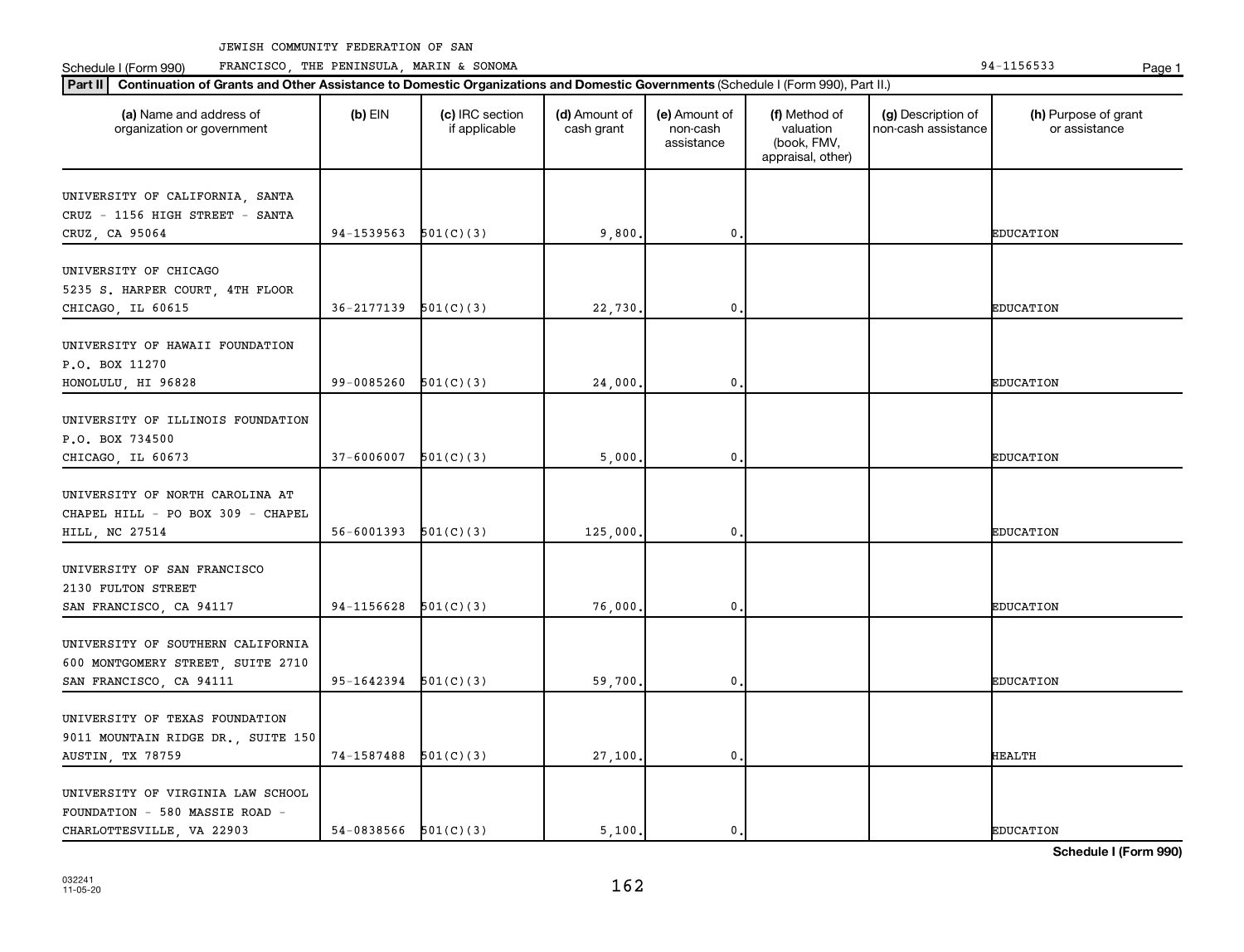Schedule I (Form 990) PRANCISCO, THE PENINSULA, MARIN & SONOMA Page 1 (Form 194-1156533 Page 1

| Part II   Continuation of Grants and Other Assistance to Domestic Organizations and Domestic Governments (Schedule I (Form 990), Part II.) |                          |                                  |                             |                                         |                                                                |                                           |                                       |
|--------------------------------------------------------------------------------------------------------------------------------------------|--------------------------|----------------------------------|-----------------------------|-----------------------------------------|----------------------------------------------------------------|-------------------------------------------|---------------------------------------|
| (a) Name and address of<br>organization or government                                                                                      | $(b)$ EIN                | (c) IRC section<br>if applicable | (d) Amount of<br>cash grant | (e) Amount of<br>non-cash<br>assistance | (f) Method of<br>valuation<br>(book, FMV,<br>appraisal, other) | (g) Description of<br>non-cash assistance | (h) Purpose of grant<br>or assistance |
| UNIVERSITY OF WASHINGTON                                                                                                                   |                          |                                  |                             |                                         |                                                                |                                           |                                       |
| FOUNDATION - 4333 BROOKLYN AVE.                                                                                                            |                          |                                  |                             |                                         |                                                                |                                           |                                       |
| N.E. BOX 359505 - SEATTLE, WA                                                                                                              |                          |                                  |                             |                                         |                                                                |                                           |                                       |
| 98195                                                                                                                                      | 94-3079432               | 501(C)(3)                        | 25,000                      | 0                                       |                                                                |                                           | <b>EDUCATION</b>                      |
| UNIVERSITY OF WISCONSIN - OSHKOSH<br>800 ALGOMA BLVD                                                                                       |                          |                                  |                             |                                         |                                                                |                                           |                                       |
| OSHKOSH, WI 54901                                                                                                                          | 39-1805963               | 501(C)(3)                        | 10,000                      | 0                                       |                                                                |                                           | <b>EDUCATION</b>                      |
| UPSTART BAY AREA<br>330 PROSPECT AVE. 1A<br>BROOKLYN, NY 11215                                                                             | 26-3094076               | 501(C)(3)                        | 113,163,                    | 0                                       |                                                                |                                           | PUBLIC/SOCIETY BENEFIT                |
|                                                                                                                                            |                          |                                  |                             |                                         |                                                                |                                           |                                       |
| URBAN ADAMAH                                                                                                                               |                          |                                  |                             |                                         |                                                                |                                           |                                       |
| 1151 SIXTH STREET                                                                                                                          |                          |                                  |                             |                                         |                                                                |                                           |                                       |
| BERKELEY, CA 94710                                                                                                                         | 27-4349643               | 501(C)(3)                        | 462,563.                    | 0                                       |                                                                |                                           | PUBLIC/SOCIETY BENEFIT                |
| URBAN SCHOOL OF SAN FRANCISCO<br>1563 PAGE STREET                                                                                          |                          |                                  |                             |                                         |                                                                |                                           |                                       |
| SAN FRANCISCO, CA 94117                                                                                                                    | 94-1622034               | 501(C)(3)                        | 15,000                      | 0                                       |                                                                |                                           | <b>EDUCATION</b>                      |
| URJ HELLER HIGH SCHOOL<br>1 W. 4TH STREET<br>NEW YORK, NY 10012                                                                            | 13-1663143               | 501(C)(3)                        | 369,965.                    | 0                                       |                                                                |                                           | <b>HUMAN SERVICES</b>                 |
| VA SAN FRANCISCO HEALTH CARE                                                                                                               |                          |                                  |                             |                                         |                                                                |                                           |                                       |
| SYSTEM - 4150 CLEMENT ST. (MAIL                                                                                                            |                          |                                  |                             |                                         |                                                                |                                           |                                       |
| CODE:135) - SAN FRANCISCO, CA                                                                                                              |                          |                                  |                             |                                         |                                                                |                                           |                                       |
| 94121                                                                                                                                      | 94-1160824               | 501(C)(3)                        | 10,000                      | $\mathbf 0$                             |                                                                |                                           | <b>HEALTH</b>                         |
| VIDA VERDE NATURE EDUCATION<br>3450 LA HONDA ROAD<br>SAN GREGORIO, CA 94074                                                                | 36-4471996               | 501(C)(3)                        | 10,000                      | 0                                       |                                                                |                                           | PUBLIC/SOCIETY BENEFIT                |
| VIKRAMASILA FOUNDATION INC.<br>4 W. 101ST STREET, #63                                                                                      | $22 - 2998005$ 501(C)(3) |                                  |                             | 0.                                      |                                                                |                                           |                                       |
| NEW YORK, NY 10025                                                                                                                         |                          |                                  | 14,200.                     |                                         |                                                                |                                           | PUBLIC/SOCIETY BENEFIT                |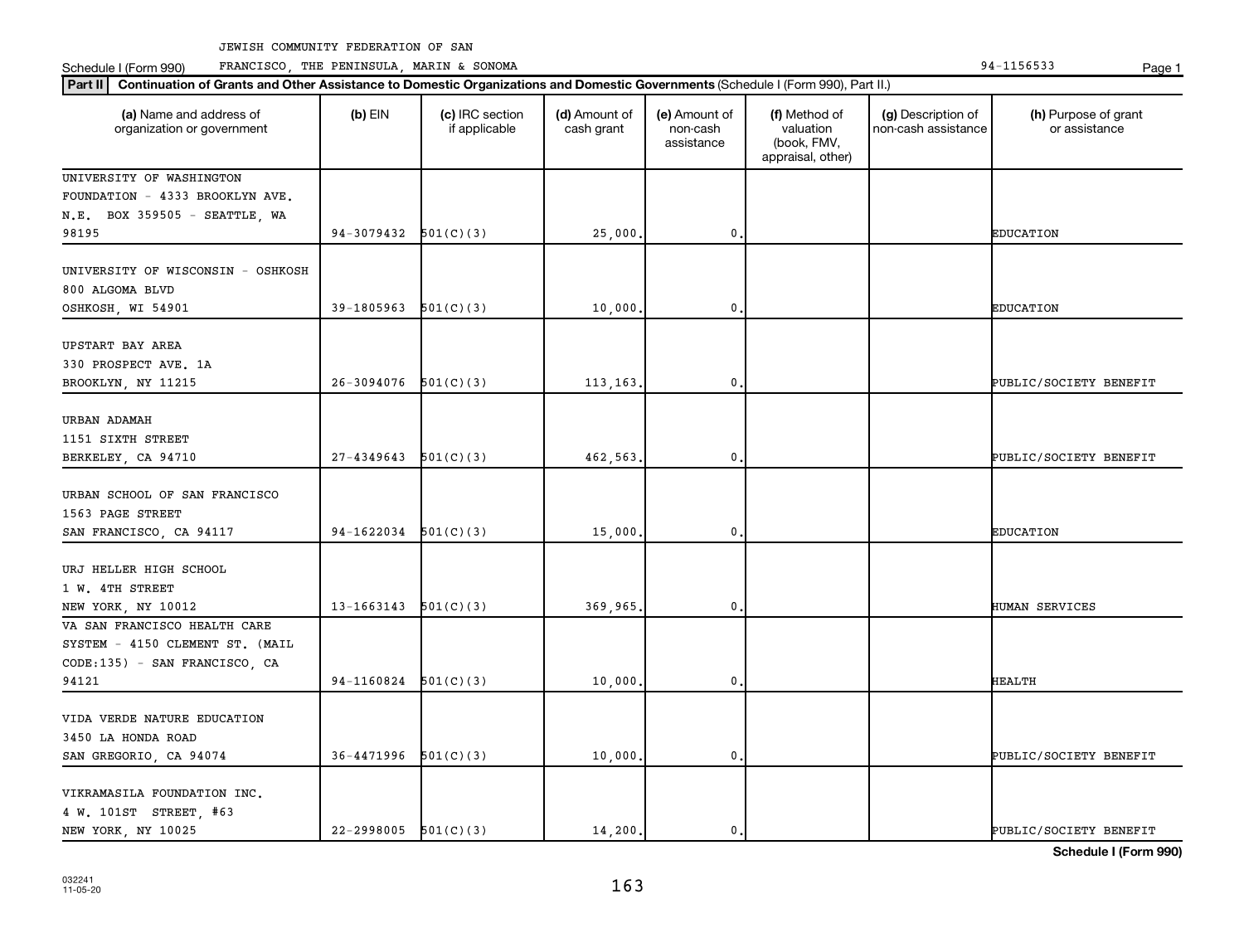Schedule I (Form 990) PRANCISCO, THE PENINSULA, MARIN & SONOMA Page 1 (Form 194-1156533 Page 1

| Continuation of Grants and Other Assistance to Domestic Organizations and Domestic Governments (Schedule I (Form 990), Part II.)<br>  Part II |                |                                  |                             |                                         |                                                                |                                           |                                       |
|-----------------------------------------------------------------------------------------------------------------------------------------------|----------------|----------------------------------|-----------------------------|-----------------------------------------|----------------------------------------------------------------|-------------------------------------------|---------------------------------------|
| (a) Name and address of<br>organization or government                                                                                         | $(b)$ EIN      | (c) IRC section<br>if applicable | (d) Amount of<br>cash grant | (e) Amount of<br>non-cash<br>assistance | (f) Method of<br>valuation<br>(book, FMV,<br>appraisal, other) | (g) Description of<br>non-cash assistance | (h) Purpose of grant<br>or assistance |
|                                                                                                                                               |                |                                  |                             |                                         |                                                                |                                           |                                       |
| VIRGIE GILES FOUNDATION                                                                                                                       |                |                                  |                             |                                         |                                                                |                                           |                                       |
| PO BOX 4189                                                                                                                                   | 90-1029249     |                                  |                             | $\mathbf 0$                             |                                                                |                                           |                                       |
| VALLEJO, CA 94590                                                                                                                             |                | 501(C)(3)                        | 35,000                      |                                         |                                                                |                                           | PUBLIC/SOCIETY BENEFIT                |
| VOTE.ORG                                                                                                                                      |                |                                  |                             |                                         |                                                                |                                           |                                       |
| 4096 PIEDMONT AVE. #368                                                                                                                       |                |                                  |                             |                                         |                                                                |                                           |                                       |
| OAKLAND, CA 94611                                                                                                                             | $26 - 2094990$ | 501(C)(3)                        | 284,000                     | $\mathbf{0}$                            |                                                                |                                           | PUBLIC/SOCIETY BENEFIT                |
|                                                                                                                                               |                |                                  |                             |                                         |                                                                |                                           |                                       |
| VOTEAMERICA INC.                                                                                                                              |                |                                  |                             |                                         |                                                                |                                           |                                       |
| 14 HUDSON AVE, APT. 403                                                                                                                       |                |                                  |                             |                                         |                                                                |                                           |                                       |
| GLEN FALLS, NY 12801                                                                                                                          | 84-3442002     | 501(C)(3)                        | 55,180                      | $\mathbf 0$                             |                                                                |                                           | PUBLIC/SOCIETY BENEFIT                |
|                                                                                                                                               |                |                                  |                             |                                         |                                                                |                                           |                                       |
| VOTER PARTICIPATION CENTER                                                                                                                    |                |                                  |                             |                                         |                                                                |                                           |                                       |
| 122 BRYANT STREET NW, #2                                                                                                                      |                |                                  |                             |                                         |                                                                |                                           |                                       |
| WASHINGTON, DC 20001                                                                                                                          | 55-0889748     | 501(C)(3)                        | 806,898.                    | $\mathbf{0}$                            |                                                                |                                           | PUBLIC/SOCIETY BENEFIT                |
|                                                                                                                                               |                |                                  |                             |                                         |                                                                |                                           |                                       |
| VOTER REGISTRATION PROJECT                                                                                                                    |                |                                  |                             |                                         |                                                                |                                           |                                       |
| 1300 I STREET NW, SUITE 450E                                                                                                                  |                |                                  |                             |                                         |                                                                |                                           |                                       |
| WASHINGTON, DC 20005                                                                                                                          | 26-4802468     | 501(C)(3)                        | 50,000                      | $\mathbf 0$                             |                                                                |                                           | PUBLIC/SOCIETY BENEFIT                |
|                                                                                                                                               |                |                                  |                             |                                         |                                                                |                                           |                                       |
| VOTO LATINO INC.                                                                                                                              |                |                                  |                             |                                         |                                                                |                                           |                                       |
| P.O. BOX 35608                                                                                                                                |                |                                  |                             |                                         |                                                                |                                           |                                       |
| WASHINGTON, DC 20033                                                                                                                          | 20-1350252     | 501(C)(3)                        | 500,000                     | $\mathbf{0}$                            |                                                                |                                           | PUBLIC/SOCIETY BENEFIT                |
| WADHWANI INITIATIVE FOR                                                                                                                       |                |                                  |                             |                                         |                                                                |                                           |                                       |
| SUSTAINABLE HEALTHCARE FOUNDATION                                                                                                             |                |                                  |                             |                                         |                                                                |                                           |                                       |
| - 1370 WASHINGTON PIKE, SUITE 400                                                                                                             |                |                                  |                             |                                         |                                                                |                                           |                                       |
| - BRIDGEVILLE, PA 15017                                                                                                                       | 46-4246368     | 501(C)(3)                        | 5,000                       | $\mathbf 0$                             |                                                                |                                           | <b>HEALTH</b>                         |
|                                                                                                                                               |                |                                  |                             |                                         |                                                                |                                           |                                       |
| WAKE FOREST UNIVERSITY HEALTH                                                                                                                 |                |                                  |                             |                                         |                                                                |                                           |                                       |
| SCIENCES - P.O. BOX 571021 -                                                                                                                  |                |                                  |                             |                                         |                                                                |                                           |                                       |
| WINSTON-SALEM, NC 27157                                                                                                                       | 22-3849199     | 501(C)(3)                        | 30,000                      | $\mathbf 0$                             |                                                                |                                           | <b>HEALTH</b>                         |
|                                                                                                                                               |                |                                  |                             |                                         |                                                                |                                           |                                       |
| WALT DISNEY FAMILY MUSEUM                                                                                                                     |                |                                  |                             |                                         |                                                                |                                           |                                       |
| 104 MONTGOMERY STREET                                                                                                                         |                |                                  |                             |                                         |                                                                |                                           |                                       |
| SAN FRANCISCO, CA 94129                                                                                                                       | 46-4118590     | 501(C)(3)                        | 10,000.                     | $\mathbf{0}$                            |                                                                |                                           | ARTS/CULTURE/HUMANITIES               |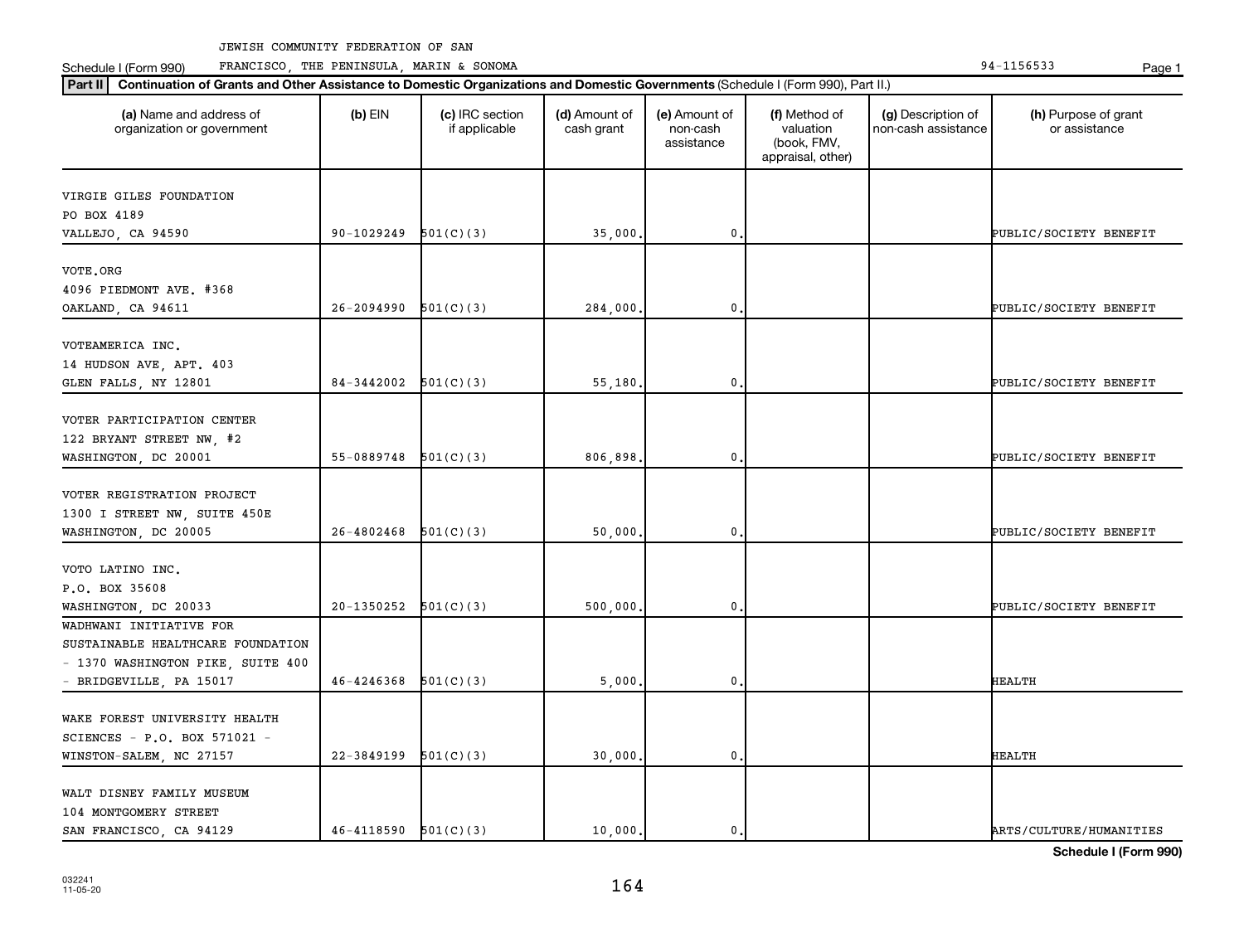Schedule I (Form 990) PRANCISCO, THE PENINSULA, MARIN & SONOMA Page 1 (Form 194-1156533 Page 1

| Continuation of Grants and Other Assistance to Domestic Organizations and Domestic Governments (Schedule I (Form 990), Part II.)<br>Part II |                          |                                  |                             |                                         |                                                                |                                           |                                       |  |  |
|---------------------------------------------------------------------------------------------------------------------------------------------|--------------------------|----------------------------------|-----------------------------|-----------------------------------------|----------------------------------------------------------------|-------------------------------------------|---------------------------------------|--|--|
| (a) Name and address of<br>organization or government                                                                                       | $(b)$ EIN                | (c) IRC section<br>if applicable | (d) Amount of<br>cash grant | (e) Amount of<br>non-cash<br>assistance | (f) Method of<br>valuation<br>(book, FMV,<br>appraisal, other) | (g) Description of<br>non-cash assistance | (h) Purpose of grant<br>or assistance |  |  |
| WASHINGTON INSTITUTE FOR NEAR EAST<br>POLICY - 1111 19TH STREET NW,                                                                         |                          |                                  |                             |                                         |                                                                |                                           |                                       |  |  |
| SUITE 500 - WASHINGTON, DC 20036                                                                                                            | $52-1376034$ $501(C)(3)$ |                                  | 141,610.                    | $\mathbf 0$                             |                                                                |                                           | PUBLIC/SOCIETY BENEFIT                |  |  |
| WASHINGTON LEGAL CLINIC FOR THE<br>HOMELESS, INC. - 1200 U STREET NW<br>- WASHINGTON, DC 20009                                              | 52-1545522               | 501(C)(3)                        | 10,000                      | $\mathbf 0$                             |                                                                |                                           | PUBLIC/SOCIETY BENEFIT                |  |  |
| WASHINGTON UNIVERSITY - SCHOOL OF<br>MEDICINE - MSC 1082, ONE BROOKINGS<br>DRIVE - ST. LOUIS, MO 63130                                      | $43-0653611$ $501(C)(3)$ |                                  | 8,500                       | $\mathbf 0$                             |                                                                |                                           | <b>EDUCATION</b>                      |  |  |
| WASSAIC PROJECT INC.<br>P.O. BOX 220<br>WASSAIC, NY 12592                                                                                   | $27-2691962$ $501(C)(3)$ |                                  | 27,100                      | $\mathbf 0$                             |                                                                |                                           | ARTS/CULTURE/HUMANITIES               |  |  |
| WESLEYAN UNIVERSITY<br>291 MAIN STREET<br>MIDDLETOWN, CT 06457                                                                              | 06-0646959               | 501(C)(3)                        | 10,000                      | $\mathbf 0$                             |                                                                |                                           | <b>EDUCATION</b>                      |  |  |
| WEST COAST CHILDREN'S CLINIC<br>3301 E. 12TH STREET, SUITE 259<br>OAKLAND, CA 94601                                                         | 94-2553319               | 501(C)(3)                        | 5,000                       | 0                                       |                                                                |                                           | HEALTH                                |  |  |
| WESTCHESTER DAY SCHOOL<br>856 ORIENTA AVENUE<br>MAMARONECK, NY 10543                                                                        | 13-2646183               | 501(C)(3)                        | 7,500                       | $\mathbf 0$                             |                                                                |                                           | <b>EDUCATION</b>                      |  |  |
| WESTERN STATES CENTER INC.<br>P.O. BOX 40305<br>PORTLAND, OR 97240                                                                          | 93-0952137 $501(C)(3)$   |                                  | 15,250                      | $\mathbf 0$                             |                                                                |                                           | PUBLIC/SOCIETY BENEFIT                |  |  |
| WGBH EDUCATIONAL FOUNDATION<br>ONE GUEST STREET<br>BOSTON, MA 02135                                                                         | $04 - 2104397$           | 501(C)(3)                        | 5,000.                      | 0.                                      |                                                                |                                           | <b>EDUCATION</b>                      |  |  |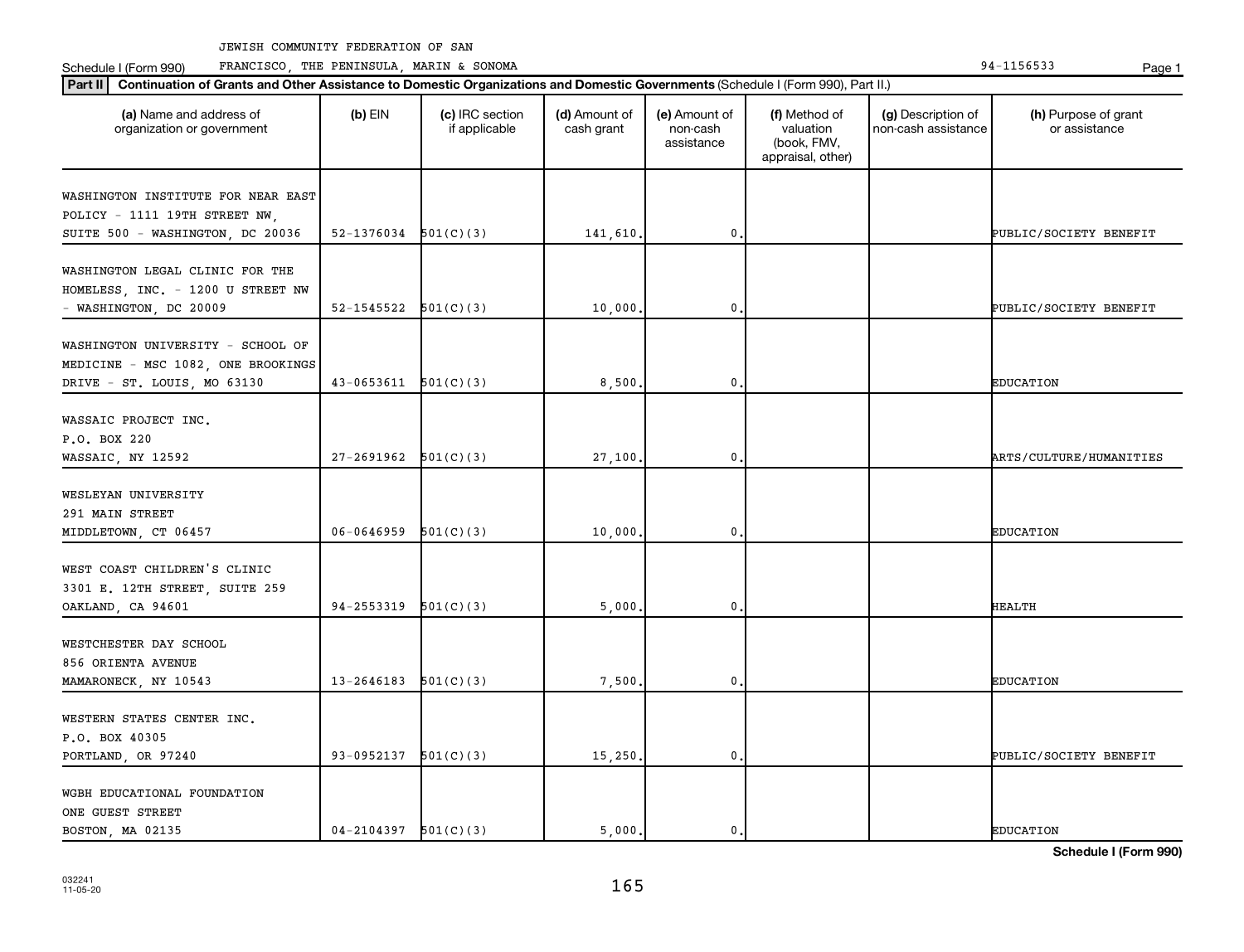Schedule I (Form 990) PRANCISCO, THE PENINSULA, MARIN & SONOMA Page 1 (Form 194-1156533 Page 1

| (a) Name and address of                                                           | $(b)$ EIN                | (c) IRC section | (d) Amount of | (e) Amount of          | (f) Method of                                 | (g) Description of  | (h) Purpose of grant       |
|-----------------------------------------------------------------------------------|--------------------------|-----------------|---------------|------------------------|-----------------------------------------------|---------------------|----------------------------|
| organization or government                                                        |                          | if applicable   | cash grant    | non-cash<br>assistance | valuation<br>(book, FMV,<br>appraisal, other) | non-cash assistance | or assistance              |
| WHITE OAK FARM AND EDUCATION                                                      |                          |                 |               |                        |                                               |                     |                            |
| CENTER - P.O. BOX 450 - WILLIAMS,                                                 |                          |                 |               |                        |                                               |                     |                            |
| OR 97544                                                                          | 41-2078214               | 501(C)(3)       | 20,000        | 0                      |                                               |                     | <b>EDUCATION</b>           |
| WHITNEY MUSEUM OF AMERICAN ART<br>99 GANSEVOORT STREET                            |                          |                 |               |                        |                                               |                     |                            |
| NEW YORK, NY 10014                                                                | 13-1789318               | 501(C)(3)       | 5,140         | 0                      |                                               |                     | ARTS/CULTURE/HUMANITIES    |
| WIKIMEDIA FOUNDATION, INC.<br>P.O. BOX 98204                                      |                          |                 |               |                        |                                               |                     |                            |
| WASHINGTON, DC 20090                                                              | 20-0049703               | 501(C)(3)       | 8,398         | 0                      |                                               |                     | PUBLIC/SOCIETY BENEFIT     |
| WILD EARTH ALLIES, INC.<br>2 WISCONSIN CIRCLE, SUITE 900<br>CHEVY CHASE, MD 20815 | 04-2730954               | 501(C)(3)       | 15,000        | 0                      |                                               |                     | <b>ENVIRONMENT/ANIMALS</b> |
|                                                                                   |                          |                 |               |                        |                                               |                     |                            |
| WILDERNESS SOCIETY                                                                |                          |                 |               |                        |                                               |                     |                            |
| 1615 M STREET, NW<br>WASHINGTON, DC 20036                                         | 53-0167933               | 501(C)(3)       | 160,635,      | 0                      |                                               |                     | PUBLIC/SOCIETY BENEFIT     |
|                                                                                   |                          |                 |               |                        |                                               |                     |                            |
| WILDERNESS TORAH<br>2222 HAROLD WAY, SUITE CW508                                  | 45-4437061               | 501(C)(3)       | 142,850       | 0                      |                                               |                     | HUMAN SERVICES             |
| BERKELEY, CA 94704                                                                |                          |                 |               |                        |                                               |                     |                            |
| WILDLIFE CONSERVATION NETWORK INC.<br>209 MISSISSIPPI STREET                      |                          |                 |               |                        |                                               |                     |                            |
| SAN FRANCISCO, CA 94107                                                           | 30-0108469               | 501(C)(3)       | 6,000         | 0                      |                                               |                     | ENVIRONMENT/ANIMALS        |
| WILLIAM J. BRENNAN JR. CENTER FOR<br>JUSTICE INC. - 120 BROADWAY, SUITE           |                          |                 |               |                        |                                               |                     |                            |
| 1750 - NEW YORK, NY 10271                                                         | 13-3839293               | 501(C)(3)       | 6, 230.       | 0                      |                                               |                     | PUBLIC/SOCIETY BENEFIT     |
| WOMEN DONORS NETWORK<br>PO BOX 2930                                               |                          |                 |               |                        |                                               |                     |                            |
| SAN FRANCISCO, CA 94126                                                           | $05-0542397$ $501(C)(3)$ |                 | 11,000.       | 0.                     |                                               |                     | PUBLIC/SOCIETY BENEFIT     |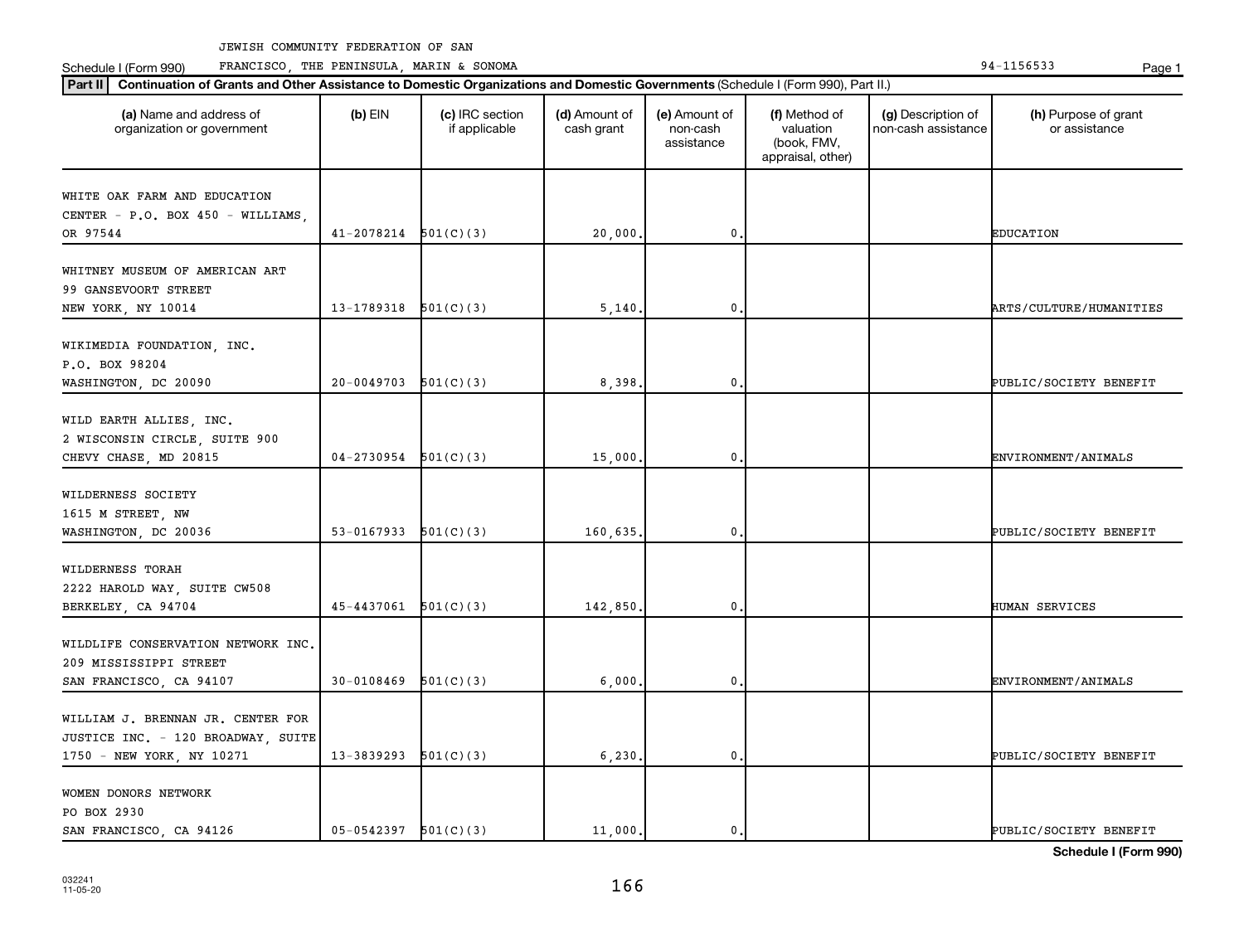Schedule I (Form 990) PRANCISCO, THE PENINSULA, MARIN & SONOMA Page 1 (Form 194-1156533 Page 1

| (a) Name and address of<br>organization or government                                       | $(b)$ EIN                  | (c) IRC section<br>if applicable | (d) Amount of<br>cash grant | (e) Amount of<br>non-cash<br>assistance | (f) Method of<br>valuation<br>(book, FMV,<br>appraisal, other) | (g) Description of<br>non-cash assistance | (h) Purpose of grant<br>or assistance |
|---------------------------------------------------------------------------------------------|----------------------------|----------------------------------|-----------------------------|-----------------------------------------|----------------------------------------------------------------|-------------------------------------------|---------------------------------------|
| WOMEN'S REPRODUCTIVE RIGHTS                                                                 |                            |                                  |                             |                                         |                                                                |                                           |                                       |
| ASSISTANCE PROJECT - WRRAP - 2934                                                           |                            |                                  |                             |                                         |                                                                |                                           |                                       |
| ? BEVERLY GLEN CIRCLE, BOX #169 -                                                           |                            |                                  |                             |                                         |                                                                |                                           |                                       |
| LOS ANGELES, CA 90077                                                                       | $95 - 4522977$ $501(C)(3)$ |                                  | 5,750                       | $\mathbf 0$                             |                                                                |                                           | HEALTH                                |
| WOOD RIVER JEWISH COMMUNITY INC.<br>P.O. BOX 837                                            |                            |                                  |                             |                                         |                                                                |                                           |                                       |
| KETCHUM, ID 83340                                                                           | 82-0407350                 | 501(C)(3)                        | 9,825                       | 0                                       |                                                                |                                           | PUBLIC/SOCIETY BENEFIT                |
| WORKING AMERICA EDUCATION FUND<br>815 16TH STREET NW<br>WASHINGTON, DC 20006                | $20-2035052$ $501(C)(3)$   |                                  | 13,950                      | 0.                                      |                                                                |                                           | PUBLIC/SOCIETY BENEFIT                |
|                                                                                             |                            |                                  |                             |                                         |                                                                |                                           |                                       |
| WORKING ASSUMPTIONS FOUNDATION<br>1700 SHATTUCK AVENUE, #25<br>BERKELEY, CA 94709           | 91-2037968                 | 501(C)(3)                        | 1,200,000,                  | $\mathbf 0$                             |                                                                |                                           | <b>EDUCATION</b>                      |
|                                                                                             |                            |                                  |                             |                                         |                                                                |                                           |                                       |
| WORKING THEATRE CO, INC.<br>520 EIGHTH AVENUE, SUITE 303<br>NEW YORK, NY 10018              | 13-1394732                 | 501(C)(3)                        | 10,000                      | $\mathbf 0$                             |                                                                |                                           | <b>ARTS/CULTURE/HUMANITIES</b>        |
|                                                                                             |                            |                                  |                             |                                         |                                                                |                                           |                                       |
| WORLD CENTRAL KITCHEN, INC.<br>655 NEW YORK AVE NW, 6TH FLOOR<br>WASHINGTON, DC 20001       | 27-3521132                 | 501(C)(3)                        | 24,742                      | $\mathbf 0$                             |                                                                |                                           | PUBLIC/SOCIETY BENEFIT                |
|                                                                                             |                            |                                  |                             |                                         |                                                                |                                           |                                       |
| WORLD JEWISH CONGRESS AMERICAN<br>SECTION INC. - 501 MADISON AVENUE<br>- NEW YORK, NY 10022 | $13-1790756$ $501(C)(3)$   |                                  | 6,136                       | 0.                                      |                                                                |                                           | PUBLIC/SOCIETY BENEFIT                |
|                                                                                             |                            |                                  |                             |                                         |                                                                |                                           |                                       |
| WORLD RESOURCES INSTITUTE                                                                   |                            |                                  |                             |                                         |                                                                |                                           |                                       |
| 10 G STREET, NE, SUITE 800                                                                  |                            |                                  |                             |                                         |                                                                |                                           |                                       |
| WASHINGTON, DC 20002                                                                        | $52 - 1257057$ $501(C)(3)$ |                                  | 25,350,                     | $\mathbf 0$                             |                                                                |                                           | PUBLIC/SOCIETY BENEFIT                |
| WORLD UNION FOR PROGRESSIVE<br>JUDAISM - 633 THIRD AVENUE, 7TH                              |                            |                                  |                             |                                         |                                                                |                                           |                                       |
| FLOOR - NEW YORK, NY 10017                                                                  | $13-1930176$ $501(C)(3)$   |                                  | 35,580.                     | $\mathbf{0}$ .                          |                                                                |                                           | PUBLIC/SOCIETY BENEFIT                |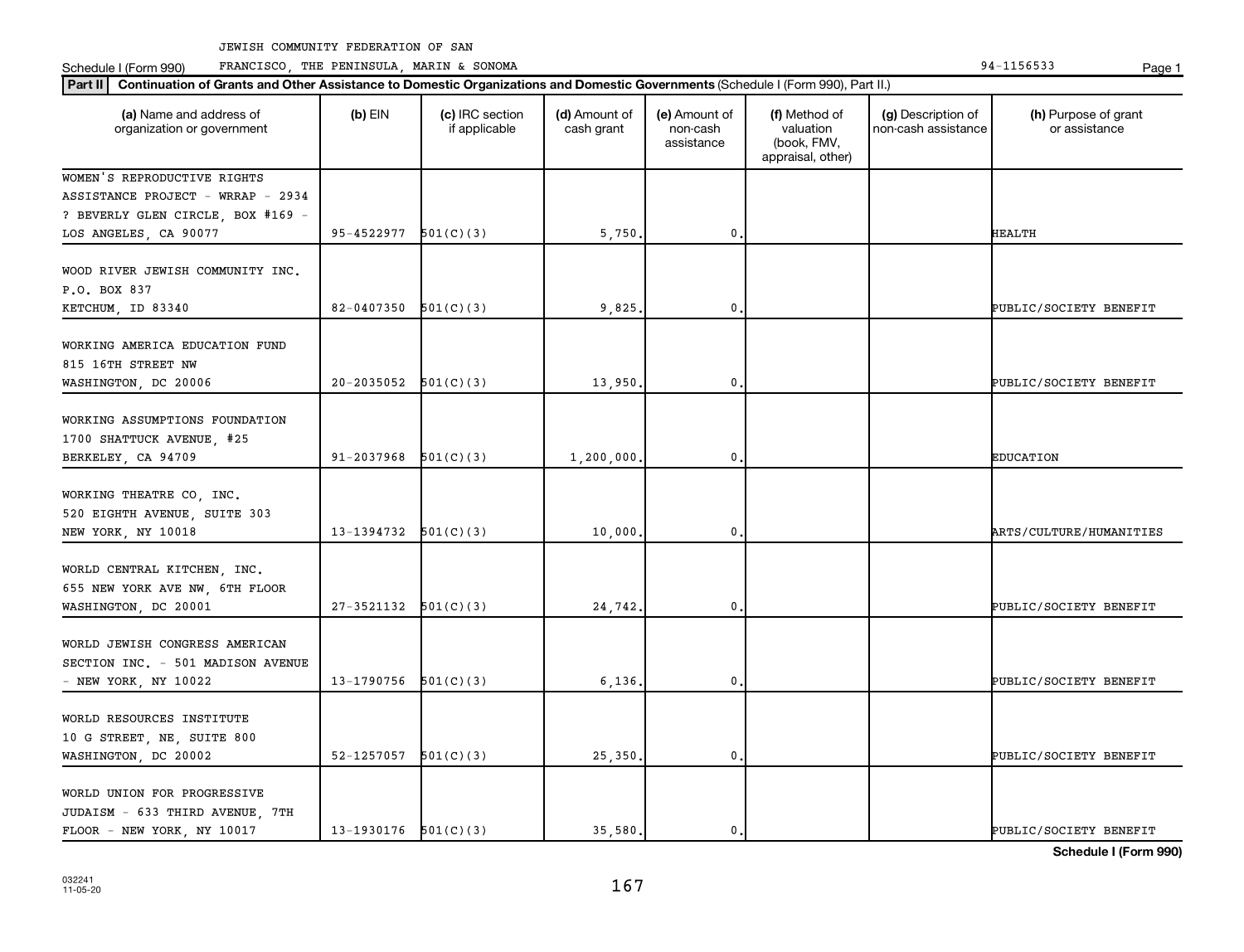Schedule I (Form 990) PRANCISCO, THE PENINSULA, MARIN & SONOMA Page 1 (Form 194-1156533 Page 1

| (a) Name and address of<br>organization or government                          | $(b)$ EIN              | (c) IRC section<br>if applicable | (d) Amount of<br>cash grant | (e) Amount of<br>non-cash<br>assistance | (f) Method of<br>valuation<br>(book, FMV,<br>appraisal, other) | (g) Description of<br>non-cash assistance | (h) Purpose of grant<br>or assistance           |
|--------------------------------------------------------------------------------|------------------------|----------------------------------|-----------------------------|-----------------------------------------|----------------------------------------------------------------|-------------------------------------------|-------------------------------------------------|
| WORLD WILDLIFE FUND, INC.<br>1250 24TH STREET, N.W.                            |                        |                                  |                             |                                         |                                                                |                                           |                                                 |
| WASHINGTON, DC 20090                                                           | 52-1693387 $501(C)(3)$ |                                  | 22,000                      | $\mathfrak{o}$ .                        |                                                                |                                           | PUBLIC/SOCIETY BENEFIT                          |
| WOUNDED WARRIOR PROJECT INC.<br>P.O. BOX 758516                                |                        |                                  |                             |                                         |                                                                |                                           |                                                 |
| TOPEKA, KS 66675                                                               | 20-2370934             | 501(C)(3)                        | 6,000                       | $\mathbf{0}$ .                          |                                                                |                                           | HUMAN SERVICES                                  |
| YAD CHESSED FUND INC.<br>440 TOTTEN POND ROAD, SUITE 401                       |                        |                                  |                             |                                         |                                                                |                                           |                                                 |
| WALTHAM, MA 02451                                                              | 30-0588290             | 501(C)(3)                        | 10,000.                     | $\mathbf{0}$                            |                                                                |                                           | HUMAN SERVICES                                  |
| YAD EZRA VSHULAMIT<br>3470 WILSHIRE BLVD., SUITE 1020<br>LOS ANGELES, CA 90010 | 46-0477228             | 501(C)(3)                        | 12,308                      | $\mathbf{0}$ .                          |                                                                |                                           | HUMAN SERVICES                                  |
| YALE UNIVERSITY<br>P.O. BOX 2038                                               |                        |                                  |                             |                                         |                                                                |                                           |                                                 |
| NEW HAVEN, CT 06521                                                            | 06-0646973             | 501(C)(3)                        | 563,400                     | $\mathbf{0}$ .                          |                                                                |                                           | <b>EDUCATION</b>                                |
| YELLOWHAMMER FUND<br>PO BOX 2269<br>TUSCALOOSA, AL 35403                       | 82-1822204             | 501(C)(3)                        | 10,000                      | 0                                       |                                                                |                                           | PUBLIC/SOCIETY BENEFIT                          |
| YESHIVAT MAHARAT INC.<br>3700 HENRY HUDSON PARKWAY<br>BRONX, NY 10463          | $01 - 0954142$         | 501(C)(3)                        | 35,360                      | $\mathbf{0}$ .                          |                                                                |                                           | <b>EDUCATION</b>                                |
| YMCA OF SAN FRANCISCO<br>50 CALIFORNIA STREET, SUITE 650                       |                        |                                  |                             |                                         |                                                                |                                           |                                                 |
| SAN FRANCISCO, CA 94111                                                        | 94-0997140             | 501(C)(3)                        | 11,100                      | $\mathbf 0$ .                           |                                                                |                                           | PUBLIC/SOCIETY BENEFIT                          |
| YMCA OF THE EAST BAY<br>2330 BROADWAY                                          |                        |                                  |                             |                                         |                                                                |                                           |                                                 |
| OAKLAND, CA 94612                                                              | 94-1156635             | 501(C)(3)                        | 45,180                      | $\mathbf{0}$ .                          |                                                                |                                           | PUBLIC/SOCIETY BENEFIT<br>Schedule I (Form 990) |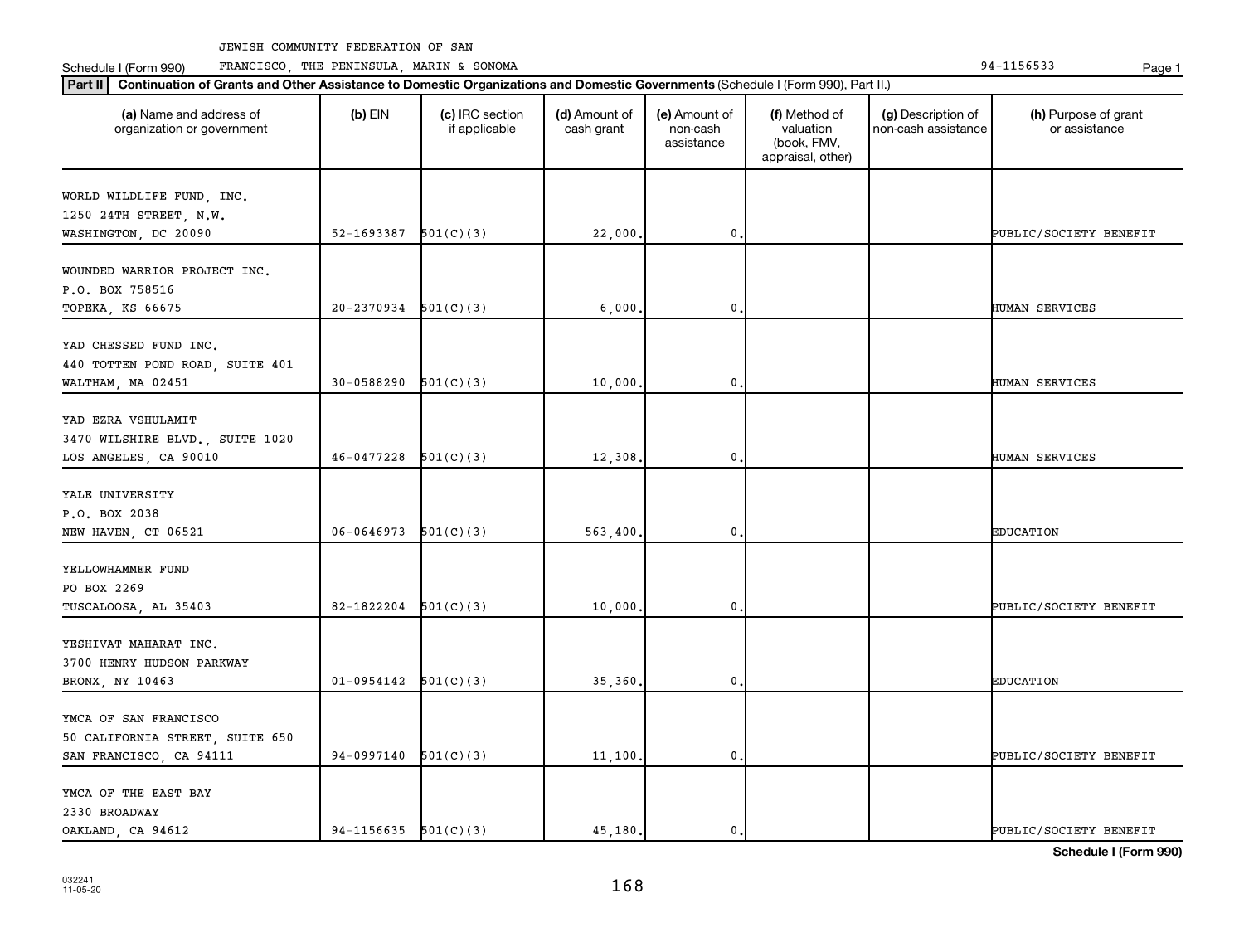**Part II Continuation of Grants and Other Assistance to Domestic Organizations and Domestic Governments**  (Schedule I (Form 990), Part II.)

Schedule I (Form 990) PRANCISCO, THE PENINSULA, MARIN & SONOMA Page 1 (Form 194-1156533 Page 1

032241 11-05-20

| (a) Name and address of<br>organization or government                                           | $(b)$ EIN                  | (c) IRC section<br>if applicable | (d) Amount of<br>cash grant | (e) Amount of<br>non-cash<br>assistance | (f) Method of<br>valuation<br>(book, FMV,<br>appraisal, other) | (g) Description of<br>non-cash assistance | (h) Purpose of grant<br>or assistance |
|-------------------------------------------------------------------------------------------------|----------------------------|----------------------------------|-----------------------------|-----------------------------------------|----------------------------------------------------------------|-------------------------------------------|---------------------------------------|
| YOGA FOSTER                                                                                     |                            |                                  |                             |                                         |                                                                |                                           |                                       |
| 159 20TH STREET #1B                                                                             |                            |                                  |                             |                                         |                                                                |                                           |                                       |
| BROOKLYN, NY 11232                                                                              | $46-1720046$ $501(C)(3)$   |                                  | 5,000                       | 0                                       |                                                                |                                           | PUBLIC/SOCIETY BENEFIT                |
| YOLO FOOD BANK                                                                                  |                            |                                  |                             |                                         |                                                                |                                           |                                       |
| 233 HARTER AVE                                                                                  |                            |                                  |                             |                                         |                                                                |                                           |                                       |
| WOODLAND, CA 95776                                                                              | 23-7111782                 | 501(C)(3)                        | 10,000                      | 0                                       |                                                                |                                           | ARTS/CULTURE/HUMANITIES               |
| YOSEMITE FOUNDATION DBA YOSEMITE<br>CONSERVANCY - 101 MONTGOMERY                                |                            |                                  |                             |                                         |                                                                |                                           |                                       |
| STREET, SUITE 1700 - SAN<br>FRANCISCO, CA 94104                                                 | $94-3058041$ $501(C)(3)$   |                                  | 8,110                       | 0                                       |                                                                |                                           | PUBLIC/SOCIETY BENEFIT                |
| YOUNG WOMEN'S CHORAL PROJECTS<br>P.O. BOX 170508<br>SAN FRANCISCO, CA 94117                     | 45-3783494                 | 501(C)(3)                        | 15,000                      | 0                                       |                                                                |                                           | ARTS/CULTURE/HUMANITIES               |
| YOUNG WOMEN'S CHRISTIAN<br>ASSOCIATION OF SONOMA COUNTY AKA<br>YWCA SONOMA COUNTY - PO BOX 3506 |                            |                                  |                             |                                         |                                                                |                                           |                                       |
| SANTA ROSA, CA 95402                                                                            | 94-2347428                 | 501(C)(3)                        | 5,000                       | 0                                       |                                                                |                                           | <b>HUMAN SERVICES</b>                 |
| YOUTH LAW CENTER<br>832 FOLSOM STREET, SUITE 700<br>SAN FRANCISCO, CA 94107                     | 94-1715280                 | 501(C)(3)                        | 8,500                       | 0                                       |                                                                |                                           | PUBLIC/SOCIETY BENEFIT                |
| YOUTH ON COURSE<br>3200 LOPEZ ROAD<br>PEBBLE BEACH, CA 93953                                    | 94-3108575                 | 501(C)(3)                        | 26,000                      | 0                                       |                                                                |                                           | PUBLIC/SOCIETY BENEFIT                |
|                                                                                                 |                            |                                  |                             |                                         |                                                                |                                           |                                       |
| YOUTH SPEAKS, INC.<br>1446 MISSION STREET<br>SAN FRANCISCO, CA 94102                            | 91-2134499                 | 501(C)(3)                        | 10,000                      | 0                                       |                                                                |                                           | ARTS/CULTURE/HUMANITIES               |
| YOUTH SPIRIT ARTWORKS<br>1740 ALCATRAZ AVENUE<br>BERKELEY, CA 94703                             | $20 - 8857392$ $501(C)(3)$ |                                  | 11,000.                     | 0.                                      |                                                                |                                           | PUBLIC/SOCIETY BENEFIT                |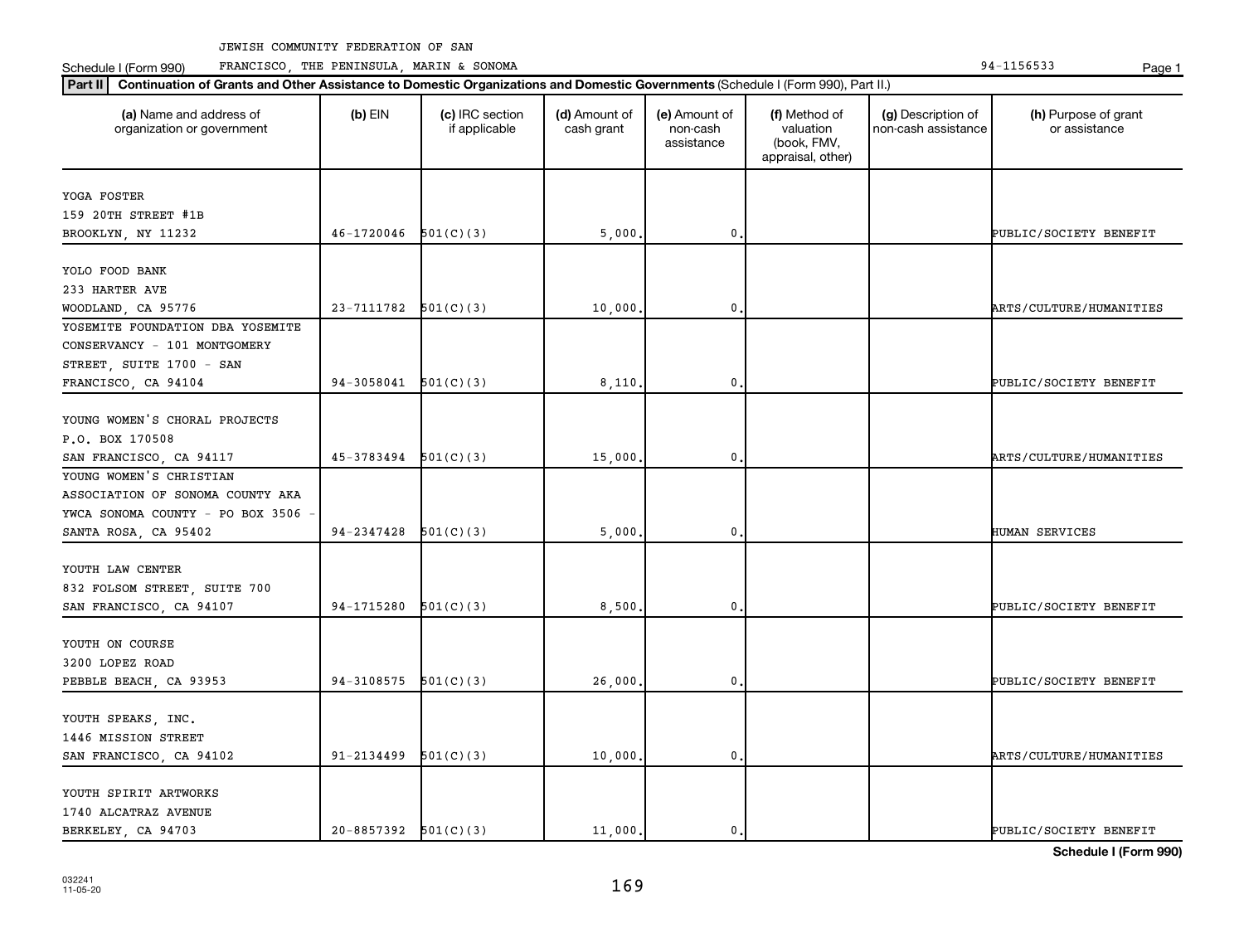Schedule I (Form 990) PRANCISCO, THE PENINSULA, MARIN & SONOMA Page 1 (Form 194-1156533 Page 1

| (a) Name and address of<br>organization or government                                                    | $(b)$ EIN              | (c) IRC section<br>if applicable | (d) Amount of<br>cash grant | (e) Amount of<br>non-cash<br>assistance | (f) Method of<br>valuation<br>(book, FMV,<br>appraisal, other) | (g) Description of<br>non-cash assistance | (h) Purpose of grant<br>or assistance |
|----------------------------------------------------------------------------------------------------------|------------------------|----------------------------------|-----------------------------|-----------------------------------------|----------------------------------------------------------------|-------------------------------------------|---------------------------------------|
| ZIONESS MOVEMENT                                                                                         |                        |                                  |                             |                                         |                                                                |                                           |                                       |
| 633 THIRD AVENUE, 21ST FLOOR                                                                             |                        |                                  |                             |                                         |                                                                |                                           |                                       |
| NEW YORK, NY 10017                                                                                       | 82-4360952             | 501(C)(3)                        | 42,500.                     | $\mathbf 0$ .                           |                                                                |                                           | PUBLIC/SOCIETY BENEFIT                |
| AMERICAN FRIENDS OF KORET ISRAEL<br>ECONOMIC DEVELOPMENT FUNDS - 611<br>FRONT STREET - SAN FRANCISCO, CA |                        |                                  |                             |                                         |                                                                |                                           |                                       |
| 94111                                                                                                    | $94 - 3201147$         | 501(C)(3)                        | 10,000.                     | $\mathbf{0}$                            |                                                                |                                           | PUBLIC/SOCIETY BENEFIT                |
| CALIFORNIA FIRE FOUNDATION<br>1780 CREEKSIDE OAKS DR.                                                    |                        |                                  |                             |                                         |                                                                |                                           |                                       |
| SACRAMENTO, CA 95833                                                                                     | 68-0118991 $501(C)(3)$ |                                  | 50,000.                     | $\mathbf 0$ .                           |                                                                |                                           | PUBLIC/SOCIETY BENEFIT                |
|                                                                                                          |                        |                                  |                             |                                         |                                                                |                                           |                                       |
|                                                                                                          |                        |                                  |                             |                                         |                                                                |                                           |                                       |
|                                                                                                          |                        |                                  |                             |                                         |                                                                |                                           |                                       |
|                                                                                                          |                        |                                  |                             |                                         |                                                                |                                           |                                       |
|                                                                                                          |                        |                                  |                             |                                         |                                                                |                                           |                                       |
|                                                                                                          |                        |                                  |                             |                                         |                                                                |                                           |                                       |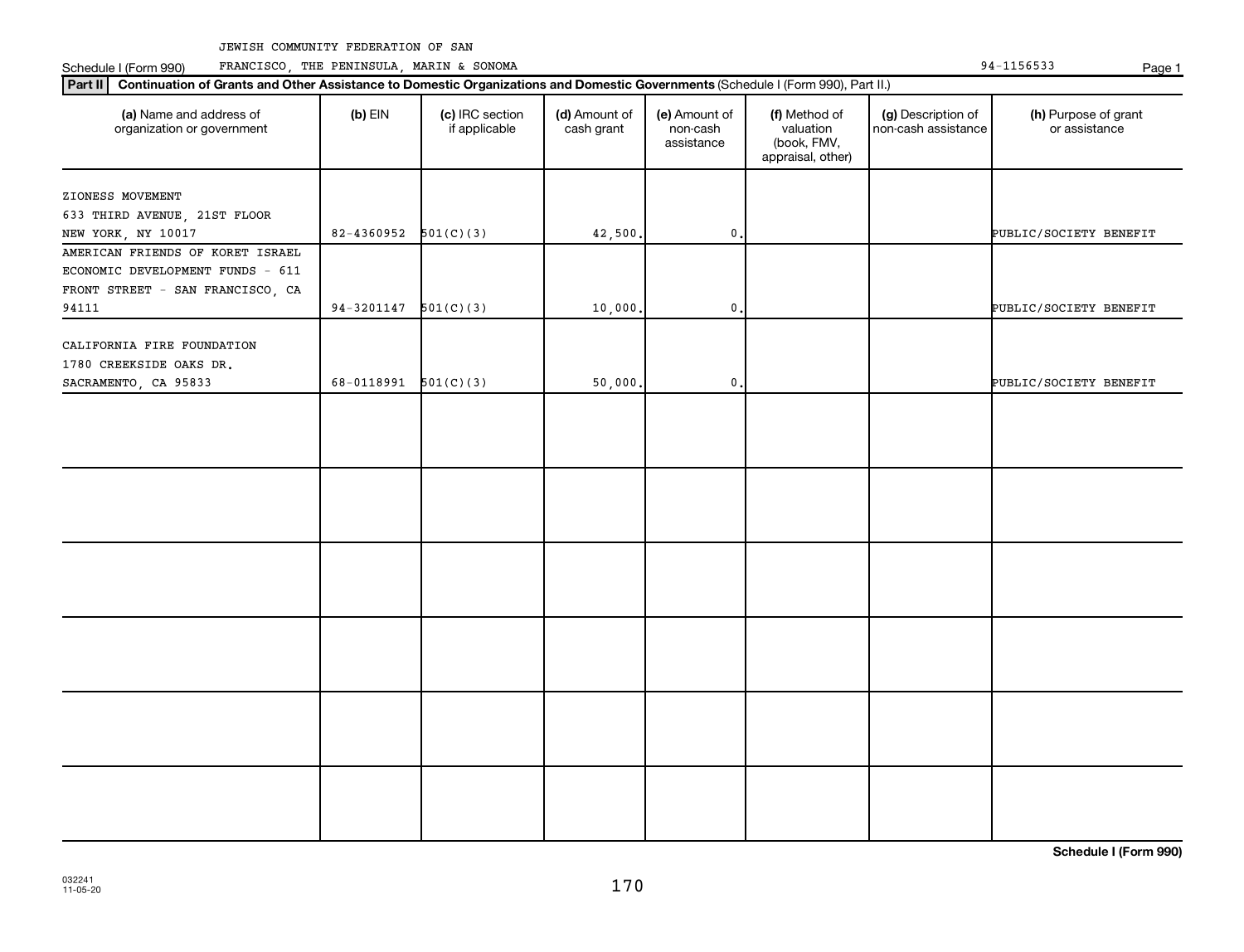Schedule I (Form 990) 2020 FRANCISCO, THE PENINSULA, MARIN & SONOMA 920 Page 94-1156533

**2**

Part III | Grants and Other Assistance to Domestic Individuals. Complete if the organization answered "Yes" on Form 990, Part IV, line 22. Part III can be duplicated if additional space is needed.

| (a) Type of grant or assistance | (b) Number of<br>recipients | (c) Amount of<br>cash grant | (d) Amount of non-<br>cash assistance | (e) Method of valuation<br>(book, FMV, appraisal, other) | (f) Description of noncash assistance |
|---------------------------------|-----------------------------|-----------------------------|---------------------------------------|----------------------------------------------------------|---------------------------------------|
|                                 |                             |                             |                                       |                                                          |                                       |
|                                 |                             |                             |                                       |                                                          |                                       |
|                                 |                             |                             |                                       |                                                          |                                       |
|                                 |                             |                             |                                       |                                                          |                                       |
|                                 |                             |                             |                                       |                                                          |                                       |
|                                 |                             |                             |                                       |                                                          |                                       |
|                                 |                             |                             |                                       |                                                          |                                       |
|                                 |                             |                             |                                       |                                                          |                                       |
|                                 |                             |                             |                                       |                                                          |                                       |
|                                 |                             |                             |                                       |                                                          |                                       |

Part IV | Supplemental Information. Provide the information required in Part I, line 2; Part III, column (b); and any other additional information.

PART I, LINE 2:

BEFORE THE JEWISH COMMUNITY FEDERATION GRANTS AND ALLOCATES MONIES TO

BENEFICIARIES, IT PERFORMS A RIGOROUS REVIEW, AT BOTH STAFF AND VOLUNTEER

LEVELS, OF APPLICATIONS FOR FUNDS. AUDITED FINANCIAL STATEMENTS ARE

REQUIRED OF THE BENEFICIARY AGENCIES. STAFF AND VOLUNTEER COMMITTEES

MONITOR COMPLIANCE AND PERFORMANCE WITH TERMS AND CONDITIONS ADHERING TO

THESE DECISIONS.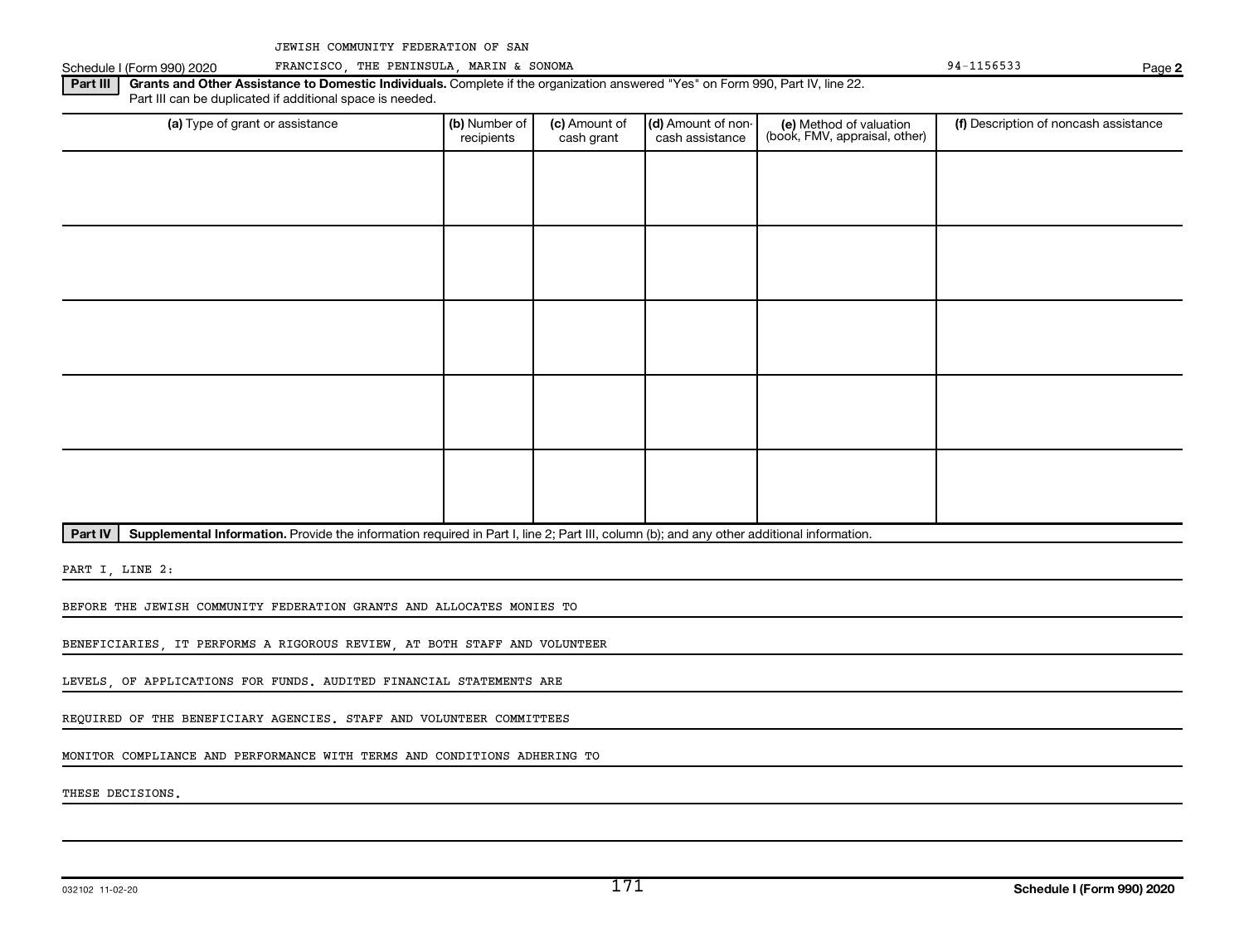| (Form 990)<br>For certain Officers, Directors, Trustees, Key Employees, and Highest<br>2020<br><b>Compensated Employees</b><br>Complete if the organization answered "Yes" on Form 990, Part IV, line 23.<br><b>Open to Public</b><br>Attach to Form 990.<br>Department of the Treasury<br>Inspection<br>Go to www.irs.gov/Form990 for instructions and the latest information.<br>Internal Revenue Service<br><b>Employer identification number</b><br>Name of the organization<br>JEWISH COMMUNITY FEDERATION OF SAN<br>94-1156533<br>FRANCISCO, THE PENINSULA, MARIN & SONOMA<br>Part I<br><b>Questions Regarding Compensation</b><br><b>Yes</b><br>No<br>Check the appropriate box(es) if the organization provided any of the following to or for a person listed on Form 990,<br>Part VII, Section A, line 1a. Complete Part III to provide any relevant information regarding these items.<br>First-class or charter travel<br>Housing allowance or residence for personal use<br>Travel for companions<br>Payments for business use of personal residence<br>Health or social club dues or initiation fees<br>Tax indemnification and gross-up payments<br>Discretionary spending account<br>Personal services (such as maid, chauffeur, chef)<br><b>b</b> If any of the boxes on line 1a are checked, did the organization follow a written policy regarding payment or<br>1b<br>Did the organization require substantiation prior to reimbursing or allowing expenses incurred by all directors,<br>2<br>$\mathbf{2}$<br>З<br>Indicate which, if any, of the following the organization used to establish the compensation of the organization's<br>CEO/Executive Director. Check all that apply. Do not check any boxes for methods used by a related organization to<br>establish compensation of the CEO/Executive Director, but explain in Part III.<br>Compensation committee<br>Written employment contract<br>X<br>Compensation survey or study<br>$X$ Independent compensation consultant<br>$X$ Form 990 of other organizations<br>X<br>Approval by the board or compensation committee<br>During the year, did any person listed on Form 990, Part VII, Section A, line 1a, with respect to the filing<br>organization or a related organization:<br>х<br>Receive a severance payment or change-of-control payment?<br>4a<br>а<br>X<br>4b<br>b<br>X<br>4c<br>с<br>If "Yes" to any of lines 4a-c, list the persons and provide the applicable amounts for each item in Part III.<br>Only section 501(c)(3), 501(c)(4), and 501(c)(29) organizations must complete lines 5-9.<br>For persons listed on Form 990, Part VII, Section A, line 1a, did the organization pay or accrue any compensation<br>contingent on the revenues of:<br>The organization? <b>William Commission Commission Commission</b> Commission Commission Commission Commission<br>X<br>5a<br>a<br>X<br>5b<br>If "Yes" on line 5a or 5b, describe in Part III.<br>6 For persons listed on Form 990, Part VII, Section A, line 1a, did the organization pay or accrue any compensation<br>contingent on the net earnings of:<br>X<br>The organization? <b>With the contract of the contract of the contract of the contract of the contract of the contract of the contract of the contract of the contract of the contract of the contract of the contract of the co</b><br>6а<br>a<br>X<br>6b<br>If "Yes" on line 6a or 6b, describe in Part III.<br>7 For persons listed on Form 990, Part VII, Section A, line 1a, did the organization provide any nonfixed payments<br>х<br>7<br>Were any amounts reported on Form 990, Part VII, paid or accrued pursuant to a contract that was subject to the<br>8<br>х<br>8<br>If "Yes" on line 8, did the organization also follow the rebuttable presumption procedure described in<br>9<br>9<br>LHA For Paperwork Reduction Act Notice, see the Instructions for Form 990.<br>Schedule J (Form 990) 2020 | <b>SCHEDULE J</b> | <b>Compensation Information</b> | OMB No. 1545-0047 |  |  |
|----------------------------------------------------------------------------------------------------------------------------------------------------------------------------------------------------------------------------------------------------------------------------------------------------------------------------------------------------------------------------------------------------------------------------------------------------------------------------------------------------------------------------------------------------------------------------------------------------------------------------------------------------------------------------------------------------------------------------------------------------------------------------------------------------------------------------------------------------------------------------------------------------------------------------------------------------------------------------------------------------------------------------------------------------------------------------------------------------------------------------------------------------------------------------------------------------------------------------------------------------------------------------------------------------------------------------------------------------------------------------------------------------------------------------------------------------------------------------------------------------------------------------------------------------------------------------------------------------------------------------------------------------------------------------------------------------------------------------------------------------------------------------------------------------------------------------------------------------------------------------------------------------------------------------------------------------------------------------------------------------------------------------------------------------------------------------------------------------------------------------------------------------------------------------------------------------------------------------------------------------------------------------------------------------------------------------------------------------------------------------------------------------------------------------------------------------------------------------------------------------------------------------------------------------------------------------------------------------------------------------------------------------------------------------------------------------------------------------------------------------------------------------------------------------------------------------------------------------------------------------------------------------------------------------------------------------------------------------------------------------------------------------------------------------------------------------------------------------------------------------------------------------------------------------------------------------------------------------------------------------------------------------------------------------------------------------------------------------------------------------------------------------------------------------------------------------------------------------------------------------------------------------------------------------------------------------------------------------------------------------------------------------------------------------------------------------------------------------------------------------------------------------------------------------------------------------------------------------------------------------------------------------------------------------------------------|-------------------|---------------------------------|-------------------|--|--|
|                                                                                                                                                                                                                                                                                                                                                                                                                                                                                                                                                                                                                                                                                                                                                                                                                                                                                                                                                                                                                                                                                                                                                                                                                                                                                                                                                                                                                                                                                                                                                                                                                                                                                                                                                                                                                                                                                                                                                                                                                                                                                                                                                                                                                                                                                                                                                                                                                                                                                                                                                                                                                                                                                                                                                                                                                                                                                                                                                                                                                                                                                                                                                                                                                                                                                                                                                                                                                                                                                                                                                                                                                                                                                                                                                                                                                                                                                                                                              |                   |                                 |                   |  |  |
|                                                                                                                                                                                                                                                                                                                                                                                                                                                                                                                                                                                                                                                                                                                                                                                                                                                                                                                                                                                                                                                                                                                                                                                                                                                                                                                                                                                                                                                                                                                                                                                                                                                                                                                                                                                                                                                                                                                                                                                                                                                                                                                                                                                                                                                                                                                                                                                                                                                                                                                                                                                                                                                                                                                                                                                                                                                                                                                                                                                                                                                                                                                                                                                                                                                                                                                                                                                                                                                                                                                                                                                                                                                                                                                                                                                                                                                                                                                                              |                   |                                 |                   |  |  |
|                                                                                                                                                                                                                                                                                                                                                                                                                                                                                                                                                                                                                                                                                                                                                                                                                                                                                                                                                                                                                                                                                                                                                                                                                                                                                                                                                                                                                                                                                                                                                                                                                                                                                                                                                                                                                                                                                                                                                                                                                                                                                                                                                                                                                                                                                                                                                                                                                                                                                                                                                                                                                                                                                                                                                                                                                                                                                                                                                                                                                                                                                                                                                                                                                                                                                                                                                                                                                                                                                                                                                                                                                                                                                                                                                                                                                                                                                                                                              |                   |                                 |                   |  |  |
|                                                                                                                                                                                                                                                                                                                                                                                                                                                                                                                                                                                                                                                                                                                                                                                                                                                                                                                                                                                                                                                                                                                                                                                                                                                                                                                                                                                                                                                                                                                                                                                                                                                                                                                                                                                                                                                                                                                                                                                                                                                                                                                                                                                                                                                                                                                                                                                                                                                                                                                                                                                                                                                                                                                                                                                                                                                                                                                                                                                                                                                                                                                                                                                                                                                                                                                                                                                                                                                                                                                                                                                                                                                                                                                                                                                                                                                                                                                                              |                   |                                 |                   |  |  |
|                                                                                                                                                                                                                                                                                                                                                                                                                                                                                                                                                                                                                                                                                                                                                                                                                                                                                                                                                                                                                                                                                                                                                                                                                                                                                                                                                                                                                                                                                                                                                                                                                                                                                                                                                                                                                                                                                                                                                                                                                                                                                                                                                                                                                                                                                                                                                                                                                                                                                                                                                                                                                                                                                                                                                                                                                                                                                                                                                                                                                                                                                                                                                                                                                                                                                                                                                                                                                                                                                                                                                                                                                                                                                                                                                                                                                                                                                                                                              |                   |                                 |                   |  |  |
|                                                                                                                                                                                                                                                                                                                                                                                                                                                                                                                                                                                                                                                                                                                                                                                                                                                                                                                                                                                                                                                                                                                                                                                                                                                                                                                                                                                                                                                                                                                                                                                                                                                                                                                                                                                                                                                                                                                                                                                                                                                                                                                                                                                                                                                                                                                                                                                                                                                                                                                                                                                                                                                                                                                                                                                                                                                                                                                                                                                                                                                                                                                                                                                                                                                                                                                                                                                                                                                                                                                                                                                                                                                                                                                                                                                                                                                                                                                                              |                   |                                 |                   |  |  |
|                                                                                                                                                                                                                                                                                                                                                                                                                                                                                                                                                                                                                                                                                                                                                                                                                                                                                                                                                                                                                                                                                                                                                                                                                                                                                                                                                                                                                                                                                                                                                                                                                                                                                                                                                                                                                                                                                                                                                                                                                                                                                                                                                                                                                                                                                                                                                                                                                                                                                                                                                                                                                                                                                                                                                                                                                                                                                                                                                                                                                                                                                                                                                                                                                                                                                                                                                                                                                                                                                                                                                                                                                                                                                                                                                                                                                                                                                                                                              |                   |                                 |                   |  |  |
|                                                                                                                                                                                                                                                                                                                                                                                                                                                                                                                                                                                                                                                                                                                                                                                                                                                                                                                                                                                                                                                                                                                                                                                                                                                                                                                                                                                                                                                                                                                                                                                                                                                                                                                                                                                                                                                                                                                                                                                                                                                                                                                                                                                                                                                                                                                                                                                                                                                                                                                                                                                                                                                                                                                                                                                                                                                                                                                                                                                                                                                                                                                                                                                                                                                                                                                                                                                                                                                                                                                                                                                                                                                                                                                                                                                                                                                                                                                                              |                   |                                 |                   |  |  |
|                                                                                                                                                                                                                                                                                                                                                                                                                                                                                                                                                                                                                                                                                                                                                                                                                                                                                                                                                                                                                                                                                                                                                                                                                                                                                                                                                                                                                                                                                                                                                                                                                                                                                                                                                                                                                                                                                                                                                                                                                                                                                                                                                                                                                                                                                                                                                                                                                                                                                                                                                                                                                                                                                                                                                                                                                                                                                                                                                                                                                                                                                                                                                                                                                                                                                                                                                                                                                                                                                                                                                                                                                                                                                                                                                                                                                                                                                                                                              |                   |                                 |                   |  |  |
|                                                                                                                                                                                                                                                                                                                                                                                                                                                                                                                                                                                                                                                                                                                                                                                                                                                                                                                                                                                                                                                                                                                                                                                                                                                                                                                                                                                                                                                                                                                                                                                                                                                                                                                                                                                                                                                                                                                                                                                                                                                                                                                                                                                                                                                                                                                                                                                                                                                                                                                                                                                                                                                                                                                                                                                                                                                                                                                                                                                                                                                                                                                                                                                                                                                                                                                                                                                                                                                                                                                                                                                                                                                                                                                                                                                                                                                                                                                                              |                   |                                 |                   |  |  |
|                                                                                                                                                                                                                                                                                                                                                                                                                                                                                                                                                                                                                                                                                                                                                                                                                                                                                                                                                                                                                                                                                                                                                                                                                                                                                                                                                                                                                                                                                                                                                                                                                                                                                                                                                                                                                                                                                                                                                                                                                                                                                                                                                                                                                                                                                                                                                                                                                                                                                                                                                                                                                                                                                                                                                                                                                                                                                                                                                                                                                                                                                                                                                                                                                                                                                                                                                                                                                                                                                                                                                                                                                                                                                                                                                                                                                                                                                                                                              |                   |                                 |                   |  |  |
|                                                                                                                                                                                                                                                                                                                                                                                                                                                                                                                                                                                                                                                                                                                                                                                                                                                                                                                                                                                                                                                                                                                                                                                                                                                                                                                                                                                                                                                                                                                                                                                                                                                                                                                                                                                                                                                                                                                                                                                                                                                                                                                                                                                                                                                                                                                                                                                                                                                                                                                                                                                                                                                                                                                                                                                                                                                                                                                                                                                                                                                                                                                                                                                                                                                                                                                                                                                                                                                                                                                                                                                                                                                                                                                                                                                                                                                                                                                                              |                   |                                 |                   |  |  |
|                                                                                                                                                                                                                                                                                                                                                                                                                                                                                                                                                                                                                                                                                                                                                                                                                                                                                                                                                                                                                                                                                                                                                                                                                                                                                                                                                                                                                                                                                                                                                                                                                                                                                                                                                                                                                                                                                                                                                                                                                                                                                                                                                                                                                                                                                                                                                                                                                                                                                                                                                                                                                                                                                                                                                                                                                                                                                                                                                                                                                                                                                                                                                                                                                                                                                                                                                                                                                                                                                                                                                                                                                                                                                                                                                                                                                                                                                                                                              |                   |                                 |                   |  |  |
|                                                                                                                                                                                                                                                                                                                                                                                                                                                                                                                                                                                                                                                                                                                                                                                                                                                                                                                                                                                                                                                                                                                                                                                                                                                                                                                                                                                                                                                                                                                                                                                                                                                                                                                                                                                                                                                                                                                                                                                                                                                                                                                                                                                                                                                                                                                                                                                                                                                                                                                                                                                                                                                                                                                                                                                                                                                                                                                                                                                                                                                                                                                                                                                                                                                                                                                                                                                                                                                                                                                                                                                                                                                                                                                                                                                                                                                                                                                                              |                   |                                 |                   |  |  |
|                                                                                                                                                                                                                                                                                                                                                                                                                                                                                                                                                                                                                                                                                                                                                                                                                                                                                                                                                                                                                                                                                                                                                                                                                                                                                                                                                                                                                                                                                                                                                                                                                                                                                                                                                                                                                                                                                                                                                                                                                                                                                                                                                                                                                                                                                                                                                                                                                                                                                                                                                                                                                                                                                                                                                                                                                                                                                                                                                                                                                                                                                                                                                                                                                                                                                                                                                                                                                                                                                                                                                                                                                                                                                                                                                                                                                                                                                                                                              |                   |                                 |                   |  |  |
|                                                                                                                                                                                                                                                                                                                                                                                                                                                                                                                                                                                                                                                                                                                                                                                                                                                                                                                                                                                                                                                                                                                                                                                                                                                                                                                                                                                                                                                                                                                                                                                                                                                                                                                                                                                                                                                                                                                                                                                                                                                                                                                                                                                                                                                                                                                                                                                                                                                                                                                                                                                                                                                                                                                                                                                                                                                                                                                                                                                                                                                                                                                                                                                                                                                                                                                                                                                                                                                                                                                                                                                                                                                                                                                                                                                                                                                                                                                                              |                   |                                 |                   |  |  |
|                                                                                                                                                                                                                                                                                                                                                                                                                                                                                                                                                                                                                                                                                                                                                                                                                                                                                                                                                                                                                                                                                                                                                                                                                                                                                                                                                                                                                                                                                                                                                                                                                                                                                                                                                                                                                                                                                                                                                                                                                                                                                                                                                                                                                                                                                                                                                                                                                                                                                                                                                                                                                                                                                                                                                                                                                                                                                                                                                                                                                                                                                                                                                                                                                                                                                                                                                                                                                                                                                                                                                                                                                                                                                                                                                                                                                                                                                                                                              |                   |                                 |                   |  |  |
|                                                                                                                                                                                                                                                                                                                                                                                                                                                                                                                                                                                                                                                                                                                                                                                                                                                                                                                                                                                                                                                                                                                                                                                                                                                                                                                                                                                                                                                                                                                                                                                                                                                                                                                                                                                                                                                                                                                                                                                                                                                                                                                                                                                                                                                                                                                                                                                                                                                                                                                                                                                                                                                                                                                                                                                                                                                                                                                                                                                                                                                                                                                                                                                                                                                                                                                                                                                                                                                                                                                                                                                                                                                                                                                                                                                                                                                                                                                                              |                   |                                 |                   |  |  |
|                                                                                                                                                                                                                                                                                                                                                                                                                                                                                                                                                                                                                                                                                                                                                                                                                                                                                                                                                                                                                                                                                                                                                                                                                                                                                                                                                                                                                                                                                                                                                                                                                                                                                                                                                                                                                                                                                                                                                                                                                                                                                                                                                                                                                                                                                                                                                                                                                                                                                                                                                                                                                                                                                                                                                                                                                                                                                                                                                                                                                                                                                                                                                                                                                                                                                                                                                                                                                                                                                                                                                                                                                                                                                                                                                                                                                                                                                                                                              |                   |                                 |                   |  |  |
|                                                                                                                                                                                                                                                                                                                                                                                                                                                                                                                                                                                                                                                                                                                                                                                                                                                                                                                                                                                                                                                                                                                                                                                                                                                                                                                                                                                                                                                                                                                                                                                                                                                                                                                                                                                                                                                                                                                                                                                                                                                                                                                                                                                                                                                                                                                                                                                                                                                                                                                                                                                                                                                                                                                                                                                                                                                                                                                                                                                                                                                                                                                                                                                                                                                                                                                                                                                                                                                                                                                                                                                                                                                                                                                                                                                                                                                                                                                                              |                   |                                 |                   |  |  |
|                                                                                                                                                                                                                                                                                                                                                                                                                                                                                                                                                                                                                                                                                                                                                                                                                                                                                                                                                                                                                                                                                                                                                                                                                                                                                                                                                                                                                                                                                                                                                                                                                                                                                                                                                                                                                                                                                                                                                                                                                                                                                                                                                                                                                                                                                                                                                                                                                                                                                                                                                                                                                                                                                                                                                                                                                                                                                                                                                                                                                                                                                                                                                                                                                                                                                                                                                                                                                                                                                                                                                                                                                                                                                                                                                                                                                                                                                                                                              |                   |                                 |                   |  |  |
|                                                                                                                                                                                                                                                                                                                                                                                                                                                                                                                                                                                                                                                                                                                                                                                                                                                                                                                                                                                                                                                                                                                                                                                                                                                                                                                                                                                                                                                                                                                                                                                                                                                                                                                                                                                                                                                                                                                                                                                                                                                                                                                                                                                                                                                                                                                                                                                                                                                                                                                                                                                                                                                                                                                                                                                                                                                                                                                                                                                                                                                                                                                                                                                                                                                                                                                                                                                                                                                                                                                                                                                                                                                                                                                                                                                                                                                                                                                                              |                   |                                 |                   |  |  |
|                                                                                                                                                                                                                                                                                                                                                                                                                                                                                                                                                                                                                                                                                                                                                                                                                                                                                                                                                                                                                                                                                                                                                                                                                                                                                                                                                                                                                                                                                                                                                                                                                                                                                                                                                                                                                                                                                                                                                                                                                                                                                                                                                                                                                                                                                                                                                                                                                                                                                                                                                                                                                                                                                                                                                                                                                                                                                                                                                                                                                                                                                                                                                                                                                                                                                                                                                                                                                                                                                                                                                                                                                                                                                                                                                                                                                                                                                                                                              |                   |                                 |                   |  |  |
|                                                                                                                                                                                                                                                                                                                                                                                                                                                                                                                                                                                                                                                                                                                                                                                                                                                                                                                                                                                                                                                                                                                                                                                                                                                                                                                                                                                                                                                                                                                                                                                                                                                                                                                                                                                                                                                                                                                                                                                                                                                                                                                                                                                                                                                                                                                                                                                                                                                                                                                                                                                                                                                                                                                                                                                                                                                                                                                                                                                                                                                                                                                                                                                                                                                                                                                                                                                                                                                                                                                                                                                                                                                                                                                                                                                                                                                                                                                                              |                   |                                 |                   |  |  |
|                                                                                                                                                                                                                                                                                                                                                                                                                                                                                                                                                                                                                                                                                                                                                                                                                                                                                                                                                                                                                                                                                                                                                                                                                                                                                                                                                                                                                                                                                                                                                                                                                                                                                                                                                                                                                                                                                                                                                                                                                                                                                                                                                                                                                                                                                                                                                                                                                                                                                                                                                                                                                                                                                                                                                                                                                                                                                                                                                                                                                                                                                                                                                                                                                                                                                                                                                                                                                                                                                                                                                                                                                                                                                                                                                                                                                                                                                                                                              |                   |                                 |                   |  |  |
|                                                                                                                                                                                                                                                                                                                                                                                                                                                                                                                                                                                                                                                                                                                                                                                                                                                                                                                                                                                                                                                                                                                                                                                                                                                                                                                                                                                                                                                                                                                                                                                                                                                                                                                                                                                                                                                                                                                                                                                                                                                                                                                                                                                                                                                                                                                                                                                                                                                                                                                                                                                                                                                                                                                                                                                                                                                                                                                                                                                                                                                                                                                                                                                                                                                                                                                                                                                                                                                                                                                                                                                                                                                                                                                                                                                                                                                                                                                                              |                   |                                 |                   |  |  |
|                                                                                                                                                                                                                                                                                                                                                                                                                                                                                                                                                                                                                                                                                                                                                                                                                                                                                                                                                                                                                                                                                                                                                                                                                                                                                                                                                                                                                                                                                                                                                                                                                                                                                                                                                                                                                                                                                                                                                                                                                                                                                                                                                                                                                                                                                                                                                                                                                                                                                                                                                                                                                                                                                                                                                                                                                                                                                                                                                                                                                                                                                                                                                                                                                                                                                                                                                                                                                                                                                                                                                                                                                                                                                                                                                                                                                                                                                                                                              |                   |                                 |                   |  |  |
|                                                                                                                                                                                                                                                                                                                                                                                                                                                                                                                                                                                                                                                                                                                                                                                                                                                                                                                                                                                                                                                                                                                                                                                                                                                                                                                                                                                                                                                                                                                                                                                                                                                                                                                                                                                                                                                                                                                                                                                                                                                                                                                                                                                                                                                                                                                                                                                                                                                                                                                                                                                                                                                                                                                                                                                                                                                                                                                                                                                                                                                                                                                                                                                                                                                                                                                                                                                                                                                                                                                                                                                                                                                                                                                                                                                                                                                                                                                                              |                   |                                 |                   |  |  |
|                                                                                                                                                                                                                                                                                                                                                                                                                                                                                                                                                                                                                                                                                                                                                                                                                                                                                                                                                                                                                                                                                                                                                                                                                                                                                                                                                                                                                                                                                                                                                                                                                                                                                                                                                                                                                                                                                                                                                                                                                                                                                                                                                                                                                                                                                                                                                                                                                                                                                                                                                                                                                                                                                                                                                                                                                                                                                                                                                                                                                                                                                                                                                                                                                                                                                                                                                                                                                                                                                                                                                                                                                                                                                                                                                                                                                                                                                                                                              |                   |                                 |                   |  |  |
|                                                                                                                                                                                                                                                                                                                                                                                                                                                                                                                                                                                                                                                                                                                                                                                                                                                                                                                                                                                                                                                                                                                                                                                                                                                                                                                                                                                                                                                                                                                                                                                                                                                                                                                                                                                                                                                                                                                                                                                                                                                                                                                                                                                                                                                                                                                                                                                                                                                                                                                                                                                                                                                                                                                                                                                                                                                                                                                                                                                                                                                                                                                                                                                                                                                                                                                                                                                                                                                                                                                                                                                                                                                                                                                                                                                                                                                                                                                                              |                   |                                 |                   |  |  |
|                                                                                                                                                                                                                                                                                                                                                                                                                                                                                                                                                                                                                                                                                                                                                                                                                                                                                                                                                                                                                                                                                                                                                                                                                                                                                                                                                                                                                                                                                                                                                                                                                                                                                                                                                                                                                                                                                                                                                                                                                                                                                                                                                                                                                                                                                                                                                                                                                                                                                                                                                                                                                                                                                                                                                                                                                                                                                                                                                                                                                                                                                                                                                                                                                                                                                                                                                                                                                                                                                                                                                                                                                                                                                                                                                                                                                                                                                                                                              |                   |                                 |                   |  |  |
|                                                                                                                                                                                                                                                                                                                                                                                                                                                                                                                                                                                                                                                                                                                                                                                                                                                                                                                                                                                                                                                                                                                                                                                                                                                                                                                                                                                                                                                                                                                                                                                                                                                                                                                                                                                                                                                                                                                                                                                                                                                                                                                                                                                                                                                                                                                                                                                                                                                                                                                                                                                                                                                                                                                                                                                                                                                                                                                                                                                                                                                                                                                                                                                                                                                                                                                                                                                                                                                                                                                                                                                                                                                                                                                                                                                                                                                                                                                                              |                   |                                 |                   |  |  |
|                                                                                                                                                                                                                                                                                                                                                                                                                                                                                                                                                                                                                                                                                                                                                                                                                                                                                                                                                                                                                                                                                                                                                                                                                                                                                                                                                                                                                                                                                                                                                                                                                                                                                                                                                                                                                                                                                                                                                                                                                                                                                                                                                                                                                                                                                                                                                                                                                                                                                                                                                                                                                                                                                                                                                                                                                                                                                                                                                                                                                                                                                                                                                                                                                                                                                                                                                                                                                                                                                                                                                                                                                                                                                                                                                                                                                                                                                                                                              |                   |                                 |                   |  |  |
|                                                                                                                                                                                                                                                                                                                                                                                                                                                                                                                                                                                                                                                                                                                                                                                                                                                                                                                                                                                                                                                                                                                                                                                                                                                                                                                                                                                                                                                                                                                                                                                                                                                                                                                                                                                                                                                                                                                                                                                                                                                                                                                                                                                                                                                                                                                                                                                                                                                                                                                                                                                                                                                                                                                                                                                                                                                                                                                                                                                                                                                                                                                                                                                                                                                                                                                                                                                                                                                                                                                                                                                                                                                                                                                                                                                                                                                                                                                                              |                   |                                 |                   |  |  |
|                                                                                                                                                                                                                                                                                                                                                                                                                                                                                                                                                                                                                                                                                                                                                                                                                                                                                                                                                                                                                                                                                                                                                                                                                                                                                                                                                                                                                                                                                                                                                                                                                                                                                                                                                                                                                                                                                                                                                                                                                                                                                                                                                                                                                                                                                                                                                                                                                                                                                                                                                                                                                                                                                                                                                                                                                                                                                                                                                                                                                                                                                                                                                                                                                                                                                                                                                                                                                                                                                                                                                                                                                                                                                                                                                                                                                                                                                                                                              |                   |                                 |                   |  |  |
|                                                                                                                                                                                                                                                                                                                                                                                                                                                                                                                                                                                                                                                                                                                                                                                                                                                                                                                                                                                                                                                                                                                                                                                                                                                                                                                                                                                                                                                                                                                                                                                                                                                                                                                                                                                                                                                                                                                                                                                                                                                                                                                                                                                                                                                                                                                                                                                                                                                                                                                                                                                                                                                                                                                                                                                                                                                                                                                                                                                                                                                                                                                                                                                                                                                                                                                                                                                                                                                                                                                                                                                                                                                                                                                                                                                                                                                                                                                                              |                   |                                 |                   |  |  |
|                                                                                                                                                                                                                                                                                                                                                                                                                                                                                                                                                                                                                                                                                                                                                                                                                                                                                                                                                                                                                                                                                                                                                                                                                                                                                                                                                                                                                                                                                                                                                                                                                                                                                                                                                                                                                                                                                                                                                                                                                                                                                                                                                                                                                                                                                                                                                                                                                                                                                                                                                                                                                                                                                                                                                                                                                                                                                                                                                                                                                                                                                                                                                                                                                                                                                                                                                                                                                                                                                                                                                                                                                                                                                                                                                                                                                                                                                                                                              |                   |                                 |                   |  |  |
|                                                                                                                                                                                                                                                                                                                                                                                                                                                                                                                                                                                                                                                                                                                                                                                                                                                                                                                                                                                                                                                                                                                                                                                                                                                                                                                                                                                                                                                                                                                                                                                                                                                                                                                                                                                                                                                                                                                                                                                                                                                                                                                                                                                                                                                                                                                                                                                                                                                                                                                                                                                                                                                                                                                                                                                                                                                                                                                                                                                                                                                                                                                                                                                                                                                                                                                                                                                                                                                                                                                                                                                                                                                                                                                                                                                                                                                                                                                                              |                   |                                 |                   |  |  |
|                                                                                                                                                                                                                                                                                                                                                                                                                                                                                                                                                                                                                                                                                                                                                                                                                                                                                                                                                                                                                                                                                                                                                                                                                                                                                                                                                                                                                                                                                                                                                                                                                                                                                                                                                                                                                                                                                                                                                                                                                                                                                                                                                                                                                                                                                                                                                                                                                                                                                                                                                                                                                                                                                                                                                                                                                                                                                                                                                                                                                                                                                                                                                                                                                                                                                                                                                                                                                                                                                                                                                                                                                                                                                                                                                                                                                                                                                                                                              |                   |                                 |                   |  |  |
|                                                                                                                                                                                                                                                                                                                                                                                                                                                                                                                                                                                                                                                                                                                                                                                                                                                                                                                                                                                                                                                                                                                                                                                                                                                                                                                                                                                                                                                                                                                                                                                                                                                                                                                                                                                                                                                                                                                                                                                                                                                                                                                                                                                                                                                                                                                                                                                                                                                                                                                                                                                                                                                                                                                                                                                                                                                                                                                                                                                                                                                                                                                                                                                                                                                                                                                                                                                                                                                                                                                                                                                                                                                                                                                                                                                                                                                                                                                                              |                   |                                 |                   |  |  |
|                                                                                                                                                                                                                                                                                                                                                                                                                                                                                                                                                                                                                                                                                                                                                                                                                                                                                                                                                                                                                                                                                                                                                                                                                                                                                                                                                                                                                                                                                                                                                                                                                                                                                                                                                                                                                                                                                                                                                                                                                                                                                                                                                                                                                                                                                                                                                                                                                                                                                                                                                                                                                                                                                                                                                                                                                                                                                                                                                                                                                                                                                                                                                                                                                                                                                                                                                                                                                                                                                                                                                                                                                                                                                                                                                                                                                                                                                                                                              |                   |                                 |                   |  |  |
|                                                                                                                                                                                                                                                                                                                                                                                                                                                                                                                                                                                                                                                                                                                                                                                                                                                                                                                                                                                                                                                                                                                                                                                                                                                                                                                                                                                                                                                                                                                                                                                                                                                                                                                                                                                                                                                                                                                                                                                                                                                                                                                                                                                                                                                                                                                                                                                                                                                                                                                                                                                                                                                                                                                                                                                                                                                                                                                                                                                                                                                                                                                                                                                                                                                                                                                                                                                                                                                                                                                                                                                                                                                                                                                                                                                                                                                                                                                                              |                   |                                 |                   |  |  |
|                                                                                                                                                                                                                                                                                                                                                                                                                                                                                                                                                                                                                                                                                                                                                                                                                                                                                                                                                                                                                                                                                                                                                                                                                                                                                                                                                                                                                                                                                                                                                                                                                                                                                                                                                                                                                                                                                                                                                                                                                                                                                                                                                                                                                                                                                                                                                                                                                                                                                                                                                                                                                                                                                                                                                                                                                                                                                                                                                                                                                                                                                                                                                                                                                                                                                                                                                                                                                                                                                                                                                                                                                                                                                                                                                                                                                                                                                                                                              |                   |                                 |                   |  |  |
|                                                                                                                                                                                                                                                                                                                                                                                                                                                                                                                                                                                                                                                                                                                                                                                                                                                                                                                                                                                                                                                                                                                                                                                                                                                                                                                                                                                                                                                                                                                                                                                                                                                                                                                                                                                                                                                                                                                                                                                                                                                                                                                                                                                                                                                                                                                                                                                                                                                                                                                                                                                                                                                                                                                                                                                                                                                                                                                                                                                                                                                                                                                                                                                                                                                                                                                                                                                                                                                                                                                                                                                                                                                                                                                                                                                                                                                                                                                                              |                   |                                 |                   |  |  |
|                                                                                                                                                                                                                                                                                                                                                                                                                                                                                                                                                                                                                                                                                                                                                                                                                                                                                                                                                                                                                                                                                                                                                                                                                                                                                                                                                                                                                                                                                                                                                                                                                                                                                                                                                                                                                                                                                                                                                                                                                                                                                                                                                                                                                                                                                                                                                                                                                                                                                                                                                                                                                                                                                                                                                                                                                                                                                                                                                                                                                                                                                                                                                                                                                                                                                                                                                                                                                                                                                                                                                                                                                                                                                                                                                                                                                                                                                                                                              |                   |                                 |                   |  |  |
|                                                                                                                                                                                                                                                                                                                                                                                                                                                                                                                                                                                                                                                                                                                                                                                                                                                                                                                                                                                                                                                                                                                                                                                                                                                                                                                                                                                                                                                                                                                                                                                                                                                                                                                                                                                                                                                                                                                                                                                                                                                                                                                                                                                                                                                                                                                                                                                                                                                                                                                                                                                                                                                                                                                                                                                                                                                                                                                                                                                                                                                                                                                                                                                                                                                                                                                                                                                                                                                                                                                                                                                                                                                                                                                                                                                                                                                                                                                                              |                   |                                 |                   |  |  |
|                                                                                                                                                                                                                                                                                                                                                                                                                                                                                                                                                                                                                                                                                                                                                                                                                                                                                                                                                                                                                                                                                                                                                                                                                                                                                                                                                                                                                                                                                                                                                                                                                                                                                                                                                                                                                                                                                                                                                                                                                                                                                                                                                                                                                                                                                                                                                                                                                                                                                                                                                                                                                                                                                                                                                                                                                                                                                                                                                                                                                                                                                                                                                                                                                                                                                                                                                                                                                                                                                                                                                                                                                                                                                                                                                                                                                                                                                                                                              |                   |                                 |                   |  |  |
|                                                                                                                                                                                                                                                                                                                                                                                                                                                                                                                                                                                                                                                                                                                                                                                                                                                                                                                                                                                                                                                                                                                                                                                                                                                                                                                                                                                                                                                                                                                                                                                                                                                                                                                                                                                                                                                                                                                                                                                                                                                                                                                                                                                                                                                                                                                                                                                                                                                                                                                                                                                                                                                                                                                                                                                                                                                                                                                                                                                                                                                                                                                                                                                                                                                                                                                                                                                                                                                                                                                                                                                                                                                                                                                                                                                                                                                                                                                                              |                   |                                 |                   |  |  |
|                                                                                                                                                                                                                                                                                                                                                                                                                                                                                                                                                                                                                                                                                                                                                                                                                                                                                                                                                                                                                                                                                                                                                                                                                                                                                                                                                                                                                                                                                                                                                                                                                                                                                                                                                                                                                                                                                                                                                                                                                                                                                                                                                                                                                                                                                                                                                                                                                                                                                                                                                                                                                                                                                                                                                                                                                                                                                                                                                                                                                                                                                                                                                                                                                                                                                                                                                                                                                                                                                                                                                                                                                                                                                                                                                                                                                                                                                                                                              |                   |                                 |                   |  |  |
|                                                                                                                                                                                                                                                                                                                                                                                                                                                                                                                                                                                                                                                                                                                                                                                                                                                                                                                                                                                                                                                                                                                                                                                                                                                                                                                                                                                                                                                                                                                                                                                                                                                                                                                                                                                                                                                                                                                                                                                                                                                                                                                                                                                                                                                                                                                                                                                                                                                                                                                                                                                                                                                                                                                                                                                                                                                                                                                                                                                                                                                                                                                                                                                                                                                                                                                                                                                                                                                                                                                                                                                                                                                                                                                                                                                                                                                                                                                                              |                   |                                 |                   |  |  |

032111 12-07-20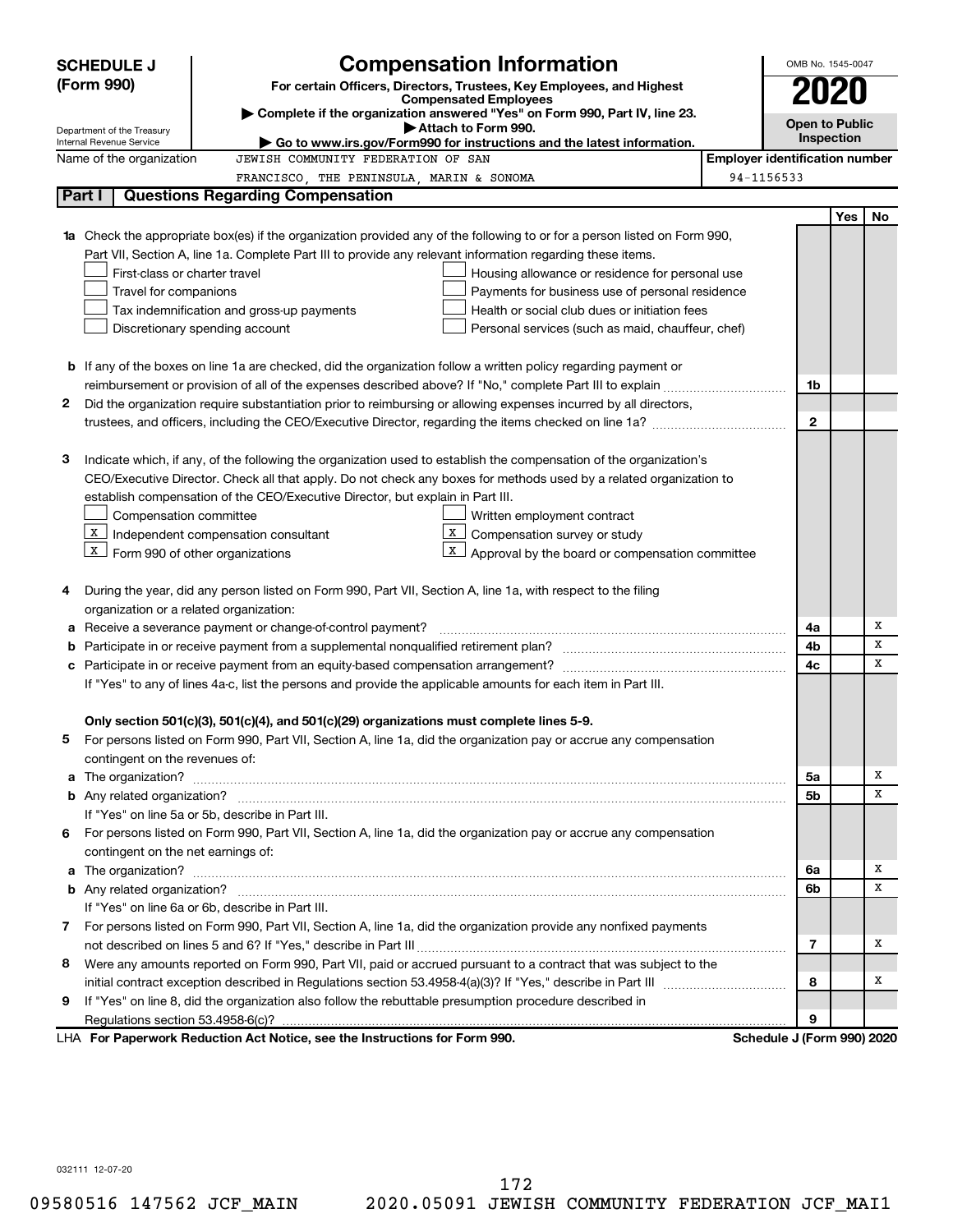Schedule J (Form 990) 2020 FRANCISCO, THE PENINSULA, MARIN & SONOMA 94-1156533

Part II | Officers, Directors, Trustees, Key Employees, and Highest Compensated Employees. Use duplicate copies if additional space is needed.

For each individual whose compensation must be reported on Schedule J, report compensation from the organization on row (i) and from related organizations, described in the instructions, on row (ii). Do not list any individuals that aren't listed on Form 990, Part VII.

Note: The sum of columns (B)(i)-(iii) for each listed individual must equal the total amount of Form 990, Part VII, Section A, line 1a, applicable column (D) and (E) amounts for that individual.

| (A) Name and Title                 |      | (B) Breakdown of W-2 and/or 1099-MISC compensation |                                           |                                           | (C) Retirement and             | (D) Nontaxable | (E) Total of columns | (F) Compensation                                           |
|------------------------------------|------|----------------------------------------------------|-------------------------------------------|-------------------------------------------|--------------------------------|----------------|----------------------|------------------------------------------------------------|
|                                    |      | (i) Base<br>compensation                           | (ii) Bonus &<br>incentive<br>compensation | (iii) Other<br>reportable<br>compensation | other deferred<br>compensation | benefits       | $(B)(i)$ - $(D)$     | in column (B)<br>reported as deferred<br>on prior Form 990 |
| DANIEL P. GROSSMAN<br>(1)          | (i)  | 498,707                                            | 126,500                                   | 3,361                                     | 13,649                         | 24,870         | 667,087              | $\mathbf 0$ .                                              |
| CEO                                | (ii) | $\Omega$                                           | $\mathbf{0}$ .                            | $\mathbf{0}$                              | <sup>n</sup>                   | $\Omega$       |                      | $\mathbf 0$ .                                              |
| HOLDEN LEE<br>(2)                  | (i)  | 335,495                                            | 0.                                        | 1,486                                     | 8,550                          | 17,576         | 363,107              | $\mathbf 0$ .                                              |
| CFIO/ASSISTANT TREASURER           | (ii) | $\mathbf{0}$                                       | 0.                                        | $\mathbf{0}$                              | $\Omega$                       | $\Omega$       |                      | $\mathbf 0$ .                                              |
| JOY SISISKY<br>(3)                 | (i)  | 294,885                                            | 0.                                        | 976                                       | 8,550                          | 29,952         | 334,363              | $\mathbf 0$ .                                              |
| CPO/ASSISTANT SECRETARY            | (ii) | $\mathbf{0}$                                       | 0.                                        | $\mathbf{0}$                              | $\Omega$                       | $\Omega$       |                      | $\mathbf 0$ .                                              |
| SUSAN REINHOLD<br>(4)              | (i)  | 279,248                                            | 0.                                        | 1,535                                     | 4,654                          | 12,898         | 298,335              | $\mathbf 0$ .                                              |
| MANAGING DIR. OF PHIL. (THRU 10/20 | (ii) | $\mathbf{0}$                                       | 0.                                        | $\mathbf{0}$                              | $\Omega$                       | $\Omega$       |                      | $\mathbf 0$ .                                              |
| JENNIFER SMITH<br>(5)              | (i)  | 268,675                                            | 0.                                        | 1,930                                     | 8,136                          | 17,368         | 296,109              | $\mathbf 0$ .                                              |
| EXEC DIRECTOR, DILLER TEEN         | (ii) | $\mathbf{0}$                                       | 0.                                        | $\mathbf{0}$                              | $\Omega$                       | $\Omega$       | $\Omega$             | $\mathbf 0$ .                                              |
| AFSHIN AFSHAR<br>(6)               | (i)  | 208,156                                            | 0.                                        | 3,308                                     | 6,380                          | 9,640          | 227,484              | $\mathbf 0$ .                                              |
| CHIEF INFORMATION OFFICER          | (ii) | $\mathbf{0}$                                       | 0.                                        | $\mathbf{0}$                              | 0                              | $\Omega$       | $\Omega$             | $\mathbf{0}$ .                                             |
| SINDY CRAIG<br>(7)                 | (i)  | 204,246                                            | 0.                                        | 1,756                                     | 6,231                          | 11,484         | 223,717              | $\mathbf{0}$ .                                             |
| SENIOR DIR. PLANNED GIVING         | (ii) | $\mathbf{0}$                                       | 0.                                        | $\mathbf{0}$                              | 0                              | $\Omega$       | $\Omega$             | $\mathbf{0}$ .                                             |
| BRIAN KATAOKA<br>(8)               | (i)  | 184,181                                            | $\mathbf{0}$ .                            | 342                                       | 5,607                          | 16,844         | 206,974              | $\mathbf 0$ .                                              |
| SENIOR DIR. FINANCE/CONTROLLER     | (ii) | $\mathbf{0}$                                       | $\mathbf{0}$ .                            | $\mathbf{0}$                              | $\Omega$                       | $\Omega$       | $\Omega$             | $\mathbf 0$ .                                              |
| TANYA SHADOAN<br>(9)               | (i)  | 184,808                                            | $\mathbf{0}$ .                            | 831                                       | 5,544                          | 1,734          | 192,917              | $\mathbf 0$ .                                              |
| MANAGING DIR. PHILANTHROPY OPS.    | (ii) | $\mathbf{0}$                                       | $\mathbf{0}$ .                            | $\mathbf{0}$                              | $\mathbf{0}$                   | $\mathbf{0}$   | $\mathbf{0}$         | $\mathbf 0$ .                                              |
|                                    | (i)  |                                                    |                                           |                                           |                                |                |                      |                                                            |
|                                    | (ii) |                                                    |                                           |                                           |                                |                |                      |                                                            |
|                                    | (i)  |                                                    |                                           |                                           |                                |                |                      |                                                            |
|                                    | (ii) |                                                    |                                           |                                           |                                |                |                      |                                                            |
|                                    | (i)  |                                                    |                                           |                                           |                                |                |                      |                                                            |
|                                    | (ii) |                                                    |                                           |                                           |                                |                |                      |                                                            |
|                                    | (i)  |                                                    |                                           |                                           |                                |                |                      |                                                            |
|                                    | (ii) |                                                    |                                           |                                           |                                |                |                      |                                                            |
|                                    | (i)  |                                                    |                                           |                                           |                                |                |                      |                                                            |
|                                    | (ii) |                                                    |                                           |                                           |                                |                |                      |                                                            |
|                                    | (i)  |                                                    |                                           |                                           |                                |                |                      |                                                            |
|                                    | (ii) |                                                    |                                           |                                           |                                |                |                      |                                                            |
|                                    | (i)  |                                                    |                                           |                                           |                                |                |                      |                                                            |
|                                    | (ii) |                                                    |                                           |                                           |                                |                |                      |                                                            |

**2**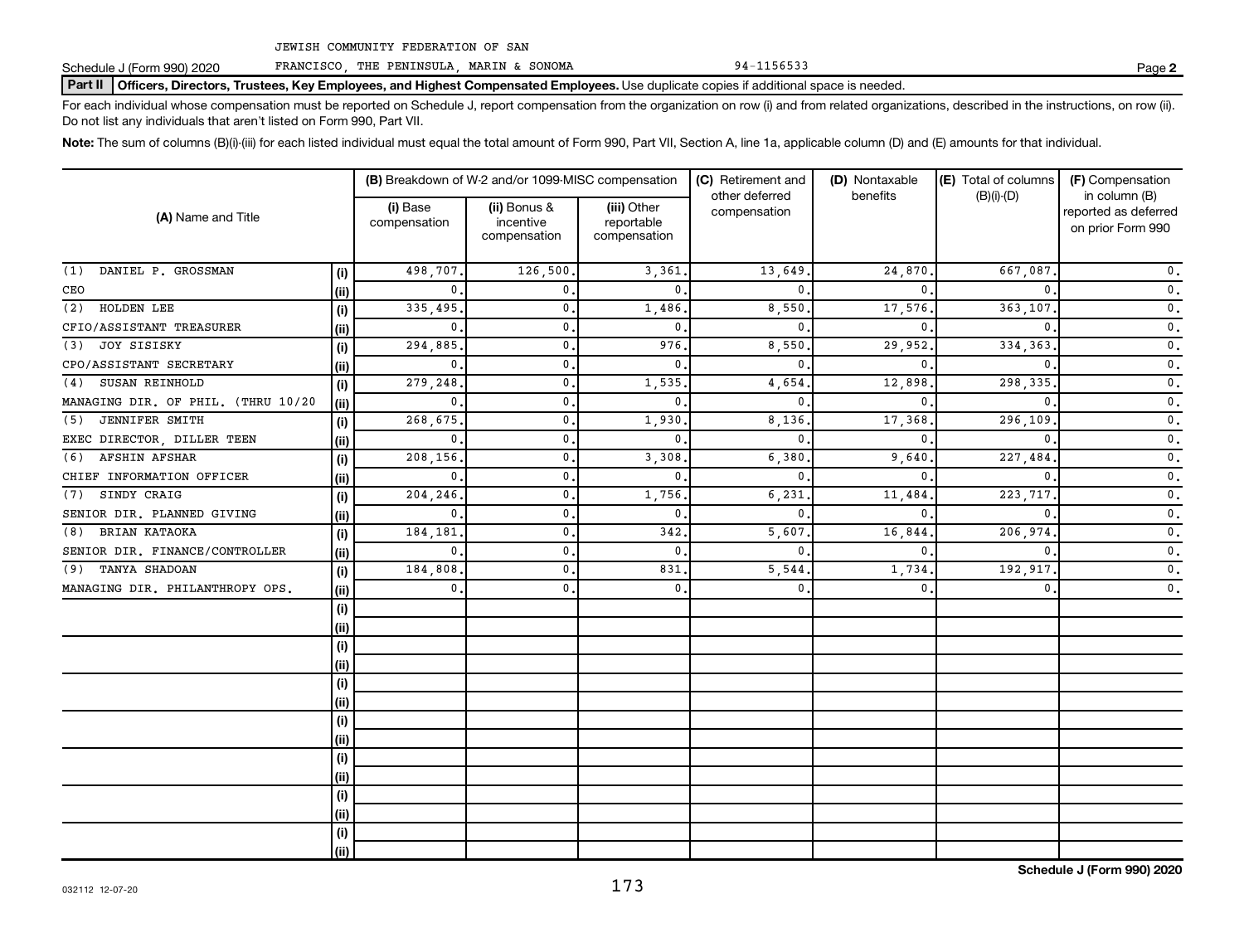Schedule J (Form 990) 2020 FRANCISCO, THE PENINSULA, MARIN & SONOMA 92 Page 94-1156533

Page 3

## **Part III Supplemental Information**

Provide the information, explanation, or descriptions required for Part I, lines 1a, 1b, 3, 4a, 4b, 4c, 5a, 5b, 6a, 6b, 7, and 8, and for Part II. Also complete this part for any additional information.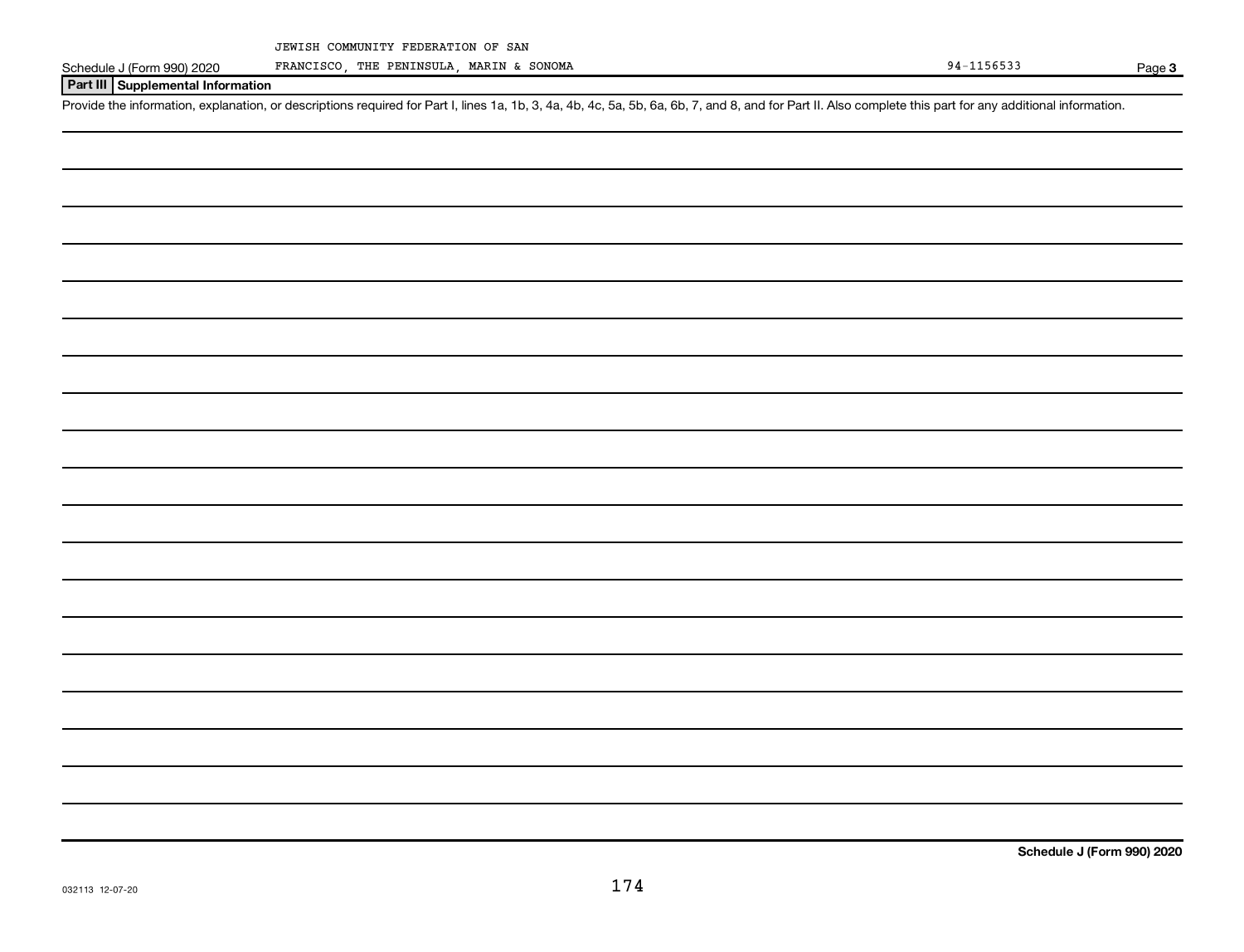|        | <b>SCHEDULE M</b><br>(Form 990)<br>Department of the Treasury<br>Internal Revenue Service | <b>Noncash Contributions</b><br>Complete if the organizations answered "Yes" on Form 990, Part IV, lines 29 or 30.<br>Attach to Form 990.<br>Go to www.irs.gov/Form990 for instructions and the latest information. |                               |                                      |                                                                                                      |  |                                                              | OMB No. 1545-0047<br>2020<br><b>Open to Public</b><br>Inspection |
|--------|-------------------------------------------------------------------------------------------|---------------------------------------------------------------------------------------------------------------------------------------------------------------------------------------------------------------------|-------------------------------|--------------------------------------|------------------------------------------------------------------------------------------------------|--|--------------------------------------------------------------|------------------------------------------------------------------|
|        | Name of the organization                                                                  | JEWISH COMMUNITY FEDERATION OF SAN                                                                                                                                                                                  |                               |                                      |                                                                                                      |  | <b>Employer identification number</b>                        |                                                                  |
|        |                                                                                           | FRANCISCO, THE PENINSULA, MARIN & SONOMA                                                                                                                                                                            |                               |                                      |                                                                                                      |  | 94-1156533                                                   |                                                                  |
| Part I |                                                                                           | <b>Types of Property</b>                                                                                                                                                                                            |                               |                                      |                                                                                                      |  |                                                              |                                                                  |
|        |                                                                                           |                                                                                                                                                                                                                     | (a)<br>Check if<br>applicable | (b)<br>Number of<br>contributions or | (c)<br>Noncash contribution<br>amounts reported on<br>items contributed Form 990, Part VIII, line 1q |  | (d)<br>Method of determining<br>noncash contribution amounts |                                                                  |
|        |                                                                                           |                                                                                                                                                                                                                     |                               |                                      |                                                                                                      |  |                                                              |                                                                  |
|        |                                                                                           |                                                                                                                                                                                                                     |                               |                                      |                                                                                                      |  |                                                              |                                                                  |
| 3      |                                                                                           | Art - Fractional interests                                                                                                                                                                                          |                               |                                      |                                                                                                      |  |                                                              |                                                                  |
| 4      |                                                                                           |                                                                                                                                                                                                                     |                               |                                      |                                                                                                      |  |                                                              |                                                                  |
| 5.     |                                                                                           | Clothing and household goods                                                                                                                                                                                        |                               |                                      |                                                                                                      |  |                                                              |                                                                  |
| 6      |                                                                                           |                                                                                                                                                                                                                     |                               |                                      |                                                                                                      |  |                                                              |                                                                  |
|        |                                                                                           |                                                                                                                                                                                                                     |                               |                                      |                                                                                                      |  |                                                              |                                                                  |
| 8      |                                                                                           |                                                                                                                                                                                                                     |                               |                                      |                                                                                                      |  |                                                              |                                                                  |

#### **9 10 11 12 13 14 15 16 17 18 19 20 21 22 23 24 25 26 27 28 29 29** Securities - Publicly traded ....................... Securities - Closely held stock .................... Securities - Partnership, LLC, or trust interests ~~~~~~~~~~~~~~ Securities - Miscellaneous [ ....................... Qualified conservation contribution - Historic structures ~~~~~~~~~~~~ Qualified conservation contribution - Other... Real estate - Residential ~~~~~~~~~ Real estate - Commercial ........................... Real estate - Other ~~~~~~~~~~~~ Collectibles ~~~~~~~~~~~~~~~~ Food inventory ~~~~~~~~~~~~~~ Drugs and medical supplies ....................... Taxidermy ~~~~~~~~~~~~~~~~ Historical artifacts ~~~~~~~~~~~~ Scientific specimens ................................. Archeological artifacts ~~~~~~~~~~ Other  $\blacktriangleright$  ( ) Other  $\blacktriangleright$  ( ) Other  $\blacktriangleright$  ( ) **Other** Number of Forms 8283 received by the organization during the tax year for contributions for which the organization completed Form 8283, Part V, Donee Acknowledgement ............  $\blacktriangleright$  $\blacktriangleright$ X 288 40,740,957. SELLING PRICE

|      |                                                                                                                            |                            | . |  |
|------|----------------------------------------------------------------------------------------------------------------------------|----------------------------|---|--|
| 30a  | During the year, did the organization receive by contribution any property reported in Part I, lines 1 through 28, that it |                            |   |  |
|      | must hold for at least three years from the date of the initial contribution, and which isn't required to be used for      |                            |   |  |
|      | exempt purposes for the entire holding period?                                                                             | <b>30a</b>                 |   |  |
|      | <b>b</b> If "Yes," describe the arrangement in Part II.                                                                    |                            |   |  |
| 31   | Does the organization have a gift acceptance policy that requires the review of any nonstandard contributions?             | 31                         | x |  |
| 32a  | Does the organization hire or use third parties or related organizations to solicit, process, or sell noncash              |                            |   |  |
|      | contributions?                                                                                                             | 32a                        |   |  |
|      | <b>b</b> If "Yes," describe in Part II.                                                                                    |                            |   |  |
| 33   | If the organization didn't report an amount in column (c) for a type of property for which column (a) is checked,          |                            |   |  |
|      | describe in Part II.                                                                                                       |                            |   |  |
| ∣ ⊟∆ | Ear Deparwork Reduction Act Notice, see the Instructions for Form 000                                                      | Schodule M (Form 990) 2020 |   |  |

**For Paperwork Reduction Act Notice, see the Instructions for Form 990. Schedule M (Form 990) 2020** LHA

**Yes No**

032141 11-23-20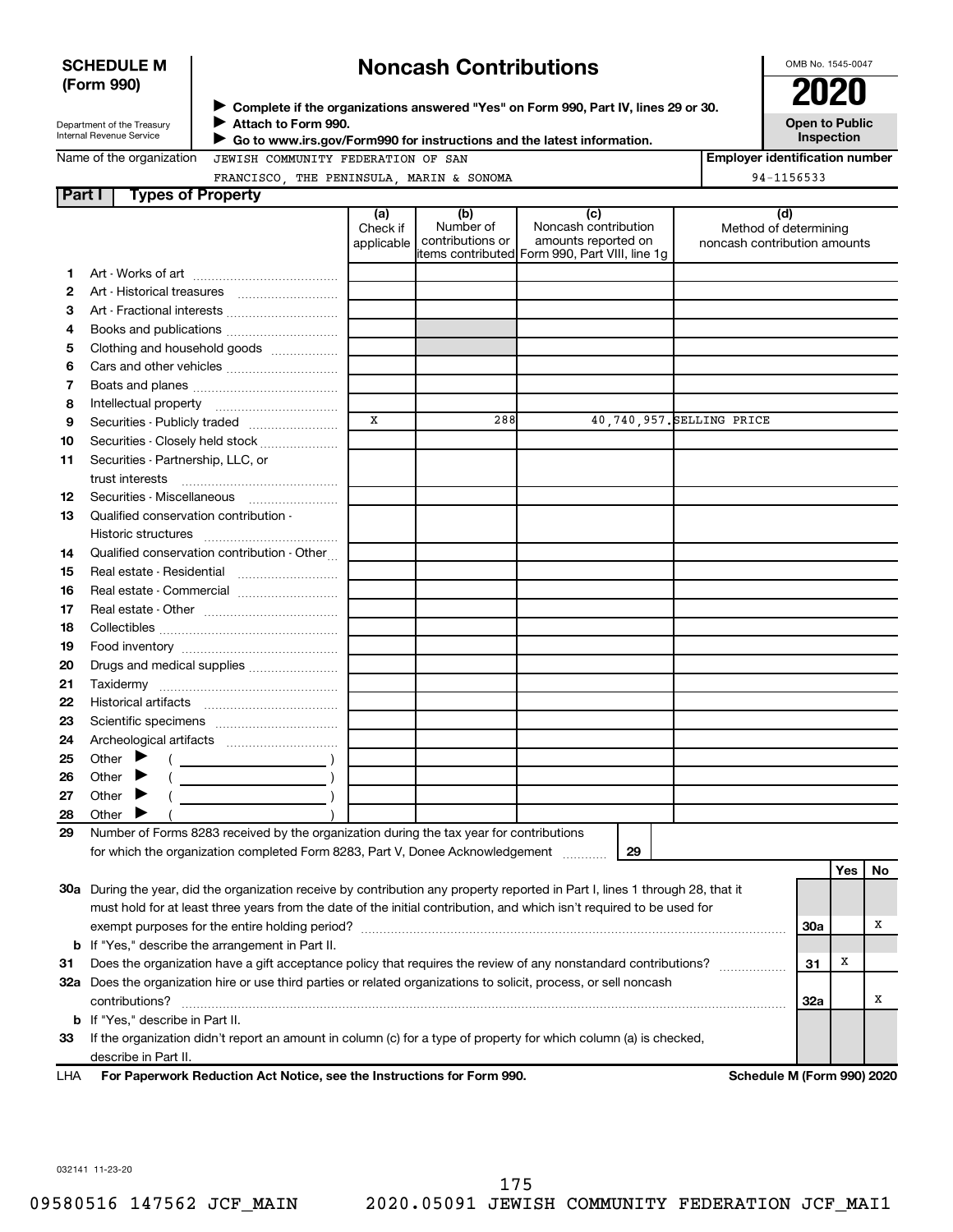THE PENINSULA, MARIN & SONOMA

Schedule M (Form 990) 2020 FRANCISCO, THE PENINSULA, MARIN & SONOMA 981 1156533<br>**Part II | Supplemental Information.** Provide the information required by Part I. lines 30b, 32b, and 33, and whether th Part II | Supplemental Information. Provide the information required by Part I, lines 30b, 32b, and 33, and whether the organization is reporting in Part I, column (b), the number of contributions, the number of items received, or a combination of both. Also complete this part for any additional information.

SCHEDULE M, PART I, COLUMN (B):

THE ORGANIZATION TREATS THE TOTAL NON-CASH CONTRIBUTIONS FROM ANY

SINGLE DONOR ON ANY SINGLE DAY AS A SINGLE CONTRIBUTION. THERE WERE 288

DISTINCT CONTRIBUTIONS MADE IN THE CURRENT YEAR.

**Schedule M (Form 990) 2020**

032142 11-23-20

**2**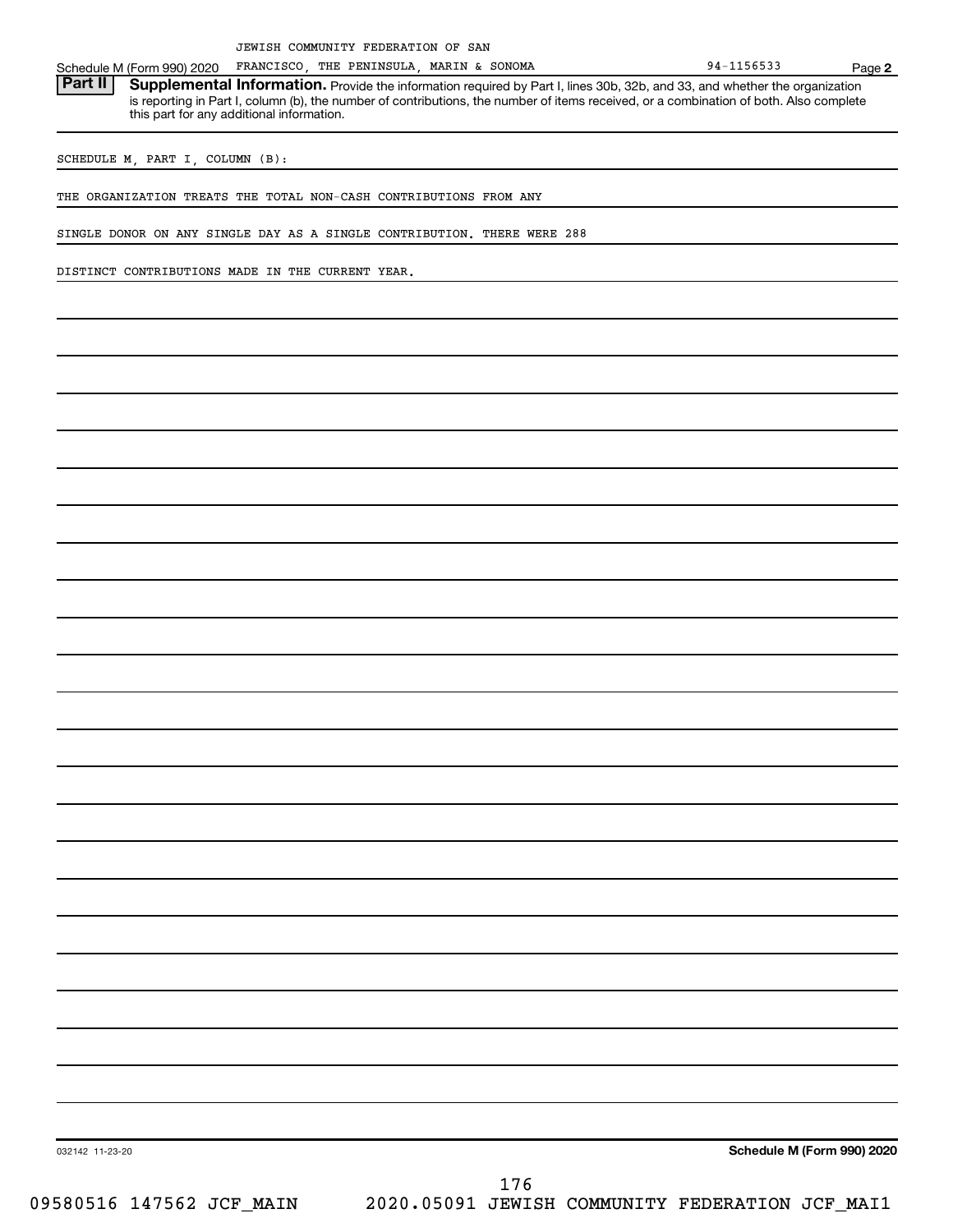**(Form 990 or 990-EZ)**

Department of the Treasury Internal Revenue Service Name of the organization

## **Complete to provide information for responses to specific questions on Form 990 or 990-EZ or to provide any additional information. | Attach to Form 990 or 990-EZ. SCHEDULE O** Supplemental Information to Form 990 or 990-EZ  $\overline{\smash{\big)}$  2020<br>(Form 990 or 990-EZ)

**| Go to www.irs.gov/Form990 for the latest information.**



**Employer identification number** FRANCISCO, THE PENINSULA, MARIN & SONOMA 8 80000 | 94-1156533

FORM 990, PART III, LINE 1, DESCRIPTION OF ORGANIZATION MISSION:

OUR VISION IS A VIBRANT, CONNECTED, AND ENDURING JEWISH COMMUNITY THAT

JEWISH COMMUNITY FEDERATION OF SAN

IS A FORCE FOR GOOD LOCALLY, IN ISRAEL, AND AROUND THE WORLD.

OUR MISSION IS TO BE A PHILANTHROPIC CATALYST, CONNECTING BAY AREA JEWS

OF ALL AGES, BACKGROUNDS, AND PERSPECTIVES - TO THE POWER WE HAVE AS

A COMMUNITY TO IMPROVE THE WORLD. WE PARTNER WITH DONORS

ORGANIZATIONS, AND FOUNDATIONS TO ADDRESS THE PRESSING ISSUES FACING

OUR COMMUNITY, AND DEVELOP INNOVATIVE STRATEGIES THAT RESULT IN DEEP

AND LASTING IMPACT LOCALLY, IN ISRAEL, AND AROUND THE WORLD.

OUR WORK IS GUIDED BY THE TIMELESS JEWISH VALUES OF KEHILLA

(COMMUNITY), TZEDAKAH (GIVING WITH JUST INTENTION), AND TIKKUN OLAM

(REPAIRING THE WORLD).

FORM 990, PART VI, SECTION A, LINE 2:

BOARD MEMBERS BOB TANDLER AND VALLI BENESCH ARE HUSBAND AND WIFE

FORM 990, PART VI, SECTION B, LINE 11B:

THE FORM 990 IS PREPARED BASED ON AUDITED FINANCIAL STATEMENTS BY THE

ORGANIZATION'S FINANCE AND ACCOUNTING STAFF. REVIEWERS OF THE FINAL DRAFT

OF THE FORM 990 INCLUDE THE CHAIR, TREASURER, ASSISTANT TREASURER,

ASSISTANT SECRETARY, CONTROLLER, AND CERTAIN ACCOUNTING STAFF AS WELL AS AN

OUTSIDE TAX FIRM. THE FINAL VERSION IS PROVIDED TO ALL OFFICERS AND THE

FULL BOARD PRIOR TO FILING.

032211 11-20-20 **For Paperwork Reduction Act Notice, see the Instructions for Form 990 or 990-EZ. Schedule O (Form 990 or 990-EZ) 2020** LHA

177

09580516 147562 JCF\_MAIN 2020.05091 JEWISH COMMUNITY FEDERATION JCF\_MAI1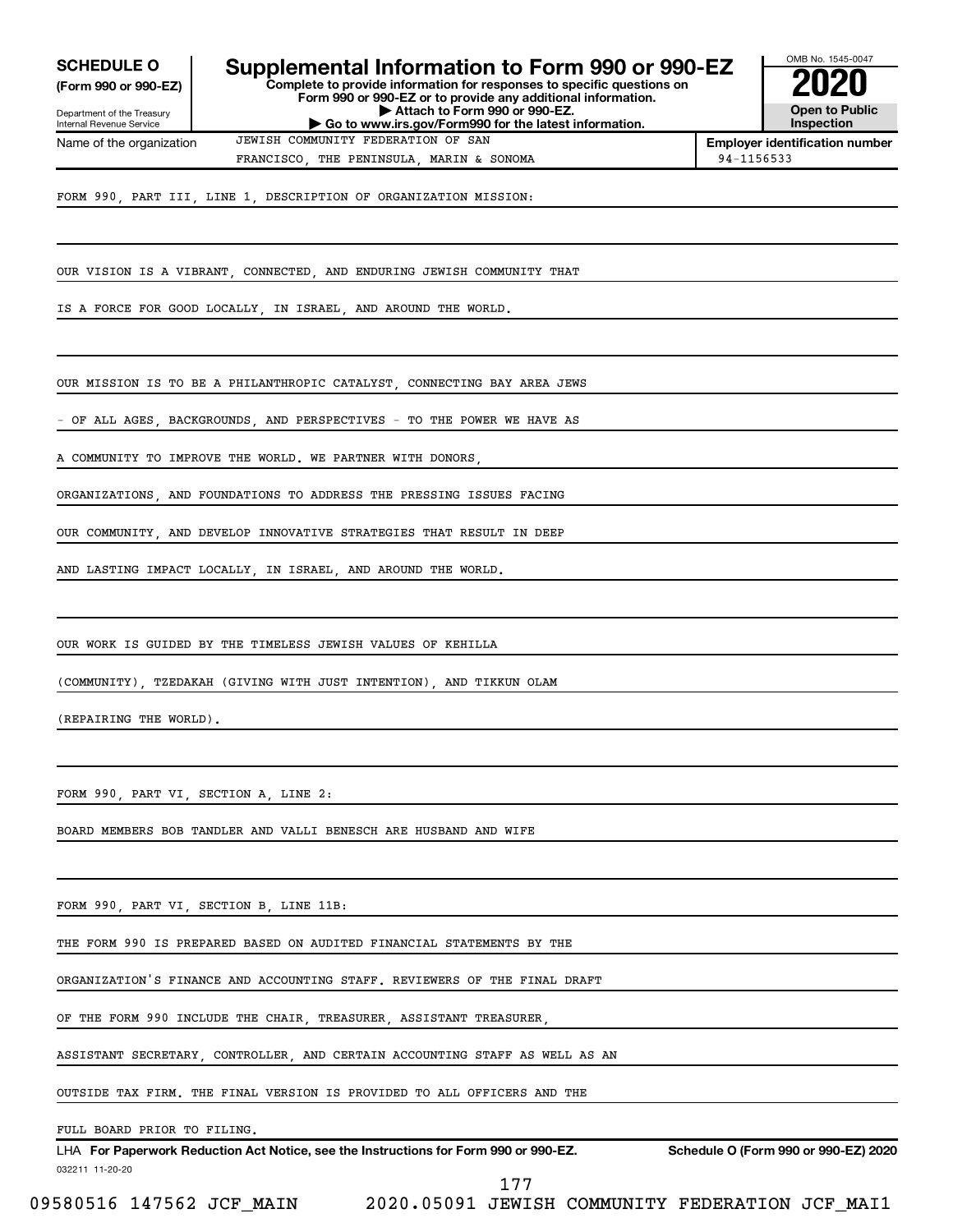| Name of the organization | JEWISH COMMUNITY FEDERATION OF SAN              | <b>Employer identif</b> |
|--------------------------|-------------------------------------------------|-------------------------|
|                          | SONOMA<br>MARIN &<br>THE PENINSULA<br>FRANCISCO | 94-1156533              |

FORM 990, PART VI, SECTION B, LINE 12C:

THE ORGANIZATION REGULARLY AND CONSISTENTLY MONITORS AND ENFORCES

COMPLIANCE WITH ITS CONFLICT OF INTEREST POLICY FOR BOARD MEMBERS AND

OFFICERS. THE ORGANIZATION REQUESTS COMPLETION OF AN ANNUAL DISCLOSURE

FORM BY JANUARY 31 FOR ALL BOARD MEMBERS AND OFFICERS.

THE ORGANIZATION ENSURES THAT ALL FORMS HAVE BEEN RECEIVED AND PREPARES A

SUMMARY OF DISCLOSURES AND FORWARDS THE FORMS AND SUMMARY TO ITS LEGAL

COUNSEL. THE ORGANIZATION'S CFIO ALSO RECEIVES A COPY OF THE SUMMARY AND

REVIEWS ALL FORMS AND IS RESPONSIBLE FOR ASSURING APPROPRIATE REPORTING TO

THE EXTERNAL AUDITORS AND DISCLOSURE IN THE ANNUAL TAX FILINGS.

FORM 990, PART VI, SECTION B, LINE 15:

THE FEDERATION DOES A COMPENSATION SURVEY AND ANALYSIS FOR THE SENIOR LEVEL

POSITIONS. IT LOOKS AT COMPENSATION THAT IS EQUITABLE INTERNALLY AND

EXTERNALLY FOR THESE POSITIONS. THE EXECUTIVE COMMITTEE OFFICERS APPROVE

THE COMPENSATION FOR THE CEO AND DOCUMENT THE PROCESS USED AND DECISIONS

MADE IN THE EXECUTIVE SESSION BOARD MINUTES. THERE IS A PERIODIC REVIEW OF

ALL SALARIES FROM AN INDEPENDENT PROFESSIONAL COMPENSATION ORGANIZATION.

THE REVIEW INCLUDES SIMILAR POSITIONS IN THE NON-PROFIT AND FOR-PROFIT

SECTOR BOTH LOCALLY AND NATIONALLY. THE COMPENSATION REVIEW ALSO ANALYZES

COMPENSATION INFORMATION FROM OTHER FORM 990'S FOR SIMILAR ORGANIZATIONS AS

WELL AS MANY OTHER SOURCES OF COMPENSATION DATA.

FORM 990, PART VI, SECTION C, LINE 19:

THE ORGANIZATION MAKES ITS CONSOLIDATED AUDITED FINANCIAL STATEMENTS AND

FORM 990 FOR THE MOST RECENT THREE YEARS AND CONFLICT OF INTEREST POLICY

032212 11-20-20

178

**Schedule O (Form 990 or 990-EZ) 2020**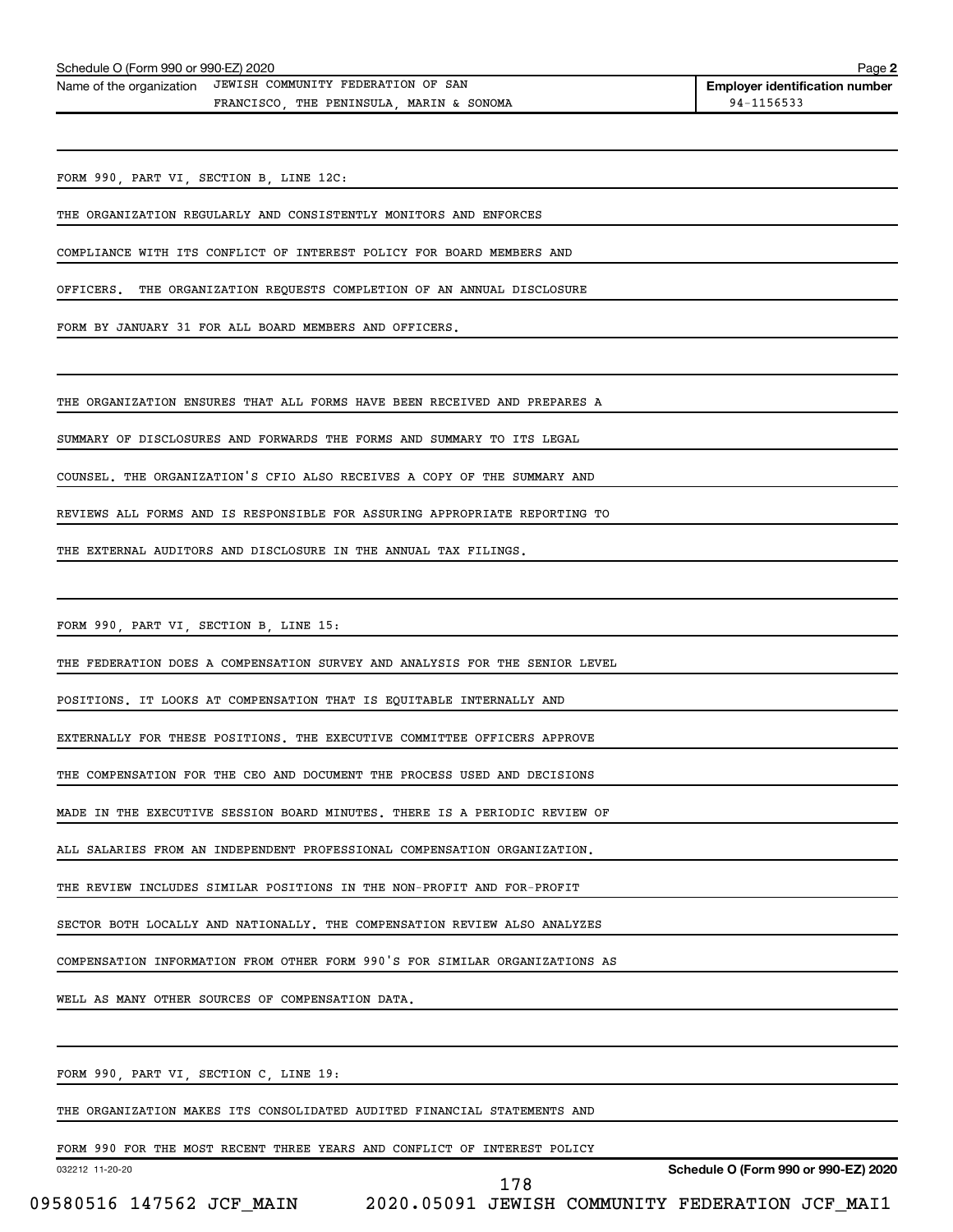|                                       | Schedule O (Form 990 or 990-EZ) 2020                                           |             |                                                     |
|---------------------------------------|--------------------------------------------------------------------------------|-------------|-----------------------------------------------------|
| Name of the organization              | JEWISH COMMUNITY FEDERATION OF SAN<br>FRANCISCO, THE PENINSULA, MARIN & SONOMA |             | <b>Employer identification number</b><br>94-1156533 |
| AVAILABLE TO THE PUBLIC UPON REQUEST. |                                                                                |             |                                                     |
|                                       |                                                                                |             |                                                     |
|                                       |                                                                                |             |                                                     |
| PART X LINE 13                        |                                                                                |             |                                                     |
|                                       | PRIOR YEAR AMOUNTS IN LINE 7 HAVE BEEN RECLASSIFIED FROM NOTES                 |             |                                                     |
|                                       | RECEIVABLE TO LINE 13 PROGRAM RELATED INVESTMENTS TO BETTER CAPTURE THE        |             |                                                     |
| NATURE OF THE UNDERLYING ASSET.       |                                                                                |             |                                                     |
|                                       |                                                                                |             |                                                     |
|                                       |                                                                                |             |                                                     |
|                                       | FORM 990, PART XI, LINE 9, CHANGES IN NET ASSETS:                              |             |                                                     |
|                                       | CHANGE IN ALLOWANCE FOR UNCOLLECTABLE PLEDGES                                  | $-172,097.$ |                                                     |
|                                       | CANCELLATIONS OF PRIOR PERIOD GRANTS OUTSTANDING                               |             |                                                     |
| TOTAL TO FORM 990, PART XI, LINE 9    |                                                                                | 346,119.    |                                                     |
|                                       |                                                                                |             |                                                     |
|                                       | FORM 990, PART IV, LINE 12 & PART XII, LINE 2:                                 |             |                                                     |
|                                       | THE FORM 990 IS FILED FOR THE ORGANIZATION ON A STAND-ALONE-BASIS,             |             |                                                     |
|                                       | WHILE THE AUDITED FINANCIALS ARE PREPARED ON A CONSOLIDATED BASIS WITH         |             |                                                     |
|                                       | THE RESULTS OF ITS SUPPORTING ORGANIZATIONS. THE FINANCIAL STATEMENTS          |             |                                                     |
|                                       | OF THE ORGANIZATION ARE CONSOLIDATED WITH THOSE OF ITS SUPPORTING              |             |                                                     |
|                                       | ORGANIZATIONS, AND AUDITED BY AN INDEPENDENT PUBLIC ACCOUNTING FIRM IN         |             |                                                     |
|                                       | ACCORDANCE WITH GAAP. THE ORGANIZATION'S AUDIT COMMITTEE HAS                   |             |                                                     |
|                                       | RESPONSIBILITY FOR OVERSIGHT OF THE AUDIT OF THE CONSOLIDATED FINANCIAL        |             |                                                     |
| STATEMENTS.                           |                                                                                |             |                                                     |
|                                       |                                                                                |             |                                                     |
|                                       |                                                                                |             |                                                     |
| FORM 990, PAGE 1, PART C              |                                                                                |             |                                                     |
|                                       | DUE TO TAX SOFTWARE LIMITATIONS, THE NAME OF THE ORGANIZATION HAS BEEN         |             |                                                     |
|                                       | SHORTENED. THE FULL NAME OF THE ORGANIZATION IS JEWISH COMMUNITY               |             |                                                     |
|                                       | FEDERATION OF SAN FRANCISCO, THE PENINSULA, MARIN & SONOMA COUNTIES.           |             |                                                     |
| 032212 11-20-20                       |                                                                                | 170         | Schedule O (Form 990 or 990-EZ) 2020                |

<sup>09580516 147562</sup> JCF\_MAIN 2020.05091 JEWISH COMMUNITY FEDERATION JCF\_MAI1 179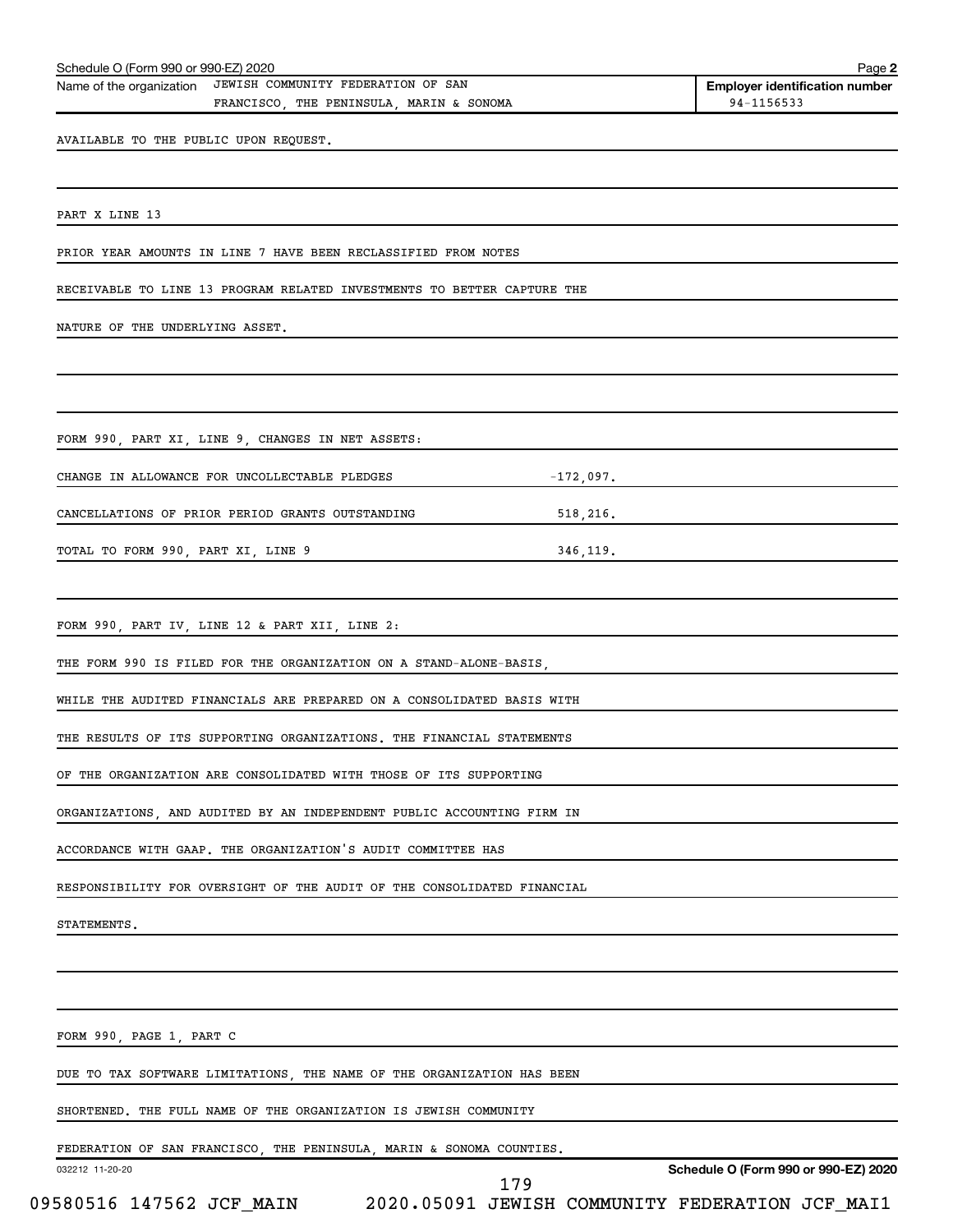| Name of the organization JEWISH COMMUNITY FEDERATION OF SAN | <b>Employer identification number</b> |
|-------------------------------------------------------------|---------------------------------------|
| THE PENINSULA MARIN & SONOMA<br>FRANCISCO                   | 94-1156533                            |
|                                                             |                                       |
|                                                             |                                       |
|                                                             |                                       |

FORM 990 (VARIOUS):

DUE TO TAX SOFTWARE LIMITATIONS, CERTAIN QUESTIONS THAT SHOULD HAVE

BEEN ANSWERED N/A WERE EITHER LEFT BLANK OR ANSWERED NO AS FOLLOWS:

1) PART IV, QUESTION 20B, 24B, 24C, 24D

2) PART V, QUESTION 5C, 6B, 7B, 7D, 7G, 7H, 10A, 10B, 11A, 11B, 12A,

12B, 13A, 13B, 13C, 14B

3) PART VI, QUESTION 10B, 16B

4) PART XII, QUESTION 3B

5) SCHEDULE J, QUESTION 1B,2, 9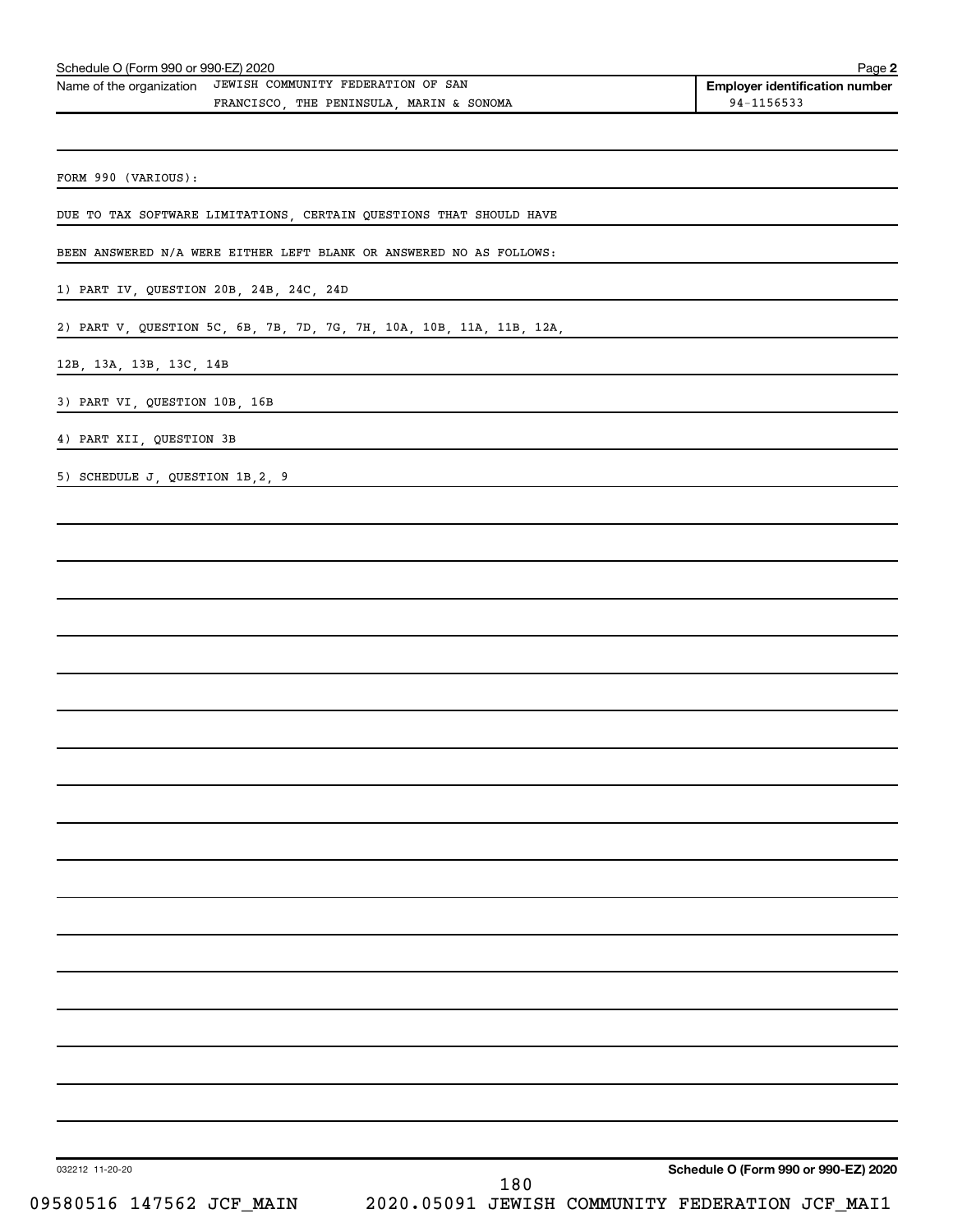| <b>SCHEDULE R</b> |  |
|-------------------|--|
|                   |  |

# **Related Organizations and Unrelated Partnerships**

**(Form 990) Complete if the organization answered "Yes" on Form 990, Part IV, line 33, 34, 35b, 36, or 37.** |

■ Attach to Form 990. **Dependent of Attach to Form 990.** Open to Public

OMB No. 1545-0047 **2020**

| <b>Open to Public</b> |  |  |
|-----------------------|--|--|
| <b>Inspection</b>     |  |  |

**Employer identification number**

| Department of the Treasury<br>Internal Revenue Service | $\blacktriangleright$ Go to www.irs.gov/Form990 for instructions and the latest information. |                       |
|--------------------------------------------------------|----------------------------------------------------------------------------------------------|-----------------------|
| Name of the organization                               | JEWISH COMMUNITY FEDERATION OF SAN                                                           | <b>Employer ident</b> |
|                                                        | MARIN & SONOMA<br>THE PENINSULA<br>FRANCISCO                                                 | 94-1156533            |

Part I ldentification of Disregarded Entities. Complete if the organization answered "Yes" on Form 990, Part IV, line 33.

| (a)<br>Name, address, and EIN (if applicable) | (b)<br>Primary activity    | (c)<br>Legal domicile (state or | (d)<br>Total income | (e)<br>End-of-year assets | (f)<br>Direct controlling |
|-----------------------------------------------|----------------------------|---------------------------------|---------------------|---------------------------|---------------------------|
| of disregarded entity                         |                            | foreign country)                |                     |                           | entity                    |
| NOVA STEUART, LLC                             |                            |                                 |                     |                           | <b>JEWISH COMMUNITY</b>   |
| 121 STEUART STREET                            |                            |                                 |                     |                           | FEDERATION OF SAN         |
| SAN FRANCISCO, CA 94105                       | PROPERTY TITLE HOLDING CO. | CALIFORNIA                      | $\mathbf{0}$ .      |                           | 0.FRANCISCO               |
| FEDERATION PHILANTHROPY PARTNERS LLC          |                            |                                 |                     |                           | <b>JEWISH COMMUNITY</b>   |
| 121 STEUART STREET                            | PHILNTHROPIC ADVISING      |                                 |                     |                           | FEDERATION OF SAN         |
| SAN FRANCISCO, CA 94105                       | <b>SERVICES</b>            | CALIFORNIA                      | $-671.$             |                           | $-671$ . FRANCISCO        |
|                                               |                            |                                 |                     |                           |                           |
|                                               |                            |                                 |                     |                           |                           |
|                                               |                            |                                 |                     |                           |                           |
|                                               |                            |                                 |                     |                           |                           |
|                                               |                            |                                 |                     |                           |                           |
|                                               |                            |                                 |                     |                           |                           |

**Part II** Identification of Related Tax-Exempt Organizations. Complete if the organization answered "Yes" on Form 990, Part IV, line 34, because it had one or more related tax-exempt<br>Part II acconizations during the tax ye organizations during the tax year.

| (a)<br>Name, address, and EIN<br>of related organization | (b)<br>Primary activity | (c)<br>Legal domicile (state or<br>foreign country) | (d)<br>Exempt Code<br>section | (e)<br>Public charity<br>status (if section | (f)<br>Direct controlling<br>entity |     | $(g)$<br>Section 512(b)(13)<br>controlled<br>entity? |  |
|----------------------------------------------------------|-------------------------|-----------------------------------------------------|-------------------------------|---------------------------------------------|-------------------------------------|-----|------------------------------------------------------|--|
|                                                          |                         |                                                     |                               | 501(c)(3))                                  |                                     | Yes | No.                                                  |  |
| 131 STEUART STREET FOUNDATION - 27-0129759               |                         |                                                     |                               |                                             | JEWISH COMMUNITY                    |     |                                                      |  |
| 121 STEUART STREET                                       |                         |                                                     |                               |                                             | FOUNDATION OF SAN                   |     |                                                      |  |
| SAN FRANCISCO, CA 94105                                  | SUPPORT FOUNDATION      | CALIFORNIA                                          | 501(C)(3)                     | 12A                                         | FRANCISCO                           | x   |                                                      |  |
| THE 565 MAYFIELD FOUNDATION - 94-3381996                 |                         |                                                     |                               |                                             | JEWISH COMMUNITY                    |     |                                                      |  |
| 121 STEUART STREET                                       |                         |                                                     |                               |                                             | FOUNDATION OF SAN                   |     |                                                      |  |
| SAN FRANCISCO, CA 94105                                  | SUPPORT FOUNDATION      | CALIFORNIA                                          | 501(C)(3)                     | 12A                                         | FRANCISCO                           | X   |                                                      |  |
| B-W SUPPORTING FOUNDATION - 94-3239096                   |                         |                                                     |                               |                                             | UEWISH COMMUNITY                    |     |                                                      |  |
| 121 STEUART STREET                                       |                         |                                                     |                               |                                             | FOUNDATION OF SAN                   |     |                                                      |  |
| SAN FRANCISCO, CA 94105                                  | SUPPORT FOUNDATION      | CALIFORNIA                                          | 501(C)(3)                     | 12A                                         | FRANCISCO                           | x   |                                                      |  |
| CARLA AND DAVID CRANE FOUNDATION -                       |                         |                                                     |                               |                                             | JEWISH COMMUNITY                    |     |                                                      |  |
| 01-0904664, 121 STEUART STREET, SAN                      |                         |                                                     |                               |                                             | FOUNDATION OF SAN                   |     |                                                      |  |
| FRANCISCO, CA 94105                                      | SUPPORT FOUNDATION      | CALIFORNIA                                          | 501(C)(3)                     | 12A                                         | FRANCISCO                           | x   |                                                      |  |

**For Paperwork Reduction Act Notice, see the Instructions for Form 990. Schedule R (Form 990) 2020**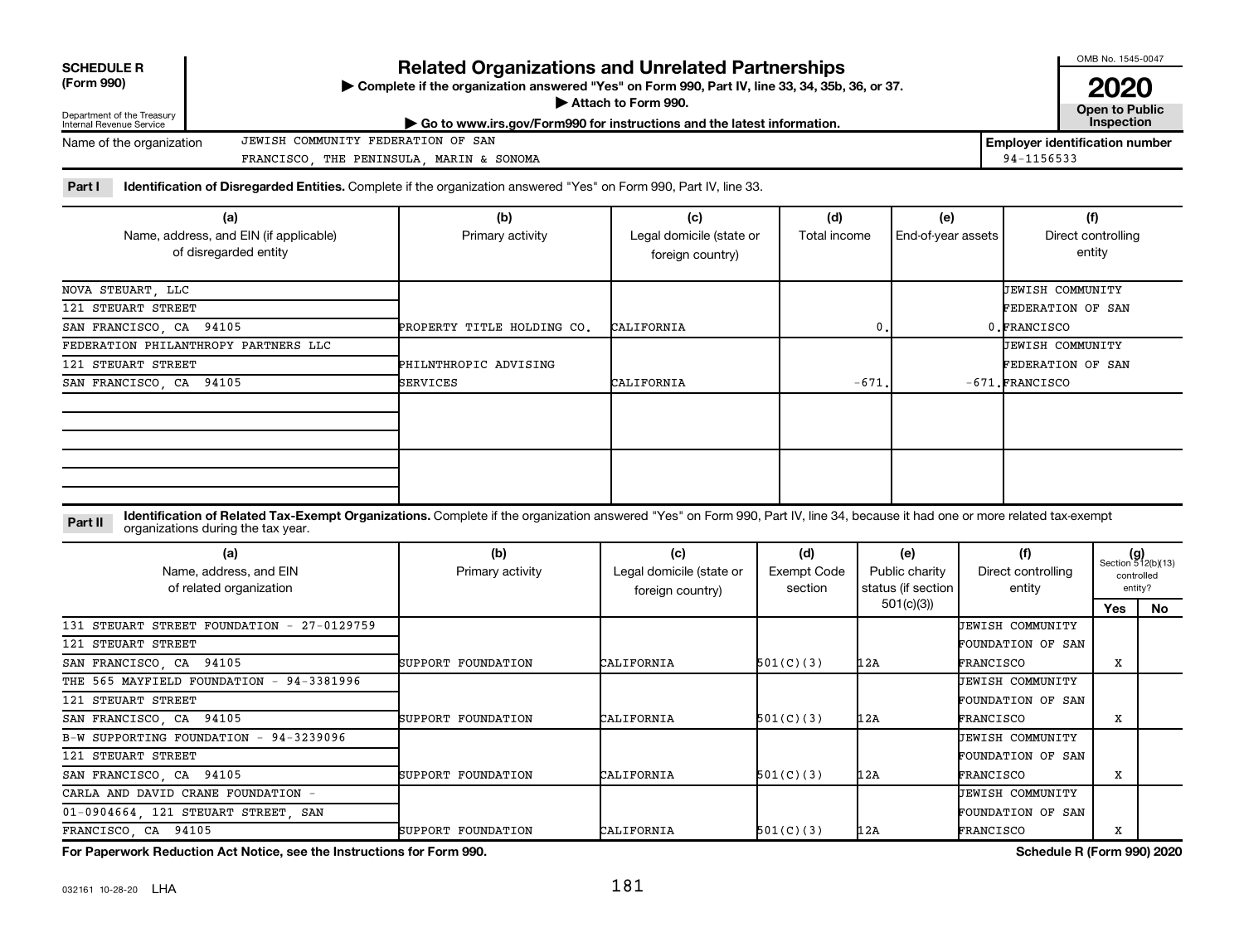Schedule R (Form 990)

FRANCISCO, THE PENINSULA, MARIN & SONOMA 94-1156533

**Part II Continuation of Identification of Related Tax-Exempt Organizations**

| (a)                                               | (b)                | (c)                                          | (d)                           | (e)                                  | (f)                          | $(g)$<br>Section 512(b)(13)<br>controlled<br>organization? |           |
|---------------------------------------------------|--------------------|----------------------------------------------|-------------------------------|--------------------------------------|------------------------------|------------------------------------------------------------|-----------|
| Name, address, and EIN<br>of related organization | Primary activity   | Legal domicile (state or<br>foreign country) | <b>Exempt Code</b><br>section | Public charity<br>status (if section | Direct controlling<br>entity |                                                            |           |
|                                                   |                    |                                              |                               | 501(c)(3)                            |                              | Yes                                                        | <b>No</b> |
| THE HELEN DILLER FAMILY FOUNDATION -              |                    |                                              |                               |                                      | <b>UEWISH COMMUNITY</b>      |                                                            |           |
| 31-1655715, 121 STEUART STREET, SAN               |                    |                                              |                               |                                      | <b>FOUNDATION OF SAN</b>     |                                                            |           |
| FRANCISCO CA 94105                                | SUPPORT FOUNDATION | CALIFORNIA                                   | 501(C)(3)                     | 12A                                  | FRANCISCO                    | X                                                          |           |
| BILL GRAHAM SUPPORTING FOUNDATION -               |                    |                                              |                               |                                      | <b>JEWISH COMMUNITY</b>      |                                                            |           |
| 94-3160182, 121 STEUART STREET, SAN               |                    |                                              |                               |                                      | FOUNDATION OF SAN            |                                                            |           |
| FRANCISCO, CA 94105                               | SUPPORT FOUNDATION | CALIFORNIA                                   | 501(C)(3)                     | 12A                                  | FRANCISCO                    | X                                                          |           |
| ISRAEL STRATEGIC ALTERNATIVE ENERGY               |                    |                                              |                               |                                      | UEWISH COMMUNITY             |                                                            |           |
| FOUNDATION - 80-0263559, 121 STEUART STREET       |                    |                                              |                               |                                      | FOUNDATION OF SAN            |                                                            |           |
| SAN FRANCISCO, CA 94105                           | SUPPORT FOUNDATION | CALIFORNIA                                   | 501(C)(3)                     | 12A                                  | FRANCISCO                    | х                                                          |           |
| JACK & ELISA KLEIN FOUNDATION - 75-3136118        |                    |                                              |                               |                                      | <b>JEWISH COMMUNITY</b>      |                                                            |           |
| 121 STEUART STREET                                |                    |                                              |                               |                                      | <b>FOUNDATION OF SAN</b>     |                                                            |           |
| SAN FRANCISCO, CA 94105                           | SUPPORT FOUNDATION | CALIFORNIA                                   | 501(C)(3)                     | 12A                                  | FRANCISCO                    | x                                                          |           |
| L & R LAWRENCE FAMILY FOUNDATION -                |                    |                                              |                               |                                      | JEWISH COMMUNITY             |                                                            |           |
| 43-2058466, 121 STEUART STREET, SAN               |                    |                                              |                               |                                      | <b>FOUNDATION OF SAN</b>     |                                                            |           |
| FRANCISCO, CA 94105                               | SUPPORT FOUNDATION | CALIFORNIA                                   | 501(C)(3)                     | 12A                                  | FRANCISCO                    | X                                                          |           |
| LEVINE-LENT FAMILY FOUNDATION - 94-3348127        |                    |                                              |                               |                                      | UEWISH COMMUNITY             |                                                            |           |
| 121 STEUART STREET                                |                    |                                              |                               |                                      | FOUNDATION OF SAN            |                                                            |           |
| SAN FRANCISCO, CA 94105                           | SUPPORT FOUNDATION | CALIFORNIA                                   | 501(C)(3)                     | 12A                                  | FRANCISCO                    | х                                                          |           |
| ALEXANDER M. & JUNE L. MAISIN FOUNDATION -        |                    |                                              |                               |                                      | <b>JEWISH COMMUNITY</b>      |                                                            |           |
| 94-3210509 121 STEUART STREET SAN                 |                    |                                              |                               |                                      | FOUNDATION OF SAN            |                                                            |           |
| FRANCISCO, CA 94105                               | SUPPORT FOUNDATION | CALIFORNIA                                   | 501(C)(3)                     | 12A                                  | FRANCISCO                    | x                                                          |           |
| MOLDAW FAMILY SUPPORTING FOUNDATION -             |                    |                                              |                               |                                      | <b>JEWISH COMMUNITY</b>      |                                                            |           |
| 94-3182526, 121 STEUART STREET, SAN               |                    |                                              |                               |                                      | <b>FOUNDATION OF SAN</b>     |                                                            |           |
| FRANCISCO, CA 94105                               | SUPPORT FOUNDATION | CALIFORNIA                                   | 501(C)(3)                     | 12A                                  | FRANCISCO                    | X                                                          |           |
| ELEANOR AND LAURENCE MYERS FOUNDATION -           |                    |                                              |                               |                                      | JEWISH COMMUNITY             |                                                            |           |
| 94-3194870, 121 STEUART STREET, SAN               |                    |                                              |                               |                                      | <b>FOUNDATION OF SAN</b>     |                                                            |           |
| FRANCISCO CA 94105                                | SUPPORT FOUNDATION | CALIFORNIA                                   | 501(C)(3)                     | 12A                                  | FRANCISCO                    | X                                                          |           |
| MOUNT ZION HEALTH FUND - 94-2978978               |                    |                                              |                               |                                      | <b>JEWISH COMMUNITY</b>      |                                                            |           |
| 121 STEUART STREET                                |                    |                                              |                               |                                      | <b>FOUNDATION OF SAN</b>     |                                                            |           |
| SAN FRANCISCO, CA 94105                           | SUPPORT FOUNDATION | CALIFORNIA                                   | 501(C)(3)                     | 12A                                  | FRANCISCO                    | х                                                          |           |
| THE OPALINE FUND - 20-3895397                     |                    |                                              |                               |                                      | <b>JEWISH COMMUNITY</b>      |                                                            |           |
| 121 STEUART STREET                                |                    |                                              |                               |                                      | <b>FOUNDATION OF SAN</b>     |                                                            |           |
| SAN FRANCISCO, CA 94105                           | SUPPORT FOUNDATION | CALIFORNIA                                   | 501(C)(3)                     | 12A                                  | FRANCISCO                    | x                                                          |           |
| BERNARD OSHER JEWISH PHILANTHROPIES               |                    |                                              |                               |                                      | <b>JEWISH COMMUNITY</b>      |                                                            |           |
| FOUNDATION - 94-3104872, 121 STEUART STREET       |                    |                                              |                               |                                      | FOUNDATION OF SAN            |                                                            |           |
| SAN FRANCISCO, CA 94105                           | SUPPORT FOUNDATION | CALIFORNIA                                   | 501(C)(3)                     | 12A                                  | FRANCISCO                    | X                                                          |           |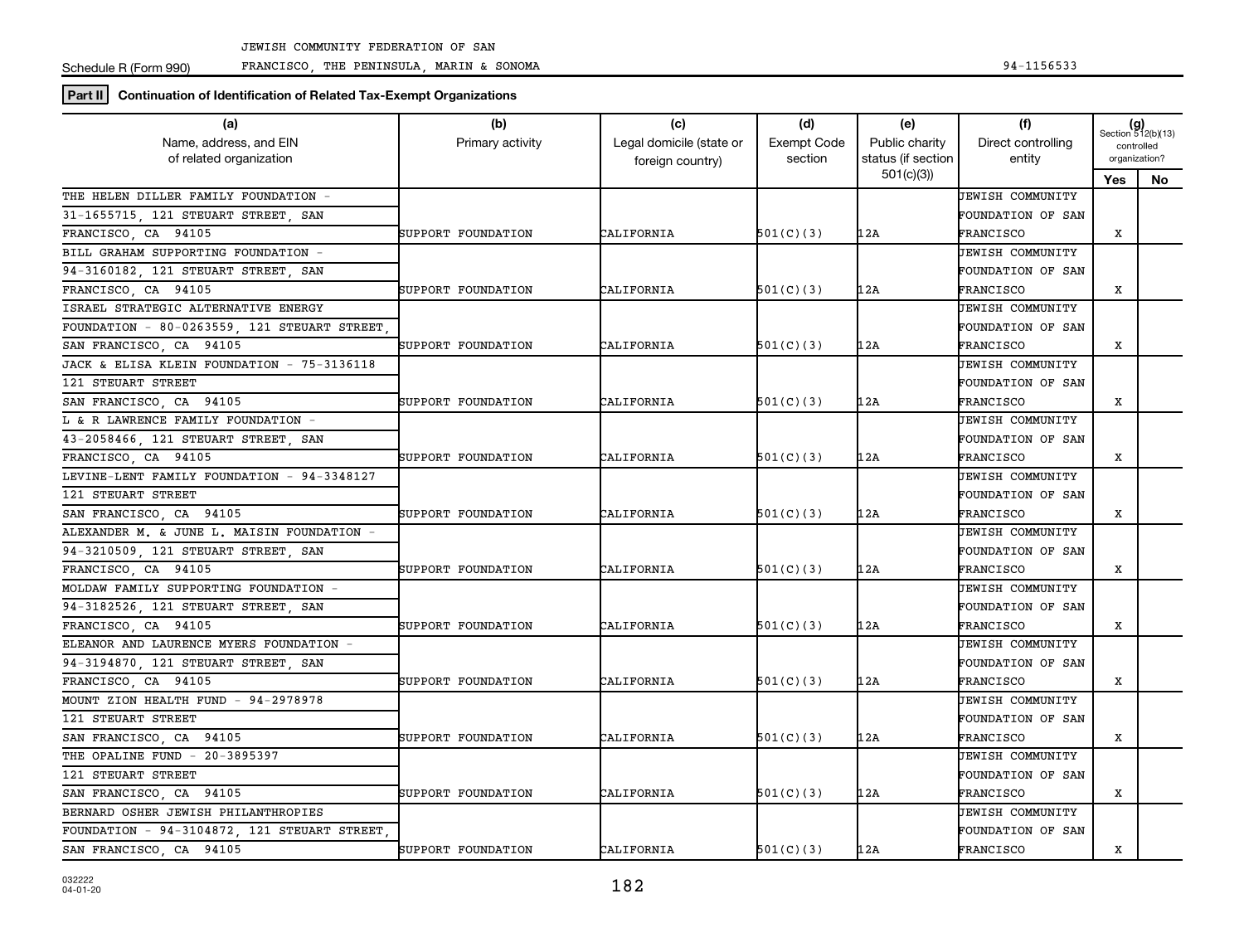Schedule R (Form 990)

FRANCISCO, THE PENINSULA, MARIN & SONOMA 94-1156533

**Part II Continuation of Identification of Related Tax-Exempt Organizations**

| status (if section<br>of related organization<br>section<br>entity<br>organization?<br>foreign country)<br>501(c)(3)<br>Yes<br>No.<br>JOSEPH PEDOTT PERPETUAL ENDOWMENT TRUST -<br><b>JEWISH COMMUNITY</b><br>41-2128778, 121 STEUART STREET, SAN<br><b>FOUNDATION OF SAN</b><br>FRANCISCO, CA 94105<br>SUPPORT FOUNDATION<br>CALIFORNIA<br>501(C)(3)<br>12A<br>FRANCISCO<br>x<br>PERSIMMON FOUNDATION - 13-4358765<br><b>JEWISH COMMUNITY</b><br>121 STEUART STREET<br><b>FOUNDATION OF SAN</b><br>SAN FRANCISCO, CA 94105<br>12A<br>X<br>SUPPORT FOUNDATION<br>CALIFORNIA<br>501(C)(3)<br>FRANCISCO<br>SHIRLEY AND ROBERT RAYMER SUPPORTING<br><b>JEWISH COMMUNITY</b><br>FOUNDATION - 82-0557770, 121 STEUART STREET<br>FOUNDATION OF SAN<br>12A<br>SAN FRANCISCO, CA 94105<br>CALIFORNIA<br>501(C)(3)<br>x<br>SUPPORT FOUNDATION<br>FRANCISCO<br>SANDLER FOUNDATION - 94-3147856<br><b>JEWISH COMMUNITY</b><br>121 STEUART STREET<br><b>FOUNDATION OF SAN</b><br>X<br>SAN FRANCISCO, CA 94105<br>CALIFORNIA<br>501(C)(3)<br>12A<br>SUPPORT FOUNDATION<br>FRANCISCO<br>ALBERT L. SCHULTZ & JANET A. SCHULTZ 1991<br><b>JEWISH COMMUNITY</b><br>SUPPORTING FOUNDATION - 94-3148922, 121<br><b>FOUNDATION OF SAN</b><br>STEUART STREET, SAN FRANCISCO, CA 94105<br>CALIFORNIA<br>501(C)(3)<br>12A<br>X<br>SUPPORT FOUNDATION<br>FRANCISCO<br>PINION STREET FOUNDATION - 20-3895451<br>UEWISH COMMUNITY<br>121 STEUART STREET<br>FOUNDATION OF SAN<br>12A<br>X<br>SAN FRANCISCO, CA 94105<br>CALIFORNIA<br>501(C)(3)<br>SUPPORT FOUNDATION<br>FRANCISCO<br>WINDING WAY FOUNDATION - 20-3865011<br><b>JEWISH COMMUNITY</b><br>FOUNDATION OF SAN<br>121 STEUART STREET<br>SAN FRANCISCO, CA 94105<br>CALIFORNIA<br>501(C)(3)<br>12A<br>X<br>SUPPORT FOUNDATION<br>FRANCISCO<br>THE IRVING AND VARDA RABIN FOUNDATION -<br><b>JEWISH COMMUNITY</b><br>94-3345608, 121 STEUART STREET, SAN<br><b>FOUNDATION OF SAN</b><br>FRANCISCO CA 94105<br>SUPPORT FOUNDATION<br>CALIFORNIA<br>501(C)(3)<br>12A<br>X<br>FRANCISCO<br>THE DONALD AND CAROLE CHAIKEN FOUNDATION -<br>JEWISH COMMUNITY<br>31-1585703, 121 STEUART STREET, SAN<br><b>FOUNDATION OF SAN</b><br>FRANCISCO, CA 94105<br>CALIFORNIA<br>501(C)(3)<br>12A<br>X<br>SUPPORT FOUNDATION<br>FRANCISCO<br>COLEN FAMILY FOUNDATION - 91-2172750<br>UEWISH COMMUNITY<br>121 STEUART STREET<br><b>FOUNDATION OF SAN</b><br>SAN FRANCISCO, CA 94105<br>CALIFORNIA<br>501(C)(3)<br>12A<br>х<br>SUPPORT FOUNDATION<br>FRANCISCO<br>GERALD AND MIRIAM FRIEDKIN SUPPORTING<br><b>JEWISH COMMUNITY</b><br>FOUNDATION - 03-0527948, 121 STEUART STREET<br><b>FOUNDATION OF SAN</b><br>SAN FRANCISCO, CA 94105<br>CALIFORNIA<br>501(C)(3)<br>12A<br>x<br>SUPPORT FOUNDATION<br>FRANCISCO<br>MORTON AND AMY FRIEDKIN FOUNDATION -<br><b>JEWISH COMMUNITY</b><br>80-0076298, 121 STEUART STREET, SAN<br><b>FOUNDATION OF SAN</b><br>FRANCISCO, CA 94105<br>CALIFORNIA<br>501(C)(3)<br>12A<br>FRANCISCO<br>X<br>SUPPORT FOUNDATION | (a)<br>Name, address, and EIN | (b)<br>Primary activity | (c)<br>Legal domicile (state or | (d)<br><b>Exempt Code</b> | (e)<br>Public charity | (f)<br>Direct controlling | $(g)$<br>Section 512(b)(13) |            |  |
|------------------------------------------------------------------------------------------------------------------------------------------------------------------------------------------------------------------------------------------------------------------------------------------------------------------------------------------------------------------------------------------------------------------------------------------------------------------------------------------------------------------------------------------------------------------------------------------------------------------------------------------------------------------------------------------------------------------------------------------------------------------------------------------------------------------------------------------------------------------------------------------------------------------------------------------------------------------------------------------------------------------------------------------------------------------------------------------------------------------------------------------------------------------------------------------------------------------------------------------------------------------------------------------------------------------------------------------------------------------------------------------------------------------------------------------------------------------------------------------------------------------------------------------------------------------------------------------------------------------------------------------------------------------------------------------------------------------------------------------------------------------------------------------------------------------------------------------------------------------------------------------------------------------------------------------------------------------------------------------------------------------------------------------------------------------------------------------------------------------------------------------------------------------------------------------------------------------------------------------------------------------------------------------------------------------------------------------------------------------------------------------------------------------------------------------------------------------------------------------------------------------------------------------------------------------------------------------------------------------------------------------------------------------------------------------------------------------------------------------------------------------------------------------------------------------------------------------------------------------------------------------------------------------------------------------------------------------------|-------------------------------|-------------------------|---------------------------------|---------------------------|-----------------------|---------------------------|-----------------------------|------------|--|
|                                                                                                                                                                                                                                                                                                                                                                                                                                                                                                                                                                                                                                                                                                                                                                                                                                                                                                                                                                                                                                                                                                                                                                                                                                                                                                                                                                                                                                                                                                                                                                                                                                                                                                                                                                                                                                                                                                                                                                                                                                                                                                                                                                                                                                                                                                                                                                                                                                                                                                                                                                                                                                                                                                                                                                                                                                                                                                                                                                        |                               |                         |                                 |                           |                       |                           |                             | controlled |  |
|                                                                                                                                                                                                                                                                                                                                                                                                                                                                                                                                                                                                                                                                                                                                                                                                                                                                                                                                                                                                                                                                                                                                                                                                                                                                                                                                                                                                                                                                                                                                                                                                                                                                                                                                                                                                                                                                                                                                                                                                                                                                                                                                                                                                                                                                                                                                                                                                                                                                                                                                                                                                                                                                                                                                                                                                                                                                                                                                                                        |                               |                         |                                 |                           |                       |                           |                             |            |  |
|                                                                                                                                                                                                                                                                                                                                                                                                                                                                                                                                                                                                                                                                                                                                                                                                                                                                                                                                                                                                                                                                                                                                                                                                                                                                                                                                                                                                                                                                                                                                                                                                                                                                                                                                                                                                                                                                                                                                                                                                                                                                                                                                                                                                                                                                                                                                                                                                                                                                                                                                                                                                                                                                                                                                                                                                                                                                                                                                                                        |                               |                         |                                 |                           |                       |                           |                             |            |  |
|                                                                                                                                                                                                                                                                                                                                                                                                                                                                                                                                                                                                                                                                                                                                                                                                                                                                                                                                                                                                                                                                                                                                                                                                                                                                                                                                                                                                                                                                                                                                                                                                                                                                                                                                                                                                                                                                                                                                                                                                                                                                                                                                                                                                                                                                                                                                                                                                                                                                                                                                                                                                                                                                                                                                                                                                                                                                                                                                                                        |                               |                         |                                 |                           |                       |                           |                             |            |  |
|                                                                                                                                                                                                                                                                                                                                                                                                                                                                                                                                                                                                                                                                                                                                                                                                                                                                                                                                                                                                                                                                                                                                                                                                                                                                                                                                                                                                                                                                                                                                                                                                                                                                                                                                                                                                                                                                                                                                                                                                                                                                                                                                                                                                                                                                                                                                                                                                                                                                                                                                                                                                                                                                                                                                                                                                                                                                                                                                                                        |                               |                         |                                 |                           |                       |                           |                             |            |  |
|                                                                                                                                                                                                                                                                                                                                                                                                                                                                                                                                                                                                                                                                                                                                                                                                                                                                                                                                                                                                                                                                                                                                                                                                                                                                                                                                                                                                                                                                                                                                                                                                                                                                                                                                                                                                                                                                                                                                                                                                                                                                                                                                                                                                                                                                                                                                                                                                                                                                                                                                                                                                                                                                                                                                                                                                                                                                                                                                                                        |                               |                         |                                 |                           |                       |                           |                             |            |  |
|                                                                                                                                                                                                                                                                                                                                                                                                                                                                                                                                                                                                                                                                                                                                                                                                                                                                                                                                                                                                                                                                                                                                                                                                                                                                                                                                                                                                                                                                                                                                                                                                                                                                                                                                                                                                                                                                                                                                                                                                                                                                                                                                                                                                                                                                                                                                                                                                                                                                                                                                                                                                                                                                                                                                                                                                                                                                                                                                                                        |                               |                         |                                 |                           |                       |                           |                             |            |  |
|                                                                                                                                                                                                                                                                                                                                                                                                                                                                                                                                                                                                                                                                                                                                                                                                                                                                                                                                                                                                                                                                                                                                                                                                                                                                                                                                                                                                                                                                                                                                                                                                                                                                                                                                                                                                                                                                                                                                                                                                                                                                                                                                                                                                                                                                                                                                                                                                                                                                                                                                                                                                                                                                                                                                                                                                                                                                                                                                                                        |                               |                         |                                 |                           |                       |                           |                             |            |  |
|                                                                                                                                                                                                                                                                                                                                                                                                                                                                                                                                                                                                                                                                                                                                                                                                                                                                                                                                                                                                                                                                                                                                                                                                                                                                                                                                                                                                                                                                                                                                                                                                                                                                                                                                                                                                                                                                                                                                                                                                                                                                                                                                                                                                                                                                                                                                                                                                                                                                                                                                                                                                                                                                                                                                                                                                                                                                                                                                                                        |                               |                         |                                 |                           |                       |                           |                             |            |  |
|                                                                                                                                                                                                                                                                                                                                                                                                                                                                                                                                                                                                                                                                                                                                                                                                                                                                                                                                                                                                                                                                                                                                                                                                                                                                                                                                                                                                                                                                                                                                                                                                                                                                                                                                                                                                                                                                                                                                                                                                                                                                                                                                                                                                                                                                                                                                                                                                                                                                                                                                                                                                                                                                                                                                                                                                                                                                                                                                                                        |                               |                         |                                 |                           |                       |                           |                             |            |  |
|                                                                                                                                                                                                                                                                                                                                                                                                                                                                                                                                                                                                                                                                                                                                                                                                                                                                                                                                                                                                                                                                                                                                                                                                                                                                                                                                                                                                                                                                                                                                                                                                                                                                                                                                                                                                                                                                                                                                                                                                                                                                                                                                                                                                                                                                                                                                                                                                                                                                                                                                                                                                                                                                                                                                                                                                                                                                                                                                                                        |                               |                         |                                 |                           |                       |                           |                             |            |  |
|                                                                                                                                                                                                                                                                                                                                                                                                                                                                                                                                                                                                                                                                                                                                                                                                                                                                                                                                                                                                                                                                                                                                                                                                                                                                                                                                                                                                                                                                                                                                                                                                                                                                                                                                                                                                                                                                                                                                                                                                                                                                                                                                                                                                                                                                                                                                                                                                                                                                                                                                                                                                                                                                                                                                                                                                                                                                                                                                                                        |                               |                         |                                 |                           |                       |                           |                             |            |  |
|                                                                                                                                                                                                                                                                                                                                                                                                                                                                                                                                                                                                                                                                                                                                                                                                                                                                                                                                                                                                                                                                                                                                                                                                                                                                                                                                                                                                                                                                                                                                                                                                                                                                                                                                                                                                                                                                                                                                                                                                                                                                                                                                                                                                                                                                                                                                                                                                                                                                                                                                                                                                                                                                                                                                                                                                                                                                                                                                                                        |                               |                         |                                 |                           |                       |                           |                             |            |  |
|                                                                                                                                                                                                                                                                                                                                                                                                                                                                                                                                                                                                                                                                                                                                                                                                                                                                                                                                                                                                                                                                                                                                                                                                                                                                                                                                                                                                                                                                                                                                                                                                                                                                                                                                                                                                                                                                                                                                                                                                                                                                                                                                                                                                                                                                                                                                                                                                                                                                                                                                                                                                                                                                                                                                                                                                                                                                                                                                                                        |                               |                         |                                 |                           |                       |                           |                             |            |  |
|                                                                                                                                                                                                                                                                                                                                                                                                                                                                                                                                                                                                                                                                                                                                                                                                                                                                                                                                                                                                                                                                                                                                                                                                                                                                                                                                                                                                                                                                                                                                                                                                                                                                                                                                                                                                                                                                                                                                                                                                                                                                                                                                                                                                                                                                                                                                                                                                                                                                                                                                                                                                                                                                                                                                                                                                                                                                                                                                                                        |                               |                         |                                 |                           |                       |                           |                             |            |  |
|                                                                                                                                                                                                                                                                                                                                                                                                                                                                                                                                                                                                                                                                                                                                                                                                                                                                                                                                                                                                                                                                                                                                                                                                                                                                                                                                                                                                                                                                                                                                                                                                                                                                                                                                                                                                                                                                                                                                                                                                                                                                                                                                                                                                                                                                                                                                                                                                                                                                                                                                                                                                                                                                                                                                                                                                                                                                                                                                                                        |                               |                         |                                 |                           |                       |                           |                             |            |  |
|                                                                                                                                                                                                                                                                                                                                                                                                                                                                                                                                                                                                                                                                                                                                                                                                                                                                                                                                                                                                                                                                                                                                                                                                                                                                                                                                                                                                                                                                                                                                                                                                                                                                                                                                                                                                                                                                                                                                                                                                                                                                                                                                                                                                                                                                                                                                                                                                                                                                                                                                                                                                                                                                                                                                                                                                                                                                                                                                                                        |                               |                         |                                 |                           |                       |                           |                             |            |  |
|                                                                                                                                                                                                                                                                                                                                                                                                                                                                                                                                                                                                                                                                                                                                                                                                                                                                                                                                                                                                                                                                                                                                                                                                                                                                                                                                                                                                                                                                                                                                                                                                                                                                                                                                                                                                                                                                                                                                                                                                                                                                                                                                                                                                                                                                                                                                                                                                                                                                                                                                                                                                                                                                                                                                                                                                                                                                                                                                                                        |                               |                         |                                 |                           |                       |                           |                             |            |  |
|                                                                                                                                                                                                                                                                                                                                                                                                                                                                                                                                                                                                                                                                                                                                                                                                                                                                                                                                                                                                                                                                                                                                                                                                                                                                                                                                                                                                                                                                                                                                                                                                                                                                                                                                                                                                                                                                                                                                                                                                                                                                                                                                                                                                                                                                                                                                                                                                                                                                                                                                                                                                                                                                                                                                                                                                                                                                                                                                                                        |                               |                         |                                 |                           |                       |                           |                             |            |  |
|                                                                                                                                                                                                                                                                                                                                                                                                                                                                                                                                                                                                                                                                                                                                                                                                                                                                                                                                                                                                                                                                                                                                                                                                                                                                                                                                                                                                                                                                                                                                                                                                                                                                                                                                                                                                                                                                                                                                                                                                                                                                                                                                                                                                                                                                                                                                                                                                                                                                                                                                                                                                                                                                                                                                                                                                                                                                                                                                                                        |                               |                         |                                 |                           |                       |                           |                             |            |  |
|                                                                                                                                                                                                                                                                                                                                                                                                                                                                                                                                                                                                                                                                                                                                                                                                                                                                                                                                                                                                                                                                                                                                                                                                                                                                                                                                                                                                                                                                                                                                                                                                                                                                                                                                                                                                                                                                                                                                                                                                                                                                                                                                                                                                                                                                                                                                                                                                                                                                                                                                                                                                                                                                                                                                                                                                                                                                                                                                                                        |                               |                         |                                 |                           |                       |                           |                             |            |  |
|                                                                                                                                                                                                                                                                                                                                                                                                                                                                                                                                                                                                                                                                                                                                                                                                                                                                                                                                                                                                                                                                                                                                                                                                                                                                                                                                                                                                                                                                                                                                                                                                                                                                                                                                                                                                                                                                                                                                                                                                                                                                                                                                                                                                                                                                                                                                                                                                                                                                                                                                                                                                                                                                                                                                                                                                                                                                                                                                                                        |                               |                         |                                 |                           |                       |                           |                             |            |  |
|                                                                                                                                                                                                                                                                                                                                                                                                                                                                                                                                                                                                                                                                                                                                                                                                                                                                                                                                                                                                                                                                                                                                                                                                                                                                                                                                                                                                                                                                                                                                                                                                                                                                                                                                                                                                                                                                                                                                                                                                                                                                                                                                                                                                                                                                                                                                                                                                                                                                                                                                                                                                                                                                                                                                                                                                                                                                                                                                                                        |                               |                         |                                 |                           |                       |                           |                             |            |  |
|                                                                                                                                                                                                                                                                                                                                                                                                                                                                                                                                                                                                                                                                                                                                                                                                                                                                                                                                                                                                                                                                                                                                                                                                                                                                                                                                                                                                                                                                                                                                                                                                                                                                                                                                                                                                                                                                                                                                                                                                                                                                                                                                                                                                                                                                                                                                                                                                                                                                                                                                                                                                                                                                                                                                                                                                                                                                                                                                                                        |                               |                         |                                 |                           |                       |                           |                             |            |  |
|                                                                                                                                                                                                                                                                                                                                                                                                                                                                                                                                                                                                                                                                                                                                                                                                                                                                                                                                                                                                                                                                                                                                                                                                                                                                                                                                                                                                                                                                                                                                                                                                                                                                                                                                                                                                                                                                                                                                                                                                                                                                                                                                                                                                                                                                                                                                                                                                                                                                                                                                                                                                                                                                                                                                                                                                                                                                                                                                                                        |                               |                         |                                 |                           |                       |                           |                             |            |  |
|                                                                                                                                                                                                                                                                                                                                                                                                                                                                                                                                                                                                                                                                                                                                                                                                                                                                                                                                                                                                                                                                                                                                                                                                                                                                                                                                                                                                                                                                                                                                                                                                                                                                                                                                                                                                                                                                                                                                                                                                                                                                                                                                                                                                                                                                                                                                                                                                                                                                                                                                                                                                                                                                                                                                                                                                                                                                                                                                                                        |                               |                         |                                 |                           |                       |                           |                             |            |  |
|                                                                                                                                                                                                                                                                                                                                                                                                                                                                                                                                                                                                                                                                                                                                                                                                                                                                                                                                                                                                                                                                                                                                                                                                                                                                                                                                                                                                                                                                                                                                                                                                                                                                                                                                                                                                                                                                                                                                                                                                                                                                                                                                                                                                                                                                                                                                                                                                                                                                                                                                                                                                                                                                                                                                                                                                                                                                                                                                                                        |                               |                         |                                 |                           |                       |                           |                             |            |  |
|                                                                                                                                                                                                                                                                                                                                                                                                                                                                                                                                                                                                                                                                                                                                                                                                                                                                                                                                                                                                                                                                                                                                                                                                                                                                                                                                                                                                                                                                                                                                                                                                                                                                                                                                                                                                                                                                                                                                                                                                                                                                                                                                                                                                                                                                                                                                                                                                                                                                                                                                                                                                                                                                                                                                                                                                                                                                                                                                                                        |                               |                         |                                 |                           |                       |                           |                             |            |  |
|                                                                                                                                                                                                                                                                                                                                                                                                                                                                                                                                                                                                                                                                                                                                                                                                                                                                                                                                                                                                                                                                                                                                                                                                                                                                                                                                                                                                                                                                                                                                                                                                                                                                                                                                                                                                                                                                                                                                                                                                                                                                                                                                                                                                                                                                                                                                                                                                                                                                                                                                                                                                                                                                                                                                                                                                                                                                                                                                                                        |                               |                         |                                 |                           |                       |                           |                             |            |  |
|                                                                                                                                                                                                                                                                                                                                                                                                                                                                                                                                                                                                                                                                                                                                                                                                                                                                                                                                                                                                                                                                                                                                                                                                                                                                                                                                                                                                                                                                                                                                                                                                                                                                                                                                                                                                                                                                                                                                                                                                                                                                                                                                                                                                                                                                                                                                                                                                                                                                                                                                                                                                                                                                                                                                                                                                                                                                                                                                                                        |                               |                         |                                 |                           |                       |                           |                             |            |  |
|                                                                                                                                                                                                                                                                                                                                                                                                                                                                                                                                                                                                                                                                                                                                                                                                                                                                                                                                                                                                                                                                                                                                                                                                                                                                                                                                                                                                                                                                                                                                                                                                                                                                                                                                                                                                                                                                                                                                                                                                                                                                                                                                                                                                                                                                                                                                                                                                                                                                                                                                                                                                                                                                                                                                                                                                                                                                                                                                                                        |                               |                         |                                 |                           |                       |                           |                             |            |  |
|                                                                                                                                                                                                                                                                                                                                                                                                                                                                                                                                                                                                                                                                                                                                                                                                                                                                                                                                                                                                                                                                                                                                                                                                                                                                                                                                                                                                                                                                                                                                                                                                                                                                                                                                                                                                                                                                                                                                                                                                                                                                                                                                                                                                                                                                                                                                                                                                                                                                                                                                                                                                                                                                                                                                                                                                                                                                                                                                                                        |                               |                         |                                 |                           |                       |                           |                             |            |  |
|                                                                                                                                                                                                                                                                                                                                                                                                                                                                                                                                                                                                                                                                                                                                                                                                                                                                                                                                                                                                                                                                                                                                                                                                                                                                                                                                                                                                                                                                                                                                                                                                                                                                                                                                                                                                                                                                                                                                                                                                                                                                                                                                                                                                                                                                                                                                                                                                                                                                                                                                                                                                                                                                                                                                                                                                                                                                                                                                                                        |                               |                         |                                 |                           |                       |                           |                             |            |  |
|                                                                                                                                                                                                                                                                                                                                                                                                                                                                                                                                                                                                                                                                                                                                                                                                                                                                                                                                                                                                                                                                                                                                                                                                                                                                                                                                                                                                                                                                                                                                                                                                                                                                                                                                                                                                                                                                                                                                                                                                                                                                                                                                                                                                                                                                                                                                                                                                                                                                                                                                                                                                                                                                                                                                                                                                                                                                                                                                                                        |                               |                         |                                 |                           |                       |                           |                             |            |  |
|                                                                                                                                                                                                                                                                                                                                                                                                                                                                                                                                                                                                                                                                                                                                                                                                                                                                                                                                                                                                                                                                                                                                                                                                                                                                                                                                                                                                                                                                                                                                                                                                                                                                                                                                                                                                                                                                                                                                                                                                                                                                                                                                                                                                                                                                                                                                                                                                                                                                                                                                                                                                                                                                                                                                                                                                                                                                                                                                                                        |                               |                         |                                 |                           |                       |                           |                             |            |  |
|                                                                                                                                                                                                                                                                                                                                                                                                                                                                                                                                                                                                                                                                                                                                                                                                                                                                                                                                                                                                                                                                                                                                                                                                                                                                                                                                                                                                                                                                                                                                                                                                                                                                                                                                                                                                                                                                                                                                                                                                                                                                                                                                                                                                                                                                                                                                                                                                                                                                                                                                                                                                                                                                                                                                                                                                                                                                                                                                                                        |                               |                         |                                 |                           |                       |                           |                             |            |  |
|                                                                                                                                                                                                                                                                                                                                                                                                                                                                                                                                                                                                                                                                                                                                                                                                                                                                                                                                                                                                                                                                                                                                                                                                                                                                                                                                                                                                                                                                                                                                                                                                                                                                                                                                                                                                                                                                                                                                                                                                                                                                                                                                                                                                                                                                                                                                                                                                                                                                                                                                                                                                                                                                                                                                                                                                                                                                                                                                                                        |                               |                         |                                 |                           |                       |                           |                             |            |  |
|                                                                                                                                                                                                                                                                                                                                                                                                                                                                                                                                                                                                                                                                                                                                                                                                                                                                                                                                                                                                                                                                                                                                                                                                                                                                                                                                                                                                                                                                                                                                                                                                                                                                                                                                                                                                                                                                                                                                                                                                                                                                                                                                                                                                                                                                                                                                                                                                                                                                                                                                                                                                                                                                                                                                                                                                                                                                                                                                                                        |                               |                         |                                 |                           |                       |                           |                             |            |  |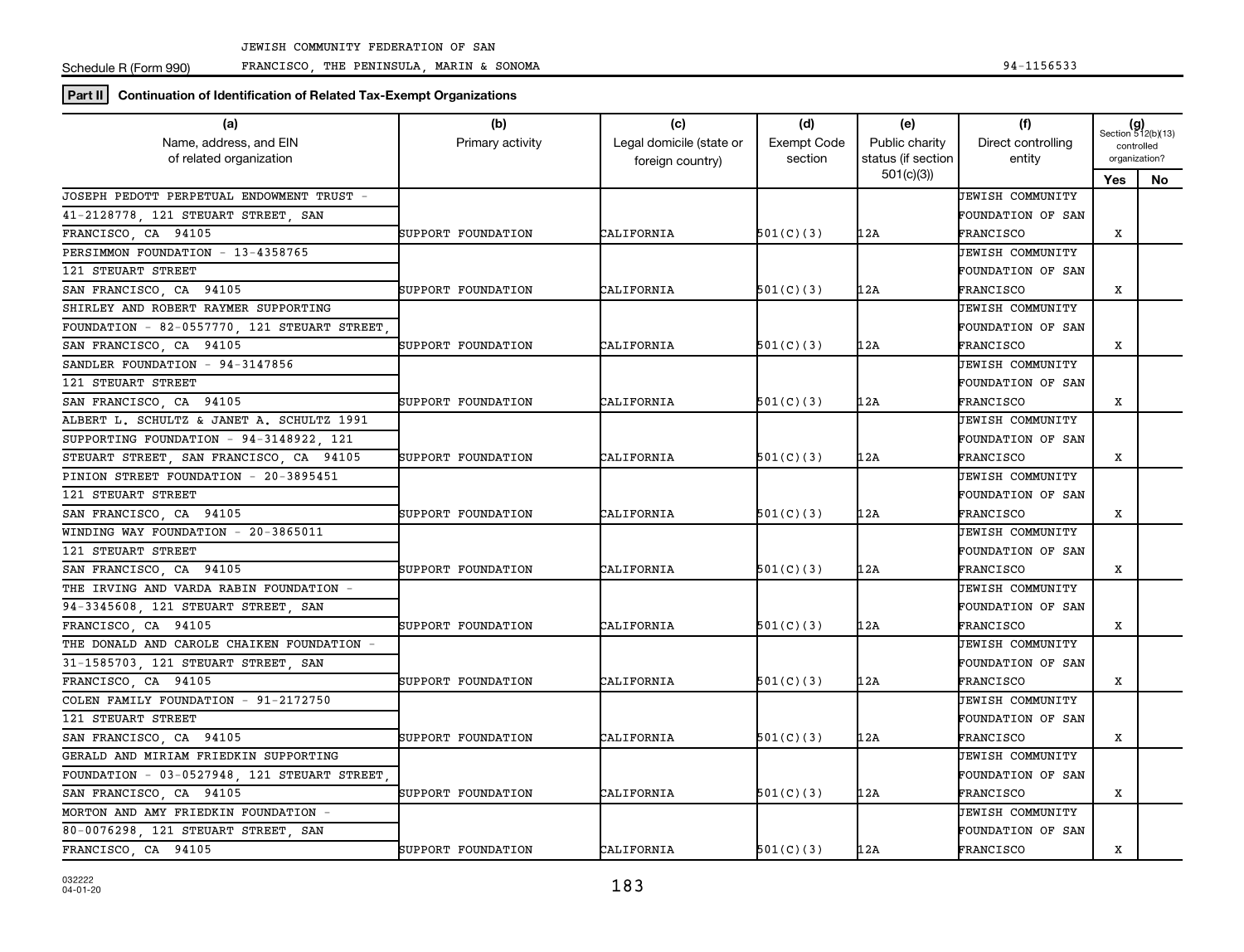Schedule R (Form 990)

FRANCISCO, THE PENINSULA, MARIN & SONOMA 94-1156533

**Part II Continuation of Identification of Related Tax-Exempt Organizations**

| (a)                                     | (b)                | (c)                      | (d)         | (e)                             | (f)                     | $(g)$<br>Section 512(b)(13)<br>controlled |    |
|-----------------------------------------|--------------------|--------------------------|-------------|---------------------------------|-------------------------|-------------------------------------------|----|
| Name, address, and EIN                  | Primary activity   | Legal domicile (state or | Exempt Code | Public charity                  | Direct controlling      |                                           |    |
| of related organization                 |                    | foreign country)         | section     | status (if section<br>501(c)(3) | entity                  | organization?                             |    |
|                                         |                    |                          |             |                                 |                         | Yes                                       | No |
| GOODMAN FAMILY SUPPORTING FOUNDATION -  |                    |                          |             |                                 | JEWISH COMMUNITY        |                                           |    |
| 31-1642430, 121 STEUART STREET, SAN     |                    |                          |             |                                 | FOUNDATION OF SAN       |                                           |    |
| FRANCISCO, CA 94105                     | SUPPORT FOUNDATION | CALIFORNIA               | 501(C)(3)   | 12A                             | FRANCISCO               | X                                         |    |
| KESSLER FAMILY FOUNDATION - 76-0784729  |                    |                          |             |                                 | JEWISH COMMUNITY        |                                           |    |
| 121 STEUART STREET                      |                    |                          |             |                                 | FOUNDATION OF SAN       |                                           |    |
| SAN FRANCISCO, CA 94105                 | SUPPORT FOUNDATION | CALIFORNIA               | 501(C)(3)   | 12A                             | FRANCISCO               | x                                         |    |
| LIBITZKY FAMILY FOUNDATION - 94-3372543 |                    |                          |             |                                 | <b>JEWISH COMMUNITY</b> |                                           |    |
| 121 STEUART STREET                      |                    |                          |             |                                 | FOUNDATION OF SAN       |                                           |    |
| SAN FRANCISCO, CA 94105                 | SUPPORT FOUNDATION | CALIFORNIA               | 501(C)(3)   | 12A                             | FRANCISCO               | $\mathbf X$                               |    |
| MAGNES MUSEUM FOUNDATION - 94-6103646   |                    |                          |             |                                 | <b>JEWISH COMMUNITY</b> |                                           |    |
| 121 STEUART STREET                      |                    |                          |             |                                 | FOUNDATION OF SAN       |                                           |    |
| SAN FRANCISCO, CA 94105                 | SUPPORT FOUNDATION | CALIFORNIA               | 501(C)(3)   | 12A                             | FRANCISCO               | Х                                         |    |
|                                         |                    |                          |             |                                 |                         |                                           |    |
|                                         |                    |                          |             |                                 |                         |                                           |    |
|                                         |                    |                          |             |                                 |                         |                                           |    |
|                                         |                    |                          |             |                                 |                         |                                           |    |
|                                         |                    |                          |             |                                 |                         |                                           |    |
|                                         |                    |                          |             |                                 |                         |                                           |    |
|                                         |                    |                          |             |                                 |                         |                                           |    |
|                                         |                    |                          |             |                                 |                         |                                           |    |
|                                         |                    |                          |             |                                 |                         |                                           |    |
|                                         |                    |                          |             |                                 |                         |                                           |    |
|                                         |                    |                          |             |                                 |                         |                                           |    |
|                                         |                    |                          |             |                                 |                         |                                           |    |
|                                         |                    |                          |             |                                 |                         |                                           |    |
|                                         |                    |                          |             |                                 |                         |                                           |    |
|                                         |                    |                          |             |                                 |                         |                                           |    |
|                                         |                    |                          |             |                                 |                         |                                           |    |
|                                         |                    |                          |             |                                 |                         |                                           |    |
|                                         |                    |                          |             |                                 |                         |                                           |    |
|                                         |                    |                          |             |                                 |                         |                                           |    |
|                                         |                    |                          |             |                                 |                         |                                           |    |
|                                         |                    |                          |             |                                 |                         |                                           |    |
|                                         |                    |                          |             |                                 |                         |                                           |    |
|                                         |                    |                          |             |                                 |                         |                                           |    |
|                                         |                    |                          |             |                                 |                         |                                           |    |
|                                         |                    |                          |             |                                 |                         |                                           |    |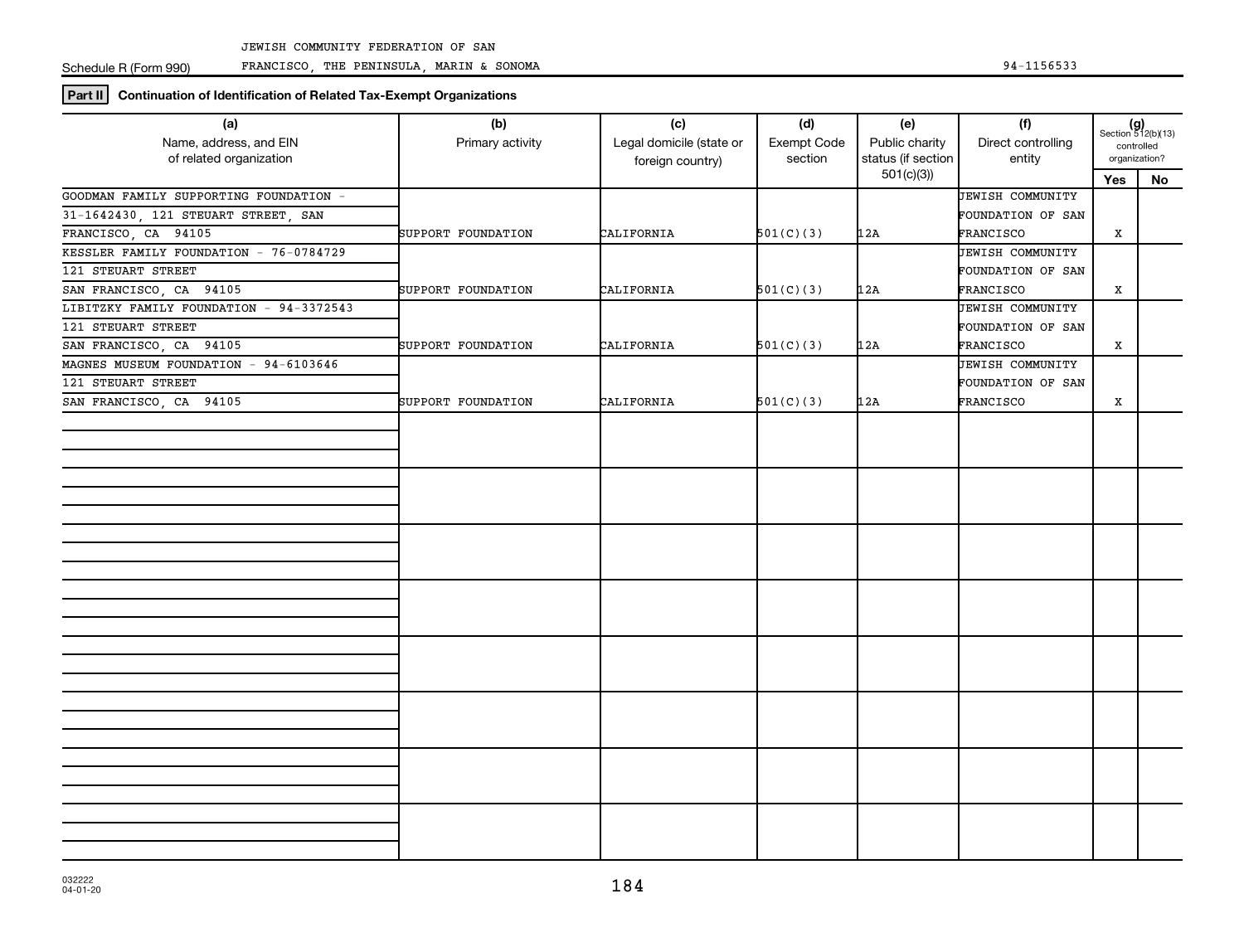**2**

|                                                   | Schedule R (Form 990) 2020 FRANCISCO, THE PENINSULA, MARIN & SONOMA                                                                                                                                                                                              |                  |                                           |                              |                                        |                                                                       |                                    |           |                                   |        |     |                                  | 94-1156533                                    |                         |                      |   | Page 2                              |
|---------------------------------------------------|------------------------------------------------------------------------------------------------------------------------------------------------------------------------------------------------------------------------------------------------------------------|------------------|-------------------------------------------|------------------------------|----------------------------------------|-----------------------------------------------------------------------|------------------------------------|-----------|-----------------------------------|--------|-----|----------------------------------|-----------------------------------------------|-------------------------|----------------------|---|-------------------------------------|
| Part III                                          | Identification of Related Organizations Taxable as a Partnership. Complete if the organization answered "Yes" on Form 990, Part IV, line 34, because it had one or more related<br>organizations treated as a partnership during the tax year.                   |                  |                                           |                              |                                        |                                                                       |                                    |           |                                   |        |     |                                  |                                               |                         |                      |   |                                     |
|                                                   | (a)                                                                                                                                                                                                                                                              | (b)              | (c)                                       | (d)                          |                                        | (e)                                                                   |                                    | (f)       |                                   | (g)    |     | (h)                              | (i)                                           |                         | (j)                  |   | (k)                                 |
| Name, address, and EIN<br>of related organization |                                                                                                                                                                                                                                                                  | Primary activity | Legal<br>domicile<br>(state or<br>foreign | Direct controlling<br>entity |                                        | Predominant income<br>(related, unrelated,<br>excluded from tax under | Share of total<br>income           |           | Share of<br>end-of-year<br>assets |        |     | Disproportionate<br>allocations? | Code V-UBI<br>amount in box<br>20 of Schedule |                         | managing<br>partner? |   | General or Percentage<br>ownership  |
|                                                   |                                                                                                                                                                                                                                                                  |                  | country)                                  |                              |                                        | sections $512-514$ )                                                  |                                    |           |                                   |        | Yes | No                               | K-1 (Form 1065) Yes No                        |                         |                      |   |                                     |
|                                                   |                                                                                                                                                                                                                                                                  |                  |                                           |                              |                                        |                                                                       |                                    |           |                                   |        |     |                                  |                                               |                         |                      |   |                                     |
|                                                   |                                                                                                                                                                                                                                                                  |                  |                                           |                              |                                        |                                                                       |                                    |           |                                   |        |     |                                  |                                               |                         |                      |   |                                     |
|                                                   |                                                                                                                                                                                                                                                                  |                  |                                           |                              |                                        |                                                                       |                                    |           |                                   |        |     |                                  |                                               |                         |                      |   |                                     |
|                                                   |                                                                                                                                                                                                                                                                  |                  |                                           |                              |                                        |                                                                       |                                    |           |                                   |        |     |                                  |                                               |                         |                      |   |                                     |
|                                                   |                                                                                                                                                                                                                                                                  |                  |                                           |                              |                                        |                                                                       |                                    |           |                                   |        |     |                                  |                                               |                         |                      |   |                                     |
|                                                   |                                                                                                                                                                                                                                                                  |                  |                                           |                              |                                        |                                                                       |                                    |           |                                   |        |     |                                  |                                               |                         |                      |   |                                     |
|                                                   |                                                                                                                                                                                                                                                                  |                  |                                           |                              |                                        |                                                                       |                                    |           |                                   |        |     |                                  |                                               |                         |                      |   |                                     |
|                                                   |                                                                                                                                                                                                                                                                  |                  |                                           |                              |                                        |                                                                       |                                    |           |                                   |        |     |                                  |                                               |                         |                      |   |                                     |
| Part IV                                           | Identification of Related Organizations Taxable as a Corporation or Trust. Complete if the organization answered "Yes" on Form 990, Part IV, line 34, because it had one or more related<br>organizations treated as a corporation or trust during the tax year. |                  |                                           |                              |                                        |                                                                       |                                    |           |                                   |        |     |                                  |                                               |                         |                      |   |                                     |
|                                                   | (a)                                                                                                                                                                                                                                                              |                  |                                           | (b)                          | (c)                                    | (d)                                                                   |                                    | (e)       |                                   | (f)    |     |                                  | (g)                                           |                         | (h)                  |   | (i)<br>Section                      |
|                                                   | Name, address, and EIN<br>of related organization                                                                                                                                                                                                                |                  | Primary activity                          |                              | Legal domicile<br>(state or<br>foreign | Direct controlling<br>entity                                          | Type of entity<br>(C corp, S corp, |           |                                   | income |     | Share of total<br>end-of-year    |                                               | Percentage<br>ownership |                      |   | 512(b)(13)<br>controlled<br>entity? |
|                                                   |                                                                                                                                                                                                                                                                  |                  |                                           |                              | country)                               |                                                                       |                                    | or trust) |                                   |        |     |                                  | assets                                        |                         |                      |   | Yes   No                            |
|                                                   |                                                                                                                                                                                                                                                                  |                  |                                           |                              |                                        | JEWISH<br>COMMUNITY                                                   |                                    |           |                                   |        |     |                                  |                                               |                         |                      |   |                                     |
|                                                   | CHARITABLE REMAINDER UNITRUSTS(2)                                                                                                                                                                                                                                |                  | CHARITABLE GIVING                         |                              | CA                                     | FEDERATION SF                                                         |                                    | TRUST     |                                   |        |     |                                  |                                               |                         |                      | X |                                     |
|                                                   |                                                                                                                                                                                                                                                                  |                  |                                           |                              |                                        |                                                                       |                                    |           |                                   |        |     |                                  |                                               |                         |                      |   |                                     |
|                                                   |                                                                                                                                                                                                                                                                  |                  |                                           |                              |                                        |                                                                       |                                    |           |                                   |        |     |                                  |                                               |                         |                      |   |                                     |
|                                                   |                                                                                                                                                                                                                                                                  |                  |                                           |                              |                                        |                                                                       |                                    |           |                                   |        |     |                                  |                                               |                         |                      |   |                                     |
|                                                   |                                                                                                                                                                                                                                                                  |                  |                                           |                              |                                        |                                                                       |                                    |           |                                   |        |     |                                  |                                               |                         |                      |   |                                     |
|                                                   |                                                                                                                                                                                                                                                                  |                  |                                           |                              |                                        |                                                                       |                                    |           |                                   |        |     |                                  |                                               |                         |                      |   |                                     |
|                                                   |                                                                                                                                                                                                                                                                  |                  |                                           |                              |                                        |                                                                       |                                    |           |                                   |        |     |                                  |                                               |                         |                      |   |                                     |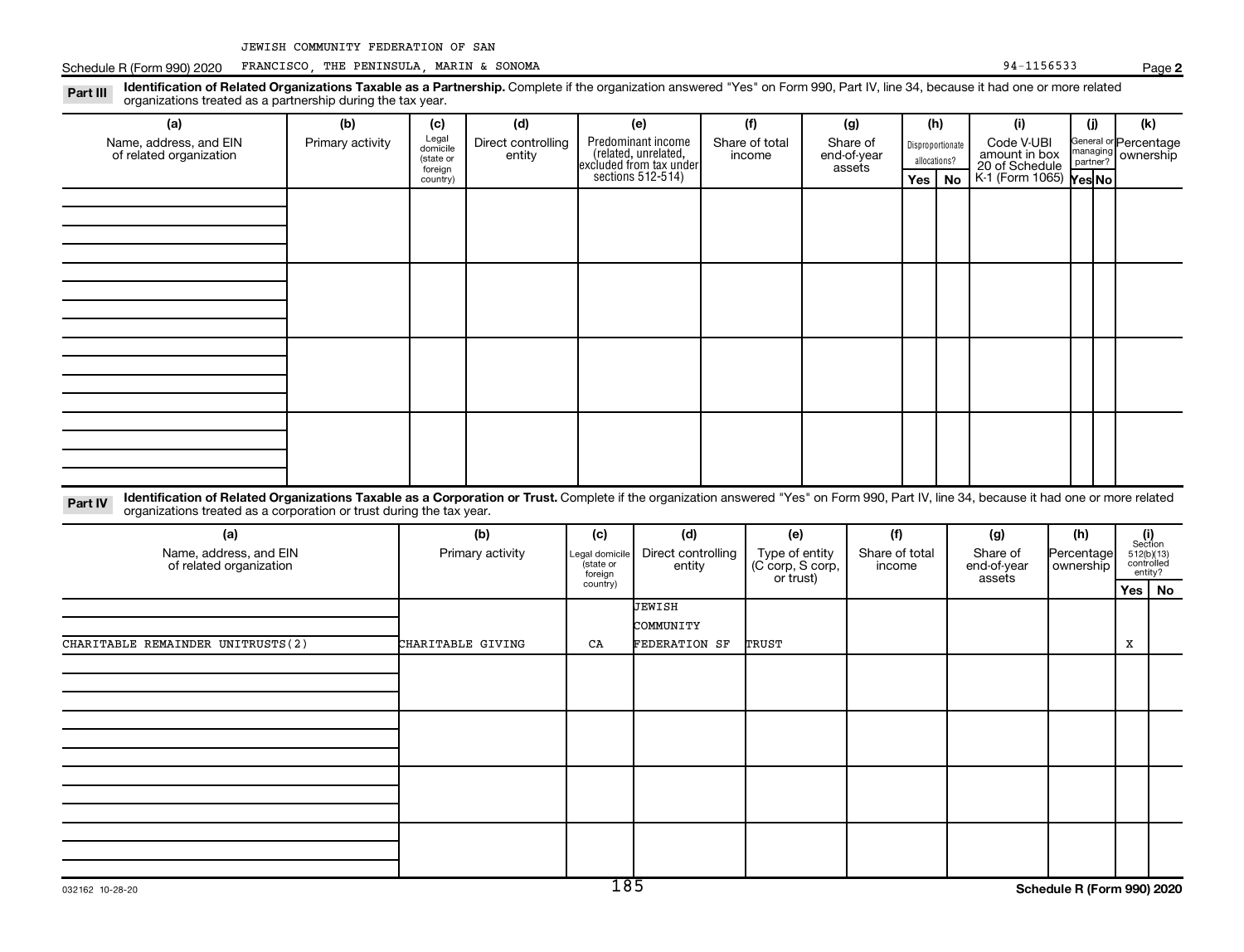JEWISH COMMUNITY FEDERATION OF SAN

Schedule R (Form 990) 2020 FRANCISCO, THE PENINSULA, MARIN & SONOMA extended the state of the state of the state of the state of the state of the state of the state of the state of the state of the state of the state of th

| Transactions With Related Organizations. Complete if the organization answered "Yes" on Form 990, Part IV, line 34, 35b, or 36.<br>Part V                                                                                      |                |            |      |
|--------------------------------------------------------------------------------------------------------------------------------------------------------------------------------------------------------------------------------|----------------|------------|------|
| Note: Complete line 1 if any entity is listed in Parts II, III, or IV of this schedule.                                                                                                                                        |                | <b>Yes</b> | l No |
| 1 During the tax year, did the organization engage in any of the following transactions with one or more related organizations listed in Parts II-IV?                                                                          |                |            |      |
|                                                                                                                                                                                                                                | 1a             |            | X    |
|                                                                                                                                                                                                                                | 1 <sub>b</sub> | x          |      |
|                                                                                                                                                                                                                                | 1 <sub>c</sub> | х          |      |
|                                                                                                                                                                                                                                | 1d             |            | X    |
| e Loans or loan guarantees by related organization(s) material contents and content to content the content of the content of the content of the content of the content of the content of the content of the content of the con | 1e             |            | x    |
|                                                                                                                                                                                                                                |                |            |      |
| f Dividends from related organization(s) manufactured and contract the contract of the contract of the contract of the contract of the contract of the contract of the contract of the contract of the contract of the contrac |                |            | х    |
| g Sale of assets to related organization(s) material content and content to the content of the content of the content of the content of the content of the content of the content of the content of the content of the content | 1g             |            | X    |
|                                                                                                                                                                                                                                | 1h             |            | x    |
| Exchange of assets with related organization(s) manufactured and content to the content of the content of the content of the content of the content of the content of the content of the content of the content of the content | 11             |            | X    |
|                                                                                                                                                                                                                                | 1i.            |            | X    |
|                                                                                                                                                                                                                                |                |            |      |
|                                                                                                                                                                                                                                | 1k             |            | x    |
|                                                                                                                                                                                                                                | 11             | x          |      |
|                                                                                                                                                                                                                                | 1 <sub>m</sub> |            | X    |
|                                                                                                                                                                                                                                | 1n             | X          |      |
| o Sharing of paid employees with related organization(s) matches and content to the content of the state of the content of the content of the content of the content of the content of the content of the content of the conte | 1o             | X          |      |
|                                                                                                                                                                                                                                |                |            |      |
|                                                                                                                                                                                                                                | 1p             |            | х    |
|                                                                                                                                                                                                                                | 1q             | X          |      |
|                                                                                                                                                                                                                                |                |            |      |
|                                                                                                                                                                                                                                | 1r             | х          |      |
|                                                                                                                                                                                                                                | 1s             | X          |      |

2 If the answer to any of the above is "Yes," see the instructions for information on who must complete this line, including covered relationships and transaction thresholds.

| (a)<br>Name of related organization                         | (b)<br>Transaction<br>type (a-s) | (c)<br>Amount involved | (d)<br>Method of determining amount involved |
|-------------------------------------------------------------|----------------------------------|------------------------|----------------------------------------------|
| (1) HELEN DILLER FAMILY FOUNDATION                          | В                                | 419,972.CASH           |                                              |
| (2) MAGNES MUSEUM FOUNDATION                                | В                                | 17,218.CASH            |                                              |
| (3) ALBERT L. & JANET A. SCHULTZ 1991 SUPPORTING FOUNDATION | C                                | $1,000$ . $CASH$       |                                              |
| (4) ALEXANDER M. & JUNE L. MAISIN FOUNDATION                | с                                | 420,000.CASH           |                                              |
| (5) B-W SUPPORTING FOUNDATION                               | C                                | 250,000.CASH           |                                              |
| (6) ELEANOR AND LAURENCE MYERS FOUNDATION                   | $\sim$<br>$\overline{100}$       | 25,000.CASH            |                                              |

**3**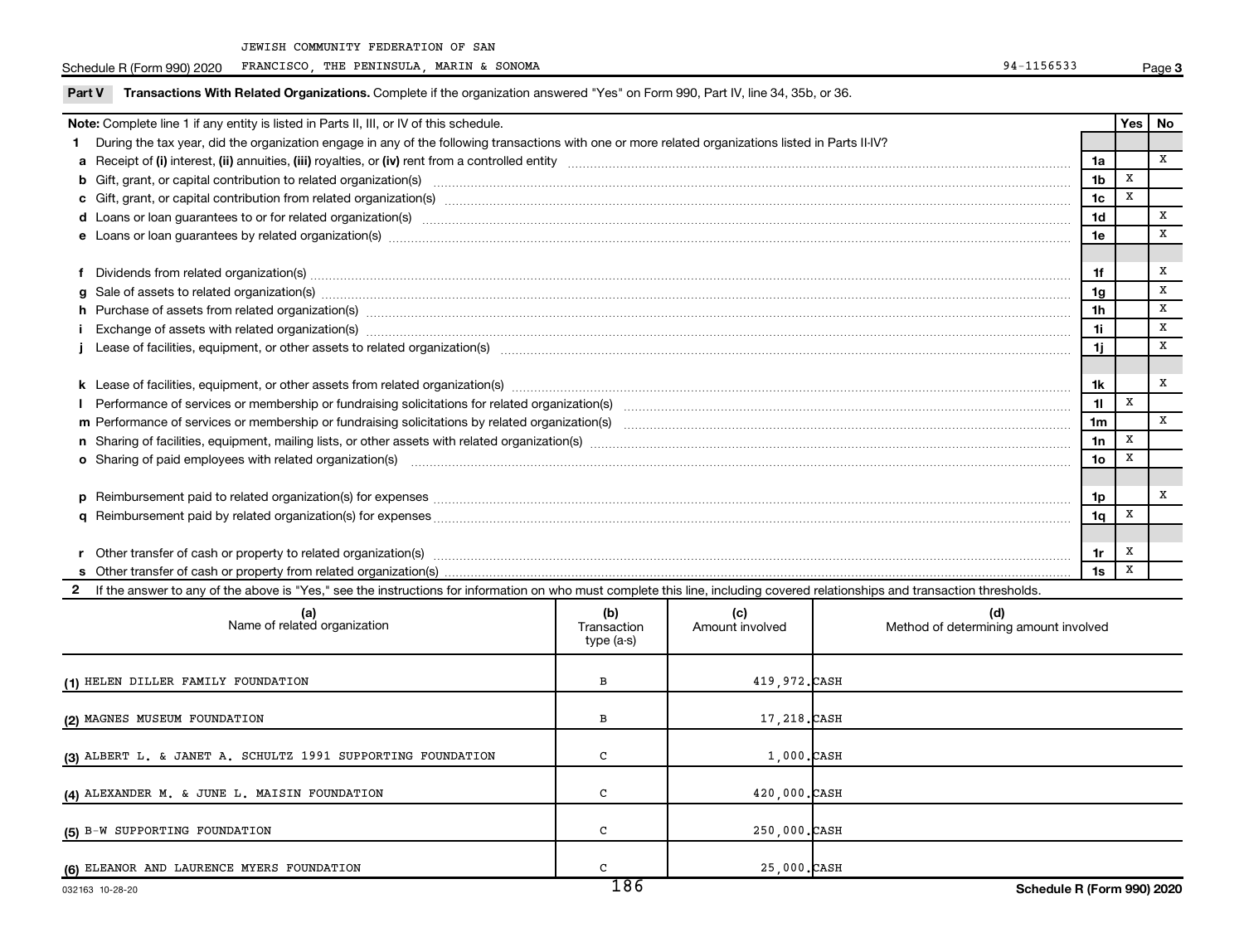| (a)<br>Name of other organization                           | (b)<br>Transaction<br>type (a-s) | (c)<br>Amount involved | (d)<br>Method of determining<br>amount involved |
|-------------------------------------------------------------|----------------------------------|------------------------|-------------------------------------------------|
| (7) HELEN DILLER FAMILY FOUNDATION                          | c                                | 128,000.CASH           |                                                 |
| (8) IRVING AND VARDA RABIN FOUNDATION                       | ${\bf C}$                        | 200,000.CASH           |                                                 |
| (9) MOLDAW FAMILY SUPPORTING FOUNDATION                     | c                                | $50,000.$ CASH         |                                                 |
| (10)THE OPALINE FUND                                        | c                                | 40,000.CASH            |                                                 |
| (11) PERSIMMON FOUNDATION                                   | c                                | 200,000.CASH           |                                                 |
| (12) SANDLER FOUNDATION                                     | c                                | $50,000.$ CASH         |                                                 |
| (13) SHIRLEY AND ROBERT RAYMER SUPPORTING FOUNDATION        | c                                | 21,000.CASH            |                                                 |
| (14)THE DONALD AND CAROLE CHAIKEN FOUNDATION                | c                                | 317,500.CASH           |                                                 |
| (15) COLEN FAMILY FOUNDATION                                | c                                | 25,000.CASH            |                                                 |
| (16)KESSLER FAMILY FOUNDATION                               | c                                | 82,000.CASH            |                                                 |
| (17) LIBITZKY FAMILY FOUNDATION                             | c                                | $600,000$ . CASH       |                                                 |
| (18)131 STEUART STREET FOUNDATION                           | L                                | 100,000.CASH           |                                                 |
| (19)565 MAYFIELD FOUNDATION                                 | L                                | 17,488.CASH            |                                                 |
| (20)ALBERT L. & JANET A. SCHULTZ 1991 SUPPORTING FOUNDATION | L                                | 1,500.CASH             |                                                 |
| (21) ALEXANDER M. & JUNE L. MAISIN FOUNDATION               | L                                | 75,000.CASH            |                                                 |
| (22) BILL GRAHAM SUPPORTING FOUNDATION                      | L                                | 36,009.CASH            |                                                 |
| (23) CARLA AND DAVID CRANE FOUNDATION                       | г                                | 70,935.CASH            |                                                 |
| (24) ELEANOR AND LAURENCE MYERS FOUNDATION                  | г                                | 2,792. CASH            |                                                 |

**Part V Continuation of Transactions With Related Organizations**  (Schedule R (Form 990), Part V, line 2)

Schedule R (Form 990) JEWISH COMMUNITY FEDERATION OF SAN FRANCISCO, THE PENINSULA, MARIN & SONOMA 94-1156533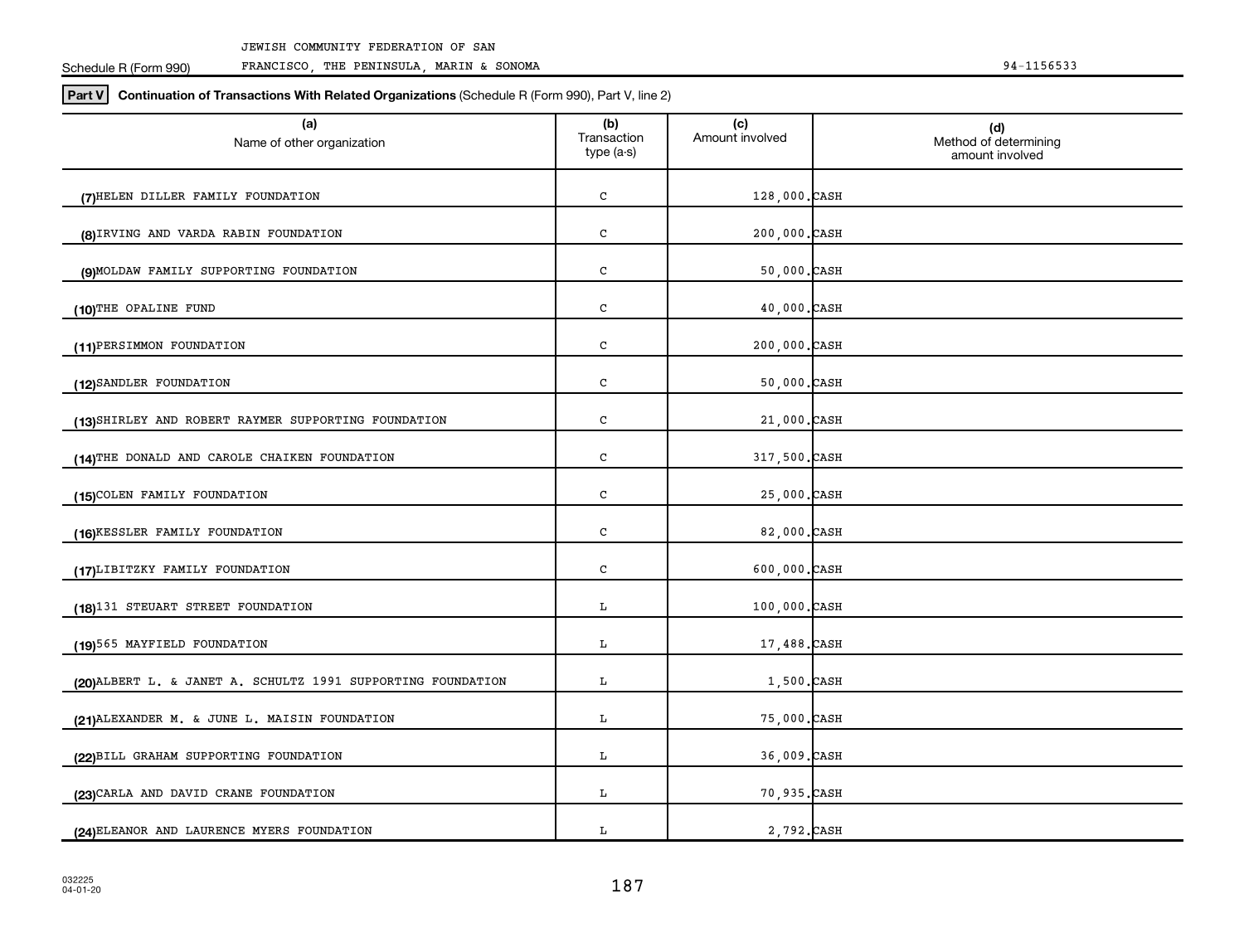| (a)<br>Name of other organization                    | (b)<br>Transaction | (c)<br>Amount involved | (d)<br>Method of determining |
|------------------------------------------------------|--------------------|------------------------|------------------------------|
|                                                      | type (a-s)         |                        | amount involved              |
| (7) HELEN DILLER FAMILY FOUNDATION                   | L                  | $60,000.$ CASH         |                              |
| (8) IRVING AND VARDA RABIN FOUNDATION                | L                  | 35,447. CASH           |                              |
| (9) ISRAEL STRATEGIC ALTERNATIVE ENERGY FOUNDATION   | L                  |                        | 509.CASH                     |
| (10)JOSEPH PEDOTT PERPETUAL ENDOWMENT TRUST          | L                  | 43,506.CASH            |                              |
| (11) L&R LAWRENCE FAMILY FOUNDATION                  | L                  | 7,869. CASH            |                              |
| (12) LEVINE-LENT FAMILY FOUNDATION                   | L                  | 39,800.CASH            |                              |
| (13) MOUNT ZION HEALTH FUND                          | L                  | 130,300.CASH           |                              |
| (14)THE OPALINE FUND                                 | L                  | 29,464.CASH            |                              |
| (15)PERSIMMON FOUNDATION                             | г                  | 31,150.CASH            |                              |
| (16) PINION STREET FOUNDATION                        | L                  | 53,854.CASH            |                              |
| (17) SANDLER FOUNDATION                              | L                  | 200,000.CASH           |                              |
| (18) SHIRLEY AND ROBERT RAYMER SUPPORTING FOUNDATION | L                  | 8,395.CASH             |                              |
| (19)THE DONALD AND CAROLE CHAIKEN FOUNDATION         | L                  | 109,518.CASH           |                              |
| (20) COLEN FAMILY FOUNDATION                         | L                  | 21,952.CASH            |                              |
| (21)GERALD AND MIRIAM FRIEDKIN SUPPORTING FOUNDATION | L                  | 32,046.CASH            |                              |
| (22) MORTON AND AMY FRIEDKIN FOUNDATION              | L                  | 31,940.CASH            |                              |
| (23) GOODMAN FAMILY SUPPORTING FOUNDATION            | L                  | 120, 175. CASH         |                              |
| (24) KESSLER FAMILY FOUNDATION                       | L                  | 20,549.CASH            |                              |

**Part V Continuation of Transactions With Related Organizations**  (Schedule R (Form 990), Part V, line 2)

JEWISH COMMUNITY FEDERATION OF SAN

Schedule R (Form 990)

FRANCISCO, THE PENINSULA, MARIN & SONOMA 94-1156533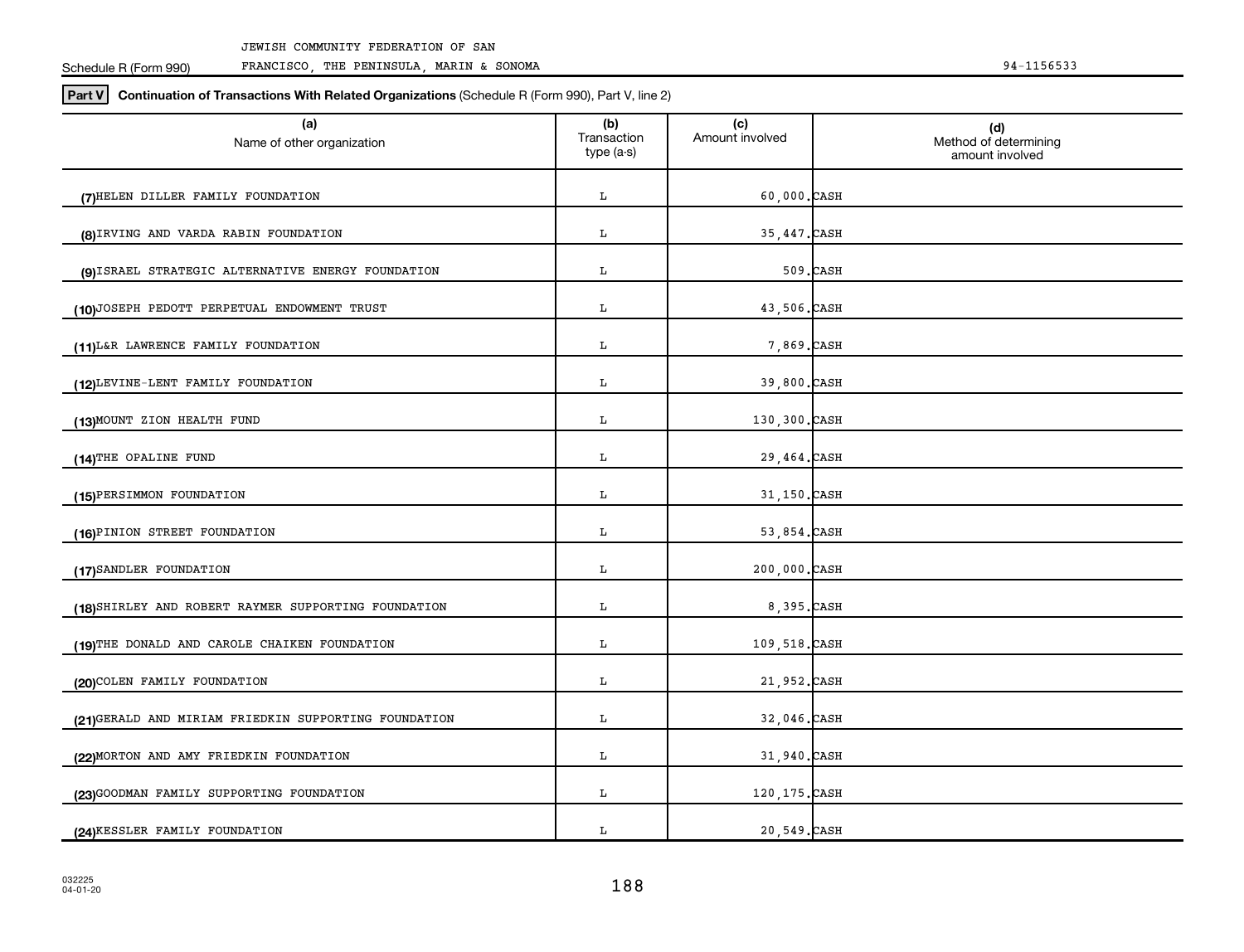| (a)<br>Name of other organization                    | (b)<br>Transaction<br>type (a-s) | (c)<br>Amount involved | (d)<br>Method of determining<br>amount involved |
|------------------------------------------------------|----------------------------------|------------------------|-------------------------------------------------|
| (7) LIBITZKY FAMILY FOUNDATION                       | L                                | 86,794.CASH            |                                                 |
| (8) MAGNES MUSEUM FOUNDATION                         | L                                | 39,627.CASH            |                                                 |
| (9)131 STEUART STREET FOUNDATION                     | Q                                | 106,565.CASH           |                                                 |
| (10)BILL GRAHAM SUPPORTING FOUNDATION                | Q                                | 12,820.CASH            |                                                 |
| (11)B-W SUPPORTING FOUNDATION                        | Q                                |                        | $190$ . CASH                                    |
| (12) HELEN DILLER FAMILY FOUNDATION                  | Q                                | 1,464,831.CASH         |                                                 |
| (13) MOUNT ZION HEALTH FUND                          | Q                                | 165,595.CASH           |                                                 |
| (14) SANDLER FOUNDATION                              | Q                                | 81,952.CASH            |                                                 |
| (15) MORTON AND AMY FRIEDKIN FOUNDATION              | Q                                |                        | 214.CASH                                        |
| (16)565 MAYFIELD FOUNDATION                          | R                                | 225, 573. CASH         |                                                 |
| (17) MOUNT ZION HEALTH FUND                          | $\, {\bf R}$                     | 1,818,014.CASH         |                                                 |
| (18) SHIRLEY AND ROBERT RAYMER SUPPORTING FOUNDATION | R                                | 47,000.CASH            |                                                 |
| (19)THE DONALD AND CAROLE CHAIKEN FOUNDATION         | $\, {\bf R}$                     |                        | $150$ . CASH                                    |
| (20) COLEN FAMILY FOUNDATION                         | R                                | 130,473.CASH           |                                                 |
| (21)GERALD AND MIRIAM FRIEDKIN SUPPORTING FOUNDATION | R                                | 120,084.CASH           |                                                 |
| (22) MORTON AND AMY FRIEDKIN FOUNDATION              | R                                | $4,483$ . CASH         |                                                 |
| (23) GOODMAN FAMILY SUPPORTING FOUNDATION            | $\, {\bf R}$                     | 395,869.CASH           |                                                 |
| (24) KESSLER FAMILY FOUNDATION                       | R                                | 259,480.CASH           |                                                 |

**Part V Continuation of Transactions With Related Organizations**  (Schedule R (Form 990), Part V, line 2)

Schedule R (Form 990)

FRANCISCO, THE PENINSULA, MARIN & SONOMA 94-1156533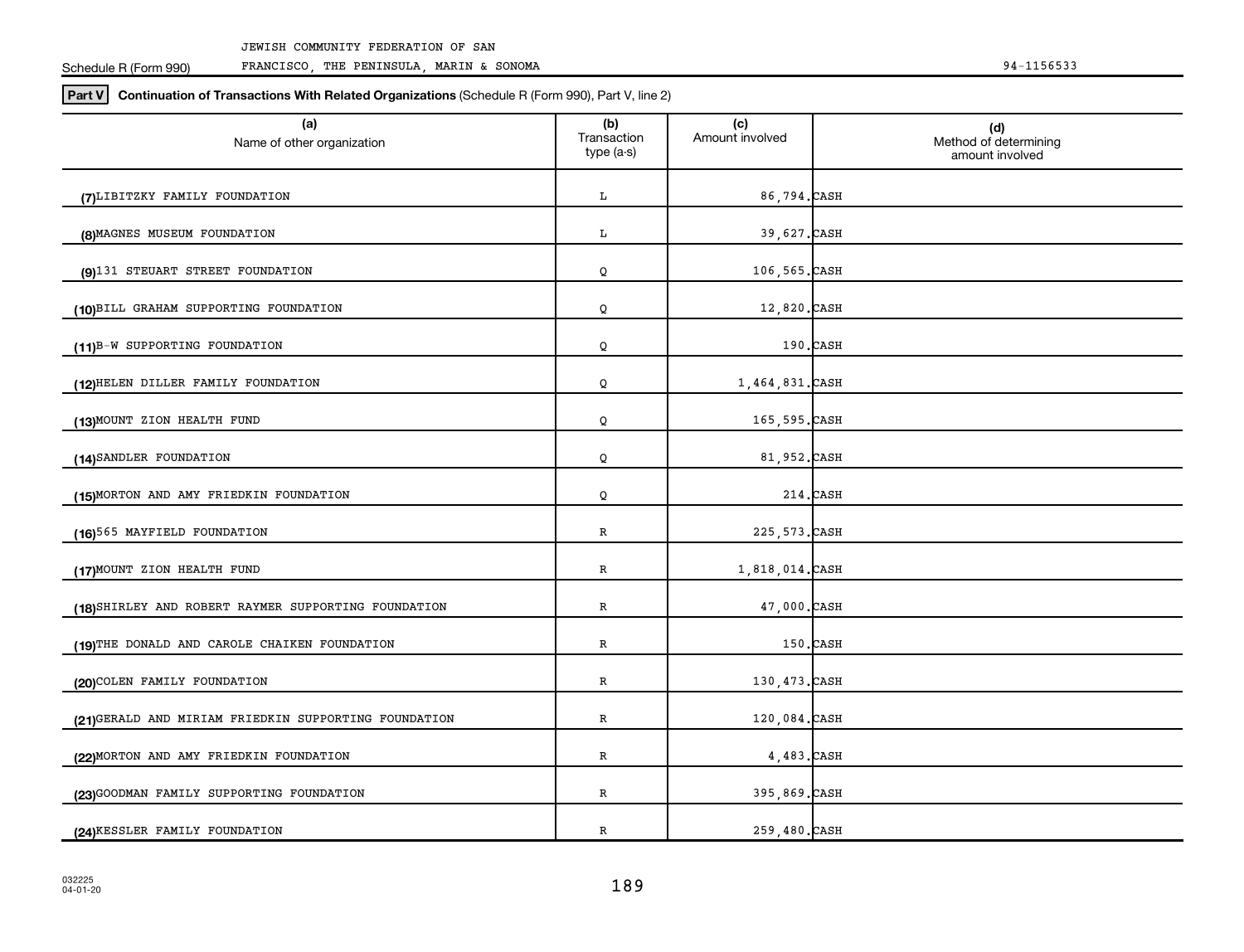#### JEWISH COMMUNITY FEDERATION OF SAN

Schedule R (Form 990)

FRANCISCO, THE PENINSULA, MARIN & SONOMA 94-1156533

**Part V Continuation of Transactions With Related Organizations**  (Schedule R (Form 990), Part V, line 2)

| (a)<br>Name of other organization | (b)<br>Transaction<br>type (a-s) | (c)<br>Amount involved | (d)<br>Method of determining<br>amount involved |
|-----------------------------------|----------------------------------|------------------------|-------------------------------------------------|
| (7) LIBITZKY FAMILY FOUNDATION    | ${\bf R}$                        | 22, 325. CASH          |                                                 |
| (8) MAGNES MUSEUM FOUNDATION      | ${\bf R}$                        | 12,661.CASH            |                                                 |
| MOUNT ZION HEALTH FUND<br>(9)     | $\mathtt{s}$                     | $1,700,000$ . CASH     |                                                 |
| (10)                              |                                  |                        |                                                 |
| (11)                              |                                  |                        |                                                 |
| (12)                              |                                  |                        |                                                 |
| (13)                              |                                  |                        |                                                 |
| (14)                              |                                  |                        |                                                 |
| (15)                              |                                  |                        |                                                 |
| (16)                              |                                  |                        |                                                 |
| (17)                              |                                  |                        |                                                 |
| (18)                              |                                  |                        |                                                 |
| (19)                              |                                  |                        |                                                 |
| (20)                              |                                  |                        |                                                 |
| (21)                              |                                  |                        |                                                 |
| (22)                              |                                  |                        |                                                 |
| (23)                              |                                  |                        |                                                 |
| (24)                              |                                  |                        |                                                 |